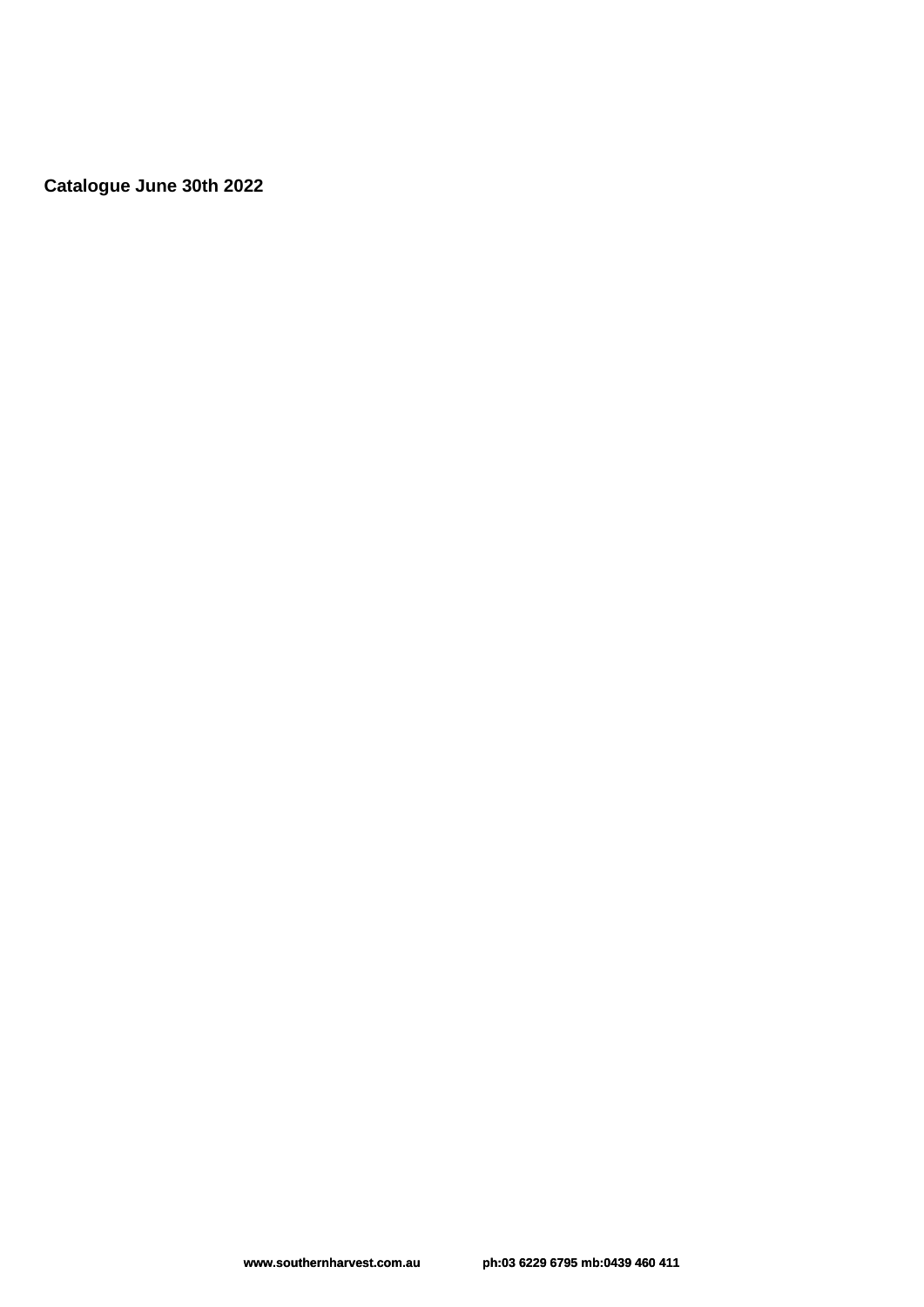**Welcome to Southern Harvest.** We are a family-run business that is all about growing - growing healthy, interesting food to share with family and friends, as well as native and cottage plants that bring colour, fragrance and habitat to the garden. Southern Harvest supplies you with quality cottage garden, native and vegetable and herb packet seed, with speedy service and advice.

Nestled on 5 acres at the foothills of Mt Wellington in southern Tasmania, our winters are cold with regular frosts, so we value (and specialise in) plants for cool climates. We know the pleasure and reward of growing a bit of colour for the winterbare garden, as well as having something to take straight from the garden to the kitchen on those dark winter nights. Our daughters, Poppy and Bea, who inspired our logo, are a constant reminder of the joy and good health that gardens can bring to the young, the old and everyone between. We also grow organic garlic that we sell through Salamanca Market or over the internet. We stock a wide range of seeds both old and new varieties, we especially love heirloom (or heritage) seeds and the history associated with them.Check the website to see if the seeds are in stock.

The catalogue is still under construction. We will have extensive growing notes appearing under each of the headings/categories soon to help make it easier for you.

Enjoy the catalogue.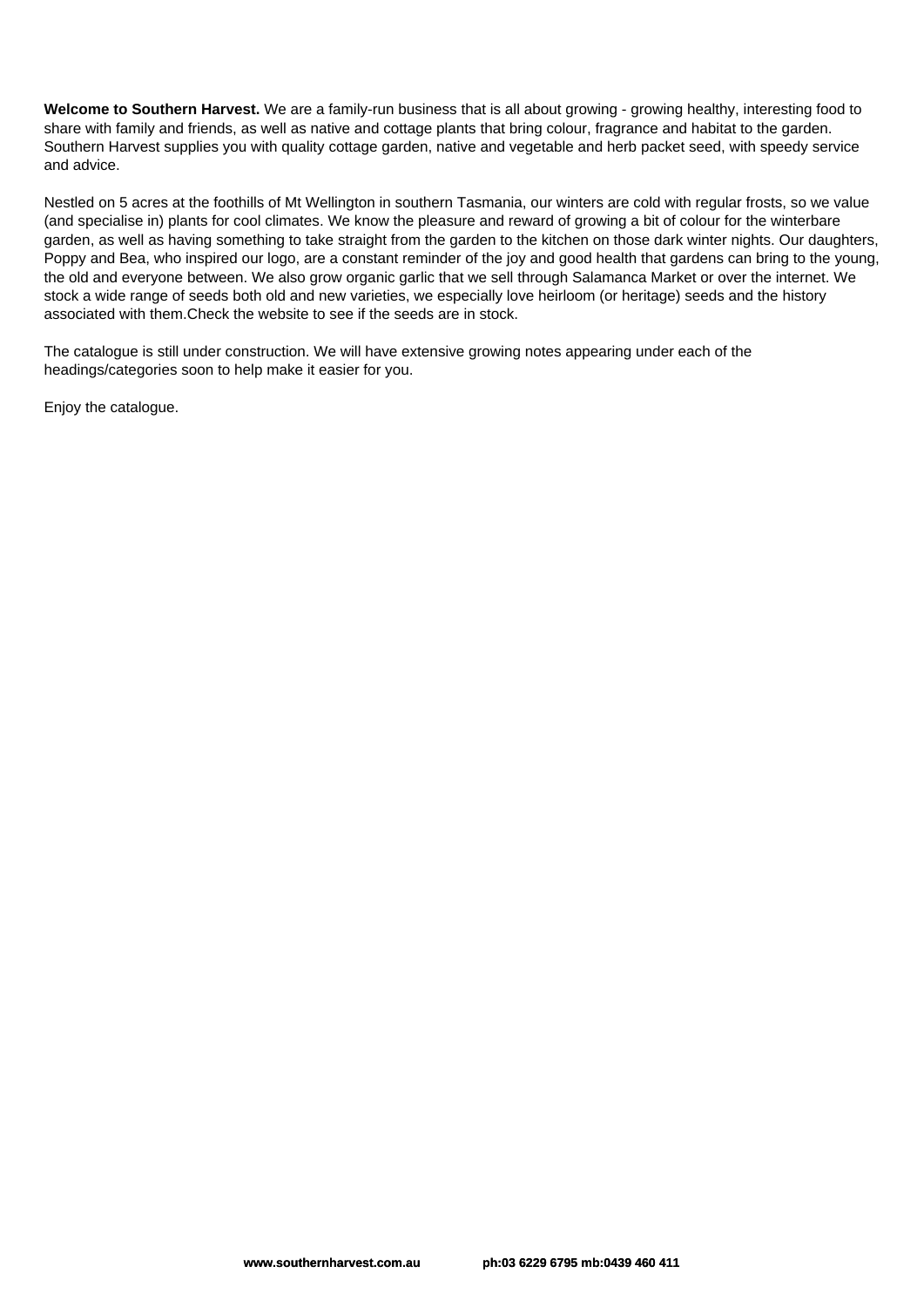# **To Sow Direct or into Trays/Pots for later Transplanting?**

With flower seed you generally get a better germination rate by sowing in trays or pots to transplant latter, as you can control the conditions better (moisture, seed depth, temperature, pests). Sowing directly into a garden bed there are a number of things that can go wrong (especially if the bed already has established plants in it). For example, people some them and forget to water them (if they get wet and dry out it is not good for the seed viability), the birds scratch up the seed or seedlings, ants pinch your seed (they love the perennial cornflower seed for some reason), slugs and snails eat your seedlings, established plants crowd them out, someone thinks they are weeds and pull them out. There is nothing wrong with sowing direct into established bed but if you do so mark where you sow the seed (with plant tags or a stick in the ground), lay out some snail and slug traps or pellets, water that area until they come up and sing to them as well if you like : )

# **Sowing Instructions**

The plant descriptions include a number at the end. This refers to the sowing instructions, outlined below.

**No.1** Fast germinating seeds (eg. Centaurea) Raise in trays or sow direct into garden. Cover seeds thinly, keep moist and warm, about 20C (very fine seeds do not need to be covered, but press firmly onto soil with a flat board). Best sown in spring and summer.

**No.2** Sow direct (eg. Poppies) into garden position from late summer until early spring.

**No.3** Cold germinating seeds (eg.Eryngium) Ideally sown in late summer and autumn in a container. Cover seeds thinly and keep them moist and warm around 20C for the first 4 weeks. For the cold period of the next 4-6 weeks put container in the fridge or leave outside in winter at -4 to 4C. Keep container in a shady, cool spot and slowly raise temperature after germination has started.

**No.4** Warm germinating seeds (eg. Cobaea) Allow these seeds to germinate under very warm (22C or more) and moist conditions. Best sown in spring and summer.

**No.5** Hot water treatment (eg. Acacia) Use sandpaper to slightly damage the seed shell. Then put the seeds in a glass jar and pour boiling hot water over the seeds. Let them soak over night and plant into single pots the next day. Cover the seeds with soil (of the same thickness as the diameter of the seed) and keep them moist and warm at 20C.

**No.6** Sow as soon as possible (eg. Waratah) and raise seeds in deep trays or sow in individual pots. Cover seeds thinly, keep them moist and in a shady and warm place (20 to 22C).

**No.7** For long germinating seeds (up to 12 months; e.g. Paeonia). In late summer and autumn stratify the seeds in large pots (place seeds in layers of moist sand) and keep them outside in a shady position. Check regularly, especially in spring if germination has occurred, and if so, transfer seeds directly into single pots. Keep moist and shady.

**No.8** Large hard shelled seeds (eg. Lupins) Use sandpaper to damage the seed shell and leave in water over night to make seeds swell. Cover the seeds with soil (same thickness as diameter of seed). Keep moist at 20C.

**No.9** Erratic Germinators (eg. Arthropodium) Sow in trays and cover seeds thinly; keep moist and warm around 20C. If germination has not occurred after 6 weeks put seed trays outside in a cooler position. These seeds are best sown during the colder months in early autumn.

**No.10** Large hard shelled seeds (eg. Lupins) Use sandpaper to damage the seed shell and leave in water over night to make seeds swell. Cover the seeds with soil (same thickness as diameter of seed). Keep moist and cool 5-8C. Not suitable for tropics.

The following **Salt Zones** are referred to in the plant descriptions: Zone 1 - most exposed of sea coast gardens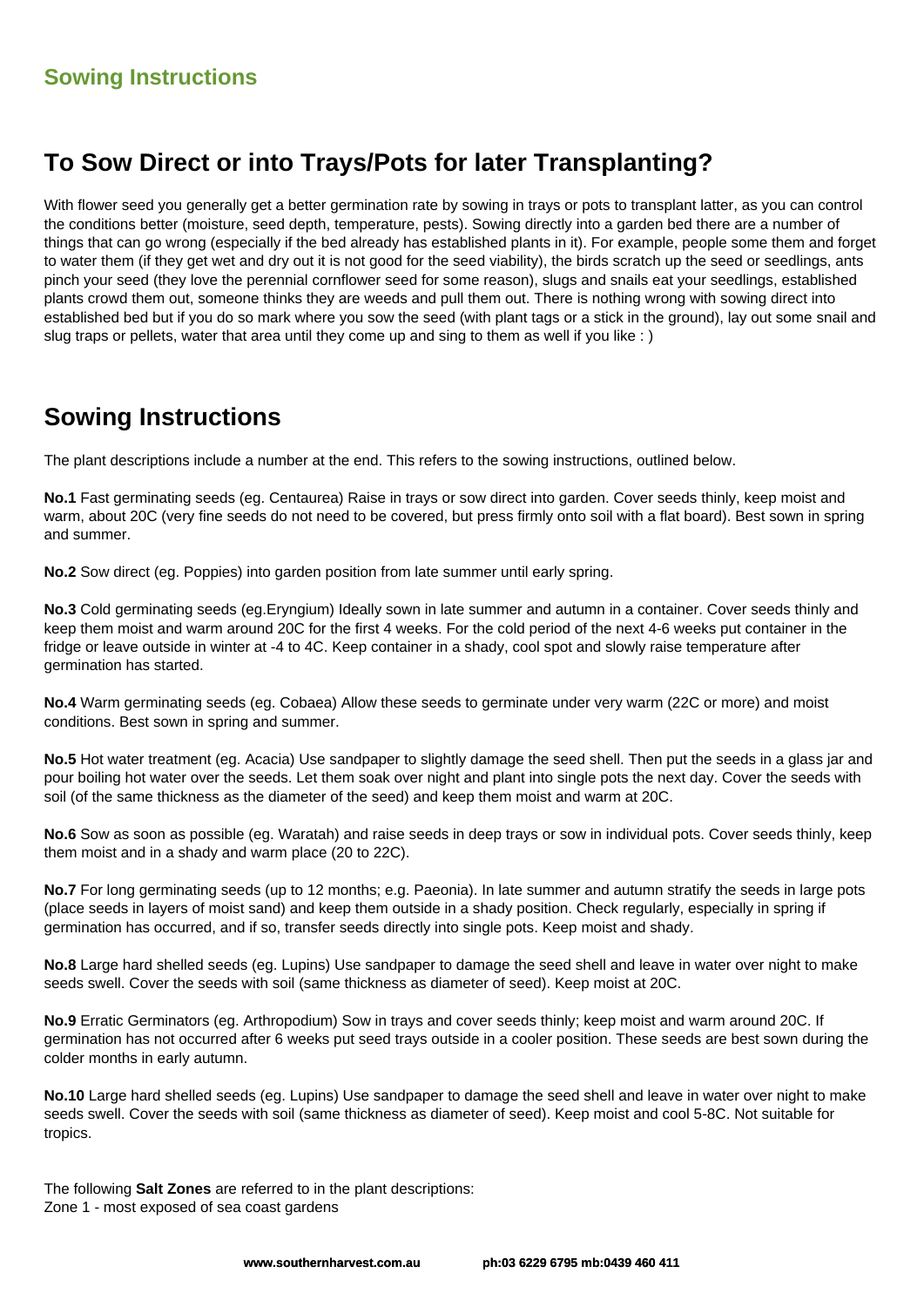Zone 2 - plants are able to tolerate some salt in the soil and deposits on leaves

Zone 3 - most protected areas with wind breaks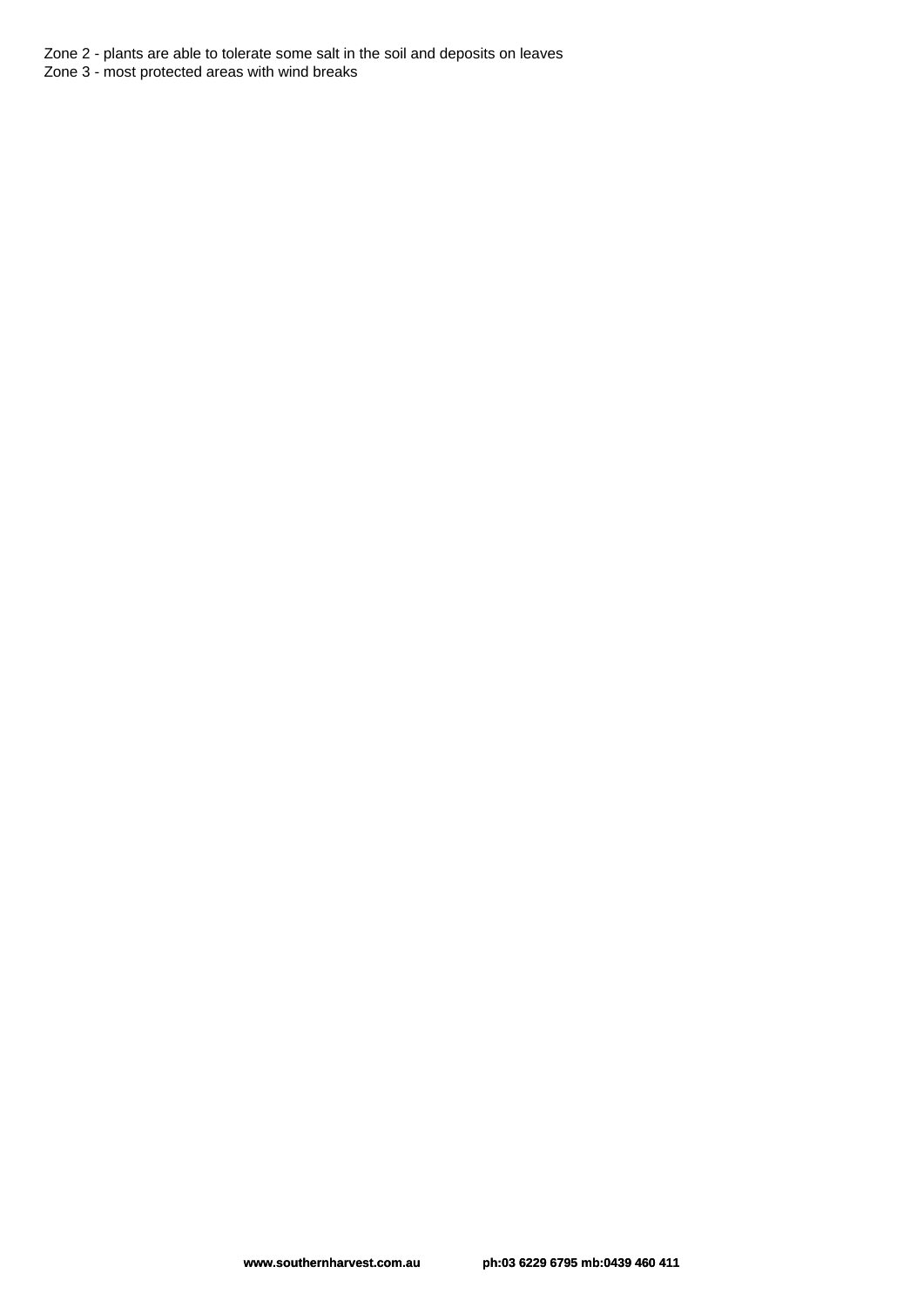# **Vegetable Seed**

#### **Artichoke and Asparagus**

| <b>ARTICHOKE GLOBE</b><br><b>'GREEN'</b><br>Cynara scolymus 'Green'<br>This French, perennial artichoke has lots<br>of large, green, plump buds in spring<br>& huge, scented, purple/pink<br>flowerheads in late summer. A good<br>culinary variety, where immature flower<br>buds are harvested for eating. A hardy<br>plant with attractive, silver-blue foliage. It<br>is happiest with plenty of sun. Both the<br>foliage and flower make for great<br>displays. Flowers can also be dried. 25<br>seeds | <b>ARTICHOKE GLOBE 'Purple</b><br>Headed'<br>Cynara scolymus 'Purple<br>Headed'<br>This perennial Artichoke has edible<br>flower buds in spring and gets to a<br>height of 6 foot. The flower buds<br>(chokes) vary in colour from purple with<br>splotches of green to medium green<br>tinged with purple. A beautiful looking<br>vegetable with its large silver blue<br>foliage and stunning scented,<br>purple/pink flower heads in summer.<br>Both the foliage and flower make for<br>great displays. Flowers can also be<br>dried. 15 seeds | <b>ASPARAGUS 'Argenteuil'</b><br>Asparagus officinalis<br>A French heirloom that is early and<br>hardy. It has straight dark green spears<br>with a tender purple tip and excellent<br>flavour. Argenteuil tends to be earlier<br>than other asparagus varieties. The<br>French traditionally have used blanched<br>this variety to create a 'white'<br>asparagus. Good yields produced over<br>2-3 months. A perennial vegetable living<br>for 15-20 years, so plenty of years<br>production, 30 seeds. | Asparagus 'Mary<br><b>Washingston'</b><br>Asparagus officinalis<br>A popular heirloom variety that is early<br>and produces long straight dark green<br>spears with a purple tinge. The spears<br>are delicious - tender, thick, heavy and<br>straight. Produces a heavy yield over<br>2-3 months, with the first 45-60 days the<br>most productive. 50 seeds. |
|-------------------------------------------------------------------------------------------------------------------------------------------------------------------------------------------------------------------------------------------------------------------------------------------------------------------------------------------------------------------------------------------------------------------------------------------------------------------------------------------------------------|---------------------------------------------------------------------------------------------------------------------------------------------------------------------------------------------------------------------------------------------------------------------------------------------------------------------------------------------------------------------------------------------------------------------------------------------------------------------------------------------------------------------------------------------------|----------------------------------------------------------------------------------------------------------------------------------------------------------------------------------------------------------------------------------------------------------------------------------------------------------------------------------------------------------------------------------------------------------------------------------------------------------------------------------------------------------|----------------------------------------------------------------------------------------------------------------------------------------------------------------------------------------------------------------------------------------------------------------------------------------------------------------------------------------------------------------|
| 1 pkt                                                                                                                                                                                                                                                                                                                                                                                                                                                                                                       | A\$3.75                                                                                                                                                                                                                                                                                                                                                                                                                                                                                                                                           | A\$3.75                                                                                                                                                                                                                                                                                                                                                                                                                                                                                                  | A\$3.75                                                                                                                                                                                                                                                                                                                                                        |
| A\$3.75                                                                                                                                                                                                                                                                                                                                                                                                                                                                                                     | 1 pkt                                                                                                                                                                                                                                                                                                                                                                                                                                                                                                                                             | 1 pkt                                                                                                                                                                                                                                                                                                                                                                                                                                                                                                    | 1 pkt                                                                                                                                                                                                                                                                                                                                                          |

×

٠ ٠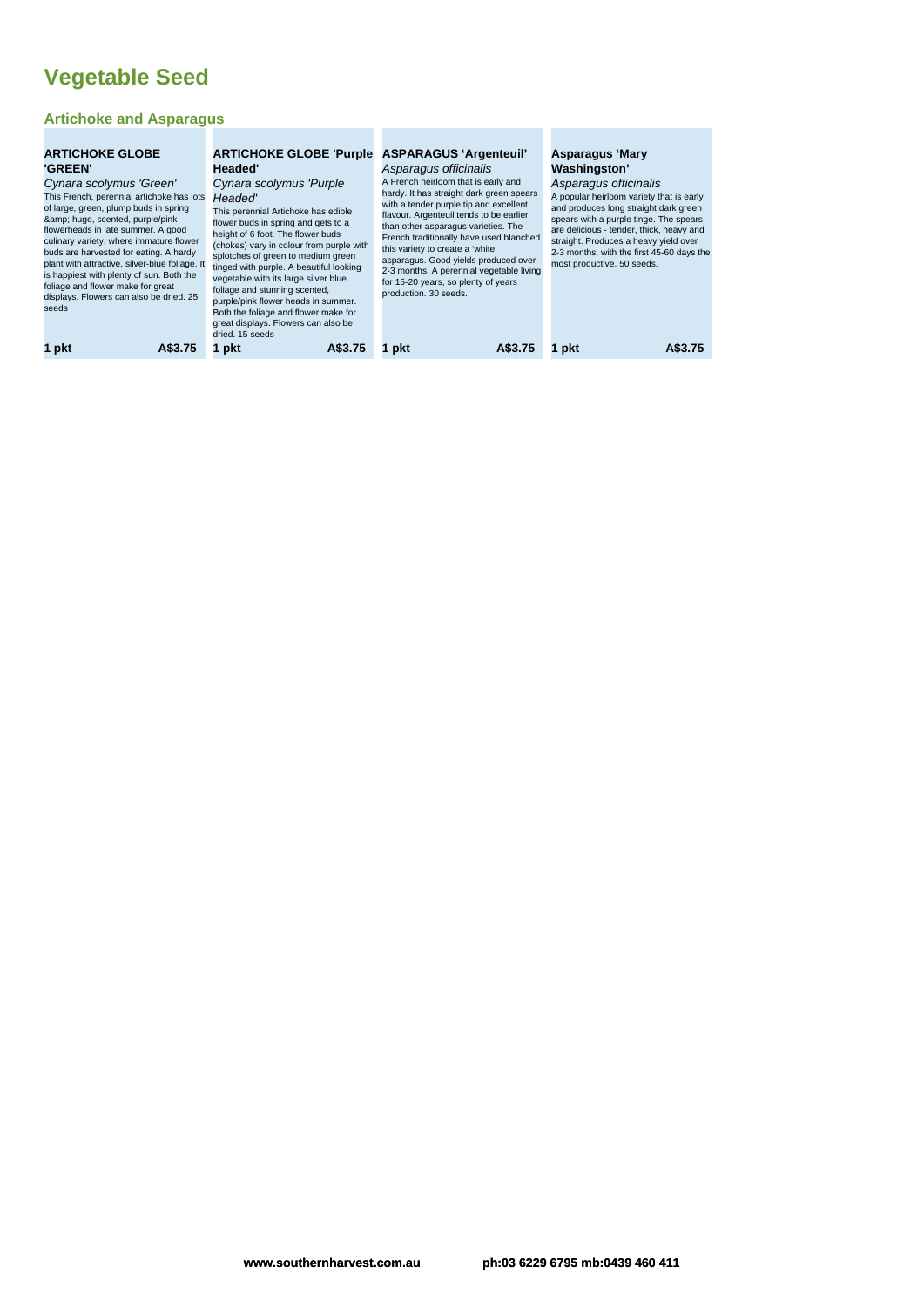#### **Vegetable Seed - Asian Vegetables**

| 'Asian Cool' Greens Mix<br>Brassica spp.<br>Hon Tsai Tai, Purple Mizuna, Mustard,<br>Tatsoi A classic mix of fast growing<br>Asian greens. All can be used for salads<br>and stir fries, with each adding their own<br>character, texture and flavour. The<br>mizuna and mustard have a little bit of<br>bite while the hon tsai tai (purple choy<br>sum) and tatsoi are more mild flavoured.<br>These can be grown anytime of the year<br>but excel in the cooler weather. The<br>flower heads can be eaten as well. 300<br>seeds. Not to WA.<br>A\$3.75<br>1 pkt | <b>ASIAN GREEN 'Happy</b><br>Rich' F1<br>Brassica rapa<br>These sweet tasting florets resemble<br>broccolini. The large florets are like<br>small heads of broccoli but with a<br>shorter harvest time. They are great<br>steamed, in stir fries or just munched<br>raw. 25 seeds.<br>A\$3.75<br>1 pkt                                                                                                                                                                                                                                                                                                                                                                                                                                                                                                                                                                                                                                                                                          | <b>CHINESE CABBAGE 'Wong</b><br>Bok'<br>Brassica rapa (pekinensis qrp)<br>An easy to grow green leafed Chinese<br>cabbage with a creamy yellow blanched<br>interior. It has a delicious sweet, tangy,<br>juicy flavour that can be used in stir<br>fries, steamed, pickled or raw. Can be<br>sown over a long period. The best<br>flavours and it is slower to bolt when<br>grown through the cooler months.<br>Heads will store up to 6 weeks in the<br>fridge. 300 seeds.<br>A\$3.75<br>1 pkt | Chinese Kale / Kai-Lan<br>Brassica oleraceae<br>Do not waste any of this plant!! Use the<br>leaves, flower buds and thick succulent<br>stems in stir fries, steamed, raw<br>Used extensively in Asian cooking.<br>Grows like broccoli but with smaller<br>heads and much faster growing. After<br>the first harvest many side shoots form<br>allowing for an extended harvest period.<br>1 $Pkt = 500$ seeds.<br>A\$3.75<br>1 pkt<br>A\$10.80<br>10q<br>A\$15.40 | <b>CHOI SUM (Choi-San)</b><br>Brassica rapa<br>A Chinese specialty, also known as a<br>flowering green Tsai-Hsin. A quick and<br>easy-to-grow Asian green producing lots<br>of long, pencil-thin, green flower stems.<br>A pleasing, mild mustard taste to use<br>raw in salads or lightly cooked in stir-<br>fries. Cold hardy and fast growing. Likes<br>any fertile soil with added organic<br>matter. Pick stems before flowering for<br>continuous use, 200 seeds.<br>A\$3.75<br>1 pkt |
|--------------------------------------------------------------------------------------------------------------------------------------------------------------------------------------------------------------------------------------------------------------------------------------------------------------------------------------------------------------------------------------------------------------------------------------------------------------------------------------------------------------------------------------------------------------------|-------------------------------------------------------------------------------------------------------------------------------------------------------------------------------------------------------------------------------------------------------------------------------------------------------------------------------------------------------------------------------------------------------------------------------------------------------------------------------------------------------------------------------------------------------------------------------------------------------------------------------------------------------------------------------------------------------------------------------------------------------------------------------------------------------------------------------------------------------------------------------------------------------------------------------------------------------------------------------------------------|-------------------------------------------------------------------------------------------------------------------------------------------------------------------------------------------------------------------------------------------------------------------------------------------------------------------------------------------------------------------------------------------------------------------------------------------------------------------------------------------------|------------------------------------------------------------------------------------------------------------------------------------------------------------------------------------------------------------------------------------------------------------------------------------------------------------------------------------------------------------------------------------------------------------------------------------------------------------------|---------------------------------------------------------------------------------------------------------------------------------------------------------------------------------------------------------------------------------------------------------------------------------------------------------------------------------------------------------------------------------------------------------------------------------------------------------------------------------------------|
|                                                                                                                                                                                                                                                                                                                                                                                                                                                                                                                                                                    |                                                                                                                                                                                                                                                                                                                                                                                                                                                                                                                                                                                                                                                                                                                                                                                                                                                                                                                                                                                                 |                                                                                                                                                                                                                                                                                                                                                                                                                                                                                                 | 25q                                                                                                                                                                                                                                                                                                                                                                                                                                                              |                                                                                                                                                                                                                                                                                                                                                                                                                                                                                             |
|                                                                                                                                                                                                                                                                                                                                                                                                                                                                                                                                                                    |                                                                                                                                                                                                                                                                                                                                                                                                                                                                                                                                                                                                                                                                                                                                                                                                                                                                                                                                                                                                 |                                                                                                                                                                                                                                                                                                                                                                                                                                                                                                 |                                                                                                                                                                                                                                                                                                                                                                                                                                                                  |                                                                                                                                                                                                                                                                                                                                                                                                                                                                                             |
| <b>GAI LAN</b><br>Brassica oleracea<br>A Chinese favourite, also known as<br>Chinese Broccoli. A leafy stem<br>vegetable harvested whole, with or<br>without the young succulent budding<br>flower heads. A versatile vegetable that<br>can be eaten raw, steamed or stir-fried.<br>While it is cold hardy and loves cooler<br>weather it can be grown through<br>summer, just harvest earlier. Thicker<br>stems than choi sum. Pick stems before<br>flowering for continuous use. 200 seeds.                                                                      | <b>HON TSAI TAI (Purple Choy</b><br>Komatsuna, Green<br>Sum)<br>Brassica oleraceae<br>Also known as Japanese mustard<br>Brassica rapa<br>spinach. A fast growing, dark green leaf<br>A Chinese specialty also known as<br>that can be harvested whole or as a<br>purple choy sum. A quick and easy-to-<br>'pick and come again'. Very versatile<br>grow Asian green producing lots of long,<br>with the leaf and stem able to be used<br>pencil-thin, red-purple flower stems. Use<br>raw, steamed, braised, stocks or soup.<br>the leaf, flower buds and stems. A<br>One of the more mild mustards,<br>pleasing, mild mustard taste to use raw<br>especially when young. Komatsuna is<br>in salads or lightly cooked in stir-fries.<br>ready for harvesting in 30-40 days. 150<br>Cold hardy, the purple colour intensifies<br>seeds.<br>as the temperature drops. Likes any<br>fertile soil with added organic matter.<br>Pick stems before flowering for<br>continuous use. About 200 seeds. |                                                                                                                                                                                                                                                                                                                                                                                                                                                                                                 | Komatsuna, Red<br>Brassica oleraceae<br>Also known as Japanese mustard<br>spinach. A fast growing, red leaf that<br>can be harvested whole or as a 'pick<br>and come again'. Very versatile with the<br>leaf and stem able to be used raw,<br>steamed, braised, stocks or soup. One<br>of the more mild mustards, especially<br>when young. Komatsuna is ready for<br>harvesting in 30-40 days. 100 seeds.                                                       | <b>Mibuna</b><br>Brassica rapa (Japonica<br>group)<br>A Japanese salad green that will supply<br>you with aromatic leaves over the cooler<br>months. Mibuna is a fast-growing, cold-<br>tolerant annual plant for a sunny position<br>with average garden soil, growing to<br>30-40 cm high. Enjoy the light mustard<br>flavour that is perfect raw in salads,<br>steamed or stir-fried, 200 seeds.                                                                                         |
| A\$3.75<br>1 pkt                                                                                                                                                                                                                                                                                                                                                                                                                                                                                                                                                   | A\$3.75<br>1 pkt                                                                                                                                                                                                                                                                                                                                                                                                                                                                                                                                                                                                                                                                                                                                                                                                                                                                                                                                                                                | A\$3.75<br>1 pkt                                                                                                                                                                                                                                                                                                                                                                                                                                                                                | A\$3.75<br>1 pkt                                                                                                                                                                                                                                                                                                                                                                                                                                                 | A\$3.75<br>1 pkt                                                                                                                                                                                                                                                                                                                                                                                                                                                                            |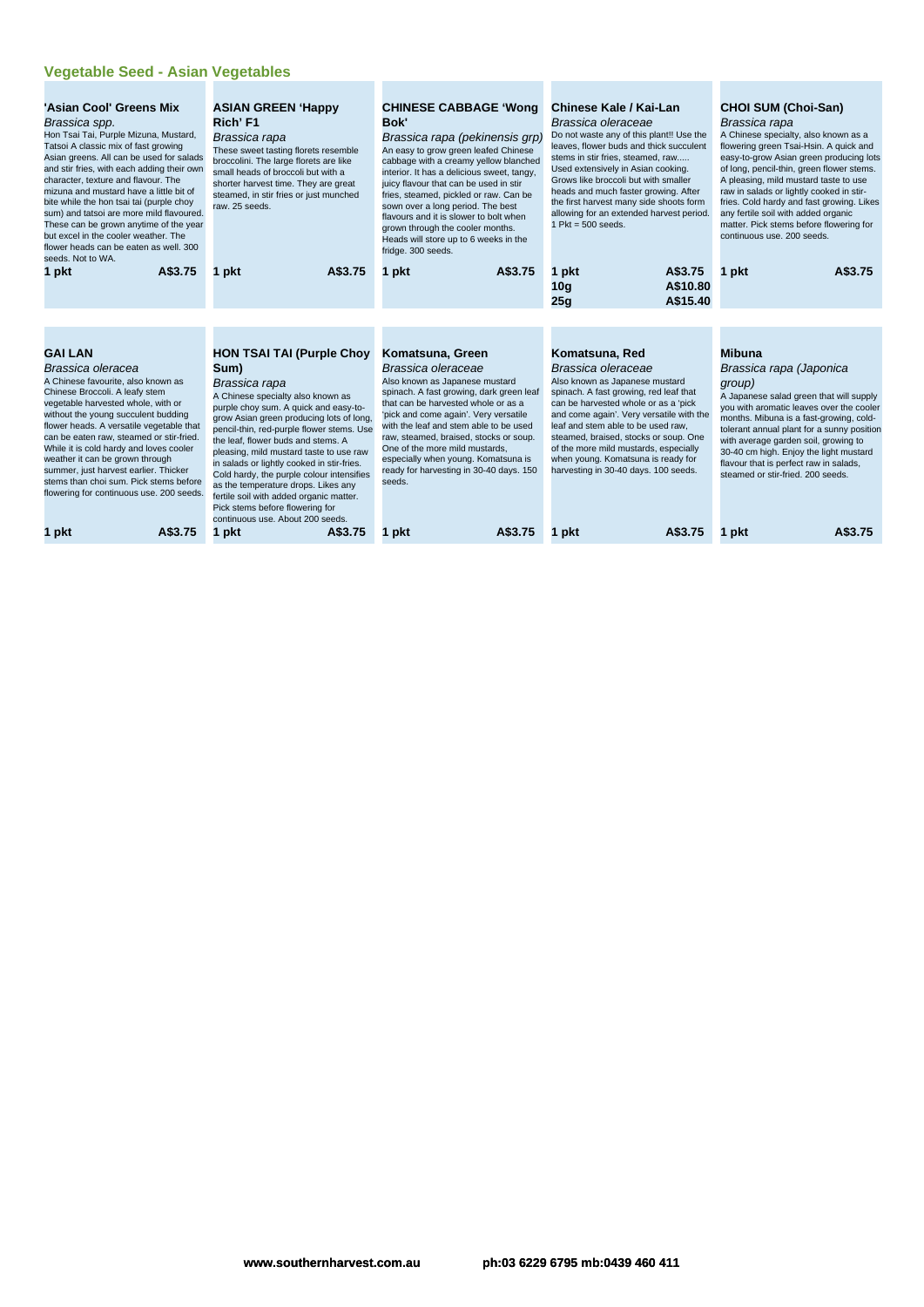#### **Vegetable Seed - Asian Vegetables**

| <b>Mizuna</b><br>Brassica rapa Jap. Group<br>These Japanese greens belong to the<br>Oriental brassicas and will supply you<br>with spicy salad leaves over winter and<br>spring. This very attractive, deeply<br>dissected foliage grows well in ordinary<br>soil with plenty of moisture. Good for<br>inter-cropping with sweet corn,<br>asparagus or artichokes. Can be sown<br>from early spring until late autumn. 500<br>seeds |         | <b>MIZUNA 'Asian Central</b><br>Red'F1<br>Brassica rapa Japonica.<br>Group<br>A striking, fast-growing Asian green with<br>reddish-purple central stem and veins.<br>The deeply serrated leaf has a mildly<br>peppery flavour. A versatile variety of<br>mizuna that adds colour to salads,<br>soups and stir-fries. Leaves can be<br>harvested young or mature, the younger<br>leaves have a milder flavour. Mustard<br>greens are an excellent source of<br>vitamin C, vitamin E, vitamin A (in the<br>form of carotenoids), and manganese.<br>75 seeds. |         | <b>MIZUNA 'Purple'</b><br>Brassica rapa Japonica.<br>Group<br>A fast growing salad green with a<br>distinctive purple tinge on the margins.<br>The leaves are gently spicy and add<br>colour to salads and stir fries. The<br>attractive, deeply-dissected foliage<br>grows well in ordinary soil. We love<br>mizuna as it provides two crops of<br>valuable greens when lettuces are idle<br>or growing slowly. 400 seeds. |         | Pak Choi 'Cantong White'<br>Brassica rapa ssp. chinensis<br>Also called Bok Choi in Cantonese<br>these delicious chinese vegetables form<br>tight rosettes of deep green leaves with<br>broad white, crisp stalks. A fast growing<br>annual for the warmer months, best<br>suited to fertile soil with plenty of<br>watering, it will be ready to eat in five<br>weeks. Great for stir frying. 500 seeds |         | <b>PAK CHOI 'Joi Choi' F1</b><br>Brassica rapa ssp. chinensis<br>A good looking, fast growing and<br>versatile pak choi. Once the leaves size<br>up they are dark maroon with green<br>undersides. Can use all stages of<br>growth, from micro greens, baby leaf,<br>full size and flower buds. Younger<br>leaves used raw while larger leaves and<br>buds are used in stir fries. In our trials<br>this is always the last Pak Choi to run to<br>seed, it hold extremely well through<br>winter and summer, 50 seeds. |         |
|-------------------------------------------------------------------------------------------------------------------------------------------------------------------------------------------------------------------------------------------------------------------------------------------------------------------------------------------------------------------------------------------------------------------------------------|---------|------------------------------------------------------------------------------------------------------------------------------------------------------------------------------------------------------------------------------------------------------------------------------------------------------------------------------------------------------------------------------------------------------------------------------------------------------------------------------------------------------------------------------------------------------------|---------|-----------------------------------------------------------------------------------------------------------------------------------------------------------------------------------------------------------------------------------------------------------------------------------------------------------------------------------------------------------------------------------------------------------------------------|---------|----------------------------------------------------------------------------------------------------------------------------------------------------------------------------------------------------------------------------------------------------------------------------------------------------------------------------------------------------------------------------------------------------------|---------|------------------------------------------------------------------------------------------------------------------------------------------------------------------------------------------------------------------------------------------------------------------------------------------------------------------------------------------------------------------------------------------------------------------------------------------------------------------------------------------------------------------------|---------|
| 1 pkt                                                                                                                                                                                                                                                                                                                                                                                                                               | A\$3.75 | 1 pkt                                                                                                                                                                                                                                                                                                                                                                                                                                                                                                                                                      | A\$3.75 | pkt                                                                                                                                                                                                                                                                                                                                                                                                                         | A\$3.75 | pkt                                                                                                                                                                                                                                                                                                                                                                                                      | A\$3.75 | 1 pkt                                                                                                                                                                                                                                                                                                                                                                                                                                                                                                                  | A\$3.75 |
| <b>SPINACH 'Malabar Red</b><br>Climbing'                                                                                                                                                                                                                                                                                                                                                                                            |         | <b>TATSOI</b><br>Brassica rapa (Narinosa                                                                                                                                                                                                                                                                                                                                                                                                                                                                                                                   |         |                                                                                                                                                                                                                                                                                                                                                                                                                             |         |                                                                                                                                                                                                                                                                                                                                                                                                          |         |                                                                                                                                                                                                                                                                                                                                                                                                                                                                                                                        |         |

## Brassica rapa (Narinosa group)

An attractive perennial vine that has edible green leaves and shoots that can be used in salads or stir fries. The red stems give the plant an ornamental value as well. Provide a trellis for easy picking and to protect other plants from being smothered! A heat loving plant that is grown as an annual in cooler areas as it is frost tender. While not a true spinach the leaves taste and look containers or gardens. About 500 seeds.<br>similar. 30 seeds. **1 pkt A\$3.75 1 pkt A\$3.75**

Basella rubra

Tatsoi is a tasty Asian green with small, dark, spoon-shaped leaves in a thick rosette. Similar in taste to Bok Choy – but without the white stem. Can be harvested as a baby green or grown to full size. Great for salads, stir-fries etc. Tatsoi has a long harvest period and is easy to grow in any soil type, with organic matter added. Perfect for

**www.southernharvest.com.au ph:03 6229 6795 mb:0439 460 411**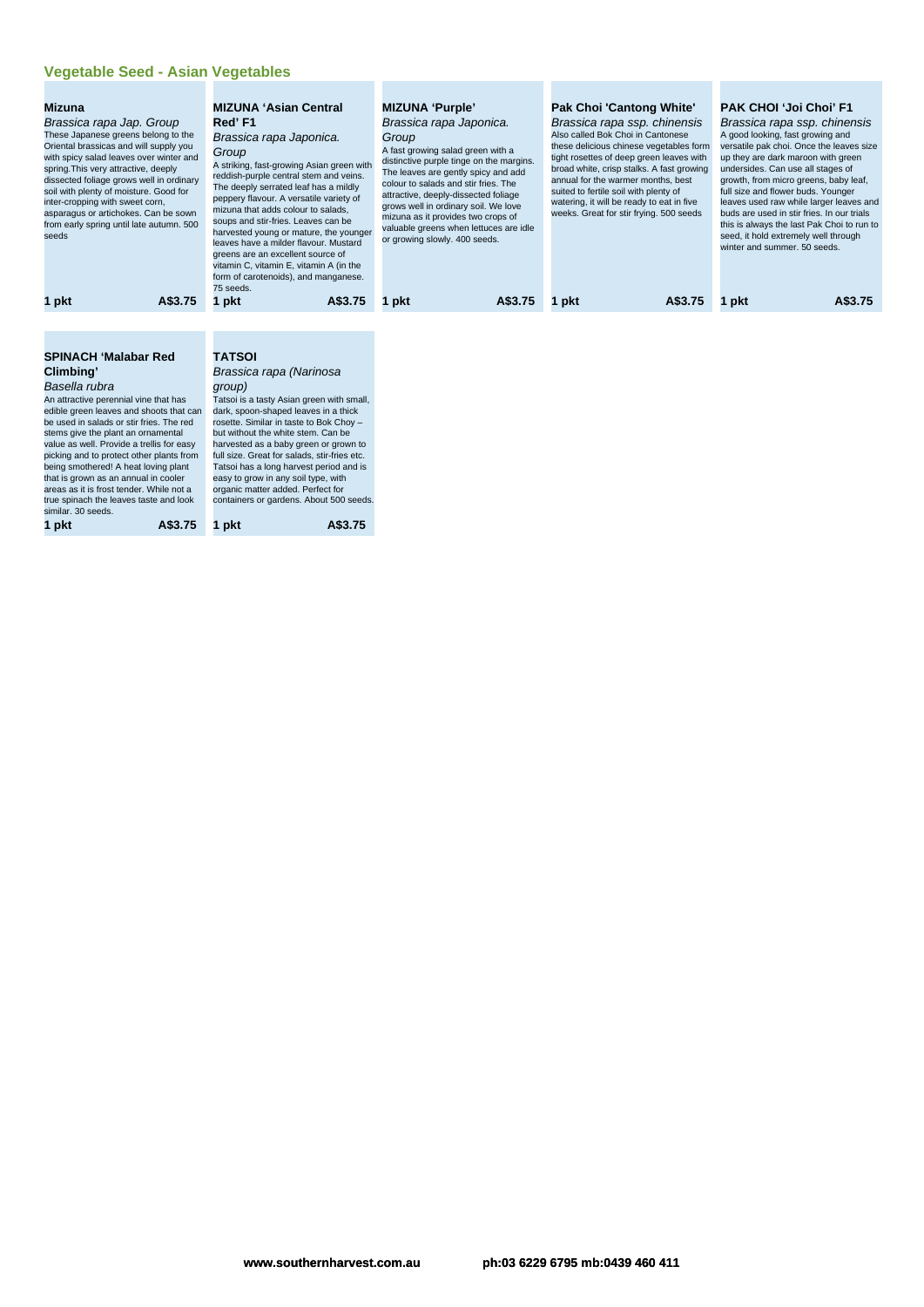#### **Vegetable Seed - Beetroot**

Beetroot (Beta vulgaris)

Sds/g: 30-75 Feed Requirements: Low Opt. Germination Temp: 10-28?C

Planting & Harvesting Guide:

Cultural Notes: Pulling fresh, crisp, healthy beetroot from the garden makes you wonder why we put up with those soft fleshed excuses from the supermarket. Beetroot is super healthy with high levels of anti-oxidants and potassium (which helps keep blood pressure down and reduces the risk of strokes). We loved it peeled and grated raw with walnuts or sunflower seeds and balsamic vinegar tossed through it. Throw some young beetroot leaves into a salad. - Beetroot can grow in most soils (including clays) provided the top 10cm of soil are loosened as the edible root grows near the surface. When aerating the soil mix in 2 cm of compost or well rotted manure. Once beetroot is stressed, reach full size or go to seed they tend to become woody and lose their sweetness. Sow every 2 weeks to ensure a constant supply without the beetroot going woody. Sow seed every few cm in rows 45-60cm apart. Thin seedlings when they are about 10cm tall and again when they start to look crowded. With the second thinning you can usually use the small bulb and greens.

Harvest: - Harvest when the beetroot reaches your desired size. Do not leave in the ground for too long once it has reached its mature size as it will go woody unless you have hit mid-autumn. Most varieties handle cold winters well and can be 'stored' in the ground until needed. If you live in a very frosty area protect your overwintering beetroots by hilling up some soil over the roots. If the roots freeze they will rot once thawed.

and the

a sa

| <b>Beetroot 'Bulls Blood'</b><br>Beta vulgaris<br>A favourite heirloom with purple-reddish<br>leaves and a red root with visible pinkish<br>rings. The leaves can be used in salads,<br>stir fries or vegetable juices. The roots<br>are delicious, especially when harvested<br>as baby beets. 150 seeds. | <b>BEETROOT 'Derwent Globe'</b><br>Beta vulgaris<br>This old Tasmanian variety was grown<br>by Yates during the last century. The<br>deep red, globe shaped beetroots are<br>very tender and juicy. It can be eaten<br>raw or cooked. The young leaves can be<br>used in salads. Best grown in lighter<br>soils, with good drainage, but well<br>watered over the summer months. Keep<br>mulched. Takes about 60 days to<br>mature, 200 seeds | <b>BEETROOT 'Early Wonder</b><br>Tall Top'<br>Beta vulgaris<br>The earliest beet you will eat! These<br>10cm bright red beauties are the best<br>beetroot for early spring plantings as<br>they grow well in cool soils. The glossy<br>green, red-veined tops can be harvested<br>for salads as it grows. A good all round<br>beetroot that also pickles well and stores<br>in the ground over winter. 250 seeds. | <b>BEETROOT - 'Golden'</b><br>Beta vulgaris<br>An unusual and stunning beetroot with<br>orange skin and a rich gold interior. The<br>green leaves have attractive yellow<br>stems are prized in salad mixes when<br>small and have a mild flavour when<br>cooked. Organically grown seed. 40<br>seeds. | <b>BEETROOT 'Chioggia'</b><br>Beta vulgaris<br>Not only is this Italian heirloom sweet it<br>looks amazing. A red skinned beetroot<br>with alternating red and white concentric<br>rings through the flesh (like the old<br>candy canes). Use just like normal<br>beetroot; roasted, grated raw, boiled, in<br>dips etc. The young green leaves can<br>also be used in salads, 120 seeds. |
|------------------------------------------------------------------------------------------------------------------------------------------------------------------------------------------------------------------------------------------------------------------------------------------------------------|-----------------------------------------------------------------------------------------------------------------------------------------------------------------------------------------------------------------------------------------------------------------------------------------------------------------------------------------------------------------------------------------------------------------------------------------------|-------------------------------------------------------------------------------------------------------------------------------------------------------------------------------------------------------------------------------------------------------------------------------------------------------------------------------------------------------------------------------------------------------------------|--------------------------------------------------------------------------------------------------------------------------------------------------------------------------------------------------------------------------------------------------------------------------------------------------------|-------------------------------------------------------------------------------------------------------------------------------------------------------------------------------------------------------------------------------------------------------------------------------------------------------------------------------------------------------------------------------------------|
| 1 pkt                                                                                                                                                                                                                                                                                                      | A\$3.75                                                                                                                                                                                                                                                                                                                                                                                                                                       | A\$3.75                                                                                                                                                                                                                                                                                                                                                                                                           | A\$3.75                                                                                                                                                                                                                                                                                                | A\$3.75                                                                                                                                                                                                                                                                                                                                                                                   |
| A\$3.75                                                                                                                                                                                                                                                                                                    | ∣ pkt                                                                                                                                                                                                                                                                                                                                                                                                                                         | pkt                                                                                                                                                                                                                                                                                                                                                                                                               | 1 pkt                                                                                                                                                                                                                                                                                                  | 1 pkt                                                                                                                                                                                                                                                                                                                                                                                     |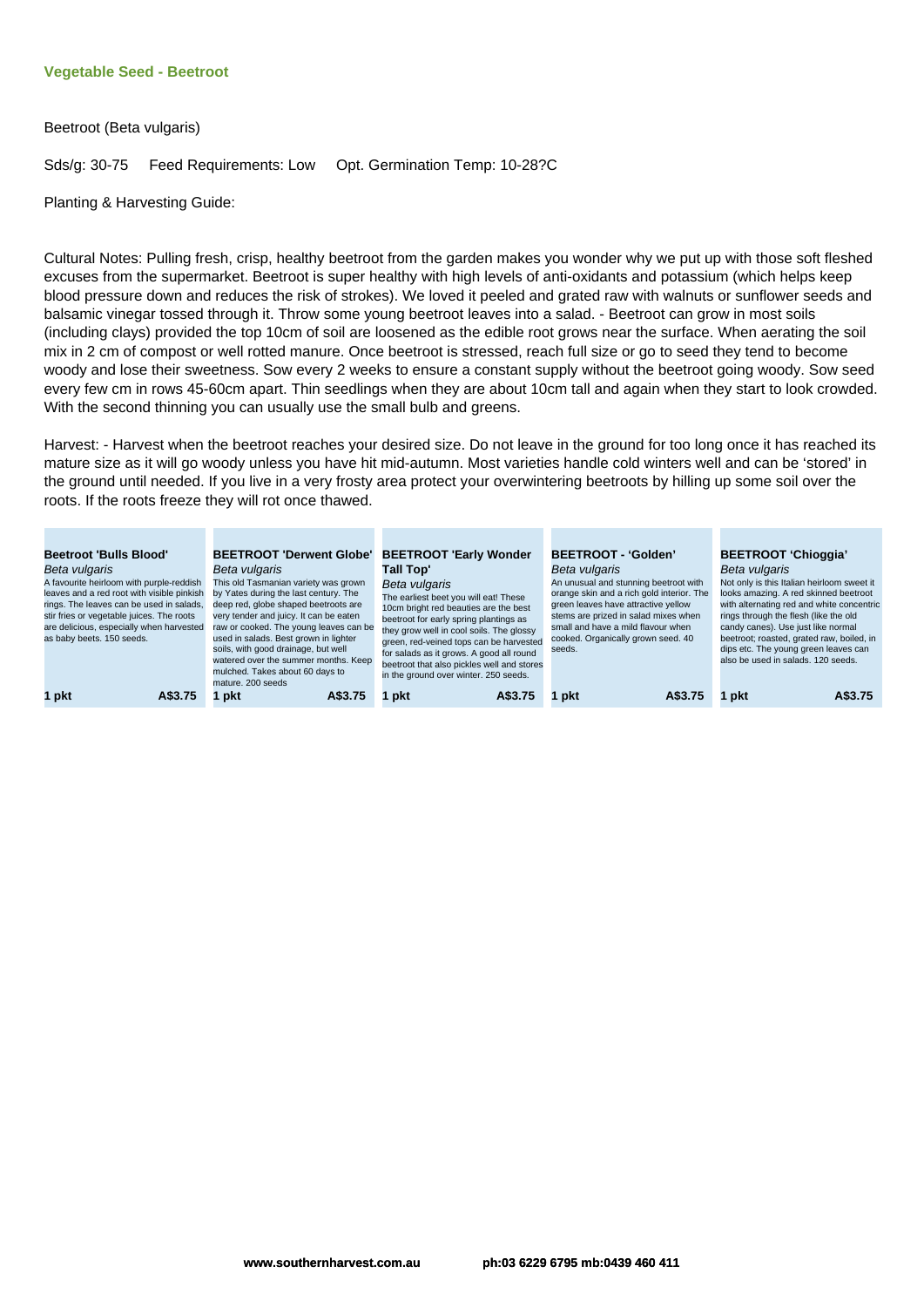# **Vegetable Seed - Beetroot**

| <b>Beetroot 'Crosbys Egyptian</b><br>Flat'<br>Beta vulgaris<br>A red heirloom variety that originated in<br>Germany in the late 1800's. It was<br>improved in the USA by Josiah Crosby,<br>who selected to retain the earliness and<br>to remove the rough nature of the<br>original 'Flat Egyptian' variety. Harvest<br>young for a baby beet or mature for a<br>large, full sized root. The red veined<br>leaves are also great for eating or stir<br>fries. 200 seeds. | <b>Beetroot 'Cylindrica'</b><br>Beta vulgaris<br>The easiest beetroot to peel and slice!!<br>An heirloom variety with a long deep red<br>root that retain sweetness even when<br>mature. The cylindrical shape makes it<br>easier to peel and slice than the large<br>rounded varieties. Grows to 15-20cm in<br>length and up to 5cm wide. Tops can be<br>used in salads, 150 seeds. | <b>BEETROOT 'Detroit Dark</b><br>Red'<br>Beta vulgaris<br>A popular heirloom due to its versatility -<br>the young leaves can be used and the<br>beetroots can be eaten raw, roasted.<br>pickled or boiled. It is also early and has<br>delicious dark red globe roots. Has<br>some resistance to downy mildew. A<br>dependable cropper with good heat and<br>cold tolerance, 250 seeds. | <b>Beetroot 'Red Ace' F1</b><br>Beta vulgaris<br>The best all singing, all dancing red<br>beetroot in our trials. These dark red<br>roots are sweet, tender and not fibrous<br>even when older. A good looking variety<br>with round, smooth roots that grow<br>quickly and uniformly. The red veined<br>leaves are also great for eating or stir<br>fries. Use root raw, cooked or pickled.<br>250 seeds. |
|---------------------------------------------------------------------------------------------------------------------------------------------------------------------------------------------------------------------------------------------------------------------------------------------------------------------------------------------------------------------------------------------------------------------------------------------------------------------------|--------------------------------------------------------------------------------------------------------------------------------------------------------------------------------------------------------------------------------------------------------------------------------------------------------------------------------------------------------------------------------------|------------------------------------------------------------------------------------------------------------------------------------------------------------------------------------------------------------------------------------------------------------------------------------------------------------------------------------------------------------------------------------------|------------------------------------------------------------------------------------------------------------------------------------------------------------------------------------------------------------------------------------------------------------------------------------------------------------------------------------------------------------------------------------------------------------|
| 1 pkt                                                                                                                                                                                                                                                                                                                                                                                                                                                                     | pkt                                                                                                                                                                                                                                                                                                                                                                                  | pkt                                                                                                                                                                                                                                                                                                                                                                                      | A\$3.75                                                                                                                                                                                                                                                                                                                                                                                                    |
| A\$3.75                                                                                                                                                                                                                                                                                                                                                                                                                                                                   | A\$3.75                                                                                                                                                                                                                                                                                                                                                                              | A\$3.75                                                                                                                                                                                                                                                                                                                                                                                  | pkt                                                                                                                                                                                                                                                                                                                                                                                                        |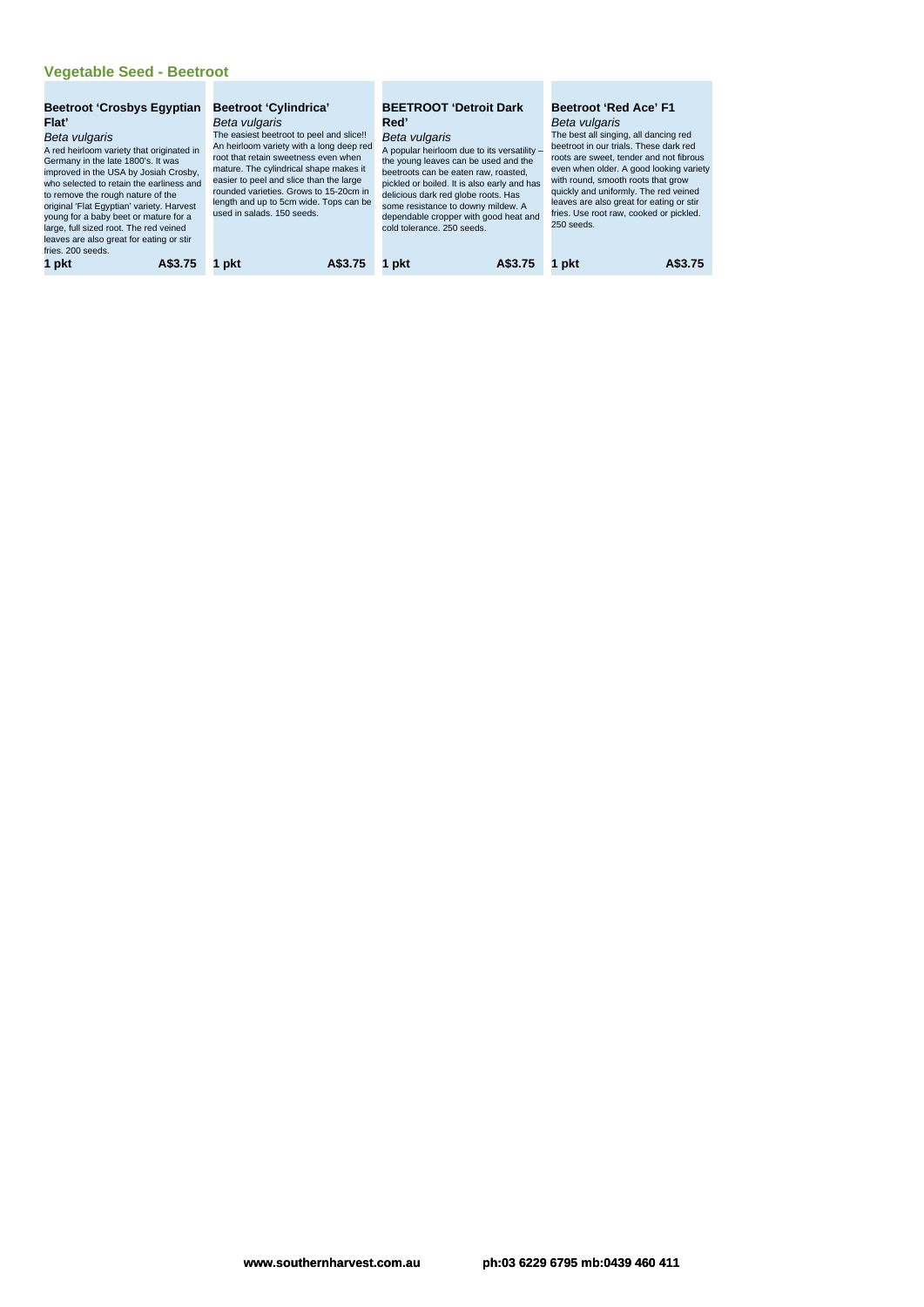#### **Vegetable Seed - Broad Bean**

Bean, Broad (Vicia faba)

Sds/g: 1 Feed Requirements: Low

Planting & Harvesting Guide:

#### Cultural Notes:

- Also known as Faba or fava beans. They are frost hardy to about -5 oC but do not like hot weather. Broad beans may be sown mid to late autumn and overwintered to provide food in early spring, 3-4 weeks before seed sown in spring. Sow seed 3-5 cm deep 20-30 cm (spring sown) to 30-40 cm (autumn/winter sown) apart in rows 60-70 cm apart. Provided there is moisture in the soil irrigation is not recommended until about 2 weeks after planting as too much water at seeding slows growth and may increase root rots. Some varieties are also grown for forage and as a green-manure or cover crop.

#### Problems:

- Poorly drained soils and extended bad weather can cause black spots on the leaves and even plants to die.

#### Harvest:

- Immature beans can be eaten pods and all, the mature beans should be podded and eaten in stews, soups, boiled or roasted for a snack food. Once they start to become too firm and starchy it is best to leave them on the plant a bit longer then picked and left to dry, which can be added to soups, ground to a flour and used for falafel or saved for seed stock.

| <b>BEAN - BROAD</b>                      | <b>BEAN - BROAD 'Scarlet</b>              | <b>BEAN - BROAD 'Coles</b>                 | <b>BEAN - BROAD 'Crimson</b>           |
|------------------------------------------|-------------------------------------------|--------------------------------------------|----------------------------------------|
| 'Aquadulce'                              | Cambridge'                                | Dwarf'                                     | Flowering'                             |
| Vicia faba                               | Vicia faba                                | Vicia faba                                 | Vicia faba                             |
| An heirloom variety that is an early     | This old English variety has very         | A heavy cropping, full-flavoured, hardy    | This very unusual, crimson flowering   |
| producer of nutty flavoured broad beans. | attractive, scarlet purple bean seeds and | broad bean with medium-sized pods.         | bean is a highly decorative plant      |
| Produces large amounts of medium         | green bean pods on 1m tall stems          | Growing to 80 cm high, it is less          | blooming for many weeks in spring. In  |
| green pods that are about 15cm long      | with white flowers. Very young pods can   | susceptible to wind damage than most       | early summer the 1m tall stems have    |
| and containing around 5 seeds each.      | be eaten whole (cooked) or later during   | beans. Young green pods can be eaten       | many green pods with light green beans |
| Grows to about 1m so is great for windy  | summer the medium sized bean inside       | whole and later in summer the bean         | inside. Very young green pods can be   |
| areas. One of the earliest crops to      | can be cooked. Broad Beans are one of     | inside can be cooked. One of the           | eaten whole (cooked) or later during   |
| mature in cool climates. Fixes nitrogen  | the earliest crops to mature in cool,     | earliest crops to mature in cool climates, | summer the medium sized bean inside    |
| in soil. 1 Packet = $40$ seeds.          | temperate climates, 15 seeds. Not to      | sow after harvesting brassica or root      | can be cooked. Broad Beans are one of  |
|                                          | WA.                                       | crops. 1 Packet = $40$ seeds.              | the earliest crops to mature in cool,  |
|                                          |                                           |                                            | temperate climates. 12 seeds. Not to   |
|                                          |                                           |                                            | WA.                                    |
| A\$3.75<br>1 pkt                         | A\$3.75<br>1 pkt                          | 1 pkt<br>A\$3.75                           | A\$3.75<br>1 pkt                       |
| A\$7.20<br>250q                          |                                           | A\$6.90<br>250q                            |                                        |
| A\$9.30<br>400a                          |                                           | A\$8.30<br>400a                            |                                        |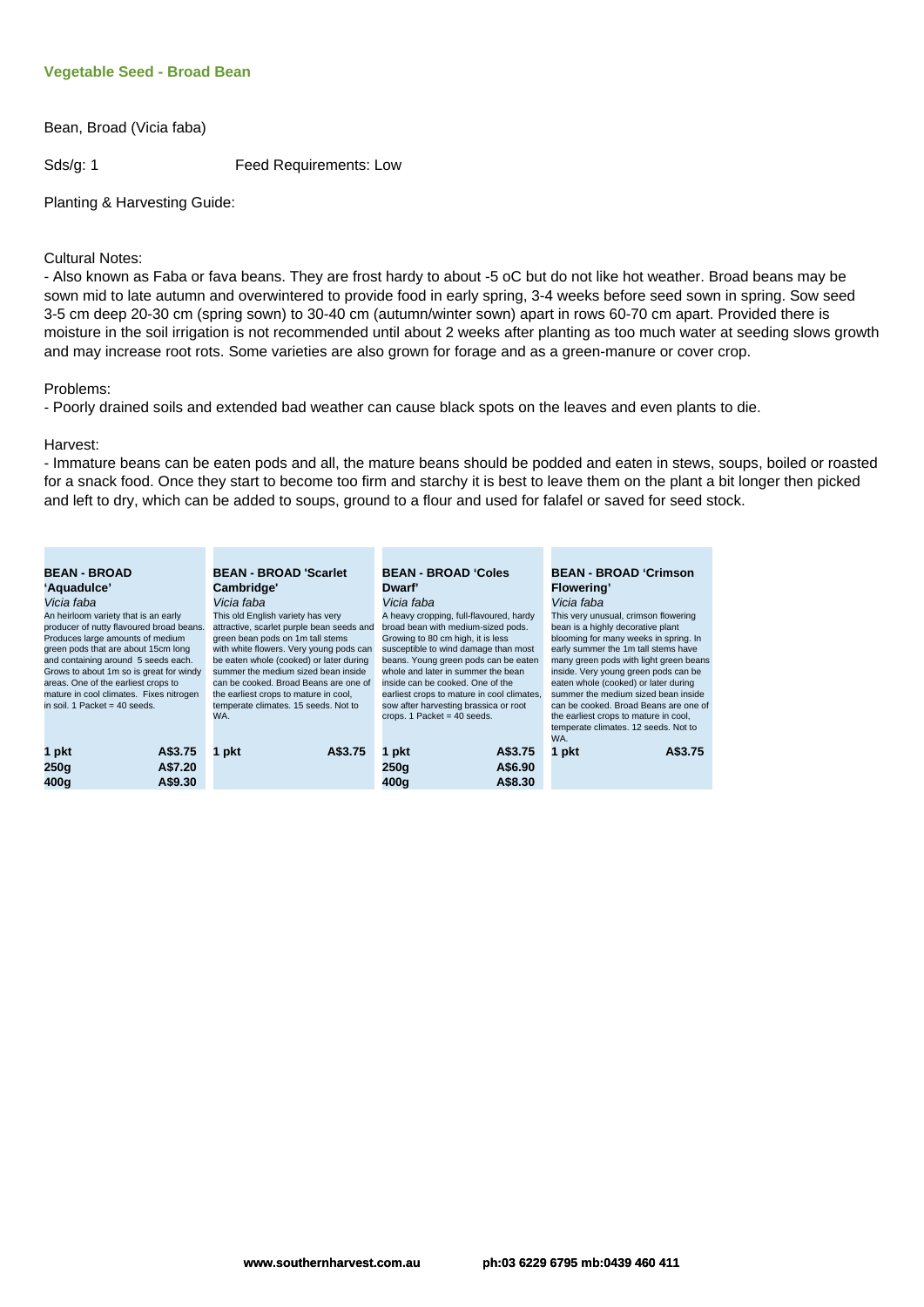#### **Brocolli (Brassica oleracea italica)**

Sds/g: 240-350 Opt Germ. Range: 14-30 °C Feed Requirements: Moderate + sidedress

Planting & Harvesting Guide:

#### Cultural Notes:

- A great veggie to grow as it is vigorous, tasty and cold hardy, although it does not appreciate too much heat at the height of summer, making seedlings very leggy (some growers do not plant in Nov-early Jan for this reason and by the time this broccoli is ready to harvest your garden should be in full swing). If you plan your garden properly broccoli can be harvest for all but 8-10 weeks of the year. The Italian broccoli is the type that appears in all the supermarkets. Plant 4-6 seeds 1cm deep with a min spacing of 60x 60cm in spring through to mid-Feb, thin to the strongest plant. Seedlings can be started in early August and planted out at the 5-6 leaf stage. When planting out it can be a good idea to sow a mixture of varieties with differing maturity dates so that you do not have a glut of broccoli that is left to flower due to an ovedose (try our Brocolli blend or mix up your own). In a cold winter the Italian varieties will freeze out or stop producing side shoots. However, the purple sprouting broccoli are much hardier and will last out the winter and produce great heads in late winter and spring when there is little other action happening in the garden. In areas with a cold winter such as the Derwent Valley or Lorinna plant your seeds early in the new year, mid to late Jan elsewhere. To promote good head formation provide the plants with a good feed when the spring bulbs appear. Purple sprouting broccoli is a biannual so it needs to overwinter in order to head up. For both types provide plenty of fertiliser and water regularily.

- Brocolli has a ridiculous number of vitamins and minerals and has been subject to large amounts of research due to its high levels of anti-oxidants and phytochemicals--sulforaphane and the indoles- providing it with significant anti-cancer effects. It is great raw with dips or lightly steamed (best not boiled as this greatly reduces many of the nutrients in broccoli eg. 56% of vitamin B folate is lost from boiling).

#### Problems:

- The main problem is the cabbage grub laid by the white cabbage moth, these can be controlled by regular sprayings of Dipel (which organic growers are allowed to use as it is a non-toxic biological control).

#### Harvest:

- Cut the heads when the beads begin to swell, this will also trigger side shoots to develop from each leaf notch. More side shoots tend to develop off the slower maturing varieties.

| <b>BROCCOLI'DI CICCO'</b><br>Brassica oleracea var. italica<br>This early variety of Broccoli produces<br>tightly packed, blue green flowerheads<br>on strong short stems. Best picked<br>regularly to promote new shoots this<br>vegetable keeps its crisp texture and<br>strong flavour when steamed or quickly<br>wok fried. Broccoli wants well manured,<br>friable, moist soil with extra lime, 400<br>seeds | <b>BROCCOLI 'Arcadia' F1</b><br>Brassica oleracea var. italica<br>The most versatile broccoli variety as it<br>is tolerant of heat and cold stress. It is<br>suitable for summer, autumn and winter<br>crops. Large tasty heads with secondary<br>shoots appearing after the harvest of the<br>main head. 30 seeds. | <b>BROCCOLI 'Green Magic'</b><br>F1<br>Brassica oleracea var. italica<br>A great summer and autumn harvest<br>broccoli with high heat tolerance. A tight<br>medium-sized head with exemplary<br>flavour. Keeps its head in hot weather<br>and does not become loose like some<br>other varieties. Sow late winter to late<br>spring for summer harvest. 30 seeds. | <b>BROCCOLI 'Marathon F1</b><br>Brassica oleracea var. italica<br>A great variety that has been trusted<br>over many years. In cooler climates it<br>makes for a great autumn/early winter<br>harvest; in warmer climates it is best<br>overwintered and spring harvested.<br>Tasty heads with secondary shoots<br>appearing after the harvest of the main<br>head, 30 seeds. | <b>BROCCOLI 'Purple</b><br>Sprouting'<br>Brassica oleracea var. Italic<br>A hardy variety that grows to 90 cm and<br>produces numerous small deep purple<br>heads for an extended harvest in late<br>winter and early spring. A biennial<br>variety that needs to overwinter before<br>forming its edible flower heads from<br>August to October . Great in stir fries or<br>steamed, 200 seeds. |
|-------------------------------------------------------------------------------------------------------------------------------------------------------------------------------------------------------------------------------------------------------------------------------------------------------------------------------------------------------------------------------------------------------------------|---------------------------------------------------------------------------------------------------------------------------------------------------------------------------------------------------------------------------------------------------------------------------------------------------------------------|-------------------------------------------------------------------------------------------------------------------------------------------------------------------------------------------------------------------------------------------------------------------------------------------------------------------------------------------------------------------|-------------------------------------------------------------------------------------------------------------------------------------------------------------------------------------------------------------------------------------------------------------------------------------------------------------------------------------------------------------------------------|--------------------------------------------------------------------------------------------------------------------------------------------------------------------------------------------------------------------------------------------------------------------------------------------------------------------------------------------------------------------------------------------------|
| 1 pkt                                                                                                                                                                                                                                                                                                                                                                                                             | pkt                                                                                                                                                                                                                                                                                                                 | pkt                                                                                                                                                                                                                                                                                                                                                               | A\$4.20                                                                                                                                                                                                                                                                                                                                                                       | A\$3.75                                                                                                                                                                                                                                                                                                                                                                                          |
| A\$3.75                                                                                                                                                                                                                                                                                                                                                                                                           | A\$3.75                                                                                                                                                                                                                                                                                                             | A\$3.80                                                                                                                                                                                                                                                                                                                                                           | pkt                                                                                                                                                                                                                                                                                                                                                                           | 1 pkt                                                                                                                                                                                                                                                                                                                                                                                            |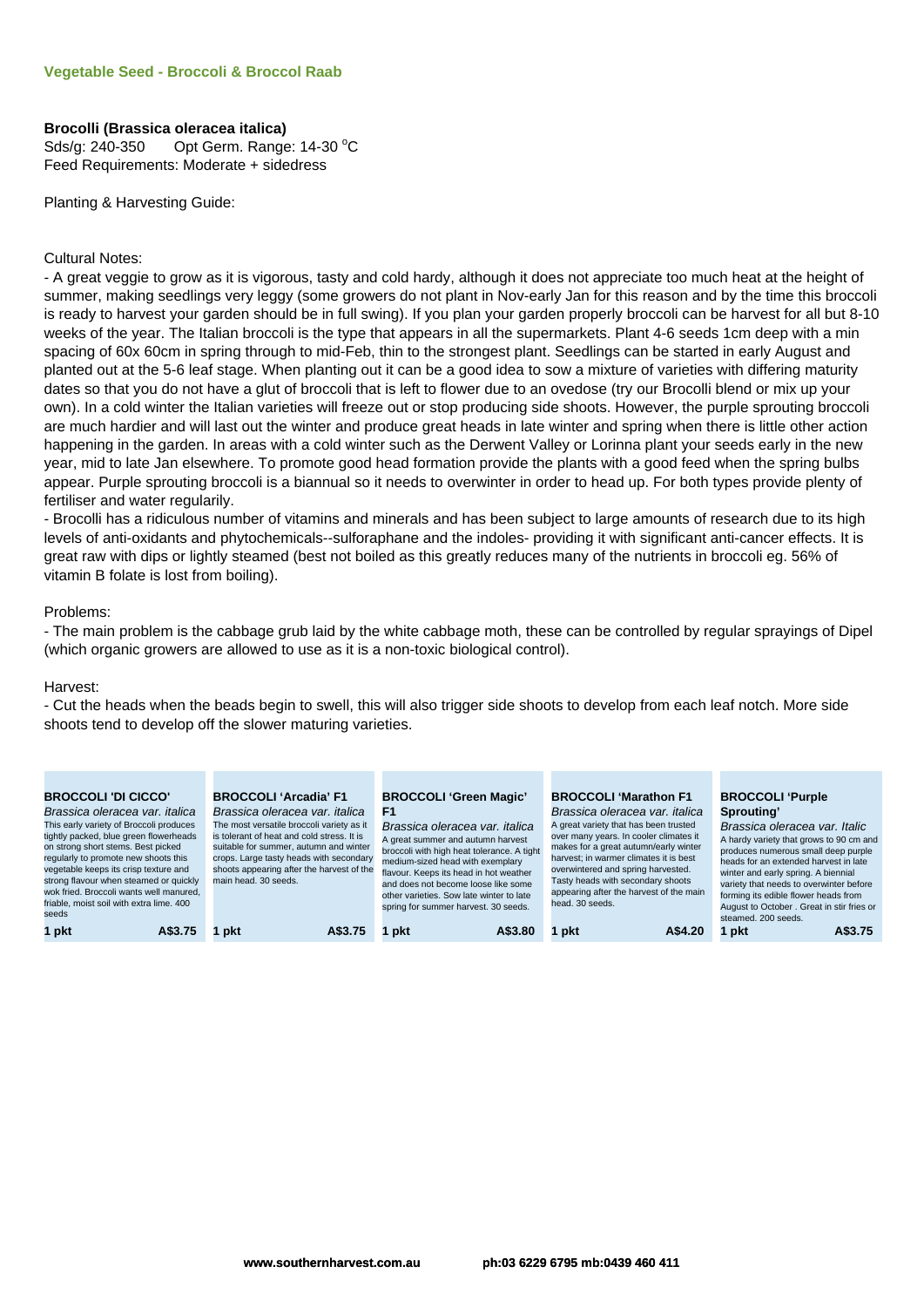#### **Vegetable Seed - Broccoli & Broccol Raab**

# **BROCCOLI 'Romanesco'**

Brassica oleracea var. Italic<br>Italian Heirloom. An old time favourite in<br>Italy for its excellent flavour and the<br>unique spiralling pattern on the lime green head, which makes this an raw off the plant. Can be grown over<br>amazing looking vegetable. 100 seeds. vinter in areas where there are no big

### **BROCOLLI RAAB**

Brassica rapa (ruvo group)<br>A fast growing loose broccoli head that<br>has thick tender shoots and buds. Like<br>brocollini. Use in stir fries, steam or eat frosts. Harvest entire plants when buds appear or pick buds for extended yield. 500 seeds. **1 pkt A\$3.75 1 pkt A\$3.75**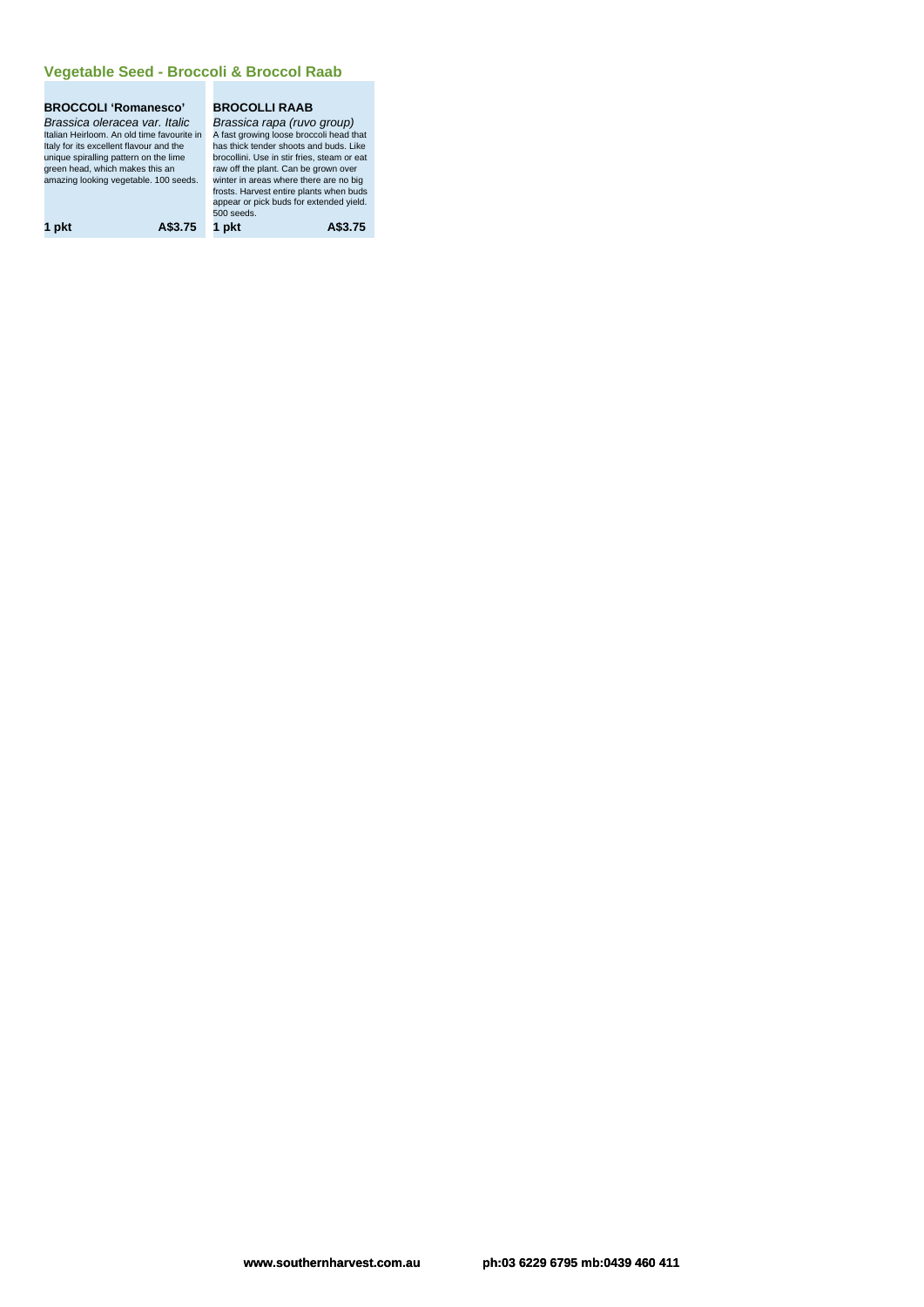#### **Vegetable Seed - Brussel Sprouts**

Sds/g: 250-350 Feed Requirements: Moderate Usual Seed Life: 3-4 years

Cultural Notes:

Later maturing varieties are taller, more productive and tend to be a bit easier to grow. Brussels sprouts will grow on heavier soils where cabbage and broccoli tend to struggle but they grow best on a well-drained, loam soil well supplied with organic matter. Plant seed 1cm deep and space with 75 x 90cm centres. Feed similar as to broccoli but with less nitrogen oomph, otherwise the plants will get too tall and blow over in the wind unless adequately staked.

#### **Problems:**

Aphids and cabbage worms are the biggest problems. Spray Dipel for the cabbage worms and pyrethrum for the aphids until the chill of autumn arrives.

#### **Harvest:**

Frosts increase the sugar content, the tightness and tenderness of the buds. As harvesting from the bottom-up pull off the leaves as you go so that more energy is put into the developing buds.

#### **Brassica Family for Health:**

Much research has focused on the beneficial phytochemicals and sulpher containing compounds in the brassica family (eg. cabbage, cauliflower, broccoli, kale, Brussels sprouts and some Asian greens). These help activate and stabilize the body's antioxidant and detoxification mechanisms that dismantle and eliminate cancer-producing substances. Recent studies show that people who eat more Brassica family vegetables have a much lower risk of breast, prostrate and colon cancer and they have a positive effect on peptic ulcers. To get the most out of these vegetables they should be lightly sautéed, steamed or eaten raw.

| <b>BRUSSEL SPROUTS</b>                                                                                                                                                                                                                                                                                        | <b>BRUSSEL SPROUTS 'Long</b>                                                                                                                                                                                                  |
|---------------------------------------------------------------------------------------------------------------------------------------------------------------------------------------------------------------------------------------------------------------------------------------------------------------|-------------------------------------------------------------------------------------------------------------------------------------------------------------------------------------------------------------------------------|
| 'Diablo' F1                                                                                                                                                                                                                                                                                                   | <b>Island Improved'</b>                                                                                                                                                                                                       |
| Brassica oleracea (gemmifera                                                                                                                                                                                                                                                                                  | Brassica oleracea (gemmifera                                                                                                                                                                                                  |
| group)<br>A heavy cropping brussel sprout with<br>smooth medium sized sprouts, that are<br>compact and of excellent quality. This<br>'late' sprout is triggered by decreasing<br>day lengths in autumn. The sprouts will<br>hold well on the plant through winter, so<br>harvest them fresh as you need them. | group)<br>An heirloom brussel sprout that was the<br>main commercial variety used until<br>hybrids became the preferred varieties.<br>A compact bush that produces sprouts<br>3-4 cm across over a long period. 400<br>seeds. |
| 20 seeds.<br>1 pkt<br>A\$3.95                                                                                                                                                                                                                                                                                 |                                                                                                                                                                                                                               |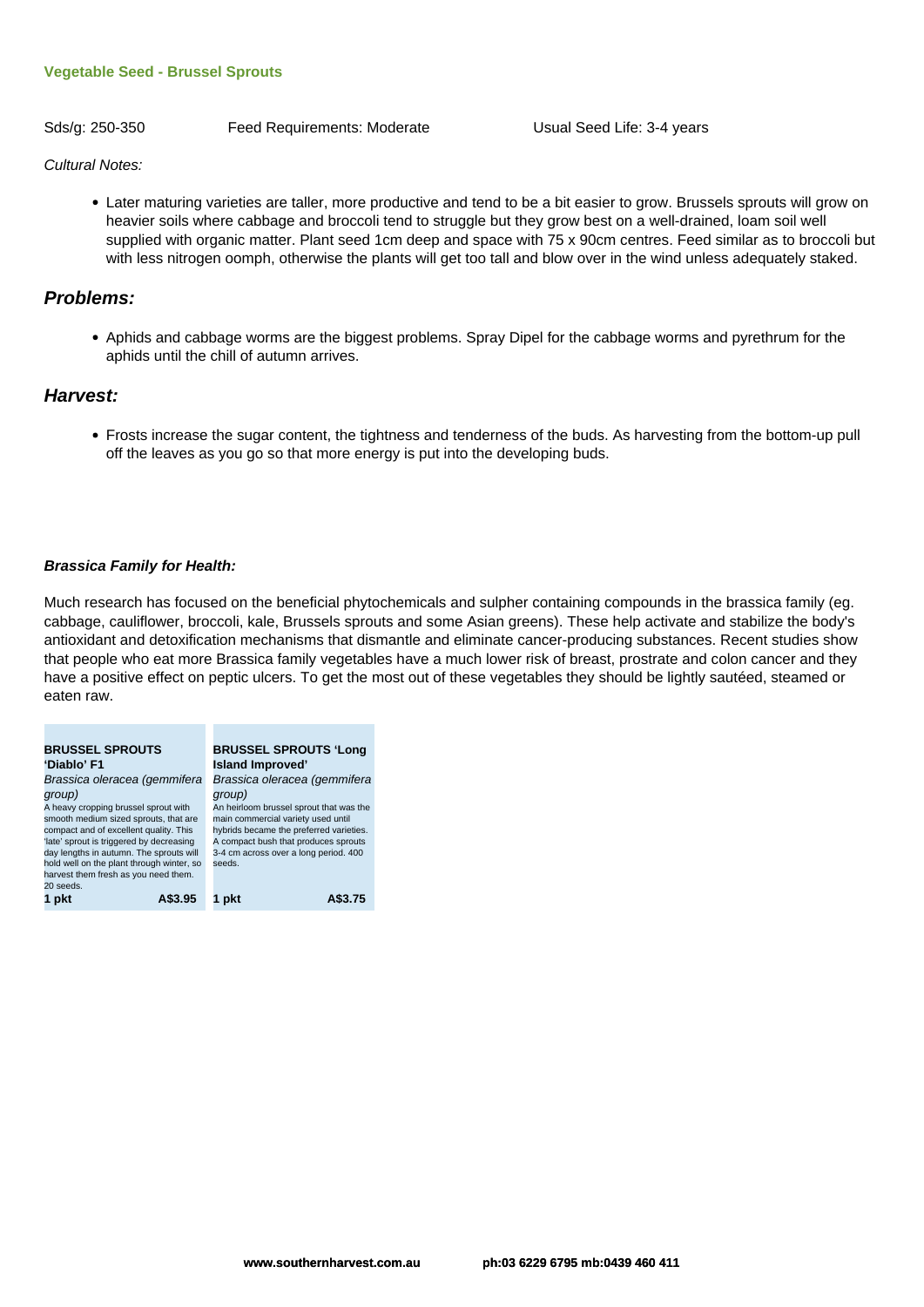#### **Vegetable Seed - Beans (french bush, climbing & soy)**

Beans (Phaseolus vulgaris)

Sds/g: 3-5 **Feed Requirements: Low Continuelly Continuel** Continuel 15-19 °C

Planting & Harvesting Guide:

#### Cultural Notes:

- Bean seed needs a soil temperature of at least 15 °C to sprout happily, cold soil slows germination and makes seedling very unhappy. Plant your bush and climbing bean seed at the same time. Bush beans start producing once broad beans have finished being harvested, once the bush beans are finished you can start harvesting climbing beans and runner beans. Climbing beans crop over a longer period and yiled a much larger quantity than bush beans.

- Too much nitrogen results in excess foliage, poor pod set and delayed maturity- so while some fertiliser and compost should be dug into the bed a couple of weeks before planting - go easy. Sow seed 3-4cm deep and 5-10cm apart in rows 60-70cm apart and thin seedlings once well established to 15-20cm apart. If you prefer bush beans to the climbing varieties then sow a succession of short rows every 3 weeks for fresh eating. Excess beans can always be blanched and frozen.

- Many people believe that climbing beans are tastier than bush beans, we love ours raw or steamed with butter, pepper and a squeeze of lemon juice. For climbing beans set up a trellis, poles, strings or some sort of system to 2m that allows the beans to climb up before sowing seed 3-4 cm deep and 10-15 cm apart in rows 90-100cm apart, thinning established seedlings to 25-30cm.

-Soybeans are frost tender and need to be sown after final frost and when soil temperature has reached >13 degC. For faster germination sow at >20degC. In southern NSW, Vic, Tas and SA sow no later than mid November. Queensland can be sown up to mid Jan.

Problems:

- No real worries here except if your soil is not up to scratch or you were hit by some foul wet weather early on and the plants did not recover so well.

- Climbing beans loathe wind!!

#### Harvest:

- Best picked before the beans reach full size as they have a firmer and crisper flesh than you will find in any supermarket. Once they get more mature and the seeds start forming they tend to get more fibrous. Continually pick to increase the yield and extend harvest, although a bush beans will tend to produce all at once. Once the bush beans start to get fibrous we tend to pull them out as the climbing beans have started producing. It is essential to continually harvest climbing beans to keep the plant vigorous and producing.

| <b>BEAN - BUSH 'Windsor</b>               | <b>BEAN - BUSH Royal</b>                   | <b>BEAN - BUSH 'Cherokee</b>                | <b>BEAN - CLIMBING 'Purple</b>              | <b>BEAN - CLIMBING 'Blue</b>               |
|-------------------------------------------|--------------------------------------------|---------------------------------------------|---------------------------------------------|--------------------------------------------|
| <b>Long Pod'</b>                          | Burgundy'                                  | Wax' (Butter)                               | King'                                       | Lake'                                      |
| Phaseolus vulgaris                        | Phaseolus vulgaris                         | Phaseolus vulgaris                          | Phaseolus vulgaris                          | Phaseolus vulgaris                         |
| This popular bush bean has 15-20cm        | A cold tolerant bush type with stringless, | A prolific and tasty bush bean that         | This prolific, climbing variety has         | A heavy producing, green, climbing         |
| long green, flat pods and attractive,     | tasty round pods, up to 20cm long and a    | produces lots of tender, tasty, stringless, | straight, flat, purple pods up to 20cm      | variety with rounded pods up to 20cm       |
| long, deep red seeds. Best grown in       | striking purple colour. Best grown in      | yellow, 13-15cm pods with black beans.      | long, turning green when cooked. A          | long and white, long seeds. It will need a |
| double rows (45cm between rows and        | double rows (45cm between rows and         | Fairly hardy. An heirloom that remains      | good type for cooler climates in small      | tall trellis or long poles to grow on.     |
| 10cm between plants) in spring and        | 10cm between plants) in spring and         | popular for its ability to produce early    | areas, where it will need a tall trellis or | Beans want plenty of water and a sunny     |
| summer in intervals of 3 weeks to         | summer in intervals of 3 weeks to          | crops and its productivity. Best grown in   | long poles to grow on. Beans want           | position, frost-free position and should   |
| ensure continued supplies. Pick young     | ensure continued supplies. Pick young      | double rows (45cm between rows and          | plenty of water and a sunny position and    | be picked young and regularly to           |
| pods regularly so they are stringless and | pods regularly to promote regrowth. 1      | 10cm between plants) in spring and          | should be picked young and regularly to     | promote new flowers. 80 seeds. Bulk        |
| to promote regrowth. 80 seeds.            | Packet = $30$ seeds.                       | summer in intervals of 3 weeks to           | promote new flowers, 1 Packet = 80          | seed available.                            |
|                                           |                                            | ensure continued supplies. Pick young       | seeds. Bulk seed available.                 |                                            |
|                                           |                                            | pods regularly to promote regrowth. 80      |                                             |                                            |
|                                           |                                            | seeds.                                      |                                             |                                            |
| A\$27.50<br>1 kg                          | A\$3.75<br>1 pkt                           | A\$3.75<br>1 pkt                            | A\$9.90<br>250q                             | A\$3.75<br>1 pkt                           |
| A\$3.75<br>1 pkt                          |                                            | 250q<br>A\$9.90                             | A\$13.80<br>400q                            | A\$9.90<br>250q                            |
| A\$9.90<br>250q                           |                                            | A\$13.90<br>400 <sub>g</sub>                | A\$3.75<br>1 pkt                            | A\$13.20<br>400q                           |
| A\$14.70<br>400a                          |                                            |                                             |                                             |                                            |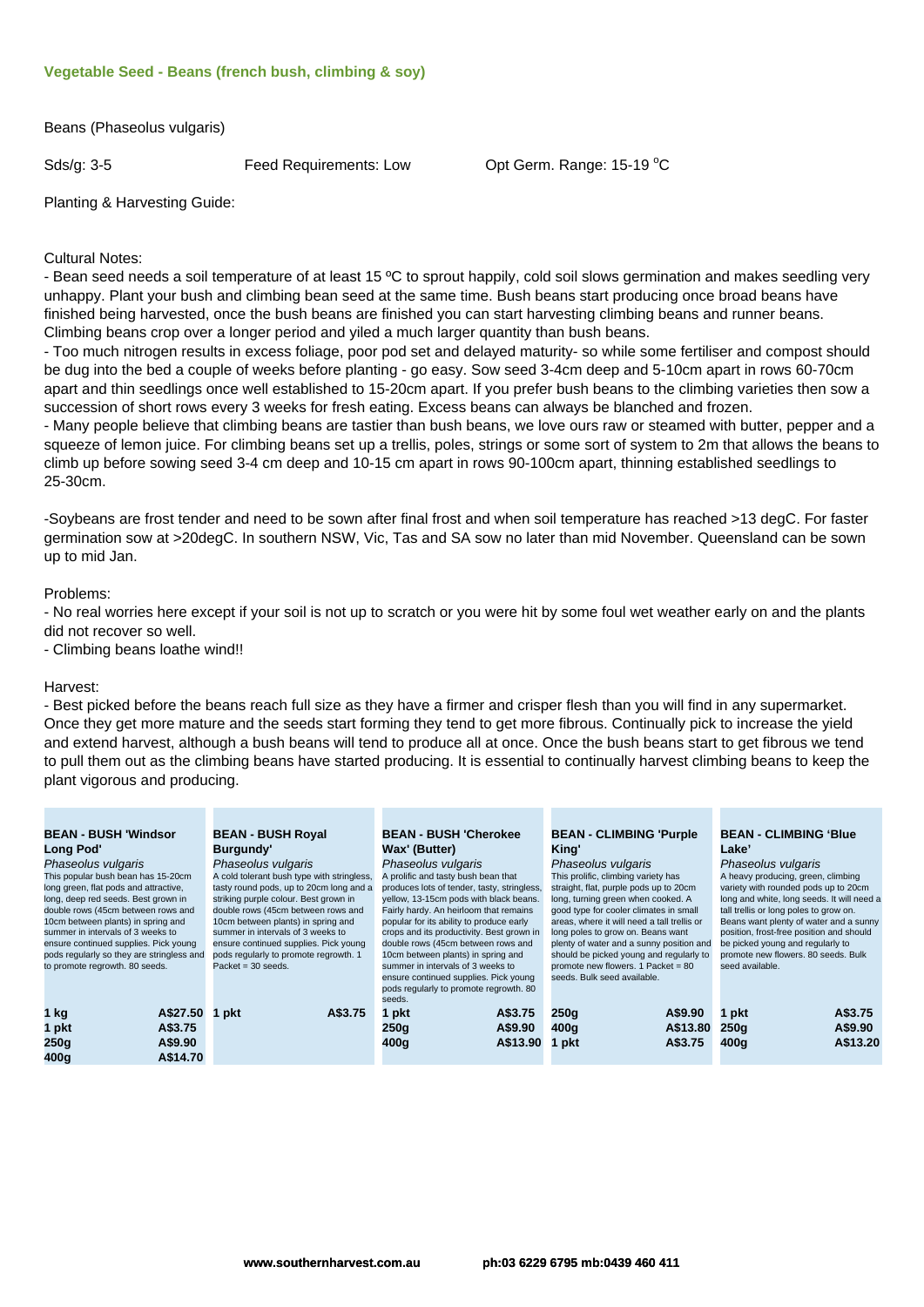| <b>BEAN - CLIMBING</b><br>'Kentucky Wonder'<br>Phaseolus vulgaris<br>With a long harvest period and excellent<br>flavour is it any 'wonder' that this<br>heirloom variety has been popular with<br>gardeners since the 1850's. A climbing<br>variety (to 2.2m) with oval green beans<br>(15-20cm) that can be eaten fresh,<br>cooked or frozen. Harvest beans young<br>and often to maintain yield. 80 seeds. |          | <b>BEAN BORLOTTI 'Red</b><br>Rooster'<br>Phaseolus vulgaris<br>A colourful bean with cranberry and<br>cream mottling on the pod and seed.<br>The young stringless pods are edible. Or<br>let the beans mature on plant, harvest<br>and dry in warm airy spot out of the sun.<br>Shell the dry seed and store in an<br>airtight container for up to 2 years. Use<br>dried beans in soups, Mexican dishes,<br>homemade baked beansendless<br>recipes!! A bush bean to 50 cm. 30<br>seeds. | Bean, Bush - Dried 'Red<br>Kidney Bean'<br>Phaseolus vulgaris<br>Get your fill of home grown beans<br>through the winter by growing &<br>drying your own kidney beans. These<br>beans are perfect for chilli con carne,<br>tacos, soups, baked beans &<br>salads. Young beans can be eaten off<br>the bush. For dried beans, pull the<br>plants when at least 90% of the leaves<br>& pods on the bush have dried.<br>Complete drying under cover with good<br>air flow. When totally dry, shell or thresh | <b>BEANS FRENCH 'Provider'</b><br>Phaseolus vulgaris<br>The classic French round, stringless<br>beans to 15 cm long. A bush variety with<br>green pods with purple seeds are tasty<br>with a great crunch, eat them raw or<br>cooked. This variety grows to 50cm,<br>yields well and has good disease<br>resistance. Pick young pods regularly to<br>promote a longer harvest. 1 Packet = 80<br>Seeds. | <b>CLIMBING BEAN 'Lazy</b><br>Housewife'<br>Phaseolus vulgaris<br>An heirloom (early 1800's) that shows<br>its age with the moniker it carries, which<br>comes about due to the ease of harvest<br>and was one of the first stringless<br>beans. A climbing variety that is prolific.<br>vielding delicious green beans over a<br>long harvest period. Eat fresh or let<br>mature on the plant to use as a dried<br>white bean for a rich, creamy taste.<br>Requires a trellis. 20 seeds. |
|---------------------------------------------------------------------------------------------------------------------------------------------------------------------------------------------------------------------------------------------------------------------------------------------------------------------------------------------------------------------------------------------------------------|----------|-----------------------------------------------------------------------------------------------------------------------------------------------------------------------------------------------------------------------------------------------------------------------------------------------------------------------------------------------------------------------------------------------------------------------------------------------------------------------------------------|-----------------------------------------------------------------------------------------------------------------------------------------------------------------------------------------------------------------------------------------------------------------------------------------------------------------------------------------------------------------------------------------------------------------------------------------------------------------------------------------------------------|--------------------------------------------------------------------------------------------------------------------------------------------------------------------------------------------------------------------------------------------------------------------------------------------------------------------------------------------------------------------------------------------------------|-------------------------------------------------------------------------------------------------------------------------------------------------------------------------------------------------------------------------------------------------------------------------------------------------------------------------------------------------------------------------------------------------------------------------------------------------------------------------------------------|
|                                                                                                                                                                                                                                                                                                                                                                                                               |          |                                                                                                                                                                                                                                                                                                                                                                                                                                                                                         | pods. Use hairdryer to separate chaff.<br>80 seeds.                                                                                                                                                                                                                                                                                                                                                                                                                                                       |                                                                                                                                                                                                                                                                                                                                                                                                        |                                                                                                                                                                                                                                                                                                                                                                                                                                                                                           |
| 1 pkt                                                                                                                                                                                                                                                                                                                                                                                                         | A\$3.75  | A\$3.75<br>pkt                                                                                                                                                                                                                                                                                                                                                                                                                                                                          | A\$3.75<br>1 pkt                                                                                                                                                                                                                                                                                                                                                                                                                                                                                          | A\$3.75<br>pkt                                                                                                                                                                                                                                                                                                                                                                                         | A\$3.75<br>1 pkt                                                                                                                                                                                                                                                                                                                                                                                                                                                                          |
| 250q                                                                                                                                                                                                                                                                                                                                                                                                          | A\$10.70 |                                                                                                                                                                                                                                                                                                                                                                                                                                                                                         |                                                                                                                                                                                                                                                                                                                                                                                                                                                                                                           | 250g<br>A\$9.70                                                                                                                                                                                                                                                                                                                                                                                        |                                                                                                                                                                                                                                                                                                                                                                                                                                                                                           |
| 400q                                                                                                                                                                                                                                                                                                                                                                                                          | A\$15.90 |                                                                                                                                                                                                                                                                                                                                                                                                                                                                                         |                                                                                                                                                                                                                                                                                                                                                                                                                                                                                                           | A\$14.20<br>400q                                                                                                                                                                                                                                                                                                                                                                                       |                                                                                                                                                                                                                                                                                                                                                                                                                                                                                           |

# **Soybean 'Edamame'**

Glycine max<br>A soybean of excellent quality that can<br>be used for green 'edamame', dried or<br>for making soy milk and tofu. A high<br>yielding variety that matures over a Theore and<br>week earlier than other varieties. The<br>Japanese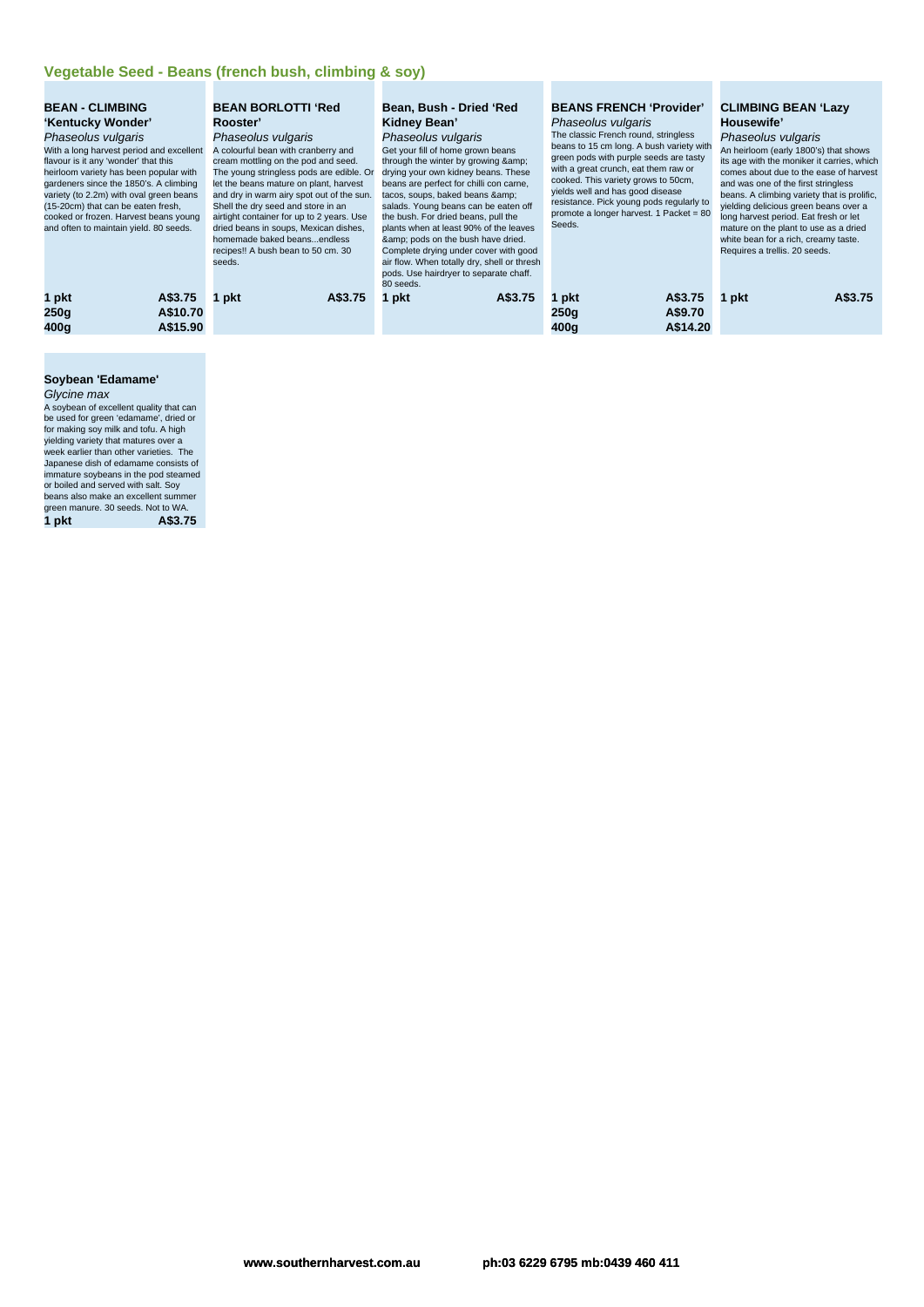# **Sds/g: 1-3 Feed Requirements: Low Usual Seed Life:2-3**

# **yrs**

## **Cultural Notes:**

- Runner beans (aka 7 year bean) grow best in cooler temperatures or partially shaded areas. If given the room they will easily grow over 2m. Fertilise like the other beans except give them a lot more space, 1 square metres of growing room. Do not forget to put in some system of support that they can climb up (but make longer than for climbing beans).
- They are known as a 7 year bean as they are a perennial bean. However, in areas with very harsh winters or poorly drained soil the root structure will not survive the cold or will rot.
- Not only is the Scarlet Runner a beautiful ornamental with bright red blossoms it is also one of the tastiest beans.

## **Problems:**

Wind is a problem with these, try to plant in a sheltered spot.

## **Harvest:**

Pick continually and before the pods are fully grown to get the best tasting beans and to extend the harvest and yield.

| <b>Runner Bean 'White Dutch'</b>                                                                                                                                                                                                                                                                                                                                                                                                           | <b>Runner Bean 'Scarlet</b>                                                                                                                                                                                                                                                                                             |
|--------------------------------------------------------------------------------------------------------------------------------------------------------------------------------------------------------------------------------------------------------------------------------------------------------------------------------------------------------------------------------------------------------------------------------------------|-------------------------------------------------------------------------------------------------------------------------------------------------------------------------------------------------------------------------------------------------------------------------------------------------------------------------|
| Phaseolus coccineus 'Alba'<br>An unusual variety of 'seven year'<br>runner bean. Similar to the scarlet<br>runner except with beautiful white<br>flowers and beans. The preferred runner<br>bean grown in The Netherlands due to<br>the thick, succulent tender pods, which<br>are delicious when picked young and<br>eaten raw, steamed or in soup. Shell,<br>pod and dry mature beans for storage<br>and use like lima beans in soups or | Emperor'<br>Phaseolus coccineus<br>A short lived, perennial bean with<br>beautiful red flowers and a vigorous<br>climber for a sheltered, but not too warm<br>position. The large 20-30cm long pods<br>are delicious when picked young. Sow<br>after frost period has passed and water<br>well while in bloom. 35 seeds |
| salads, 10 seeds.                                                                                                                                                                                                                                                                                                                                                                                                                          |                                                                                                                                                                                                                                                                                                                         |
| 375                                                                                                                                                                                                                                                                                                                                                                                                                                        |                                                                                                                                                                                                                                                                                                                         |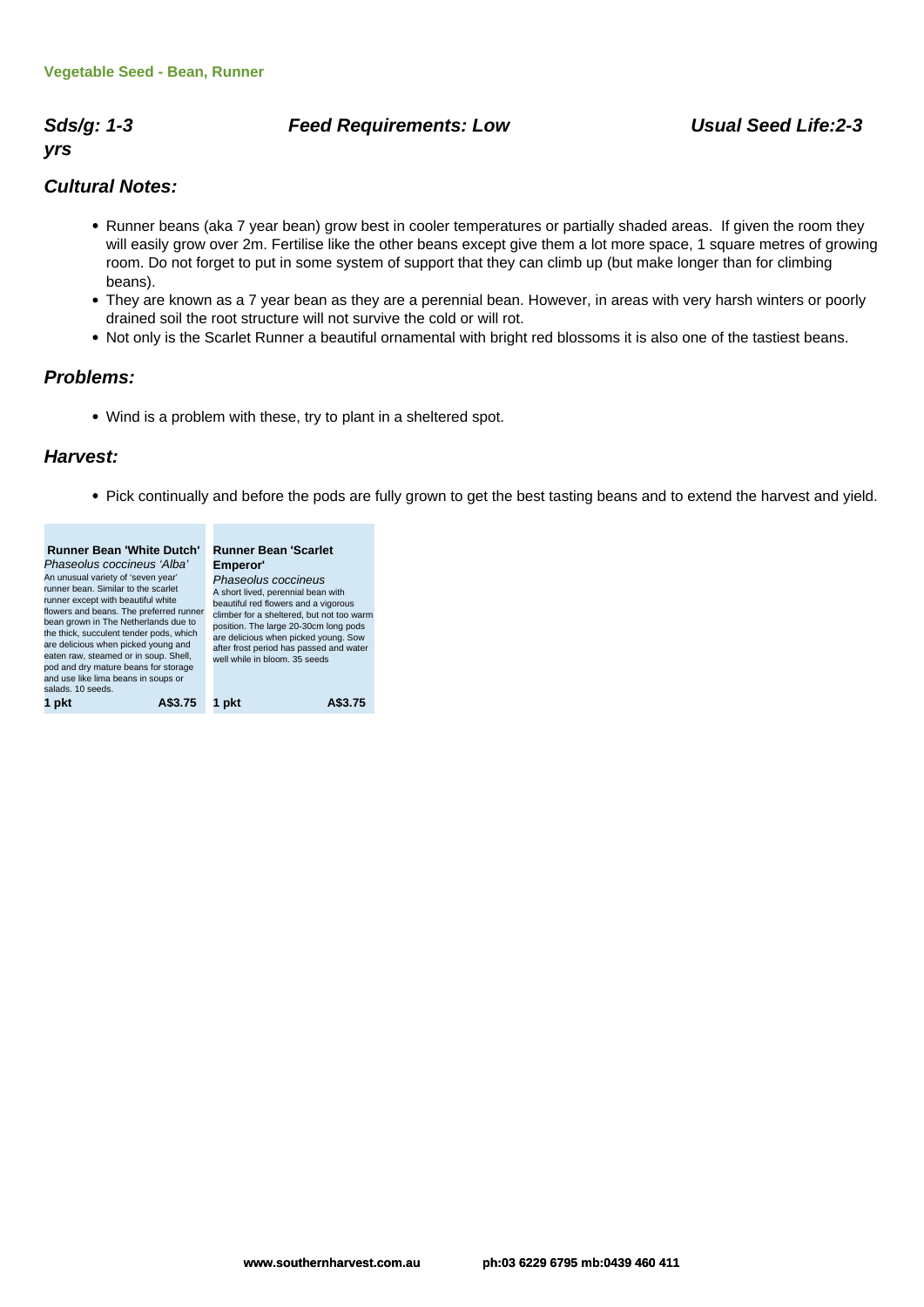**Sds/g: 280-340 Feed Requirements: Moderate (large, late) – High (small, spring) Usual Seed Life:3 years**

#### **Cultural Notes:**

- Cabbages grow beautifully in Tasmania. They grow best with sufficient soil moisture through the growing season, large fluctuations in moisture can cause the heads to split due to rapid growth. Cabbages are heavy feeders and prefer a between pH 6.5 - 7.0 for good yields. For early cabbages (e) plant out transplant or sow seed from mid-September, space smaller headed varieties with 50cm x 50cm centres or larger varieties with 60cm x60 cm centres. Main season cabbages can be planted from late October through to the end of December and late cabbage varieties from late December to mid-February (if using the quicker maturing varieties). The late varieties store well in the ground overwinter. As main and late season varieties are larger framed, with larger heads they should be planted out with 75 cm – 90 cm centres. Cabbages that are planted too close together will not head properly. Seed 3-5 seeds in each spot, 0.5cm – 1cm deep and thin to leave the healthiest.
- Asian cabbage (eg. Wong Bok) are generally grown in the cooler months as they are fast growing and can run to seed easily with heat. The cool weather also makes them taste better.

#### **Problems:**

As always keep on top of slugs, especially for early sowings as the weather is warming and there is plenty of moisture still around. Cabbage grubs need to be controlled with regular sprayings of Dipel.

#### **Harvest:**

Early varieties need to be harvested promptly as they mature fast. Late varieties will hold much longer in late summer and autumn as their growth rates drop. Younger heads that are green and still growing are the best storers.

| Cabbage 'Copenhagen<br>Market'<br>Brassica oleracea (capitata<br>group)<br>A popular heirloom with a dense, round<br>head that grows to 2 - 2.5 kg at maturity.<br>Great flavour and can be eaten cooked<br>or raw in coleslaws. Early maturing.<br>Perfect for smaller gardens due to its<br>compact nature. 300 seeds. | Cabbage 'Golden Acre'<br>Brassica oleracea (capitata<br>group)<br>A dependable heirloom that has been<br>grown since the 1920's, it produces a<br>tender, compact round head (12-18cm)<br>with good flavour. Plant close (30 cm)<br>for small cabbages (1 kg) or wider for<br>bigger heads (up to 2 kg). Early<br>maturing, sow late winter / early spring<br>or late summer/early autumn. 400<br>seeds. | <b>CABBAGE 'Red Express'</b><br>Brassica oleracea (capitata<br>group)<br>An early red cabbage that is compact<br>with solid, round 1-2 kg heads. A good<br>looking and great tasting cabbage. Eat<br>cooked or raw (add some colour to your<br>coleslaw). 250 seeds. | <b>CABBAGE 'Ruby</b><br><b>Perfection' F1</b><br>Brassica oleracea (capitata<br>group)<br>With round mid-sized heads this is the<br>best mid-late red cabbage we have<br>grown. The heads are dense and it<br>keeps well once harvested. Can be<br>grown for late summer or autumn<br>harvest or if mild winters it will keep in<br>the ground through winter to harvest<br>when needed. Eat cooked or raw, 40<br>seeds. | <b>CABBAGE 'Spring Hero'</b><br>F1<br>Brassica oleracea (capitata<br>group)<br>A unique multi-harvest and winter hardy<br>green cabbage. Slow bolting, while all its<br>varietal buddies go to seed and get<br>woody, Spring Hero holds until early<br>summer. The medium ball heads are<br>thin leaved, tender and sweet, so great<br>for salads & slaw. To promote a<br>2nd harvest cut initial head, keep basal<br>leaves attached to the stalk, keep 1 of<br>the new shoots, which will form another<br>head in about 6 weeks just as tasty<br>& large. 20 seeds. |
|--------------------------------------------------------------------------------------------------------------------------------------------------------------------------------------------------------------------------------------------------------------------------------------------------------------------------|----------------------------------------------------------------------------------------------------------------------------------------------------------------------------------------------------------------------------------------------------------------------------------------------------------------------------------------------------------------------------------------------------------|----------------------------------------------------------------------------------------------------------------------------------------------------------------------------------------------------------------------------------------------------------------------|--------------------------------------------------------------------------------------------------------------------------------------------------------------------------------------------------------------------------------------------------------------------------------------------------------------------------------------------------------------------------------------------------------------------------|-----------------------------------------------------------------------------------------------------------------------------------------------------------------------------------------------------------------------------------------------------------------------------------------------------------------------------------------------------------------------------------------------------------------------------------------------------------------------------------------------------------------------------------------------------------------------|
| 1 pkt                                                                                                                                                                                                                                                                                                                    | A\$3.75                                                                                                                                                                                                                                                                                                                                                                                                  | A\$3.75                                                                                                                                                                                                                                                              | A\$3.75                                                                                                                                                                                                                                                                                                                                                                                                                  | A\$3.95                                                                                                                                                                                                                                                                                                                                                                                                                                                                                                                                                               |
| A\$3.75                                                                                                                                                                                                                                                                                                                  | pkt                                                                                                                                                                                                                                                                                                                                                                                                      | <b>pkt</b>                                                                                                                                                                                                                                                           | pkt                                                                                                                                                                                                                                                                                                                                                                                                                      | 1 pkt                                                                                                                                                                                                                                                                                                                                                                                                                                                                                                                                                                 |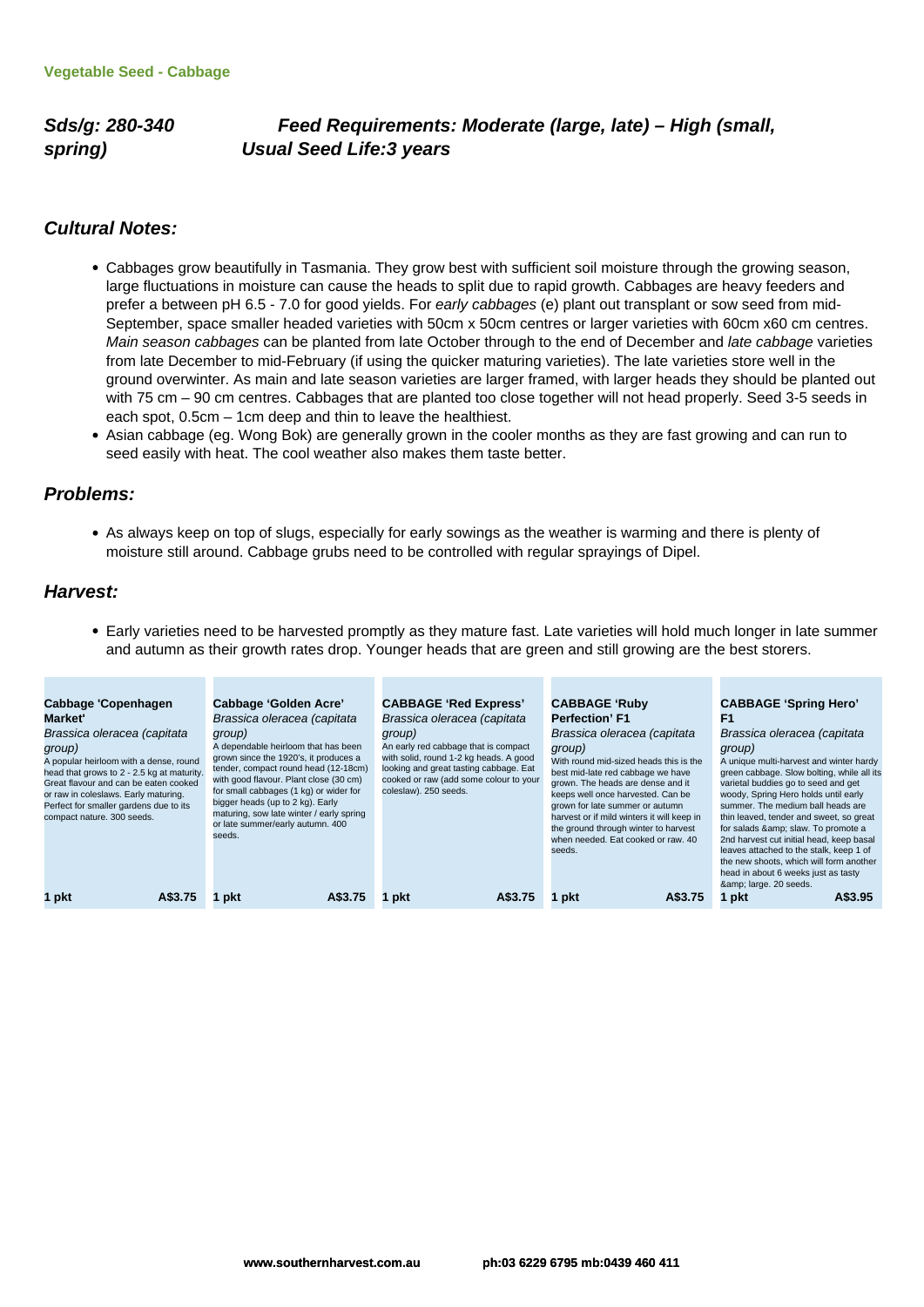#### **Vegetable Seed - Cabbage**

#### **Cabbage, Savoy 'Munchkin' F1** Brassica oleracea (capitata group)

All the joy and flavour of a savoy<br>cabbage is found in this small headed,<br>high quality early variety. With tight<br>small heads (0.9 - 2 kg) it is an ideal<br>space saver. The outer leaves are deep blue/green are blanched yellow. Stores well through the winter in colder climates. 20 seeds.

| 1 pkt | A\$3.75 |
|-------|---------|
|-------|---------|

#### **CHINESE CABBAGE 'Wong Bok'**

Brassica rapa (pekinensis grp) An easy to grow green leafed Chinese<br>cabbage with a creamy yellow blanched<br>interior. It has a delicious sweet, tangy,<br>juicy flavour that can be used in stir<br>fries, steamed, pickled or raw. Can be<br>sown over a long period. T grown through the cooler months. Heads will store up to 6 weeks in the fridge. 300 seeds. **1 pkt A\$3.75 1 pkt A\$3.75**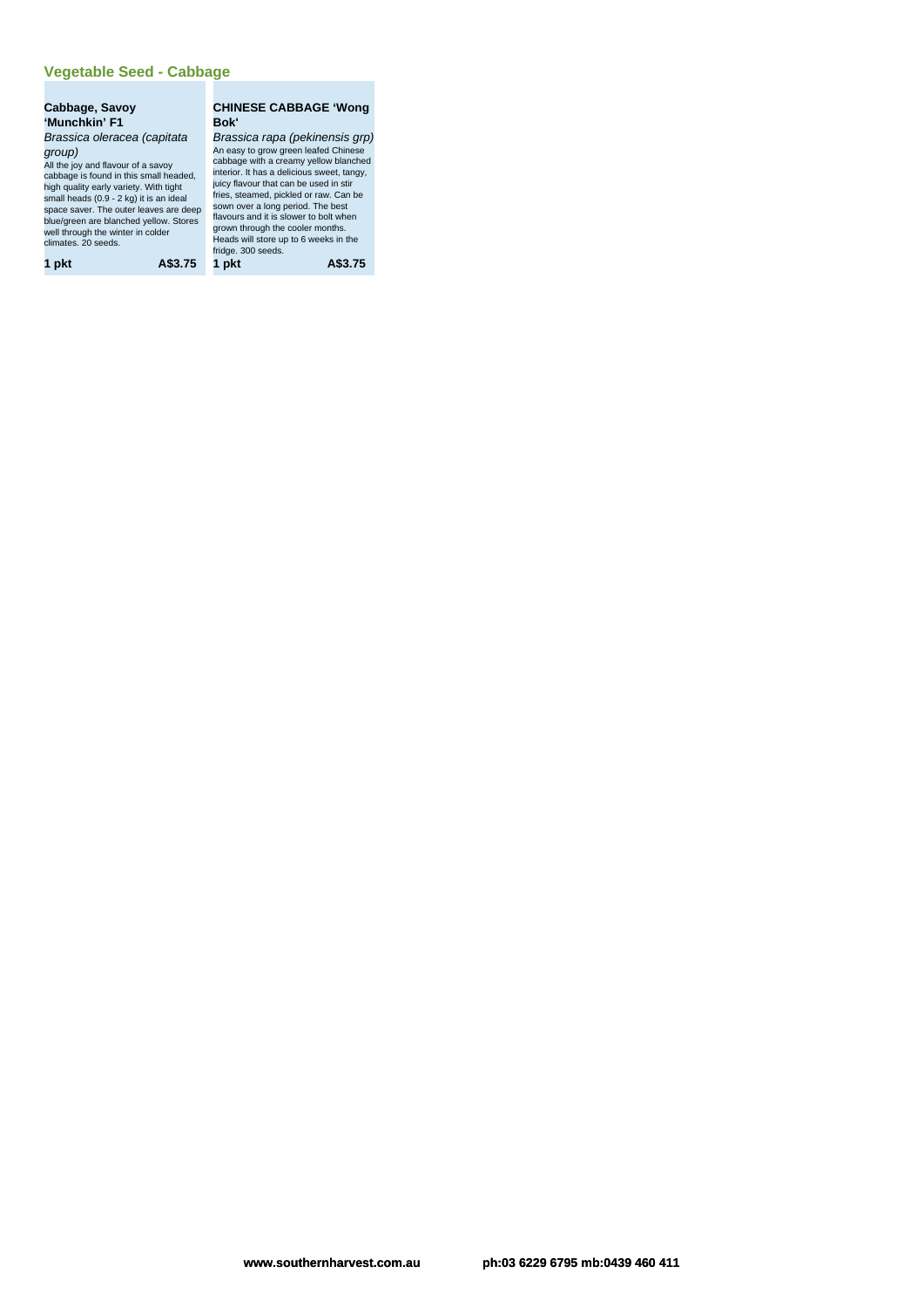## **Sds/g: 150-160 Feed Requirements: Moderate (chilli) – Heavy (larger capsicums) Usual Seed Life: 2 years**

### **Cultural Notes:**

- Capsicums can be tricky to grow in some Tasmania, especially the higher elevation areas and valleys where frosts stay late and arrive early. Generally, the smaller fruited varieties will mature earlier and more prolifically, as a result we have had no problems with prolific chilli bushes here. Capsicums and chillis are very frost sensitive, however, we have overwintered capsicum/chilli bushes in a hothouse and they have grown to over 1.2 m high and produced huge amounts of fruit in their second year.
- In cooler climates such as Tasmania: Seed is started at the end of winter and transplanted out at the end of October on the east and north coasts and mid-November in the inland areas. When transplanting incorporate plenty of compost and fertiliser into the soil and space on 40-60 cm centres. To produce a greater quantity of sweeter fruit mulch with black plastic around the base of each plant. It is wise to stake all plants if your garden is in a windy spot or to keep the lower branches of larger fruited varieties off the ground. Side dress with an organic liquid fertiliser every 3 weeks up to the end of February to help plant growth and fruit production.
- If you are planning to overwintering a plant either transplant seedlings into large pot or carefully dig the plant at the end of the season (March inland and early April on the north and east coasts ) and replant or move the pot into a hothouse. Move back outside when you would normally plant your transplants and be ready for a huge crop.

#### **Problems:**

Cool snaps and cold nights can really set back or kill plants. Ensure plants are in a sheltered spot or on the north side of a fence or wall.

#### **Harvest:**

Varieties ripen from green to red, orange or yellow. As capsicum plants ripen they generally get thicker walls, juicier and sweeter while chilli plants also get thicker walls but also more pungent. Harvest full sized green fruit to early in the season to promote more flowering and fruit set. Chilli plants usually have a huge amount of fruit on them at the end of the season (March inland and early April on the north and east coasts), pick the ripe ones and dry or mince into a paste. Leave the green ones on the plant and pull the plant out roots and all, shake off excess soil and hang upside down out of the sun to let the fruit ripen and dry.

#### **CAPSICUM 'Antohi Romanian'**

Capsicum annuum Early! The earliest. And probably the most delicious and 'sweet' of all varieties that are adapted to growing outdoors in cooler areas. Upright plants that yield early and heavily with red fruit by mid-February (immature fruits are yellow). 10 seeds.

#### **CAPSICUM 'Californian Wonder'** Capsicum annuum

A bell capsicum that has a high yield and thick, sweet flesh. A strong upright bush that can handle the good crop it produces, grows to 60 cm. It is good best to remove the first two to th flower clusters to prevent the early setting of seedless fruit that can stunt the bush for a month or more. 25 seeds. **1 pkt A\$3.75 1 pkt A\$3.75 1 pkt A\$3.75 1 pkt A\$3.75 1 pkt A\$3.75**

#### **Capsicum 'Cubanelle'**

Capsicum annuum A prolific capsicum that is popular in Cuba and is gaining popularity 'elsewhere'. A sweet capsicum with a very subtle tang. It has a long tapering fruit that is yellowish-green when young, ripening to red, grows to 12+cm long. Very popular for frying, stuffing and BBQ'ing or eaten raw in salads. 20 seeds.

#### **CAPSICUM 'Emerald Giant'** Capsicum annuum

A large dark green, thick-walled cum that ripens and sweetens to red. Super crunchy raw for use in salads, with dips or the kids lunch box. The large fruit, 12 cm x 9 cm, provide a great option for stuffing and roasting. In cooler areas they require a warm, sheltered position. Suitable for growing in containers. 40 seeds

#### **CAPSICUM 'Italia'** Capsicum annuum

An Italian style capsicum that is early, very productive and suitable for coole climates. A sweet capsicum that is 20 cm long and 5-7 cm wide at the shoulders. Fruit ripens from green to a dark crimson red. Plant in a sheltered spot with full sun to maximise the early yields. 15 seeds.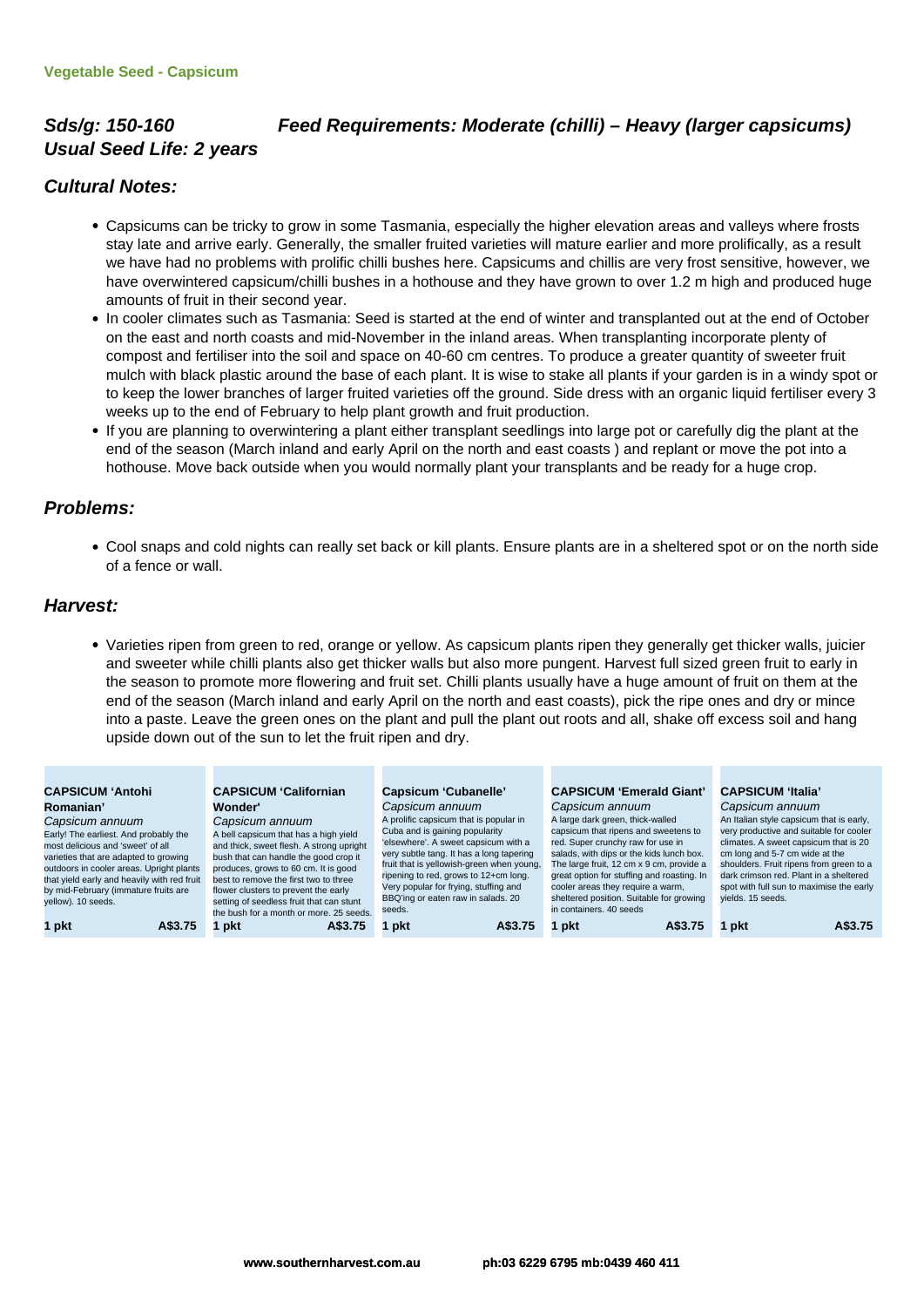#### **Vegetable Seed - Capsicum**

# **CAPSICUM 'Sweet Banana' CAPSICUM 'Sweet** Capsicum annuum A great sweet capsicum for those of us<br>in cooler areas as it matures early and<br>produces a large quantity of long sweet<br>yellow fruit. This capsicum is a fabulous<br>all rounder- stir fries, raw in salads,<br>pickled or dried. 30

**Chocolate'** Capsicum annuum<br>An unusual capsicum for its rich<br>chocolate brown colour. It is also<br>temarkably early, crops well and<br>tolerates cool nights. Smooth, medium-<br>small, tapered capsicums. Mild flavour<br>with medium thick flesh tha

seeds. **1 pkt A\$3.75 1 pkt A\$3.75**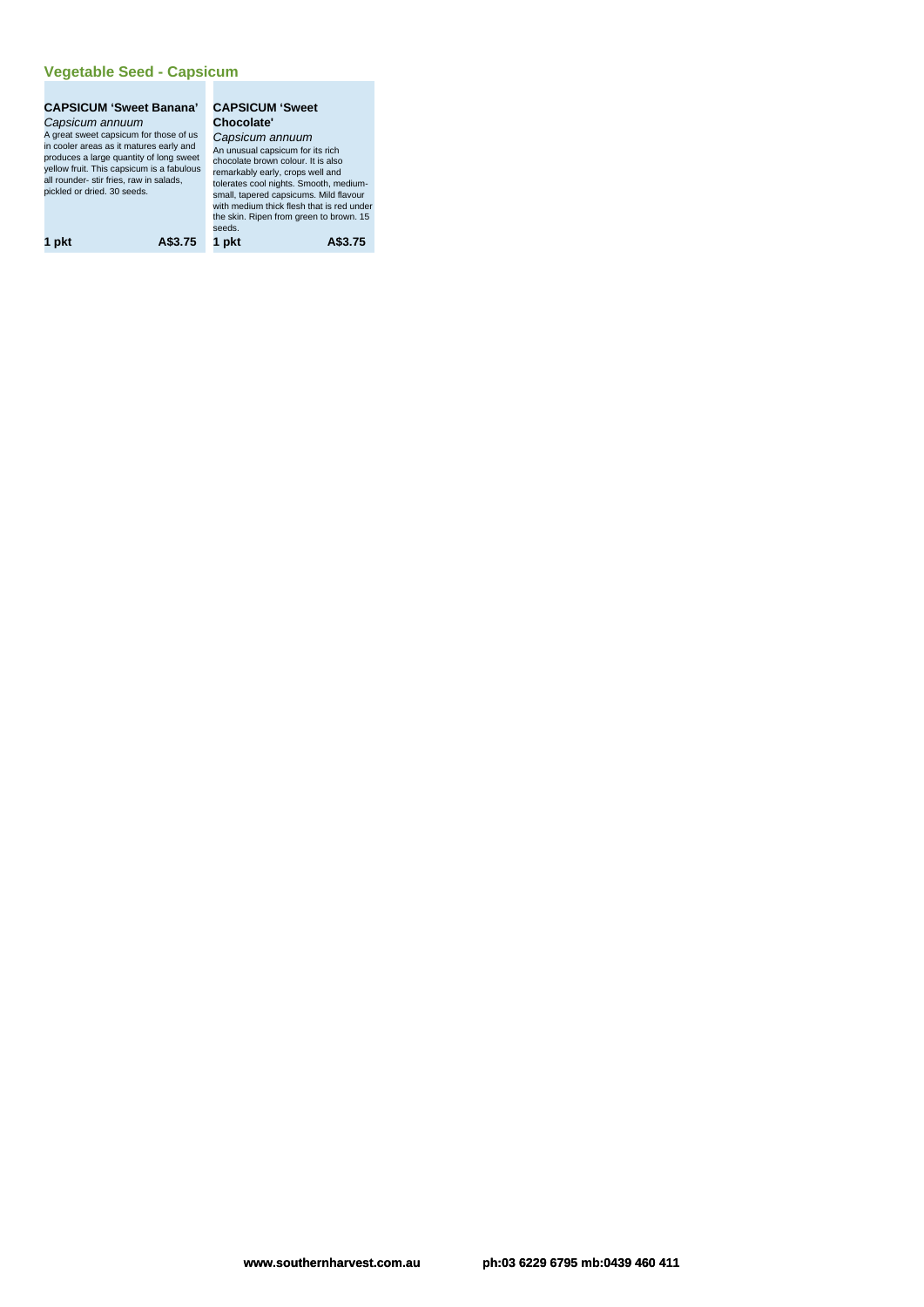#### **Cultural Notes:**

- Carrots are a great crop for the home grower as they produce great yields per square metre of space, they taste crisp, sweet and fresh. Additionally, they are packed with lots of nutrition (they are an excellent source of antioxidant compounds that help protect against cardiovascular disease and cancer and also promote good vision. They are the richest vegetable source of the pro-vitamin A carotenes and have high levels of Vitamin K). Plant seed into a part of the garden that was well fertilised for prior crop as soil that has too much nitrogen will cause the roots to put more effort into leaf growth than go searching for food, resulting them to fork or not form long roots and diminish their flavour.
- Work the soil well up to 30 cm, clods will also cause forked roots. If you have clay closer to the surface than this do not mix the clay with the topsoil, try planting varieties with small or medium length roots.
- The hardest part is getting the fine seed to germinate as they are slow to germinate (10-21 days) and must be planted close to the surface, making mid to late summer sowings even trickier. We find it best to plant seed mixed thoroughly with finely sieved dry compost (once wet after sowing the organic matter will retain moisture longer) and sprinkled along furrows 6-12mm deep. The seed/compost mix also helps space the seed much more uniformly. It is important not to let the soil surface crust over as the seedlings will have trouble breaking through, in early spring when there is good moisture in the soil you have less problems germinating seed but in summer we find that by laying hessian or timber planks over the seed rows helps keep the soil to remain moist. Remove the hessian or planks as soon as the first seedlings emerge (and keep an eye out for any slugs that may also be loving the moist conditions!).
- Thinning is vital for uniform and full grown carrots, give between 3cm (baby) and 8cm for larger rooted varieties. Sow an extra few meters or rows in late January to mid-February of a winter holding variety if you want to store carrots in the ground to harvest over winter.

#### **Problems:**

• Mound soil over orange crowns to help if rats and mice in over winter crops are a problem.

#### **Harvest:**

Harvest carrots as needed. A friend of ours uses the leaf like a parsley in carrot and orange soup. Over-wintered carrots will need to be harvested before the carrot even thinks about going to seed otherwise they will be woody and taste horrid.

| <b>Carrot 'Amsterdam Forcing'</b>          | <b>Carrot 'Belgian White'</b>                | <b>CARROT 'Cosmic Purple'</b>           | <b>CARROT 'French Round'</b>               | <b>CARROT 'Manchester Table'</b>           |
|--------------------------------------------|----------------------------------------------|-----------------------------------------|--------------------------------------------|--------------------------------------------|
| Daucus carota var. sativus                 | Daucus carota ssp.sativus                    | Daucus carota var sativus               | Daucus carota ssp.sativus                  | Daucas carota ssp. sativus                 |
| A great smaller style carrot that          | A carrot as white as snow!! This carrot      | Wow man. Blow your friends away with    | This French variety produces many,         | A large, bright orange carrot with lots of |
| produces an early yield. This variety has  | has a mild sweet flavour and is almost       | this example of how carrots looked      | small, round carrots up to golf ball size. | flavour. This very sweet and juicy variety |
| excellent sweet, orange roots that are     | coreless. When mature it grows to about      | before they were bred to be orange.     | A fast maturing type very easily grown in  | will mature in 10-15 weeks. Carrots do     |
| cylindrical with a thin core, making them  | 20 cm long, it is also suited to baby        | This 15-18 cm totally purple-skinned    | shallow soils. Great for children's vegie  | best in fertile, well drained soil, but do |
| super tender. One of the best baby or      | carrot harvesting as it has a very crisp,    | carrot with a yellow-orange core and    | gardens. Carrots do best in fertile, well  | not like fresh manures. In summer they     |
| 'finger' carrots. A good variety for sites | delicate flavour. The shoulders can get a    | long, cylindrical shape has a sweet and | drained soil, but do not like fresh        | require plenty of deep watering. Good      |
| with heavier soils or a shallow top soil.  | green tinge if out of the ground, hill up if | spicy taste raw or cooked. About 250    | manures. In summer they require plenty     | companion plant with peas, lettuces and    |
| Suitable for freezing. 1,000 seeds.        | this is not wanted, 400 seeds.               | seeds.                                  | of deep watering. Good companion plant     | onions, 600 seeds                          |
|                                            |                                              |                                         | with peas, lettuces and onions. 500        |                                            |
|                                            |                                              |                                         | seeds                                      |                                            |
| 1 pkt<br>A\$3.75                           | A\$3.75<br>∣nkt                              | A\$3.75<br>pkt                          | A\$3.75<br>1 pkt                           | A\$3.75<br>1 pkt                           |
| 20 <sub>g</sub><br>A\$8.25                 |                                              |                                         |                                            |                                            |
|                                            |                                              |                                         |                                            |                                            |
| 50q<br>A\$14.00                            |                                              |                                         |                                            |                                            |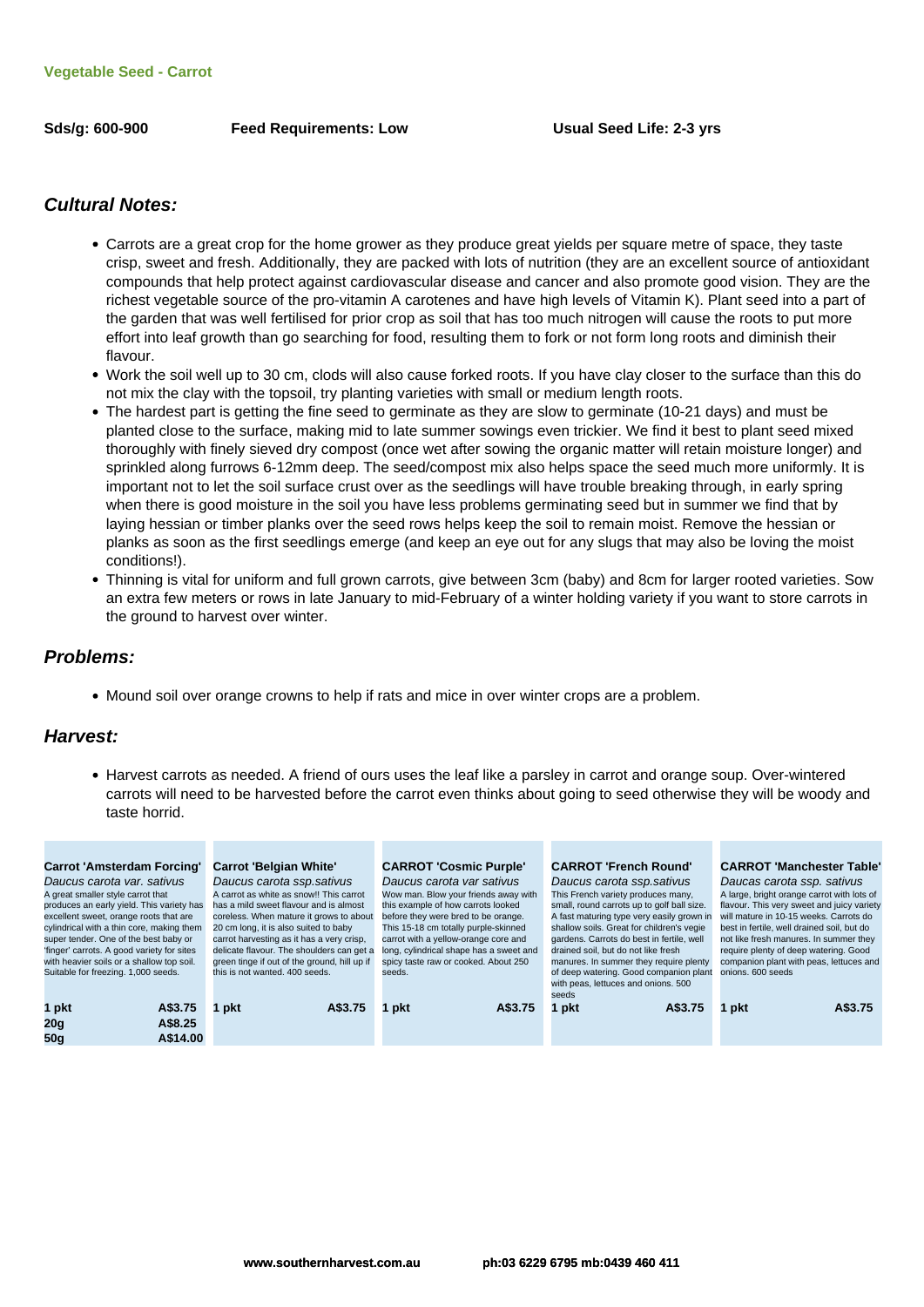#### **Vegetable Seed - Carrot**

| <b>CARROT 'Yellow</b> |  |
|-----------------------|--|
| Lobbericher'          |  |

Daucus carota ssp.sativus An old fashioned, golden yellow variety with a greenish core producing very large but tender and juicy roots. Carrots do best in fertile, well drained soil, but do not like fresh manures. In summer they require plenty of deep watering. Good companion plant with peas, lettuces and onions. 300 seeds

| 1 pkt | A\$3.75 |
|-------|---------|
|       |         |

#### **Carrot 'All Seasons'** Daucas carota ssp. Sativus A carrot for all the seasons! A popular

orange variety that grows to 22 cm long, with a tapered end. Large, crunchy and full of flavour – just what you want from any home grown carrot. For winter eating sow in late summer or early autumn in a well-drained soil/position to prevent the roots cracking. Has good disease resistance. 800 seeds.

**1 pkt A\$3.75 1 pkt A\$3.75 20g A\$8.80**

**50g A\$15.80**

#### **Carrot 'Deep Purple' F1**

Daucus carota var. sativus CARROT 'Deep Purple' F1 Daucus carota var. sativus A carrot that is purple all the way to the core. Most other purple carrots have just purple skin or flesh, not this one it's purple through and through. A sweet carrot that retains its colour though the cooking process. Beware though a purple carrot soup is a sight to behold!! Treated seed. 200 seeds.

| A\$3.75 |
|---------|
|         |

#### **CARROT 'Early Nantes'**

Daucas carota ssp. sativus A smooth skinned carrot with plenty of crunch & amp; a sweet flavour. One of the earliest & amp; most popular medlong sized carrots. Young carrots are tender and can be used as 'baby' carrots. Early Nantes crops well in all soils, even in heavier soils it will produce a long orange root provided the soil does not dry out. Fork soil over well for best results. 700 seeds.

**1 pkt A\$3.75 20g A\$15.40 1 pkt A\$3.75 1 pkt A\$3.75 50g A\$28.00**

**CARROT 'Purple Dayz' F1**

Daucus carota var. sativus A 15-20 cm dark-purple carrot with an orange core. Crisp and crunchy with a sweet flavour that would even help clear the haze from Jimi H's eyes. A long carrot, thick at the top, tapering to a point. Strong growing and holds well in the ground. Great raw or cooked (colour fades when cooked). Treated seed. 200 seeds.

|  | A\$3.75 |
|--|---------|
|  |         |

#### **Carrot 'Rainbow Mix'**

Daucus carota var. sativus Liven up your dinner plate and wow your worms with this fabulous mix of colourful carrots. These carrots come in a mix of orange, red, yellow, purple and white. Slice, dice, grate or even juice them for a colourful palette. All varieties have great flavour. 200 seeds.<br>1 pkt

**CARROT 'Scarlet Nantes'** Daucas carota ssp. sativus An old time favourite with gardeners as it is reliable, produces a good yield and has a sweet, crisp flavour. Use them fresh or cooked. The roots are bright orange, cylindrical with a tapered end. They average 15cm long. About 500 seeds. **1 pkt A\$3.75 1 pkt A\$3.75**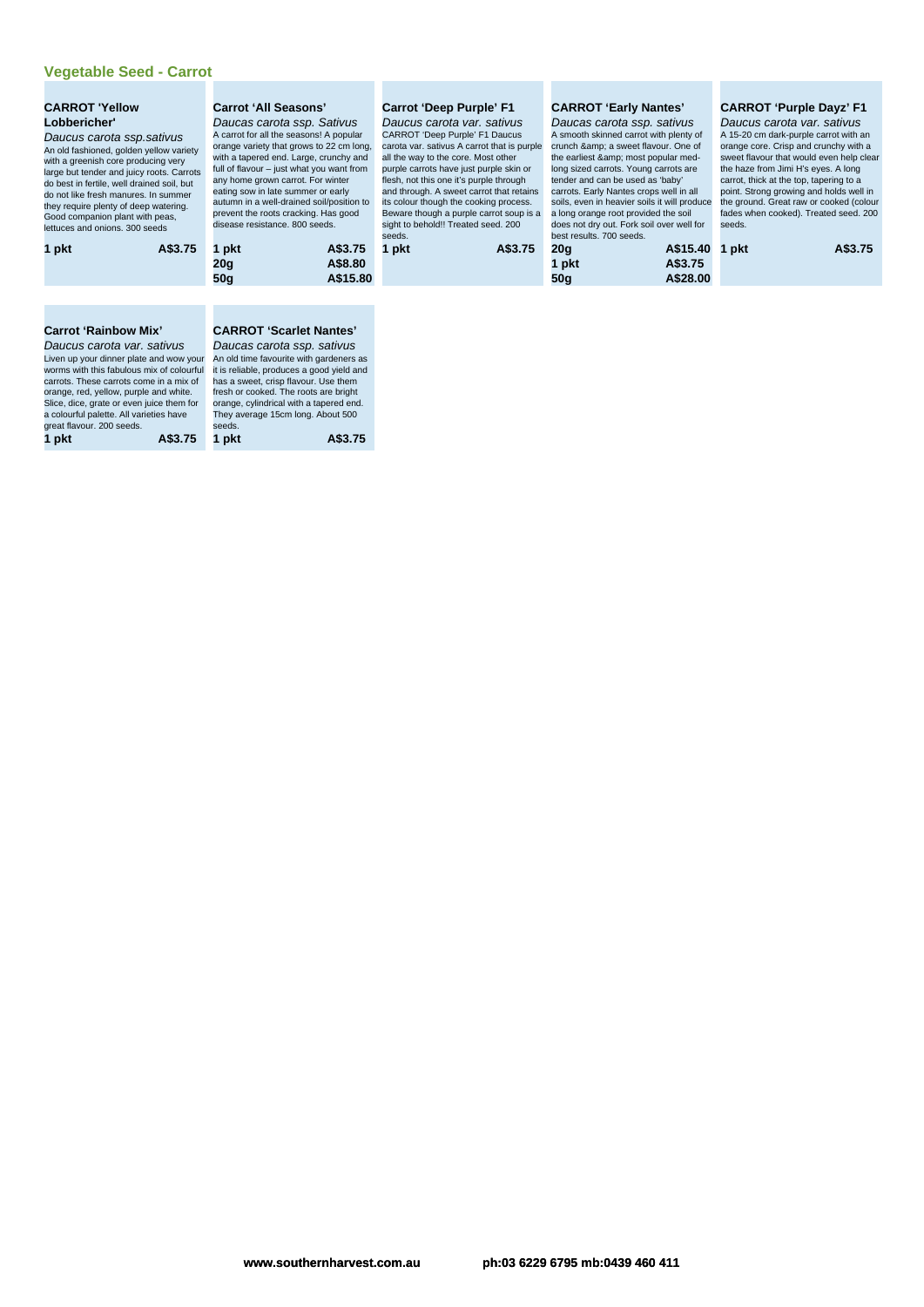**Life:4 years**

## **Sds/g:300-350 Feed Requirements: High + sidedress Usual Seed**

## **Cultural Notes:**

- Transplants can be started indoors in the cooler months and planted out 4-5 weeks later after being hardened off and the days are lengthening. If the seedlings are any older or become root bound you will get a poor crop.
- Sow seed with a mix of varieties to spread the harvest period over a longer period from one sowing.
- The early spring plantings are the trickiest of the brassicas to grow. January and February plantings will head in autumn and winter. Overwintered varieties planted in late February and March will head up by the mid September.
- Cover the white curds of the head with leaves when frosts are likely in order to protect them from 'burning' and getting brown patches.

#### **Problems:**

- Keep on top of slugs, especially for early sowings.
- Cabbage moth/grubs need to be controlled with regular sprayings of Dipel.
- Lack of molydenum in the soil causes weak leaves and poor curds.

## **Harvest:**

Harvest tight curds and eat raw or cooked. Curds that mature in hot weather are generally of poorer quality.

| <b>CAULIFLOWER 'All Year</b><br>Round'<br>Brassica oleracea var. botrytis<br>A popular home garden variety<br>producing a solid medium sized head of<br>white curds. Use raw, steamed, cooked<br>or freeze for later use. Sow at regular<br>intervals from late winter (indoors) to<br>late summer for successive harvests.<br>Harvest summer heads promptly to<br>avoid them opening up. 120 seed. | Cauliflower 'Purple Sicily'<br>Brassica oleracea var. botrytis<br>A striking heirloom addition to your<br>vegetable patch. The 0.8 - 1 kg heads<br>are an eye catching purple in the<br>garden, once cooked they turn a bright<br>green. 'Purple Sicily' has a tight head,<br>is easy to grow, slow to run to seed and<br>packed full of minerals and anti-oxidants<br>that are associated with the purple<br>colour, Italian heirloom, 250 seeds. | <b>CAULIFLOWER 'Snow</b><br>Queen' F1<br>Brassica oleracea var. botrytis<br>This is a superb cauliflower with large<br>white heads and adaptable to a range of<br>growing conditions. This variety keeps<br>us in supply of tight heads that are<br>splendid for cauliflower cheese and a<br>variety of curries, 20 seeds. | <b>CAULIFLOWER 'Snowball'</b><br>Brassica oleracea var. botrytis<br>This medium-sized cauliflower (15 cm<br>wide) has tight, round, creamy-white<br>flower heads with a good strong flavour.<br>An heirloom variety that matures bit<br>earlier than many OP varieties. Tastes<br>great raw, steamed or baked as<br>cauliflower cheese. To grow cauliflowers<br>successfully you need fertile, soil, full<br>sun and plenty of water over the warmer<br>months, 150 seeds. |
|-----------------------------------------------------------------------------------------------------------------------------------------------------------------------------------------------------------------------------------------------------------------------------------------------------------------------------------------------------------------------------------------------------|----------------------------------------------------------------------------------------------------------------------------------------------------------------------------------------------------------------------------------------------------------------------------------------------------------------------------------------------------------------------------------------------------------------------------------------------------|----------------------------------------------------------------------------------------------------------------------------------------------------------------------------------------------------------------------------------------------------------------------------------------------------------------------------|----------------------------------------------------------------------------------------------------------------------------------------------------------------------------------------------------------------------------------------------------------------------------------------------------------------------------------------------------------------------------------------------------------------------------------------------------------------------------|
| 1 pkt                                                                                                                                                                                                                                                                                                                                                                                               | pkt                                                                                                                                                                                                                                                                                                                                                                                                                                                | A\$3.75                                                                                                                                                                                                                                                                                                                    | A\$3.75                                                                                                                                                                                                                                                                                                                                                                                                                                                                    |
| A\$3.75                                                                                                                                                                                                                                                                                                                                                                                             | A\$3.75                                                                                                                                                                                                                                                                                                                                                                                                                                            | 1 pkt                                                                                                                                                                                                                                                                                                                      | pkt                                                                                                                                                                                                                                                                                                                                                                                                                                                                        |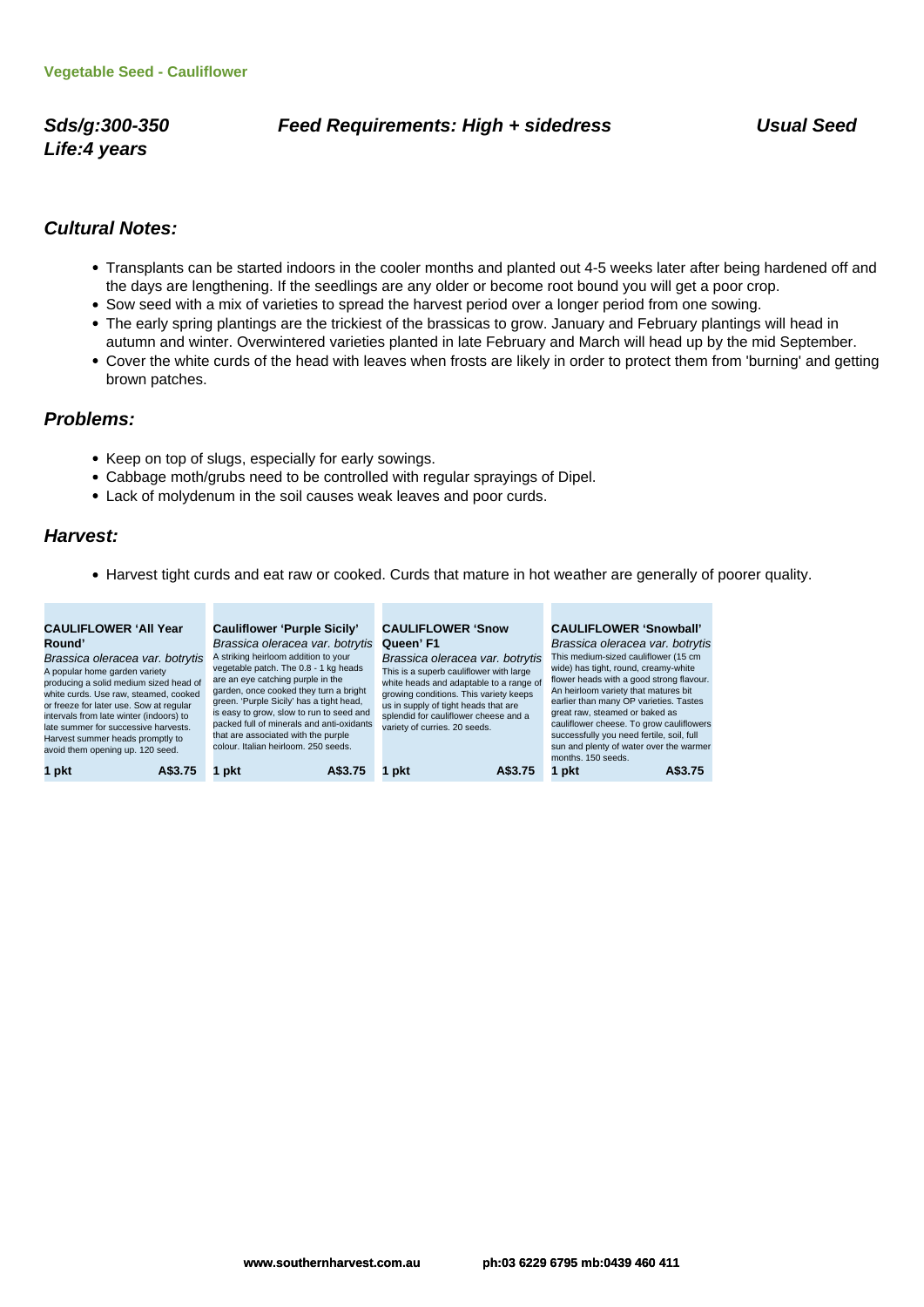# **years**

#### Sds/g: ~2,500 **Feed Requirements: High Contract Constructs: High Usual Seed Life:3**

Cultural Notes:

Celery can be a tricky vegetable to grow, requiring a lot of fertiliser and water throughout the season. The seeds are small and can take up to a couple of weeks to germinate. Once germinated seedlings can 'just' disappear (slugs love them) and if the weather turns cold again in late spring they think that they have had a taste of winter and go straight to seed. Bolting occurs when young plants experience temperatures below 13 ºC for 10 days or more. This is why it is recommended to plant in mid-spring when there is still moisture in the soil and the weather is warming up. transplants can be started in early August (they take 10-12 weeks to be ready for transplanting) and planted out in October, however, the roots systems tend to suffer through transplanting. We find the herb or cutting celery easier to grow and still has the distinct celery taste and crispness, the stems are not as thick but they can still be used in soups or for dips. Sow a generous amount of seed 5-7mm deep, 25-30cm apart in rows 75 m apart. Grow celeriac like celery.

#### **Problems:**

Slugs and under watering are the biggest problems for celery.

#### **Harvest:**

Harvest outer stems as needed as celery tolerates continuous harvests. Celery can survive light frosts and can be harvested over winter but will keel over in cold valleys or at altitude. Harvest celeriac bulbs when needed and peel off outer layer.

| Celeriac 'White Alabaster'<br>Apium graveolens var.<br>rapaceum<br>This type of celery is grown for its edible<br>bulb, which is strongly flavoured and up<br>to 15cm in diameter with pure white,<br>tender flesh. A typical ingredient for the<br>'Walddorf Salad', it taste delicious cold<br>or cooked in soups or stews. A slow<br>growing vegetable for well drained,<br>fertile soil. 400 seeds | <b>CELERY 'Par-Cel' (cutting</b><br>herb)<br>Apium graveolens<br>A leaf celery that looks like Italian<br>parsley but retains that distinctive celery<br>flavour. Much easier to grow than<br>traditional bunching celery as it is much<br>more forgiving. Use as a cut and come<br>again herb. We use it in soups, stock,<br>stir fries, juices and fresh in salads. A<br>versatile 'herb' with a long harvest | <b>CELERY 'Red Stalk'</b><br>Apium graveolens var. dulce<br>A 18th Century English variety with<br>unique red stems. It is a hardier plant<br>and stronger in flavour than today's<br>varieties. Some arque Red Stalk has the<br>best flavour of all celeries. Leaves and<br>stalks can be eaten raw or used in<br>cooking where the colour is retained and<br>the stronger flavour is fully released. 200<br>seeds. | Celery 'Tall Utah'<br>Apium graveolens<br>Tall and vigorous, with crisp, succulent,<br>bright green stalks. Growing to 75 cm<br>this variety is a popular salad vegetable<br>eaten raw or used to help flavour soups,<br>stew etc. Stalks and leaves can be<br>used. It grows well in full sun with plenty<br>of rotted organic matter. Not to WA. 500<br>seeds. | 'Kintsai', Chinese Celery<br>Apium graveolens var dulce<br>This herb has been used for centuries in<br>Chinese cooking. The aromatic leaves<br>are vivid green with a peppery, celery<br>flavour that sweetens when cooked. It is<br>used in stir fries, soups, stews and rice<br>dishes or added raw (sparingly) to<br>salads for a bit of a kick. Leaves and<br>stems can be used. Fast growing and<br>produces high yields. 500 seeds. |
|--------------------------------------------------------------------------------------------------------------------------------------------------------------------------------------------------------------------------------------------------------------------------------------------------------------------------------------------------------------------------------------------------------|-----------------------------------------------------------------------------------------------------------------------------------------------------------------------------------------------------------------------------------------------------------------------------------------------------------------------------------------------------------------------------------------------------------------|----------------------------------------------------------------------------------------------------------------------------------------------------------------------------------------------------------------------------------------------------------------------------------------------------------------------------------------------------------------------------------------------------------------------|------------------------------------------------------------------------------------------------------------------------------------------------------------------------------------------------------------------------------------------------------------------------------------------------------------------------------------------------------------------|-------------------------------------------------------------------------------------------------------------------------------------------------------------------------------------------------------------------------------------------------------------------------------------------------------------------------------------------------------------------------------------------------------------------------------------------|
| 1 pkt<br>A\$3.75                                                                                                                                                                                                                                                                                                                                                                                       | period. 300 seeds.<br>pkt<br>A\$3.75                                                                                                                                                                                                                                                                                                                                                                            | A\$3.75<br>pkt                                                                                                                                                                                                                                                                                                                                                                                                       | A\$3.75<br>l pkt                                                                                                                                                                                                                                                                                                                                                 | A\$3.75<br>l pkt                                                                                                                                                                                                                                                                                                                                                                                                                          |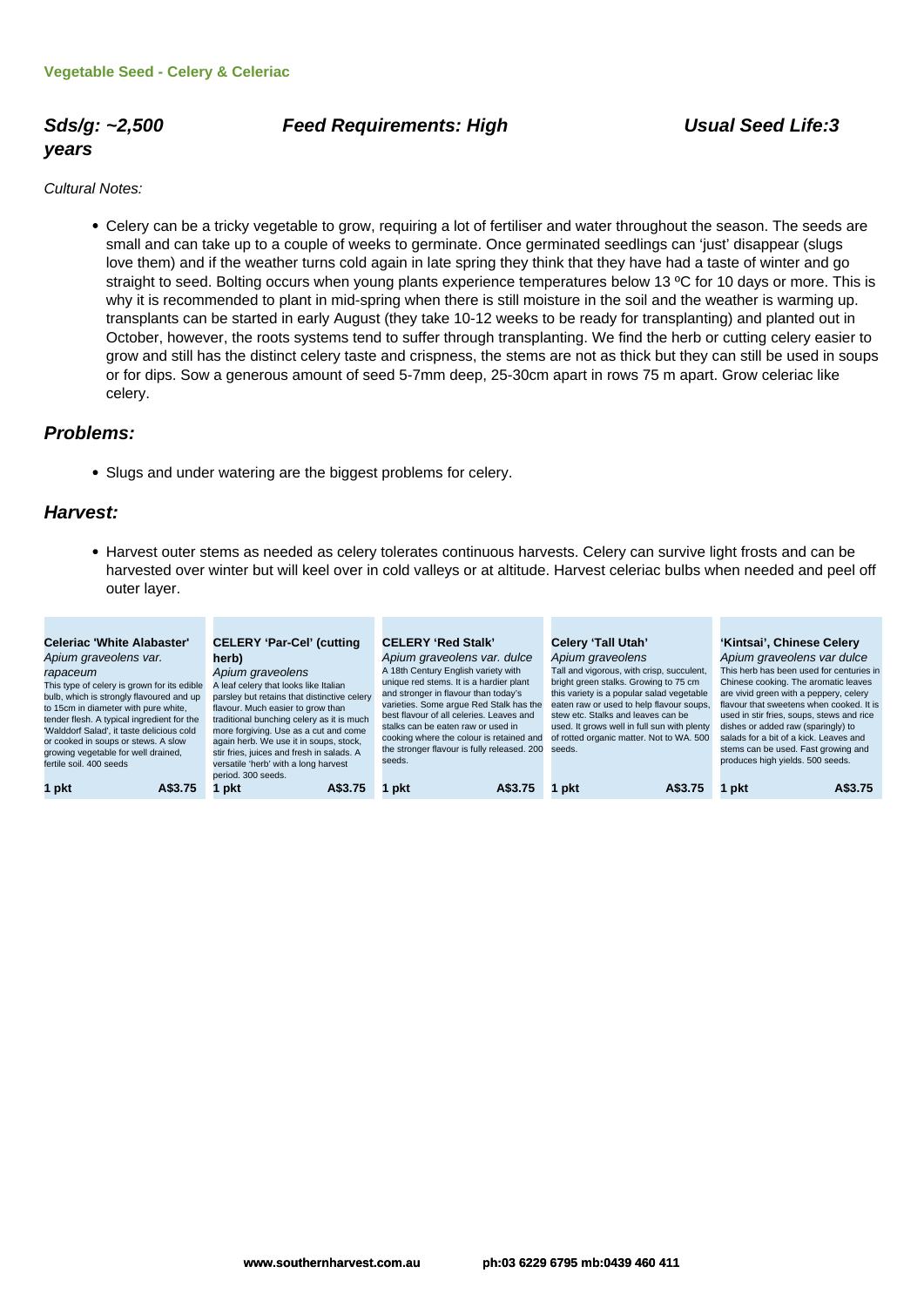# **Chicory Family – endive, escarole, radicchio, dandelion (Chicorium sp.)**

**Sds/g: 500-900 Feed Requirements: Low Usual Seed Life: 4 years**

#### **Cultural Notes:**

- Generally, the chicory family grows best in cool weather (Italian dandelion can be grown successfully year-round though) and frosts enhance their flavour. Hot weather can make them extremely bitter, while frosts make them tastier and less bitter.
- If you love your chicories and want some in spring grow the earlier/faster-maturing varieties, leave the heading varieties for autumn and winter harvest as they are slower growing and will taste very bitter if planted in spring.
- Escarole is the most mild of the chicories. There are leaf and heading varieties.
- Sow seed 1 cm deep in rows 45 cm apart. Thin leaf varieties to  $8 10$  cm. February sowings of heading varieties should be thinned to 45 cm and late March/early April to about 30 cm.

#### **Problems:**

Over-wintered crop may rot or suffer from moulds and mildews if there is a lot of rain, so if you live in a wet area keep them covered or at least well spaced and in a spot with good air circulation.

#### **Harvest:**

- Harvest leaf as required and/or for heading varieties harvest when there is a tight head.
- From an autumn sowing harvest or pull plants before the weather warms up and the plants start running to seed.
	- Some endives can be blanched by tying the leaves up or placing a box (eg. Belgian Witlof)

| <b>CHICORY 'Red Rib'</b><br>Cichorium intybus<br>Stunning red ribs and deep green leaves<br>make this chicory a real eye-catcher.<br>Chicory is a must for any mesclun mix or<br>Italian salad as it adds great flavour and<br>colour. Chicory is only slightly more<br>bitter than a cos lettuce and is a great<br>salad green during cooler weather. Frost<br>and drought tolerant it does well in most<br>soils as well as pots. 500 seeds. | <b>Chicory 'Brussels Witloof'</b><br>Cichorium intybus<br>Famous for the forced, blanched heads<br>(chichons) that are loved by gourmets<br>for their flavour and are used either<br>cooked or raw in salads. In autumn<br>when the roots are size the of a parsnip,<br>lift from the ground and trim leaves to<br>within 3-5cm of the root. Dig a trench<br>15cm deep in the garden and replant the<br>roots upright side by side and re-cover<br>with either soil or sand. Finally cover<br>with a drum or box to exclude all light.<br>Or plant in pots, keep soil moist, cover<br>to prevent light and place indoors. The<br>chichons will be ready to use in 8-12<br>weeks, 400 seeds. | <b>CHICORY 'Catalogna</b><br>Frastagliata'<br>Cichorium intybus<br>Also known as Italian dandelion. A high<br>yielding super tasty chicory with long,<br>slender deeply cut leaves & white<br>mid-ribs. A pleasant bitter European<br>green that is a must for any Mesclun mix<br>or Italian salad, also tasty lightly<br>steamed. An essential salad green all<br>year round as it handles light frost<br>& has some drought tolerance.<br>Reputed to help detox the liver when<br>cleansing. Harvest young or full sized<br>leaves as needed, 400 seeds. | <b>Chicory 'Pain de Sucre'</b><br>Cichorium intybus<br>A large leaf chicory that is not so bitter<br>but has a sweetness to the crisp, tender<br>green leaves (hence the name<br>sugarloaf). Leaves can be picked young<br>or when mature as a whole head. The<br>inside leaves of the mature plants self<br>blanche. While this can be grown year<br>round, it's often grown through the<br>winter months as an alternative to<br>lettuce as it handles colder/wetter<br>conditions, 300 seeds. | <b>Endive &amp; Escarole Mix</b><br>Cichorium endiva<br>A perfect mix of fine (endive) and<br>broader (escarole) leafed European<br>greens. These mildly bitter greens grow<br>well through the cooler months. While<br>these varieties all have slightly different<br>maturing dates for a full head harvest,<br>leaves can harvested as kitchen<br>demand requires. Grows well in fertile,<br>moist soil with plenty of sun. 60 seeds. |
|------------------------------------------------------------------------------------------------------------------------------------------------------------------------------------------------------------------------------------------------------------------------------------------------------------------------------------------------------------------------------------------------------------------------------------------------|---------------------------------------------------------------------------------------------------------------------------------------------------------------------------------------------------------------------------------------------------------------------------------------------------------------------------------------------------------------------------------------------------------------------------------------------------------------------------------------------------------------------------------------------------------------------------------------------------------------------------------------------------------------------------------------------|------------------------------------------------------------------------------------------------------------------------------------------------------------------------------------------------------------------------------------------------------------------------------------------------------------------------------------------------------------------------------------------------------------------------------------------------------------------------------------------------------------------------------------------------------------|--------------------------------------------------------------------------------------------------------------------------------------------------------------------------------------------------------------------------------------------------------------------------------------------------------------------------------------------------------------------------------------------------------------------------------------------------------------------------------------------------|------------------------------------------------------------------------------------------------------------------------------------------------------------------------------------------------------------------------------------------------------------------------------------------------------------------------------------------------------------------------------------------------------------------------------------------|
| A\$3.75                                                                                                                                                                                                                                                                                                                                                                                                                                        | A\$3.75                                                                                                                                                                                                                                                                                                                                                                                                                                                                                                                                                                                                                                                                                     | A\$3.75                                                                                                                                                                                                                                                                                                                                                                                                                                                                                                                                                    | A\$3.75                                                                                                                                                                                                                                                                                                                                                                                                                                                                                          | A\$3.75                                                                                                                                                                                                                                                                                                                                                                                                                                  |
| 1 pkt                                                                                                                                                                                                                                                                                                                                                                                                                                          | pkt                                                                                                                                                                                                                                                                                                                                                                                                                                                                                                                                                                                                                                                                                         | pkt                                                                                                                                                                                                                                                                                                                                                                                                                                                                                                                                                        | pkt                                                                                                                                                                                                                                                                                                                                                                                                                                                                                              | pkt                                                                                                                                                                                                                                                                                                                                                                                                                                      |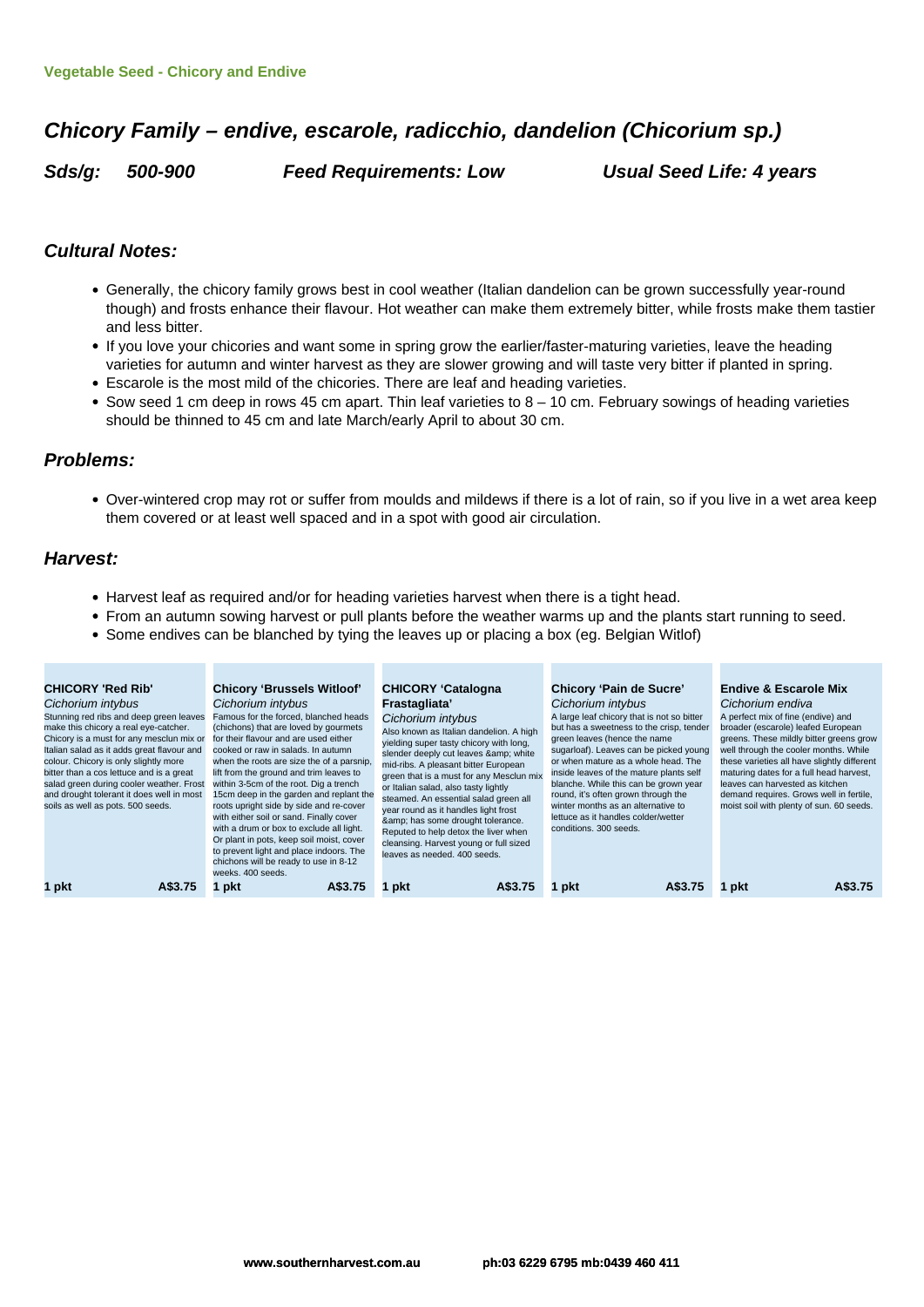# **Vegetable Seed - Chicory and Endive**

| <b>ENDIVE 'Green Curled'</b>               | <b>Endive 'Tres Fine'</b>                  | <b>ENDIVE 'Rhodos'</b>                   |
|--------------------------------------------|--------------------------------------------|------------------------------------------|
| Cichorium endiva                           | Cichorium endiva                           | Cichorium endiva                         |
| A useful salad plant for the cooler        | A miniature French heirloom variety with   | The classic French frisée endive. A      |
| months, able to tolerate damp autumn       | narrow finely curled leaves. A delicate    | smaller endive with a great mild flavour |
| and winter nights. Endives grow well in    | flavour, especially when leaves are        | that is essential to any great European  |
| fertile, moist soil with plenty of sun and | harvested young. For a fuller flavour      | salad mix. The green leaves are deeply   |
| extra lime if the soil is acid. Can be     | harvest the older leaves. Eat raw in       | serrated, with many blanched leaves at   |
| sown directly in early spring and mid to   | salads or lightly cook. For a sweeter      | the heart. 100 seeds.                    |
| late summer or grow in punnets and         | taste, blanch the interior by bundling up  |                                          |
| transplant into the garden. 300 seeds      | the outer leaves while growing and         |                                          |
|                                            | secure with an elastic band. Endive        |                                          |
|                                            | prefers fertile, moist soil with plenty of |                                          |
|                                            | sun. 250 seeds.                            |                                          |
| A\$3.75<br>1 pkt                           | 1 pkt<br>A\$3.75                           | pkt<br>A\$3.75                           |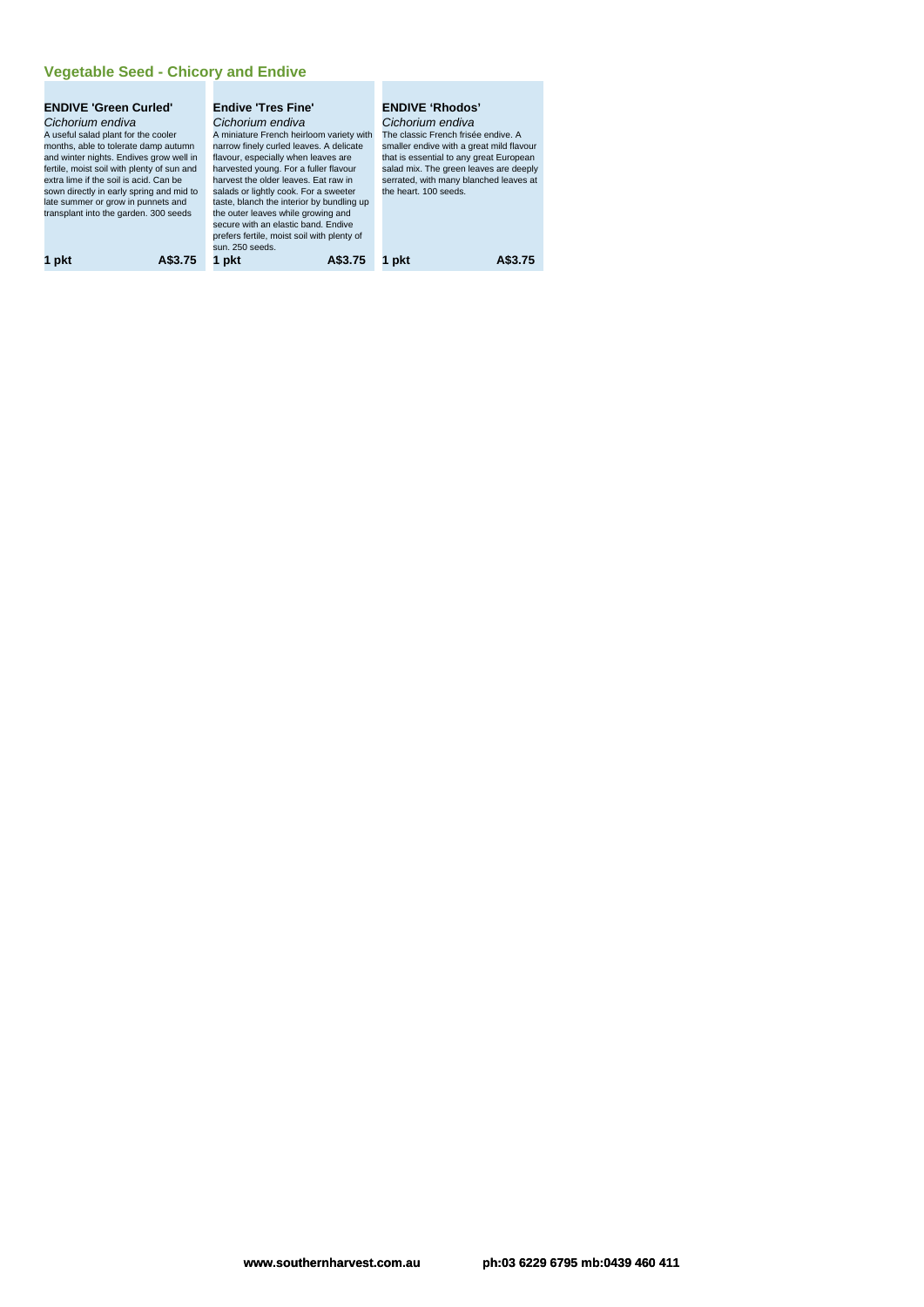# **Sds/g: 150-160 Feed Requirements: Moderate (chilli) – Heavy (larger chilli varieties) Usual Seed Life: 2-3 years**

## **Cultural Notes:**

- Chilli can be tricky to grow in some Tasmania, especially the higher elevation areas and valleys where frosts stay late and arrive early. Generally, the smaller fruited varieties will mature earlier and more prolifically, as a result we have had no problems with prolific chilli bushes here. Chillis are very frost sensitive, however, we have overwintered chilli bushes in a hothouse and they have grown to over 1.2 m high and produced huge amounts of fruit in their second year.
- In cooler climates such as Tasmania: Seed is started at the end of winter and transplanted out at the end of October on the east and north coasts and mid-November in the inland areas. When transplanting incorporate plenty of compost and fertiliser into the soil and space on 40-60 cm centres. To produce a greater quantity of sweeter fruit mulch with black plastic around the base of each plant. It is wise to stake all plants if your garden is in a windy spot or to keep the lower branches of larger fruited varieties off the ground. Side dress with an organic liquid fertiliser every 3 weeks up to the end of February to help plant growth and fruit production.
- If you are planning to overwintering a plant either transplant seedlings into large pot or carefully dig the plant at the end of the season (March inland and early April on the north and east coasts ) and replant or move the pot into a hothouse. Move back outside when you would normally plant your transplants and be ready for a huge crop.

#### **Problems:**

Cool snaps and cold nights can really set back or kill plants. Ensure plants are in a sheltered spot or on the north side of a fence or wall.

#### **Harvest:**

Varieties ripen from green to red, orange or yellow. As capsicum plants ripen they generally get thicker walls, juicier and sweeter while chilli plants also get thicker walls but also more pungent. Harvest full sized green fruit to early in the season to promote more flowering and fruit set. Chilli plants usually have a huge amount of fruit on them at the end of the season (March inland and early April on the north and east coasts), pick the ripe ones and dry or mince into a paste. Leave the green ones on the plant and pull the plant out roots and all, shake off excess soil and hang upside down out of the sun to let the fruit ripen and dry.

#### **CHILLI 'Bulgarian Carrot'** Capsicum annum

A vibrant orange, medium to hot chilli known as 'Shipkas' in their Bulgarian home (although there's debate over whether it originated in Hungry first). This heirloom has a fruitiness to accompany the heat. A thicker fleshed chilli that is super crunchy & is<br>used fresh, roasted, pickled or in chutneys. While it has some cold tolerance in cooler areas it's best sown in a sheltered position. 15 seeds.

#### **CHILLI 'Habanero Red' F1 Chilli 'Anaheim'**

Capsicum annum You like it hot, well this is up there in Scoville rating, the not-so-humble habanero. Loved by chilli aficionados for the intense heat but also its sweet undertones. Definitely not for the faint-hearted though. The 4-5cm x 3cm fruits ripen from green to red. Use fresh or dried. Prefers hot summers, in cooler areas yields outdoors can be erratic. 15 seeds.

Capsicum annum A popular heirloom chilli with a mild heat. They mature from a dark green to a glossy red and grow to 15-20 cm in ength, making them ideal for stuffing. Use green for 'chilli verde' or 'chilli rellinos'. The mature red fruit can be used fresh and are often dried or smoked. The perfect chilli for those who do not like too much heat. Not to WA. 25 seeds.

#### **CHILLI 'Birdseye Thai'**

Capsicum annum One of the most popular chillis used in SE Asia. Also, one of the most popular grown varieties as the birdseye is relatively tough, prolific and has enough heat to keep the spice lovers happy. While not frost tolerant it handles the cool summers regions well. The ripe red chillis grow to 4cm x 1 cm. A versatile chilli that can be used raw, add to dishes while cooking, pickled or dried. 40 seeds. **1 pkt A\$3.75 1 pkt A\$3.75 1 pkt A\$3.75 1 pkt A\$3.75 1 pkt A\$3.75**

#### **CHILLI 'Carolina Reaper'** Capsicum annum

Blow your noodle with the world's hottest chilli. This is one mean and ugly looking critter, only the most hard-core chilli heads!! A devilish red, wrinkled chilli averaging over 1.5 million Scoville Heat Units. Said to have a fruity flavour, but geez I dunno – it just feels like fried but good i during in just roofs like in that loves a warm/hot sheltered area. 20 seeds.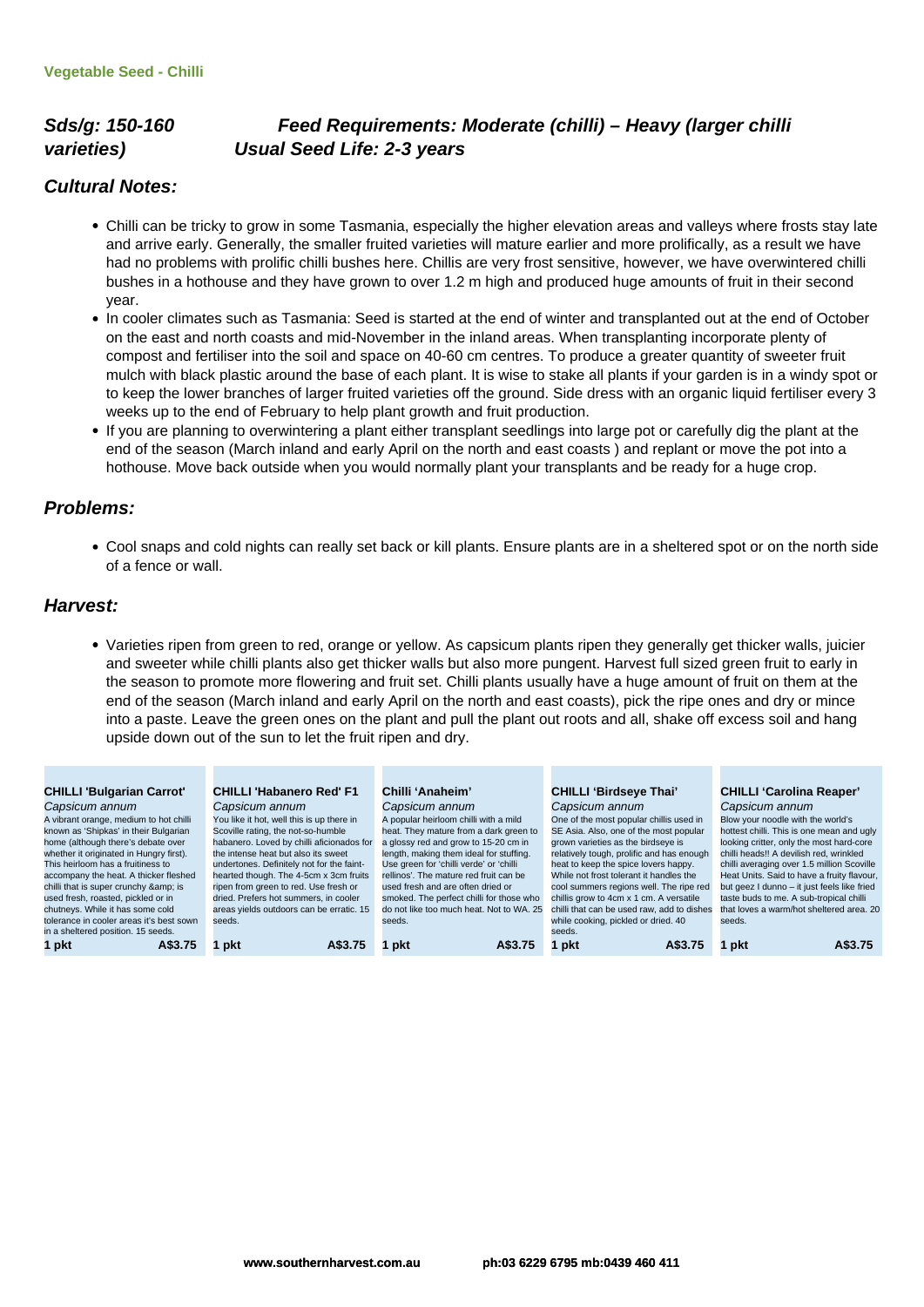## **Vegetable Seed - Chilli**

| <b>CHILLI 'Cayenne'</b><br>Capsicum annuum<br>This spicy to hot chilli produces 10-15cm<br>long, thin, tapered, dark red fruit. An<br>adaptable variety also good in cooler<br>climates or for pots. For a protected,<br>warm position with plenty of sunshine<br>and fertile, moist soil. Not to WA. 30<br>seeds                                                                                                             | <b>CHILLI 'Early Jalapeno'</b><br>Capsicum annum<br>An early medium hot jalapeno that is<br>suited to cooler areas with short<br>summers. These chillies are great used<br>fresh, ripening from green (milder) to red<br>(medium hot but with a hint of<br>sweetness) or pickled for use through<br>winter. 5-6 cm long by 2.5 cm wide. Not<br>to WA, 14 seeds.                                                                                      | <b>CHILLI 'Hot Portugal'</b><br>Capsicum annuum<br>A medium-hot chilli that is early to ripen<br>in cooler areas. It is 200 mm long, 20-25<br>mm diameter at top, pointed and usually<br>not straight but with twists. Can be cut in<br>chunks and put in stir-fries to spice them<br>up. Ripest and hottest when the chilli is<br>red. Early to ripen. Not to WA. 10 seeds.                                            | <b>CHILLI 'Hungarian Hot</b><br>Wax'<br>Capsicum annum<br>A medium-hot chilli that is early to ripen.<br>They taste great fresh and are easy to<br>stuff, peel after roasting and thick<br>fleshed for frying. They ripen from yellow<br>to orange to red, so they look and taste<br>great pickled. These chillies are 12 cm<br>long by 4 cm wide. 25 seeds.                                  | <b>CHILLI</b> 'Inferno'<br>Capsicum annum<br>Ooooh yeah! This is hot, if you love a<br>chilli with the kick of a brumby this is it.<br>Thin fruit, about 5 mm at top and 30-50<br>mm long, tapering to a point. Rarely do<br>you get a variety like this that produces<br>an excellent hot chilli yield in cool to<br>temperate climates. On our farm this<br>chilli always continues to produce well<br>into autumn. Used fresh or dried. Not to<br>WA. 20 seeds.                      |
|-------------------------------------------------------------------------------------------------------------------------------------------------------------------------------------------------------------------------------------------------------------------------------------------------------------------------------------------------------------------------------------------------------------------------------|------------------------------------------------------------------------------------------------------------------------------------------------------------------------------------------------------------------------------------------------------------------------------------------------------------------------------------------------------------------------------------------------------------------------------------------------------|-------------------------------------------------------------------------------------------------------------------------------------------------------------------------------------------------------------------------------------------------------------------------------------------------------------------------------------------------------------------------------------------------------------------------|-----------------------------------------------------------------------------------------------------------------------------------------------------------------------------------------------------------------------------------------------------------------------------------------------------------------------------------------------------------------------------------------------|-----------------------------------------------------------------------------------------------------------------------------------------------------------------------------------------------------------------------------------------------------------------------------------------------------------------------------------------------------------------------------------------------------------------------------------------------------------------------------------------|
| A\$3.75<br>1 pkt                                                                                                                                                                                                                                                                                                                                                                                                              | A\$3.75<br>1 pkt                                                                                                                                                                                                                                                                                                                                                                                                                                     | A\$3.75<br>1 pkt                                                                                                                                                                                                                                                                                                                                                                                                        | A\$3.75<br>pkt                                                                                                                                                                                                                                                                                                                                                                                | A\$3.75<br>1 pkt                                                                                                                                                                                                                                                                                                                                                                                                                                                                        |
|                                                                                                                                                                                                                                                                                                                                                                                                                               |                                                                                                                                                                                                                                                                                                                                                                                                                                                      |                                                                                                                                                                                                                                                                                                                                                                                                                         |                                                                                                                                                                                                                                                                                                                                                                                               |                                                                                                                                                                                                                                                                                                                                                                                                                                                                                         |
|                                                                                                                                                                                                                                                                                                                                                                                                                               |                                                                                                                                                                                                                                                                                                                                                                                                                                                      |                                                                                                                                                                                                                                                                                                                                                                                                                         |                                                                                                                                                                                                                                                                                                                                                                                               |                                                                                                                                                                                                                                                                                                                                                                                                                                                                                         |
| <b>CHILLI 'Judyes'</b>                                                                                                                                                                                                                                                                                                                                                                                                        | Chilli 'Pequin'                                                                                                                                                                                                                                                                                                                                                                                                                                      | Chilli 'Peter Pepper'                                                                                                                                                                                                                                                                                                                                                                                                   | Chilli 'Pimientos de                                                                                                                                                                                                                                                                                                                                                                          | <b>CHILLI 'Poblano Ancho'</b>                                                                                                                                                                                                                                                                                                                                                                                                                                                           |
| Capsicum annuum<br>A highly productive & early chilli<br>that grows well outdoors in cooler<br>southern summers. An abundance of<br>chillies (to 15 cms) are produced on a<br>strong bush. It's a hot chilli with a good<br>heat level when green. As it ripens to<br>red the heat intensifies! While looking<br>like a cayenne variety it has thick, juicy<br>walls making it ideal to use fresh or for<br>sauces, 10 seeds. | Capsicum annuum<br>Originating from Mexico, this little chilli<br>will make any gringo sweat. Pequin<br>chillies are 2-3 cm and ripen from green<br>to red. A very hot chilli that can be used<br>fresh or dried. It is described as having<br>citrusy, nutty flavour with a hint of<br>smokeyness. Used in pickling, salsa,<br>sauces, soups and vinegars. Fruits<br>prolifically on bushes that can grow to<br>100 cm in tropical areas. 15 seeds. | Capsicum annuum<br>A hot, spicy and very naughty chilli! The<br>name of this chilli comes from its<br>unusual shape, which when fully grown<br>is considered to resemble a smaller<br>version of a male's private parts. So<br>giggle away but its hotter than a<br>jalapeno and just as versatile. It can be<br>used fresh, pickled, dried, powdered and<br>in salsa. Rated 10,000-23,000 Scoville<br>units. 10 seeds. | Padron'<br>Capsicum annum<br>A famous chilli grown in NW Spain,<br>where it is a popular tapas (picked green<br>and fried in olive oil). Considered the<br>'Russian Roulette Chilli' as they are<br>mostly mild, however there is the<br>occasional hottie to keep you on your<br>toes. The longer the 2-4cm chillies are<br>left on the bush the hotter they become.<br>Not to WA, 10 seeds. | Capsicum annum<br>An indispensable chilli for Mexican<br>cooking used in moles, adobos/pastes<br>and salsas. The thick fleshed walls also<br>make it ideal for grilling and stuffing with<br>a favourite filling. A sweet mild-medium<br>chilli that turns from dark green to a<br>deep, deep red (so dark that it almost<br>looks black). Pods taper to 8-12 cm<br>long, 5 cm wide at the top. Keep<br>sheltered for an easy to grow chilli with a<br>good yield. Not to WA. 10 seeds. |
| A\$3.75<br>1 pkt                                                                                                                                                                                                                                                                                                                                                                                                              | A\$3.75<br>1 pkt                                                                                                                                                                                                                                                                                                                                                                                                                                     | A\$3.75<br>1 pkt                                                                                                                                                                                                                                                                                                                                                                                                        | A\$3.95<br>pkt                                                                                                                                                                                                                                                                                                                                                                                | A\$3.75<br>1 pkt                                                                                                                                                                                                                                                                                                                                                                                                                                                                        |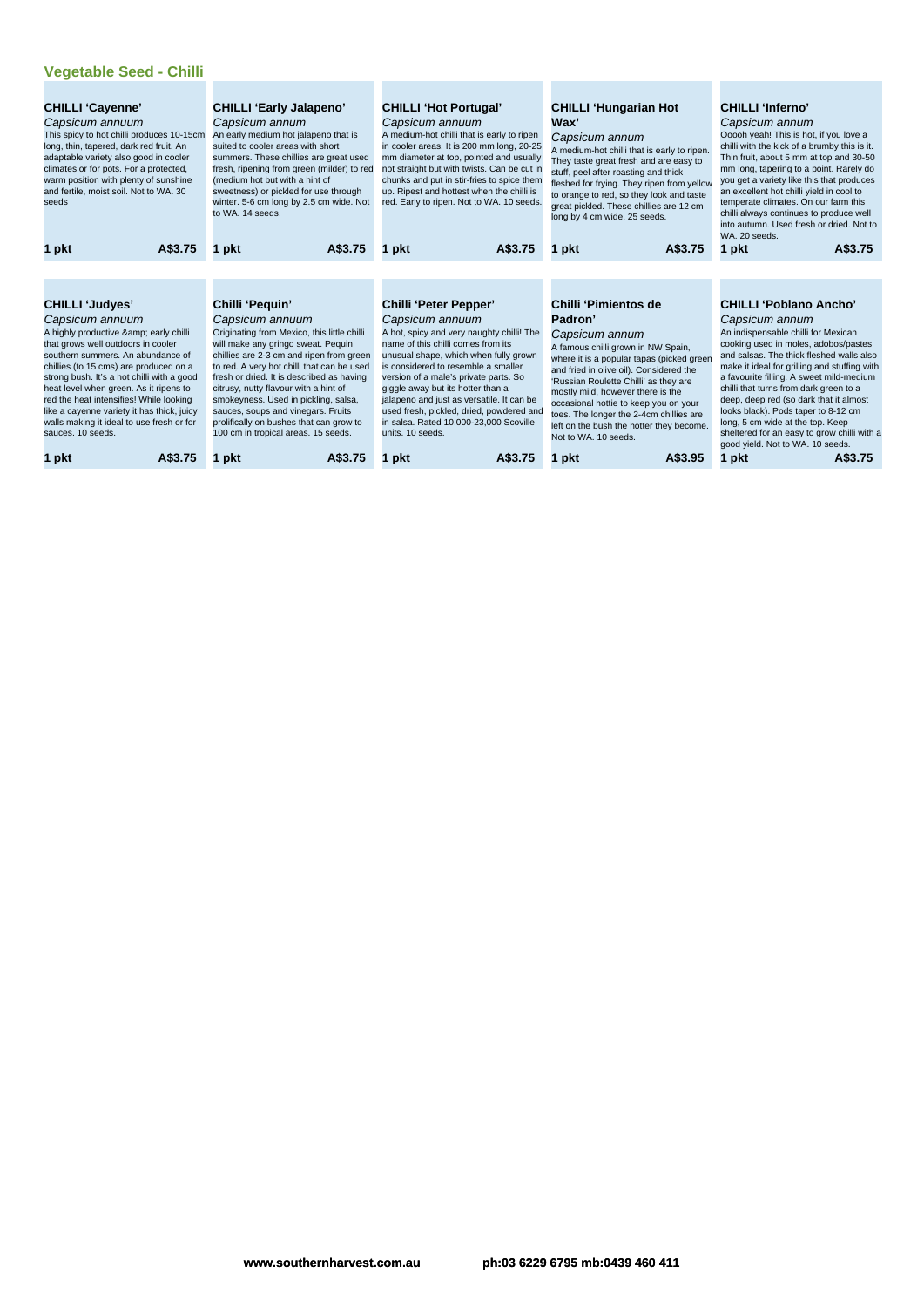| <b>Chilli 'Scotch Bonnet'</b><br>Capsicum annum<br>A very hot chilli used extensively in the<br>Caribbean that is destined to get you<br>doing unique salsa dance moves once<br>eaten!! With the heat also comes a<br>sweeter, tropical fruity flavour. Used in a<br>range of dishes, sauces and<br>condiments. Unripe the chillis are light<br>green and they get hotter as they ripen<br>orange. A squat shaped chilli that<br>resembles a bonnet. 15 seeds. | Chilli 'Serrano'<br>Capsicum annum<br>While the serrano looks like a trimmed<br>down jalapeno in size, its heat has four<br>times the kick!! The chillis can be used<br>green or red (hotter). Used in salsa, stir<br>fries, marinades, sauces and raw (if you<br>are game). The medium thick flesh<br>makes it great to pickle. Grows to 40 cm<br>high & yields dozens of chillies per<br>plant. Originates from the mountains in<br>Mexico. Not to WA, 30 seeds. | Chilli 'Tree Chilli/Rocoto'<br>Capsicum pubescens<br>A booming perennial chilli that grows to<br>2m & produces a prodigious<br>quantity of apple shaped hot fruit.<br>Beautiful purple flowers that don't cross<br>with other chilli varieties. The thick<br>fleshed chillis start green & ripen to<br>red/orange, 4-7cm. A cold tolerant chilli<br>variety, handling frost. Originating in the<br>highlands of central and south America.<br>Can live 10-15 years. Also known as<br>Manzano chilli. Not to WA, 12 seeds. | <b>CHILLI 'Trinidad Scorpion</b><br>Butch T'<br>Capsicum chinense<br>A previous world record holder for the<br>hottest chilli at 1.4 million Scoville Heat<br>Units. A tall plant that likes a warm.<br>sheltered position (in cooler areas grow<br>in greenhouse or indoors). Produces a<br>good vield of 5-8 cm pendant shaped<br>chillies that taper to a sharp point (the<br>scorpion's tail). Extremely hot, so do not<br>let kids pick fruit from the plant!! 15<br>seeds. |
|----------------------------------------------------------------------------------------------------------------------------------------------------------------------------------------------------------------------------------------------------------------------------------------------------------------------------------------------------------------------------------------------------------------------------------------------------------------|--------------------------------------------------------------------------------------------------------------------------------------------------------------------------------------------------------------------------------------------------------------------------------------------------------------------------------------------------------------------------------------------------------------------------------------------------------------------|---------------------------------------------------------------------------------------------------------------------------------------------------------------------------------------------------------------------------------------------------------------------------------------------------------------------------------------------------------------------------------------------------------------------------------------------------------------------------------------------------------------------------|----------------------------------------------------------------------------------------------------------------------------------------------------------------------------------------------------------------------------------------------------------------------------------------------------------------------------------------------------------------------------------------------------------------------------------------------------------------------------------|
| 1 pkt                                                                                                                                                                                                                                                                                                                                                                                                                                                          | A\$3.75                                                                                                                                                                                                                                                                                                                                                                                                                                                            | A\$3.75                                                                                                                                                                                                                                                                                                                                                                                                                                                                                                                   | A\$3.75                                                                                                                                                                                                                                                                                                                                                                                                                                                                          |
| A\$3.75                                                                                                                                                                                                                                                                                                                                                                                                                                                        | pkt                                                                                                                                                                                                                                                                                                                                                                                                                                                                | pkt                                                                                                                                                                                                                                                                                                                                                                                                                                                                                                                       | 1 pkt                                                                                                                                                                                                                                                                                                                                                                                                                                                                            |

# **Tree Chilli/Rocoto'**<br>um pubescens

#### **CHILLI 'Trinidad Scorpion Butch T'**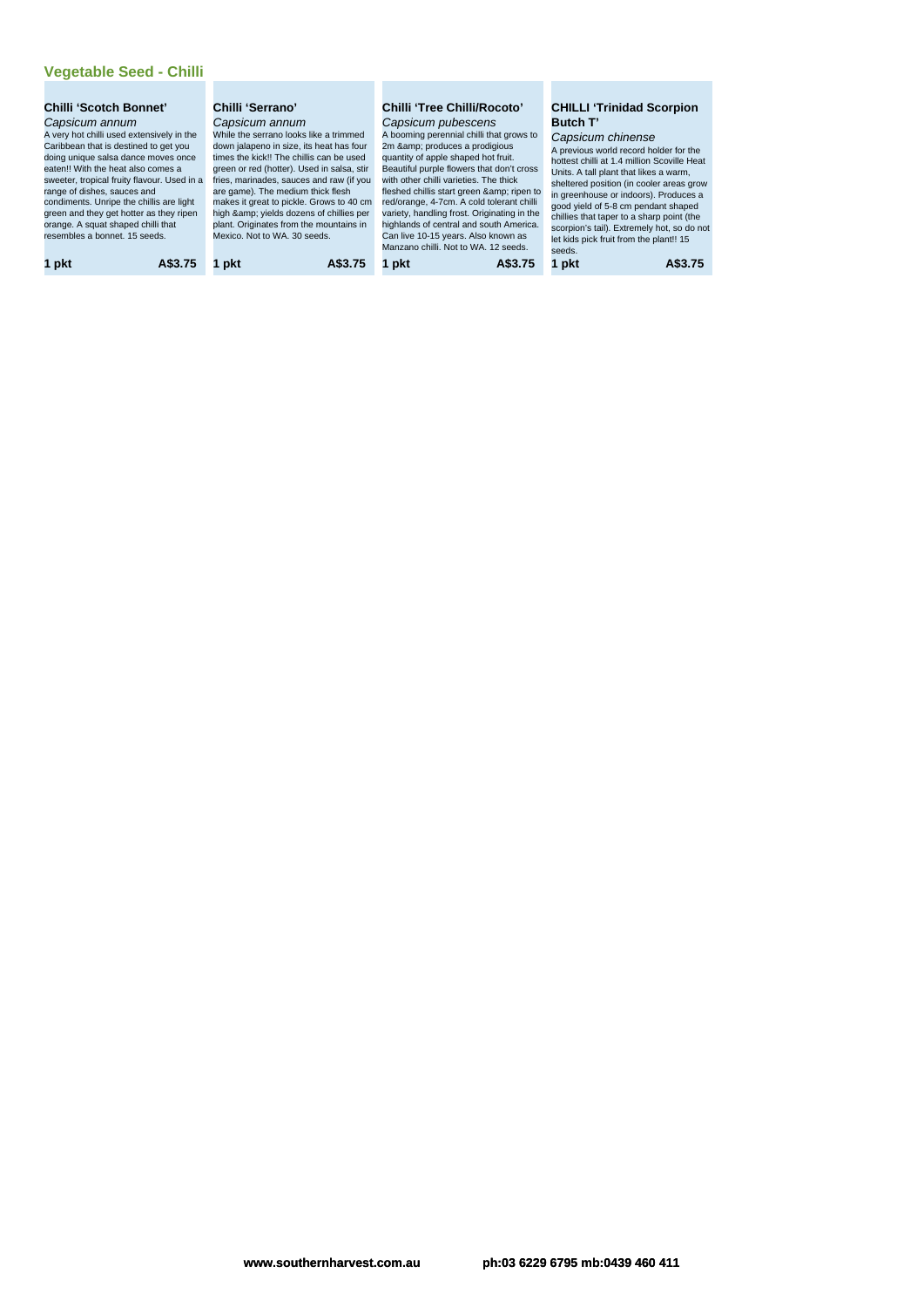# **Vegetable Seed - Collards**

| <b>COLLARDS 'Champion'</b><br>Brassica oleracea<br>Looking at these nutritiously rich, dark<br>green wavy leaves makes you feel a bit<br>healthier. A compact, slow bolting<br>variety Tastes better after a frost. A<br>close relative of kale and can be used in<br>similar way. A popular Portugese dish is<br>caldo verde (green broth) where sliced<br>collard greens are the main ingredient.<br>$500$ seeds. | <b>COLLARDS 'Hi Crop' F1</b><br>Brassica oleracea<br>Super-charged greens. Often<br>overlooked for kale but studies have<br>shown this dark green leafy vegetable<br>has higher levels of cholesterol-lowering<br>and unique anti colon cancer properties<br>than other cruciferous green vegetables.<br>A large plant with open leaves that is<br>best sown and eaten through the cooler<br>months as the flavour sweetens a little in<br>cold weather, 90 seeds. | <b>COLLARDS 'Southern</b><br>Georgia'<br>???????Brassica oleracea<br>A favourite heirloom of southern USA<br>that is used in Creole cooking. Dating<br>back to the 1880's it is a productive,<br>tasty and nutritious vegetable. This<br>variety tolerates heat better than most<br>collards. The large dark blue-green<br>leaves do improve in flavour in cooler<br>weather, with frosts 'sweetening' them<br>up. Can be grown through the cold<br>months for winter greens. Use the large<br>leaves steamed, in stir fries, as a large<br>tortilla wrap Let your culinary<br>imagination run wild 300 seeds. |
|---------------------------------------------------------------------------------------------------------------------------------------------------------------------------------------------------------------------------------------------------------------------------------------------------------------------------------------------------------------------------------------------------------------------|--------------------------------------------------------------------------------------------------------------------------------------------------------------------------------------------------------------------------------------------------------------------------------------------------------------------------------------------------------------------------------------------------------------------------------------------------------------------|----------------------------------------------------------------------------------------------------------------------------------------------------------------------------------------------------------------------------------------------------------------------------------------------------------------------------------------------------------------------------------------------------------------------------------------------------------------------------------------------------------------------------------------------------------------------------------------------------------------|
| A\$3.75                                                                                                                                                                                                                                                                                                                                                                                                             | A\$3.75                                                                                                                                                                                                                                                                                                                                                                                                                                                            | 1 pkt                                                                                                                                                                                                                                                                                                                                                                                                                                                                                                                                                                                                          |
| 1 pkt                                                                                                                                                                                                                                                                                                                                                                                                               | 1 pkt                                                                                                                                                                                                                                                                                                                                                                                                                                                              | A\$3.75                                                                                                                                                                                                                                                                                                                                                                                                                                                                                                                                                                                                        |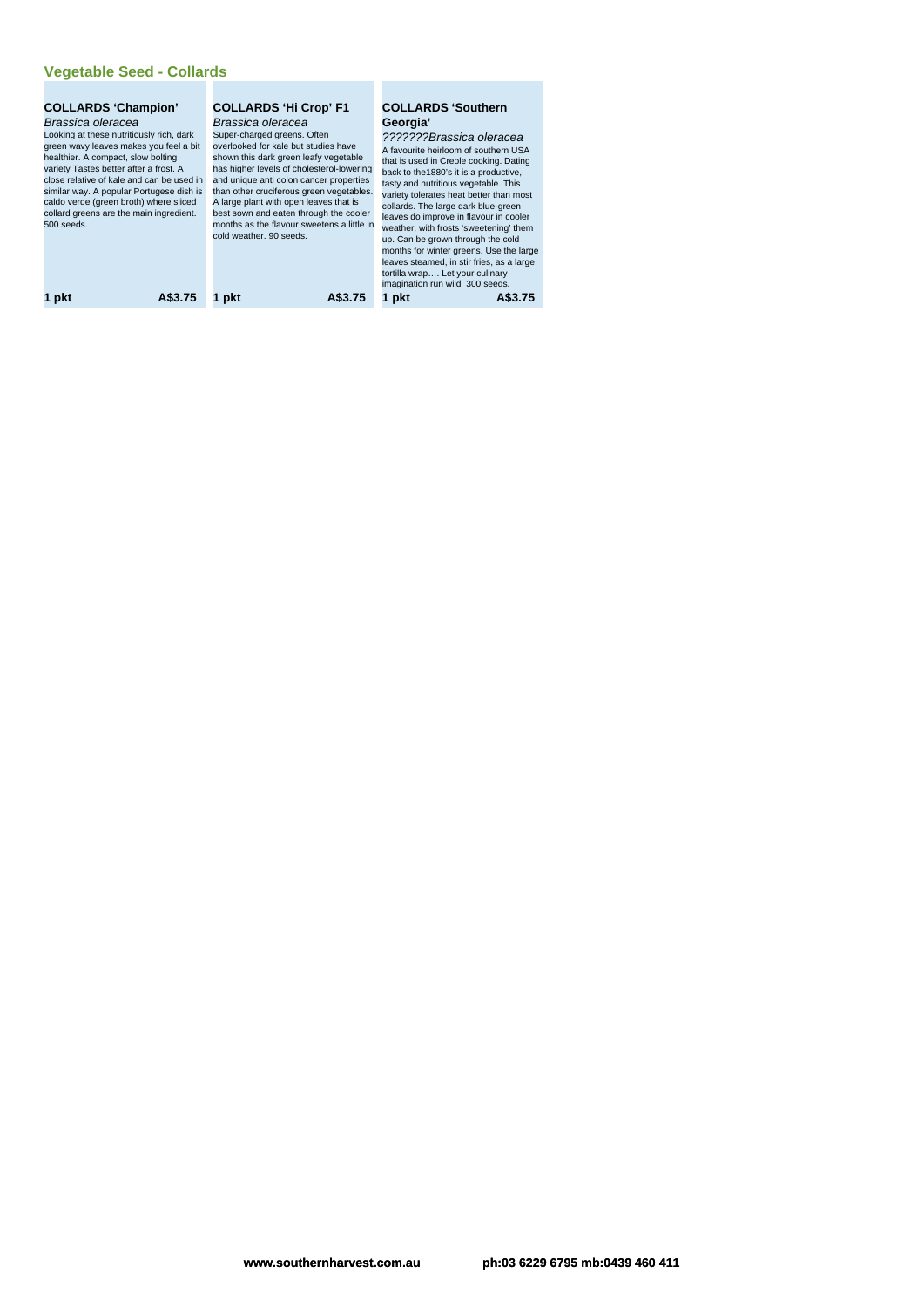# **Seed Life: 2-3 years**

#### **Sds/g: 4-10 Feed Requirements: Moderate-High Usual**

### **Cultural Notes:**

Sweet corn is frost tender so make sure that you sow seed after your last frost You will also have to wait until the soil warms up as seed will not germinate well below 15ºC. Tasmania needs earlier maturing varieties in order to receive a good crop, late maturing varieties will rarely receive enough heat units to be mature and sweet by the end of summer. Mid season varieties will provide a sufficient crop in a good summer. Plant 2 seeds together 4 cm deep and 30 cm apart from the next pair of seeds in rows 90 cm apart. Make sure that you plant at least 2 rows side by side to ensure better pollination and fuller ears of corn. The bigger the block of corn the better. Corn is a heavy feeder and needs plenty of water (space further apart if you wish to water less). If you have enough room plant a few varieties that mature at different times to spread your harvest over a longer period.

#### **Problems:**

Earworms can be a problem. Some people use Dipel against these or put a few drops of mineral oil onto the silks to substantially reduce damage from earworms.

#### **Harvest:**

Generally, the later the variety the sweeter the cob. We always peel back the ends of a few ears with dry and browning silks and squeeze some kernels, if they are full and 'milky' they are ready to eat.

| <b>Corn 'Black Aztec'</b><br>Zea mays<br>An interesting multi-use variety that was<br>reputedly grown by the Aztecs 2,000<br>years ago. A vigorous plant, growing to<br>1.8-2m tall & with cobs 15+cm<br>long. The kernals are white at the milk<br>stage and turn blue-black when mature.<br>Eat fresh or bbg at milky stage; grind for<br>a sweet dark corn meal when mature.<br>Also used as a decorative corn.<br>Untreated seed. Not to WA. 1 $pkt = 60$<br>seeds. Aprrox 4-5 seeds per gram. | Corn 'Hopi Baby Blue'<br>Zea mays<br>An impressive popping corn with<br>amazing steely-blue kernels.<br>Fraditionally grown by the Hopi of SW<br>America, it's a productive variety<br>yielding 4-6 cobs per plant (to 12 cm<br>long). Also used for fine or coarse<br>grinding, where the flavour and blue<br>speckles add interest when mixed with<br>ingredients and used in cookies, polenta<br>etc. A rustic decorator around the<br>house. Not to WA. 40 seeds. | Sweet Corn 'Amish Butter'<br>Zea mays<br>An old variety dating back to 1880's and<br>maintained by the Dutch in<br>Pennsylvania. A creamy kernel variety<br>that makes exceptional popcorn-large,<br>fluffy & full of flavour. It can also be<br>used ground (coarse or fine) for grits,<br>flour or hominy masa to be used in<br>polenta, tamales, breads, cookies<br>adding great flavour. A.k.a Pennsylvania<br>Dutch Butter, 50 seeds. | Sweet Corn 'Max' F1<br>Zea mays<br>Super Sweet Variety One of the<br>sweetest varieties of corn around. This<br>well filled and grow to 19-20 cm in<br>length. Eat freshly picked (steamed,<br>boiled or BBQ'd) or freeze to eat over<br>sds/gram. Treated seed.1 $pkt = 40$<br>seeds. | variety is a strong grower and normally<br>produces 2 cobs per plant. The cobs are<br>an extended period. Treated Seed. 6-8 | <b>Sweet Corn 'Painted</b><br>Mountain'<br>Zea mays<br>A tough and unique heirloom variety.<br>Not only does it have a dazzling array of<br>kernel colours (oranges, golds, reds and<br>purples) it is cold tolerant, early and<br>uses less water than other corn! Grows<br>to about 1.5 m and produces 2 cobs<br>(20+ cm long) per plant. This nutritious<br>corn can be eaten fresh, roasted or<br>ground for flour to make flat bread,<br>muffins, cakes. Also very ornamental. |
|----------------------------------------------------------------------------------------------------------------------------------------------------------------------------------------------------------------------------------------------------------------------------------------------------------------------------------------------------------------------------------------------------------------------------------------------------------------------------------------------------|-----------------------------------------------------------------------------------------------------------------------------------------------------------------------------------------------------------------------------------------------------------------------------------------------------------------------------------------------------------------------------------------------------------------------------------------------------------------------|--------------------------------------------------------------------------------------------------------------------------------------------------------------------------------------------------------------------------------------------------------------------------------------------------------------------------------------------------------------------------------------------------------------------------------------------|----------------------------------------------------------------------------------------------------------------------------------------------------------------------------------------------------------------------------------------------------------------------------------------|-----------------------------------------------------------------------------------------------------------------------------|-------------------------------------------------------------------------------------------------------------------------------------------------------------------------------------------------------------------------------------------------------------------------------------------------------------------------------------------------------------------------------------------------------------------------------------------------------------------------------------|
| A\$3.75<br>1 pkt                                                                                                                                                                                                                                                                                                                                                                                                                                                                                   | A\$8.90<br>20q<br>A\$19.80<br>50q                                                                                                                                                                                                                                                                                                                                                                                                                                     | 20q<br>50q                                                                                                                                                                                                                                                                                                                                                                                                                                 | A\$8.90<br>pkt<br>A\$16.50<br>20a                                                                                                                                                                                                                                                      | A\$3.75<br>1 pkt<br>A\$5.30                                                                                                 | A\$3.75                                                                                                                                                                                                                                                                                                                                                                                                                                                                             |
|                                                                                                                                                                                                                                                                                                                                                                                                                                                                                                    | A\$3.75<br>l pkt                                                                                                                                                                                                                                                                                                                                                                                                                                                      |                                                                                                                                                                                                                                                                                                                                                                                                                                            | 50a                                                                                                                                                                                                                                                                                    | A\$12.30                                                                                                                    |                                                                                                                                                                                                                                                                                                                                                                                                                                                                                     |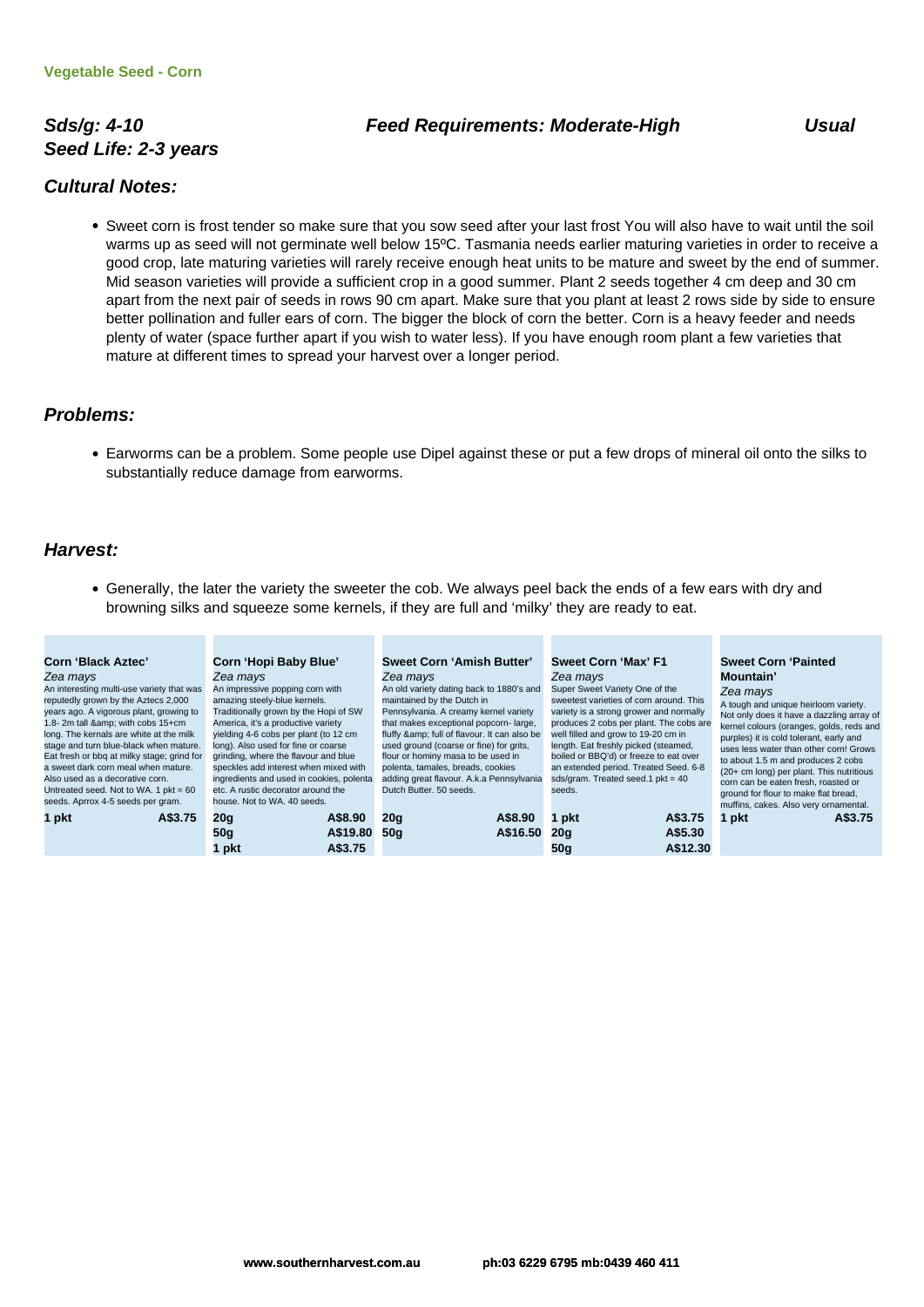#### **Vegetable Seed - Corn**

## **Sweet Corn 'Polaris' F1** Zea mays A bi-coloured variety of super sweet

corn. Produces super sweet cobs with yellow and white kernals. Cobs are 20-22 cm long and the plant can grow upto 2m in height. Eat freshly picked (steamed, boiled or BBQ'd) or freeze to eat over an extended period. Treated Seed. 40 seeds.

#### **Sweet Corn 'True Gold'** Zea mays

A classic tasting open pollinated yellow corn, retaining the old-fashioned 'corny' flavour rather than the super sweet hybrids of today. Two - three cobs on 1.8m plants that can be eaten steamed, boiled or BBQ'd (our favourite drizzled with a buttery, lime, chilli sauce). Sweet corn always tastes best when eaten within a couple of hours of harvest. 30 seeds. Not to WA.

| 1 pkt | A\$3.75  | 1 pkt | A\$3.75 |
|-------|----------|-------|---------|
| 20q   | A\$6.90  |       |         |
| 50q   | A\$12.90 |       |         |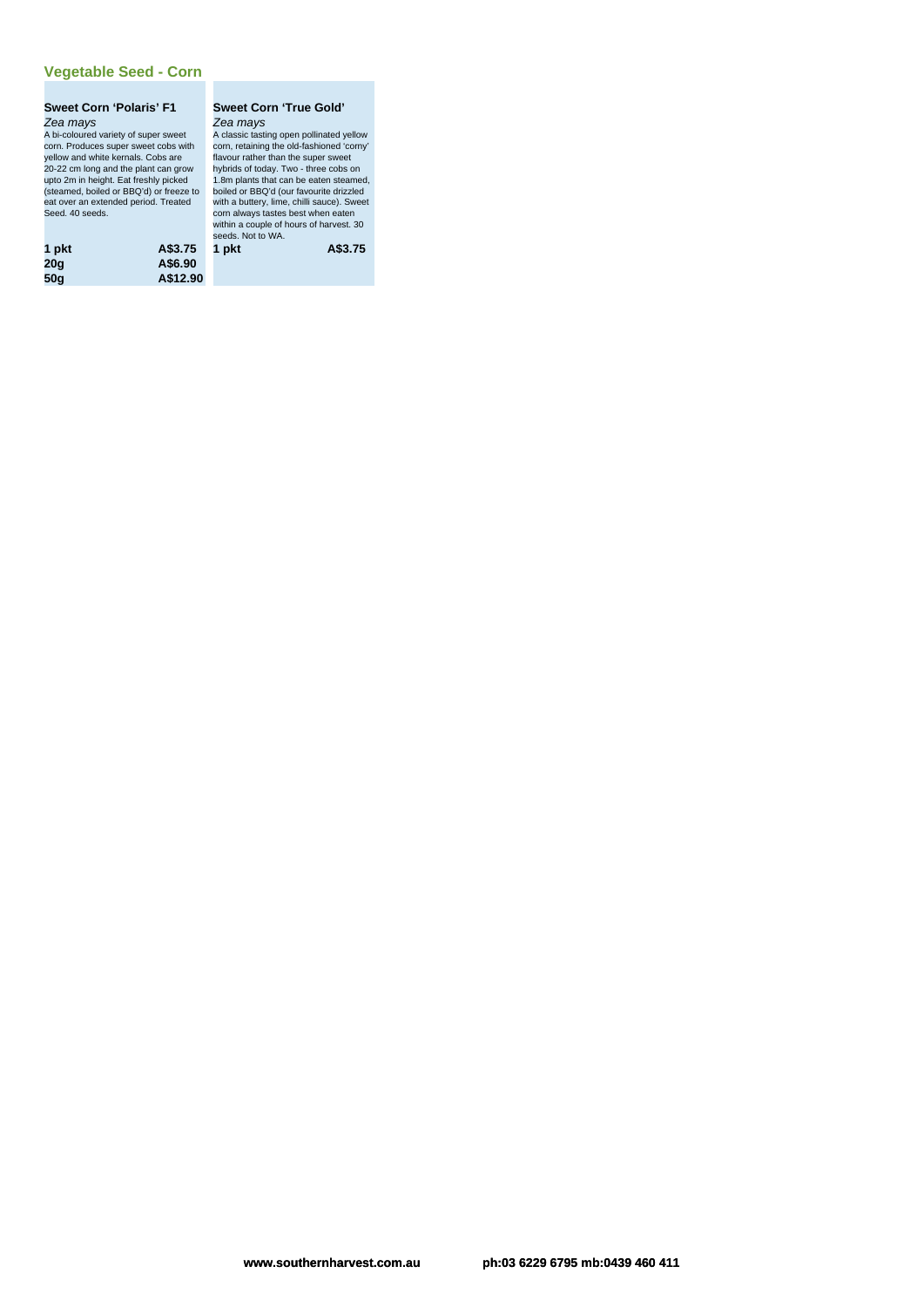| <b>LAND CRESS</b>                                                                       | Land Cress - Cabbage Moth                                           | <b>WATERCRESS</b>                                                           |
|-----------------------------------------------------------------------------------------|---------------------------------------------------------------------|-----------------------------------------------------------------------------|
| Barbarea verna                                                                          | Barbarea vulgaris                                                   | Nasturtium officinale                                                       |
| Often used in salad mixes this delicious                                                | The friend of brassica crops!! Research                             | This sharp-flavoured, perennial salad                                       |
| and healthy cress is nice and spicy. The                                                | from the University of Queensland has                               | herb is a delicious, fast growing plant                                     |
| basal leaves are dark green, shiny and                                                  | shown that this plant is the perfect foil                           | high in vitamin C. Perfect for green                                        |
| deeply lobed with a tall yellow flower                                                  | for cabbage moth/butterfly, as they are                             | salads, sandwiches or garnish. Harvest                                      |
| spike in spring. Easily grown in ordinary                                               | attracted to this cress and lay their eggs                          | leaves as needed or harvest whole                                           |
| soil with plenty of light or part shade, this                                           | on the leaves. The hatching caterpillars                            | rosette. Can easily be grown in moist                                       |
| salad plant will self seed and supply you                                               | of the Diamond Moth and Large                                       | soil in half shade; or grow in a pot and                                    |
| with lots of greens over winter and early<br>spring. A great alternative to watercress. | Cabbage Moth munch on the leaves and<br>drop dead! The common White | place pot in a tray with water. Change<br>water regularly so it does not go |
| $450$ seeds.                                                                            | Cabbage Moth caterpillar is not killed by                           | stagnant. 350 seeds.                                                        |
|                                                                                         | the leaves but the land cress can be                                |                                                                             |
|                                                                                         | used as a trap for them, as the eggs                                |                                                                             |
|                                                                                         | hatch either pull the plants and feed to                            |                                                                             |
|                                                                                         | the chooks/bin or spray with Dipel. Your                            |                                                                             |
|                                                                                         | kales, cabbages etc. are relatively left                            |                                                                             |
|                                                                                         | alone. Also known as Rocketcress.                                   |                                                                             |
|                                                                                         | Bittercress or Yellow Rocket, Sow                                   |                                                                             |
|                                                                                         | amongst your brassica crops. 150                                    |                                                                             |
|                                                                                         | seeds.                                                              |                                                                             |
| 1 pkt<br>A\$3.75                                                                        | 1 pkt<br>A\$3.75                                                    | 1 pkt                                                                       |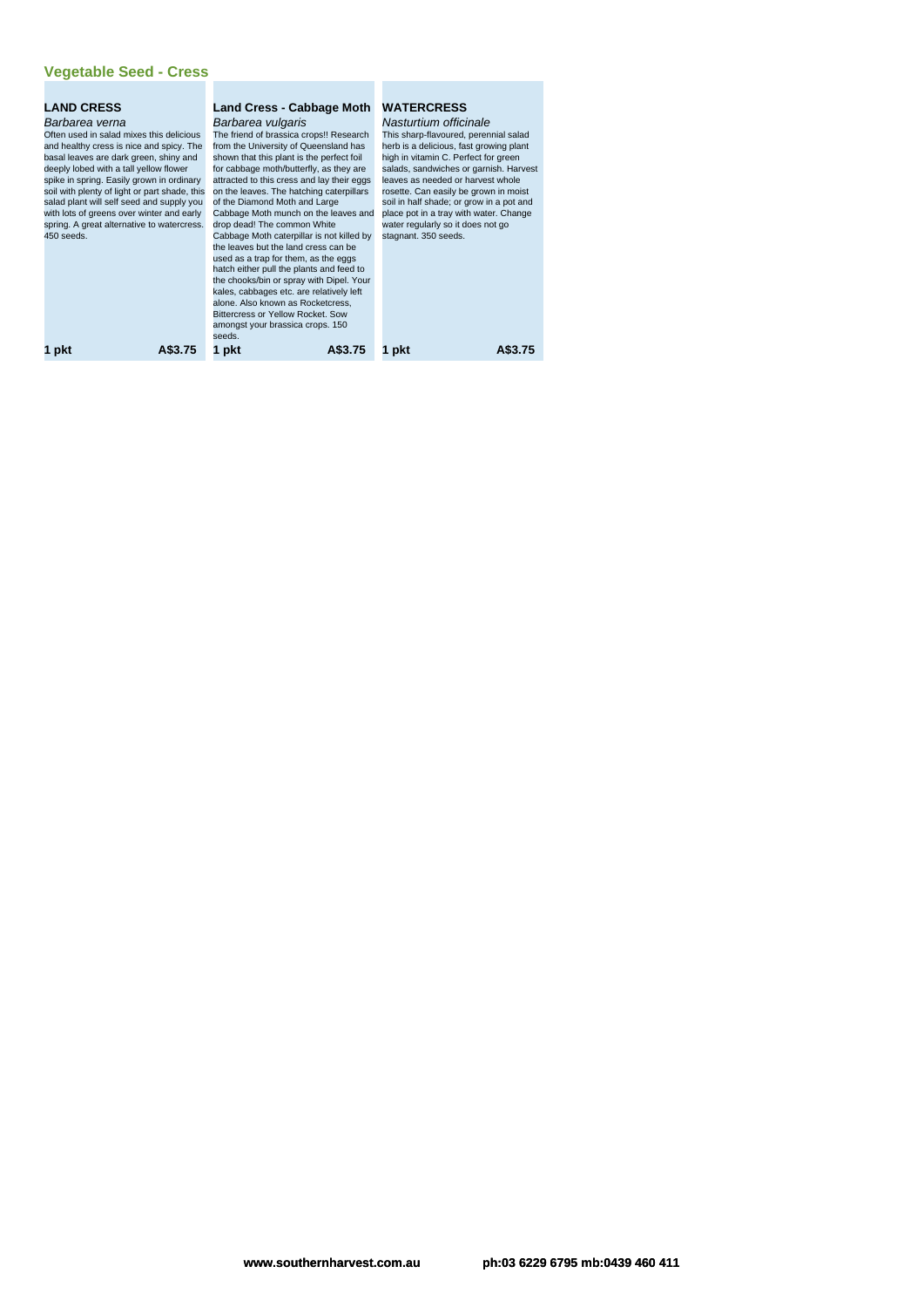# **Vegetable Seed - Cucumber**

| <b>CUCUMBER 'Marketmore</b><br>76'<br>Cucumis sativas<br>Ideal for slicing, this popular cucumber<br>has a lovely, dark green skin. Bears<br>later than most, but yields well, has a<br>long picking time and is famously<br>disease resistant, 20 seeds.                                                                                                                                     | <b>Cucumber 'Mid East Peace'</b><br>Cucumis sativas<br>An heirloom Lebanese styled cucumber.<br>This productive variety is a must for<br>home gardeners as it has a superb<br>sweet flavour. Fruits have a smooth, thin<br>green skin and a sweet flavour, without<br>bitterness. It can be harvested small for<br>pickling or left to mature (15-20 cm) for<br>salads and slicing. Early and productive<br>in cooler climates, 15 seeds. | <b>CUCUMBER 'Poona Kheera'</b><br>Cucumis sativas<br>An heirloom from India that produces<br>early. This unusual high yielding<br>cucumber can be harvested when it is<br>small & white-skinned or when it<br>matures with a reddish skin. At both<br>stages the white flesh is crisp, sweet<br>& juicy. With early producing vines<br>that can be trellised, it is great for small<br>gardens & cool climates. 20 seeds. | <b>CUCUMBER 'African</b><br>Horned' / Kiwano<br>Cucumis metuliferus<br>Pretty kooky!! A green thorned fruit that<br>matures bright orange/yellow colour. A<br>great addition to the home garden, not<br>only for the novelty value but can be<br>eaten green as a cucumber or<br>yellow/orange as a fruit, when it<br>sweetens up and has hints of banana<br>and passionfruit. They're also known as<br>jelly melon or kiwano and originate from<br>sub Saharan Africa. The fruit store well.<br>40 seeds. | <b>CUCUMBER 'Armenian'</b><br>Cucumis melo var. flexuosus<br>An unusual vegetable in that it tastes<br>and looks like a cucumber but is actually<br>a muskmelon. Also known as snake<br>cucumber as can get to over 80 cm long<br>but best picked at about 30 cm. Pale<br>skin with longitudinal ribs. Eat skin and<br>all as the skin is not bitter. An unusual<br>variety with a delicious refreshing<br>flavour, 20 seeds.                                  |
|-----------------------------------------------------------------------------------------------------------------------------------------------------------------------------------------------------------------------------------------------------------------------------------------------------------------------------------------------------------------------------------------------|-------------------------------------------------------------------------------------------------------------------------------------------------------------------------------------------------------------------------------------------------------------------------------------------------------------------------------------------------------------------------------------------------------------------------------------------|---------------------------------------------------------------------------------------------------------------------------------------------------------------------------------------------------------------------------------------------------------------------------------------------------------------------------------------------------------------------------------------------------------------------------|------------------------------------------------------------------------------------------------------------------------------------------------------------------------------------------------------------------------------------------------------------------------------------------------------------------------------------------------------------------------------------------------------------------------------------------------------------------------------------------------------------|----------------------------------------------------------------------------------------------------------------------------------------------------------------------------------------------------------------------------------------------------------------------------------------------------------------------------------------------------------------------------------------------------------------------------------------------------------------|
| A\$3.75                                                                                                                                                                                                                                                                                                                                                                                       | A\$3.75                                                                                                                                                                                                                                                                                                                                                                                                                                   | A\$3.75                                                                                                                                                                                                                                                                                                                                                                                                                   | A\$3.75                                                                                                                                                                                                                                                                                                                                                                                                                                                                                                    | A\$3.75                                                                                                                                                                                                                                                                                                                                                                                                                                                        |
| 1 pkt                                                                                                                                                                                                                                                                                                                                                                                         | 1 pkt                                                                                                                                                                                                                                                                                                                                                                                                                                     | 1 pkt                                                                                                                                                                                                                                                                                                                                                                                                                     | 1 pkt                                                                                                                                                                                                                                                                                                                                                                                                                                                                                                      | 1 pkt                                                                                                                                                                                                                                                                                                                                                                                                                                                          |
| <b>Cucumber 'Biet Alpha'</b><br>Cucumis sativas<br>Your classic Lebanese styled cucumber.<br>The fruit are spineless, thin-skinned,<br>dark green with great flavour and<br>disease resistance. Eat fresh, grows to<br>15cm. Grow outdoors or in a<br>greenhouse. Sets fruit without requiring<br>pollination, greatly increasing the yield<br>per plant. Treated seed (thiram).<br>40 seeds. | Cucumber 'Calypso'<br>Cucumis sativas<br>A lebanese style cucumber that also has<br>great flavour when eaten fresh. A<br>productive variety due to it mostly<br>producing female flowers, so it is very<br>important to plant another variety of<br>cucumber to ensure good pollination!<br>The cukes are green and grow to 10 cm<br>long and 2-3cm wide and a vigorous<br>vine. Originating from India. 30 seeds.                        | <b>Cucumber 'Crystal Apple'</b><br>Cucumis sativas<br>An Australian heirloom that produces<br>crisp, light green cucumbers in the<br>shape and size of a small apple. The<br>fruit is sweet, mild and tender. A heavy<br>yielding variety with a vigorous vine that<br>can be tied to a trellis or left to sprawl on<br>the ground. Eat fresh or suitable to<br>pickle, 20 seeds.                                         | <b>CUCUMBER 'Crystal</b><br>Lemon'<br>Cucumis sativas<br>A fun, tasty high yielding variety that<br>produces pale yellow round fruits. It is<br>an early variety, making it great for<br>areas that have shorter summer or one<br>of the first cucumbers on the table in<br>warmer parts of the country. Yellow<br>skinned varieties are reputed to be more<br>digestible. 25 seeds.                                                                                                                       | <b>CUCUMBER 'Green</b><br>Dragon' F1<br>Cucumis sativas<br>A hybrid, burpless variety that can be<br>grown outdoors or in a greenhouse.<br>Super tasty and crisp with green, slightly<br>dimpled bitter-free skin. They grow<br>25-30 cm long, if you like your cucs<br>straight, grow them on a trellis so they<br>do not curl/curve. Great in salads or just<br>slice and eat for a refreshing snack.<br>Continually pick to prolong flowering. 40<br>seeds. |
| A\$3.75                                                                                                                                                                                                                                                                                                                                                                                       | A\$3.75                                                                                                                                                                                                                                                                                                                                                                                                                                   | A\$3.75                                                                                                                                                                                                                                                                                                                                                                                                                   | A\$3.75                                                                                                                                                                                                                                                                                                                                                                                                                                                                                                    | A\$3.75                                                                                                                                                                                                                                                                                                                                                                                                                                                        |
| 1 pkt                                                                                                                                                                                                                                                                                                                                                                                         | 1 pkt                                                                                                                                                                                                                                                                                                                                                                                                                                     | 1 pkt                                                                                                                                                                                                                                                                                                                                                                                                                     | 1 pkt                                                                                                                                                                                                                                                                                                                                                                                                                                                                                                      | 1 pkt                                                                                                                                                                                                                                                                                                                                                                                                                                                          |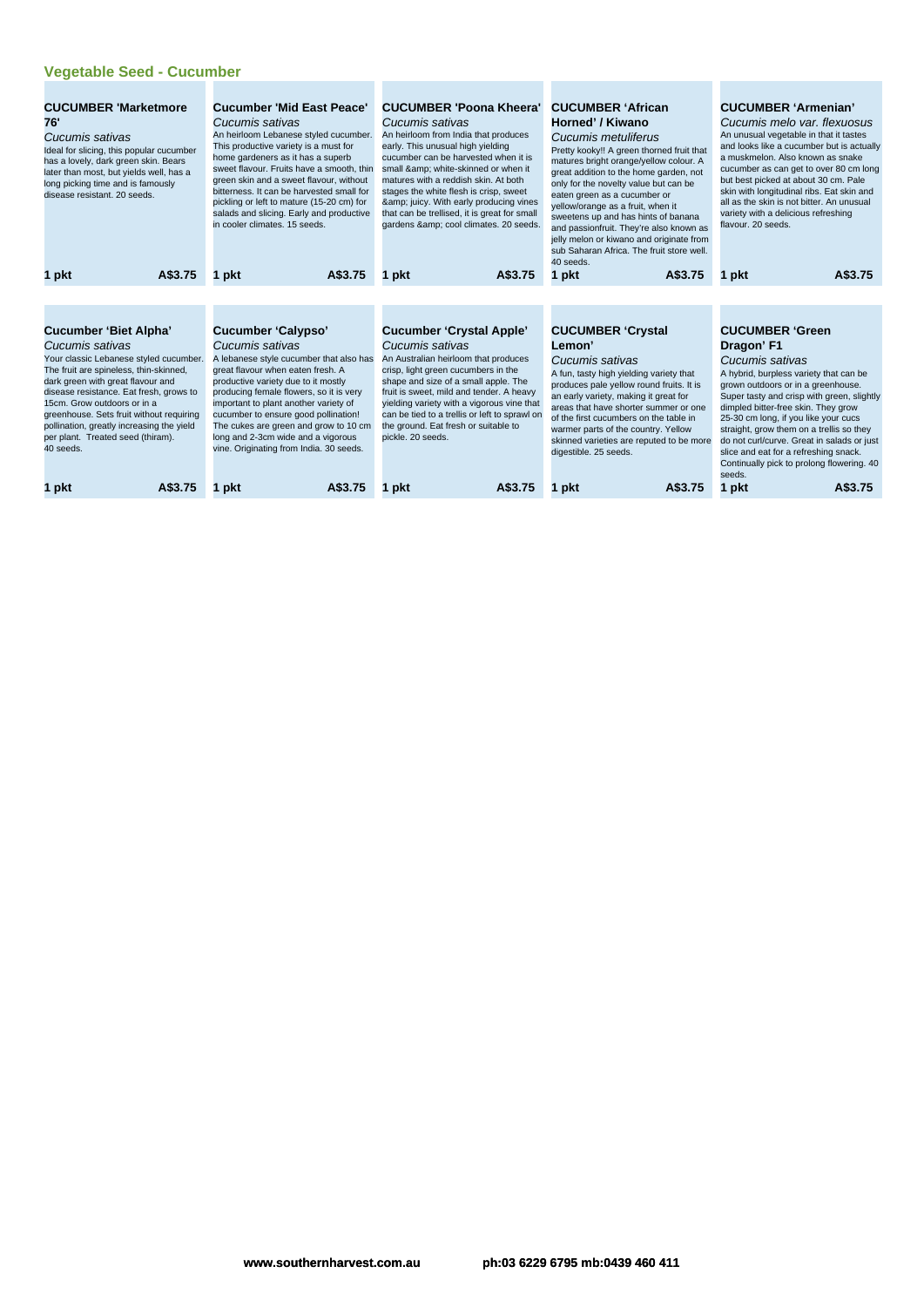#### **Vegetable Seed - Cucumber**

| seeds.<br>A\$3.75<br>A\$3.75<br>A\$3.75 | <b>Cucumber 'National</b><br>Pickler'<br>Cucumis sativas<br>A versatile cucumber that can be used<br>in raw salads or for pickling. A high<br>yielding, early variety that is even suited<br>to cooler climates. Bears medium-dark<br>green fruits with black spines that can<br>be picked at 5-8 cms for gherkins or at<br>10-14 cm for eating fresh. Compost well,<br>water regularly and pick frequently to<br>maintain a good, healthy crop 15 | <b>Cucumber 'Poinsett 76'</b><br>Cucumis sativas<br>A smooth skinned slicing cucumber that<br>was first released in 1976 in USA. A<br>high yielding variety that can grow in a<br>range of conditions with good disease<br>resistance. The fruit grow to $15 - 20$ cm<br>long and are thin skinned with a crisp,<br>white flesh. Vines can be trained up a<br>string or trellis or left to grow along the<br>ground. 40 seeds. Treated seed<br>(thiram). | <b>CUCUMBER 'Richmond</b><br>Green'<br>Cucumis sativas<br>An Australian heirloom, also known as<br>Richmond Green Apple. Plump, juicy<br>and green cucumbers that are a<br>favourite due to their white, crisp flesh,<br>excellent flavour and bitter-free skin.<br>Produces a large crop of oval fruit 8-12<br>cm in length. 20 seeds. | <b>Cucumber 'Suyo Long'</b><br>Cucumis sativas<br>A sweet tasting, bitter free cucumber<br>from China. The tender, crisp fruit grow<br>up to 35cm long. An unusual variety that<br>is adapted to a wide range of conditions,<br>high yielding and maintains a fine<br>flavour even under poor growing<br>conditions. Use fresh or pickled. Young<br>fruit are spiney and become smoother at<br>peak maturity. 25 seeds. | <b>Cucumber Redlands Long</b><br>White'<br>Cucumis sativas<br>A tasty creamy-white skinned Australian<br>heirloom. It has a firm, sweet, juicy flesh<br>that is best used fresh in salads or<br>added to a smoothie for a cooling drink.<br>A high yielding cucumber that grows to<br>18 cm x 6 cm. Matures in 8-10 weeks. A<br>vigorous vine that can be grown on a<br>trellis to save space. For the best tasting<br>cucs feed and water well. 35 seeds. |
|-----------------------------------------|----------------------------------------------------------------------------------------------------------------------------------------------------------------------------------------------------------------------------------------------------------------------------------------------------------------------------------------------------------------------------------------------------------------------------------------------------|----------------------------------------------------------------------------------------------------------------------------------------------------------------------------------------------------------------------------------------------------------------------------------------------------------------------------------------------------------------------------------------------------------------------------------------------------------|-----------------------------------------------------------------------------------------------------------------------------------------------------------------------------------------------------------------------------------------------------------------------------------------------------------------------------------------|-------------------------------------------------------------------------------------------------------------------------------------------------------------------------------------------------------------------------------------------------------------------------------------------------------------------------------------------------------------------------------------------------------------------------|------------------------------------------------------------------------------------------------------------------------------------------------------------------------------------------------------------------------------------------------------------------------------------------------------------------------------------------------------------------------------------------------------------------------------------------------------------|
|                                         | 1 pkt                                                                                                                                                                                                                                                                                                                                                                                                                                              | A\$3.75<br>pkt                                                                                                                                                                                                                                                                                                                                                                                                                                           | pkt                                                                                                                                                                                                                                                                                                                                     | pkt                                                                                                                                                                                                                                                                                                                                                                                                                     | A\$3.75<br>1 pkt                                                                                                                                                                                                                                                                                                                                                                                                                                           |

# **Cumber 'Muncher'**

**Cucumis sativas**<br>
A tender, burpless Lebanese style<br>
accumber. Excellent flavour with a thin<br>
skin and crisp flesh that is never bitter.<br>
Grows to 15-20 cm long and 2-4 cm<br>
wide. Can be used fresh or pickled. If<br>
pickling

| 1 pkt | A\$3.7 |
|-------|--------|
|-------|--------|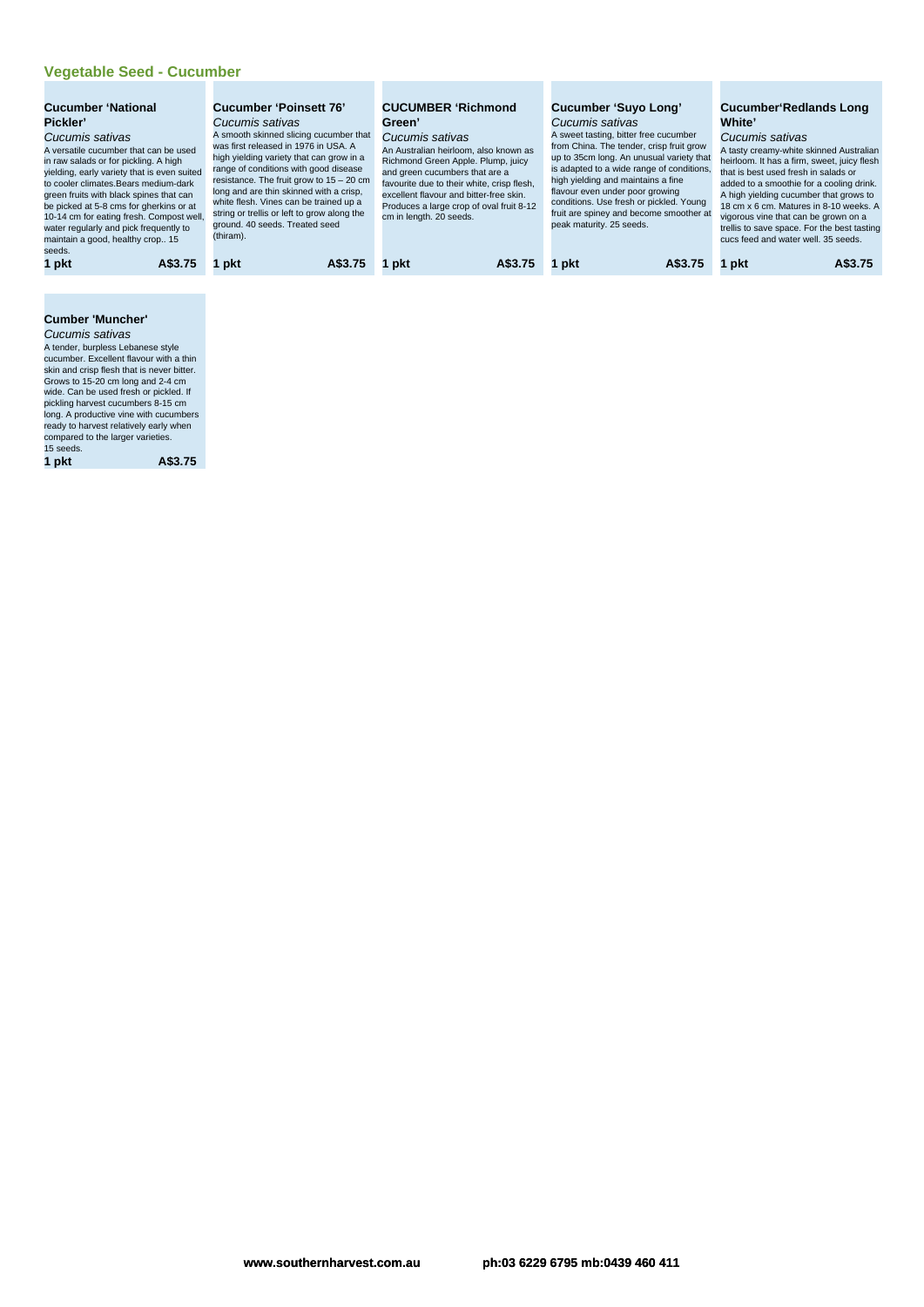# **Vegetable Seed - Eggplant**

| 1 pkt<br>pkt<br>1 pkt<br>A\$3.75<br>A\$3.90<br>A\$3.90<br>A\$3.75<br>pkt<br>pkt |
|---------------------------------------------------------------------------------|
|---------------------------------------------------------------------------------|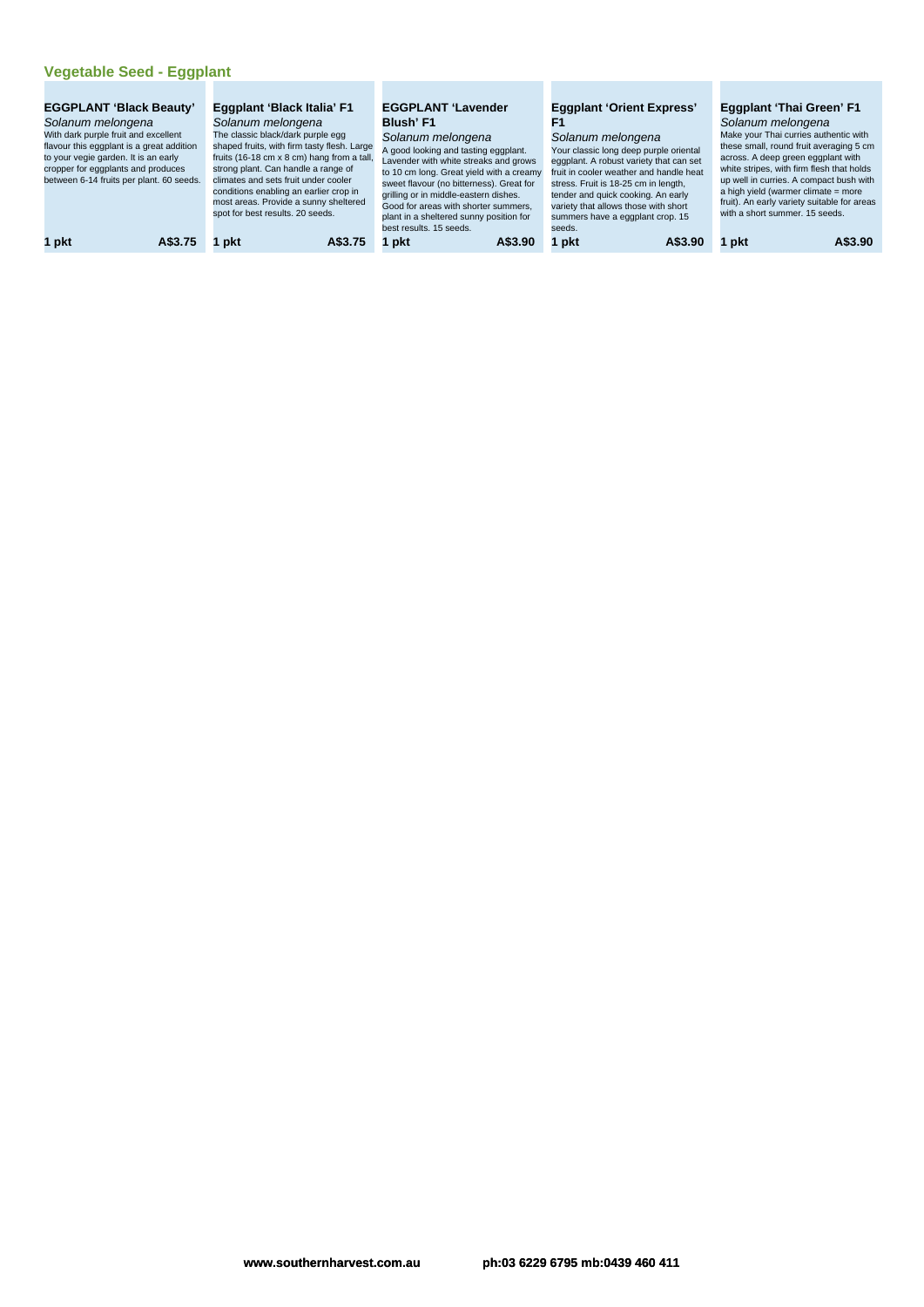#### **Vegetable Seed - European Classics**

#### **CHICORY 'Red Rib'** Cichorium intybus

Stunning red ribs and deep green leaves Valerianella locusta make this chicory a real eye-catcher.<br>Chicory is a must for any mesclun mix or<br>Italian salad as it adds great flavour and<br>colour. Chicory is only slightly more<br>bitter than a cos lettuce and is a great<br>salad green during co Stunning red ribs and deep green leaves Valerianella locusta<br>make this chicory a real eye-cacher.<br>Chicory is a must for any mesclun mix or<br>Schicory is a must for any mesclun mix or<br>that green leady actual and the set a tal

**CORN SALAD (Lambs Lettuce)**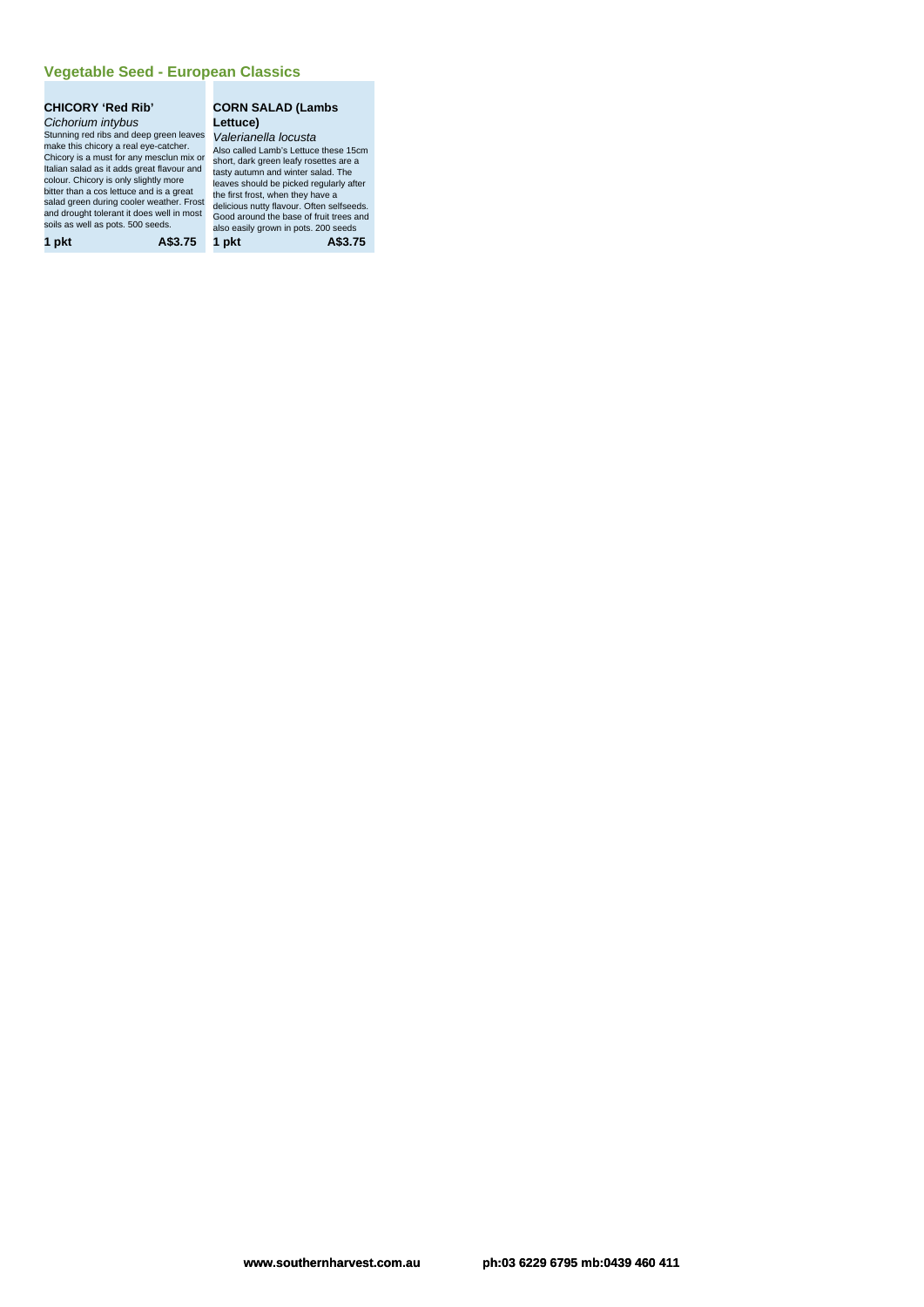#### **Vegetable Seed - Fennel**

#### **FENNEL FLORENCE**

Foeniculum vulgare The Florence fennel is a delicious,bulbous stem, with a distinctly aniseed flavour. An excellent accompaniment to fish. A late summer and autumn vegetable, it needs a long warm summer with plenty of water to form a good sized 'bulb'. 100 seeds

#### **FENNEL 'Orion F1'** Foeniculum vulgare

One of the best bulbing fennel we have<br>trialled. The rounded bulbs are medium<br>to large, thick with a very crisp anise<br>flavour. Harvest either in late<br>summer/autumn or early spring, depending upon when sown. A vegetable that we use in salads with apple, walnuts and lettuce or chicory. Also used in soups, with fish or grill for a<br>distinct delicious flavour. A good yielding<br>a variety. Treated seed (thiram). 20 seeds.<br>**1 pkt A\$3.75 1 pkt** A\$3.75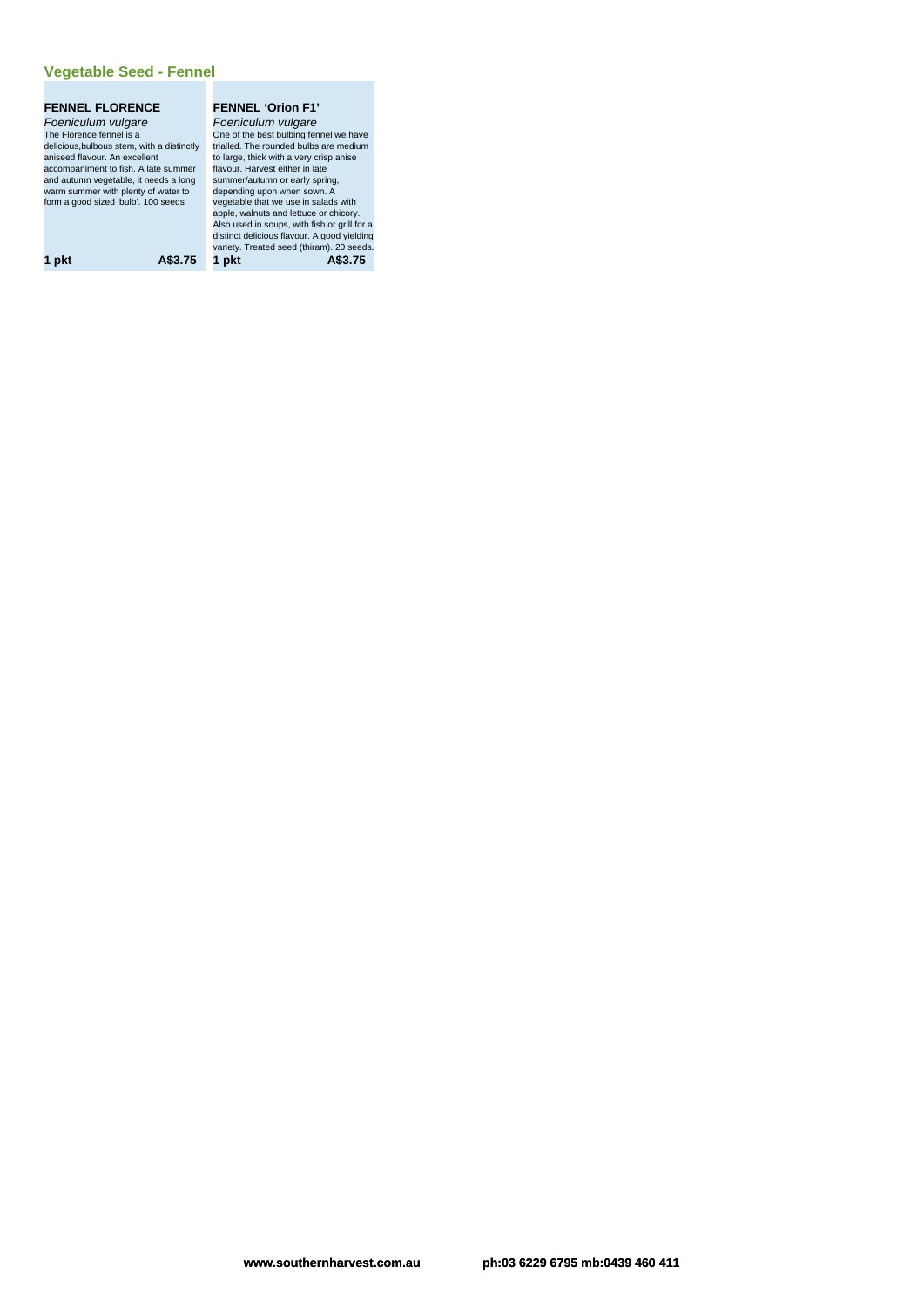## **Vegetable Seed - Fruits**

| <b>CAPE GOOSEBERRY</b><br>Physalis peruviana<br>An evergreen, 1.5meter tall shrub,<br>plant self seeds readily. 30 seeds | originally from South America with<br>edible 2cm round, orange fruit enclosed<br>in papery calyces. This delicious berry is<br>high in vitamin C and can be eaten raw<br>or cooked in jams. They mature in late<br>summer-autumn and need a protected<br>position in frost prone areas. For full sun<br>with average garden soil. Note, this                                                                                                                      | <b>CAPE GOOSEBERRY -</b><br><b>Dwarf</b><br>Physalis peruviana<br>A dwarf evergreen shrub producing<br>delicious, sweetly tangy, round fruit<br>perfect for jams and cordials or a sweet,<br>vitamin C-packed mouthful. Originally<br>from South America the fruit mature in<br>late summer-autumn and needs a<br>protected position in frost prone areas.<br>Easily grown and self-seeds happily. A<br>smaller and more manageable variety<br>than its sibling. 30 seeds. |         | <b>Cossack Pineapple</b><br>Physalis pruinosa<br>An unusual fruit with a sweet pineapple<br>flavour that's jam packed into a ground<br>cherry. An annual ground cover<br>producing large amounts of 3cm fruit<br>encased in papery husks that kids love<br>to unwrap & pop straight in their<br>mouth. Use on cheese platters, pizza, in<br>jams, pies & salsa. Harvest when<br>ripe (brown husk & have fallen to<br>the ground). Related to Cape<br>Gooseberry and Tomatillo. 25 seeds.<br>A\$3.75<br>1 pkt           |  |       |         |       |         | / Kiwano<br>Cucumis metuliferus<br>eaten green as a cucumber or<br>yellow/orange as a fruit, when it<br>40 seeds. | <b>Cucumber 'African Horned'</b><br>Pretty kooky!! A green thorned fruit that<br>matures bright orange/yellow colour. A<br>great addition to the home garden, not<br>only for the novelty value but can be<br>sweetens up and has hints of banana<br>and passionfruit. They're also known as<br>jelly melon or kiwano and originate from<br>sub Saharan Africa. The fruit store well. | Goji Berry<br>Lycium barbarum<br>this deciduous woody perennial<br>casseroles, 50 seeds. | A highly nutritious fruit that is loaded<br>with vitamins, minerals and antioxidants<br>Also known as Chinese Wolfberry as<br>originates from China, where it's used<br>in traditional medicine. Grows to 3m<br>high, takes 2-3 years to fruit. The 2cm<br>fruit have a mild sweet liquorice flavour<br>& should only be eaten ripe (bright<br>orange/red). Can be eaten raw but is<br>traditionally dried to preserve. Use in<br>muesli, cookies, scroggin, soups and |
|--------------------------------------------------------------------------------------------------------------------------|-------------------------------------------------------------------------------------------------------------------------------------------------------------------------------------------------------------------------------------------------------------------------------------------------------------------------------------------------------------------------------------------------------------------------------------------------------------------|----------------------------------------------------------------------------------------------------------------------------------------------------------------------------------------------------------------------------------------------------------------------------------------------------------------------------------------------------------------------------------------------------------------------------------------------------------------------------|---------|------------------------------------------------------------------------------------------------------------------------------------------------------------------------------------------------------------------------------------------------------------------------------------------------------------------------------------------------------------------------------------------------------------------------------------------------------------------------------------------------------------------------|--|-------|---------|-------|---------|-------------------------------------------------------------------------------------------------------------------|---------------------------------------------------------------------------------------------------------------------------------------------------------------------------------------------------------------------------------------------------------------------------------------------------------------------------------------------------------------------------------------|------------------------------------------------------------------------------------------|------------------------------------------------------------------------------------------------------------------------------------------------------------------------------------------------------------------------------------------------------------------------------------------------------------------------------------------------------------------------------------------------------------------------------------------------------------------------|
| 1 pkt                                                                                                                    | A\$3.75                                                                                                                                                                                                                                                                                                                                                                                                                                                           | 1 pkt                                                                                                                                                                                                                                                                                                                                                                                                                                                                      | A\$3.75 |                                                                                                                                                                                                                                                                                                                                                                                                                                                                                                                        |  | 1 pkt | A\$3.75 | 1 pkt | A\$3.75 |                                                                                                                   |                                                                                                                                                                                                                                                                                                                                                                                       |                                                                                          |                                                                                                                                                                                                                                                                                                                                                                                                                                                                        |
| Passiflora edulis<br>has shiny, evergreen foliage and<br>seeds. Not to WA.<br>1 pkt                                      | <b>PASSIONFRUIT PURPLE</b><br>This slightly frost tender, climbing vine<br>stunning purple and white flowers over<br>the warmer months. The delicious,<br>purple fruit can be picked while still<br>smooth and the juicy mash inside can<br>be eaten once the skin goes wrinkly.<br>Grow this attractive plant in a warm and<br>protected positon in good, well drained<br>garden soil with plenty of mulch and<br>watering over the summer months. 20<br>A\$3.75 | <b>STRAWBERRY ALPINE</b><br>Fragaria vesca var.<br>The Alpine strawberry belongs to wild<br>strawberries and grows profusely in<br>cooler regions with plenty of ground<br>moisture over summer. The up to 1.5cm<br>long fruit are very sweet with an intense<br>strawberry perfume. Great for drying. A<br>prolific groundcover and easily grown in<br>shady, moist areas with acid to neutral<br>ph levels, 100 seeds<br>pkt                                             | A\$3.75 | <b>Woodland Strawberry</b><br>Fragaria vesca var. vesca<br>A striking wild, perennial strawberry with<br>white flowers and red strawberries on<br>long arching stems. An excellent<br>groundcover and grows well in cooler<br>regions, where it bares sweet perfumed<br>fruit most of the year. Fruit is great for<br>drying and the leaves and fruit can be<br>used for herbal tea. It grows to 20 cm<br>high, self- seeds easily in shady, moist<br>areas. Perfect container plant. Prefers<br>acid soil. 100 seeds. |  |       |         |       |         |                                                                                                                   |                                                                                                                                                                                                                                                                                                                                                                                       |                                                                                          |                                                                                                                                                                                                                                                                                                                                                                                                                                                                        |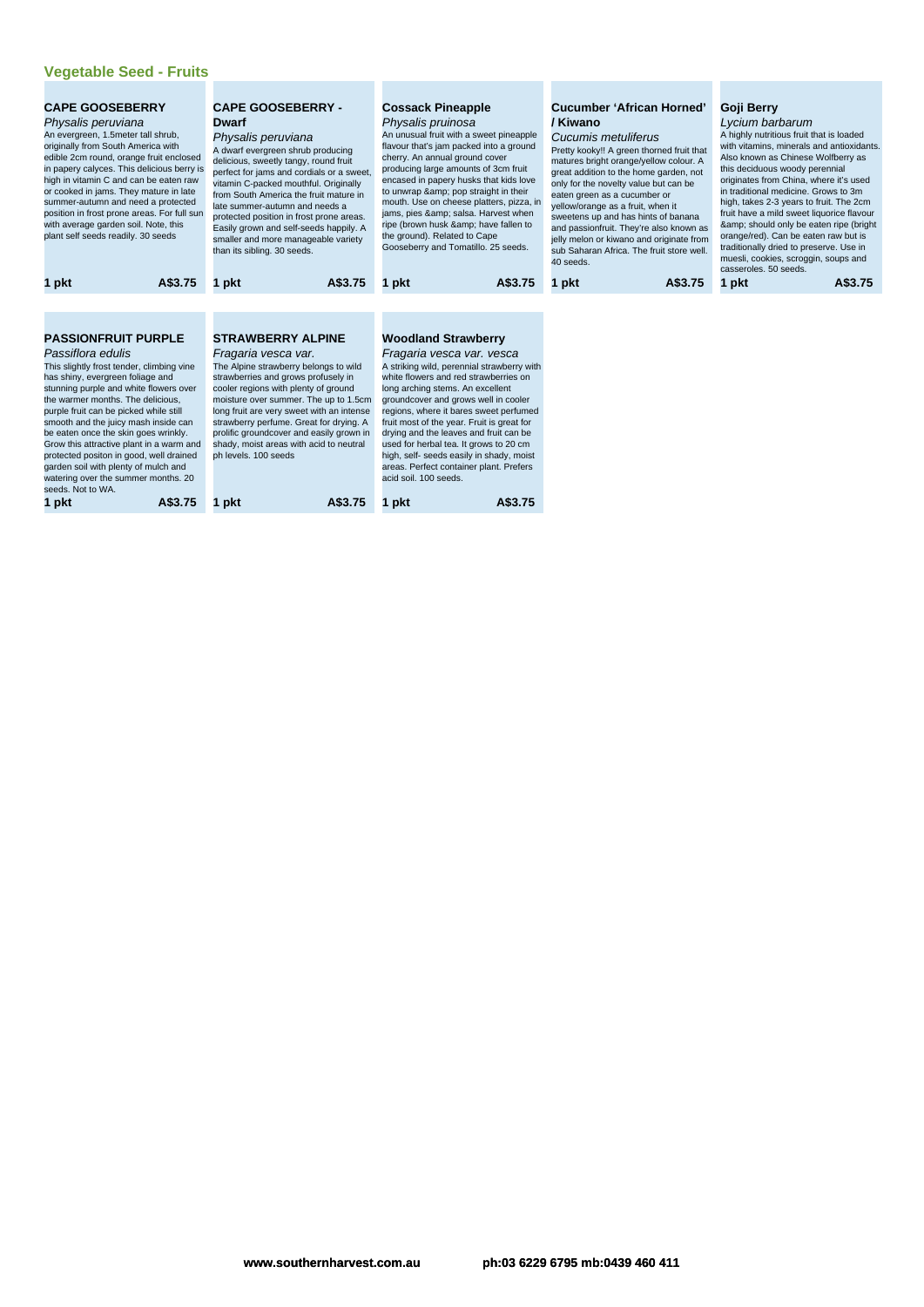#### **Vegetable Seed - Grain/Seed Crops**

#### **Buckwheat**

Fagopyrum esculentum<br>A versaile crop grown for seed/grain, as<br>a green manure, bee pastue or for<br>chook feed/grazing. Fast growing plants<br>choke out weeds. For green manure<br>simply cut and dg in 2.3 weeks prior to<br>sowing next or cooked, seeds used sprouted or as a flour. 200 seeds, covers 17-20 m2. Not to WA.

**1 pkt A\$3.75**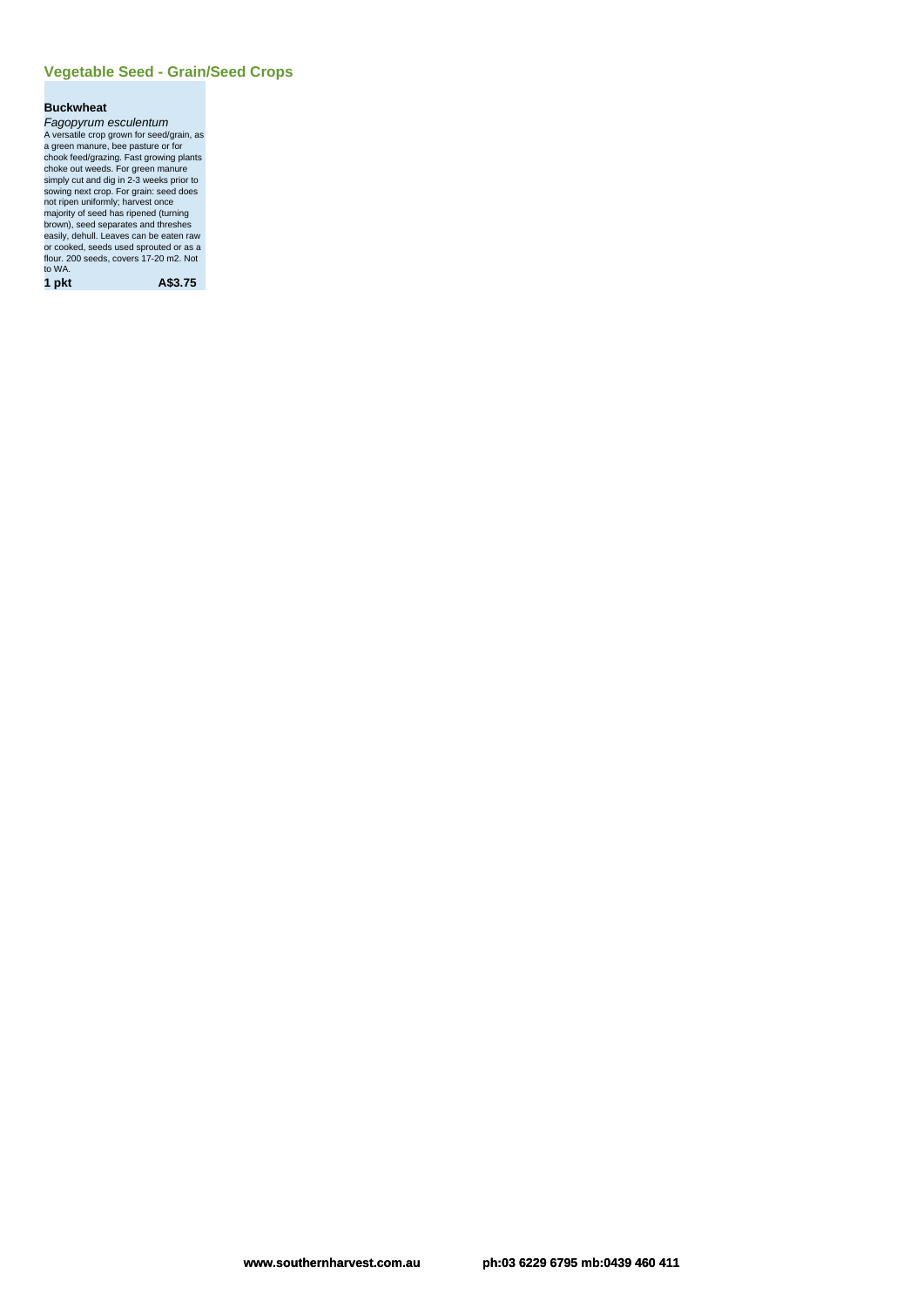## **Vegetable Seed - Gourd**

| <b>GOURD 'Mini Bottle'</b><br>Lagenaria siceraria<br>A very popular ornamental gourd, used<br>for decorating, craft and making into kids<br>money boxes (to put all their pocket<br>money earned from working in the<br>garden: ). Grows to 10-15 cm in<br>length, with a waist in the middle to<br>provide the bottle shape. 10 seeds.<br>A\$3.75 |       | Gourd 'Pear Bicolour'<br>Cucurbita pepo<br>An heirloom, pear-shaped gourd that<br>has a green lower half with stripes and a<br>yellow top half. The gourds are medium-<br>small and make great ornamentals or<br>craft projects. Gourds are the hollow.<br>dried shell of cucurbita that can be used<br>ornamentally, topped for bowls, place a<br>slit in for a kids money box or many<br>other creative/fun uses, 10 seeds. | Gourd 'Speckled Swan'<br>Lagenaria siceraria<br>A beautifully shaped and coloured<br>gourd. This gourd has an arching neck<br>and dark green skin with light green<br>speckles. The base averages $20 - 24$<br>cm in diameter. Once dried they make<br>great ornamentals and craft items.<br>Some fruit may not form bulbs. 10<br>seeds. | <b>GOURDS 'Mixed large</b><br>fruited'<br>Cucurbita pepo<br>These very decorative types of<br>ornamental pumpkins come in a range<br>of unusual shapes (bottle or snake<br>shaped with stripes and spots) and<br>colors from pale yellow to orange and<br>deep green. Gourds grow well in<br>organically rich and warm soils (or on<br>top of a sunny compost heap or a large<br>trellis). Regularly watered over summer<br>this variety will be ready for harvest in<br>approx.100 days. 10 seeds | <b>GOURDS 'Warty Mix'</b><br>Cucurbita pepo<br>More warts than Witchiepoo from H.R.<br>Pufnstuf (best look it up; ) An<br>interesting mix of small gourds. Warty<br>pear, dumplings, patty pans, cheese<br>wheels and other shapes in a range of<br>colours. Gourds are the hollow, dried<br>shell of cucurbita that can be used<br>ornamentally, topped for bowls, place a<br>slit in for a kids' money box or other<br>creative uses. 10 seeds. |
|----------------------------------------------------------------------------------------------------------------------------------------------------------------------------------------------------------------------------------------------------------------------------------------------------------------------------------------------------|-------|-------------------------------------------------------------------------------------------------------------------------------------------------------------------------------------------------------------------------------------------------------------------------------------------------------------------------------------------------------------------------------------------------------------------------------|------------------------------------------------------------------------------------------------------------------------------------------------------------------------------------------------------------------------------------------------------------------------------------------------------------------------------------------|----------------------------------------------------------------------------------------------------------------------------------------------------------------------------------------------------------------------------------------------------------------------------------------------------------------------------------------------------------------------------------------------------------------------------------------------------------------------------------------------------|---------------------------------------------------------------------------------------------------------------------------------------------------------------------------------------------------------------------------------------------------------------------------------------------------------------------------------------------------------------------------------------------------------------------------------------------------|
|                                                                                                                                                                                                                                                                                                                                                    | 1 pkt | A\$3.75<br>pkt                                                                                                                                                                                                                                                                                                                                                                                                                | A\$3.75<br>l pkt                                                                                                                                                                                                                                                                                                                         | A\$3.75<br>∣ pkt∶                                                                                                                                                                                                                                                                                                                                                                                                                                                                                  | A\$3.75<br>pkt                                                                                                                                                                                                                                                                                                                                                                                                                                    |
|                                                                                                                                                                                                                                                                                                                                                    |       |                                                                                                                                                                                                                                                                                                                                                                                                                               |                                                                                                                                                                                                                                                                                                                                          |                                                                                                                                                                                                                                                                                                                                                                                                                                                                                                    |                                                                                                                                                                                                                                                                                                                                                                                                                                                   |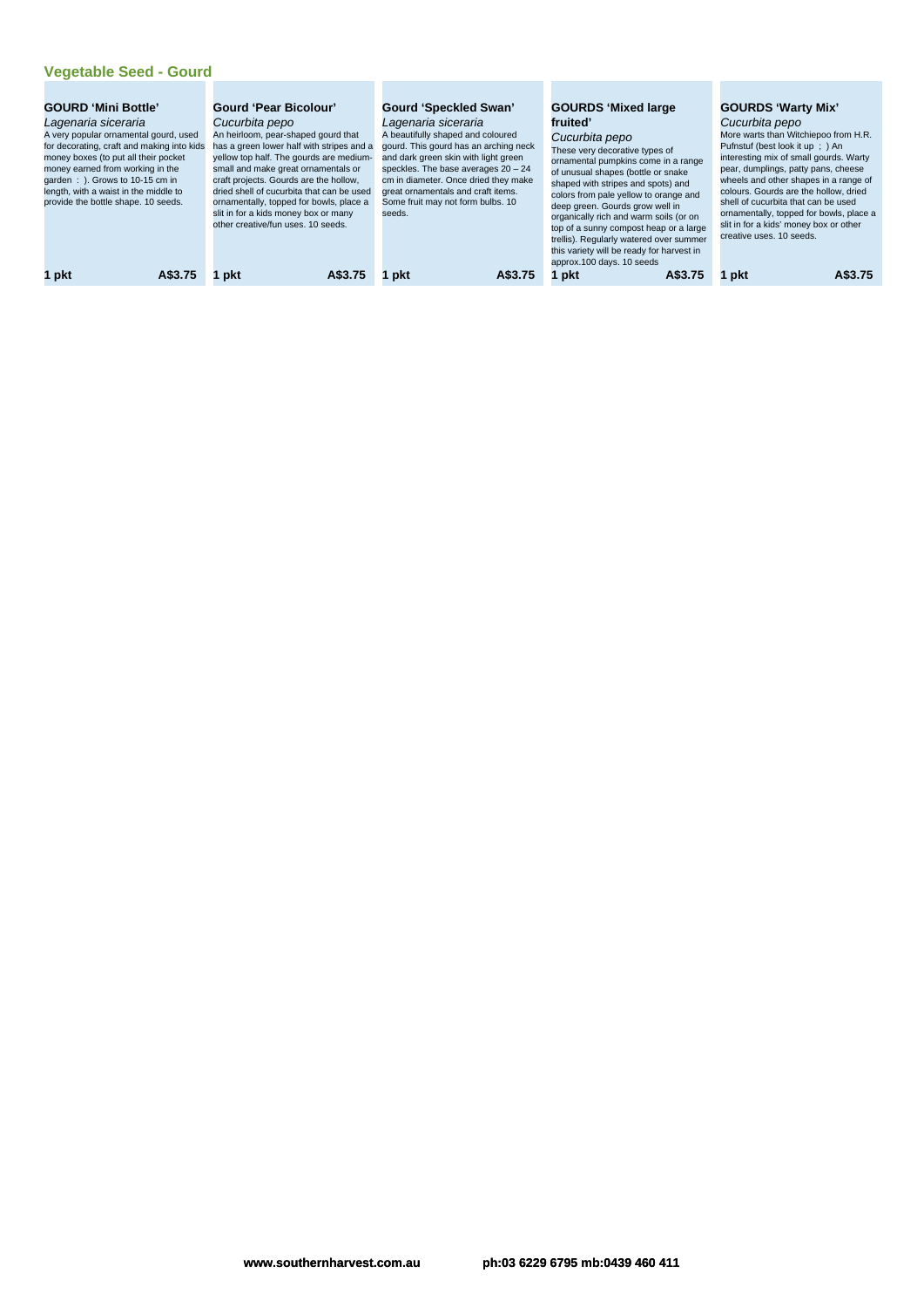#### **Vegetable Seed - Green Manure**

#### **Buckwheat**

to WA.

Fagopyrum esculentum A versatile crop grown for seed/grain, as a green manure, bee pasture or for chook feed/grazing. Fast growing plants choke out weeds. For green manure simply cut and dig in 2-3 weeks prior to sowing next crop. For grain: seed does not ripen uniformly; harvest once majority of seed has ripened (turning brown), seed separates and threshes easily, dehull. Leaves can be eaten raw

or cooked, seeds used sprouted or as a flour. 200 seeds, covers 17-20 m2 Not

#### **Fenugreek**

Trigonella foenum-graecum A fast growing annual herb/spice. Both the leaves and seed can be used in the kitchen. In India the leaves are used like spinach in curries, while the seeds are used are lightly roasted and used as one of the spices in curries. As fenugreek is a legume with nitrogen nodules on its roots it can be used as a dual purpose crop; in the kitchen and as summer green manure crop. Collect seed from the pods for sprouting. 100 seeds.

#### **Fiddleneck / Lacy Phacelia**

Phacelia tanacetifolia A hardy annual that bees, hoverflies and parasitic wasps love, making it is a great companion plant in the garden. A prolific bloomer with dense, curved, bell shaped blue-lilac flowers. It grows to 80 cm and makes a useful border plant that will supply you with cut flowers. Also used as a green manure to suppress weeds and to add organic matter to the soil. Sow in spring for summer flowering or in autumn to protect the soil through winter and early spring blooms. 100 seeds.  $N<sub>0</sub>$  1

#### **GREEN MANURE 'Nematode Mustard'** Brassica juncea

A fast growing green manure crop that helps control nematodes, add organic matter to the soil and protect the soil from sun and rain. Mow or slash the mustard anytime before it sets seed and dig into the soil. Compounds in the mustards help disrupt the nematodes reproductive cycle. By digging into the soil you also help increase the soil's organic matter, promote worm activity and other beneficial microorganisms and fungi. This packet will cover approximately 15-20 m2. Not to W.A.

#### **Green Manure 'Soil and Worm Museli'** GREEN MANURE – Autumn,

**Winter** Feed your worms and soil with this splendid green manure mix. Inside this packet is enough seed to cover 15-20 m2. This 'Museli' has the right combination of goodies to provide you with all the following benefits: • To add nitrogen to the soil through the use of legumes (lupins, grey pea and tic beans). • Stabalise your soil from winter rains with deep rooted species (oats and ryecorn). • The mustard/brassica helps control nematodes in the soil. Compounds in the mustards help disrupt the nematodes reproductive cycle. • Draws nutrients and trace elements up from the subsoil for later use (ie. by<br>either Composting the plant matter or either Composting the plant matt incorporating/digging it into the soil). • Adds vital organic matter to the soil. • Feeds the worms and soil and other helpful soil micro-organisms. • Suppress weeds As there is a large seed packet with extra weight a higher postage and<br>handling rate is charged for this packet (Weight 260 grams). 1 Packet = \$6.00. Not to W.A

**1 pkt A\$3.75 1 pkt A\$3.75 1 pkt A\$3.75 1 pkt A\$3.75 1 pkt A\$6.00**

**www.southernharvest.com.au ph:03 6229 6795 mb:0439 460 411**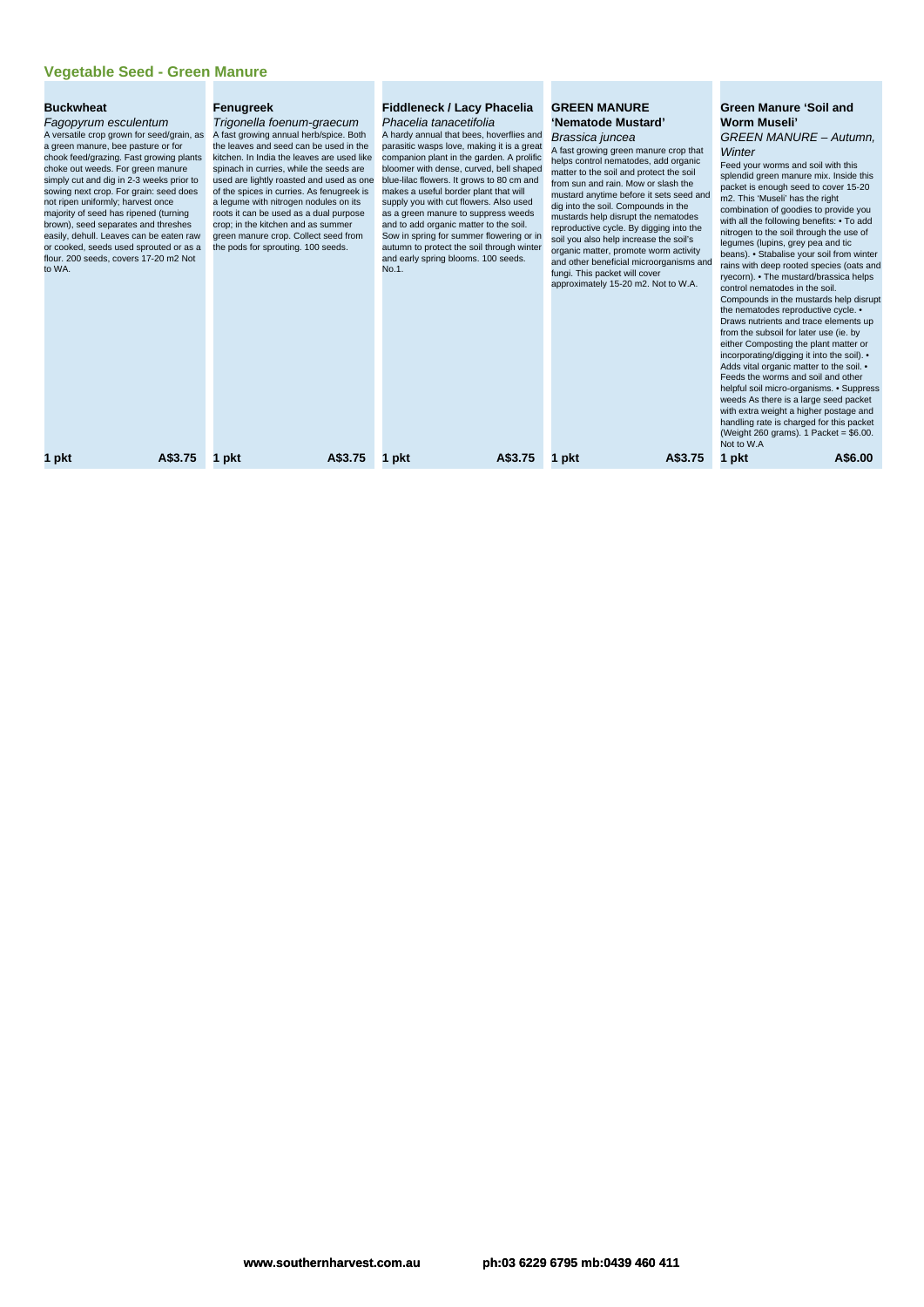**years**

#### **Sds/g: 300 Feed Requirements: Low Usual Seed Life: 3-4**

#### **Cultural Notes:**

- Kale is a great cold hardy vegetable that provides highly nutritious greens through winter. It has all the great health benefits of the brassicas (refer box) and is an excellent source of beta-carotone/vitamen A and vitamin C ( 1 cup provides over 190% and 88% respectively of our daily requirement).
- Kale is relatively easy to grow and only needs a moderate amount of fertiliser and compost, just do not plant too close and keep well weeded when getting established.
- Good spacing for winter aids good air flow helping prevent any mildew and aphids.
- Plant 10 12 weeks prior to your first frost for a good winter crop of greens. 4-6 full grown plants should see a family through the frostiest valley or highland winters.

#### **Problems:**

• Some Dipel may be needed to control the white grubs when you see the white butterfly hovering about.

#### **Harvest:**

- Use leaves soon after they are cut as they become less flavoursome and a bit tough if left too long. As autumn and winter progress they increase in eating quality as the cold and frost tend to enhance their sweetness.
- Leaf growth in late winter and early spring occurs earlier than most other spring plants and make delicious eating. In September the seed stalks and flower heads can be used like broccoli.

| <b>KALE 'Dwarf Blue Curled'</b><br>Brassica oleracea L. var.<br>acephala<br>Our favourite favourite kale. Heavily<br>curled, blue grey leaves that are thick<br>and fleshy, so there is plenty of healthy<br>substance to every mouthful. Easily<br>grown in the vegetable garden or as an<br>ornamental foliage plant, it is a delicious<br>winter vegetable, Young, tender and<br>leaves can be used raw in salads.<br>Mature leaves can be used in stir fries,<br>pies, soups, steamed or for a full<br>flavoured palak paneer. Steam and<br>freeze leaves for later use, 500 seeds | Kale 'Green Cossack'<br>Brassica oleracea L. var.<br>Acephala<br>A mighty fine, nutritious kale that<br>handles multiple harvests. High yielding<br>with frilled and feathered leaves, it is<br>considered a cousin to the 'Red<br>Russian' variety. Young leaves are<br>particularly sweet and can be added raw<br>to salads. Holds well through winter<br>with frost and snow improving its flavour.<br>sweetening the leaves further. Use<br>fresh, in pies, stocks, steamed with<br>lemon juice and pepper or add to your<br>green smoothie. 500 seeds. | <b>KALE 'Red Russian'</b><br>Brassica napus pabularia<br>This vigorous and handsome 'cut and<br>come again' vegie is loaded with<br>vitamins and minerals. Its curly, red-<br>green leaves also make this an easy-to-<br>grow ornamental addition to the potager<br>garden. Its tender sweet and mild<br>flavour is ideal for salads when small or<br>excellent steamed greens. Sweeter and<br>more tender than other kales during<br>warm weather. Frost and snow improve<br>its flavour. 500 seeds. | <b>KALE 'Red Ruble'</b><br>Brassica napus pabularia<br>This Russian/Siberian kale has<br>distinctive dark red, serrated edges<br>(looking like it has been marinated in a<br>cab-sav!!) The young leaves are tender<br>and mild flavoured, making them a hit<br>for salad mixes where the colour and<br>texture help fill out a salad. The<br>underside is a cream colour, so it is very<br>striking on the curled edges. Reputed to<br>have an iron content up to ten times<br>higher than for other kale varieties. Frost<br>and snow improve its flavour. 250<br>seeds. | <b>KALE 'Scarlet'</b><br>Brassica oleracea<br>A stunning kale that looks and tastes<br>great in the veggie patch. It has a dark<br>reddish-purple stem and leaf vein. The<br>leaf is dark with a reddish tinge. The<br>baby leaves can be harvested to eat raw<br>in salads or leave to maturity to use<br>steamed, in stir-fries, soups, pies<br>Frost and snow improve its flavour. |
|----------------------------------------------------------------------------------------------------------------------------------------------------------------------------------------------------------------------------------------------------------------------------------------------------------------------------------------------------------------------------------------------------------------------------------------------------------------------------------------------------------------------------------------------------------------------------------------|-------------------------------------------------------------------------------------------------------------------------------------------------------------------------------------------------------------------------------------------------------------------------------------------------------------------------------------------------------------------------------------------------------------------------------------------------------------------------------------------------------------------------------------------------------------|-------------------------------------------------------------------------------------------------------------------------------------------------------------------------------------------------------------------------------------------------------------------------------------------------------------------------------------------------------------------------------------------------------------------------------------------------------------------------------------------------------|----------------------------------------------------------------------------------------------------------------------------------------------------------------------------------------------------------------------------------------------------------------------------------------------------------------------------------------------------------------------------------------------------------------------------------------------------------------------------------------------------------------------------------------------------------------------------|---------------------------------------------------------------------------------------------------------------------------------------------------------------------------------------------------------------------------------------------------------------------------------------------------------------------------------------------------------------------------------------|
| A\$3.75<br>1 pkt<br>25q<br>A\$9.50                                                                                                                                                                                                                                                                                                                                                                                                                                                                                                                                                     | A\$3.75<br>1 pkt<br>25g<br>A\$9.50                                                                                                                                                                                                                                                                                                                                                                                                                                                                                                                          | A\$3.75<br>1 pkt<br>A\$9.50<br>25q                                                                                                                                                                                                                                                                                                                                                                                                                                                                    | 1 pkt<br>A\$3.75                                                                                                                                                                                                                                                                                                                                                                                                                                                                                                                                                           | A\$3.75<br>pkt                                                                                                                                                                                                                                                                                                                                                                        |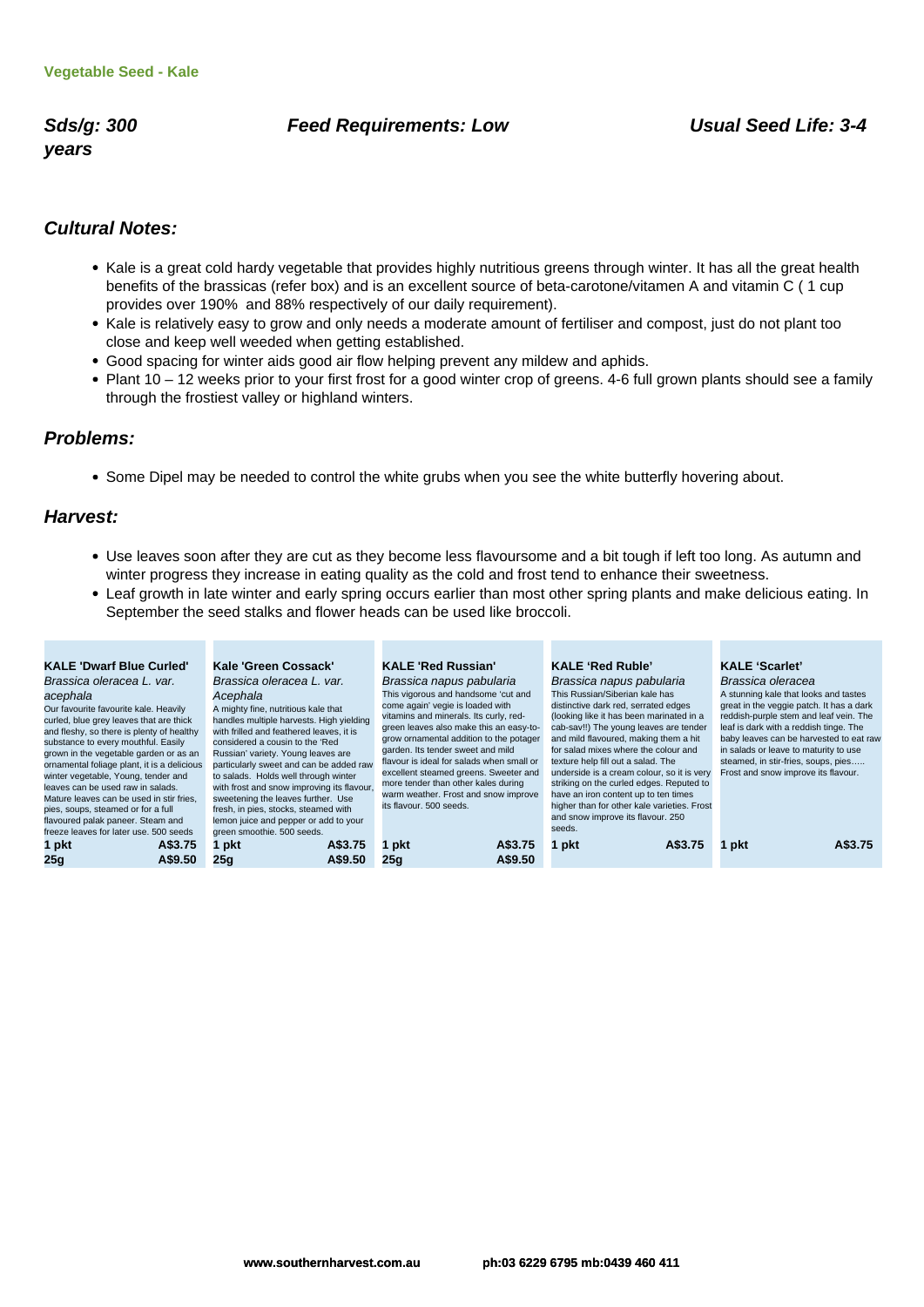## **Vegetable Seed - Kale**

| <b>KALE 'Siberian'</b><br>Brassica napus pabularia<br>A true Siberian kale! The Brassica<br>napus varieties are more tender and<br>milder in flavour than the traditional<br>European kale, B.oleracea, which<br>makes the younger raw leaves better for<br>use in salads. Older leaves are used<br>steamed, stir fried, in pies and green<br>smoothies. In spring the flower head<br>sprouts are used like broccoli raab, raw<br>or steamed. A tall, heavy yielding plant<br>with tender curly, blue-green leaves.<br>Frost and snow improve the flavour. 500<br>seeds. | Kale 'Squire'<br>Brassica oleracea L. var.<br>Acephala<br>A fabulous kale, with fine curly leaves<br>and high yielding. The leaves are so<br>tender that they can be chopped finely<br>and added to salads. Holds well through<br>winter and one of the last to bolt to seed<br>once spring hits. Frost and snow<br>improve its flavour, sweetening the<br>leaves further. Use fresh, in pies,<br>stocks, steamed with lemon juice and<br>pepper or add to your green smoothie.<br>500 seeds. | <b>KALE 'Thousand Headed'</b><br>Brassica oleracea<br>A strong growing kale that is very hardy.<br>Also known as 'Hungry Gap' kale as it<br>grows to 1.2-1.5 m with plenty of leaves<br>that can be harvested throughout winter<br>and early spring. The leaves are blue-<br>grey in colour and rich in vitamens A, C<br>and K and anti-oxidants. Handles a<br>range of conditions, including poor soils<br>(however it's much more productive in<br>fertile soils). Frost and snow improve its<br>flavour. 400 seeds. | <b>KALE 'Toscano'</b><br>Brassica oleracea L. var.<br>acephala<br>Also known as 'Cavolo Nero'. A highly<br>nutritious green that is popular in central<br>Italy for its use in soups and stews,<br>especially through the winter months.<br>The leaves grow to 30 cm long and<br>5-8cm wide, are dark green and have a<br>heavily savoyed /crinkled appearance.<br>Frost and snow improve its flavour. It is<br>not only great to eat but also very<br>ornamental. Harvest leaves as you need<br>them after 50 days. About 500 seeds. |
|--------------------------------------------------------------------------------------------------------------------------------------------------------------------------------------------------------------------------------------------------------------------------------------------------------------------------------------------------------------------------------------------------------------------------------------------------------------------------------------------------------------------------------------------------------------------------|-----------------------------------------------------------------------------------------------------------------------------------------------------------------------------------------------------------------------------------------------------------------------------------------------------------------------------------------------------------------------------------------------------------------------------------------------------------------------------------------------|------------------------------------------------------------------------------------------------------------------------------------------------------------------------------------------------------------------------------------------------------------------------------------------------------------------------------------------------------------------------------------------------------------------------------------------------------------------------------------------------------------------------|---------------------------------------------------------------------------------------------------------------------------------------------------------------------------------------------------------------------------------------------------------------------------------------------------------------------------------------------------------------------------------------------------------------------------------------------------------------------------------------------------------------------------------------|
| A\$3.75<br>1 pkt                                                                                                                                                                                                                                                                                                                                                                                                                                                                                                                                                         | A\$3.75<br>1 pkt<br>A\$9.50<br>25a                                                                                                                                                                                                                                                                                                                                                                                                                                                            | A\$3.75<br>1 pkt                                                                                                                                                                                                                                                                                                                                                                                                                                                                                                       | A\$3.75<br>1 pkt<br>A\$9.50<br>25a                                                                                                                                                                                                                                                                                                                                                                                                                                                                                                    |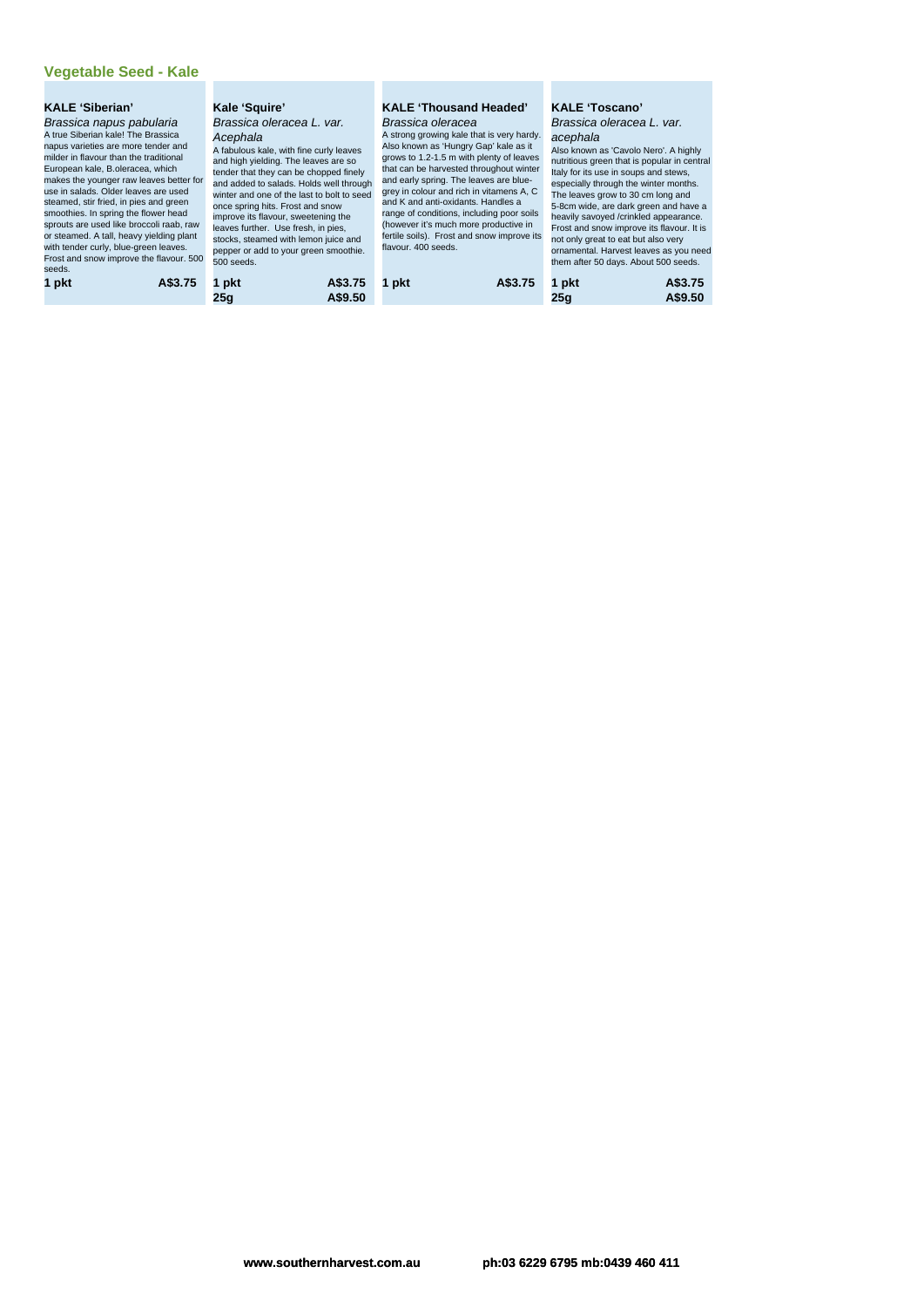**Life:2-3 years**

#### **Cultural Notes:**

- An underated vegie in Australia, well loved in eastern Europe.
- The swollen stem of kohlrabi can be used in soups or grated with half an onion and eaten raw. As it does not like hot weather it is grown in early spring, late summer and early autumn. An average feeder, sow seeds 1 cm deep in rows 45 cm apart, thin to 10-15 cm apart. Kohlrabi mature in less than 2 months and to ensure that they remain tender and flavoursome they must have consistent growth and adequate water.

#### **Problems:**

No real issues except cabbage moth can be an issue if around when growing.

#### **Harvest:**

The late sowings can be kept in the ground over winter but the spring sowings must be harvested on the early side to be crisp and tender. Once kohlrabi matures they rapidly become tough, woody and inedible.

| <b>KOHL RABI 'Delicacy'</b><br>Brassica oleracea<br>(gongylodes)<br>A much under-rated and underutilised<br>vegie. This purple skinned white fleshed<br>Kohl Rabi has been grown on by Steve<br>Solomon for its flavour. It is great raw,<br>lightly cooked or used in soups. Eaten<br>raw it has a crunchy sweet flavour, we<br>grate it with a sweet onion and mix<br>together with chopped parsley to use as<br>a refreshing salad. 600 seeds. | Kohl Rabi 'Grand Duke' F1<br>Brassica oleracea<br>(gongylodes group)<br>An award winning green skinned kohl<br>rabi with crisp, tasty flesh. Noted both<br>for its earliness and flavour, this unusual<br>vegetable is popular in eastern Europe.<br>Eaten raw it has a crunchy sweet<br>flavour, we grate it with a sweet onion<br>and mixed with chopped parsley to use<br>as a refreshing salad. 100 seeds. | <b>KOHL RABI 'Kolibri' F1</b><br>Brassica oleracea<br>The best kohl rabi around!! Deep purple<br>skin, large bulbs and nearly fibreless<br>white flesh. This variety is great raw,<br>lightly cooked or used in soups. Eaten<br>raw it has a crunchy sweet flavour, we<br>grate it with a sweet onion and mixed<br>with chopped parsley to use as a<br>refreshing salad. 25 seeds. | <b>KOHL RABI</b><br>'Superschmelz'<br>Brassica oleracea<br>(gongylodes group)<br>The kohl rabi is super in many ways. It is<br>big, sweet and very slow to run to seed.<br>The bulb can reach 20-25 cm in size (up<br>to 8 kg in some cases!) without<br>becoming stringy and remains sweet<br>and tender. The skin is white and light<br>green. An old Swiss variety. 200 seeds. |
|---------------------------------------------------------------------------------------------------------------------------------------------------------------------------------------------------------------------------------------------------------------------------------------------------------------------------------------------------------------------------------------------------------------------------------------------------|----------------------------------------------------------------------------------------------------------------------------------------------------------------------------------------------------------------------------------------------------------------------------------------------------------------------------------------------------------------------------------------------------------------|------------------------------------------------------------------------------------------------------------------------------------------------------------------------------------------------------------------------------------------------------------------------------------------------------------------------------------------------------------------------------------|-----------------------------------------------------------------------------------------------------------------------------------------------------------------------------------------------------------------------------------------------------------------------------------------------------------------------------------------------------------------------------------|
| 1 pkt                                                                                                                                                                                                                                                                                                                                                                                                                                             | pkt                                                                                                                                                                                                                                                                                                                                                                                                            | pkt                                                                                                                                                                                                                                                                                                                                                                                | A\$3.75                                                                                                                                                                                                                                                                                                                                                                           |
| A\$3.75                                                                                                                                                                                                                                                                                                                                                                                                                                           | A\$3.75                                                                                                                                                                                                                                                                                                                                                                                                        | A\$3.75                                                                                                                                                                                                                                                                                                                                                                            | pkt                                                                                                                                                                                                                                                                                                                                                                               |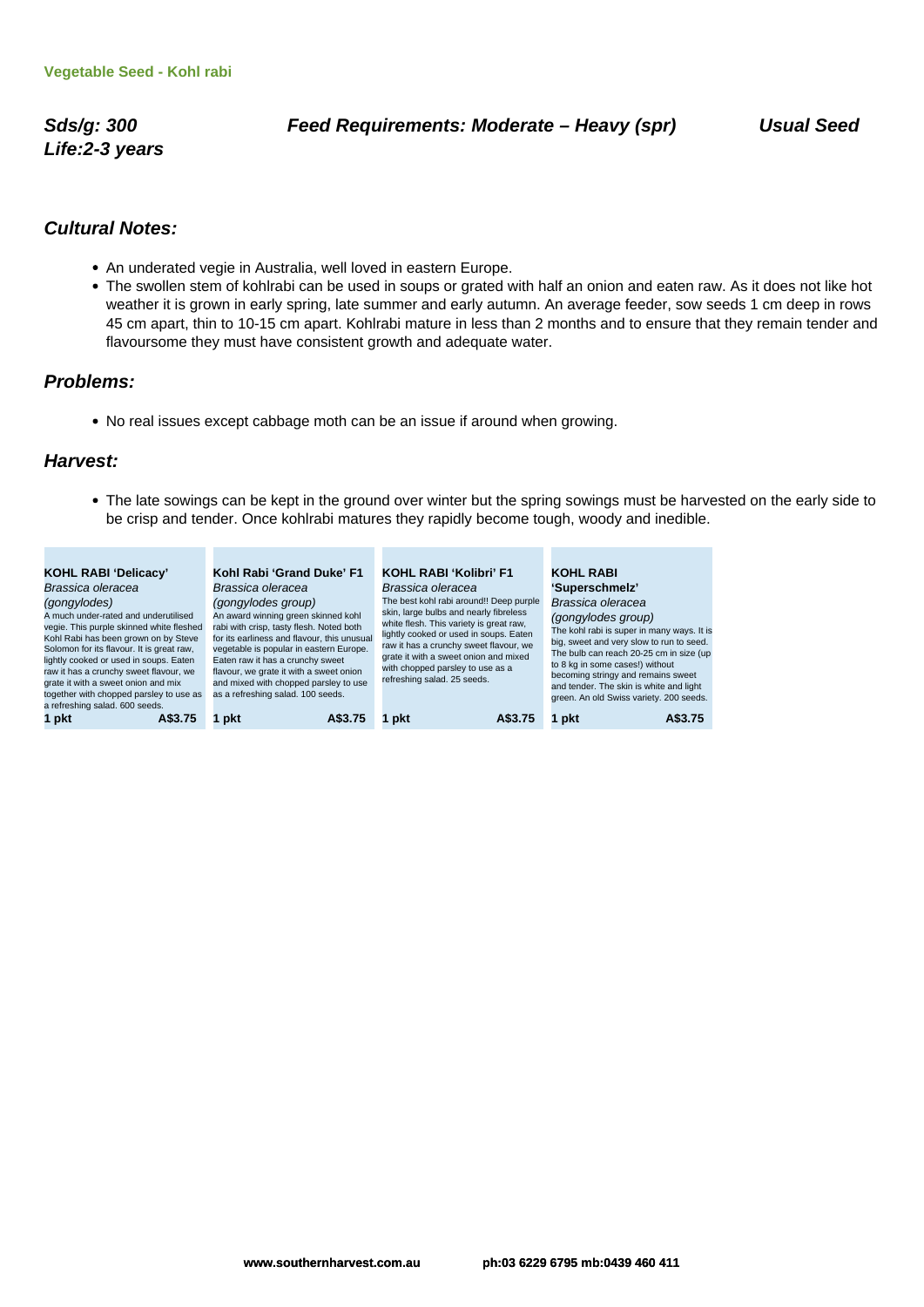**years**

#### Sds/g: 400 **Feed Requirements: High Contract Constructs: High Constructs Constructs: 2**

#### **Cultural Notes:**

- There are two ways to grow leek in your garden. The first is if you have plenty of room in your garden is to sow seed 5 mm deep into trenches 10 cm deep (place the soil dug out next to the trench) in rows 50 cm apart and thin plants to 10 – 12 cm apart. As the leeks grow place the soil from trench around the base of the leeks but below the lowest leaf sheaf to avoid dirt in your leek. This will blanch the base of the leeks.
- The second method: As leeks are slow-growing and if you do not have a lot of room in your garden either start your leeks into a well fertilised seedling bed so they grow quickly and get quiet leggy. When the seedlings are about pencil thickness transplant 10 - 12 cm apart to the bed they will mature using a dibbler to plant just below the first leaf sheaf or to the trench system described above. Leeks will survive Tasmania's winter. Or sow into punnets to transplant later.

#### **Harvest:**

Use thinnings like spring onions. Leeks planted in December and early January will be the best size to harvest over winter, the earlier planting may be a lot larger and fibrous.

| Leek 'Durabel'<br>Allium porrum<br>Durabel is our favourite leek. It holds<br>beautifully all through winter and is later<br>than most varieties in putting up a seed<br>stalk in spring (so it does not go as<br>woody and fibrous as early). Durabel<br>makes straight shanks without much hint<br>of bulbing at the base. At harvest the<br>shanks are thick and run 150-180 mm to<br>the first leaf joint. A verasatile variety<br>that can be used in cooking and it has a<br>mild enough flavour to be used raw in | LEEK 'Giant Carentan'<br>Allium porrum<br>A tough, hardy French heirloom that<br>grows vigorously even in very cold<br>climates. The tender creamy-white<br>stems can grow to 5 cm in diameter and<br>20 cm high, so plenty of produce to work<br>with in the kitchen. The blue-green<br>leaves are attractive and quite tender so<br>can also be used for flavour or garnish<br>in soups, salads, stews. 150 seeds. | LEEK 'Musselburgh'<br>Allium ampeloprasum Porrum<br>Group<br>A thick white-stemmed heirloom from<br>Scotland. This variety is very hardy with<br>a sweet onion flavour and green foliage.<br>Sow mid-summer to ensure a reliable<br>harvest all through winter. A tasty<br>vegetable for soups and stews. When<br>cooked leeks are creamy and sweeter<br>than onions, 300 seeds. | Leek 'American Flag'<br>Allium porrum<br>A popular variety for market gardeners<br>and home gardeners. With a sweet<br>onion flavour this variety is suited to a<br>number of dishes. White stems with a<br>yellow heart grows to 25-35 cm long,<br>some bulbing at the base. Can be<br>overwintered in areas with frosts to<br>-4?C. 150 seeds. | <b>LEEK 'Blue Solaise'</b><br>Allium porrum<br>A 19th century French heirloom leek<br>(aka Bleu de Solaise) with beautiful<br>deep blue-green leaves that intensify<br>through the winter. A rare variety with<br>strong stalks and a great flavour. Used<br>in potage gardens due to their<br>ornamental and fine eating qualities. An<br>extremely cold hardy variety that can be<br>eaten through winter into spring. 150<br>seeds. |
|--------------------------------------------------------------------------------------------------------------------------------------------------------------------------------------------------------------------------------------------------------------------------------------------------------------------------------------------------------------------------------------------------------------------------------------------------------------------------------------------------------------------------|----------------------------------------------------------------------------------------------------------------------------------------------------------------------------------------------------------------------------------------------------------------------------------------------------------------------------------------------------------------------------------------------------------------------|----------------------------------------------------------------------------------------------------------------------------------------------------------------------------------------------------------------------------------------------------------------------------------------------------------------------------------------------------------------------------------|--------------------------------------------------------------------------------------------------------------------------------------------------------------------------------------------------------------------------------------------------------------------------------------------------------------------------------------------------|----------------------------------------------------------------------------------------------------------------------------------------------------------------------------------------------------------------------------------------------------------------------------------------------------------------------------------------------------------------------------------------------------------------------------------------|
| salads, 300 seeds.<br>1 pkt<br>A\$3.75                                                                                                                                                                                                                                                                                                                                                                                                                                                                                   | A\$3.75<br>pkt                                                                                                                                                                                                                                                                                                                                                                                                       | A\$3.75<br>pkt                                                                                                                                                                                                                                                                                                                                                                   | A\$3.75<br>pkt                                                                                                                                                                                                                                                                                                                                   | A\$3.75<br>pkt                                                                                                                                                                                                                                                                                                                                                                                                                         |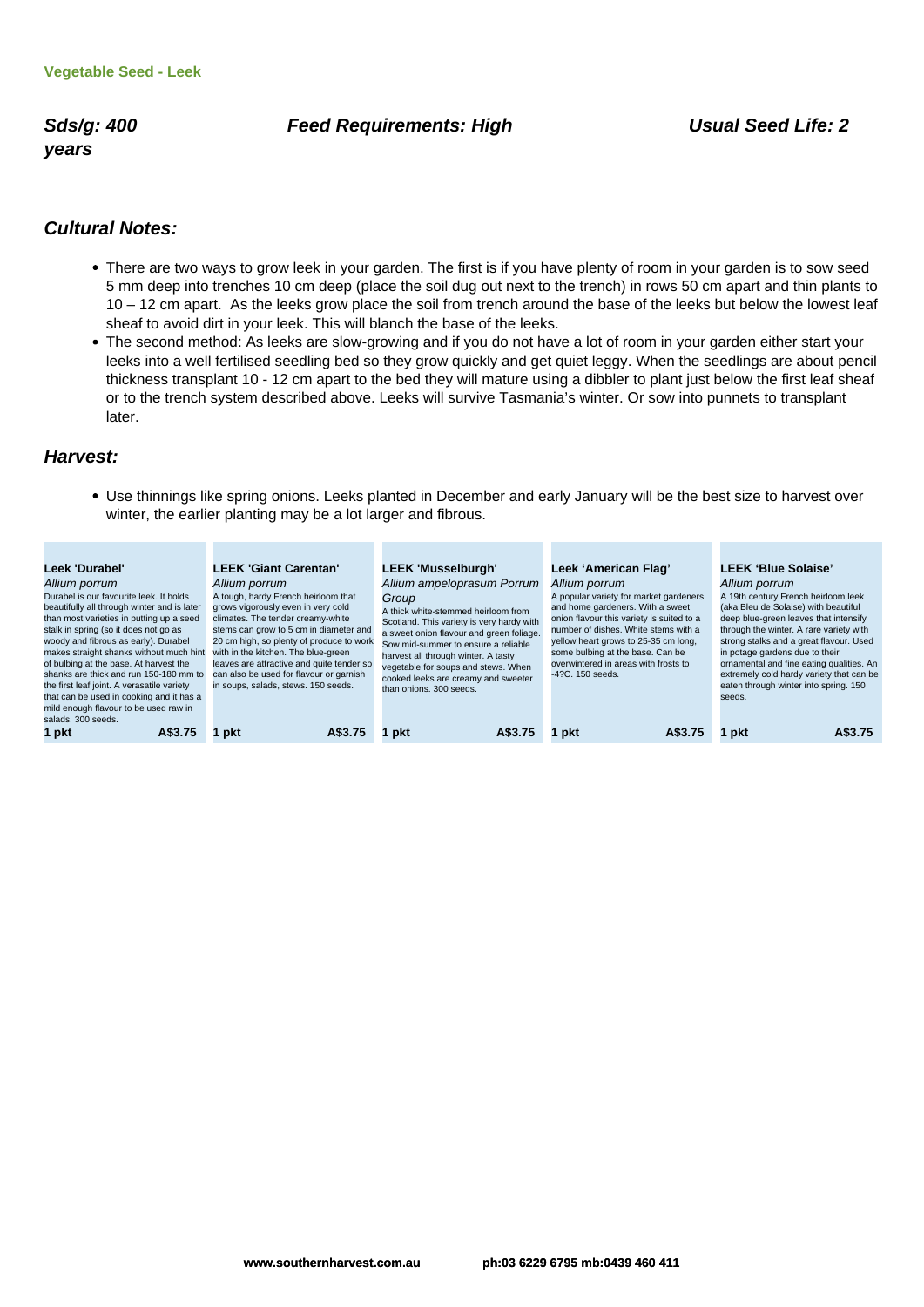# **LEEK 'Bulgarian Giant'**

Allium porrum<br>A leek renowned for its flavour and long<br>whitish-green cylindrical stems. Early to<br>medium maturing that can be harvested<br>through autumn and winter. Versatile in<br>the kitchen with a mild sweet flavour. A<br>very t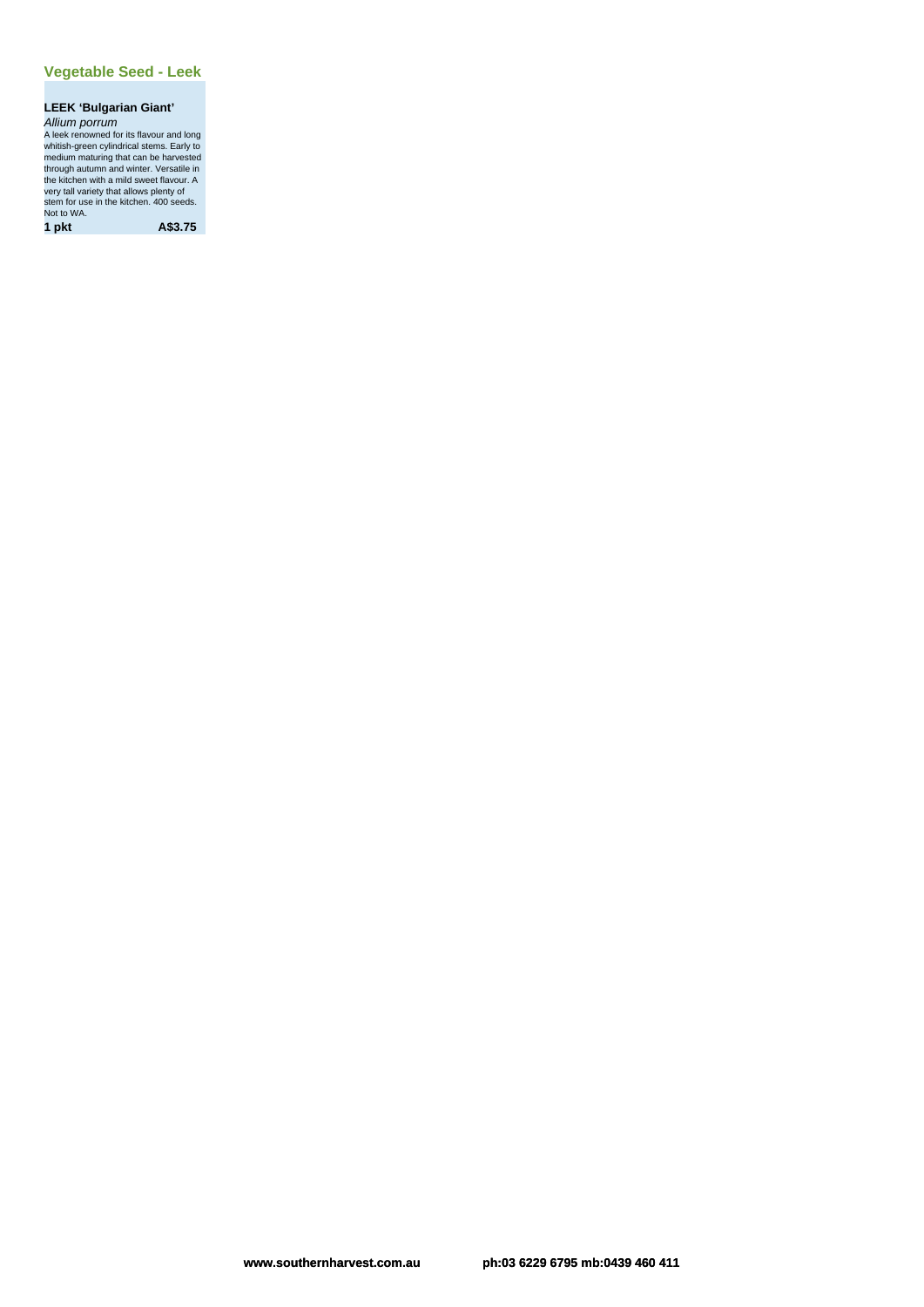**Sds/g: 700-1000 Feed Requirements: Moderate Usual Seed Life:4-6 years**

#### **Cultural Notes:**

- An essential to grow in the garden or containers as the supermarket greens never taste as good freshly picked. Packaged supermarket salad greens may be treated with a chlorine-containing compound and/or an antioxidant or preservative during washing or before packaging.
- Lettuce may be harvested 12 months of the year in Tasmania, ensure that you grow the correct varieties to see you through winter and into early spring or grow in a greenhouse or cold frame.
- The four main types of lettuce eaten in Australia are crisphead (tight heads), butterhead (looser heads), cos/romaine and leaf. Most lettuce varieties prefer cool weather to grow (16-18ºC) and this is especially true of the heading types, so it is best to sow them up to the end of October. Cos and leaf varieties grow better through the heat of summer.
- Lettuce requires large amounts of water as they have shallow root systems. Never let them go thirsty otherwise you will end up with bitter a bitter lettuce and they will tend to go to seed earlier. Over-mature lettuce (starting to go to seed) also tastes bitter. Seeds germinate best at 18-20ºC and even at temperatures as low as 5ºC, but germinate poorly above 24ºC (the seed can go dormant in high temperatures). Sow seed direct into soil (3-5 mm) that has had some compost and fertiliser worked in. For leaf varieties thin to 30cm apart and head and cos varities to 40cm apart. Rows should be about 40cm apart. For a continuous supply sow a mix of varieties every 3-4 weeks.
- If you are going to sow into punnets or cells do not overcrowd them because when transplanting and the root structures get stressed or broken when pulled apart they can be triggered into seed production early. Turning bitter and running to seed.

#### **Problems:**

Slugs and snails can cause havoc with seedlings. Once harvesting the lettuce give a good rinse or soak to get rid of any hiding in your dinner.

#### **Harvest:**

• Harvest heads when firm or leaf as needed.

| Celtuce / Wosun                                                                                                                                                                                                                                                                                                                                                                                                                                                                                                                               | <b>Fancy Lettuce Mix</b>                                                                                                                                                                                                                                                                                                                                                                      | Lettuce 'Apache'                                                                                                                                                                                                                                                                                                                                                                                                                                                         | Lettuce 'Black Seeded                                                                                                                                                                                                                                                                                                                                | Lettuce 'Bronze Mignonette'                                                                                                                                                                                                                                                                                                           |
|-----------------------------------------------------------------------------------------------------------------------------------------------------------------------------------------------------------------------------------------------------------------------------------------------------------------------------------------------------------------------------------------------------------------------------------------------------------------------------------------------------------------------------------------------|-----------------------------------------------------------------------------------------------------------------------------------------------------------------------------------------------------------------------------------------------------------------------------------------------------------------------------------------------------------------------------------------------|--------------------------------------------------------------------------------------------------------------------------------------------------------------------------------------------------------------------------------------------------------------------------------------------------------------------------------------------------------------------------------------------------------------------------------------------------------------------------|------------------------------------------------------------------------------------------------------------------------------------------------------------------------------------------------------------------------------------------------------------------------------------------------------------------------------------------------------|---------------------------------------------------------------------------------------------------------------------------------------------------------------------------------------------------------------------------------------------------------------------------------------------------------------------------------------|
| Lactuca sativa var asparagina<br>Celtuce originates from southern China<br>and is a loose leaf relative of lettuce.<br>The plant has a unique combination of<br>lettuce-like leaves branching from a<br>celery-like stalk. Originally known as<br>Asparagus or Chinese Lettuce when<br>introduced to Europe in the 1890s. In<br>China the thick crisp, tender stalk is<br>used in stir fries and salads, having a<br>mild celery taste. The leaves are used<br>like spinach in salads or cooked. Prefers<br>to be grown in cooler months. 300 | Lactuca sativa<br>A delicious, nutritious lettuce<br>combination offering tender and juicy<br>salad plants. A great combination of pick<br>and come again varieties, with a mix<br>colour and texture. Just add crumbled<br>feta, walnut pieces, balsamic vinegar<br>and olive oil and toss for a great salad in<br>minutes. Harvest leaves as needed and<br>to promote re-growth. 500 seeds. | Lactuca sativa<br>A striking lettuce with thick deep red to<br>purple outer leaves and a loose head.<br>Adds a great contrast to a salad<br>dominated by the 'greenies'. While the<br>outer leaves are a dark colour, the<br>mature heart has green leaves & amp; is<br>crisp & sweet. A versatile lettuce<br>that can be grown through summer<br>(slow to bolt) & amp; winter, where can<br>of put on growth. Pick and come again<br>or harvest mature head, 500 seeds. | Simpson'<br>Lactuca sativa<br>An heirloom variety with light green<br>leaves that are sweet, succulent and<br>soft. A very early variety that has a large<br>loose head. Harvest leaves as it is<br>growing or the full head when mature.<br>Has good cold tolerance. An easy<br>choice that is suited to range of climates<br>and soils, 500 seeds. | Lactuca sativa<br>A butterhead variety that has green and<br>bronze leaves with a creamy coloured<br>(blanched) heart. Forms a head to 20cm<br>with crisp, wavy leaves. This variety has<br>been around for 100 years and grows<br>particularly well in hot climates (both<br>humid and dry), where it is slow to bolt.<br>400 seeds. |
| seeds.<br>1 pkt<br>A\$3.75                                                                                                                                                                                                                                                                                                                                                                                                                                                                                                                    | A\$3.75<br>pkt                                                                                                                                                                                                                                                                                                                                                                                | A\$3.75<br>pkt                                                                                                                                                                                                                                                                                                                                                                                                                                                           | pkt<br>A\$3.75                                                                                                                                                                                                                                                                                                                                       | A\$3.75<br>1 pkt                                                                                                                                                                                                                                                                                                                      |
|                                                                                                                                                                                                                                                                                                                                                                                                                                                                                                                                               |                                                                                                                                                                                                                                                                                                                                                                                               |                                                                                                                                                                                                                                                                                                                                                                                                                                                                          |                                                                                                                                                                                                                                                                                                                                                      |                                                                                                                                                                                                                                                                                                                                       |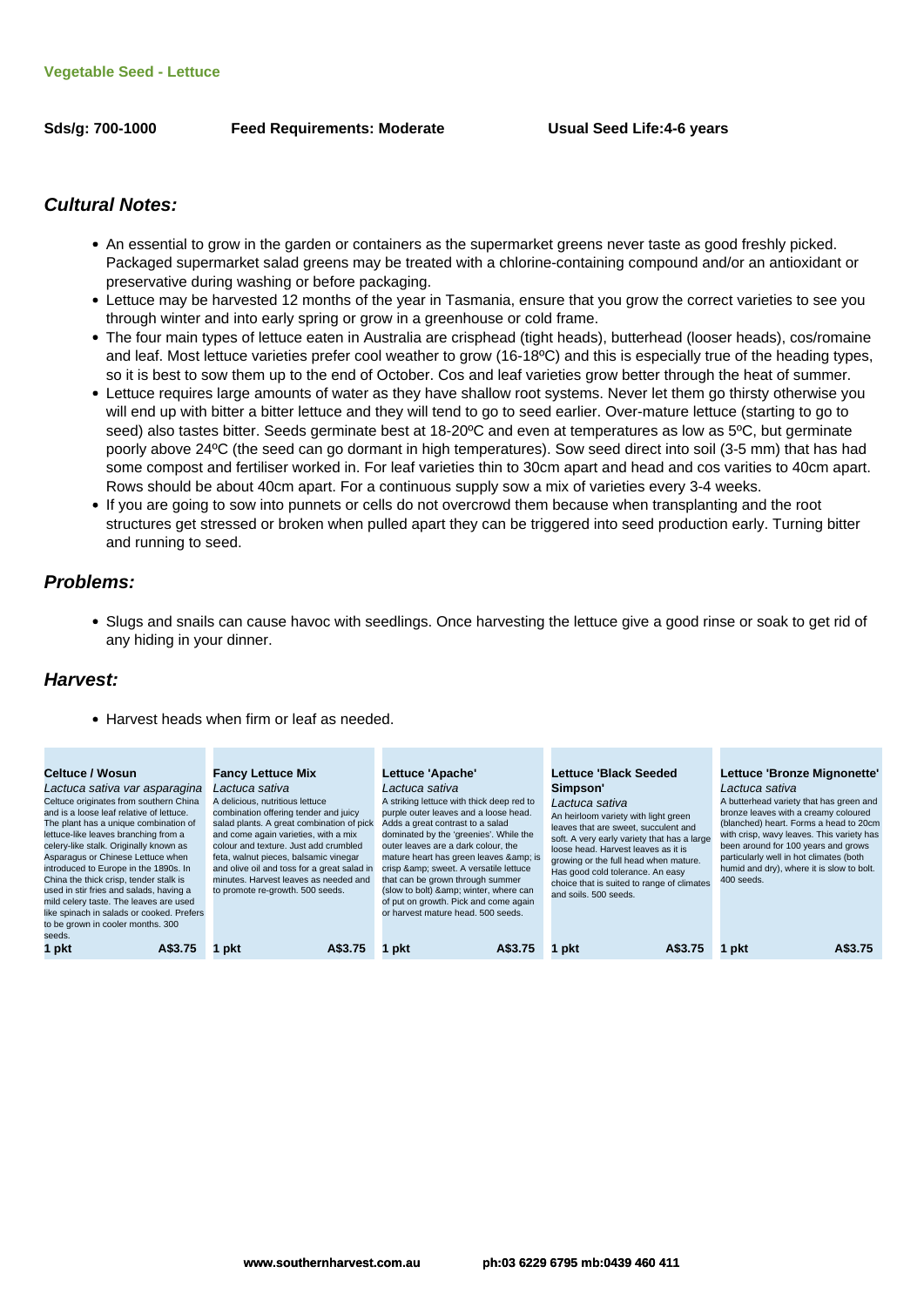#### **Vegetable Seed - Lettuce**

| Lettuce 'Buttercrunch'<br>Lactuca sativa<br>A classic butterhead variety that is crisp<br>and sweet. A small tight head with thick<br>green leaves that is naturally blanched<br>in the middle. Triangular leaves that give<br>it more of a fan shape. A lettuce with the<br>highest eating quality. Slow to bolt. 500<br>seeds.                                 | Lettuce 'Cocarde'<br>Lactuca sativa<br>A beautiful French Heirloom oak-leaf<br>lettuce. The lobed leaves form an open<br>head that are green in the centre and<br>ends and edges with a bronze-reddish<br>tinge. A soft leaved lettuce with a<br>delicate, sweet flavour. This 'Cutting'<br>lettuce can be cut whole about 3cm<br>above the stem or the leaves can be<br>picked individually. In both cases they<br>will regrow. 500 seeds. | Lettuce 'Deer Tongue'<br>Lactuca sativa<br>A popular heirloom respected for its heat<br>and cold tolerance, slow to bolt in<br>summer. This butterhead variety has<br>triangular, fleshy leaves with a wonderful<br>flavour. A native of North America dating<br>back to c1740. Not to be confused with<br>Amish Deer Tonque which was<br>cultivated over a century later. 400<br>seeds.                            | Lettuce 'Drunken Woman'<br>Lactuca sativa<br>An Italian Heirloom. This butterhead<br>variety that has attractive bright green<br>leaves with wild frizzy, ruffled bronze<br>edging. Not sure how the name came<br>about as many of my good female<br>friends have wild frizzy hair even when<br>not drunk! A unique lettuce that is slower<br>to bolt in summer than most other<br>varieties, 500 seeds. | <b>Lettuce 'Flashy Trouts Back'</b><br>Lactuca sativa<br>Derived from an Austrian heirloom<br>'Forellenschluse', this stunning romaine<br>lettuce can be used as a 'baby leaf' but<br>also makes a dashing full-sized head.<br>Wine-red spots on a mid-green leaf<br>darken with maturity. Mildy sweet and<br>buttery flavour. 500 seeds.                                      |
|------------------------------------------------------------------------------------------------------------------------------------------------------------------------------------------------------------------------------------------------------------------------------------------------------------------------------------------------------------------|---------------------------------------------------------------------------------------------------------------------------------------------------------------------------------------------------------------------------------------------------------------------------------------------------------------------------------------------------------------------------------------------------------------------------------------------|---------------------------------------------------------------------------------------------------------------------------------------------------------------------------------------------------------------------------------------------------------------------------------------------------------------------------------------------------------------------------------------------------------------------|----------------------------------------------------------------------------------------------------------------------------------------------------------------------------------------------------------------------------------------------------------------------------------------------------------------------------------------------------------------------------------------------------------|--------------------------------------------------------------------------------------------------------------------------------------------------------------------------------------------------------------------------------------------------------------------------------------------------------------------------------------------------------------------------------|
| A\$3.75<br>1 pkt                                                                                                                                                                                                                                                                                                                                                 | A\$3.75<br>1 pkt                                                                                                                                                                                                                                                                                                                                                                                                                            | A\$3.75<br>1 pkt                                                                                                                                                                                                                                                                                                                                                                                                    | A\$3.75<br>pkt                                                                                                                                                                                                                                                                                                                                                                                           | A\$3.75<br>1 pkt                                                                                                                                                                                                                                                                                                                                                               |
|                                                                                                                                                                                                                                                                                                                                                                  |                                                                                                                                                                                                                                                                                                                                                                                                                                             |                                                                                                                                                                                                                                                                                                                                                                                                                     |                                                                                                                                                                                                                                                                                                                                                                                                          |                                                                                                                                                                                                                                                                                                                                                                                |
| <b>Lettuce 'Green Salad Bowl'</b><br>Lactuca sativa<br>These Cutting lettuce can be cut whole<br>about 3cm above the stem or the leaves<br>can be picked individually. In both cases<br>they will regrow. Do not over feed<br>lettuce, but keep them well watered<br>during the summer, or grow them in half<br>shade between sweetcorn and onions.<br>500 seeds | Lettuce 'Iceberg'<br>Lactuca sativa<br>A medium sized, crisp iceberg lettuce<br>with a firm head. We use these leaves<br>like a mountain bread or in place of<br>tacos for bean/rice mixes or for that Thai<br>experience wrapped around crispy<br>spring rolls with soy or sweet chilli<br>sauce, 500 seeds.                                                                                                                               | Lettuce 'Little Gem'<br>Lactuca sativa<br>'Little Gem' is a small compact cos-<br>butterhead style lettuce. It is a quick<br>maturing variety with a firm, sweet heart,<br>blanched leaves inside and crisp green<br>leaves on the outside. A favourite for<br>home gardeners in small spaces and<br>containers or for intercropping between<br>large, perennial vegetables. Great for<br>Caesar salads, 500 seeds. | <b>LETTUCE 'Marvel of 4</b><br>Seasons'<br>Lactuca sativa<br>A French heirloom that has been grown<br>in kitchen gardens from circa 1880. As<br>the name suggest this butterhead<br>variety can be sown from late winter -<br>autumn for harvesting all year around. A<br>good tasting & great looking lettuce<br>with ruby, bronze outer leaves<br>encompassing a tight green heart. 400<br>seeds.      | Lettuce 'Mesclun Mix'<br>Lactuca sativa, Eruca sativa,<br>Brassica rapa, Cichorium<br>intybus<br>LETTUCE 'Mesclun Mix' A great mix of<br>salad greens that is bound to set you<br>mouth watering. A mix of 'cut and come<br>again' lettuces and some spicier greens<br>(Rocket, Chicory and Tatsoi). Simply<br>add feta, olive oil & balsamic for a<br>basic salad, 500 seeds. |
| A\$3.75<br>1 pkt                                                                                                                                                                                                                                                                                                                                                 | A\$3.75<br>pkt                                                                                                                                                                                                                                                                                                                                                                                                                              | A\$3.75<br>pkt                                                                                                                                                                                                                                                                                                                                                                                                      | 1 pkt<br>A\$3.75                                                                                                                                                                                                                                                                                                                                                                                         | A\$3.75<br>1 pkt                                                                                                                                                                                                                                                                                                                                                               |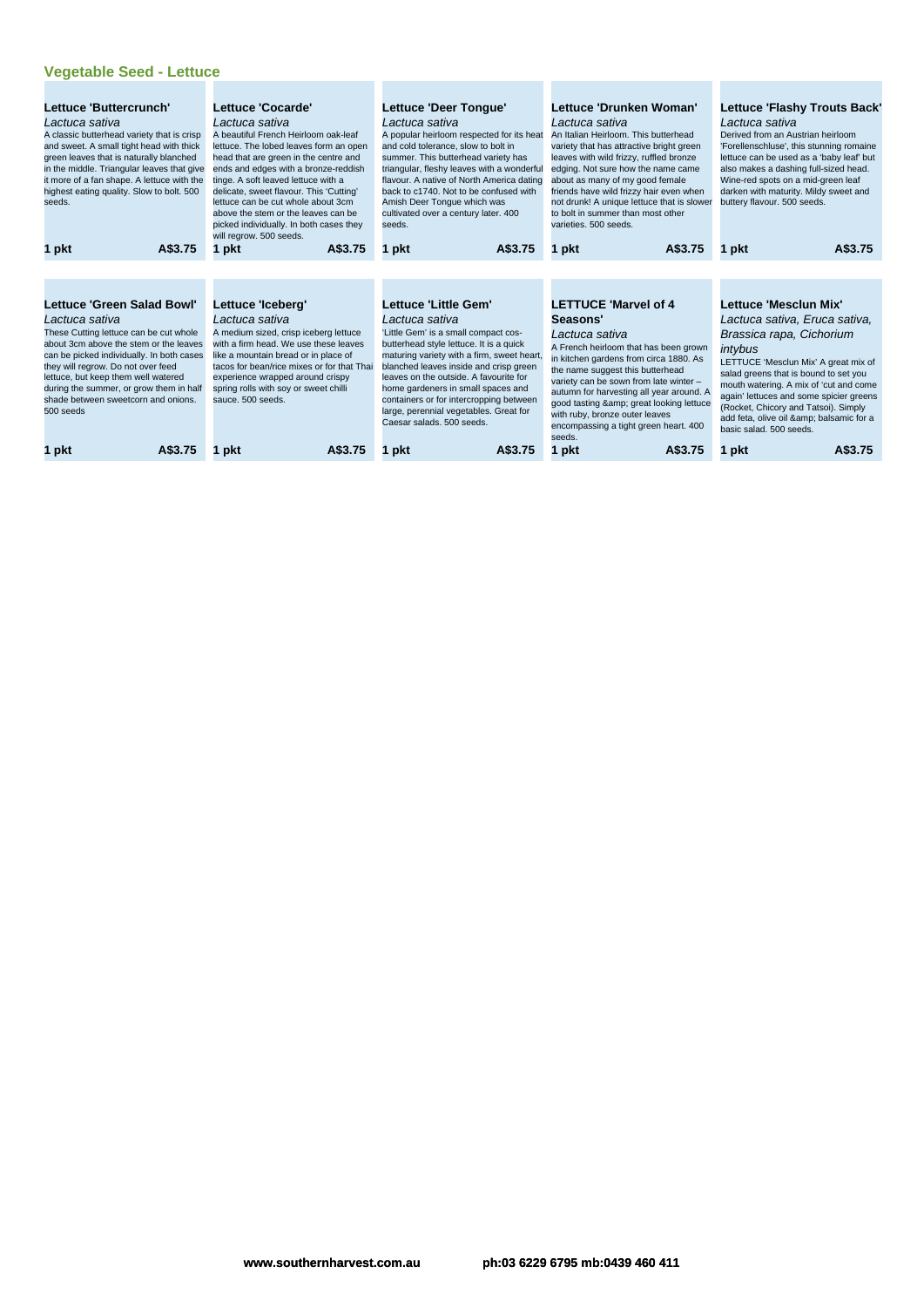#### **Vegetable Seed - Lettuce**

| Lettuce 'Michelle'<br>Lactuca sativa<br>A crisp Batavian style lettuce that has<br>thick, crunchy, red tinged leaves. This<br>French Heirloom handles both summer<br>and winter. 'Michelle' has a fine flavour<br>that does not easily go bitter. Cooler<br>weather brings out an attractive red<br>tinge on the leaves, during summer the<br>leaves stay mostly green. 600 seeds.<br>A\$3.75<br>1 pkt |         | Lettuce 'Miners'<br>Montia perfoliata<br>The hardy triangular, juicy leaves on<br>30cm tall stalks have a delicious fresh<br>flavour and grow well over the cooler<br>months with temperatures around 10C.<br>In mid spring the plant produces tiny<br>white flowers and self seeds over<br>summer. Very good groundcover for the<br>vegie garden. Pick this winter salad<br>regularly to promote regrowth. 100<br>seeds. Not to WA. |                                           | Lettuce 'Oak Leaf Green'<br>Lactuca sativa<br>deeply serrated and healthy green<br>leaves can be picked individually. In<br>both cases they will regrow. Do not<br>overfeed lettuces, but keep them well<br>watered over summer, 800 seeds | A loose leaf lettuce with very attractive,<br>leaves. This 'Cutting' lettuce can be cut<br>whole about 3cm above the stem or the | Lettuce 'Oak Leaf Red'<br>Lactuca sativa<br>shiny and healthy red leaves. This<br>be picked individually. In both cases<br>they will regrow. Do not overfeed<br>lettuces, but keep them well watered<br>over summer, 600 seeds | A loose leaf lettuce with very attractive,<br>'Cutting' lettuce can be cut whole about<br>3cm above the stem or the leaves can | Lactuca sativa<br>seed. Also good for intercropping<br>as a pot plant. 400 seeds | Lettuce 'Parris Island Cos'<br>A shorter Cos-Type lettuce with bright<br>green longish, crisp-textured, distinctly<br>flavoured leaves, which need about 3<br>months to mature. Can withstand hot<br>and dry conditions well without going to<br>between large, perennial vegetables or |
|--------------------------------------------------------------------------------------------------------------------------------------------------------------------------------------------------------------------------------------------------------------------------------------------------------------------------------------------------------------------------------------------------------|---------|--------------------------------------------------------------------------------------------------------------------------------------------------------------------------------------------------------------------------------------------------------------------------------------------------------------------------------------------------------------------------------------------------------------------------------------|-------------------------------------------|--------------------------------------------------------------------------------------------------------------------------------------------------------------------------------------------------------------------------------------------|----------------------------------------------------------------------------------------------------------------------------------|--------------------------------------------------------------------------------------------------------------------------------------------------------------------------------------------------------------------------------|--------------------------------------------------------------------------------------------------------------------------------|----------------------------------------------------------------------------------|-----------------------------------------------------------------------------------------------------------------------------------------------------------------------------------------------------------------------------------------------------------------------------------------|
|                                                                                                                                                                                                                                                                                                                                                                                                        |         | 1 pkt                                                                                                                                                                                                                                                                                                                                                                                                                                | A\$3.75                                   | 1 pkt                                                                                                                                                                                                                                      | A\$3.75                                                                                                                          | 1 pkt                                                                                                                                                                                                                          | A\$3.75                                                                                                                        | 1 pkt                                                                            | A\$3.75                                                                                                                                                                                                                                                                                 |
|                                                                                                                                                                                                                                                                                                                                                                                                        |         |                                                                                                                                                                                                                                                                                                                                                                                                                                      |                                           |                                                                                                                                                                                                                                            |                                                                                                                                  |                                                                                                                                                                                                                                |                                                                                                                                |                                                                                  |                                                                                                                                                                                                                                                                                         |
|                                                                                                                                                                                                                                                                                                                                                                                                        |         |                                                                                                                                                                                                                                                                                                                                                                                                                                      |                                           |                                                                                                                                                                                                                                            |                                                                                                                                  |                                                                                                                                                                                                                                |                                                                                                                                |                                                                                  |                                                                                                                                                                                                                                                                                         |
| <b>Lettuce 'Red Cross'</b>                                                                                                                                                                                                                                                                                                                                                                             |         | Lettuce 'Red Salad Bowl'                                                                                                                                                                                                                                                                                                                                                                                                             |                                           | Lettuce 'Reine des Glaces'                                                                                                                                                                                                                 |                                                                                                                                  | Lettuce 'Rouge d'Hiver'                                                                                                                                                                                                        |                                                                                                                                | Lettuce 'Two Star'                                                               |                                                                                                                                                                                                                                                                                         |
| Lactuca sativa                                                                                                                                                                                                                                                                                                                                                                                         |         | Lactuca sativa                                                                                                                                                                                                                                                                                                                                                                                                                       |                                           | Lactuca sativa                                                                                                                                                                                                                             |                                                                                                                                  | Lactuca sativa                                                                                                                                                                                                                 |                                                                                                                                | Lactuca sativa                                                                   |                                                                                                                                                                                                                                                                                         |
| A red butterhead variety with sweet,                                                                                                                                                                                                                                                                                                                                                                   |         | These 'Cutting' lettuce can be cut                                                                                                                                                                                                                                                                                                                                                                                                   |                                           | A French heirloom whose name                                                                                                                                                                                                               |                                                                                                                                  |                                                                                                                                                                                                                                | This fine old French classic has broad.                                                                                        |                                                                                  | 10 out of 10 for this loose leaf lettuce.                                                                                                                                                                                                                                               |
| buttery red leaves (with a tinge of<br>green). A medium sized lettuce with                                                                                                                                                                                                                                                                                                                             |         | whole about 3cm above the stem or the<br>leaves can be picked individually. In                                                                                                                                                                                                                                                                                                                                                       |                                           | translates as Queen of the Ice. It is                                                                                                                                                                                                      | indeed a regal iceberg style lettuce with                                                                                        | to cool climates (best growth in                                                                                                                                                                                               | buttery, red- tinted leaves. Better suited                                                                                     |                                                                                  | With thick, succulent, crisp green leaves<br>that have a frilled margin, this variety                                                                                                                                                                                                   |
| bright red heads that looks and tastes                                                                                                                                                                                                                                                                                                                                                                 |         | both cases they will regrow. Do not over                                                                                                                                                                                                                                                                                                                                                                                             |                                           |                                                                                                                                                                                                                                            | attractive lacy, dark green outer leaves.                                                                                        |                                                                                                                                                                                                                                | 16-18?C) where the red is intensified by                                                                                       |                                                                                  | provides a wholesome, weighty base for                                                                                                                                                                                                                                                  |
| fabulous in any salad bowl. A lettuce of                                                                                                                                                                                                                                                                                                                                                               |         | feed lettuce, but keep them well watered                                                                                                                                                                                                                                                                                                                                                                                             |                                           | It has excellent flavour and crunch.                                                                                                                                                                                                       |                                                                                                                                  | the cold. Quick growing with good                                                                                                                                                                                              |                                                                                                                                | a salad. Pick leaves as needed or                                                |                                                                                                                                                                                                                                                                                         |
| during summer or grow them in half<br>the highest eating quality. Best for                                                                                                                                                                                                                                                                                                                             |         |                                                                                                                                                                                                                                                                                                                                                                                                                                      | While an iceberg style with fancy, spikey |                                                                                                                                                                                                                                            | regrowth, making it popular for picking                                                                                          |                                                                                                                                                                                                                                | harvest whole. Easy to grow and slow to                                                                                        |                                                                                  |                                                                                                                                                                                                                                                                                         |
| shade between sweetcorn and onions.<br>spring, summer and autumn crops (does                                                                                                                                                                                                                                                                                                                           |         |                                                                                                                                                                                                                                                                                                                                                                                                                                      | leaves it is a bit smaller and the leaves | as a 'baby leaf'. It is ideal as a winter                                                                                                                                                                                                  |                                                                                                                                  |                                                                                                                                                                                                                                | bolt. One of our favourite lettuces for                                                                                        |                                                                                  |                                                                                                                                                                                                                                                                                         |
| not like cold, wet winters). Slow to bolt.<br>Not to WA, 400 seeds.                                                                                                                                                                                                                                                                                                                                    |         | 500 seeds                                                                                                                                                                                                                                                                                                                                                                                                                            |                                           | are less densely wrapped. 500 seeds.                                                                                                                                                                                                       |                                                                                                                                  | lettuce as it is very frost tolerant. 500<br>seeds.                                                                                                                                                                            |                                                                                                                                | flavour and thick crisp leaves. 200<br>seeds.                                    |                                                                                                                                                                                                                                                                                         |
|                                                                                                                                                                                                                                                                                                                                                                                                        | A\$3.75 | pkt                                                                                                                                                                                                                                                                                                                                                                                                                                  | A\$3.75                                   | 1 pkt                                                                                                                                                                                                                                      | A\$3.75                                                                                                                          |                                                                                                                                                                                                                                | A\$3.75                                                                                                                        | 1 pkt                                                                            | A\$3.75                                                                                                                                                                                                                                                                                 |
| 1 pkt                                                                                                                                                                                                                                                                                                                                                                                                  |         |                                                                                                                                                                                                                                                                                                                                                                                                                                      |                                           |                                                                                                                                                                                                                                            |                                                                                                                                  | 1 pkt                                                                                                                                                                                                                          |                                                                                                                                |                                                                                  |                                                                                                                                                                                                                                                                                         |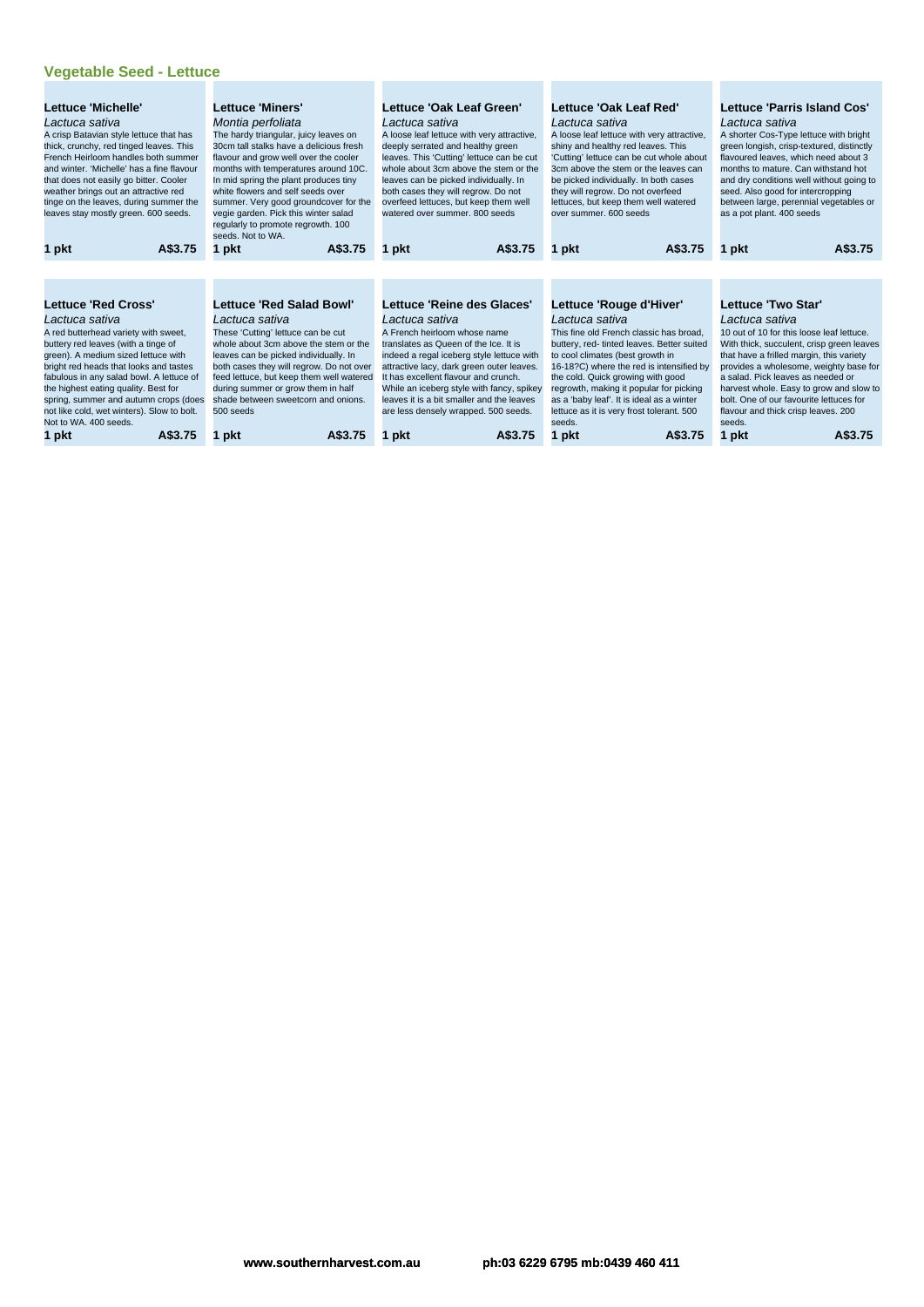# **Vegetable Seed - Lettuce**

| Lettuce 'Winter Density'                 | Lettuce Maricella'                        | Lettuce 'Tango'                             |  |  |  |
|------------------------------------------|-------------------------------------------|---------------------------------------------|--|--|--|
| Lactuca sativa                           | Lactuca sativa                            | Lactuca sativa                              |  |  |  |
| This compact, semi-cos lettuce is an old | A 'Lollo Rossa' style lettuce that has    | A perfect 'cut and come again' lettuce      |  |  |  |
| English favourite & a reliable winter    | shades of intensely red leaves. The       | with deeply lobed, curl/ frilly leaves. The |  |  |  |
| salad staple. Its unusually dark-green   | leaves are dense and very wavy/curly      | green leaves are perfect in salads due      |  |  |  |
| leaves are so tightly-folded even the    | creating plenty of pools for those salads | to its loft/bulk and ability to hold up to  |  |  |  |
| outer ones form part of the head. Hardy  | with super tasty dressings. A dual-       | heavy lashings of salad dressing! The       |  |  |  |
| & very frost tolerant, this early-to-    | purpose lettuce; the leaves are ideal for | rosettes stay tight and upright, making     |  |  |  |
| crop lettuce can be grown throughout     | use as baby leaf or wait until the plants | them easy to harvest. An oak leaf style     |  |  |  |
| winter. Not to WA, 300 seeds.            | mature to harvest a full, stunning head   | variety popular with both home and          |  |  |  |
|                                          | of deep red leaves. Slow to bolt, 500     | market gardeners. 500 seeds.                |  |  |  |
|                                          | seeds.                                    |                                             |  |  |  |
| A\$3.75<br>pkt                           | pkt<br>A\$3.75                            | A\$3.75<br>1 pkt                            |  |  |  |
|                                          |                                           |                                             |  |  |  |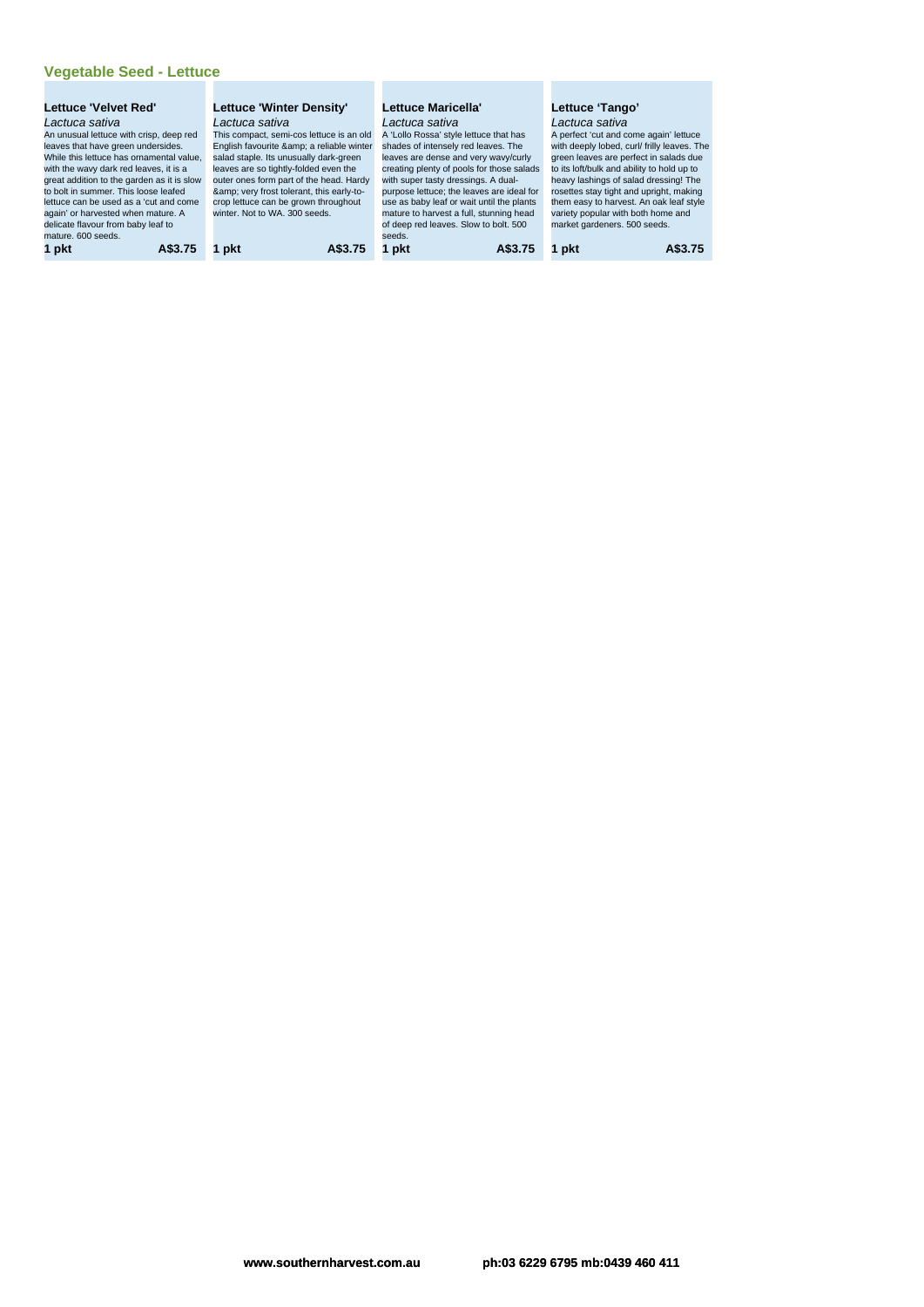#### **Vegetable Seed - Melons**

# **Melon 'Hales Best'** Cucumis melo<br>A classic cantaloupe variety, with<br>disease resistance, that can be grown in<br>your backyard. A good cropping vine<br>which produces fruit weighing about 1<br>kg. Loves a sunny position. In cooler<br>districts start early **Melon 'Honey Dew Green'** once cooler nights have passed. For good germination 20+oC is required. 40

**Cucumis melo**<br>A sweet, warm weather melon with lime-<br>green fiesh. Melons are ripe when the<br>stem turns brown and the "flick test"<br>sounds a little hollow. Fruits are 2-2.5<br>kg. Needs full sun &amp; a sheltered<br>spot. Can be s stem turns brown and the lick test<br>sounds a little hollow. Fruits are 2-2.5<br>ky. Needs full sun &amp; a sheltered<br>spot. Can be slow growing in cooler<br>climates, so start early in a greenhouse<br>and on a hot bed and transplant

seeds. **1 pkt A\$3.75 1 pkt A\$3.75**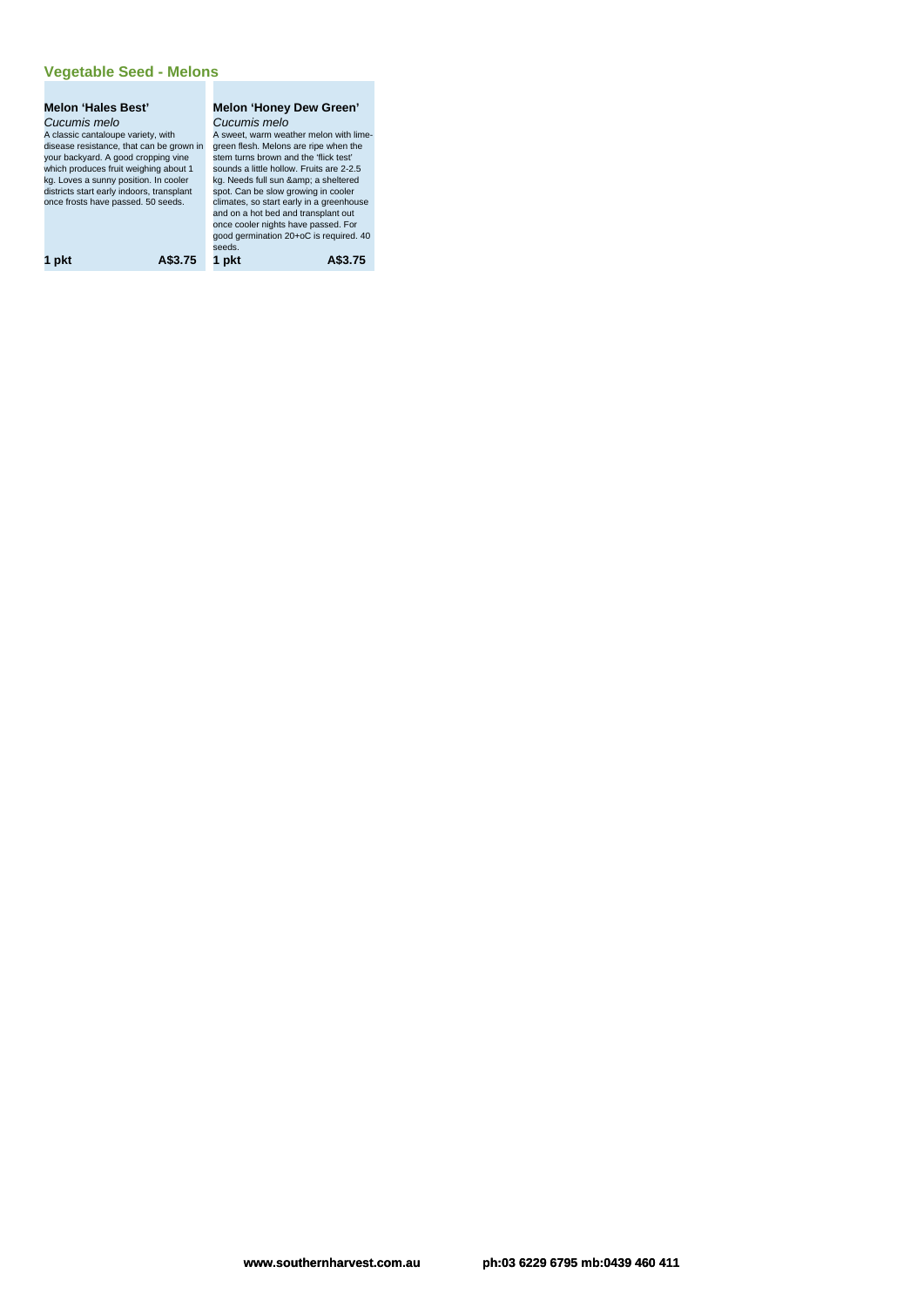#### **Vegetable Seed - Misc. Vegetables**

| Amaranthus tricolour<br>A good looking edible plant with oval to<br>heart shaped green leaves overlaid with<br>burgundy red. The leaves are a great<br>source of proteins, vitamins, minerals<br>and dietary fibre. The leaf tastes similar<br>to spinach and can be used in the same<br>way. The younger leaves are milder and<br>are ideal in salads. Harvest leaves as<br>needed, young stems can also be eaten.<br>400 seeds. | The plant has a unique combination of<br>lettuce-like leaves branching from a<br>celery-like stalk. Originally known as<br>Asparagus or Chinese Lettuce when<br>introduced to Europe in the 1890s. In<br>China the thick crisp, tender stalk is<br>used in stir fries and salads, having a<br>mild celery taste. The leaves are used<br>like spinach in salads or cooked. Prefers<br>to be grown in cooler months. 300<br>seeds.                              | Cass.ex Spach<br>A fine leafed variety of the aromatic<br>edible chrysanthemum. The green<br>leaves can be added to salads, pickles,<br>sushi or soups and stews where it is<br>added at the last moment so it retains<br>some structure. The small orange and<br>yellow flowers are also edible and add<br>colour to salads or as a garnish. Runs to<br>seed in hot weather, 300 seeds                                                                                | kitchen. In India the leaves are used like<br>spinach in curries, while the seeds are<br>used are lightly roasted and used as one<br>of the spices in curries. As fenugreek is<br>a lequme with nitrogen nodules on its<br>roots it can be used as a dual purpose<br>crop; in the kitchen and as summer<br>green manure crop. Collect seed from<br>the pods for sprouting. 100 seeds.                                                                  | north Atlantic coastlines, that can handle<br>a wide range of condition including<br>drought and salt. The plant dies back in<br>winter, the tender spring shoots are<br>considered a delicacy with a nutty<br>flavour, usually blanched (cover with a<br>bucket) to be eaten raw or cooked.<br>Older leaves are bitter so best left to<br>grow, where the plant develops into a<br>unique ornamental. Roots and flower<br>shoots can also be eaten. 10 seeds.                                                         |  |
|-----------------------------------------------------------------------------------------------------------------------------------------------------------------------------------------------------------------------------------------------------------------------------------------------------------------------------------------------------------------------------------------------------------------------------------|---------------------------------------------------------------------------------------------------------------------------------------------------------------------------------------------------------------------------------------------------------------------------------------------------------------------------------------------------------------------------------------------------------------------------------------------------------------|------------------------------------------------------------------------------------------------------------------------------------------------------------------------------------------------------------------------------------------------------------------------------------------------------------------------------------------------------------------------------------------------------------------------------------------------------------------------|--------------------------------------------------------------------------------------------------------------------------------------------------------------------------------------------------------------------------------------------------------------------------------------------------------------------------------------------------------------------------------------------------------------------------------------------------------|------------------------------------------------------------------------------------------------------------------------------------------------------------------------------------------------------------------------------------------------------------------------------------------------------------------------------------------------------------------------------------------------------------------------------------------------------------------------------------------------------------------------|--|
| A\$3.75<br>1 pkt                                                                                                                                                                                                                                                                                                                                                                                                                  | A\$3.75<br>1 pkt                                                                                                                                                                                                                                                                                                                                                                                                                                              | A\$3.75<br>1 pkt                                                                                                                                                                                                                                                                                                                                                                                                                                                       | A\$3.75<br>1 pkt                                                                                                                                                                                                                                                                                                                                                                                                                                       | A\$3.75<br>1 pkt                                                                                                                                                                                                                                                                                                                                                                                                                                                                                                       |  |
|                                                                                                                                                                                                                                                                                                                                                                                                                                   |                                                                                                                                                                                                                                                                                                                                                                                                                                                               |                                                                                                                                                                                                                                                                                                                                                                                                                                                                        |                                                                                                                                                                                                                                                                                                                                                                                                                                                        |                                                                                                                                                                                                                                                                                                                                                                                                                                                                                                                        |  |
| <b>Nasturtium 'Jewel Peach</b><br>Melba'<br>Tropaeolum nanum<br>Jewel Peach Melba is gorgeous variety<br>with semi-double, creamy yellow flowers<br>(to 5 cm) with red centres. It is a dwarf,<br>bushy annual that flowers from summer-<br>autumn. Flowers, leaves and young<br>seed pods are a spicy addition to fresh<br>salads. A frost tender annual that readily<br>self seeds, 14 seeds.<br>A\$3.75<br>1 pkt               | <b>NASTURTIUM 'Tom Thumb</b><br>Black'<br>Tropaeolum minus 'Tom<br>Thumb Black Velvet'<br>A great non-trailing nasturtium with dark<br>chocolate to mahogany coloured<br>flowers. With a dwarf habit it makes an<br>ideal border or container plant. Plant in a<br>warm position over summer. Flowers,<br>leaves and young seed pods are a spicy<br>addition to fresh salads. A frost tender<br>annual, that easily self-seeds. 12 seeds.<br>A\$3.75<br>1 pkt | <b>NASTURTIUM 'Wild &amp; Crazy</b><br>Mix'<br>Tropaeolum majus<br>A wild, trailing plant that just keeps on<br>running! With a mix of colours including<br>scarlet, yellow, orange and cream this<br>plant provides lots of colour and plenty<br>of ground cover. Plant in a warm<br>position over summer. Flowers, leaves<br>and young seed pods are a spicy<br>addition to fresh salads. A frost tender<br>annual, easily self-seeds. 15 seeds.<br>A\$3.75<br>1 pkt | <b>Nasturtiun 'Empress of</b><br>India'<br>Tropaeolum minus 'Empress<br>of India'<br>This non-trailing, 20-30cm high, old<br>variety is covered in scarlet-red, single<br>flowers with attractive dark blue-green<br>foliage. A good container plant in a<br>warm position over summer. Flowers,<br>leaves and young seed pods are a spicy<br>addition to fresh salads. A frost tender<br>annual that readily self seeds. 20 seeds<br>A\$3.75<br>1 pkt | <b>Purslane 'Green'</b><br>Portulaca oleracea sativa<br>Known as 'verdolaga' in Spain where<br>the green fleshy leaves are used in<br>salads, soups and stews. It has slightly<br>sour, lemon, salty flavour. This low<br>growing succulent annual has seven<br>times the beta-carotene of carrots, six<br>times more vitamin E than spinach<br>& a high plant source of Omega 3<br>fatty acids. So amazing nutrition<br>properties! Harvest leaves and stems as<br>needed. Not to W.A. 300 seeds.<br>1 pkt<br>A\$3.75 |  |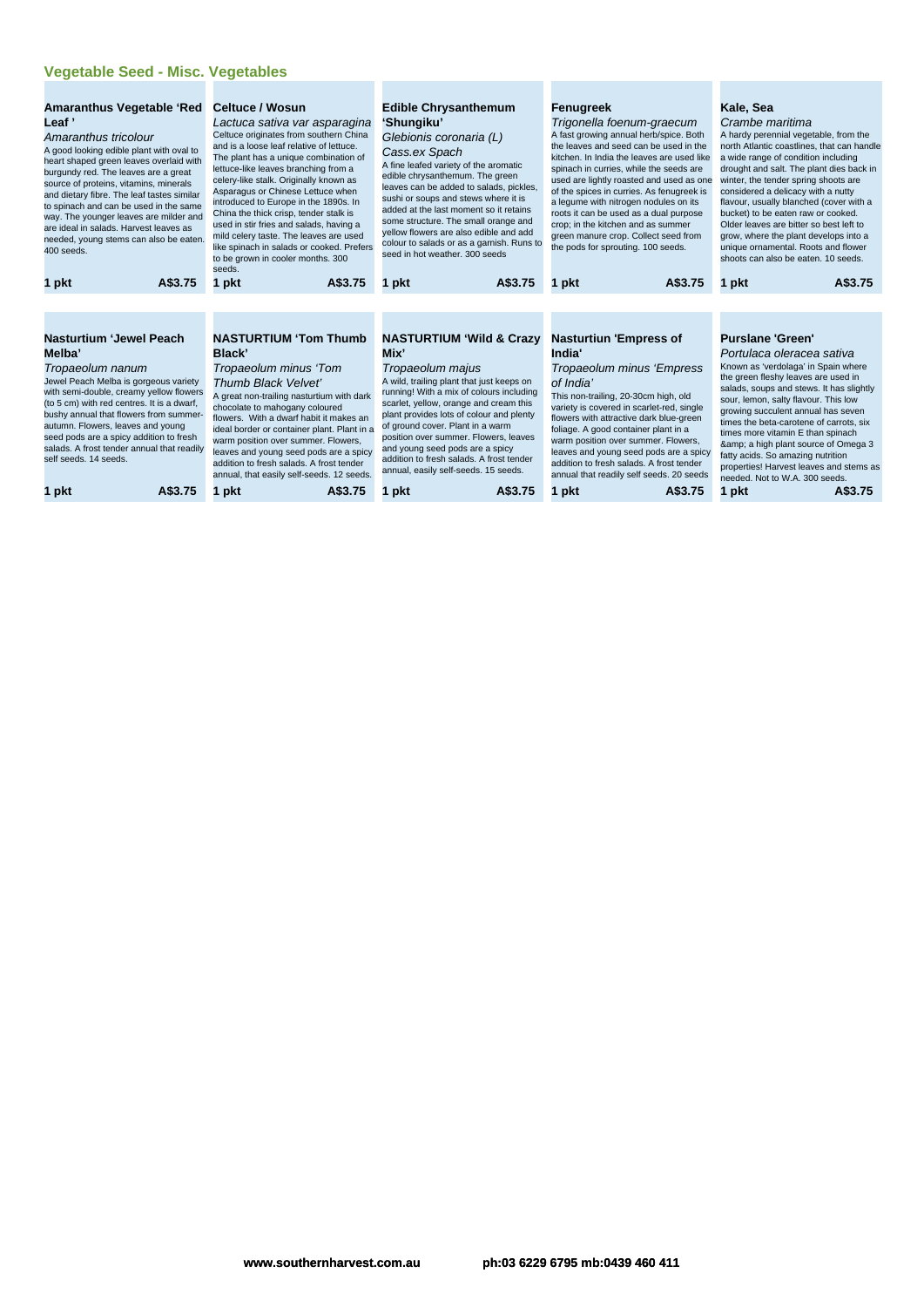| <b>PURSLANE 'Red'</b><br>Portulaca oleracea sativa<br>Known as 'verdolaga' in Spain where it<br>used in salads, soups and stews.<br>Purslane is a great addition to salads as<br>it has slightly sour, lemon, salty flavour.<br>Reported to have the highest levels of<br>healthy omega-3 fatty acids than any<br>other leafy vegetable. A low growing<br>succulent annual with green fleshy<br>leaves and red upright stems. Harvest<br>leaves and stems as needed, 500<br>seeds. Not to W.A. |         | <b>PYRETHRUM</b><br>Tanacetum cinerarifolium<br>This perennial plant is famous as an<br>organic insecticide. The daisy-like<br>blooms are white with a yellow centre. A<br>hardy plant, with fine grey/green leaves.<br>Pyrethrum spray: harvest flowers in full<br>bloom. Hang to dry and grind to a dust.<br>Either mix 3q/1 litre of water or apply<br>dust to plants in need. It paralyses<br>insects and can kill beneficial insects so<br>be careful. The active ingredient is<br>quickly destroyed by light and heat so<br>can be used on food plant 1 day before<br>harvest, 60 seeds |         | Rosella / Edible Hibiscus<br>Hibiscus sabdariffa<br>A fast growing annual shrub (to 2m) with<br>attractive yellow flowers. Rosella is<br>known for its use in the kitchen where<br>the calyx (the red fleshy cover framing<br>the seed pods) is used to make jam,<br>jelly, sauces, wine and tea (dry the red<br>calyx). Young leaves can be steamed.<br>Remove the first flush of seed pods to<br>ensure greater yields. For the best crop<br>ensure rosella has 5-6 months frost free<br>growing, so in cooler areas sow indoors<br>to transplant to a sheltered position once<br>the weather has warmed. Soak seed<br>overnight in warm water, plant and keep<br>warm (22?C+) and moist. 15 seeds. Not<br>to WA. |         | <b>Salsify 'Sandwich Island'</b><br>Tragopogon porrifolius<br>in Europe. A root vegetable with a | An unusual vegetable used extensively<br>sweet, nutty flavour that is sometimes<br>known as the 'Oyster Vegetable' as it is<br>said to have a subtle oyster-like flavour.<br>Easy to grow. It can be overwintered like<br>parsnip and carrots, harvested when<br>required. Salsify can be boiled, baked or<br>fried or used in a gratin dish. 80 seeds. | Salsola komarovii<br>garnish. 100 seeds. | SALSOLA or 'Okahijiki'<br>A japanese heirloom being one of<br>countries oldest wild harvest vegetables<br>(aka saltwort). The long, tubular<br>succulent leaves are crisp and juicy with<br>a salty flavour. Traditionally found<br>growing wild in coastal salt marshes.<br>Salsola is an easily grown annual that<br>can grow in a wide range of soils. Can<br>be eaten raw, steamed, sautéed or<br>blanched in salads, a side vegie or |
|------------------------------------------------------------------------------------------------------------------------------------------------------------------------------------------------------------------------------------------------------------------------------------------------------------------------------------------------------------------------------------------------------------------------------------------------------------------------------------------------|---------|-----------------------------------------------------------------------------------------------------------------------------------------------------------------------------------------------------------------------------------------------------------------------------------------------------------------------------------------------------------------------------------------------------------------------------------------------------------------------------------------------------------------------------------------------------------------------------------------------|---------|---------------------------------------------------------------------------------------------------------------------------------------------------------------------------------------------------------------------------------------------------------------------------------------------------------------------------------------------------------------------------------------------------------------------------------------------------------------------------------------------------------------------------------------------------------------------------------------------------------------------------------------------------------------------------------------------------------------------|---------|--------------------------------------------------------------------------------------------------|---------------------------------------------------------------------------------------------------------------------------------------------------------------------------------------------------------------------------------------------------------------------------------------------------------------------------------------------------------|------------------------------------------|-------------------------------------------------------------------------------------------------------------------------------------------------------------------------------------------------------------------------------------------------------------------------------------------------------------------------------------------------------------------------------------------------------------------------------------------|
| 1 pkt                                                                                                                                                                                                                                                                                                                                                                                                                                                                                          | A\$3.75 | 1 pkt                                                                                                                                                                                                                                                                                                                                                                                                                                                                                                                                                                                         | A\$3.75 | ∣ pkt                                                                                                                                                                                                                                                                                                                                                                                                                                                                                                                                                                                                                                                                                                               | A\$3.75 | pkt                                                                                              | A\$3.75                                                                                                                                                                                                                                                                                                                                                 | l pkt                                    | A\$3.75                                                                                                                                                                                                                                                                                                                                                                                                                                   |
|                                                                                                                                                                                                                                                                                                                                                                                                                                                                                                |         |                                                                                                                                                                                                                                                                                                                                                                                                                                                                                                                                                                                               |         |                                                                                                                                                                                                                                                                                                                                                                                                                                                                                                                                                                                                                                                                                                                     |         |                                                                                                  |                                                                                                                                                                                                                                                                                                                                                         |                                          |                                                                                                                                                                                                                                                                                                                                                                                                                                           |

#### **Scorzonera**

| A uniquely flavoured root crop that is<br>little known but is truly a great<br>vegetable. Also known as 'Vegetable<br>Oyster' due to its distinctive taste, which<br>adds amazing flavour to soups and<br>stews or simply cook it on its own.<br>Yields well with long roots (20+cm, 2cm<br>wide) and has black skin and white<br>flesh. Also a valuable ornamental plant<br>with yellow flowers in its second<br>summer, 50 seeds.<br>A\$3.75 | Scorzonera hispanica |
|------------------------------------------------------------------------------------------------------------------------------------------------------------------------------------------------------------------------------------------------------------------------------------------------------------------------------------------------------------------------------------------------------------------------------------------------|----------------------|
|                                                                                                                                                                                                                                                                                                                                                                                                                                                |                      |
|                                                                                                                                                                                                                                                                                                                                                                                                                                                |                      |
|                                                                                                                                                                                                                                                                                                                                                                                                                                                |                      |
|                                                                                                                                                                                                                                                                                                                                                                                                                                                |                      |
|                                                                                                                                                                                                                                                                                                                                                                                                                                                |                      |
|                                                                                                                                                                                                                                                                                                                                                                                                                                                |                      |
|                                                                                                                                                                                                                                                                                                                                                                                                                                                |                      |
|                                                                                                                                                                                                                                                                                                                                                                                                                                                |                      |
|                                                                                                                                                                                                                                                                                                                                                                                                                                                |                      |
|                                                                                                                                                                                                                                                                                                                                                                                                                                                |                      |
|                                                                                                                                                                                                                                                                                                                                                                                                                                                |                      |
|                                                                                                                                                                                                                                                                                                                                                                                                                                                |                      |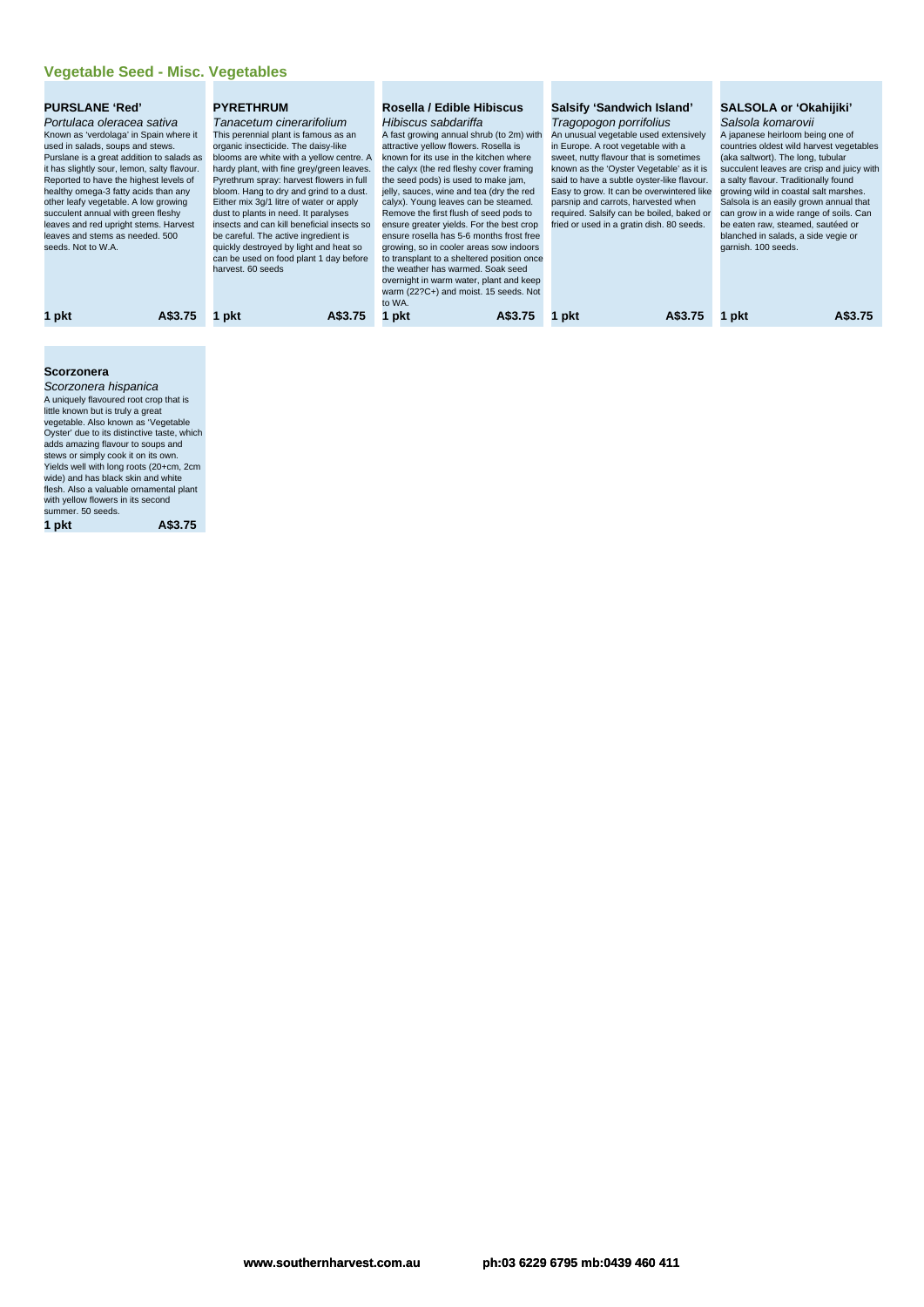**Life:3-4 years**

#### **Cultural Notes:**

- Mustard greens love the cooler weather and can be eaten through winter if sown at the end of summer and early autumn. Choose the more frost tolerant varieties that will provide you with some pungent greens into winter and will not bolt until spring.
- Mustard greens usually provide our first spring greens from the garden. We plant either with our lettuce or just before, as they are quick growing we are able to harvest them before our lettuces have come on. They will goto seed in November as the days lengthen.
- Mustard greens are full of nutrients, providing good to excellent amounts of 8 vitamins, 7 minerals, dietary fiber and protein; and being a member of the Brassica family they also contain health-promoting phytochemicals.
- Provide plenty of nitrogen in your compost/fertiliser mix to allow really fast growth. Sow seeds 1cm deep in rows 40-50cm apart. Thin to 30cm apart in spring and 35-40cm apart in autumn.

#### **Problems:**

• Slugs and snail in early spring.

**Contract** 

#### **Harvest:**

Harvest leaves as needed and unopened flowers when they have gone to seed.

and the

| <b>MUSTARD GREEN 'Green</b>                 | <b>MUSTARD GREEN 'Red</b>                  | <b>MUSTARD GREEN 'Wasabi-</b>            |  |
|---------------------------------------------|--------------------------------------------|------------------------------------------|--|
| wave'                                       | Giant'                                     | na'                                      |  |
| Brassica juncea                             | Brassica juncea                            | Brassica juncea                          |  |
| Add some zest to your salads with this      | A favourite red mustard from Japan. The    | A Japanese mustard green bred for its    |  |
| classic mustard green. Can also be          | large purple tinted leaves have a mild     | wasabi like taste. The baby leaves are   |  |
| used in stir-fries, pies etc., the mustardy | mustard flavour when young and a bit       | mostly used raw in salads, sushi rolls,  |  |
| hot taste mellows when cooked. The          | more bite when older. The leaves.          | micro-greens, tsukemono, ohitashi and    |  |
| bright green leaves can be used baby or     | flowers and young seed pods are edible     | garnish. The adult leaves are a lot      |  |
| fully sized and have frilly margins.        | and can be used in salads, garnish,        | stronger and tend to be used cooked/stir |  |
| Handles frost and slow to bolt in           | steamed or in stir-fries lightly cooked. A | fries. The vibrant green leaves are      |  |
| summer, 300 seeds.                          | good looking plant in-situ to boost its    | serrated and can be picked as needed     |  |
|                                             | appeal. Handles frost. 400 seeds.          | or the whole head harvest when mature.   |  |
|                                             |                                            | 250 seeds.                               |  |
| 1 pkt<br>A\$3.75                            | A\$3.75<br>pkt                             | 1 pkt<br>A\$3.75                         |  |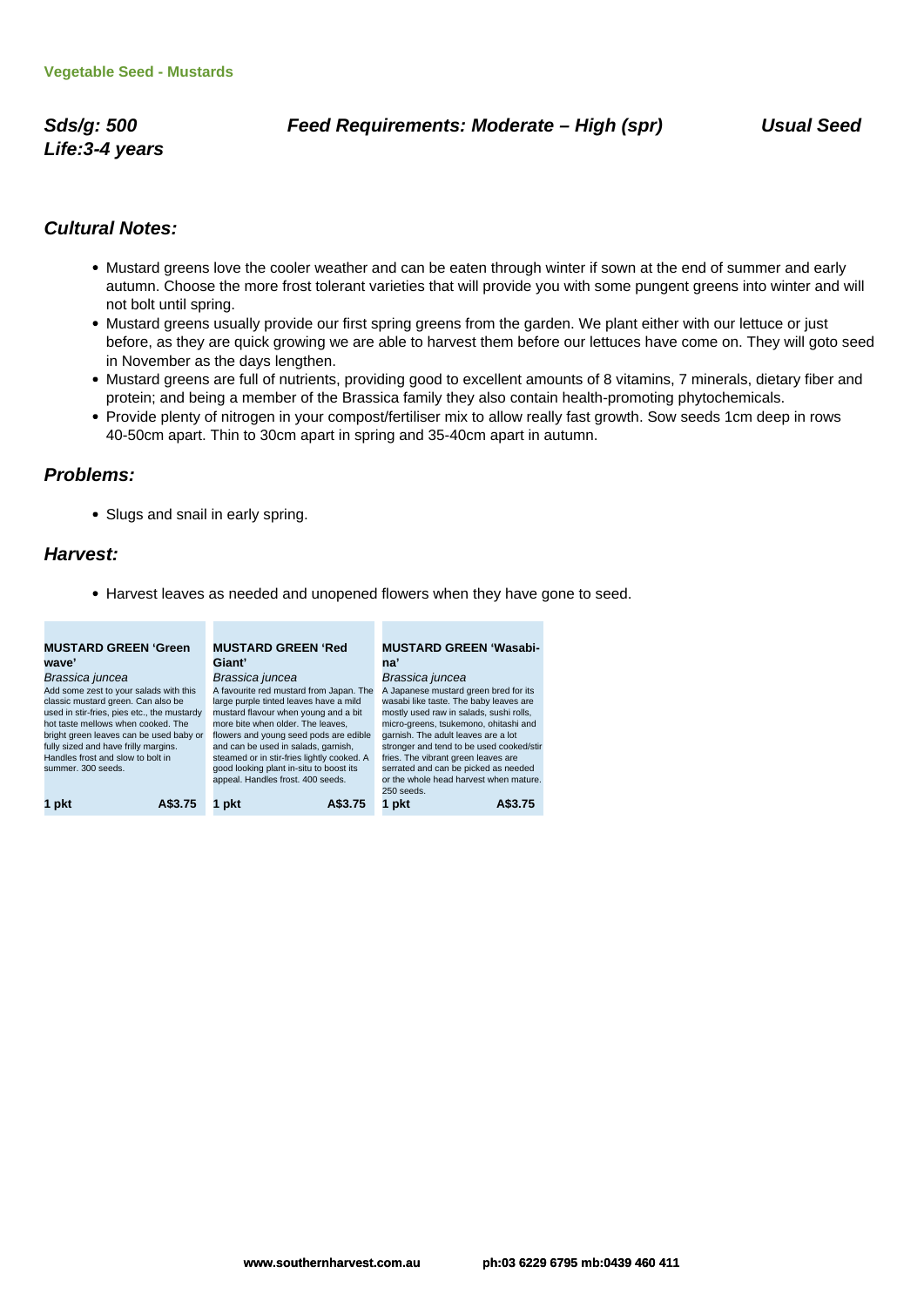#### **Vegetable Seed - Okra**

Soak seed in warm water overnight to speed germination. In cooler areas sow indoors (\*) & transplant when frosts passed. In warm areas sow direct when soil is warmed (20?C).

| <b>Okra 'Clemson Spineless'</b>           |
|-------------------------------------------|
| Abelmoschus esculentus                    |
| A high yielding and popular okra that     |
| produces abundant dark green,             |
| grooved, spineless pods. Grows to over    |
| 1m. Young pods are most tender (5-8cm     |
| long). Use pods in stir fries, soups,     |
| stews and relishes. The cream coloured    |
| flowers are also edible and may be        |
| stuffed. Plants are also quite            |
| ornamental. Okra loves warm climates.     |
| so in cooler areas start indoors and      |
| transplant to a sheltered, sunny position |
| or greenhouse. 50 seeds.                  |
| A\$3.75<br>1 pkt                          |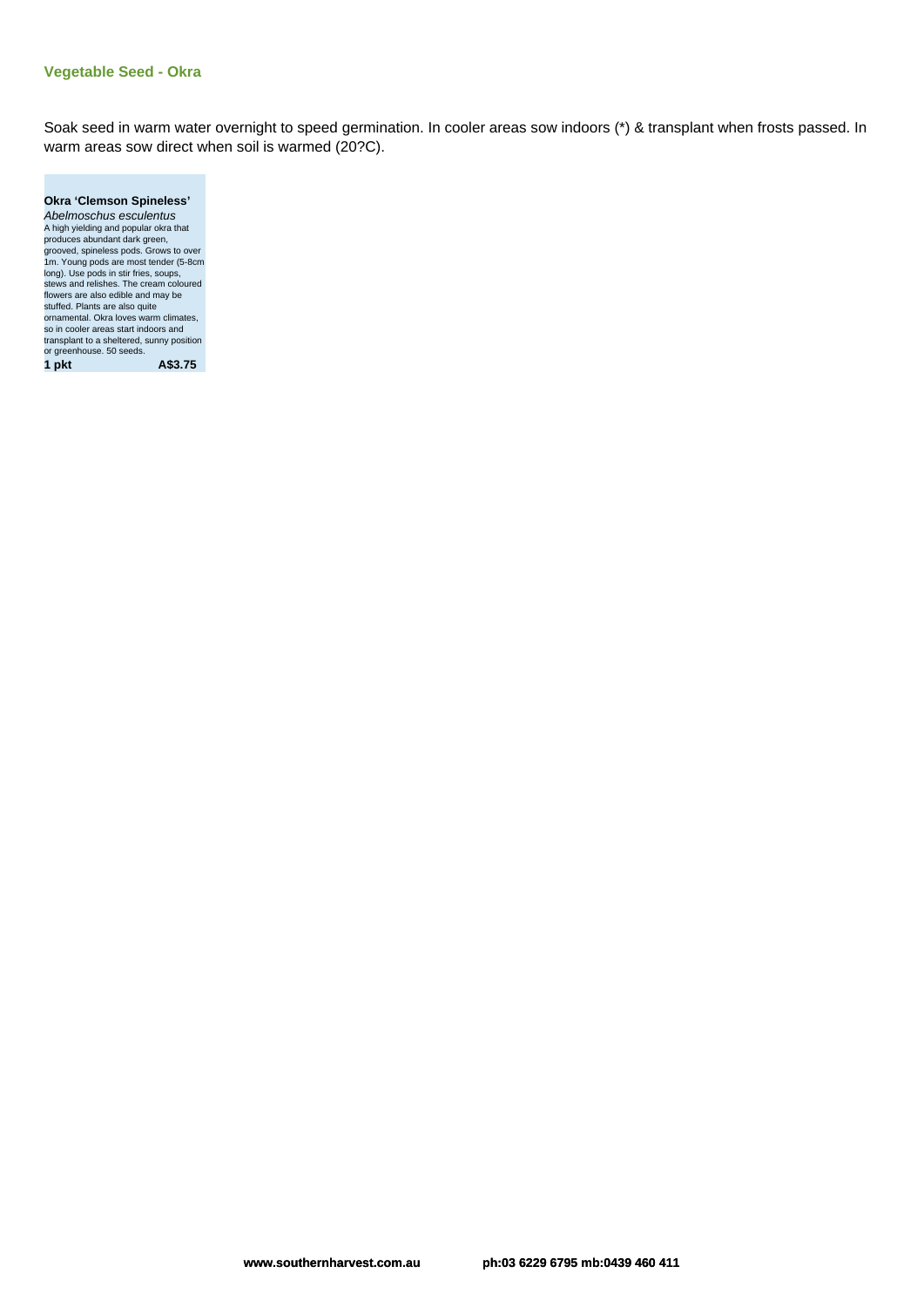#### **Vegetable Seed - Onion and Shallots**

#### **ONION 'Creamgold'** Allium Cepa

These large, light-brown, globe-shaped onions are an excellent winter crop, best suited to cooler climates. Plant lots because these are the longest keeping onions (up to 12 months) available and have great flavour. Onions are high in vitamin C, iron, sulphur and fibre. 1 Packet = 350 seeds. Bulk seed available (230 seeds/gram).

| 1 pkt          | A\$3.75 1 pkt | A\$3.75  |
|----------------|---------------|----------|
| 5 <sub>a</sub> | A\$8.20 5q    | A\$16.50 |
| 20g            | A\$27.90 20g  | A\$51.60 |

#### **SPRING ONION 'Red Beard'**

#### Allium fistulosum

This is your classic great tasting spring/bunching onion with a red twist! The foot of this spring onion has a red tinge, helping add some colour and interest to salads, stir fries and omelettes. Very hardy & easily<br>grown in fertile, limy soils in full sun. 1  $Pkt = 300$  seeds.

| 1 pkt | A\$3.75 1 pkt |                 | A\$3.75  |
|-------|---------------|-----------------|----------|
|       |               | 10 <sub>a</sub> | A\$8.00  |
|       |               | 25q             | A\$19.00 |

#### **ONION 'Domenica Sweet'** Allium cepa

A brown, sweet onion with superb flavour, a 'flattened globe' shape and light-brown skin. A unique, truly sweet, Grano-style onion with low pungency and high sugar content. Perfect for barbequing. Stores up to 2 months. Onions are high in vitamin C, iron, sulphur and fibre. 1 Packet = 200 seeds. (230 seeds/gram).

#### **ONION 'Sheffield Red'** Allium cepa

These large, dark-red skinned, globeshaped onions are an excellent, good-yielding, winter crop, best suited to cooler climates. Stores for 5 months. Onions are high in vitamin C, iron, sulphur and fibre. Red onions add colour and flavour to cooked dishes, as well as served raw in sandwiches and salads. 1 Packet = 200 Seeds.

| 1 pkt | A\$3.75 5g   | A\$17.50 1 pk |  |
|-------|--------------|---------------|--|
| 5g    | A\$16.50 20g | A\$52.00 5g   |  |

#### **Onion 'White Knight' F1** Allium cepa

Medium - large round white bulbs that are ery versatile and can be eaten raw or cooked. A late intermediate variety that can be stored for 3-6 months in a dry airy spot. High in vitamin C, iron, sulphur and fibre. Use to flavour cooked dishes or serve raw in sandwiches and salads. 250 seeds.

|       |               | seeds per gram. |          |
|-------|---------------|-----------------|----------|
| 1 pkt | A\$3.75 1 pkt |                 | A\$3.75  |
| 5g    | A\$11.50 5q   |                 | A\$16.50 |
| 20g   | A\$34.50 20g  |                 | A\$51.00 |

**Shallot 'Roderique'** Allium ascalonicum A true French shallot that is prized in French cooking for their excellent flavour. Used raw for flavouring red meat or salads; cooked in soups, stews and other 'slow' dishes; or simply pickled. Does not like wet ground, so raise beds and do not add too much manure/compost. 1 Packet = 200 seeds. Bulk seed available. Approx. 260

## **Spring Onion, Bunching**

Allium fistulosum Spring onions give flavour and colour to any dish. Easily grown in fertile, limy soils in full sun. The first sowing can be made in late winter in three week intervals until the end of autumn. Do not use fresh manures. Keep moist and rotate vegetable beds every year. 300 seeds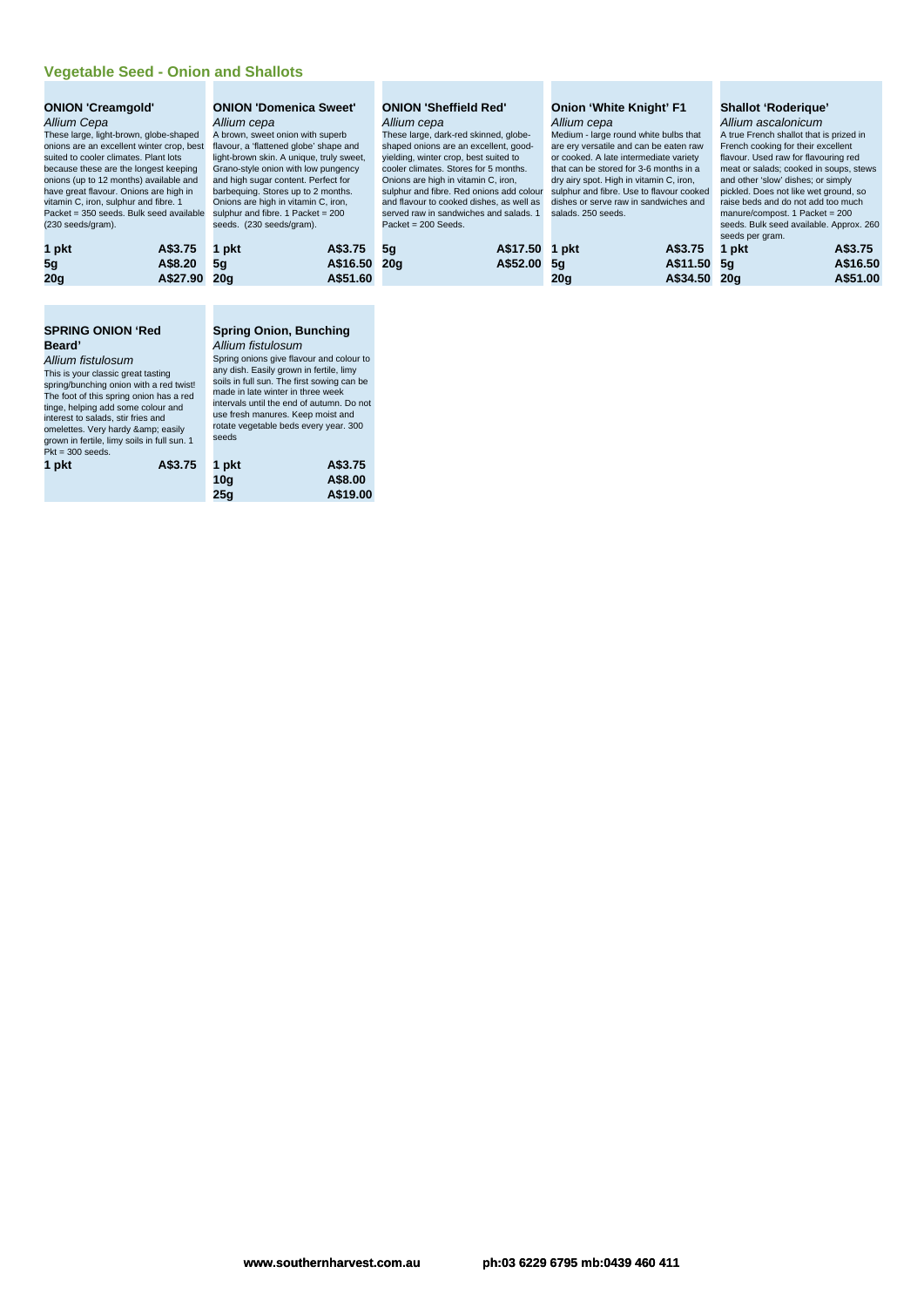#### **Cultural Notes:**

Grow in the same way as carrots. However, there are limited options for those with clay soils as to achieve long straight roots a well-worked deep (30+ cm) loam is needed. Sow into soil that has had compost and fertiliser from the previous crop, rich soil will produce hairy forked roots. Rows should be 30-45 cm apart thin to 10-12 cm. Seed normally needs 3 weeks to germinate, ensure the soil is kept moist before emergence (use hessian or planks like as explained under carrots to help).

#### **Cultural Notes:**

To avoid rotting roots through wetter months ensure the beds are well-drained.

#### **Harvest:**

Digs roots out as needed. Early planting will size up quite quickly and if allowed to grow too large their table qualities will suffer. Late plantings will keep through winter, frosty areas should hill over the crowns so they do not freeze. As frosts sweeten and enhance the flavour of parsnips we tend to just plant in January and not worry about the summer and early autumn harvests.

|          | <b>PARSNIP 'Melbourne</b>                                                                                                                                                                                                                                                                                                                                                                                                          |
|----------|------------------------------------------------------------------------------------------------------------------------------------------------------------------------------------------------------------------------------------------------------------------------------------------------------------------------------------------------------------------------------------------------------------------------------------|
|          | Whiteskin'<br>Pastinaca sativa<br>An old Australian variety that is highly<br>nutritious has a sweet flavour and a high<br>yield. The taste improves harvested<br>after the first frost, becoming sweeter<br>with a nutty twist. Great roasted, in<br>pies/pasties or soups. A very hardy and<br>vigorous vegetable that is not really<br>bothered by pests or disease. Fresh<br>seed harvested Jan 2020. Not to WA.<br>300 seeds. |
|          | A\$3.75<br>1 pkt                                                                                                                                                                                                                                                                                                                                                                                                                   |
| A\$6.90  |                                                                                                                                                                                                                                                                                                                                                                                                                                    |
| A\$11.50 |                                                                                                                                                                                                                                                                                                                                                                                                                                    |
|          | A sweet, nutty variety with creamy white<br>flesh. The roots are uniformly long,<br>smooth and have good resistance to<br>rotting in periods of heavy rain. Taste<br>improves after the first frost, becoming<br>sweeter with a nutty twist. Great<br>roasted, in pies/pasties or soups. A<br>hardy & vigorous vegetable that<br>isn't to bothered by pests/disease. 300<br>A\$3.75                                                |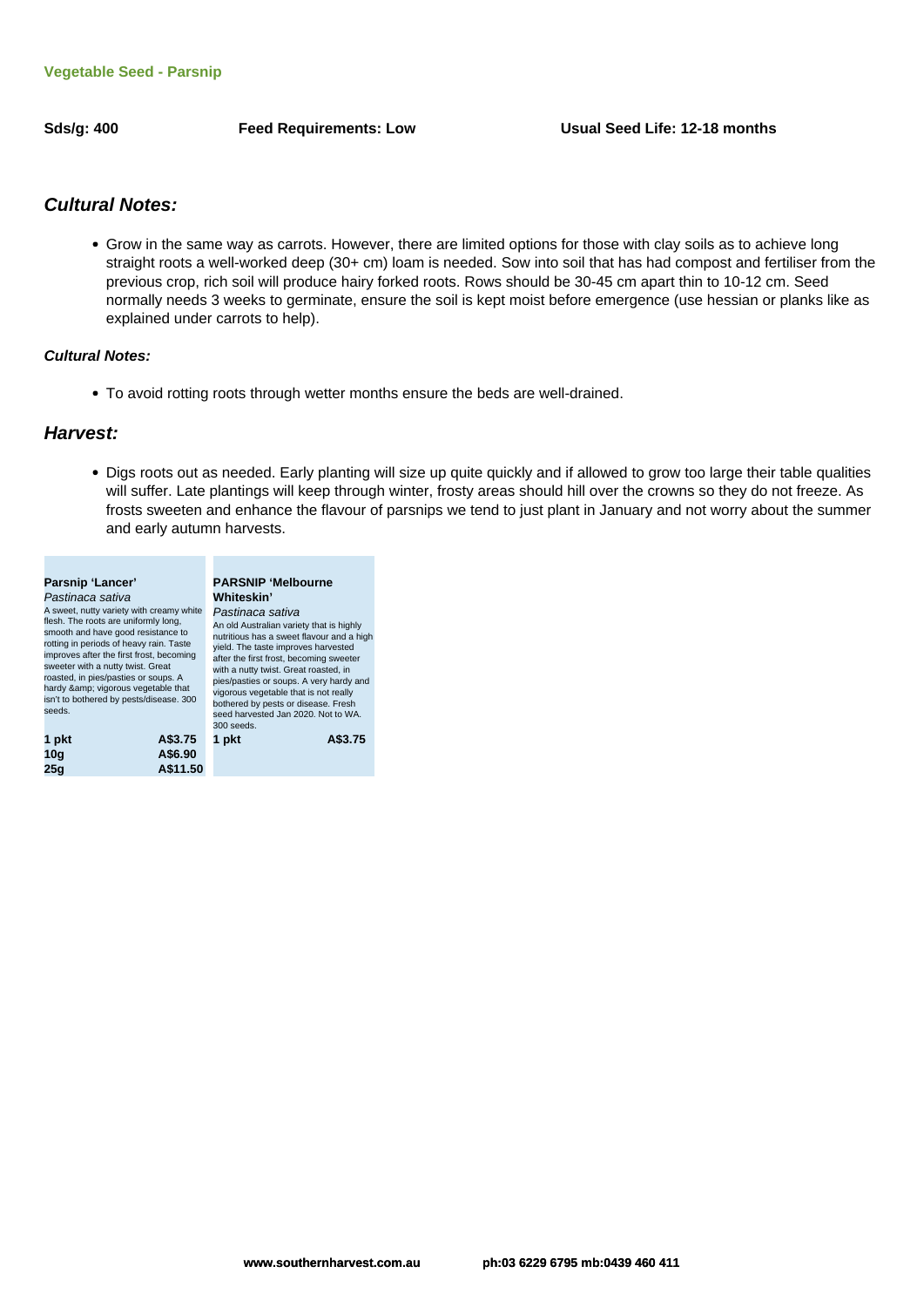# **3 years**

#### **Sds/g:3-5 Feed Requirements: Low Usual Seed Life:**

#### **Cultural Notes:**

- Peas come in three main types- the classic shelling pea providing exploding balls of sweetness; the thick sweet fleshy pods of snap peas; and the snow pea to add crunch to your salad or stir fry.
- Peas like cool weather, producing a heavier and tastier crop than midsummer. Plant seed 2cm deep into soil that has had compost and fertiliser from the previous crop. Rows should be 40-60 cm apart and plants 7-10 cm apart within the rows. While it is great to plant seed as early as the soil can be worked (best to prepare a bed for peas in early autumn if you have heavier soil) the seed can take over a month to germinate in cool soil. So for early sowings pre sprout the seed indoors and plant out once the roots emerge.
- Sow autumn seed about 2 months before first frost.
- Areas without frost can sow seed in autumn for a late winter harvest

#### **Problems:**

- Peas are affected by numerous diseases. To minimise these raise the beds so the pea's feet do not get wet.
- The biggest problem will be powdery mildew once the weather warms up, once this hits pull them out to plant another crop.

#### **Harvest:**

Harvest shelling pas before they become fully mature and the sugar starts to turn to starch.

**Contract Contract** 

Snow peas are harvested with flat pods, while the peas are just forming, and snap peas when the peas are more deveolped providing a fuller pod.

**Contract Contract** 

Continuous harvesting of plants ensures a longer production period.

**The Contract** 

| Pea 'Alderman' (Telephone)<br>Pisum sativum<br>A heavy yielding heirloom that grows to<br>2 m high and produces fine tasting<br>sweet, juicy peas. A great cool weather<br>crop. Requires a trellis or staking. 1 Pkt<br>= 100 seeds. Bulk seed available. | <b>PEA Greenfeast</b><br>Pisum sativum<br>Young peas cooked or raw have a<br>sweet, succulent taste $\sim$ even their<br>young shoots are delicious! This prolific<br>variety is a cool weather crop and<br>should be sown in intervals of 3 weeks<br>for long supply from early spring until<br>late summer. Peas do not need extra<br>feeding but do like moist, limey soils and<br>good watering. 1 Pkt = 100 seeds. | <b>PEA SNOW 'Mammoth</b><br><b>Melting</b> '<br>Pisum sativum macrocarpon<br>A high yielding climbing snow pea (to<br>2m) with sweet, tender snow peas that<br>are ideal raw, steamed or used in stir<br>fries. The harvest period is one of the<br>longest for snow peas. The young<br>growing tips can also be used in stir<br>fries. Easily grown in cooler areas.<br>Strong resistance to powdery mildew. 1<br>Packet = $100$ seeds. | <b>PEA, SUGAR SNAP 'Sugar</b><br>Bon'<br>Pisum sativum var. sativum<br>A very popular dwarf variety of sugar<br>snap pea. It has a crisp flavour and does<br>not need trellising as it grows to only 50<br>cm, great in windy spots or for the low<br>maintenance gardener. The pods grow<br>to 7-8 cm long and the plant has<br>powdery mildew resistance. Grows well<br>in cool climates and improves the soil.<br>100 seeds. | <b>PEAS 'Purple Podded'</b><br>Pisum sativum var. arvense<br>This old variety (Capucijner) has<br>delightful fragrant, purple-pink flowers<br>followed by attractive deep purple pods,<br>which are filled with green peas. A<br>strong climber up to 150cm tall. Eat<br>pods fresh when young and tender or<br>use the green peas either cooked or<br>dried. Peas need well drained, limy soil<br>and should be watered well over the<br>summer months, 20 seeds |
|------------------------------------------------------------------------------------------------------------------------------------------------------------------------------------------------------------------------------------------------------------|-------------------------------------------------------------------------------------------------------------------------------------------------------------------------------------------------------------------------------------------------------------------------------------------------------------------------------------------------------------------------------------------------------------------------|------------------------------------------------------------------------------------------------------------------------------------------------------------------------------------------------------------------------------------------------------------------------------------------------------------------------------------------------------------------------------------------------------------------------------------------|---------------------------------------------------------------------------------------------------------------------------------------------------------------------------------------------------------------------------------------------------------------------------------------------------------------------------------------------------------------------------------------------------------------------------------|-------------------------------------------------------------------------------------------------------------------------------------------------------------------------------------------------------------------------------------------------------------------------------------------------------------------------------------------------------------------------------------------------------------------------------------------------------------------|
| A\$3.75<br>1 pkt<br>A\$7.50<br>250q<br>400q<br>A\$9.90                                                                                                                                                                                                     | A\$3.75<br>pkt<br>A\$7.50<br>250a<br>400q<br>A\$9.90                                                                                                                                                                                                                                                                                                                                                                    | A\$3.75<br>1 pkt<br>A\$9.00<br>250q<br>A\$11.20<br>400q                                                                                                                                                                                                                                                                                                                                                                                  | A\$3.75<br>1 pkt<br>A\$9.20<br>250q<br>A\$11.20<br>400a                                                                                                                                                                                                                                                                                                                                                                         | A\$3.75<br>1 pkt                                                                                                                                                                                                                                                                                                                                                                                                                                                  |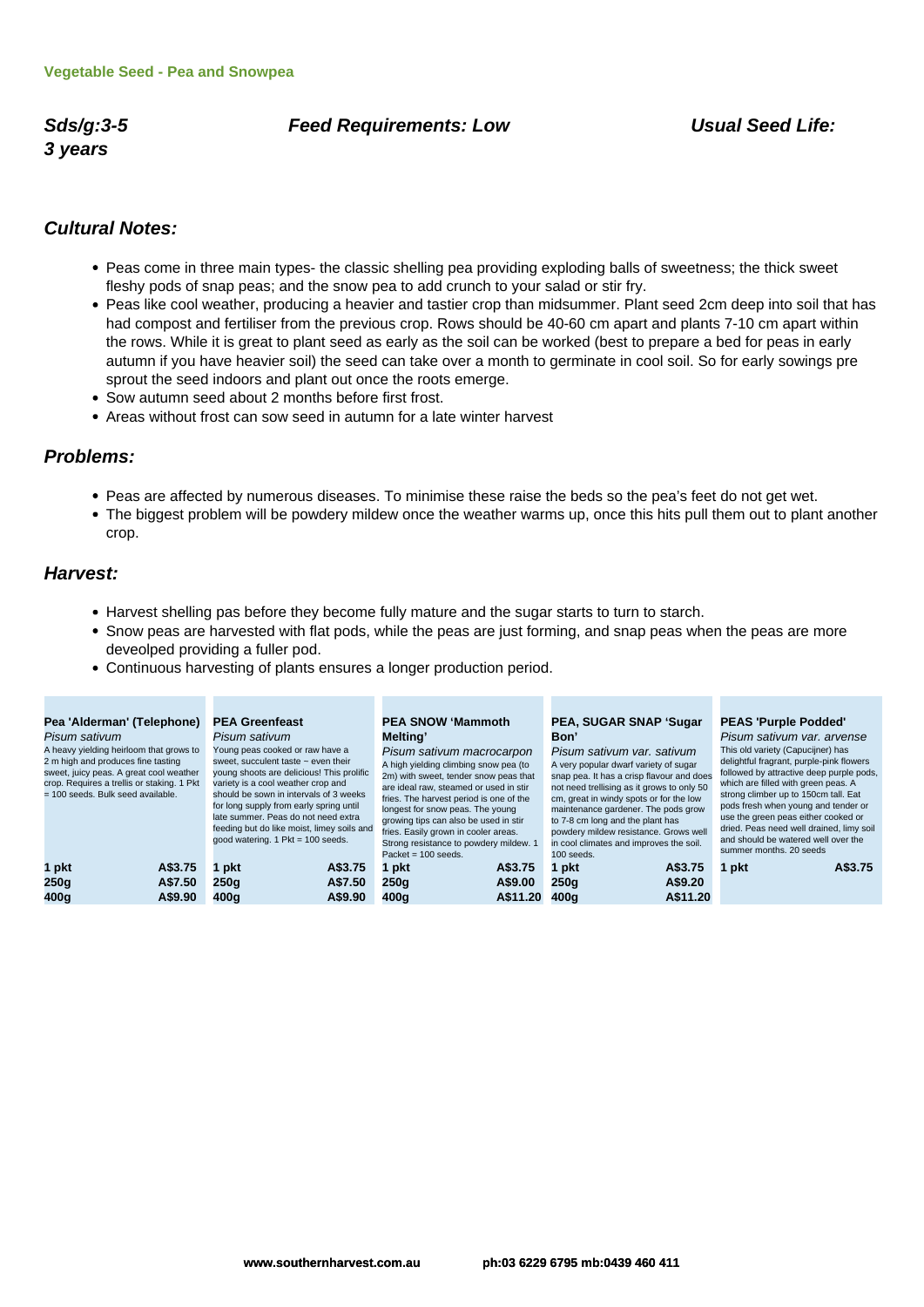# **'Snowman'**

Pisum sativum macrocarpon This very tall, climbing Snow Pea is a reliable, prolific producer of juicy, sweet 10cm long pods. Grown on a trellis or net these white flowering, climbing peas are a good variety for small areas and childrens' vegetable gardens. Peas need well drained, limed soil and should be watered well over the summer

months. They grow easily in cooler climates and will improve your garden soil. 1 Packet = 80 seeds.

**1 pkt A\$3.75**

| 250g | A\$8.10    | $\overline{4}$ |
|------|------------|----------------|
| 400q | A\$11.90 1 |                |

#### **PEAS - SNOW Oregon Giant PEAS - SNOW PEA 'Yukomo PEAS - SUGAR SNAP Giant'**

Pisum sativum macrocarpon Large and very wide, sweet tasting pods to be picked early while still flat. A strong climber with purple-pink flowers and heavy yields. Best grown from early spring to late summer in well drained soil and full sun, along a trellis with 10 cm between the plants. 1 packet = 60 seeds.  $(10 g = -32$  seeds).

# **'Cascadia'**

Pisum sativum var. sativum These popular peas are perfect for junior gardeners. Easy to grow with stringless, succulent, sweet pods that can be gobbled straight from the plant. A high yielding plant with pods that grow to 7-8 cm long. This variety grows to 1.5 m high when trellised. Peas need welldrained, limed soil. Grows well in cool climates and improves the soil. 1 Packet  $= 80$  seeds.

#### **SNOW PEA 'Oregon Sugar Pod'**

Pisum sativum macrocarpon This early sweet, large-podded snow pea is a shorter, bush (90 cm) variety with delicious flat pods. A high-yielding<br>type with white flowers, it is ideal for<br>small areas and children's vegetable<br>gardens. They grow successfully in<br>cooler climates and will improve your<br>garden soil. Use in stir-frie

| 250g  | A\$13.20 1 pkt | A\$3.75 250g   | A\$9.00  |
|-------|----------------|----------------|----------|
| 400q  | A\$21.00 250g  | A\$9.20 400g   | A\$11.20 |
| 1 pkt | A\$3.75 400g   | A\$11.10 1 pkt | A\$3.75  |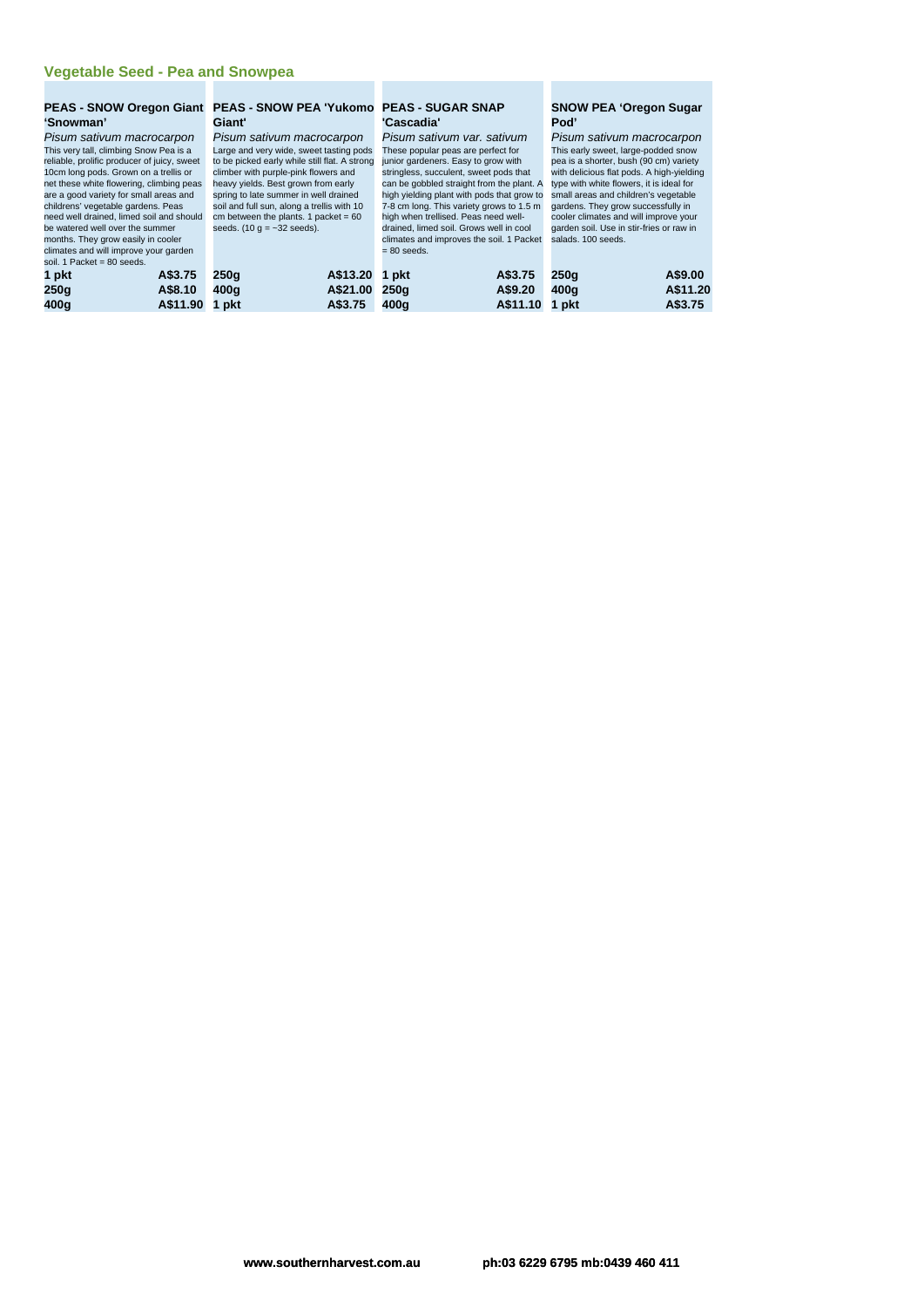Sds/g: 4-10 sd/g **Feed Requirements: Moderate** Usual Seed Life: 3-4 years

**The Contract** 

#### **Cultural Notes:**

- One of our favourite veggies to eat and grow. Great for soups and roasting and also for good old baby mush. The orange and yellow fleshed pumpkins also have excellent health properties as these coloured veggies tend to have high levels of Vitamin C, carotenoids, antioxidants and bioflavonoids.
- The seed will not germinate in the ground if the soil is still cold and plants are very frost-sensitive. Optimum germination temperatures for seed are soil temperatures of 22-33 oC. So it can be good to get transplants going at the end of Sept and get them out into the ground after your last frost. Once they are going they do not mind soil temperatures below the optimum range. A lot of pumpkin varieties need every possible day they can in order to mature and ripen properly in Tasmania.
- Pumpkins are pretty easy to grow once they are going and if you provide them with plenty of water and nutrients they will reward you handsomely.
- Plant 4-6 seeds in a mound with lots of compost. Space sprawling vines with a 2-3m diameter. If fed properly they will soon take up this space. These varieties can be impossible to grow in smaller yards but we have some varieties that produce a compact bush similar in size to zucchinis, space these 1-2m apart.

#### **Problems:**

The biggest problem we have with ours is the native wildlife, with currwongs or ravens eating the new flowers and possums eating the ripening fruit. Downey mildew usually occurs in early-mid autumn, killing off the leaves. A damp cool spring can also bring on downey mildew and cause problems growth for seedlings, best to resow seed if this occurs.

#### **Harvest:**

While pumpkins can handle a light frost or two a heavy frost will damage them. Good keeping qualities allow you to store your pumpkin well into winter. Best stored in a cool room (12 oC) with plenty of airflow and low humidity.

**The Contract** 

• Be sure to use damaged fruit first.

| <b>Pumpkin 'Crookneck'</b>              | <b>PUMPKIN 'Golden Nugget'</b>            | Pumpkin 'Jap'                            | <b>PUMPKIN 'Queensland Blue' PUMPKIN 'Sweet Dumpling'</b> |                                             |
|-----------------------------------------|-------------------------------------------|------------------------------------------|-----------------------------------------------------------|---------------------------------------------|
| Curcurbita moschata                     | Cucurbita maxima                          | Cucurbita maxima                         | Cucurbita maxima                                          | Cucurbita pepo                              |
| The forebear of the Waltham Butternut.  | A smaller, flat shaped pumpkin with       | Also known as a Kent. It produces large  | This Australian variety is a strong                       | Sweet as honey and small like a             |
| with a longer curved neck. While this   | sweet, creamy, orange flesh. Up to        | fruit to 4 kg with bright orange-yellow  | grower with medium sized, blue green                      | dumpling, this little gem is single-serving |
| means more sweet orange flesh without   | 1.5kg in weight and 15cm diameter in      | flesh with a patchwork of grey-green     | fruit (3-5kg) and tasty, orange flesh. An                 | sized. These tea-cup-shaped fruits have     |
| seed it was not as practical for        | size this bush variety is a heavy bearer  | skin. It has a nutty sweet excellent     | excellent keeper that needs a long                        | stunning white and green striped skin       |
| transporting. An American heirloom      | and of good keeping qualities. Pumpkins   | flavour and stores well. A popular       | summer to mature properly. Pumpkins                       | and grow on medium length vines. With       |
| thought to have originated from the     | grow well in organically rich and warm    | heirloom variety in warmer parts of      | grow well in organically rich and warm                    | tender orange flesh this pumpkin is         |
| Dutch in Pennsylvania in the 1800s. At  | soils (or on top of a sunny compost       | Australia as it has a long maturing      | soils (or on top of a sunny compost                       | lovely steamed, baked or stuffed.           |
| 2-5 kg the nutty, smooth flesh is great | heap). Regularly watered over summer      | period. Treated seed (thiram). 10 seeds. | heap). Regularly watered over summer                      | 25 seeds.                                   |
| for soups & baking. A good keeper.      | this variety will be ready for harvest in |                                          | this variety will be ready for harvest in                 |                                             |
| Also known as 'Dutch Crookneck', 10     | approx.70 days. 10 seeds                  |                                          | approx.180 days. 15 seeds                                 |                                             |
| seeds.                                  |                                           |                                          |                                                           |                                             |
| 1 pkt<br>A\$3.75                        | A\$3.75<br>pkt                            | A\$3.75<br>pkt                           | pkt<br>A\$3.75                                            | A\$3.75<br>pkt                              |
|                                         |                                           |                                          |                                                           |                                             |

**CONTRACTOR**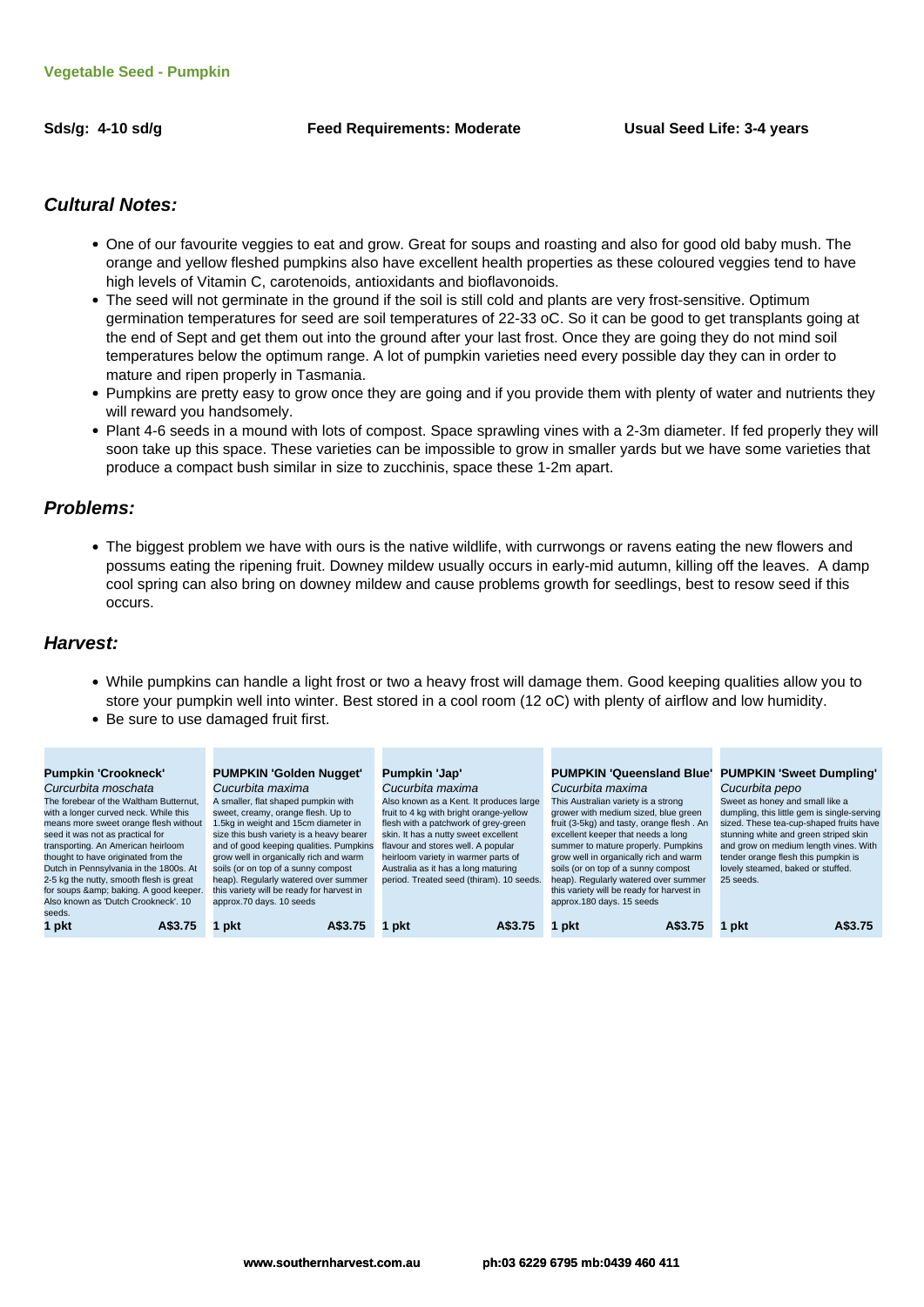#### **Vegetable Seed - Pumpkin**

| A\$3.75<br>A\$3.75<br>A\$3.75<br>A\$3.75<br>1 pkt<br>1 pkt<br>1 pkt<br>1 pkt<br><b>PUMPKIN 'Red Kuri'</b><br><b>Pumpkin 'Gunsynd' F1</b><br><b>Pumpkin 'Small Sugar'</b><br><b>PUMPKIN 'Spagetti</b>                                                                                                                                                                                             | <b>PUMPKIN 'Turk's Turban'</b><br>Cucurbita maxima<br>This unusual and old fashioned french<br>pumpkin variety has tough, orange skin<br>with green and white stripes. The highly<br>ornamental turban shaped fruit is also<br>good for stuffing. Pumpkins grow well in<br>organically rich and warm soils (or on<br>top of a sunny compost heap). Regularly<br>watered over summer this variety will be<br>ready for harvest in approx. 100 days.<br>10 seeds<br>A\$3.75 |  |
|--------------------------------------------------------------------------------------------------------------------------------------------------------------------------------------------------------------------------------------------------------------------------------------------------------------------------------------------------------------------------------------------------|---------------------------------------------------------------------------------------------------------------------------------------------------------------------------------------------------------------------------------------------------------------------------------------------------------------------------------------------------------------------------------------------------------------------------------------------------------------------------|--|
|                                                                                                                                                                                                                                                                                                                                                                                                  | 1 pkt                                                                                                                                                                                                                                                                                                                                                                                                                                                                     |  |
|                                                                                                                                                                                                                                                                                                                                                                                                  |                                                                                                                                                                                                                                                                                                                                                                                                                                                                           |  |
|                                                                                                                                                                                                                                                                                                                                                                                                  |                                                                                                                                                                                                                                                                                                                                                                                                                                                                           |  |
| Curcurbita moschata<br>Curcurbita maxima<br>Cucurbita pepo<br>Cucurbita pepo<br>Squash'                                                                                                                                                                                                                                                                                                          | <b>PUMPKIN 'Gem Squash'</b>                                                                                                                                                                                                                                                                                                                                                                                                                                               |  |
| A South African favourite due to its<br>An heirloom originally from the late<br>This thumper has bright orange flesh<br>A good looking and great tasting<br>Curcurbita pepo                                                                                                                                                                                                                      |                                                                                                                                                                                                                                                                                                                                                                                                                                                                           |  |
| and a grey skin. Growing to 7 kg it is<br>pumpkin with sweet, firm flesh with a<br>1800s USA that is widely popular due to<br>delicate sweet flavour. These bushes<br>Grow your own spaghetti! When cooked<br>segmented and a reasonable storer (6<br>delicate and mellow flavor similar to the<br>its sweet, fine flesh. Not a big<br>are hugely productive, with some                          |                                                                                                                                                                                                                                                                                                                                                                                                                                                                           |  |
| this amazing oblong squash has tasty,<br>months+). A hardy vine with some<br>scrambling vine, this smaller variety<br>yielding up to over 20 cricket ball sized<br>taste of chestnuts. It is teardrop shaped<br>ribbony flesh that can be topped with                                                                                                                                            |                                                                                                                                                                                                                                                                                                                                                                                                                                                                           |  |
| and bright orange-red. Each plant will<br>produces 4-6 round fruit, 15-20 cm in<br>your favourite sauce! Baked, boiled or<br>toughens. Store in a dry, dark cool spot<br>you luurrrvvvve pumpkin as it yields<br>bear multiple fruits that weigh $1.8 - 3.5$<br>diameter and weighing up to 2 kg each.<br>steamed, it is a delicious sweetly nutty                                               | fruit. Harvest in autumn when the skin<br>mildew resistance. Grow this variety if                                                                                                                                                                                                                                                                                                                                                                                         |  |
| plenty of large fruit. An easy cutting,<br>kgs. Very versatile in the kitchen - use<br>Stores well through winter. The flesh<br>for up to three months. Boil, bake or<br>vegie on its own, as well as a nutritious.<br>steam - delicious with butter, 10 seeds.<br>sweet-fleshed variety used for soups,<br>boiled, baked, in soups, stew, in risotto,<br>and skin are both bright orange. Great |                                                                                                                                                                                                                                                                                                                                                                                                                                                                           |  |
| high fibre, low-calorie pasta-substitute.<br>baking or steaming. Not suited for short<br>steamed or sautéed, 10 seeds.<br>for pies, baking, soups and casseroles.<br>10 seeds.                                                                                                                                                                                                                   |                                                                                                                                                                                                                                                                                                                                                                                                                                                                           |  |
| summers. 10 seeds.<br>30 seeds.<br>A\$3.75<br>1 pkt<br>A\$3.75<br>1 pkt<br>A\$3.75<br>1 pkt<br>A\$3.75<br>1 pkt<br>A\$3.75<br>1 pkt                                                                                                                                                                                                                                                              |                                                                                                                                                                                                                                                                                                                                                                                                                                                                           |  |

|  | 1 pkt | A\$3.7 |
|--|-------|--------|
|  |       |        |

**www.southernharvest.com.au ph:03 6229 6795 mb:0439 460 411**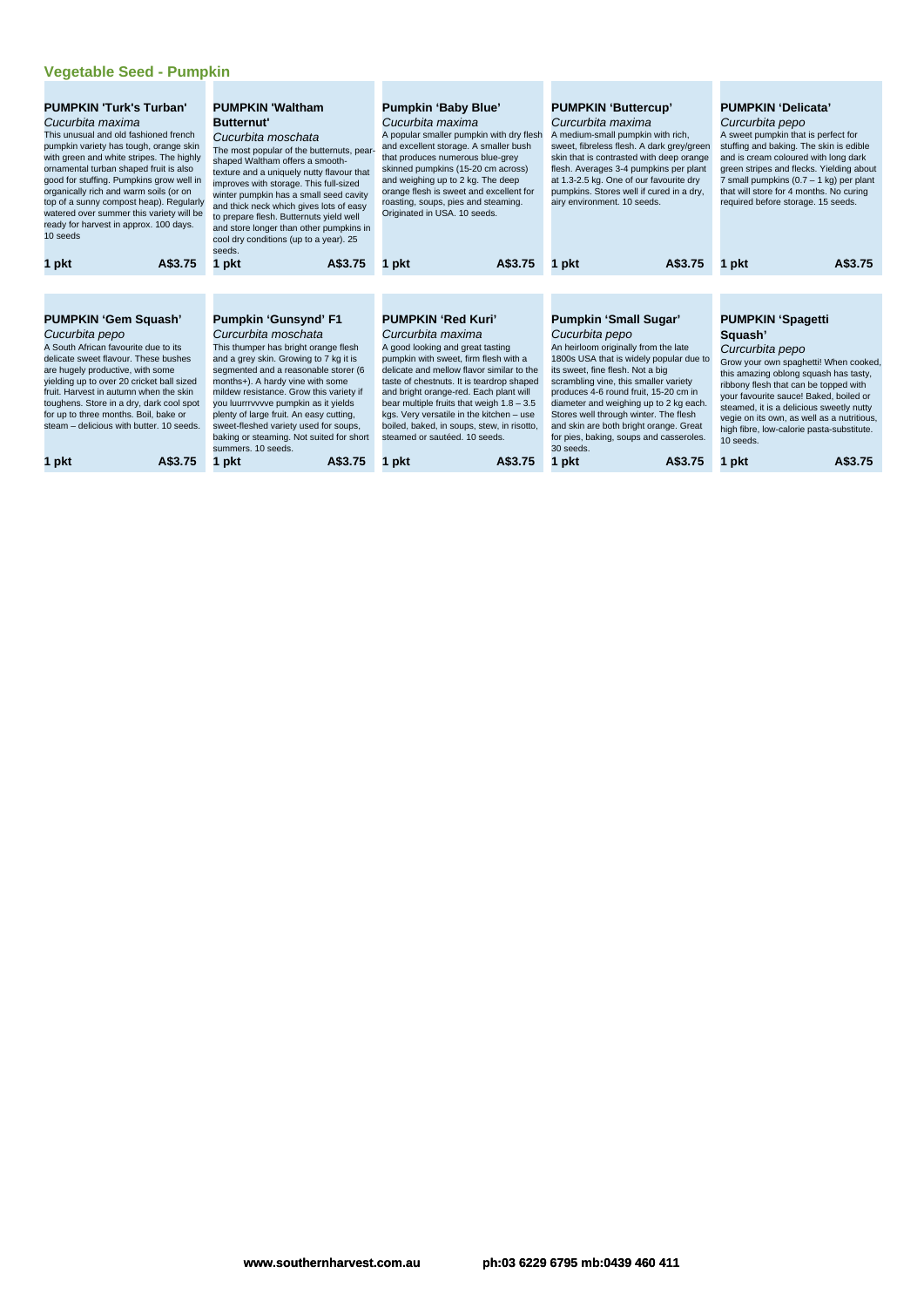#### **Vegetable Seed - Pumpkin**

#### **PUMPKIN 'Spookie'**

Curcurbita pepo var pepo ~ Heirloom ~ Organic ~ An American favourite for pies and carving at Halloween. A high yielding variety of round pumpkins, averaging 2 kg (15-20 cm), with a deep orange skin. The sweet, fine textured yellow-orange flesh is a cross between Sugar Pie and Jack O'Lantern that was developed in the 1960s.

#### **Pumpkin 'Styrian Hulless'** Cucurbita pepo A nutritious pumpkin grown for the high

oil & amp; protein content of the seeds.<br>The seeds, also known as pepita, have no outer casing so can easily be eaten raw, roasted, dried or pressed (for the oil). A good looking, prolific pumpkin with green & orange markings,<br>weighs 5-8 kg. The flesh lacks flavour but can be used to feed the chooks or compost. 12 seeds.

#### **Pumpkin/Squash 'Potkin' F1**

Cucurbita maxima Am I squash or am I pumpkin?? This versatile vegie can be eaten when immature (steamed or baked) in the warmer months, tasting of a mix between potato & pumpkin. Left to<br>mature it produces a dry fleshed, long<br>keeping pumpkin. Mature pumpkins<br>have a dark green, ribbed skin with<br>orange flesh and weigh up to 3 kg.<br>Treated seed (thiram). 10 seeds. **1 pkt A\$3.75 1 pkt A\$3.75 1 pkt A\$3.80**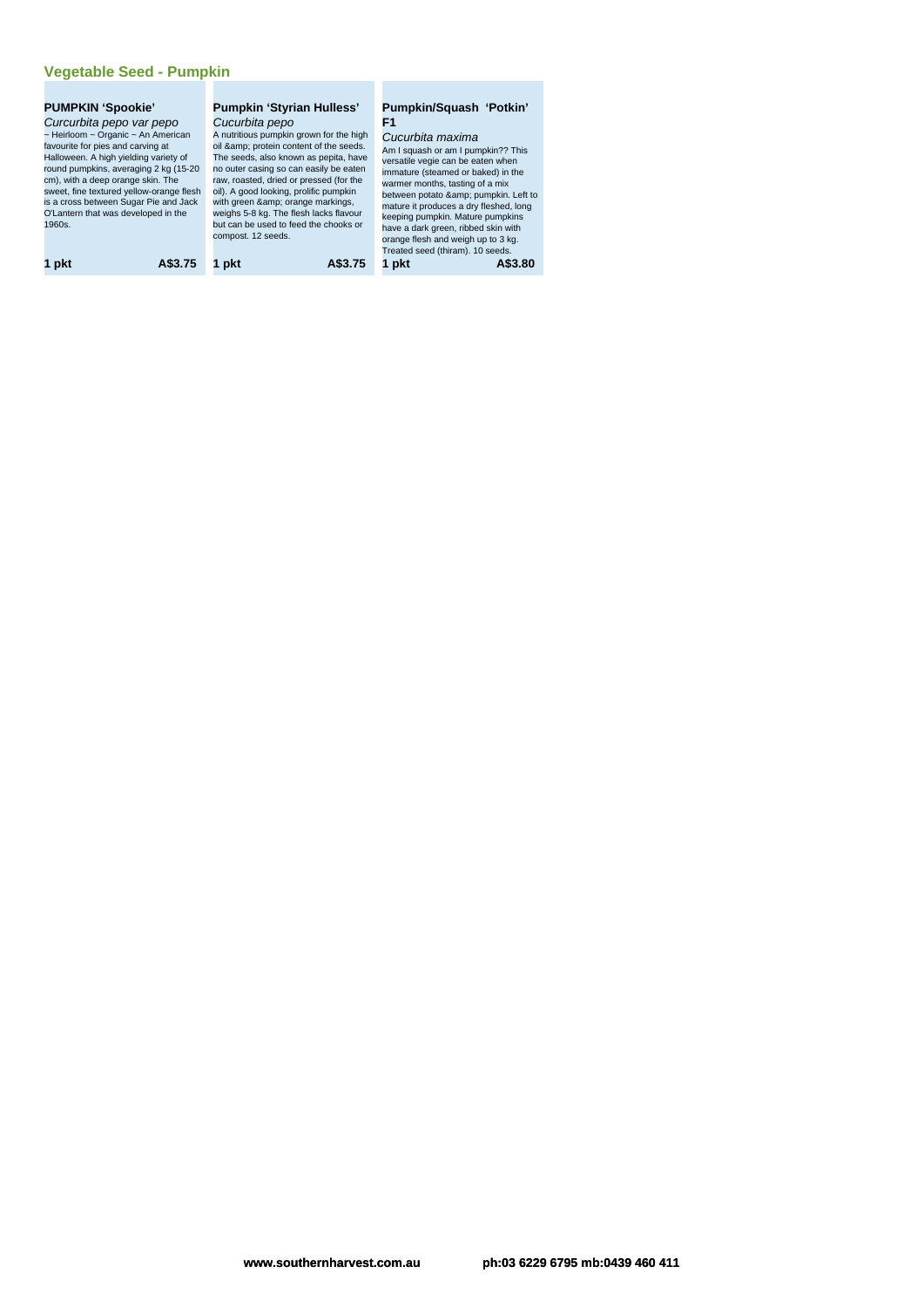## **Chicory Family – endive, escarole, radicchio, dandelion (Chicorium sp.)**

**Sds/g: 500-900 Feed Requirements: Low Usual Seed Life: 4 years**

#### **Cultural Notes:**

- Generally, the chicory family grows best in cool weather (Italian dandelion can be grown successfully year-round though) and frosts enhance their flavour. Hot weather can make them extremely bitter, while frosts make them tastier and less bitter.
- If you love your chicories and want some in spring grow the earlier/faster-maturing varieties, leave the heading varieties for autumn and winter harvest as they are slower growing and will taste very bitter if planted in spring.
- Escarole is the most mild of the chicories. There are leaf and heading varieties.
- Sow seed 1 cm deep in rows 45 cm apart. Thin leaf varieties to  $8 10$  cm. February sowings of heading varieties should be thinned to 45 cm and late March/early April to about 30 cm.

#### **Problems:**

Over-wintered crop may rot or suffer from moulds and mildews if there is a lot of rain, so if you live in a wet area keep them covered or at least well spaced and in a spot with good air circulation.

#### **Harvest:**

Some endives can be blanched by tying the leaves up or placing a box. Harvest leaf as required and for heading varieties harvest when there is a tight head. Harvest all by the end of August.

| 1 pkt<br>1 pkt<br>A\$3.75<br>A\$3.75<br>1 pkt<br>A\$3.75 |
|----------------------------------------------------------|
|----------------------------------------------------------|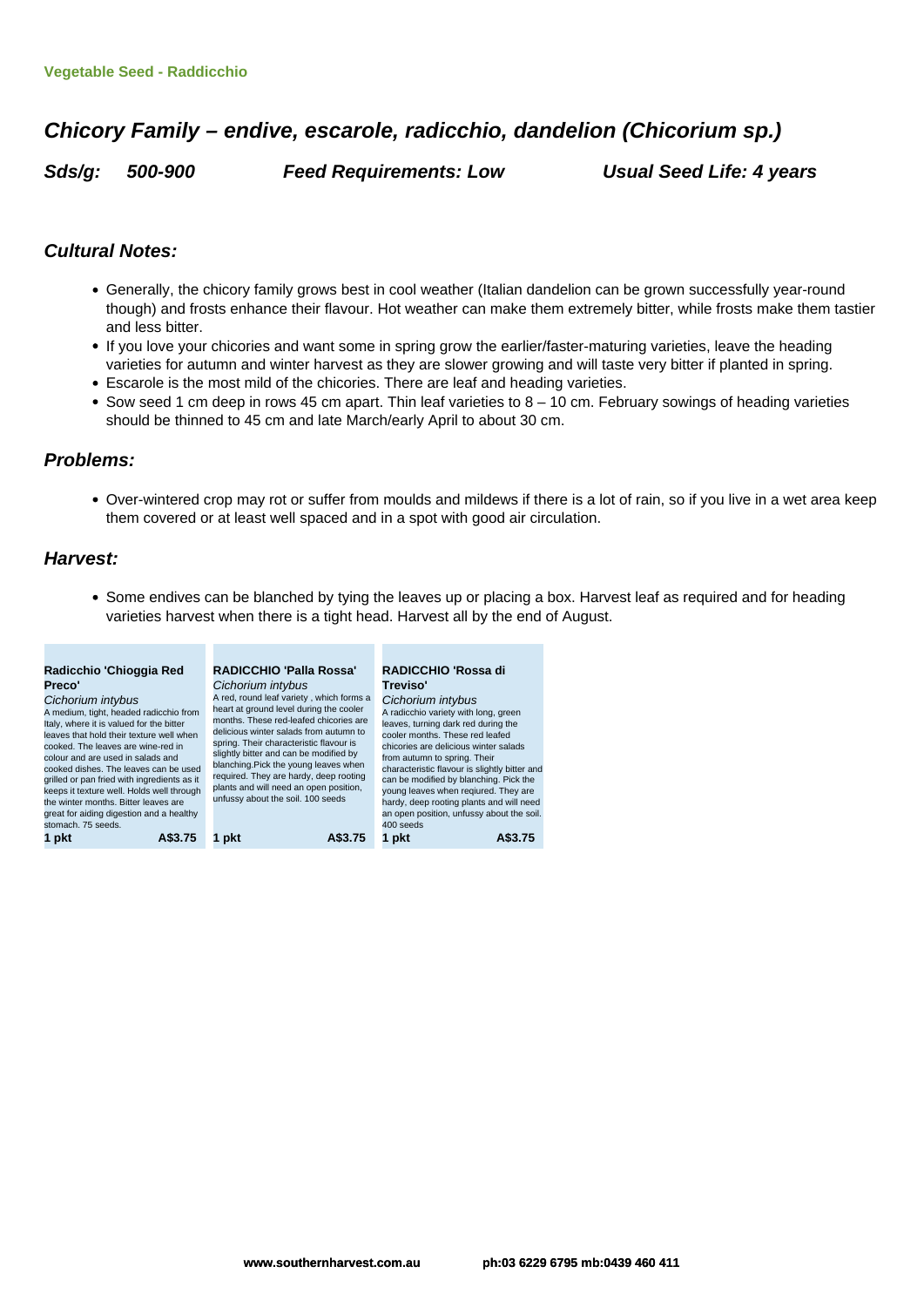#### **Sds/g: 80-110 Feed Requirements: Moderate Usual Seed Life:4-5 years**

#### **Cultural Notes:**

- Radishes can be grown all year, just be sure to sow spring/summer varieties vs winter varieties at the correct times. For the best flavour ensure the crop has a constant soil moisture, if allowed to dry out and get too big radishes become tough and hot.
- So we prefer spring, late summer and early autumn plantings of salad radishes and the winter radishes sown in February and March. You may have more luck and patience with the watering can than us for summer sowings. Sow seed every 2-3 weeks for continuous harvests.
- See is fast germinating and the crops are fast growing. To make use of this we sow between other crops that require more spacing. That way by the time the other plants are getting to size we have harvested and eaten the radish, allowing more room for the other crop to grow into (roots and leaf).

#### **Harvest:**

Over mature radish will also taste tough and hot and as salad radishes are quick growing they must be harvested promptly. Winter radishes store well in the ground over winter and grow a lot larger than the salad radishes, peel off tough outer skin before use.

| About 200 seeds.<br>black pepper. 100 seeds.<br>seeds.<br>reaching full size, 200 seeds.<br>seeds. | regularly. For a milder flavour grow in<br>the cooler months of spring/autumn. 150 | months as radish does not retain good<br>eating quality after reaching full size. | salads. The roots are cylindrical and<br>pale green near the crown and average<br>35-45 cm long and 5-7 cm wide. 50 | flavour. Great raw in salads and in<br>chutneys. Harvest promptly as radish<br>does not retain good eating quality after | months it is commonly used as a winter<br>radish. We love this grated raw with a<br>mild onion or drizzled with olive oil and |
|----------------------------------------------------------------------------------------------------|------------------------------------------------------------------------------------|-----------------------------------------------------------------------------------|---------------------------------------------------------------------------------------------------------------------|--------------------------------------------------------------------------------------------------------------------------|-------------------------------------------------------------------------------------------------------------------------------|
| 1 pkt<br>A\$3.75<br>1 pkt<br>A\$3.75<br>l pkt<br>A\$3.75<br>pkt<br>A\$3.75<br>1 pkt                |                                                                                    |                                                                                   |                                                                                                                     |                                                                                                                          | A\$3.75                                                                                                                       |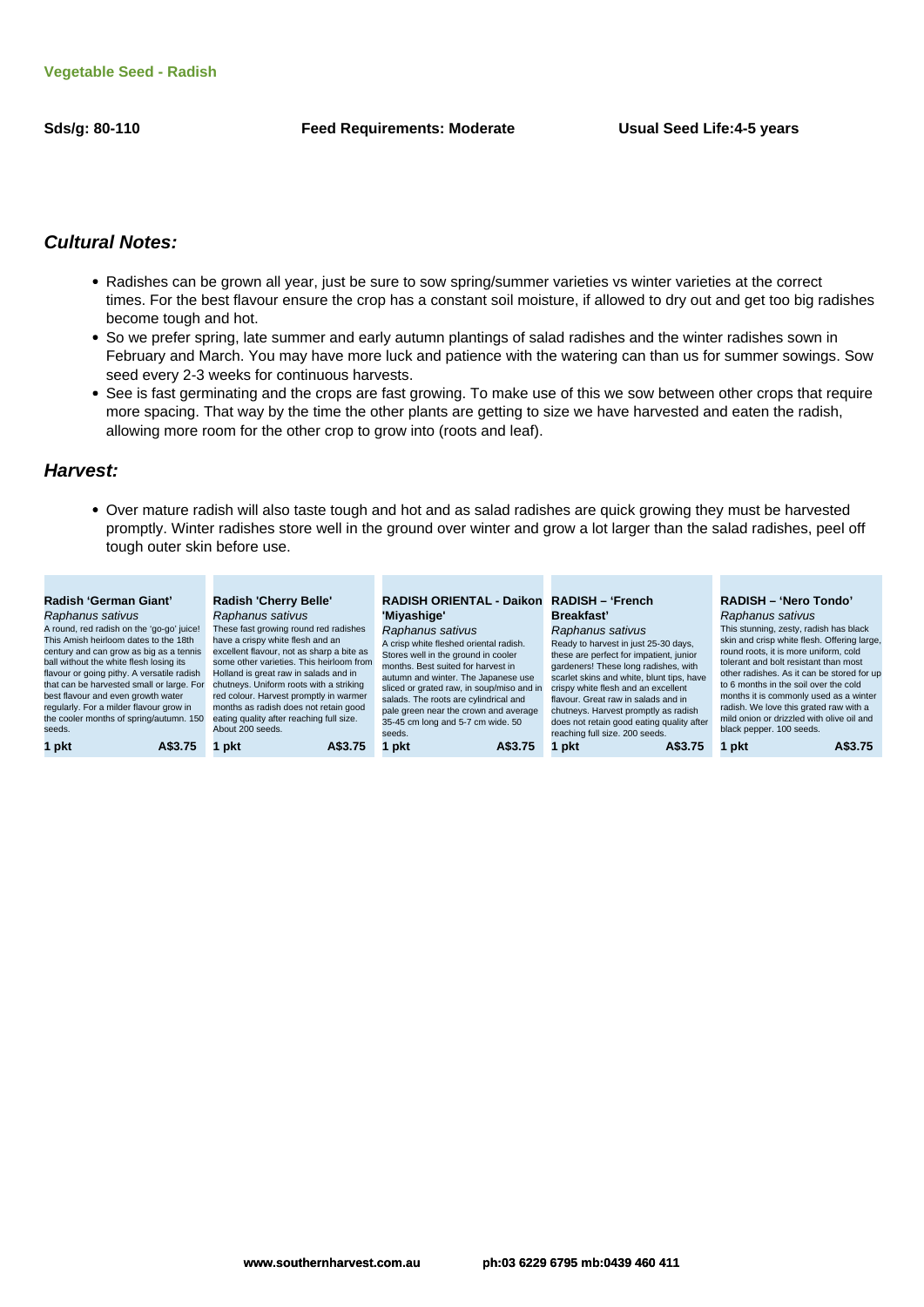#### **Radish 'China Rose'** Raphanus sativus

An old radish variety grown for autumn and winter harvests. The Jesuits enjoyed this rose skinned, white fleshed variety so much in China during the 1800's that they took it back to Europe with them. The roots grow to 20cm long x 5cm wide and have a crisp, peppery flavour. Harvest in 30-50 days. 250 seeds.

#### **RADISH 'Easter Egg'** Raphanus sativus

A colourful range of round, crisp salad radishes. These mild radish have white flesh and skin colours of red, purple and white, making any radish dish a delight to the eye and taste buds. Great raw in salads or lightly stir-fried with olive oil, sea salt and parsley. 100 seeds.

#### **RADISH 'Watermelon'**

Raphanus sativus A Chinese radish with a green and creamy skin and an unusual magenta heart. With a mild, sweet, nutty flavour compared to other radishes, even kids enjoy these. Grows to 6-10cm. Use raw in salads or in stir-fries. Best sown in summer and autumn as spring sowings tend to run to seed. 70 seeds.

**1 pkt A\$3.75 1 pkt A\$3.75 1 pkt A\$3.75**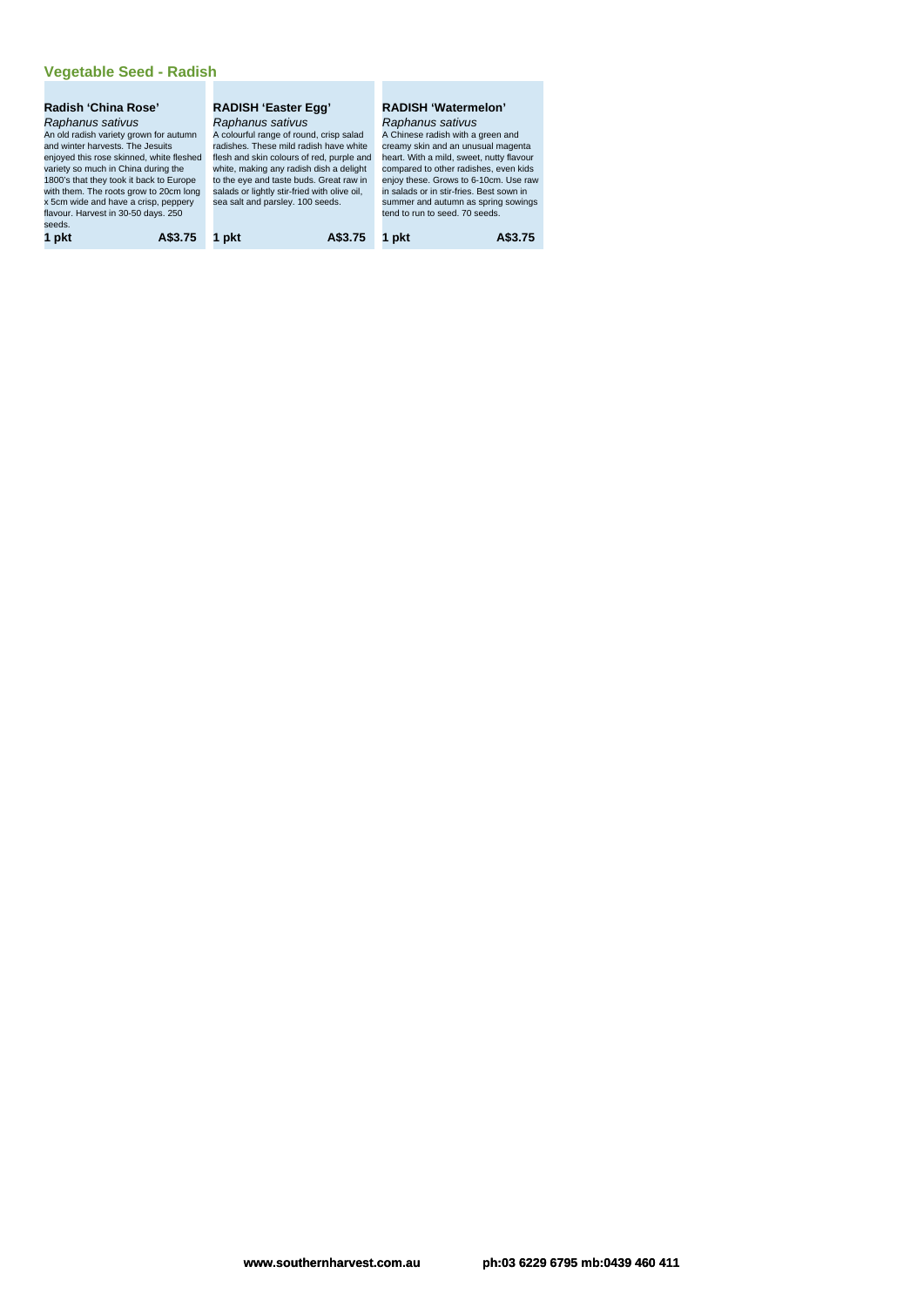#### **Vegetable Seed - Rhubarb**

#### **RHUBARB 'Glaskins Perpetual'** Rheum rhabarbarum

This variety is fast growing with long slender bright red stalks. It can handle a light harvest in its first year. This hardy<br>perennial is prized for its sour/rart<br>flavour &amp; is often used in desserts<br>(apple and rhubarb crumble is hard to<br>beat) and for tarts, pies, jam, and rhu-<br>Champagne. Only eat s seeds.

**1 pkt A\$3.75 1 pkt A\$3.75**

#### **RHUBARB 'Tassie Red Legs'** Rheum rhabarbarum

'Tassie Tough' is this red stemmed variety. We have been growing this variety for years and it has deep red stems that cook up perfectly, with that characteristic bitter taste. A regular on our morning porridge or found mingling in the evenings with apple and pastry. Rhubarb is high in vitamin C. Only eat stalks as leaves have high levels of oxalic acid. Don't cook in aluminium pots as the acid reacts with this metal. 20 seeds.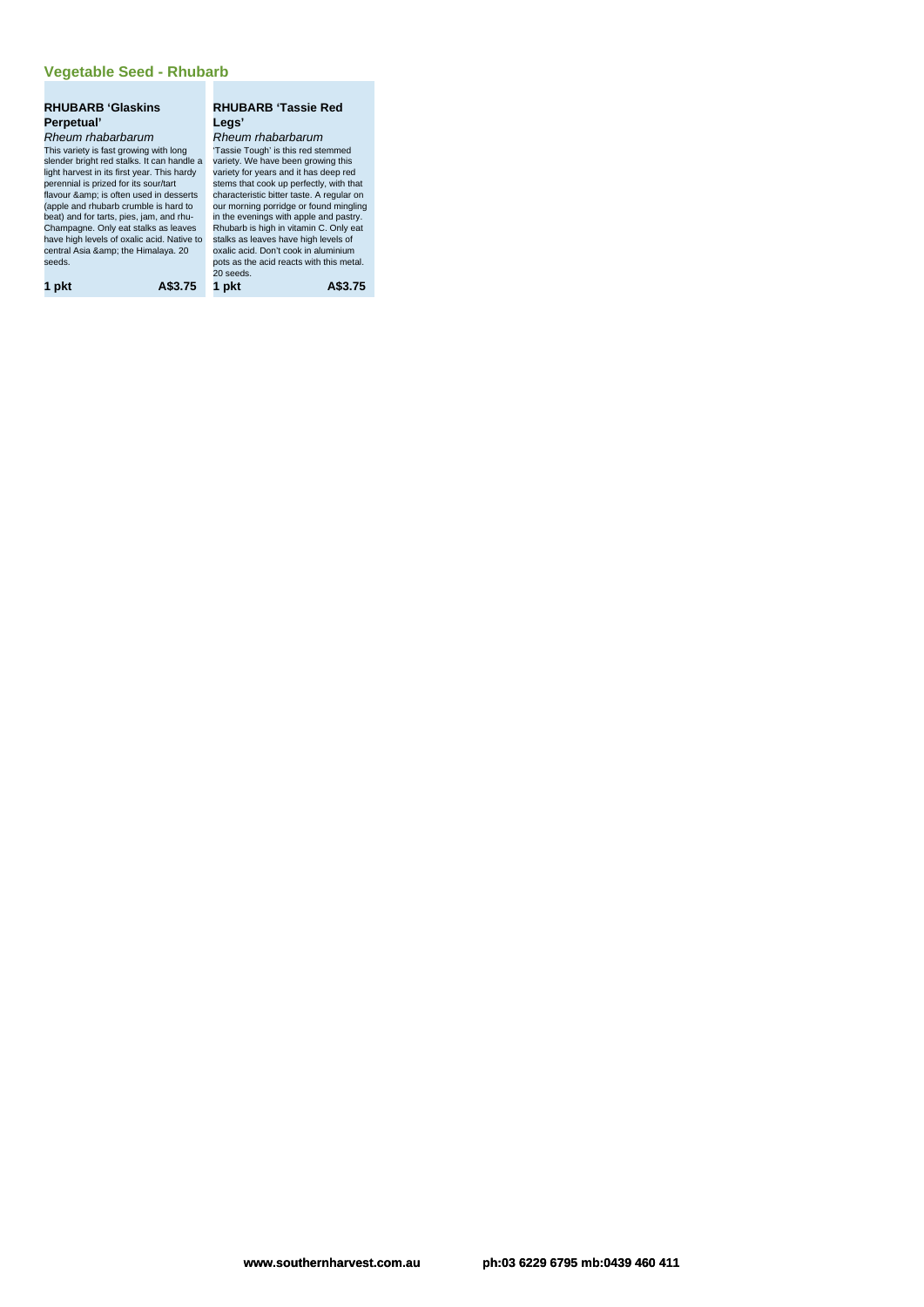#### **Vegetable Seed - Salad Greens**

| <b>Amaranth Vegetable 'Red</b><br>Leaf'<br>Amaranthus tricolour<br>A good looking edible plant with oval to<br>heart shaped green leaves overlaid with<br>burgundy red. The leaves are a great<br>source of proteins, vitamins, minerals<br>and dietary fibre. The leaf tastes similar<br>to spinach and can be used in the same<br>way. The younger leaves are milder and<br>are ideal in salads. Harvest leaves as<br>needed, young stems can also be eaten.<br>400 seeds. |         | <b>CORN SALAD (Lamb's</b><br>Lettuce)<br>Valerianella locusta<br>These 15cm short, dark-green leafy<br>rosettes are a tasty autumn, winter and<br>early spring salad. The leaves should be<br>picked regularly after the first frost when<br>they have a delicious, nutty flavour.<br>Often self-seeding, they're good around<br>the base of fruit trees and are also easily<br>grown in pots. 200 seeds. | <b>LETTUCE 'Mesclun Mix'</b><br>Lactuca sativa, Eruca sativa,<br>Brassica rapa, Cichorium<br>intybus<br>A great mix of salad greens that is<br>bound to set you mouth watering. A mix<br>of 'cut and come again' lettuces and<br>some spicier greens (Rocket, Chicory<br>and Tatsoi). Simply add feta, olive oil<br>& balsamic for a basic salad. About<br>500 seeds.                                                                                  |         | <b>MIZUNA</b><br>Brassica rapa Jap. Group<br>These Japanese greens belong to the<br>oriental brassicas and will supply you<br>with spicy salad leaves over winter and<br>spring. This very attractive, deeply<br>dissected foliage grows well in ordinary<br>soil with plenty of moisture. Good for<br>inter-cropping with sweet corn,<br>asparagus or artichokes. Can be sown<br>from early spring until late autumn. 500<br>seeds                  |          | <b>MIZUNA 'Asian Central</b><br>Red'F1<br>???????Brassica rapa<br>Japonica. Group<br>A striking, fast-growing Asian green with<br>reddish-purple central stem and veins.<br>The deeply serrated leaf has a mildly<br>peppery flavour. A versatile variety of<br>mizuna that adds colour to salads,<br>soups and stir-fries. Leaves can be<br>harvested young or mature, the younger<br>leaves have a milder flavour. Mustard<br>greens are an excellent source of<br>vitamin C, vitamin E, vitamin A (in the<br>form of carotenoids), and manganese.<br>75 seeds. |                                                                                                                                                                        |
|------------------------------------------------------------------------------------------------------------------------------------------------------------------------------------------------------------------------------------------------------------------------------------------------------------------------------------------------------------------------------------------------------------------------------------------------------------------------------|---------|-----------------------------------------------------------------------------------------------------------------------------------------------------------------------------------------------------------------------------------------------------------------------------------------------------------------------------------------------------------------------------------------------------------|--------------------------------------------------------------------------------------------------------------------------------------------------------------------------------------------------------------------------------------------------------------------------------------------------------------------------------------------------------------------------------------------------------------------------------------------------------|---------|------------------------------------------------------------------------------------------------------------------------------------------------------------------------------------------------------------------------------------------------------------------------------------------------------------------------------------------------------------------------------------------------------------------------------------------------------|----------|-------------------------------------------------------------------------------------------------------------------------------------------------------------------------------------------------------------------------------------------------------------------------------------------------------------------------------------------------------------------------------------------------------------------------------------------------------------------------------------------------------------------------------------------------------------------|------------------------------------------------------------------------------------------------------------------------------------------------------------------------|
| 1 pkt                                                                                                                                                                                                                                                                                                                                                                                                                                                                        | A\$3.75 | A\$3.75<br>1 pkt                                                                                                                                                                                                                                                                                                                                                                                          | 1 pkt                                                                                                                                                                                                                                                                                                                                                                                                                                                  | A\$3.75 | 1 pkt                                                                                                                                                                                                                                                                                                                                                                                                                                                | A\$3.75  | 1 pkt                                                                                                                                                                                                                                                                                                                                                                                                                                                                                                                                                             | A\$3.75                                                                                                                                                                |
|                                                                                                                                                                                                                                                                                                                                                                                                                                                                              |         |                                                                                                                                                                                                                                                                                                                                                                                                           |                                                                                                                                                                                                                                                                                                                                                                                                                                                        |         |                                                                                                                                                                                                                                                                                                                                                                                                                                                      |          |                                                                                                                                                                                                                                                                                                                                                                                                                                                                                                                                                                   |                                                                                                                                                                        |
|                                                                                                                                                                                                                                                                                                                                                                                                                                                                              |         |                                                                                                                                                                                                                                                                                                                                                                                                           |                                                                                                                                                                                                                                                                                                                                                                                                                                                        |         |                                                                                                                                                                                                                                                                                                                                                                                                                                                      |          |                                                                                                                                                                                                                                                                                                                                                                                                                                                                                                                                                                   |                                                                                                                                                                        |
| <b>MIZUNA 'Purple'</b>                                                                                                                                                                                                                                                                                                                                                                                                                                                       |         | <b>MUSTARD GREEN 'Green</b>                                                                                                                                                                                                                                                                                                                                                                               | Rocket 'Wasabi'                                                                                                                                                                                                                                                                                                                                                                                                                                        |         | <b>ROCKET, Salad</b>                                                                                                                                                                                                                                                                                                                                                                                                                                 |          | Rocket, Wild                                                                                                                                                                                                                                                                                                                                                                                                                                                                                                                                                      |                                                                                                                                                                        |
| Brassica rapa Japonica.                                                                                                                                                                                                                                                                                                                                                                                                                                                      |         | wave'                                                                                                                                                                                                                                                                                                                                                                                                     | Diplotaxis erucoides                                                                                                                                                                                                                                                                                                                                                                                                                                   |         | Eruca sativa                                                                                                                                                                                                                                                                                                                                                                                                                                         |          | Diplotaxis muralis                                                                                                                                                                                                                                                                                                                                                                                                                                                                                                                                                |                                                                                                                                                                        |
| Group<br>A fast growing salad green with a<br>distinctive purple tinge on the margins.<br>The leaves are gently spicy and add<br>colour to salads and stir fries. The<br>attractive, deeply-dissected foliage<br>grows well in ordinary soil. We love<br>mizuna as it provides two crops of<br>valuable greens when lettuces are idle<br>or growing slowly. 400 seeds.                                                                                                       |         | Brassica juncea<br>Add some zest to your salads with this<br>classic mustard green. Can also be<br>used in stir-fries, pies etc., the mustardy<br>hot taste mellows when cooked. The<br>bright green leaves can be used baby or<br>fully sized and have frilly margins.<br>Handles frost and slow to bolt in<br>summer, 300 seeds.                                                                        | Do you love that nose tingling high that<br>Japanese wasabi root provides! Now<br>you can harvest the tingle through an<br>easily grown herb from home. The<br>spoon shaped leaves are slightly<br>serrated. Young leaves can be<br>harvested in 2-4 weeks or let the plant<br>mature for a stronger flavour. Runs to<br>seed in the hot months, so best sown in<br>the cooler months. Use in salads, sushi,<br>sandwiches or as a garnish. 300 seeds. |         | A delicious, spicy plant, with oak leaf<br>shaped foliage, very popular in<br>Mediterranean salad dishes. Keep<br>picking the leaves to promote regrowth<br>until they start flowering and let the plant<br>self seed for the next harvest. This<br>annual, frost hardy vegetable is easily<br>grown over the cooler months and very<br>good for inter-cropping with other plants.<br>Bulk seed available at about 400<br>seeds/gram. 500 seeds/pkt. |          | very serrated, spicy, nut flavoured<br>leaves, which can be picked over the<br>whole year. In early summer it will<br>self seeds. Belonging to the Brassica<br>family this frost hardy plant wants a<br>sunny position with friable garden soil<br>summer. Bulk seed available at about                                                                                                                                                                                                                                                                           | This perennial Rocket is evergreen with<br>produce many yellow flowers and often<br>and can withstand hotter conditions over<br>3,500 seeds/gram. About 600 seeds/pkt. |
| 1 pkt                                                                                                                                                                                                                                                                                                                                                                                                                                                                        | A\$3.75 | A\$3.75<br>1 pkt                                                                                                                                                                                                                                                                                                                                                                                          | 1 pkt                                                                                                                                                                                                                                                                                                                                                                                                                                                  | A\$3.75 | 1 pkt                                                                                                                                                                                                                                                                                                                                                                                                                                                | A\$3.75  | 1 pkt                                                                                                                                                                                                                                                                                                                                                                                                                                                                                                                                                             | A\$3.75                                                                                                                                                                |
|                                                                                                                                                                                                                                                                                                                                                                                                                                                                              |         |                                                                                                                                                                                                                                                                                                                                                                                                           |                                                                                                                                                                                                                                                                                                                                                                                                                                                        |         | 25g                                                                                                                                                                                                                                                                                                                                                                                                                                                  | A\$12.00 | 5q                                                                                                                                                                                                                                                                                                                                                                                                                                                                                                                                                                | A\$11.40                                                                                                                                                               |
|                                                                                                                                                                                                                                                                                                                                                                                                                                                                              |         |                                                                                                                                                                                                                                                                                                                                                                                                           |                                                                                                                                                                                                                                                                                                                                                                                                                                                        |         | 50q                                                                                                                                                                                                                                                                                                                                                                                                                                                  | A\$21.00 |                                                                                                                                                                                                                                                                                                                                                                                                                                                                                                                                                                   |                                                                                                                                                                        |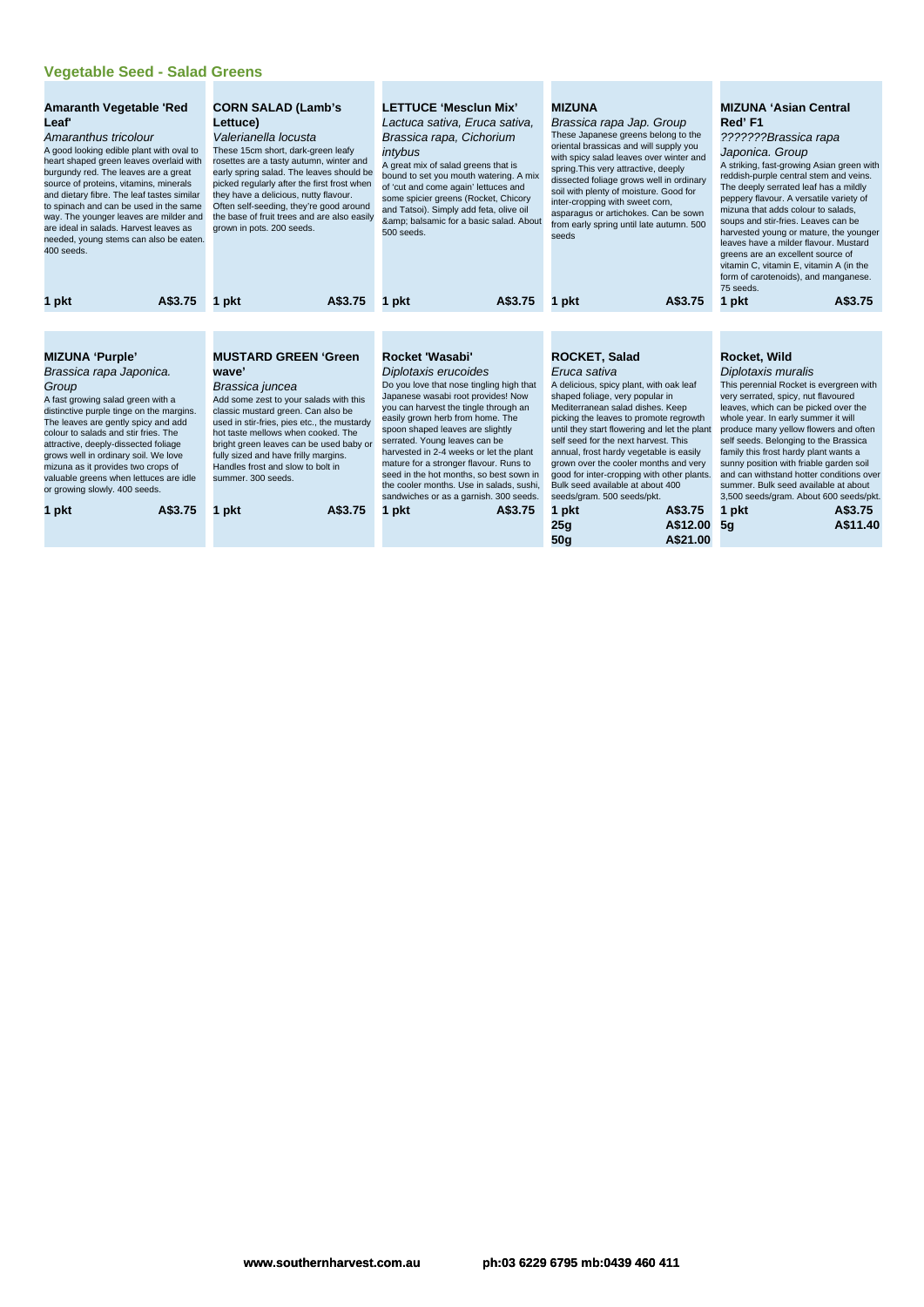#### **Vegetable Seed - Salad Greens**

#### **Sorrel, French** Rumex acetosa

This perennial, frost-hardy sorrel makes dense clumps of soft light green, arrow-shaped leaves and tall red pink flowers. A half evergreen herb with sour, lemon-flavoured foliage is delicious fresh in salads, in soups or cooked like spinach. Easily grown in fertile, moist, acid soil. 500 seeds. Not to WA.

#### **Sorrel, Red Veined** Rumex acetosa

An attractive plant that is at home in the vegetable and ornamental garden. A tough, hardy perennial that grows to 40 cm high, making it an ideal border plant. The bright green leaves have deep red ribbing and a sour, lemon-flavour. For the kitchen the tender young leaves can be used raw. As the plants mature use cook like spinach or stir fry. Cut back to encourage young growth.100 seeds. **1 pkt A\$3.75 1 pkt A\$3.75 1 pkt A\$3.75**

#### **SPICY SALAD HERB MIX** Rocket, Mizuna, Chicory and **Coriander**

This hot and spicy salad mix will provide plenty of tasty salad greens over the cooler months of the year (autumn through to early spring). A frost-hardy selection that makes a refreshing change to any salad, use this mix on its own or mix with lettuce leaves. 400 seeds.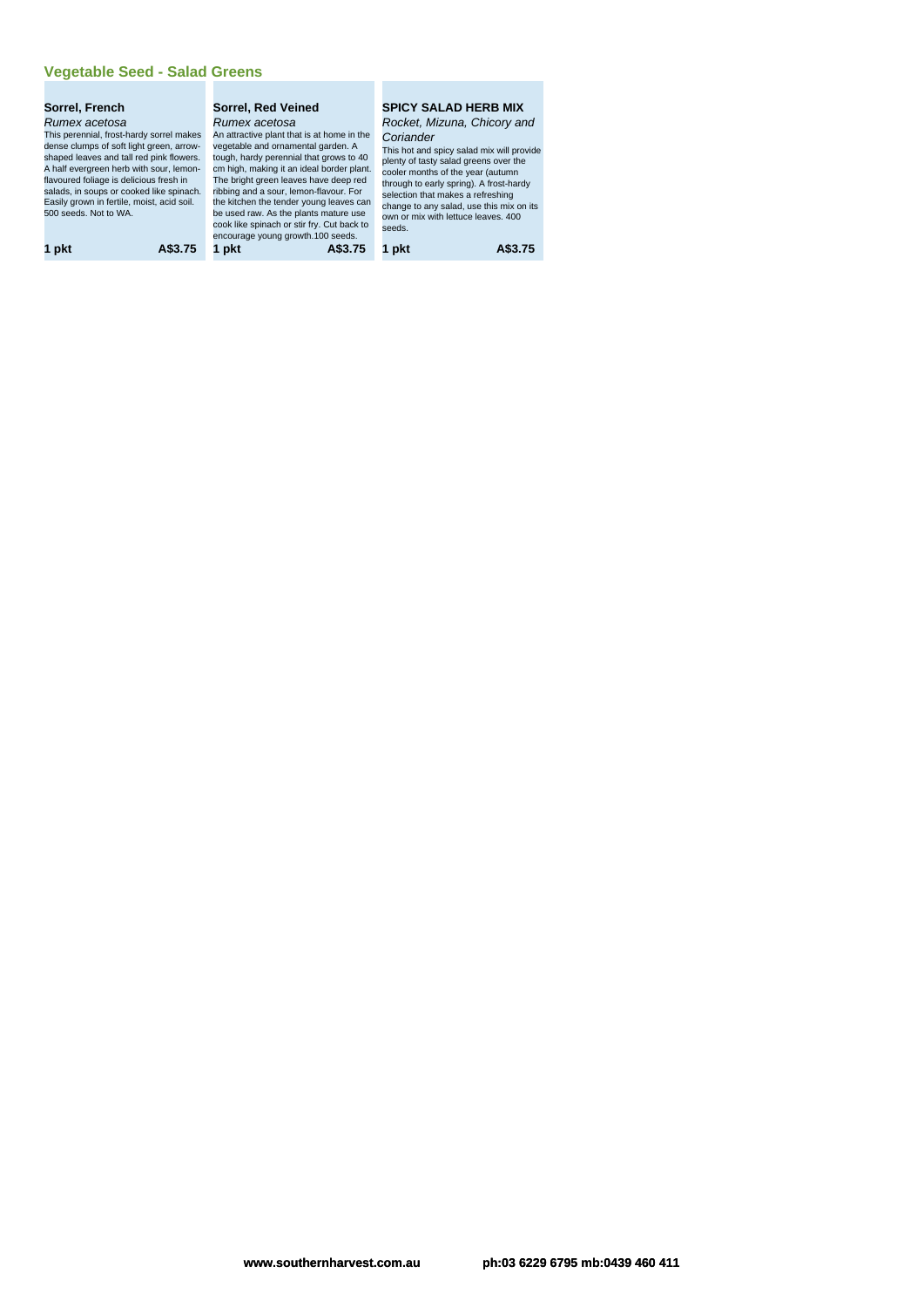**years**

#### **Sds/g: 50-70 Feed Requirements: Low Usual Seed Life:2-4**

#### **Cultural Notes:**

- A hardy vegetable that supplies essential greens through those lean winter months.
- Many prefer English spinach in taste but silverbeet is a lot easier to grow and has a longer harvest period. We like the leaf and stems in pies or steamed with fennel seed and a dash of rice vinegar.
- Silverbeet does not need very fertile soil but produces a lot better with sweeter leaves if given a moderate amount of compost and fertiliser. Sow seed 2cm deep in rows 50-60cm apart. Thin to 50-60cm apart. Eat thinnings once they reach a reasonable size.
- To encourage plant health and growth pull off the older, outer leaves to encourage new growth.

#### **Problems:**

Slugs and snail can reap havoc with seedlings, but once silverbeet has reached a reasonable size not much troubles it at all.

#### **Harvest:**

Harvest outer leaves as needed.

| <b>SILVERBEET 'Rainbow</b><br>Chard'<br>Beta vulgaris 'Rainbow Chard'<br>Richly coloured stems in red, yellow and<br>pink shades make Rainbow Chard or<br>silverbeet highly ornamental but also<br>very tasty. A vigorous grower, often<br>perennial, which needs good drainage,<br>fertile soil and plenty of space. 40 seeds | <b>SILVERBEET 'Fordhook</b><br>Giant'<br>Beta vulgaris<br>This white-stemmed silverbeet is a<br>prolific and tasty vegetable that is easy<br>to grow and thrives year round, ensuring<br>that you get your winter greens. A local<br>favourite as it is dependable throughout<br>the coldest months. A vigorous vegie<br>that needs good drainage, fertile soil<br>and plenty of space. Use in pies,<br>steamed, stocks or stir fries, 150 seeds. | <b>Silverbeet 'Ruby Red</b><br>Chard'<br>Beta vulgaris<br>An ornamental for the potager garden<br>that is a reliable supplier of kitchen<br>greens. The crinkly leaves are dark<br>green with tones of red. The leaf stems<br>and veins are red, helping provide an<br>eye-catching appearance. Use in pies,<br>stock or steamed. Can be frozen for<br>later use. Young leaves can be eaten<br>raw. Grow extra to feed your chooks for<br>golden egg yolks. Harvest year round. | Silverbeet 'Yellow Chrome'<br>Beta vulgaris<br>A bright yellow stemmed silverbeet to<br>keep the daisies in the garden company.<br>A favourite of Steve Solomon's due to<br>the superior taste. Super hardy,<br>surviving very cold winters. Use in pies,<br>stock or steamed. Can be frozen for<br>later use. Young leaves can be eaten<br>raw. Grow extra to feed your chooks for<br>golden egg yolks. Harvest year round.<br>Seed grown by Steve Solomon. 100<br>seeds. |
|--------------------------------------------------------------------------------------------------------------------------------------------------------------------------------------------------------------------------------------------------------------------------------------------------------------------------------|---------------------------------------------------------------------------------------------------------------------------------------------------------------------------------------------------------------------------------------------------------------------------------------------------------------------------------------------------------------------------------------------------------------------------------------------------|---------------------------------------------------------------------------------------------------------------------------------------------------------------------------------------------------------------------------------------------------------------------------------------------------------------------------------------------------------------------------------------------------------------------------------------------------------------------------------|----------------------------------------------------------------------------------------------------------------------------------------------------------------------------------------------------------------------------------------------------------------------------------------------------------------------------------------------------------------------------------------------------------------------------------------------------------------------------|
| 1 pkt<br>A\$3.75                                                                                                                                                                                                                                                                                                               | A\$3.75<br>1 pkt                                                                                                                                                                                                                                                                                                                                                                                                                                  | 100 seeds.<br>1 pkt<br>A\$3.75                                                                                                                                                                                                                                                                                                                                                                                                                                                  | A\$3.75<br>pkt                                                                                                                                                                                                                                                                                                                                                                                                                                                             |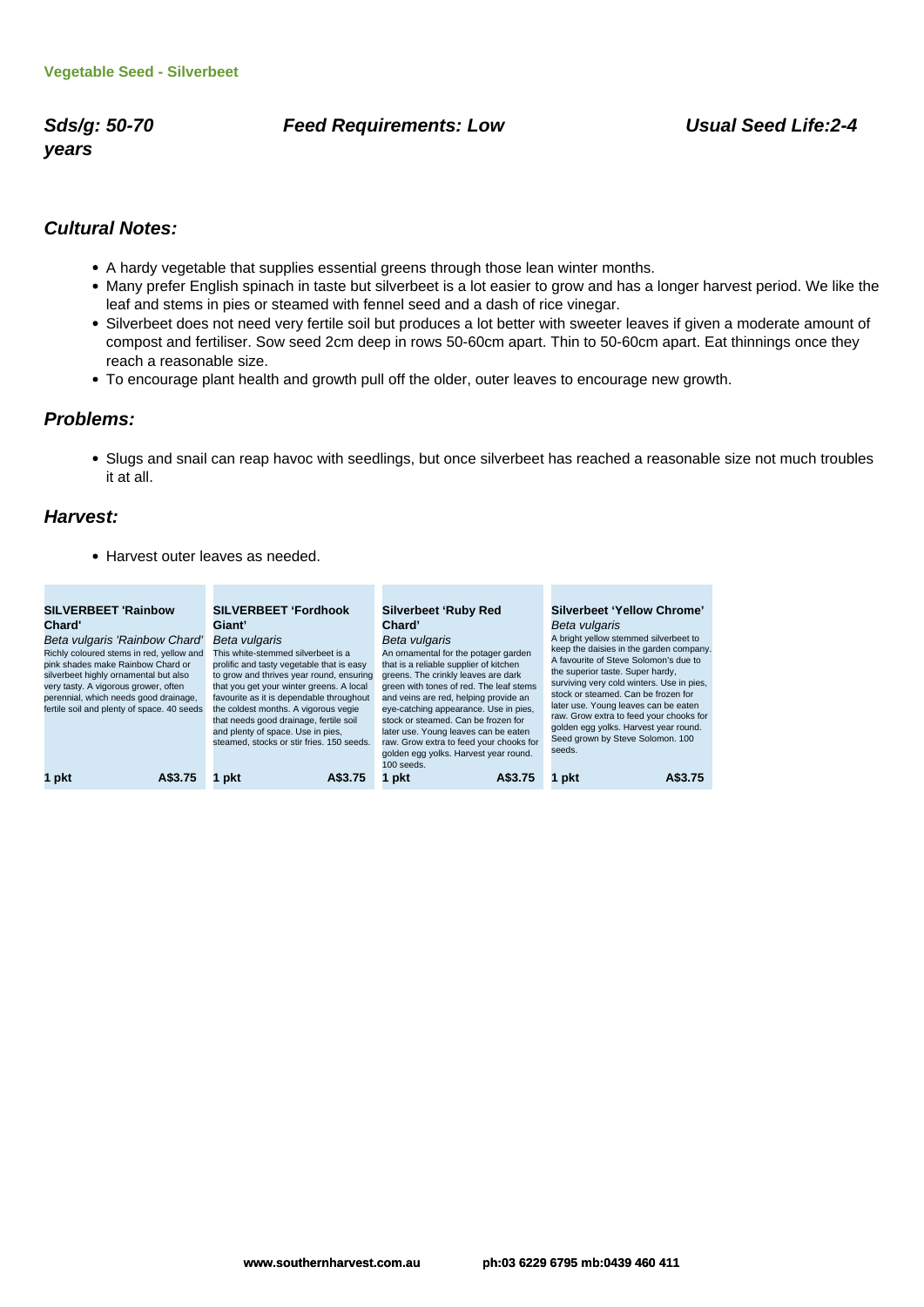**Life:4-5 years**

#### **Cultural Notes:**

- There are two main varieties of spinach (1) the classic rounder leafed spinach that prefers cooler climates (generally known in Australia as English spinach) and (2) the arrow leafed spinach which can handle warmer weather (from SE Asia or Middle-East).
- English spinach germinates best in cooler soil and prefers to grow in cooler shorter days. Be aware that hot soils in February can reduce germination rates, so if hoping for a Feb sowing keep the beds cool with regular watering or wait for a bout of southerly weather. Provide plenty of nitrogen in your compost/fertiliser mix to allow for rapid growth.
- The arrow leafed spinach can also germinate in warmer temperatures and does not run to seed as easily when growing in the warmer months. In temperate and warmer climates this can almost be grown tear round.
- All spinach loves well-limed soil.

#### **Problems:**

Snails and slugs in early spring are a nuisance, devouring seedlings. While frost hardy spinach does not like wet winters and saturated root so ensure well drained beds and allow plenty of spacing between plants for air flow to prevent disease/mould.

#### **Harvest:**

• Harvest leaves or plants as needed.

| <b>SPINACH 'Bloomsdale</b><br>Longstanding'<br>Spinacea oleracea<br>An annual vegetable mainly grown in<br>spring and autumn, rapidly running to<br>seed in hot weather. It needs fertile, rich,<br>limy soil in a sunny or half shady<br>position. Raw or cooked spinach is high<br>in iron and an excellent source of<br>vitamins in spring and autumn. Bulk<br>seed available about 80 sds/gram. 250<br>seeds/pkt. Not to WA. | <b>SPINACH - NEW ZEALAND</b><br>Tetragonia tetragonioides<br>New Zealand spinach also called<br>Warrigal Greens is a good summer<br>variety, but needs a more protected<br>position being frost tender. In deep<br>fertile soil this long stemmed type of leaf<br>vegetable will produce high yields, and it<br>will tolerate warm and coastal<br>conditions. Salt tolerant. 25 seeds Not to<br>WA. | Spinach 'Baby Leaf' F1<br>Spinacea oleracea<br>The perfect baby leaf variety. Harvest<br>throughout the year, this variety can<br>handle summer growing. The thick<br>leaves have a round/oval appearance<br>and are semi-blistered. With excellent<br>flavour the leaves can be added raw to<br>salads or smoothies; or simply add to<br>stir fries. This variety has good<br>resistance to downy mildew. 150 seeds. | Spinach 'Flamingo' F1<br>Spinacea oleracea<br>An Asian style spinach with smooth,<br>dark green leaves on long stems. The<br>arrow-shaped leaves can be harvested<br>young or old and have good flavour and<br>crunch. A 'cut and come again' variety<br>with a long harvest period. It has good<br>bolt resistance but for best flavour grow<br>for harvest in cooler months. Good<br>resistance to downy mildew. 200 seeds. | Spinach 'Galilee'<br>Spinacea oleracea<br>An arrowhead leaf variety that originates<br>in the Middle East so it has a greater<br>level of heat tolerance than the English<br>spinach cultivars, providing it with a<br>longer season. The leaves have a<br>similar flavour to normal spinach, a bit<br>lighter green in colour. Leaves can be<br>harvest young for tender baby spinach<br>or full grown. Use raw or cooked. 80<br>seeds. |
|----------------------------------------------------------------------------------------------------------------------------------------------------------------------------------------------------------------------------------------------------------------------------------------------------------------------------------------------------------------------------------------------------------------------------------|-----------------------------------------------------------------------------------------------------------------------------------------------------------------------------------------------------------------------------------------------------------------------------------------------------------------------------------------------------------------------------------------------------|-----------------------------------------------------------------------------------------------------------------------------------------------------------------------------------------------------------------------------------------------------------------------------------------------------------------------------------------------------------------------------------------------------------------------|-------------------------------------------------------------------------------------------------------------------------------------------------------------------------------------------------------------------------------------------------------------------------------------------------------------------------------------------------------------------------------------------------------------------------------|------------------------------------------------------------------------------------------------------------------------------------------------------------------------------------------------------------------------------------------------------------------------------------------------------------------------------------------------------------------------------------------------------------------------------------------|
| A\$3.75<br>1 pkt<br>A\$7.40<br>20 <sub>g</sub><br>A\$17.40<br>50 <sub>g</sub><br>A\$32.00<br>100g                                                                                                                                                                                                                                                                                                                                | A\$3.75<br>pkt                                                                                                                                                                                                                                                                                                                                                                                      | A\$3.75<br>pkt                                                                                                                                                                                                                                                                                                                                                                                                        | A\$3.75<br>pkt                                                                                                                                                                                                                                                                                                                                                                                                                | A\$3.75<br>pkt                                                                                                                                                                                                                                                                                                                                                                                                                           |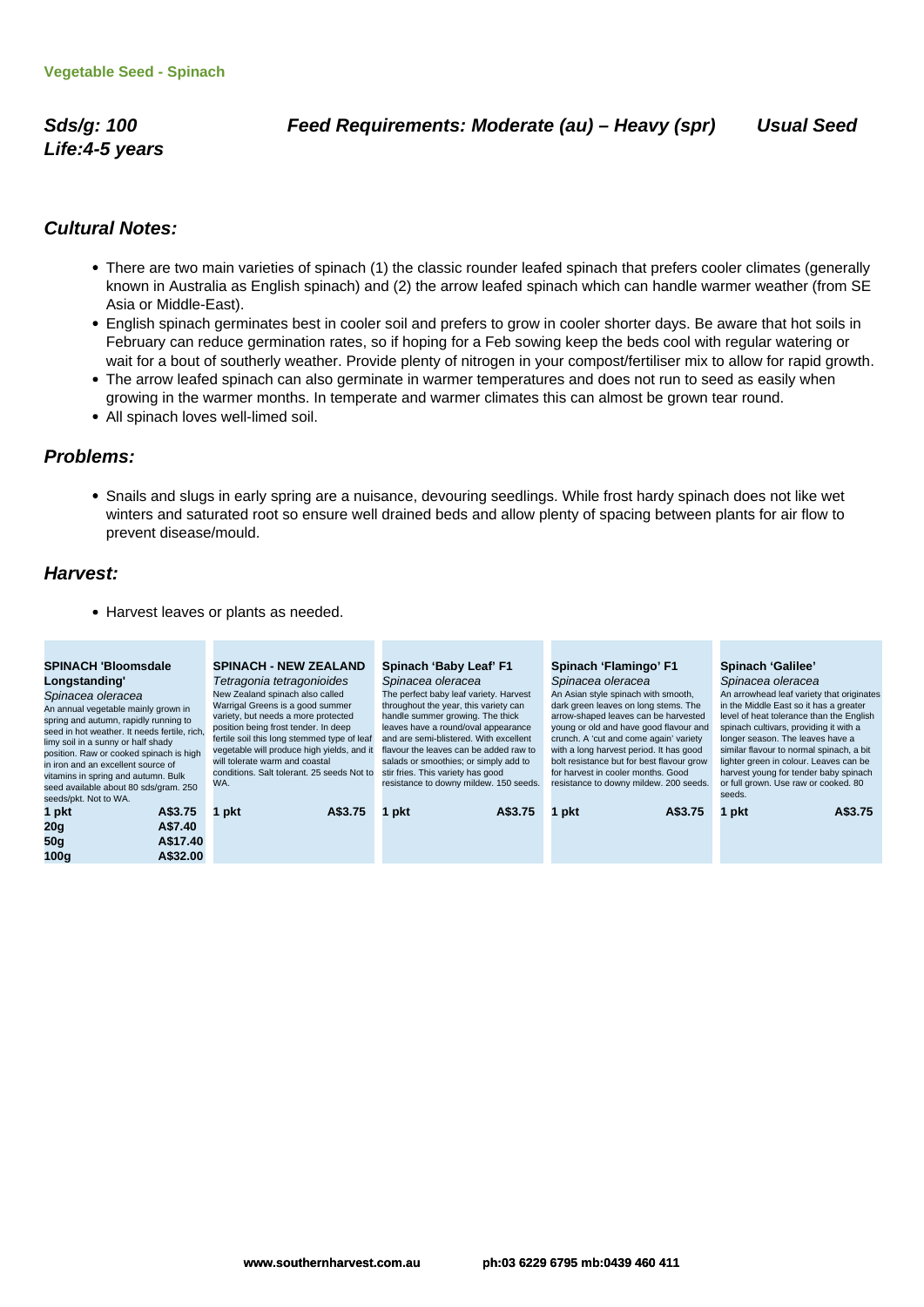#### **Vegetable Seed - Spinach**

| Spinach 'Malabar Red<br>Climbing'<br>Basella rubra<br>An attractive perennial vine that has<br>edible green leaves and shoots that can<br>be used in salads or stir fries. The red<br>stems give the plant an ornamental<br>value as well. Provide a trellis for easy<br>picking and to protect other plants from<br>being smothered! A heat loving plant<br>that is grown as an annual in cooler<br>areas as it is frost tender. While not a<br>true spinach the leaves taste and look<br>similar, 25 seeds. | <b>SPINACH 'Monstrueux de</b><br>Viroflay'<br>Spinacea oleracea<br>A French heirloom, dating back to the<br>1860s, that is well-loved for the sheer<br>yield of dark green, slightly savoyed<br>leaves. A large variety that is vigorous<br>and very hardy. Growing to 50-60 cm<br>high with leaves to 25 cm. Eat leaves<br>raw or cooked; baby or mature this<br>spinach will not disappoint! Harvest<br>leaves as needed or the whole plant.<br>120 seeds.                              | Spinach 'Perpetual'<br>Beta vulgaris<br>A reliable green that allows you to<br>harvest throughout the year. Use as you<br>would normal spinach or silverbeet. A<br>great winter green for your chooks as<br>well. Technically not a spinach or<br>perennial!! It is a member of the beetroot<br>and silverbeet family and while not<br>perennial it crops for a well over 12<br>months, just keep cutting off the seed<br>head. 75 seeds. | Spinach 'Reddy' F1<br>Spinacea oleracea<br>A unique spinach that has attractive,<br>sweet tasting red stems and veins<br>contrasting the dark green leaves. An<br>easy to grow spinach that can start to be<br>harvested from in 4-6 weeks. Use baby<br>and mature leaves in a pick and come<br>again fashion. Crops over a long period<br>if picked continuously. Add colour to<br>vour salads and stir fries. The red-<br>veined colour is strongest in cooler<br>month sowings (late winter/early spring<br>and autumn). 100 seeds. | Spinach 'Seaside' F1<br>Spinacea oleracea<br>A baby leaf variety that is suitable for<br>growing year round. Seaside is a high<br>yielding plant that produces, smooth,<br>thick, succulent leaves. It handles cool<br>winters and is slow to bolt in summer.<br>The plant has an upright habit, for easy<br>harvest and produces dark green leaves<br>that are highly nutritious. It has good<br>resistance to downy mildew. 200 seeds. |  |
|---------------------------------------------------------------------------------------------------------------------------------------------------------------------------------------------------------------------------------------------------------------------------------------------------------------------------------------------------------------------------------------------------------------------------------------------------------------------------------------------------------------|-------------------------------------------------------------------------------------------------------------------------------------------------------------------------------------------------------------------------------------------------------------------------------------------------------------------------------------------------------------------------------------------------------------------------------------------------------------------------------------------|-------------------------------------------------------------------------------------------------------------------------------------------------------------------------------------------------------------------------------------------------------------------------------------------------------------------------------------------------------------------------------------------------------------------------------------------|----------------------------------------------------------------------------------------------------------------------------------------------------------------------------------------------------------------------------------------------------------------------------------------------------------------------------------------------------------------------------------------------------------------------------------------------------------------------------------------------------------------------------------------|------------------------------------------------------------------------------------------------------------------------------------------------------------------------------------------------------------------------------------------------------------------------------------------------------------------------------------------------------------------------------------------------------------------------------------------|--|
| A\$3.75<br>1 pkt                                                                                                                                                                                                                                                                                                                                                                                                                                                                                              | A\$3.75<br>1 pkt                                                                                                                                                                                                                                                                                                                                                                                                                                                                          | A\$3.75<br>1 pkt                                                                                                                                                                                                                                                                                                                                                                                                                          | A\$3.75<br>1 pkt                                                                                                                                                                                                                                                                                                                                                                                                                                                                                                                       | A\$3.75<br>1 pkt                                                                                                                                                                                                                                                                                                                                                                                                                         |  |
| <b>SPINACH 'Tyee' F1</b><br>Spinacea oleracea<br>A savoy type spinach with great bolt-<br>resistance. A great tasting and fast<br>growing variety that allows you to enjoy<br>your spinach greens all year round as it<br>holds well in Summer and Winter, 200<br>seeds.<br>A\$3.75<br>1 pkt                                                                                                                                                                                                                  | <b>SPINACH 'Winter Giant'</b><br>Spinacea oleracea<br>Large, semi-savoyed green leaves make<br>this cool hardy variety an excellent<br>selection for yield and flavour through<br>autumn, winter and early spring. The<br>leaves have a fine flavour and are<br>tender. Harvest the young leaves for a<br>baby leaf crop. Use fresh in salads and<br>steamed or sautéed/stir fried. Harvest<br>plant whole or in a 'cut and come<br>again' continuous crop. 60 seeds.<br>1 pkt<br>A\$3.75 |                                                                                                                                                                                                                                                                                                                                                                                                                                           |                                                                                                                                                                                                                                                                                                                                                                                                                                                                                                                                        |                                                                                                                                                                                                                                                                                                                                                                                                                                          |  |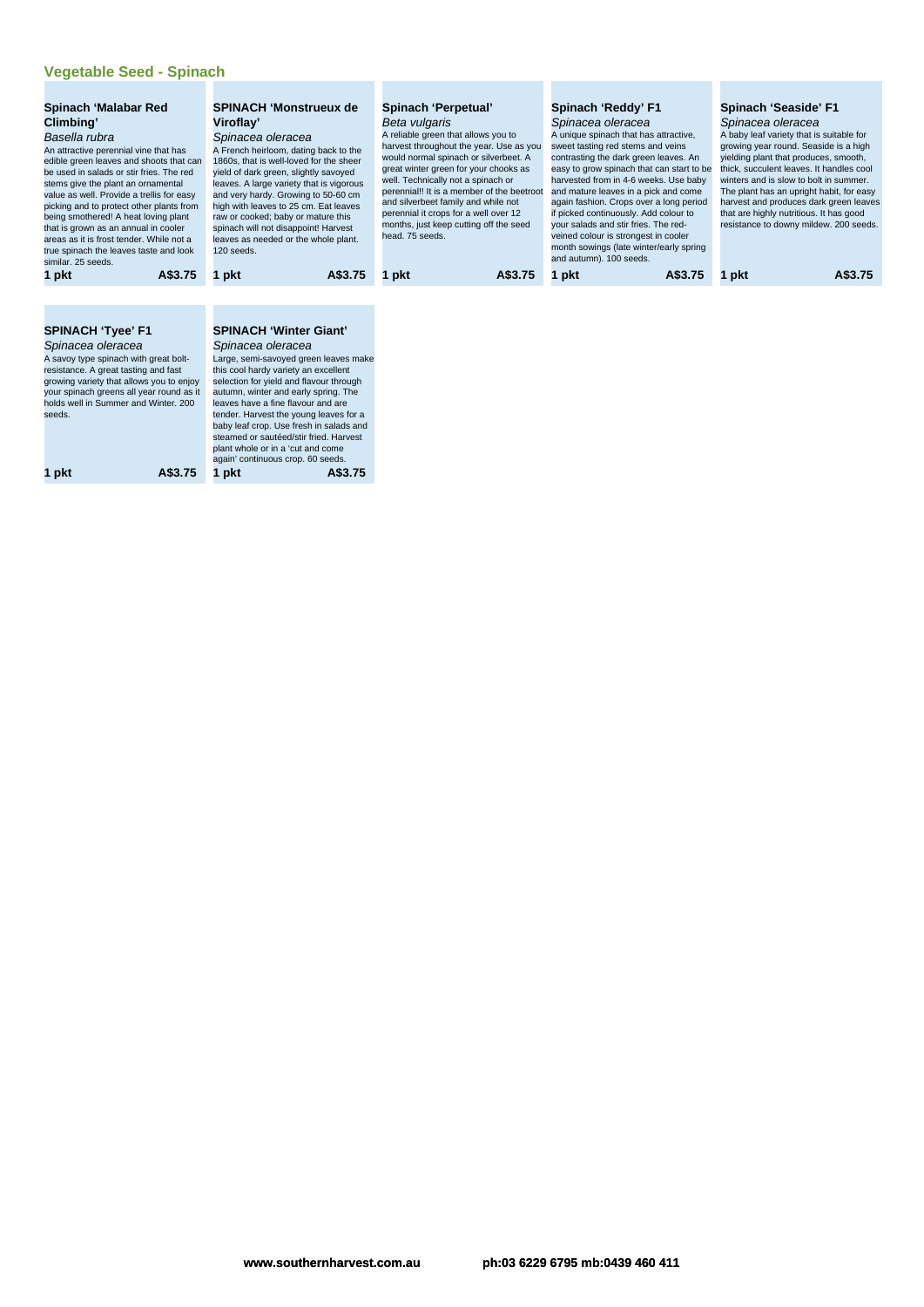**Life: 1-3 years**

### **Sds/g: 250-350 Feed Requirements: Moderate Usual Seed**

## **Cultural Notes:**

We love spring onions as they are relatively fast to grow (compared to onions and leeks), they are available all year round and the whole plant can be used raw or cooked to give a great oniony flavour.

### **Problems:**

Ensure that you do not plant rows any closer than 45 cm to allow for sufficient air flow through winter. This will help with winter rusts, mildews and moulds.

### **Harvest:**

Eat your thinnings, which allows the remaining plants to grow bigger. If you have some clay in your soil loosen under the plants with a fork before pulling them out as you may leave the base in the soil. Great chopped fine in salads and sandwiches.

| <b>SPRING ONION</b>                         | <b>SPRING ONION 'Red</b>                    |  |
|---------------------------------------------|---------------------------------------------|--|
| 'BUNCHING'                                  | <b>Beard</b> '                              |  |
| Allium fistulosum                           | Allium fistulosum                           |  |
| Spring onions are perfect in salads and     | This is your classic great tasting          |  |
| stir-fries, but they also give flavour and  | spring/bunching onion with a red twist!     |  |
| colour to any dish. This variety has little | The foot of this spring onion has a red     |  |
| swelling at the bulb, forms long white      | tinge, helping add some colour and          |  |
| stalks so most of the onion can be used.    | interest to salads, stir fries and          |  |
| Very hardy and easily grown in fertile,     | omelettes. Very hardy & easily              |  |
| limy soils in full sun. 300 seeds.          | grown in fertile, limy soils in full sun. 1 |  |
|                                             | $Pkt = 300$ seeds.                          |  |
| A\$3.75<br>1 pkt                            | A\$3.75<br>1 pkt                            |  |
| 10a                                         |                                             |  |
|                                             |                                             |  |

**25g A\$19.00**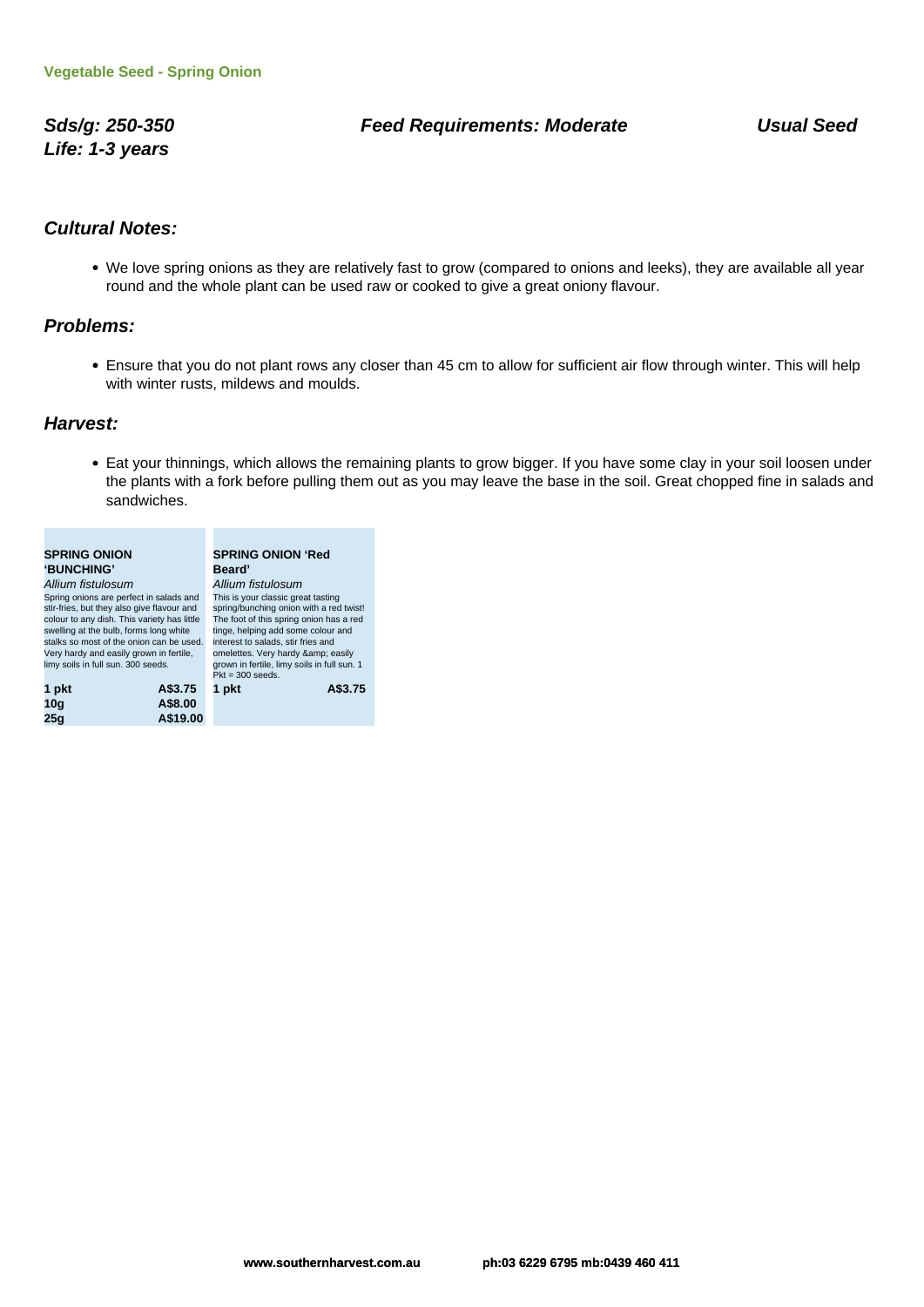### **Vegetable Seed - Squash and Marrow**

### **MARROW 'Long Green'** Cucurbita pepo

A popular English heirloom variety that has a compact bush, is early to mature and heavy yielding. These attractive striped fruits can be cut at 10-15cm (like zucchini) or left to 'size up' as marrows. Excellent eating when freshly picked and lightly cooked, or suitable for short autumn storage. 10 seeds.

**1 pkt A\$3.75 1 pkt A\$3.75 1 pkt A\$3.75**

### **SQUASH 'Bennings Green'** Cucurbita pepo

A great eating green squash with smooth, firm texture. It is a fun flying saucer shape with scalloped edges, making it irresistible for kids to try, especially when they help grow it themselves. Delicious raw, steamed, sautéed, grilled, roasted, fried or baked. Harvest young with flower still attached or at tennis ball size. 10 seeds.

## **SQUASH 'Sunburst'**

Cucurbita pepo A great eating yellow squash. It is a fun flying saucer shape with scalloped edges, making it irresistible for kids to try, especially when they help grow it themselves. Delicious raw, steamed, sautéed, grilled, roasted, fried or baked. Harvest young with flower still attached or at tennis ball size. Treated Seed. 10 seeds.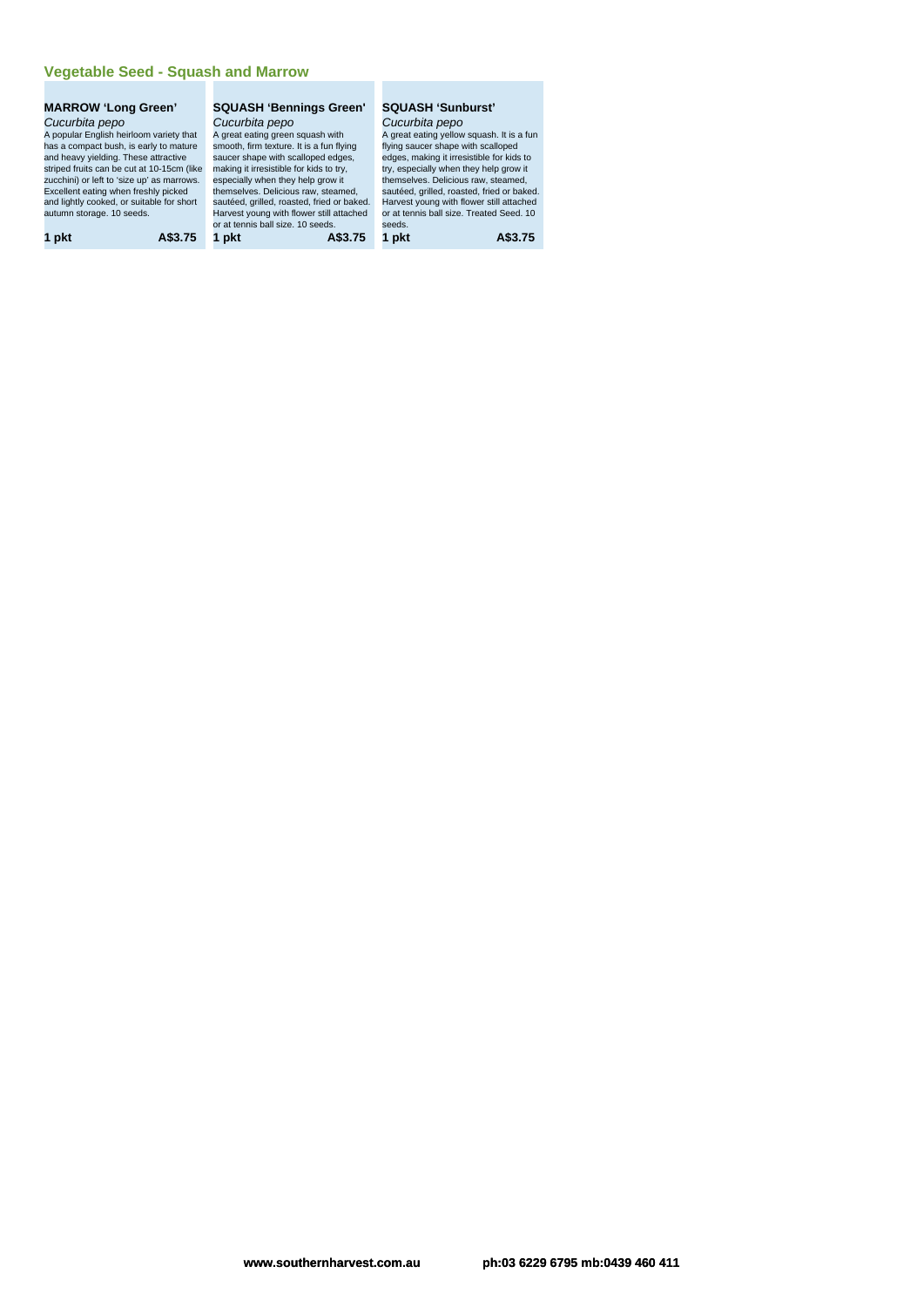**Life:5 years**

### Sds/g: 300-400 **Feed Requirements: Moderate** Money Usual Seed

## **Cultural Notes:**

- Swedes are a high-yielding crop that have a huge versatility in the kitchen. They can be mashed, scalloped like potatoes, grated raw onto salads, included in a veggie burger mix, fried or plonked into soups and stews.
- Thinning is essential if you want decent-sized roots.
- Swedes store well in the ground over winter.

### **Problems:**

Use Dipel spray if cabbage moths are flying around in the garden.

### **Harvest:**

Harvest roots as required. Pull all remaining roots once the days get longer and warmer at the end of winter.

| flavour without any trace of the turnip<br>flavour found in many other swedes.<br>Swedes are easy to grow, store in the<br>ground through winter and produce<br>remarkable yields. These are a great<br>fresh substitute for the potato. Beautiful<br>braised or baked as a gratin. Originally<br>derived from NZ butter swede this<br>variety has been grown/bred for eating<br>and seed for many, many years in<br>Tasmania, we now claim it as our own<br>variety : ) Locally Grown Without |                                                                                                   |
|------------------------------------------------------------------------------------------------------------------------------------------------------------------------------------------------------------------------------------------------------------------------------------------------------------------------------------------------------------------------------------------------------------------------------------------------------------------------------------------------|---------------------------------------------------------------------------------------------------|
| A\$3.75<br>1 pkt<br>25q                                                                                                                                                                                                                                                                                                                                                                                                                                                                        |                                                                                                   |
| thinned to a spacing of at least 20 cm. A<br>Roots mature in about 90 days, they can                                                                                                                                                                                                                                                                                                                                                                                                           | At last a swede that is sweet and rich in<br>Chemicals, 300 seeds.<br>A\$19.80<br>50a<br>A\$35.00 |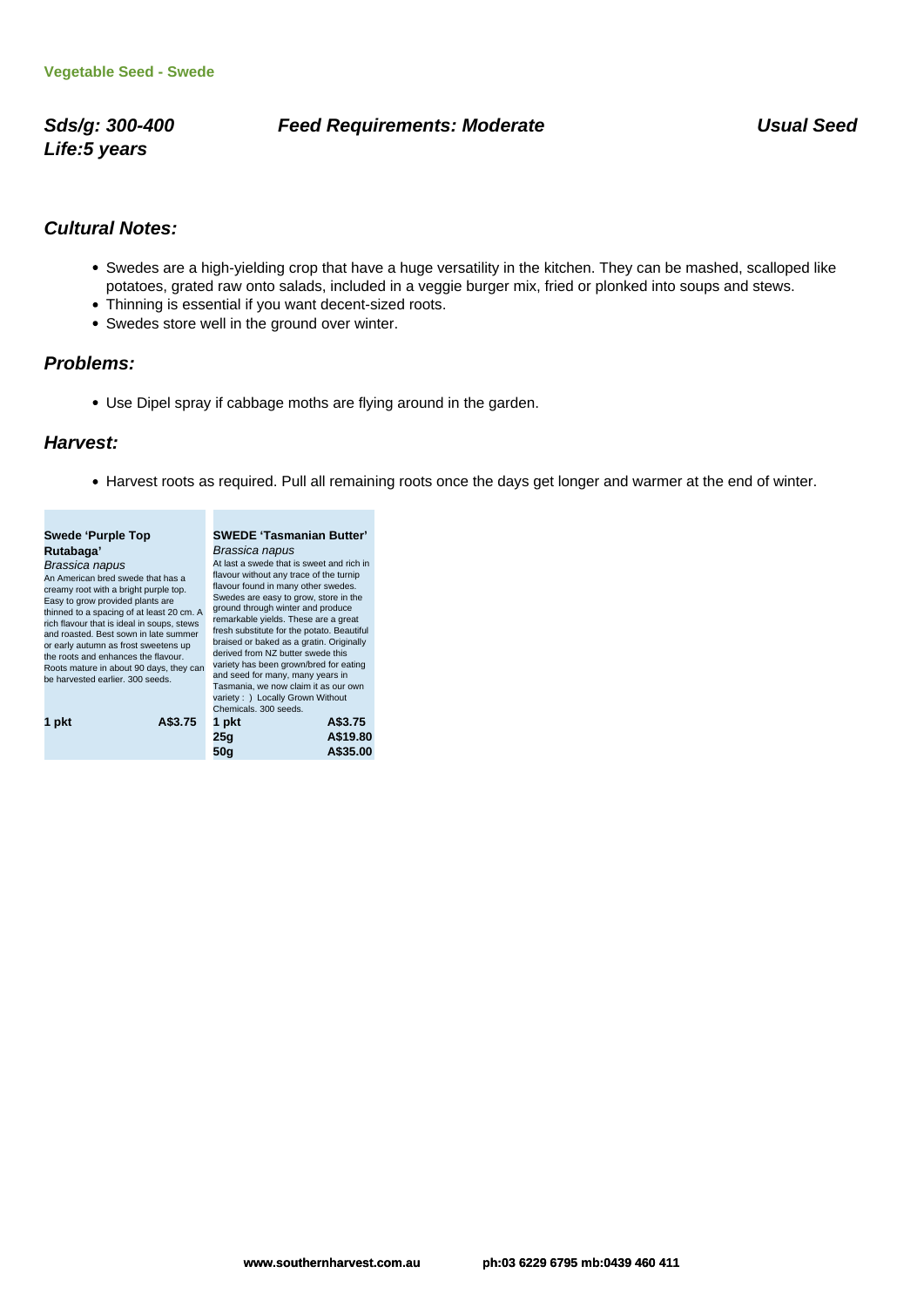### **TOMATILLO 'De Milpa'** Physalis ixocarpa

Mexican Heirloom ~ Organic Reputed to be the best tasting tomatillo. These small-medium sized fruit are used in Mexican salsas, green sauces & stews. Part of the fruit blushes purple, mainly after harvest. This perennial, grown as an annual where frost occurs, where frost occurs, requires staking<br>requires staking &amp; will keep bearing &amp; will keep bearing fruit until killed fruit until killed by frost. Harvest fruit<br>when plump &amp; papery husk splits.<br>Fruit stores for 2-4 weeks. Not to WA. 100 seeds. **1 pkt A\$3.75 1 pkt A\$3.75**

### **TOMATILLO 'Verde Puebla'**

Physalis ixocarpa A delicious & amp; essential addition to Mexican salsas, green sauces & stews. Once on Aztec menus, the 3-5cm fruit is firmer than a tomato & amp; tastes<br>similar to a tangy lemon, only sweeter. This perennial, grown as an annual by frost. Grow as you would tomatoes.<br>Harvest fruit when plump & amp; papery husk splits. Fruit store for 2-4 weeks. 40 seeds. Not to WA.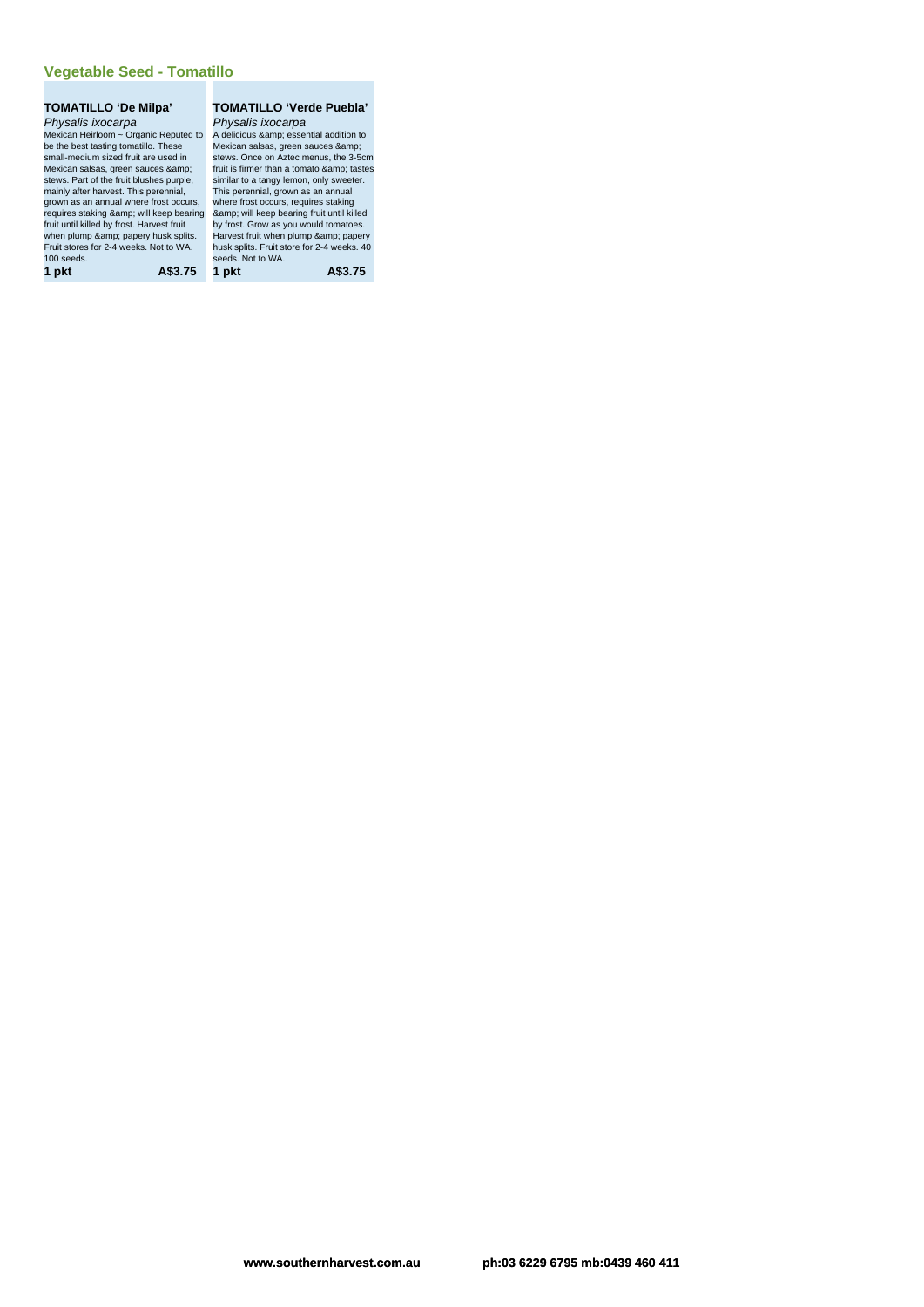**years**

### **Sds/g: 300-400 Feed Requirements: Moderate Usual Seed Life: 4-6**

## **Cultural Notes:**

- In cooler areas start seedlings indoors 5 6 weeks before your last frost and plant out in week 8 to be on the safe side. Plant deeper than the roots as the stem will form extra feeding roots. Do not start seedlings too early as root bound, leggy plants are bound to disappoint and be poor croppers.
- Determinate tomatoes form bushes that do not need to be pruned and produce fruit earlier but over a shorter period than indeterminates. Indeterminate tomatoes need to be trellised, trained up a string or staked. Given the room indeterminate varieties are prolific growers and will easily outgrow your average tomato stake.
- For best results plant against a high north-facing fence.
- Plant into soil with good organic matter and do not provide high nitrogen fertiliser, otherwise you will end up with excess leaf growth and late flowering. It is possible to force flowering by stressing the plant a bit with infrequent watering, however, once flowers have started ensure the plant gets regular water. Plant indeterminate seedlings with 80-120 cm centres and determinate seedlings with at least 50-90 cm centres.

### **Problems:**

The best way to avoid problems with tomatoes is by supplying sufficient moisture applied at soil level and adequate calcium. As tomatoes respond very well to foliar feeds a good preventative is a seaweed foliar spray every 2 weeks.

### **Harvest:**

- Your homegrown tomatoes will taste better than any from the supermarket.
- Cherry tomato varieties ripen earliest. Unripened tomatoes should be harvested before the first frost. Either pull the plant and hang in a shed with good ventilation to avoid moulds or harvest tomatoes and ripen them in the house.

| <b>TOMATO 'AMISH PASTE'</b>                 | <b>TOMATO 'Beefsteak'</b>                | <b>Tomato 'Black Cherry"</b>             | <b>TOMATO 'BLACK KRIM'</b>                | <b>TOMATO 'BLACK RUSSIAN'</b>              |
|---------------------------------------------|------------------------------------------|------------------------------------------|-------------------------------------------|--------------------------------------------|
| Lycopersicon esculentum                     | Lycopersicon esculentum                  | Lycopersicon esculentum                  | Lycopersicon esculentum                   | Lycopersicon esculentum                    |
| This heirloom drying or bottling variety of | Considered by many to be the best        | A favourite heirloom as it has high      | A Russian heirloom with deep purple-      | This Russian heirloom medium sized,        |
| tomato is a strong climbing plant with      | sandwich tomato. This heirloom is large, | yields, is easy to grow and most         | brown skin with large sized, flat shaped, | round tomato has dark red/chocolate        |
| large up to 10cm, oxheart shaped, tasty     | meaty, holds together well (so your      | importantly it produces small round dark | good tasting juicy fruit. Handles a range | coloured, sweet tasting fruit and requires |
| fruit. It is especially good for cooking    | sanger does not get soggy!), thin        | coloured tomatoes with a full, sweet     | of conditions including cooler climates.  | staking. A vigorous, tough variety for     |
| with a creamy consistency and few           | skinned and most importantly has         | flavour (and a touch 'exotic'!). A       | Yields well and relatively early. A       | poorer soils, where it produces good,      |
| seeds. Needs staking. 80 seeds              | excellent flavour raw. A large, red      | vigorous producer that needs staking.    | vigorous, tough variety that requires     | flavoursome fruit, 80 seeds                |
|                                             | tomato that averages $400 - 600$ grams.  | 30 seeds.                                | staking. 80 seeds.                        |                                            |
|                                             | Requires staking. 80 seeds.              |                                          |                                           |                                            |
| 1 pkt<br>A\$3.75                            | A\$3.75<br>1 pkt                         | A\$3.75<br>1 pkt                         | 1 pkt<br>A\$3.75                          | A\$3.75<br>1 pkt                           |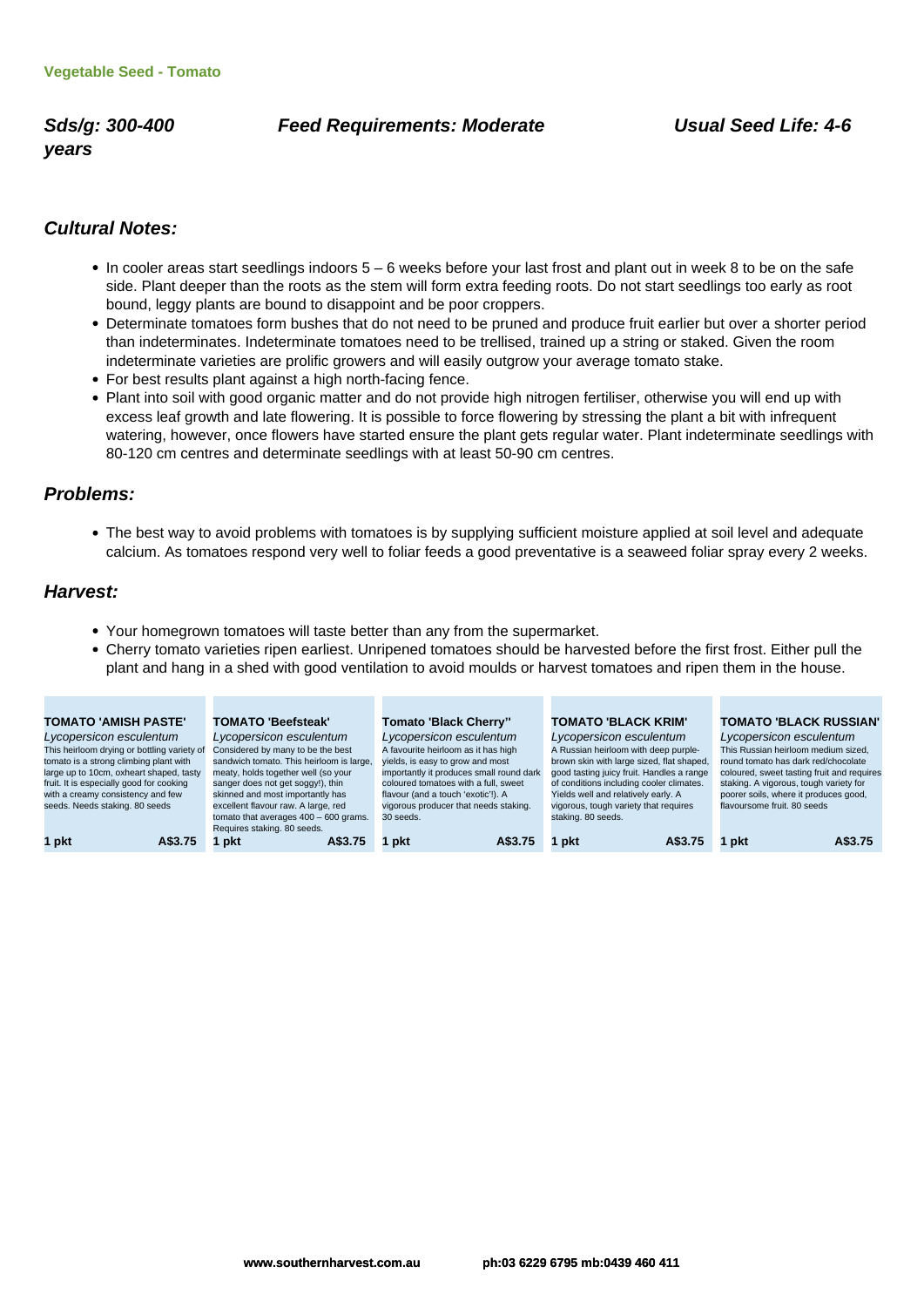| <b>TOMATO 'Brandywine Red'</b><br>Lycopersicon esculentum<br>An heirloom well known for its excellent<br>flavour that is known as 'well-balanced'<br>(a good mix of sweet with acid). A high<br>vielding, indeterminate variety that<br>requires staking and bares medium to<br>medium-large, red fruit. 80 seeds.                                                 | <b>TOMATO 'Break O' Day'</b><br>Lycopersicon esculentum<br>An Australian Heirloom. This old 'work<br>horse' tomato, introduced as a<br>commercial variety in 1931, is renowned<br>for its good, tangy flavour. An early,<br>staking variety, it dependably crops<br>medium-sized, thin-skinned, orange-red<br>fruits, ideal for bottling and freezing or<br>eating fresh. 80 seeds.                                                                          | <b>TOMATO 'Broad Ripple</b><br>Currant'<br>Lycopersicon esculentum<br>This small, round cocktail tomato<br>produces gooseberry sized, deep<br>golden yellow, scrumptious fruit over the<br>early months of summer. Our favourite<br>yellow tomato as it is early<br>and prolific with a super fruity, sweet<br>flavour and low acidity. Needs staking.<br>Prepare the soil by digging in plenty of<br>rotted organic matter and use lime if soil<br>is acid. 30 seeds | Tomato 'Burnley Bounty'<br>Lycopersicon esculentum<br>An Australian heirloom variety that<br>produces 8-10cm red oblate fruit<br>(meaning slightly flattened at the top and<br>bottom). Produces good yields of tasty,<br>well balanced fruit. An indeterminate<br>variety that needs staking as it grows to<br>1.5m. 80 seeds. | <b>Tomato 'Cherokee Purple'</b><br>Lycopersicon esculentum<br>A heirloom variety from the Cherokee<br>Indians taken up by settlers in the<br>1890s. A big 'beefsteak' tomato,<br>ripening to a dusky purple-pink, with<br>superb sweetness, dense juicy texture,<br>large fruit & beautiful colour. An<br>indeterminate variety that needs staking.<br>80 seeds.    |
|--------------------------------------------------------------------------------------------------------------------------------------------------------------------------------------------------------------------------------------------------------------------------------------------------------------------------------------------------------------------|--------------------------------------------------------------------------------------------------------------------------------------------------------------------------------------------------------------------------------------------------------------------------------------------------------------------------------------------------------------------------------------------------------------------------------------------------------------|-----------------------------------------------------------------------------------------------------------------------------------------------------------------------------------------------------------------------------------------------------------------------------------------------------------------------------------------------------------------------------------------------------------------------------------------------------------------------|---------------------------------------------------------------------------------------------------------------------------------------------------------------------------------------------------------------------------------------------------------------------------------------------------------------------------------|---------------------------------------------------------------------------------------------------------------------------------------------------------------------------------------------------------------------------------------------------------------------------------------------------------------------------------------------------------------------|
| A\$3.75                                                                                                                                                                                                                                                                                                                                                            | A\$3.75                                                                                                                                                                                                                                                                                                                                                                                                                                                      | A\$3.75                                                                                                                                                                                                                                                                                                                                                                                                                                                               | A\$3.75                                                                                                                                                                                                                                                                                                                         | A\$3.75                                                                                                                                                                                                                                                                                                                                                             |
| 1 pkt                                                                                                                                                                                                                                                                                                                                                              | 1 pkt                                                                                                                                                                                                                                                                                                                                                                                                                                                        | 1 pkt                                                                                                                                                                                                                                                                                                                                                                                                                                                                 | pkt                                                                                                                                                                                                                                                                                                                             | 1 pkt                                                                                                                                                                                                                                                                                                                                                               |
| <b>TOMATO 'College</b><br>Challenger'<br>Lycopersicon esculentum<br>An Australian Heirloom. Bred in the<br>1950s in New South Wales, this<br>commercial variety tolerates heat well.<br>Earlier to produce and more prolific than<br>Grosse Lisse, it has solid, big red fruit<br>and excellent flavour. An indeterminate<br>variety that needs staking. 80 seeds. | <b>TOMATO 'COSTOLUTO</b><br><b>Fiorentino'</b><br>Lycopersicon esculentum<br>An heirloom from Italy. This mid-season<br>indeterminate variety produces large,<br>ribbed, quince shaped tomatoes. This<br>beautiful, creamy fruit is very<br>flavoursome and used for slicing,<br>sauces and pastes. Costoluto is a<br>popular variety due to it full traditional<br>flavour, which shines when slow roasted<br>or cooked down into a rich sauce, 30<br>seeds | Tomato 'Daydream'<br>Lycopersicon esculentum<br>An heirloom variety that is sweet tasting<br>with low acidity. A great variety for the<br>home gardener as it is a vigorous<br>grower with high yields over a long<br>period. Produces large smooth deep red<br>fruit. An indeterminate variety that needs<br>staking. 80 seeds.                                                                                                                                      | <b>TOMATO 'Early Wonder'</b><br>(Fruehzauber)<br>Lycopersicon esculentum<br>A German variety with round, mid-red<br>fruit, that sets very early. This productive<br>tomato is tasty, tangy, sweet and juicy.<br>Needs staking. Eat fresh or in salads. 50<br>seeds.                                                             | <b>Tomato 'Evergreen'</b><br>Lycopersicon esculentum<br>Add a splash of green to tomato salads<br>and salsa with this old variety that<br>remains green when ripe. Nice to slice,<br>it's medium to large, fleshy, mild tasting<br>(not too sweet, not too acid) fruit is great<br>fried or pickled, too. An indeterminate<br>variety that needs staking. 80 seeds. |
| A\$3.75                                                                                                                                                                                                                                                                                                                                                            | A\$3.75                                                                                                                                                                                                                                                                                                                                                                                                                                                      | A\$3.75                                                                                                                                                                                                                                                                                                                                                                                                                                                               | A\$3.75                                                                                                                                                                                                                                                                                                                         | A\$3.75                                                                                                                                                                                                                                                                                                                                                             |
| 1 pkt                                                                                                                                                                                                                                                                                                                                                              | 1 pkt                                                                                                                                                                                                                                                                                                                                                                                                                                                        | 1 pkt                                                                                                                                                                                                                                                                                                                                                                                                                                                                 | pkt                                                                                                                                                                                                                                                                                                                             | 1 pkt                                                                                                                                                                                                                                                                                                                                                               |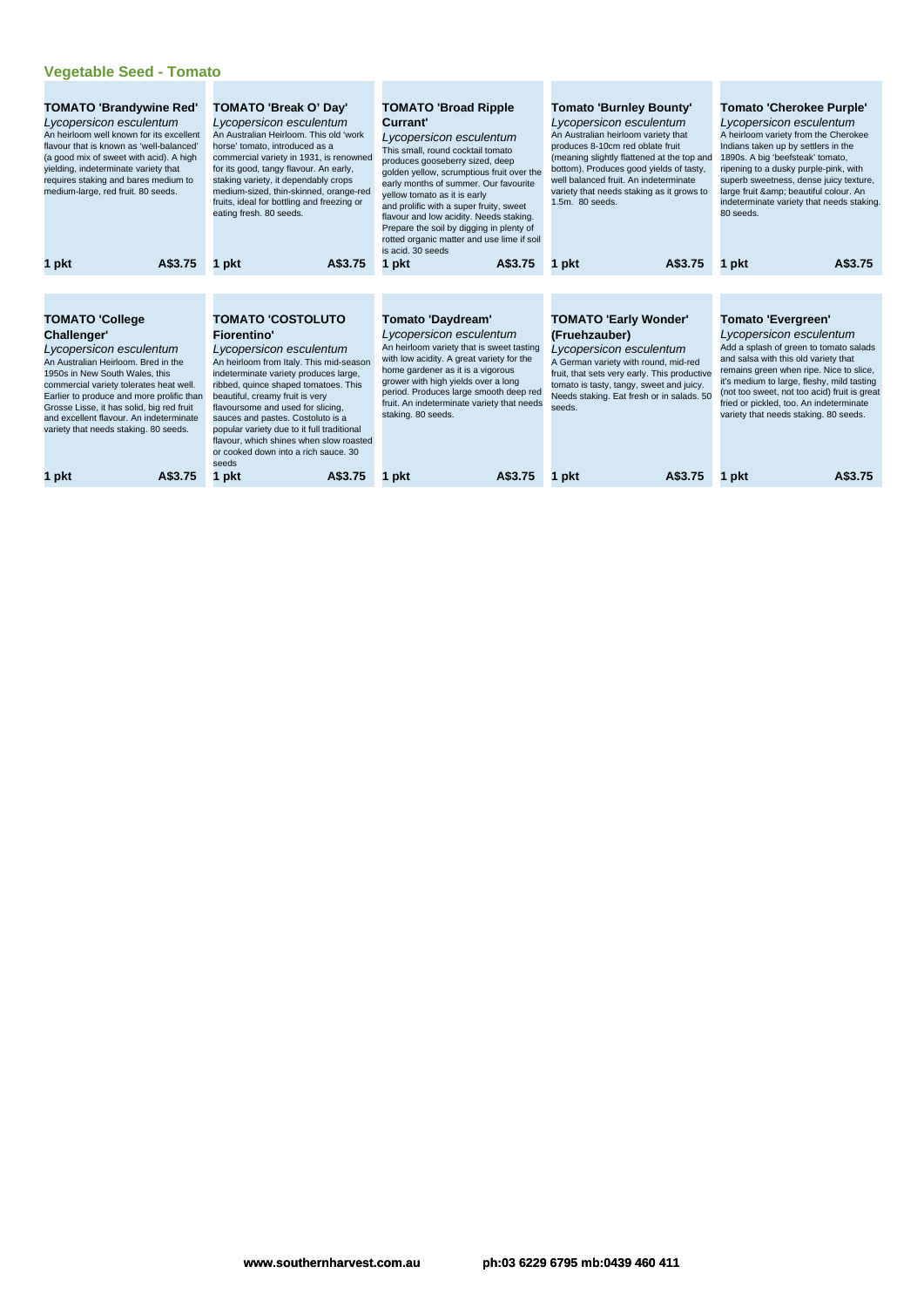| Tomato 'German Johnson'<br>Lycopersicon esculentum<br>A large heirloom variety from the Viginia,<br>USA. It produces large beefsteak fruit<br>that are meaty, full of flavour, low acidity<br>and have few seeds. When ripe they are<br>reddish-pink with yellow shoulders. An<br>indeterminate variety that needs<br>staking. 80 seeds. | <b>TOMATO 'Gold Nugget'</b><br>Lycopersicon esculentum<br>Consistently the first tomato on our<br>plates (if it makes it there from the<br>garden). A compact bush variety that<br>bares a heavy crop of sweet, golden<br>cocktail sized sweet tomatoes. Great in<br>salads and a colourful addition to<br>chutneys/relish. A great tomato for<br>containers or areas with a short<br>summer. 30 seeds. | <b>TOMATO 'GREEN ZEBRA'</b><br>Lycopersicon esculentum<br>A very attractive, yellow/green tomato<br>with dark, green stripes and small, plum-<br>sized fruit. This very hardy and prolific<br>variety sweet flavour with a bit of tang to<br>it. A great salad tomato for color and<br>flavour. Needs staking. 80 seeds | <b>TOMATO 'Grosse Lisse'</b><br>Lycopersicon esculentum<br>An Australian Heirloom. Probably<br>Australia's oldest and most popular<br>staking tomato. Grosse Lisse, meaning<br>large smooth', reliably produces an<br>abundance of big, round, red fruit. Mid to<br>late season maturity with strong<br>harvesting period. 80 seeds. | <b>TOMATO 'Jubilee Yellow</b><br>Lycopersicon esculentum<br>A tasty, low-acid tomato adding a flare<br>of orange-yellow to salads, salsas and<br>sauces. An early, heat tolerant<br>beefsteak type that produces medium to<br>large, round fruit. An indeterminate with<br>compact, tidy vines that need staking.<br>80 seeds. |
|------------------------------------------------------------------------------------------------------------------------------------------------------------------------------------------------------------------------------------------------------------------------------------------------------------------------------------------|---------------------------------------------------------------------------------------------------------------------------------------------------------------------------------------------------------------------------------------------------------------------------------------------------------------------------------------------------------------------------------------------------------|-------------------------------------------------------------------------------------------------------------------------------------------------------------------------------------------------------------------------------------------------------------------------------------------------------------------------|--------------------------------------------------------------------------------------------------------------------------------------------------------------------------------------------------------------------------------------------------------------------------------------------------------------------------------------|--------------------------------------------------------------------------------------------------------------------------------------------------------------------------------------------------------------------------------------------------------------------------------------------------------------------------------|
| A\$3.75<br>1 pkt                                                                                                                                                                                                                                                                                                                         | A\$3.75<br>1 pkt                                                                                                                                                                                                                                                                                                                                                                                        | A\$3.75<br>1 pkt                                                                                                                                                                                                                                                                                                        | A\$3.75<br>pkt<br>1                                                                                                                                                                                                                                                                                                                  | A\$3.75<br>1 pkt                                                                                                                                                                                                                                                                                                               |
|                                                                                                                                                                                                                                                                                                                                          |                                                                                                                                                                                                                                                                                                                                                                                                         |                                                                                                                                                                                                                                                                                                                         |                                                                                                                                                                                                                                                                                                                                      |                                                                                                                                                                                                                                                                                                                                |
| <b>TOMATO 'KOTLAS'</b>                                                                                                                                                                                                                                                                                                                   | Tomato 'KY1'                                                                                                                                                                                                                                                                                                                                                                                            | <b>TOMATO 'Legend'</b>                                                                                                                                                                                                                                                                                                  | <b>TOMATO 'Money Maker'</b>                                                                                                                                                                                                                                                                                                          | <b>TOMATO 'Mortgage Lifter'</b>                                                                                                                                                                                                                                                                                                |
| Lycopersicon esculentum                                                                                                                                                                                                                                                                                                                  | Lycopersicon esculentum                                                                                                                                                                                                                                                                                                                                                                                 | Lycopersicon esculentum                                                                                                                                                                                                                                                                                                 | Lycopersicon esculentum                                                                                                                                                                                                                                                                                                              | Lycopersicon esculentum                                                                                                                                                                                                                                                                                                        |
| An early, staking type with medium                                                                                                                                                                                                                                                                                                       | A very popular Australian heirloom that                                                                                                                                                                                                                                                                                                                                                                 | This variety is truly a 'Legend' for cool                                                                                                                                                                                                                                                                               | An old English heirloom. A vigorous and                                                                                                                                                                                                                                                                                              | A very large beefsteak variety that was                                                                                                                                                                                                                                                                                        |
| sized, round, red fruit. Very cold tolerant,                                                                                                                                                                                                                                                                                             | originated in Victoria (also known as                                                                                                                                                                                                                                                                                                                                                                   | climate gardeners as it is reliably one of                                                                                                                                                                                                                                                                              | reliable early tomato producing an                                                                                                                                                                                                                                                                                                   | developed by 'Radiator Charlie' during                                                                                                                                                                                                                                                                                         |
| potato leafed heirloom variety, also                                                                                                                                                                                                                                                                                                     | Scoresby Dwarf). Loved for its flavour                                                                                                                                                                                                                                                                                                                                                                  | the earliest of the larger slicing tomatoes                                                                                                                                                                                                                                                                             | abundance of perfectly round and red,                                                                                                                                                                                                                                                                                                | the depression. The 'mortgage lifter'                                                                                                                                                                                                                                                                                          |
| setting fruit in cooler weather and                                                                                                                                                                                                                                                                                                      | and being a good all-rounder that<br>produces medium, smooth round red                                                                                                                                                                                                                                                                                                                                  | for cooler areas. Bred in the NW of<br>America this determinate tomato is                                                                                                                                                                                                                                               | thin-skinned medium-sized fruit. Peter                                                                                                                                                                                                                                                                                               | gained such a reputation that he was                                                                                                                                                                                                                                                                                           |
| resistant to tomato blight, giving it a long<br>season. It even produced large numbers                                                                                                                                                                                                                                                   | fruit that does not need lots of attention.                                                                                                                                                                                                                                                                                                                                                             | parthenocarpic, meaning that it can form                                                                                                                                                                                                                                                                                | Cundall's pick for shape and flavour. A<br>robust variety that copes better than                                                                                                                                                                                                                                                     | able to pay of his mortgage by selling<br>the plants for \$1 each. An indeterminate                                                                                                                                                                                                                                            |
| of fruit thorough the cold summer of                                                                                                                                                                                                                                                                                                     | A bush variety. 80 seeds.                                                                                                                                                                                                                                                                                                                                                                               | fruit naturally even in cold weather. The                                                                                                                                                                                                                                                                               | most with humidity. An indeterminate                                                                                                                                                                                                                                                                                                 | variety that needs staking, with large (up                                                                                                                                                                                                                                                                                     |
| 2008-09 when many other varieties                                                                                                                                                                                                                                                                                                        |                                                                                                                                                                                                                                                                                                                                                                                                         | fruit are red, rounded, 10-15 cm across                                                                                                                                                                                                                                                                                 | variety that needs staking. 80 seeds.                                                                                                                                                                                                                                                                                                | to 1.6 kg) pink-red fruit. 80 seeds.                                                                                                                                                                                                                                                                                           |
| failed!! 25 seeds                                                                                                                                                                                                                                                                                                                        |                                                                                                                                                                                                                                                                                                                                                                                                         | and amazingly sweet. 25 seeds.                                                                                                                                                                                                                                                                                          |                                                                                                                                                                                                                                                                                                                                      |                                                                                                                                                                                                                                                                                                                                |
| A\$3.75<br>1 pkt                                                                                                                                                                                                                                                                                                                         | A\$3.75<br>pkt                                                                                                                                                                                                                                                                                                                                                                                          | 1 pkt<br>A\$3.75                                                                                                                                                                                                                                                                                                        | A\$3.75<br>pkt                                                                                                                                                                                                                                                                                                                       | A\$3.75<br>1 pkt                                                                                                                                                                                                                                                                                                               |

**www.southernharvest.com.au ph:03 6229 6795 mb:0439 460 411**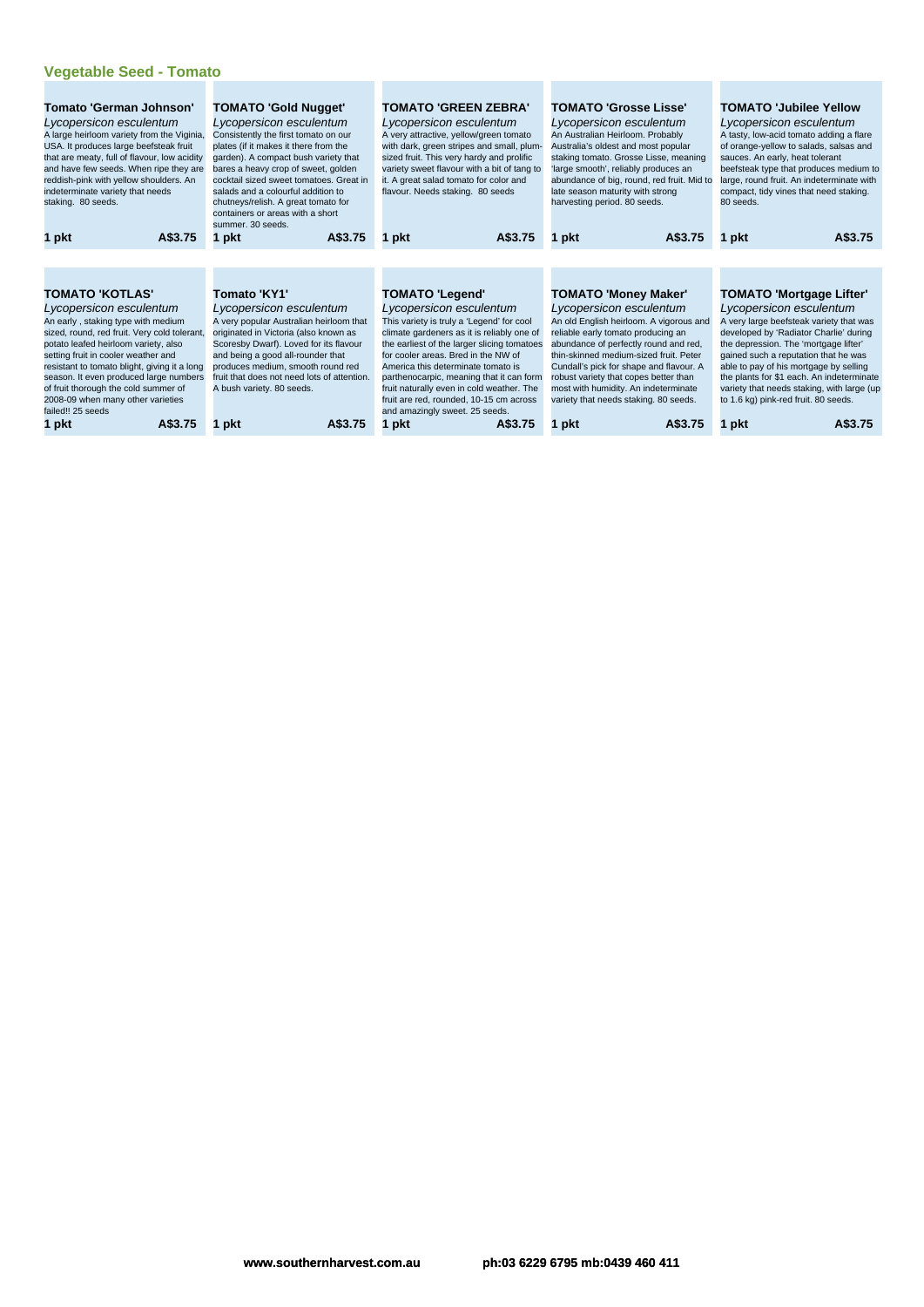| <b>TOMATO 'Mr Stripey'</b><br>Lycopersicon esculentum<br>A low acid variety that when ripe is<br>bright red with distinct green-yellowish<br>stripes. Not to be confused with<br>Tigeralla that is a little smaller, not as<br>sweet and with less defined markings.<br>Great flavour. A tough and vigorous<br>producer that needs staking. 80 SEEDS. | <b>TOMATO 'Oregon Spring'</b><br>Lycopersicon esculentum<br>An early slicing tomato bred at the<br>Oregon State University. Very good cold<br>tolerance, setting 8-10 cm red fruit even<br>in cooler weather, so suitable for<br>gardens in cooler regions or at higher<br>elevations. Good flavour, rounded red<br>fruit. A determinate (bush) variety that<br>may need some support. 50 seeds. | <b>TOMATO 'OXHEART'</b><br>Lycopersicon esculentum<br>An heirloom variety from the U.S. with<br>large, heart shaped, reddish pink fruit.<br>Best suited to cooler climates where it<br>produces solid tomatoes with good<br>flavour and few seeds. Staking variety.<br>80 seeds | <b>TOMATO 'PRINCIPE</b><br><b>BORGHESE'</b><br>Lycopersicon esculentum<br>This early, prolific, Italian heirloom<br>produces apricot sized, oval, red fruit.<br>Very tasty, when eaten raw but mainly<br>used for drying. Needs staking. Prepare<br>the soil by digging in plenty of rotted<br>organic matter and use lime if soil is<br>acidic. 40 seeds | <b>Tomato 'Red Cloud'</b><br>Lycopersicon esculentum<br>A variety that produces good volumes of<br>medium red fruit. With good flavour the<br>fruit can be used raw or cooked (also<br>freezes well). Grow against a north<br>facing wall for best results. A medium<br>sized plant that requires some support.<br>60 seeds.                             |
|-------------------------------------------------------------------------------------------------------------------------------------------------------------------------------------------------------------------------------------------------------------------------------------------------------------------------------------------------------|--------------------------------------------------------------------------------------------------------------------------------------------------------------------------------------------------------------------------------------------------------------------------------------------------------------------------------------------------------------------------------------------------|---------------------------------------------------------------------------------------------------------------------------------------------------------------------------------------------------------------------------------------------------------------------------------|-----------------------------------------------------------------------------------------------------------------------------------------------------------------------------------------------------------------------------------------------------------------------------------------------------------------------------------------------------------|----------------------------------------------------------------------------------------------------------------------------------------------------------------------------------------------------------------------------------------------------------------------------------------------------------------------------------------------------------|
| A\$3.75<br>1 pkt                                                                                                                                                                                                                                                                                                                                      | A\$3.75<br>1 pkt                                                                                                                                                                                                                                                                                                                                                                                 | A\$3.75<br>1 pkt                                                                                                                                                                                                                                                                | A\$3.75<br>1 pkt                                                                                                                                                                                                                                                                                                                                          | A\$3.75<br>1 pkt                                                                                                                                                                                                                                                                                                                                         |
|                                                                                                                                                                                                                                                                                                                                                       |                                                                                                                                                                                                                                                                                                                                                                                                  |                                                                                                                                                                                                                                                                                 |                                                                                                                                                                                                                                                                                                                                                           |                                                                                                                                                                                                                                                                                                                                                          |
| <b>TOMATO 'Red Russian'</b><br>Lycopersicon esculentum<br>A popular crimson red medium tomato<br>with great taste that tolerates low night<br>temperatures, so it is ideal for cooler<br>area. A Russian heirloom that is an early<br>producer. A tough and vigorous<br>producer that needs staking. 80 seeds.                                        | <b>Tomato 'Riesentraube'</b><br>Lycopersicon esculentum<br>A prolific producer of cherry tomatoes.<br>This German heirloom produces a<br>cluster of 20-30 sweet red fruit<br>(Riesentraube translates as 'giant<br>bunch of grapes') that are pear shaped<br>with a sharp pointed end. An<br>indeterminate variety that requires<br>staking. 80 seeds.                                           | <b>TOMATO 'ROMA'</b><br>Lycopersicon esculentum<br>This oval shaped, Italian bush type is<br>excellent for paste and sauces. A prolific<br>grower with no disease problems. A very<br>popular and reliable variety. 80 seeds                                                    | <b>TOMATO 'ROUGE DE</b><br><b>MARMANDE'</b><br>Lycopersicon esculentum<br>This vigorous French bush variety with<br>strong flavoured, flattish red tomatoes<br>will set large amounts of fruit even in<br>cool weather. Surround the young plants<br>with lots of straw around the base to<br>keep the ripening tomatoes of the<br>ground. 80 seeds       | <b>TOMATO 'SAN MARZANO'</b><br>Lycopersicon esculentum<br>This Italian, long, pear shaped tomato<br>has medium sized, tough skinned, sweet<br>fruit that stores well and is a reliable,<br>staking variety for pastes and purees.<br>Prepare the soil by digging in plenty of<br>rotted organic matter and use lime if soil<br>is acid. approx. 80 seeds |
| 1 pkt<br>A\$3.75                                                                                                                                                                                                                                                                                                                                      | A\$3.75<br>1 pkt                                                                                                                                                                                                                                                                                                                                                                                 | A\$3.75<br>pkt                                                                                                                                                                                                                                                                  | A\$3.75<br>1 pkt                                                                                                                                                                                                                                                                                                                                          | A\$3.75<br>1 pkt                                                                                                                                                                                                                                                                                                                                         |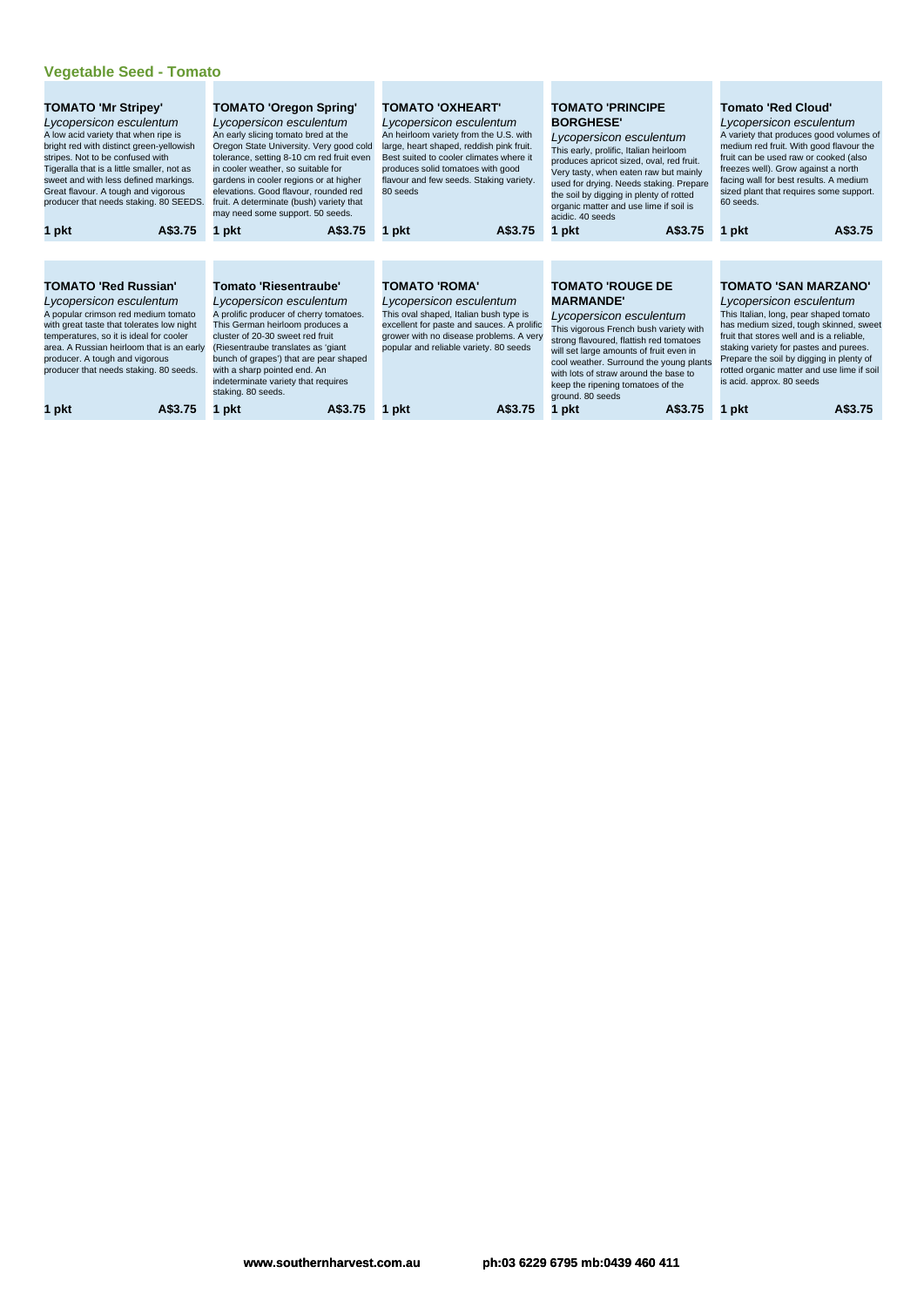| <b>TOMATO 'Siletz'</b><br>Lycopersicon esculentum<br>A very early slicing tomato bred in the<br>NW of America. A vigorous bush variety<br>that will provide several bursts of ripe<br>tomatoes as the season progresses.<br>Flavour packed tomatoes that are<br>sweet, round, red and 10-14 cm in<br>diameter. A parthenocarpic tomato,<br>meaning that it can form fruit naturally<br>even in cold weather, 30 seeds. | <b>TOMATO 'SILVER FIR'</b><br>Lycopersicon esculentum<br>This heavy-cropping Russian heirloom<br>produces flattish, soft-red tomatoes<br>early in the season. A compact, bush<br>variety, with attractive grey-green, finely-<br>divided leaves, it does well in<br>containers. Tomatoes produced are a<br>meaty 7-10 cm flattened variety. A star<br>performer in our 2017 trials, ripening<br>before most cherry tomatoes. Surround<br>the young plants with lots of straw<br>around the base to keep the ripening<br>tomatoes off the ground. Prepare the<br>soil by digging in plenty of rotted organic<br>matter and use lime if soil is acid. 30<br>seeds | <b>TOMATO 'STUPICE'</b><br>Lycopersicon esculentem<br>A very early and cold-resistant staking<br>variety with medium-sized, round, red,<br>fruit. A Czech heirloom variety. Richly<br>flavoured, it slices well and is an ideal<br>size for a couple of sandwiches. It even<br>produced large numbers of fruit<br>thorough the cold summer of 2008-09<br>when many other varieties failed! A very<br>early and cold resistant, one-meter tall<br>staking variety from Eastern Europe with<br>medium sized, round red, fruit. Rich<br>flavour and good slicing type. 30 seeds | <b>TOMATO 'TIGERELLA'</b><br>Lycopersicon esculentum<br>This small to medium-sized, red tomato<br>has orange stripes and makes a<br>stunning addition to salads. This is one<br>of our favourites as it is early, high<br>yielding, looks good, tastes sweet and<br>versatile in the kitchen (use in salads or<br>tossed with garlic, parmesan and<br>parsley into pasta). A 1m tall staking<br>variety. 40 seeds | <b>TOMATO 'TINY TIM'</b><br>Lycopersicon esculentum<br>A miniature cocktail bush tomato with<br>sweet, red fruit 2cm to 3cm in diameter.<br>Excellent in containers or pots. Quickly<br>maturing and often grown for (by)<br>children. 40 seeds                                    |
|------------------------------------------------------------------------------------------------------------------------------------------------------------------------------------------------------------------------------------------------------------------------------------------------------------------------------------------------------------------------------------------------------------------------|-----------------------------------------------------------------------------------------------------------------------------------------------------------------------------------------------------------------------------------------------------------------------------------------------------------------------------------------------------------------------------------------------------------------------------------------------------------------------------------------------------------------------------------------------------------------------------------------------------------------------------------------------------------------|------------------------------------------------------------------------------------------------------------------------------------------------------------------------------------------------------------------------------------------------------------------------------------------------------------------------------------------------------------------------------------------------------------------------------------------------------------------------------------------------------------------------------------------------------------------------------|-------------------------------------------------------------------------------------------------------------------------------------------------------------------------------------------------------------------------------------------------------------------------------------------------------------------------------------------------------------------------------------------------------------------|------------------------------------------------------------------------------------------------------------------------------------------------------------------------------------------------------------------------------------------------------------------------------------|
| A\$3.75<br>1 pkt                                                                                                                                                                                                                                                                                                                                                                                                       | A\$3.75<br>1 pkt                                                                                                                                                                                                                                                                                                                                                                                                                                                                                                                                                                                                                                                | A\$3.75<br>1 pkt                                                                                                                                                                                                                                                                                                                                                                                                                                                                                                                                                             | A\$3.75<br>1 pkt                                                                                                                                                                                                                                                                                                                                                                                                  | A\$3.75<br>1 pkt                                                                                                                                                                                                                                                                   |
|                                                                                                                                                                                                                                                                                                                                                                                                                        |                                                                                                                                                                                                                                                                                                                                                                                                                                                                                                                                                                                                                                                                 |                                                                                                                                                                                                                                                                                                                                                                                                                                                                                                                                                                              |                                                                                                                                                                                                                                                                                                                                                                                                                   |                                                                                                                                                                                                                                                                                    |
| <b>TOMATO 'Tommy Toe'</b><br>Lycopersicon esculentum<br>A vigorous plant with round, red apricot<br>sized fruit (2-4cm). Very tasty, juicy and<br>productive tomato that needs staking.<br>Grows in clusters and is a prize winner.<br>80 seeds                                                                                                                                                                        | <b>Tomato 'Totem'</b><br>Lycopersicon esculentum<br>An early dwarf variety that produces a<br>prolific quantity of small red tomatoes on<br>larges trusses. A great variety for<br>growing in pots or small areas as it does<br>not require staking. Grow indoors for an<br>early harvest while your field tomatoes<br>are still coming on. Use in salads,<br>omelettes or eat raw. 50 seeds.                                                                                                                                                                                                                                                                   | <b>TOMATO 'Valiant'</b><br>Lycopersicon esculentum<br>An old-time, early variety once very<br>popular for market gardens. Very<br>smooth, round, red globes with good,<br>mild, sweet flavour. Heavy yielding and<br>concentrated harvest time with some<br>heat tolerance. A smaller indeterminate<br>variety needing staking. 80 seeds.                                                                                                                                                                                                                                    | <b>TOMATO 'Yellow Pear'</b><br>Lycopersicon esculentum<br>A yellow, pear shaped cocktail tomato,<br>carrying lots of fruit over the summer<br>months. Grows well in a container. Low<br>in acid, but very tasty. 50 seeds                                                                                                                                                                                         | <b>TOMATO -'BANANA LEGS'</b><br>Lycopersicon esculentum<br>A one meter tall staking variety with<br>unusual and attractive, small to medium<br>deep yellow fruit with a long oval/cigar<br>shape. This tomato is well flavoured, low<br>in acid and a prolific producer. 25 seeds. |
| A\$3.75<br>1 pkt                                                                                                                                                                                                                                                                                                                                                                                                       | A\$3.75<br>1 pkt                                                                                                                                                                                                                                                                                                                                                                                                                                                                                                                                                                                                                                                | A\$3.75<br>1 pkt                                                                                                                                                                                                                                                                                                                                                                                                                                                                                                                                                             | A\$3.75<br>pkt                                                                                                                                                                                                                                                                                                                                                                                                    | A\$3.75<br>1 pkt                                                                                                                                                                                                                                                                   |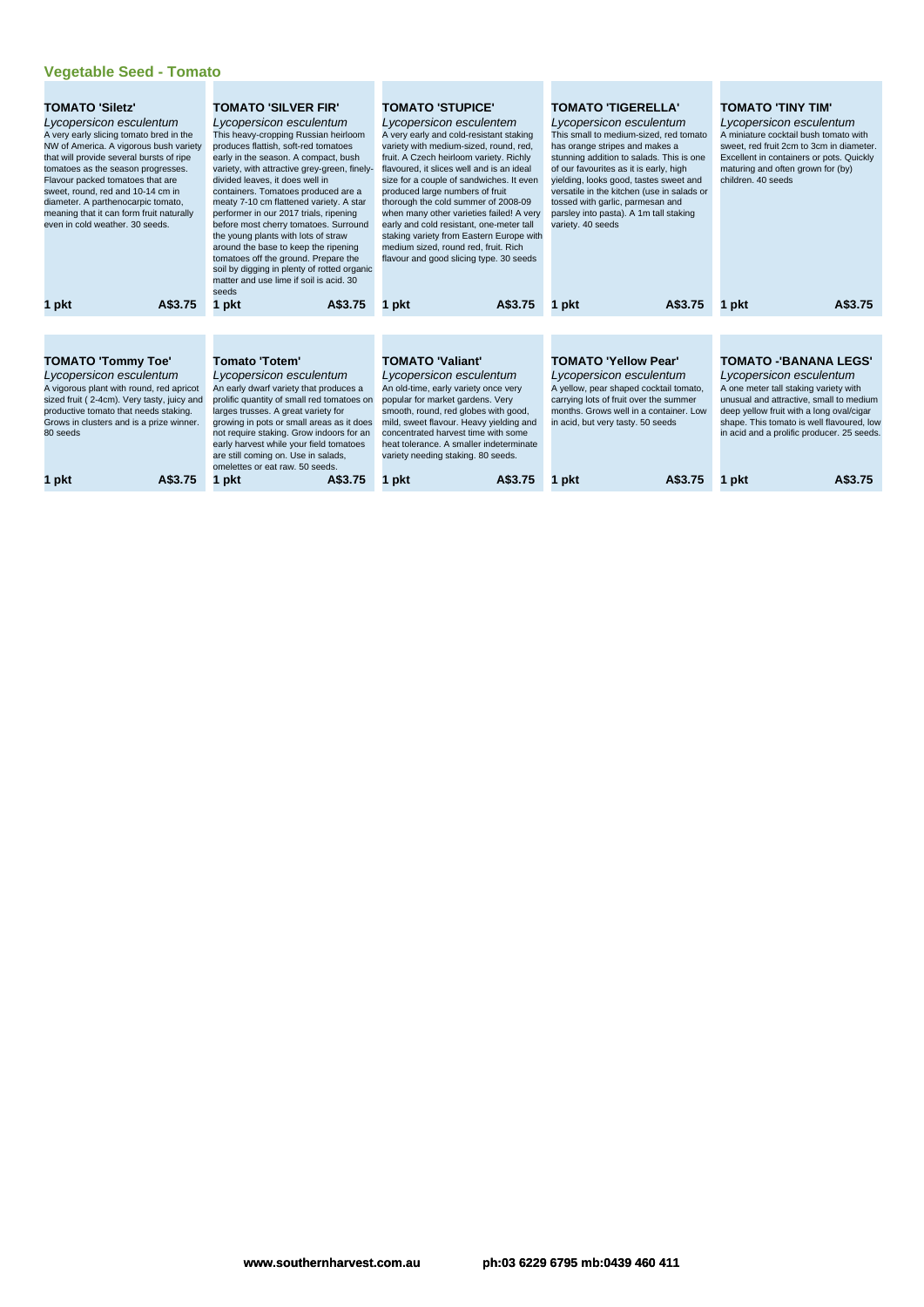| <b>TOMATO -'BERNER ROSE'</b><br>Lycopersicon esculentum<br>This Swiss heirloom tomato variety has<br>medium sized, round, red pinkish<br>colored, delicious fruit. It is especially<br>good for eating fresh in salads. A good<br>type for cooler climates and short<br>summers. Needs staking. 80 seeds                                                             | Tomato 'Budiah'<br>Lycopersicon esculentum<br>A small bush variety with medium sized<br>red tomatoes. The Budiah has early<br>ripening, sweet tomatoes on a compact<br>bush that grow to 30-40 cm high,<br>making it ideal for pots/containers,<br>windy, small areas and/or junior<br>gardeners. A pleasure to grow unlike<br>some of its wild, sprawling relatives!! 25<br>seeds.            | <b>TOMATO 'Deutschler</b><br>Fleiss'<br>Lycopersicon esculentum<br>A German heirloom that translates as<br>'German Diligence'. Diligent it is, being<br>one of our best croppers in 2013-14. It<br>was early and produced over a long<br>period, up to our first frost. Medium,<br>round red fruit that keep well once<br>picked. This variety has a great tart<br>tomato flavour. Crack resistant. An<br>indeterminate variety that requires<br>staking. 25 seeds. | Tomato 'Isis Candy'<br>Lycopersicon esculentum<br>A sweet and attractive cherry tomato.<br>These 2-3 cm tasty morsels arrive in<br>yellow, orange and red marbling<br>encasing the sweet gold flesh. The<br>flavour and cat's eye star-burst pattern<br>on the blossom end make them a hit<br>with the kids. Good disease resistance<br>& extremely productive<br>indeterminate variety. 60 seeds.                        | Tomato 'Italian Pear'<br>Lycopersicon esculentum<br>A wild and free tomato! This<br>indeterminate variety loves to spread<br>and produces a prodigious amount of<br>fabulous flavoured 2" red, pear shaped<br>fruit. Do not try to tame or prune, just let<br>it roam and you will have more fruit than<br>the garden fairies ever dreamt of! Needs<br>staking. An early variety that crops until<br>the first frost, 30 seeds. |
|----------------------------------------------------------------------------------------------------------------------------------------------------------------------------------------------------------------------------------------------------------------------------------------------------------------------------------------------------------------------|------------------------------------------------------------------------------------------------------------------------------------------------------------------------------------------------------------------------------------------------------------------------------------------------------------------------------------------------------------------------------------------------|---------------------------------------------------------------------------------------------------------------------------------------------------------------------------------------------------------------------------------------------------------------------------------------------------------------------------------------------------------------------------------------------------------------------------------------------------------------------|---------------------------------------------------------------------------------------------------------------------------------------------------------------------------------------------------------------------------------------------------------------------------------------------------------------------------------------------------------------------------------------------------------------------------|---------------------------------------------------------------------------------------------------------------------------------------------------------------------------------------------------------------------------------------------------------------------------------------------------------------------------------------------------------------------------------------------------------------------------------|
| A\$3.75<br>1 pkt                                                                                                                                                                                                                                                                                                                                                     | A\$3.75<br>pkt<br>п                                                                                                                                                                                                                                                                                                                                                                            | A\$3.75<br>1 pkt                                                                                                                                                                                                                                                                                                                                                                                                                                                    | A\$3.75<br>1 pkt                                                                                                                                                                                                                                                                                                                                                                                                          | A\$3.75<br>1 pkt                                                                                                                                                                                                                                                                                                                                                                                                                |
|                                                                                                                                                                                                                                                                                                                                                                      |                                                                                                                                                                                                                                                                                                                                                                                                |                                                                                                                                                                                                                                                                                                                                                                                                                                                                     |                                                                                                                                                                                                                                                                                                                                                                                                                           |                                                                                                                                                                                                                                                                                                                                                                                                                                 |
|                                                                                                                                                                                                                                                                                                                                                                      |                                                                                                                                                                                                                                                                                                                                                                                                |                                                                                                                                                                                                                                                                                                                                                                                                                                                                     |                                                                                                                                                                                                                                                                                                                                                                                                                           |                                                                                                                                                                                                                                                                                                                                                                                                                                 |
| Tomato 'Mary Italian'<br>Lycopersicon esculentum<br>A red beefsteak, heirloom variety that<br>produces medium sized tomatoes with<br>excellent flavour and yield. Tomatoes<br>grow to 12 cm and are slightly lobed and<br>flattened on top. Relatively early to ripen<br>for beefsteak varieties. An indeterminate<br>plant that requires some staking. 30<br>seeds. | Tomato 'Nebraska<br>Wedding'<br>Lycopersicon esculentum<br>A deep orange heirloom tomato with low<br>acid content that grows to 10 cm.<br>Reportedly the seeds were given to<br>brides in Nebraska as a gift as the<br>plants were able to handle the cold,<br>windy environment. A good looking<br>globe tomato that will add colour to any<br>salad and holds well into autumn, 80<br>seeds. | Tomato 'Olomovic'<br>Lycopersicon esculentum<br>A bush variety with medium sized red,<br>slightly flattened tomatoes. An early,<br>fleshy variety that is great fresh or<br>cooked. Grows to 40-60 cm high and<br>may need a little bit of support as it can<br>yield well. A reasonably compact variety<br>that's suited to pots or small gardens.<br>Originates from Czechoslovakia.<br>Handles cooler climates well. 25 seeds.                                   | Tomato 'Paul Robeson'<br>Lycopersicon esculentum<br>Russian heirloom has a dedicated<br>following amongst tomato lovers due to<br>its distinctive rich earthy, smoky flavour<br>with a good acid/sweet balance. A dark<br>beefsteak variety that is slightly flattened<br>and gets to 10 cm across. An<br>indeterminate variety. Named in honour<br>of a great athlete, activist & opera<br>singer (1898-1976). 30 seeds. | Tomato 'Siberian'<br>Lycopersicon esculentum<br>A great tasting early, red tomato for<br>cooler climates. As the name suggests it<br>can set fruit in places where summer<br>can be slow to start. A versatile medium<br>round tomato with a slight acidic flavour.<br>It can handle cooler weather but not<br>frosts. While a determinate variety it still<br>requires staking. 40 seeds.                                      |
| A\$3.75<br>pkt                                                                                                                                                                                                                                                                                                                                                       | A\$3.75<br>pkt                                                                                                                                                                                                                                                                                                                                                                                 | A\$3.75<br>1 pkt                                                                                                                                                                                                                                                                                                                                                                                                                                                    | A\$3.75<br>pkt<br>1                                                                                                                                                                                                                                                                                                                                                                                                       | A\$3.75<br>1 pkt                                                                                                                                                                                                                                                                                                                                                                                                                |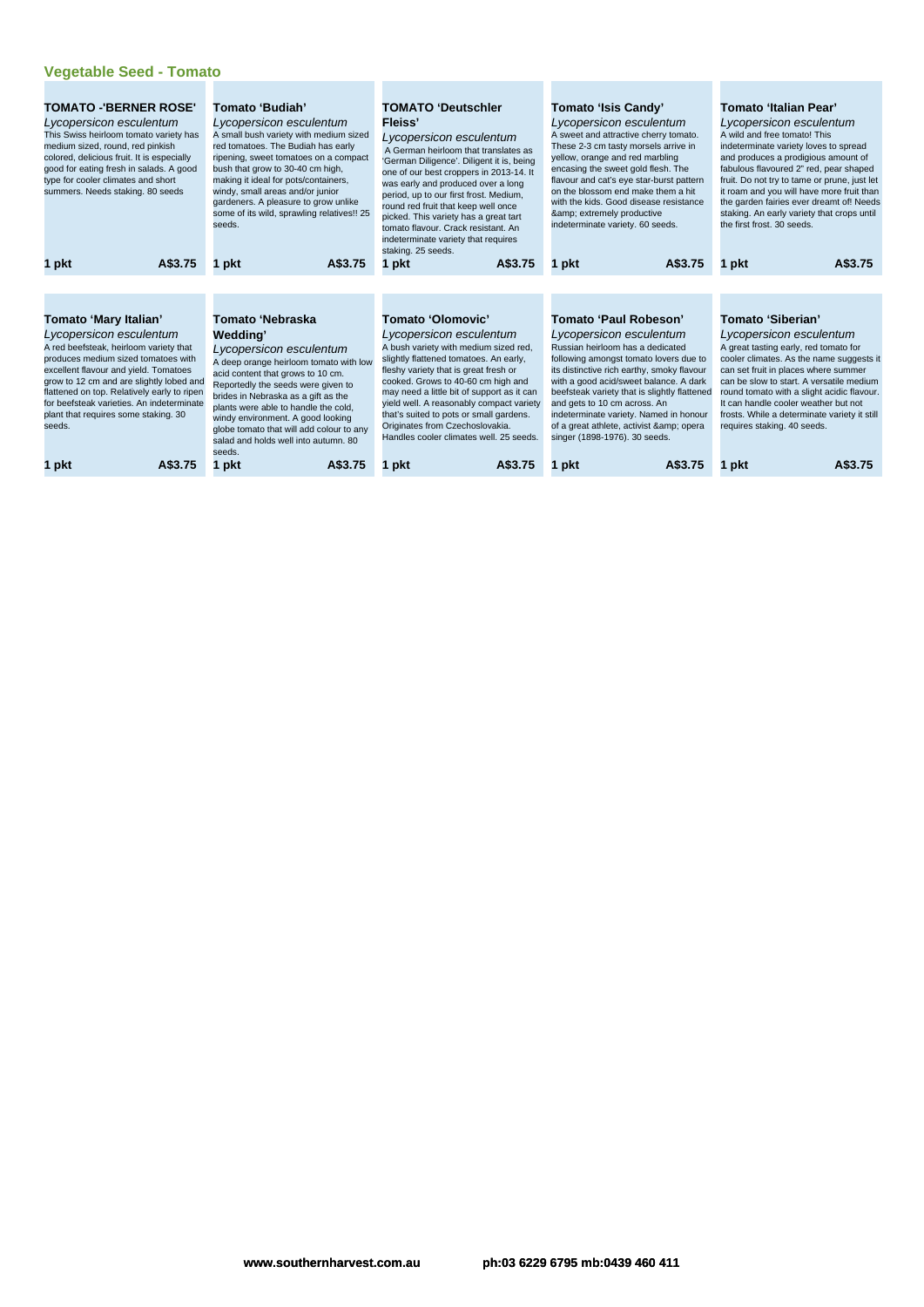### **Tomato 'St. Pierre'**

Lycopersicon esculentum A traditional French indeterminate variety that produces large, full flavoured mid season tomatoes. It produces well in cooler climates with ripening fruit right up to the first frost. The large fruit are fleshy, making it a great slicer, it is also used for canning/preserving. St. Pierre has the traditional tomato flavour, a good balance of low sweet and low acid. 25 seeds. **1 pkt A\$3.75 1 pkt A\$3.75**

**Tomato 'Super Sioux'** Lycopersicon esculentum<br>A round, red heirloom tomato with a<br>classic tomato flavour, acidic with a hint<br>of sweetness. Very productive, especially in hot, dry weather. A fleshy thick-skinned medium tomato that does not crack. A popular all-rounder used raw or in sauces. An indeterminate variety with a long harvest. 40 seeds.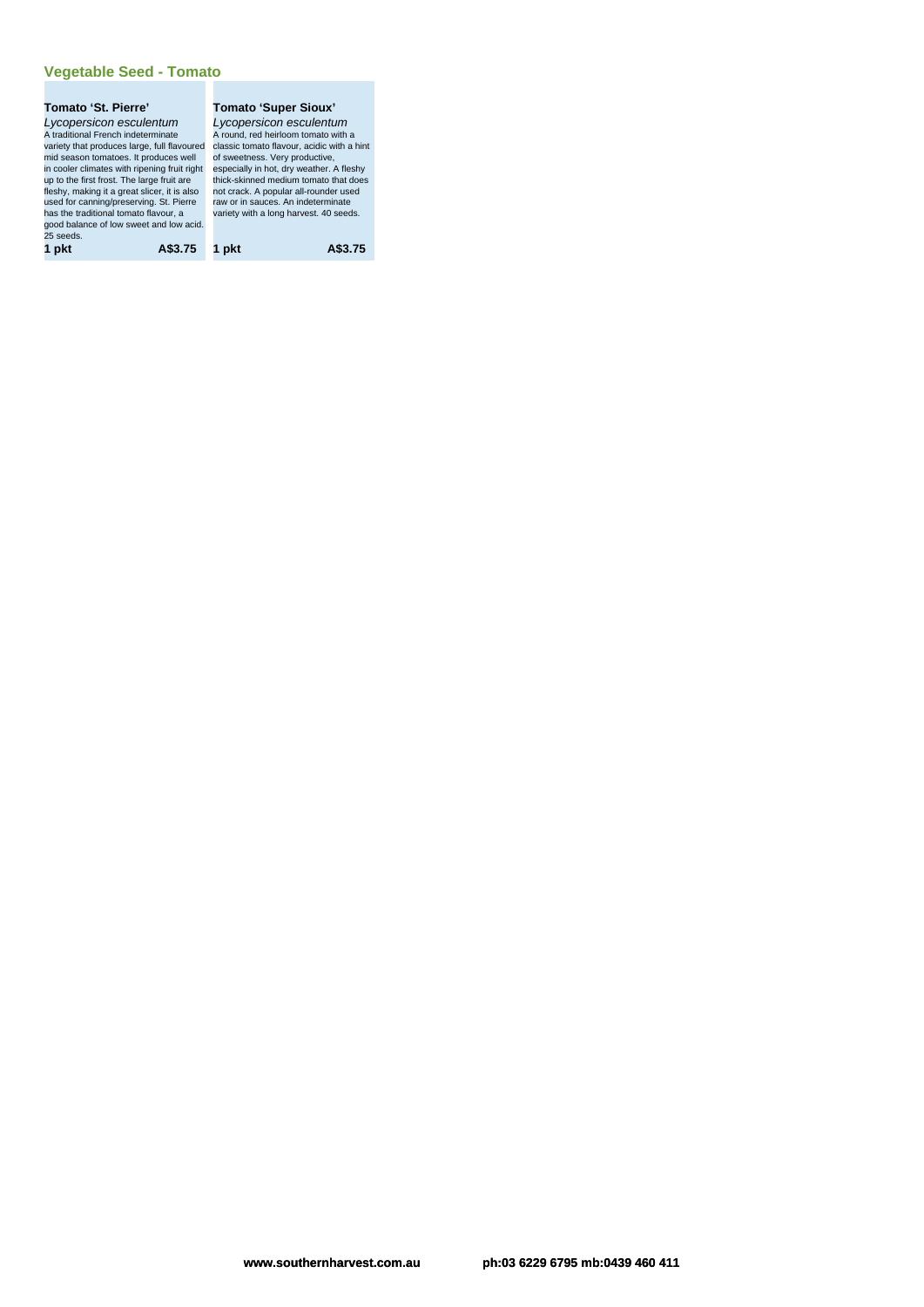**years**

### **Sds/g: 300-400 Feed Requirements: Moderate Usual Seed Life:4**

## **Cultural Notes:**

- Can be sown in early spring where they grow quickly and should be harvested before the weather gets too warm or they get heat-stressed as they will become woody.
- Early autumn sowings will last through winter.

an an

### **Problems:**

Use Dipel spray if cabbage moths are flying around in the garden.

### **Harvest:**

- Harvest plants for the roots before they fully mature to ensure that they are not too strong in flavour.
- Turnip greens are becoming increasingly popular in stir-fries and have huge health benefits as they are an excellent source of vitamin A (through their concentration of carotenoids such as beta-carotene), vitamin C, vitamin E, vitamin B6, folate, copper, calcium, and dietary fiber (three examples of conditions for which they may be of special importance are rheumatoid arthritis, colorectal cancer and atherosclerosis).

| <b>TURNIP 'Hakurei' F1</b><br>Brassica rapa                                                                                                                                                                                                                                                                                                                                                                                                                                                                   | <b>Turnip 'Purple Top White</b><br>Globe'                                                                                                                                                                                                                                                                                                                                                                   |         | Turnip 'Tokyo White Cross'<br>F1                                                                                                                                                                                                                                                                                                                        |                                                                                        |
|---------------------------------------------------------------------------------------------------------------------------------------------------------------------------------------------------------------------------------------------------------------------------------------------------------------------------------------------------------------------------------------------------------------------------------------------------------------------------------------------------------------|-------------------------------------------------------------------------------------------------------------------------------------------------------------------------------------------------------------------------------------------------------------------------------------------------------------------------------------------------------------------------------------------------------------|---------|---------------------------------------------------------------------------------------------------------------------------------------------------------------------------------------------------------------------------------------------------------------------------------------------------------------------------------------------------------|----------------------------------------------------------------------------------------|
| Forget your prejudice against turnips.<br>This variety tastes better and stays<br>smoother as it sizes, while other turnips<br>get a coarser flesh. This variety is<br>superb raw, with a crisp, sweet, fruity<br>taste. We eat it raw in salads or cooked<br>in stir fries, pies and stew. Also adds a<br>good flavour to stock. Hakurei has white,<br>flat-round, smooth roots that matures,<br>best harvested young, 5-8cm diam. The<br>dark green leaves can be eaten raw or<br>lightly cooked. 60 seeds. | Brassica rapa<br>A popular heirloom dating back to the<br>late 1800's. Smooth, round roots with<br>bright purple shoulders and a white<br>bottom. Roots grows to 15cm, but<br>tastiest when roots are 6-10cm in<br>diameter. The roots have a sweet, firm.<br>white flesh that can be eaten in soups,<br>stews or baked. This variety has large<br>lobed leafy greens that can also be<br>eaten, 400 seeds. |         | Brassica rapa<br>has sweet, smooth flesh and can be<br>harvested at all stages of growth, from<br>small to large size roots (5-15 cm)<br>without getting pithy. The globe shaped<br>roots have a white flesh and skin and<br>maintain a sweet, mild, crisp flesh. Can<br>be sown from spring to autumn, mature<br>early and are slow to bolt. 50 seeds. | A fast growing, superb eating Japanese<br>Turnip. The beauty of this turnip is that it |
| 1 pkt<br>A\$3.75                                                                                                                                                                                                                                                                                                                                                                                                                                                                                              | 1 pkt                                                                                                                                                                                                                                                                                                                                                                                                       | A\$3.75 | 1 pkt                                                                                                                                                                                                                                                                                                                                                   | A\$3.75                                                                                |

**Contract Contract**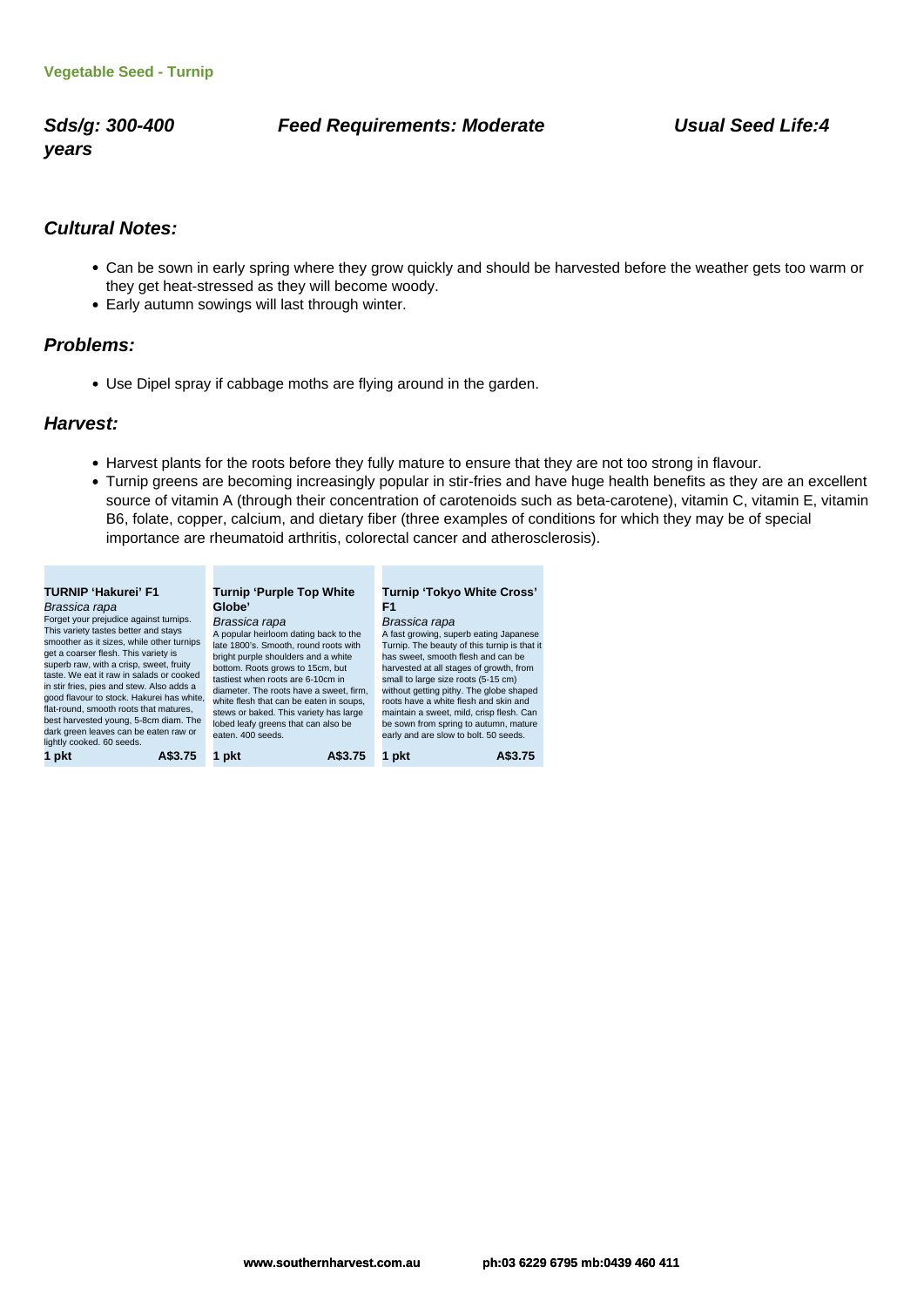# **Vegetable Seed - Watermelon**

| <b>Watermelon 'Charleston</b><br>Grey'<br>Citrullus lanatus<br>Bright red, fibreless, oval fruit with a<br>tough gray-green rind & fine dark-<br>green veins. These oblong fruit weigh<br>ave. 11-15 kg. Fruit is ripe when the<br>stem starts to brown off. Slow growing in<br>cool areas, so start early indoors. For<br>good germination 24+oC is required.<br>Needs full sun & a sheltered spot.<br>20 seeds. | Watermelon 'Sugarbaby'<br>Citrullus lanatus<br>This early variety of watermelon<br>produces small, round, scarlet-red fruit,<br>up to 5kg. An old fashioned type with<br>sweet and juicy flesh, it is well- suited to<br>cooler areas. Perfect for Tasmania and<br>the cooler areas of Victoria and NSW.<br>30 seeds. | <b>Watermelon 'Crimson</b><br>Sweet'<br>Citrullus lanatus<br>A large heirloom variety with sweet and<br>sweet pinkish-red flesh. Averages 1-3<br>fruit 10 kg fruit per vine. The round<br>shaped fruit have green and yellow<br>striped rind. Slow growing in cooler<br>climates, so start early indoors. Needs<br>full sun & a sheltered spot. For<br>good germination 24+oC is<br>required. Some disease resistance. 25<br>seeds. |
|-------------------------------------------------------------------------------------------------------------------------------------------------------------------------------------------------------------------------------------------------------------------------------------------------------------------------------------------------------------------------------------------------------------------|-----------------------------------------------------------------------------------------------------------------------------------------------------------------------------------------------------------------------------------------------------------------------------------------------------------------------|-------------------------------------------------------------------------------------------------------------------------------------------------------------------------------------------------------------------------------------------------------------------------------------------------------------------------------------------------------------------------------------------------------------------------------------|
| A\$3.75                                                                                                                                                                                                                                                                                                                                                                                                           | A\$3.75                                                                                                                                                                                                                                                                                                               | 1 pkt                                                                                                                                                                                                                                                                                                                                                                                                                               |
| 1 pkt                                                                                                                                                                                                                                                                                                                                                                                                             | 1 pkt                                                                                                                                                                                                                                                                                                                 | A\$3.75                                                                                                                                                                                                                                                                                                                                                                                                                             |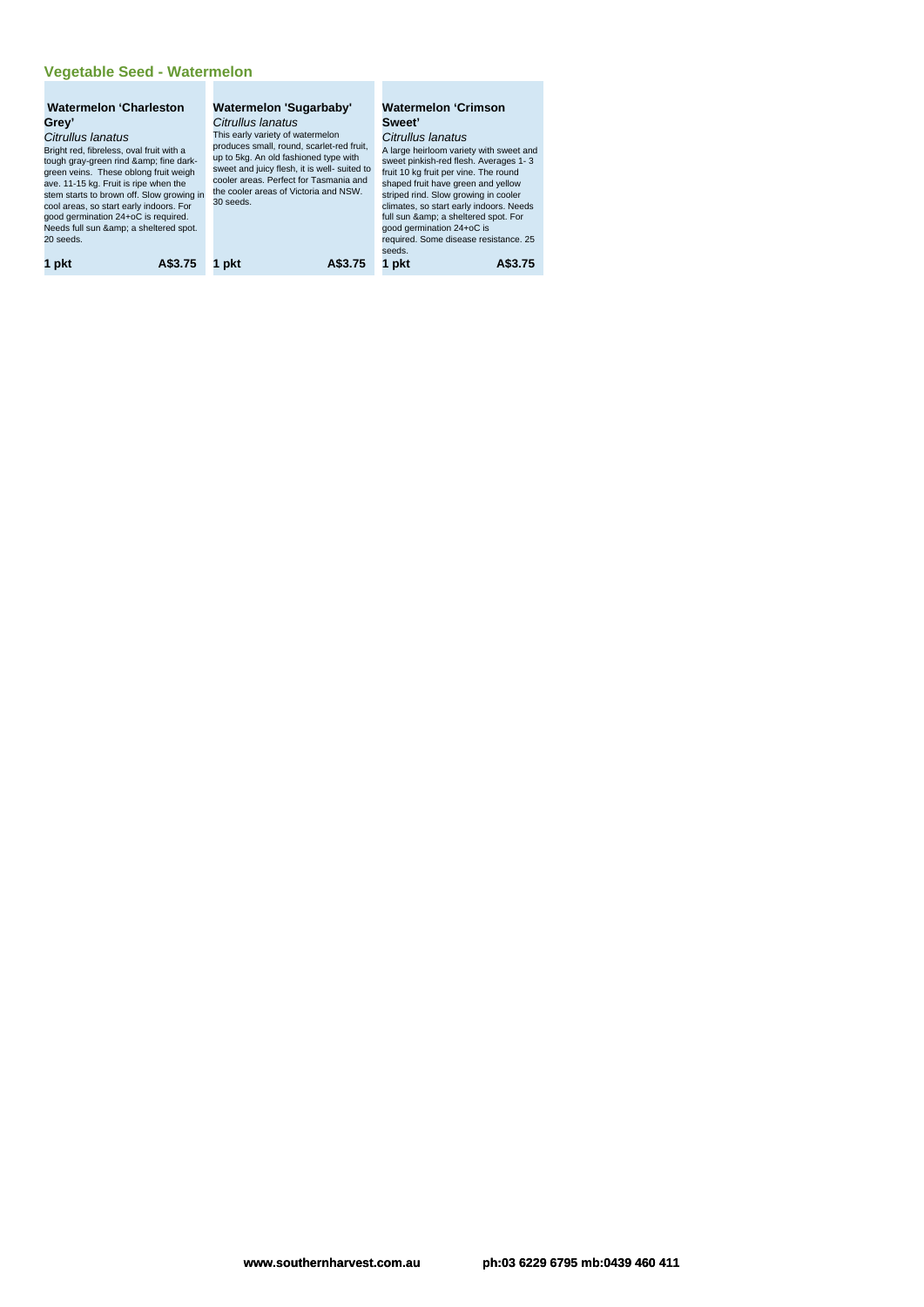**Life: 3-4 years**

## **Sds/g: 6-10 Feed Requirements: Moderate Usual Seed**

## **Cultural Notes:**

- Prolific producers through summer, the more they are harvested the more they produce. Plant once clear of the last frost.
- To get an early start it is best to pre-sprout seed indoors or sow in cells/punnets as seed will struggle to germinate in soils less than 17ºC. Once up the do not mind cool weather but try to ensure your last frost has passed.

### **Problems:**

A cool and moist spring and autumn will see downy mildew set in.

### **Harvest:**

Harvest young, small squash as this is when thy taste best. Flowers can also be used in cooking.

| <b>ZUCCHINI 'Cocozelle'</b><br>Cucurbita pepo<br>An Italian heirloom prized for its<br>excellent flavour and firm but tender<br>flesh. The fruits are dark green with light<br>green stripes, straight with slight ribbing.<br>Also known as 'Cocozella di Napoli'. The<br>bushes tend to be a bit smaller than<br>some of its wilder cousins. Use in<br>zucchini slice, pickled, steamed, stuffed<br>or brightening stir fries. 12 seeds. | Zucchini 'Black Beauty'<br>Cucurbita pepo<br>The classic zucchini that produces a<br>high yields and has a robust, upright<br>growing habit that allows easy picking.<br>'Black Beauty' is a very dark green,<br>glossy skinned variety with creamy,<br>white flesh. It produces fruit over a long<br>period, 20 seeds. | <b>ZUCCHINI 'Ronde de Nice'</b><br>Cucurbita pepo var.melopepo<br>A French variety that produces a large<br>amount of small, round light green<br>zucchinis with white markings. Tastiest<br>when picked under 10cm, use steamed<br>or stir fried with other vegetables. The<br>delicate flesh and skin bruise easily,<br>which is why they are not seen in<br>supermarkets. The larger ones tend to<br>hollow out, making them ideal for<br>stuffing. 12 seeds | Zucchini 'Tromboncino'<br>Cucurbita moschata<br>An Italian heirloom that can grow to over<br>1m long but is best picked young, while<br>the skin is soft and the flesh tender.<br>Mature fruit curl with a bulb on the end.<br>Excellent flavour and fun to grow. This<br>variety grows as a vine, unlike most<br>zucchinis and can be grown up a trellis<br>so fruit hang & grow straight. 10<br>seeds. | <b>ZUCCHINI - 'Yellow</b><br>Crookneck'<br>Cucurbita pepo<br>Popular for over 150 years, this easy-to-<br>grow zucchini has a curiously bent,<br>swan-necked. A bush variety that<br>produces an abundance of fruit best<br>eaten young when it has a sweet,<br>buttery flavour & firm texture. 10<br>seeds. |
|--------------------------------------------------------------------------------------------------------------------------------------------------------------------------------------------------------------------------------------------------------------------------------------------------------------------------------------------------------------------------------------------------------------------------------------------|-------------------------------------------------------------------------------------------------------------------------------------------------------------------------------------------------------------------------------------------------------------------------------------------------------------------------|-----------------------------------------------------------------------------------------------------------------------------------------------------------------------------------------------------------------------------------------------------------------------------------------------------------------------------------------------------------------------------------------------------------------------------------------------------------------|----------------------------------------------------------------------------------------------------------------------------------------------------------------------------------------------------------------------------------------------------------------------------------------------------------------------------------------------------------------------------------------------------------|--------------------------------------------------------------------------------------------------------------------------------------------------------------------------------------------------------------------------------------------------------------------------------------------------------------|
| 1 pkt                                                                                                                                                                                                                                                                                                                                                                                                                                      | A\$3.75                                                                                                                                                                                                                                                                                                                 | A\$3.75                                                                                                                                                                                                                                                                                                                                                                                                                                                         | 1 pkt                                                                                                                                                                                                                                                                                                                                                                                                    | A\$3.75                                                                                                                                                                                                                                                                                                      |
| A\$3.75                                                                                                                                                                                                                                                                                                                                                                                                                                    | pkt                                                                                                                                                                                                                                                                                                                     | l pkt                                                                                                                                                                                                                                                                                                                                                                                                                                                           | A\$3.75                                                                                                                                                                                                                                                                                                                                                                                                  | 1 pkt                                                                                                                                                                                                                                                                                                        |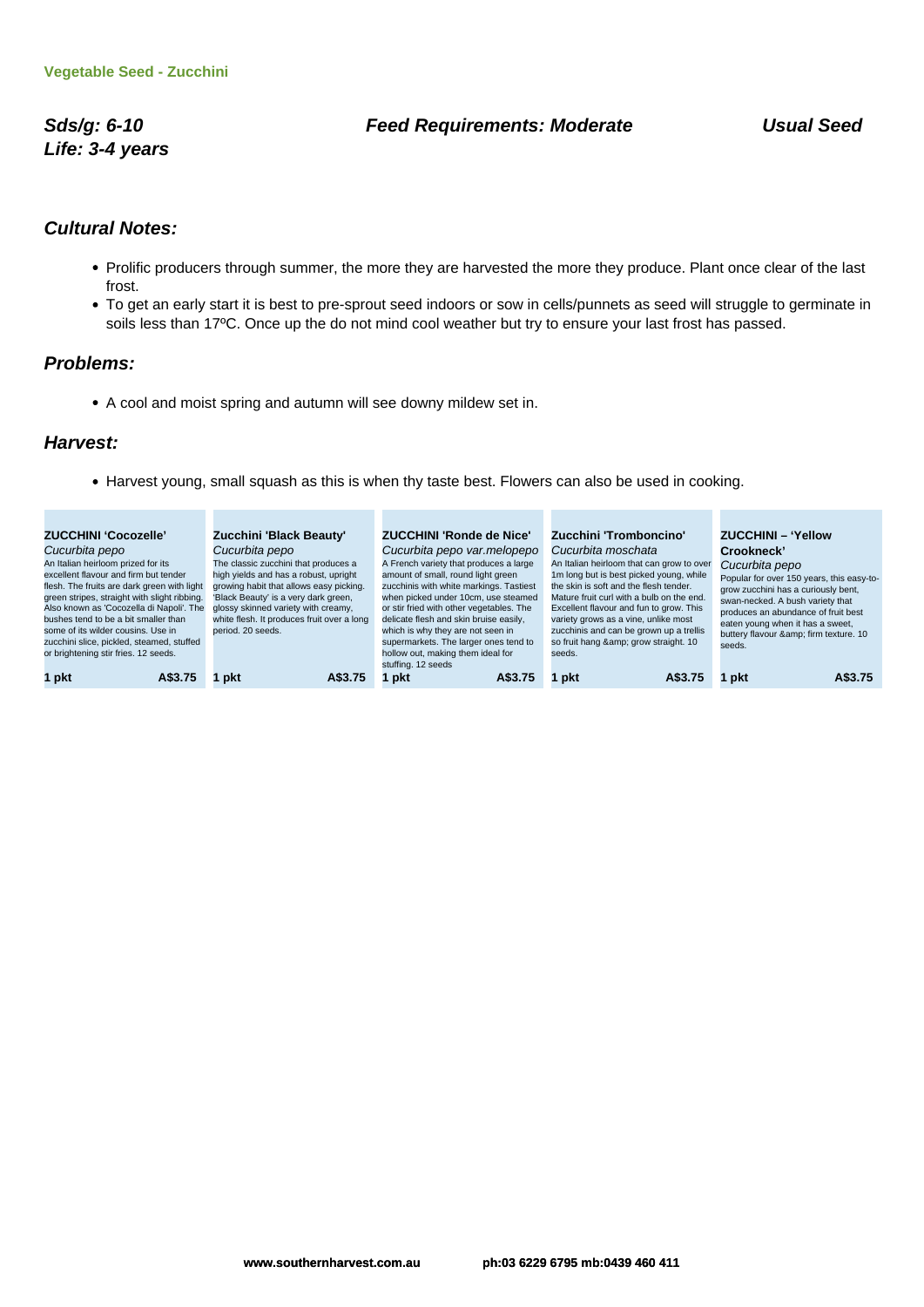# **Vegetable Seed - Zucchini**

| <b>ZUCCHINI 'Clarita' F1</b><br>Cucurbita pepo<br>A Lebanese zucchini with a sweet nutty<br>flavour. The light green, tapered fruits<br>are best pick 8-14 cm long for the best<br>flavour, but they do maintain flavour<br>when larger as well. Use in stir fries,<br>zucchini slice, pickled, steamed or<br>stuffed. The earliest and longest<br>cropping zucchinis we have come<br>across, 10 seeds. Treated seed. | Zucchini 'Costata<br>Romanesco'<br>Cucurbita pepo<br>An Italian heirloom that is one of the<br>best tasting zucchinis around. A great<br>nutty flavour with a firm flesh and texture<br>whether cooked or raw. Can also be<br>picked young with the flowers still<br>attached for the gourmet meal. The<br>skins are prominently ribbed and green<br>with pale green flecks. 10 seeds. | <b>ZUCCHINI 'Golden'</b><br>Cucurbita pepo<br>Want a happy and bright change from<br>the darker zucchini's? This golden child<br>is the perfect choice as it is tender and<br>delicious, with creamy white flesh. A<br>productive heirloom with an open,<br>upright habit. For the best flavour pick<br>when 14-20 cm long. Use in zucchini<br>slice, pickled, steamed, stuffed or<br>brightening stir fries. 20 seeds. | <b>ZUCCHINI 'Mexican Gray'</b><br>Cucurbita pepo<br>A mild flavoured zucchini that is<br>extremely popular in Mexico and<br>southwestern USA, Similar to a<br>Lebanese zuc with light mottled green.<br>cylindrical fruits taper to the stem end,<br>just a smaller bulb end with a milder<br>tatse. For the best flavour pick when<br>12-16 cm long. Use in stir fries, zucchini<br>slice, pickled, steamed or stuffed. Great<br>for BBQs, 15 seeds. |
|-----------------------------------------------------------------------------------------------------------------------------------------------------------------------------------------------------------------------------------------------------------------------------------------------------------------------------------------------------------------------------------------------------------------------|----------------------------------------------------------------------------------------------------------------------------------------------------------------------------------------------------------------------------------------------------------------------------------------------------------------------------------------------------------------------------------------|-------------------------------------------------------------------------------------------------------------------------------------------------------------------------------------------------------------------------------------------------------------------------------------------------------------------------------------------------------------------------------------------------------------------------|-------------------------------------------------------------------------------------------------------------------------------------------------------------------------------------------------------------------------------------------------------------------------------------------------------------------------------------------------------------------------------------------------------------------------------------------------------|
| 1 pkt                                                                                                                                                                                                                                                                                                                                                                                                                 | A\$3.75                                                                                                                                                                                                                                                                                                                                                                                | A\$3.75                                                                                                                                                                                                                                                                                                                                                                                                                 | A\$3.75                                                                                                                                                                                                                                                                                                                                                                                                                                               |
| A\$3.75                                                                                                                                                                                                                                                                                                                                                                                                               | pkt                                                                                                                                                                                                                                                                                                                                                                                    | 1 pkt                                                                                                                                                                                                                                                                                                                                                                                                                   | 1 pkt                                                                                                                                                                                                                                                                                                                                                                                                                                                 |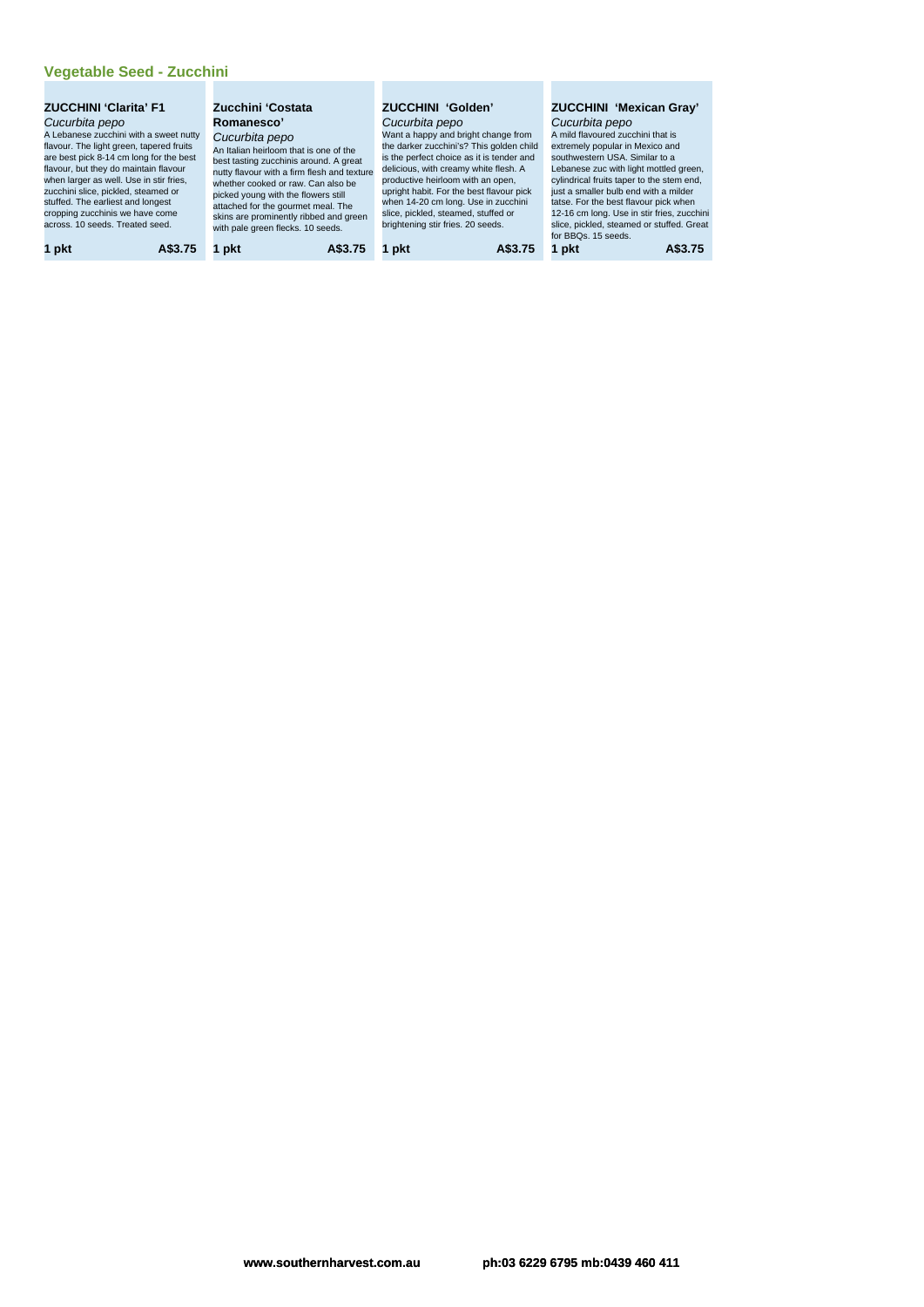Many herbs are the simplest start to a kitchen garden. Even the smallest garden can have herbs in a pot that are an easy dash from the kitchen. The right-hand column lists our selection using their common name. To search using their botanical name use the search button on the left hand side of the page. If you're in the mood to browse, click on the 'garden tour' button on the right for a virtual wander through our herb garden.

| <b>ABSINTHE WORMWOOD</b>                   | <b>ANISE</b>                               | <b>ANISE HYSSOP</b>                     | Arnica                                   | <b>BASIL 'GENOVA'</b>                      |
|--------------------------------------------|--------------------------------------------|-----------------------------------------|------------------------------------------|--------------------------------------------|
| Artemisia absinthium                       | Pimpinella anisum                          | Agastache foeniculum                    | Arnica chamissonis                       | Ocimum basilicum                           |
| Made famous by being one of the active     | An annual self-seeding culinary herb       | A long flowering hardy perennial that   | A hardy perennial herb with a long       | This Italian 'pesto' basil is a powerfully |
| ingredients in the spirit 'Absinthe'. This | with a liquorice flavour that is easily    | bares dense spikes of blue flowers with | history of use in herbal medicine, where | flavoured and authentic basil with large   |
| herbaceous perennial has many uses -       | grown from seed. Its lacy foliage and      | violet bracts. The leaves and seeds     | it is used externally to treat bruises,  | leaves. Best grown in a warm, sheltered    |
| Koreans use it in cooking, Moroccans in    | pretty white flowers make it an attractive | have an aniseed flavour and can be      | strains and sprains. It acts as an anti- | position with plenty of moisture. Use in   |
| mint tea, companion planting and           | addition. Young leaves and seed can be     | used raw in salads, cooked (in cakes or | inflammatory and increases local blood   | pesto, raw in salads or to flavour oil.    |
| medicinal uses include aiding digestion,   | used in salads, use in seafood dishes      | muffins) or steeped for a tea. The seed | flow to accelerate healing. An erect,    | Frost tender but this variety holds well   |
| flatulence and a nerve tonic. Grey-green   | and as a condiment for baking. It is said  | heads can be dried and used in flower   | clumping herb that grows to 50cm with    | once the weather cools in autumn, 500      |
| leaves provide an ornamental value.        | to help with digestion and to sweeten      | arrangements. A native of North         | an abundance of 5cm yellow ray flowers   | seeds                                      |
| Yellow flowers in summer, 300 seeds.       | the breath, so it is chewed after meals in | America, 100 seeds.                     | from December to March. Grows in a       |                                            |
|                                            | parts of Europe, the Middle East &         |                                         | range of soils, including rock gardens.  |                                            |
|                                            | India, 200 seeds                           |                                         | 50 seeds.                                |                                            |
| 1 pkt<br>A\$3.75                           | 1 pkt<br>A\$3.75                           | A\$3.75<br>pkt                          | pkt<br>A\$3.75                           | A\$3.75<br>pkt                             |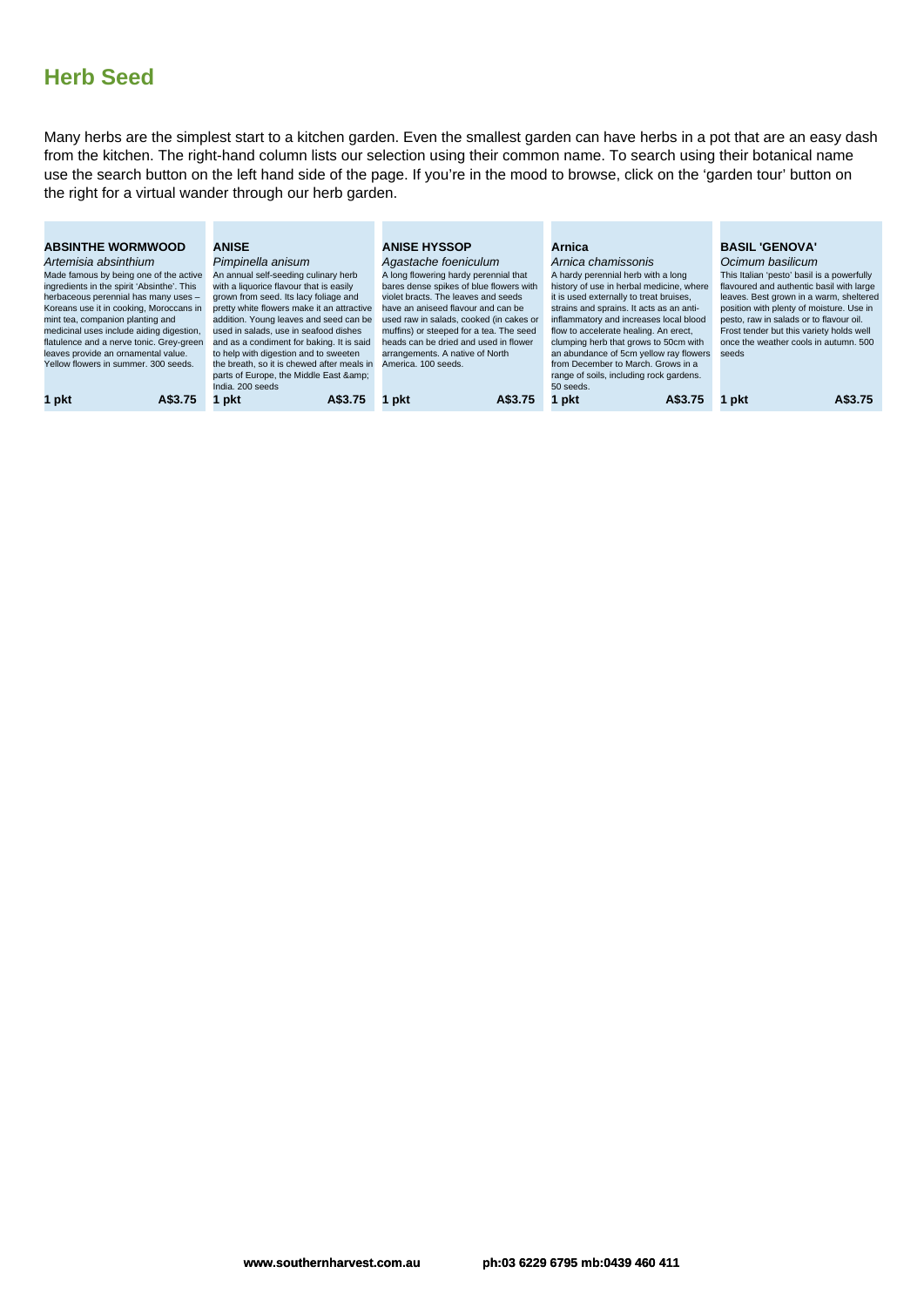| <b>BASIL 'Mrs Burns Lemon'</b><br>Ocimum basilicum<br>cv.citridorum<br>A lemon scented annual with smaller.<br>frost tender leaves, delicious with fish<br>dishes. Best grown in a warm, sheltered<br>position with plenty of moisture. Sow<br>indoors in late spring and plant out after<br>frost has finished. Make second sowing<br>in pots in mid summer, cut back hard in<br>late summer to make them resprout and<br>bring indoors for winter. 400 seeds<br>A\$3.75<br>1 pkt | <b>BASIL 'Aromatto'</b><br>Ocimum basilicum???????<br>A spicy yet sweet tasting basil that is<br>also used for its flowers. Not only do the<br>leaves and flowers have a culinary use<br>this variety has been bred with long<br>sturdy purple stems for use as a cut<br>flower. The dark purple flower bracts, bi-<br>colour purple & green foliage and<br>cinnamon scent provide an interesting<br>contribution to a bouquet. 200 seeds.<br>A\$3.75<br>1 pkt | <b>BASIL 'Bush'</b><br><b>BASIL 'Lettuce Leaf'</b><br>Ocimum basilicum<br>Ocimum basilicum<br>A fun basil to grow where for one of our<br>A dwarf, compact basil variety. It makes<br>an ideal pot basil to sit in a sunny<br>favourite herbs, you get bang for buck<br>position on the kitchen bench for a quick<br>(and growing space). Similar flavour,<br>and easy harvest. Growing to 20 cm it<br>just not quite as strong, this variety<br>makes a great annual option as a border<br>produces very large crinkled leaves, to<br>plant along paths in the kitchen garden;<br>12 cm long and nearly as wide. Great for<br>pasta dishes or salads that want some<br>or in a windy spot where the larger<br>basils can cop a hard time. It has a<br>more greenery added with that distinct<br>classic basil flavour. 300 seeds.<br>flavour, 300 seeds.<br>A\$3.75<br>A\$3.75<br>1 pkt<br>1 pkt |                                                                                                                                                                                                                                                                                                                                                                         | <b>BASIL 'Purple Ruffles'</b><br>Ocimum basilicum<br>A good looking basil with 'ruffled', frilly<br>leaves that turn purple with cool nights.<br>A delicate flavour that is used in pesto,<br>raw in salads and for flavouring and<br>colouring vinegars. Easily grown<br>outdoors or in pots. Grows to 40 cm<br>high. 200 seeds.<br>A\$3.75<br>1 pkt                                                         |
|------------------------------------------------------------------------------------------------------------------------------------------------------------------------------------------------------------------------------------------------------------------------------------------------------------------------------------------------------------------------------------------------------------------------------------------------------------------------------------|----------------------------------------------------------------------------------------------------------------------------------------------------------------------------------------------------------------------------------------------------------------------------------------------------------------------------------------------------------------------------------------------------------------------------------------------------------------|---------------------------------------------------------------------------------------------------------------------------------------------------------------------------------------------------------------------------------------------------------------------------------------------------------------------------------------------------------------------------------------------------------------------------------------------------------------------------------------------------------------------------------------------------------------------------------------------------------------------------------------------------------------------------------------------------------------------------------------------------------------------------------------------------------------------------------------------------------------------------------------------------|-------------------------------------------------------------------------------------------------------------------------------------------------------------------------------------------------------------------------------------------------------------------------------------------------------------------------------------------------------------------------|---------------------------------------------------------------------------------------------------------------------------------------------------------------------------------------------------------------------------------------------------------------------------------------------------------------------------------------------------------------------------------------------------------------|
| <b>Basil 'Red Rubin'</b><br>Ocimum basilicum<br>A tall basil variety (growing to 60-70 cm)<br>with stunning dark leaves and excellent<br>traditional flavour. The large leaves are<br>a dark purple and shiny, making them a<br>great contrast in pasta, salads and<br>flavouring and colouring pickles etc.<br>Flowers are a pretty pink lavender. Used<br>as a culinary and ornamental plant. 300<br>seeds.<br>A\$3.75<br>1 pkt                                                  | <b>Basil 'Sweet Italian'</b><br>Ocimum basilicum<br>A sweet scented & tasting basil<br>with larger leaves (3-4cm). The sweet<br>flavour makes it ideal in salads, pasta,<br>tomatoes on toast or lemon & basil<br>ice-cream! When used in cooked dishes<br>toss in at end to keep flavour. A slow<br>bolting & later maturing variety. 300<br>seeds.<br>A\$3.75<br>pkt                                                                                         | <b>Basil, Sacred/Holy 'Tulsi'</b><br>Ocimum tenuiflorum (syn.<br>sanctum)<br>Considered a holy or sacred plant in<br>India, where it graces homes and<br>shrines, and has been used over the<br>centuries as a medicinal, culinary and<br>tea herb. The leaves are very aromatic,<br>a complex spicy scent. This variety has<br>green leaves. A perennial in the tropics,<br>grown as an annual in cooler areas. 300<br>seeds.<br>1 pkt<br>A\$3.75                                                                                                                                                                                                                                                                                                                                                                                                                                                | BASIL, THAI<br>Ocimum basilicum<br>A basil that is used in Thai and Italian<br>cooking. Good sized leaves that are<br>highly aromatic with a licorice-basil<br>aroma. An attractive basil with bright<br>green leaves and reddish-purple stems,<br>grows to 60-80 cm. Can be sown direct<br>to garden or makes a great container<br>plant, 300 Seeds.<br>A\$3.75<br>pkt | <b>BASIL 'Cinnamon'</b><br>???????Ocimum basilicum<br>A basil with a distinct cinnamon<br>aftertaste. Olive green leaves with<br>attractive purple growing tips and rose-<br>pink flowers. Use as you would sweet<br>basil in salads, pasta, pizza and tomato<br>dishes. In a sunny, sheltered position it<br>will happily grow to 70 cm. Sow direct to<br>garden or grow as a pot plant.<br>A\$3.75<br>1 pkt |

**1 pkt A\$3.75 1 pkt A\$3.75 1 pkt A\$3.75 1 pkt A\$3.75 1 pkt A\$3.75**

**www.southernharvest.com.au ph:03 6229 6795 mb:0439 460 411**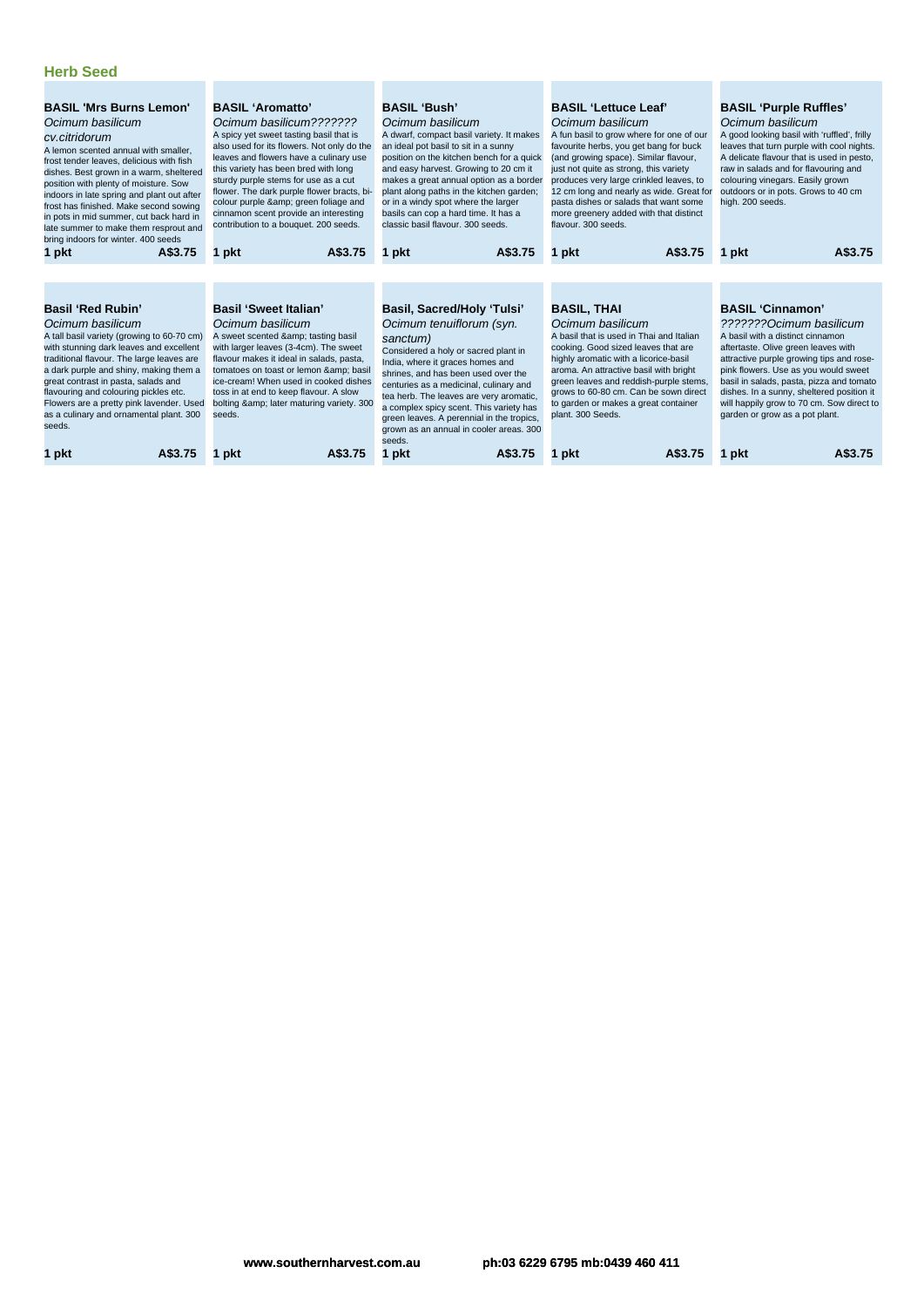| <b>BEE-BALM / OSWEGO TEA</b><br>Monarda didyma<br>Beebalm is a hardy perennial growing to<br>110 cm & has a long history of<br>medicinal use where both the flowers<br>and leaves have been used. The mostly<br>red flowers were used by North<br>Americans Indians to make tea which<br>were used in treatments for colds.<br>stomach aches and insomnia. The<br>edible flowers and aromatic leaves are<br>also used as a culinary addition. As the<br>name implies, Beebalm attracts bees<br>and other beneficial insects. Used as a<br>cut flower, 35 seeds. | <b>BEE-BALM, SPOTTED</b><br>Monarda punctata<br>Spotted bee-balm is a hardy perennial<br>growing to 90 cm, flowering in its first<br>year. The whorls of yellow flowers have<br>purple spots with showy pink/lavender<br>bracts. The plant has a strong oregano<br>scent and is popular with gardeners and<br>herbalists, where it can be made into a<br>tea. Native to the plains of north<br>America it can handle sandy, coastal<br>soils and frost. It attracts bees and other<br>beneficial insects. Flowers can be used<br>for cutting. Also known as horsemint. 50<br>seeds.                                                                                                                                                                                                                                                                                                                                                                                                                                                                                                                                                                                                                                                                                                                          | <b>BERGAMONT, LEMON</b><br>Monarda citriodora<br>A hardy annual with attractive lavender<br>coloured flowers and bright green leaves<br>that have a minty scent when crushed.<br>The leaves are excellent for making<br>herbal teas, flavouring salads and add<br>great flavour when cooked with fish or<br>gamey meats. The flowers are two<br>tiered and the seed heads can be dried<br>and used in arrangements. 100 seeds. | <b>BERGAMONT, WILD /</b><br><b>HORSEMINT</b><br>Monarda fistulosa<br>A hardy perennial with aromatic foliage<br>and lilac-purple flowers that are magnets<br>for honey bees and other beneficial<br>insects. Growing to 80 cm high it can be<br>planted in a wide range of soils in full<br>sun to part shade. A versatile plant<br>whose leaves are used for tea, culinary<br>and medicinal purposes. Also used as a<br>cut flower. Handles dry conditions. 150<br>seeds. | <b>Black Cumin</b><br>Nigella sativa<br>A pantry staple for the cook who loves<br>Indian and Middle Eastern dishes. While<br>known as black cumin the seed is from<br>the ornamental pods of a nigella<br>species. The black seeds are used as<br>whole or ground as a peppery, nutty<br>spice (best toasted or roasted first). A<br>frost-hardy annual plant with the classic<br>white nigella flower, with bright-green,<br>feathery and finely divided foliage. Grow<br>in a sunny position with well-drained<br>soil. Flowers and seed pods are<br>ornamental, 100 seeds. |  |
|-----------------------------------------------------------------------------------------------------------------------------------------------------------------------------------------------------------------------------------------------------------------------------------------------------------------------------------------------------------------------------------------------------------------------------------------------------------------------------------------------------------------------------------------------------------------|--------------------------------------------------------------------------------------------------------------------------------------------------------------------------------------------------------------------------------------------------------------------------------------------------------------------------------------------------------------------------------------------------------------------------------------------------------------------------------------------------------------------------------------------------------------------------------------------------------------------------------------------------------------------------------------------------------------------------------------------------------------------------------------------------------------------------------------------------------------------------------------------------------------------------------------------------------------------------------------------------------------------------------------------------------------------------------------------------------------------------------------------------------------------------------------------------------------------------------------------------------------------------------------------------------------|--------------------------------------------------------------------------------------------------------------------------------------------------------------------------------------------------------------------------------------------------------------------------------------------------------------------------------------------------------------------------------------------------------------------------------|----------------------------------------------------------------------------------------------------------------------------------------------------------------------------------------------------------------------------------------------------------------------------------------------------------------------------------------------------------------------------------------------------------------------------------------------------------------------------|-------------------------------------------------------------------------------------------------------------------------------------------------------------------------------------------------------------------------------------------------------------------------------------------------------------------------------------------------------------------------------------------------------------------------------------------------------------------------------------------------------------------------------------------------------------------------------|--|
| A\$3.75<br>1 pkt                                                                                                                                                                                                                                                                                                                                                                                                                                                                                                                                                | A\$3.75<br>1 pkt                                                                                                                                                                                                                                                                                                                                                                                                                                                                                                                                                                                                                                                                                                                                                                                                                                                                                                                                                                                                                                                                                                                                                                                                                                                                                             | A\$3.75<br>1 pkt                                                                                                                                                                                                                                                                                                                                                                                                               | A\$3.75<br>1 pkt                                                                                                                                                                                                                                                                                                                                                                                                                                                           | A\$3.75<br>1 pkt                                                                                                                                                                                                                                                                                                                                                                                                                                                                                                                                                              |  |
|                                                                                                                                                                                                                                                                                                                                                                                                                                                                                                                                                                 |                                                                                                                                                                                                                                                                                                                                                                                                                                                                                                                                                                                                                                                                                                                                                                                                                                                                                                                                                                                                                                                                                                                                                                                                                                                                                                              |                                                                                                                                                                                                                                                                                                                                                                                                                                |                                                                                                                                                                                                                                                                                                                                                                                                                                                                            |                                                                                                                                                                                                                                                                                                                                                                                                                                                                                                                                                                               |  |
| <b>BORAGE</b><br>Borago officinalis<br>An annual herb with clusters of blue.<br>star-shaped edible flowers. Borage<br>flowers have a crisp, cucumber flavour<br>that can be used in salads or as<br>garnishes. They can also be floated in<br>drinks, frozen in ice cubes or candied to<br>decorate cakes, pastries, and desserts.<br>A long flowering period and a good<br>nectar producer for birds and bees. 30<br>seeds.                                                                                                                                    | <b>Burdock</b><br><b>CALENDULA / ENGLISH</b><br><b>CARAWAY</b><br><b>MARIGOLD</b><br>Carum carvi<br>Arctium lappa<br>A hardy biennial that is used in Chinese<br>Easily grown from seed in spring and<br>Calendula officinalis<br>and Western herbal medicine primarily<br>summer, this annual herb will self-seed<br>Native to the Mediterranean, this<br>for its blood cleansing and detoxifying<br>every year. Use caraway seeds for<br>medicinal annual is also a good<br>properties. Young roots can be eaten<br>cabbage dishes, fish stocks and to make<br>companion plant in the vegetable<br>raw while older roots can grow to 90cm<br>fatty meals more easily digestable.<br>garden by suppressing weeds. The<br>and are usually cooked or dried. The<br>Caraway tea is a good cure for an upset<br>double orange and yellow flowers bloom<br>leaves and young flower stalks can be<br>stomach. This herb needs plenty of sun<br>for many months on 45 cm stems. They<br>used like spinach or asparagus. Grows<br>and well drained soil and can be<br>are a long-lasting, pretty cut flower.<br>to 1.5-2m, flowering in summer with a<br>harvested in late summer, 150 seeds<br>Plants do well with light soil and good<br>scarlet-purple thistle like flower. 35<br>drainage. 160 Seeds.<br>seeds. |                                                                                                                                                                                                                                                                                                                                                                                                                                | <b>Cat Grass</b><br>Dactylis glomerata<br>A great tonic for cats that has many<br>essential vitamens and minerals for<br>them. Cats are naturally attracted to this<br>fast growing grass (especially the<br>younger shoots) that aids their digestion<br>and fur ball elimination. Easy to grow.<br>Grows to a height of 45 cm and can<br>handle part shade. 2,000 seeds.                                                                                                 |                                                                                                                                                                                                                                                                                                                                                                                                                                                                                                                                                                               |  |
| A\$3.75<br>1 pkt                                                                                                                                                                                                                                                                                                                                                                                                                                                                                                                                                | 1 pkt<br>A\$3.75                                                                                                                                                                                                                                                                                                                                                                                                                                                                                                                                                                                                                                                                                                                                                                                                                                                                                                                                                                                                                                                                                                                                                                                                                                                                                             | A\$3.75<br>1 pkt                                                                                                                                                                                                                                                                                                                                                                                                               | A\$3.75<br>1 pkt                                                                                                                                                                                                                                                                                                                                                                                                                                                           | A\$3.75<br>1 pkt                                                                                                                                                                                                                                                                                                                                                                                                                                                                                                                                                              |  |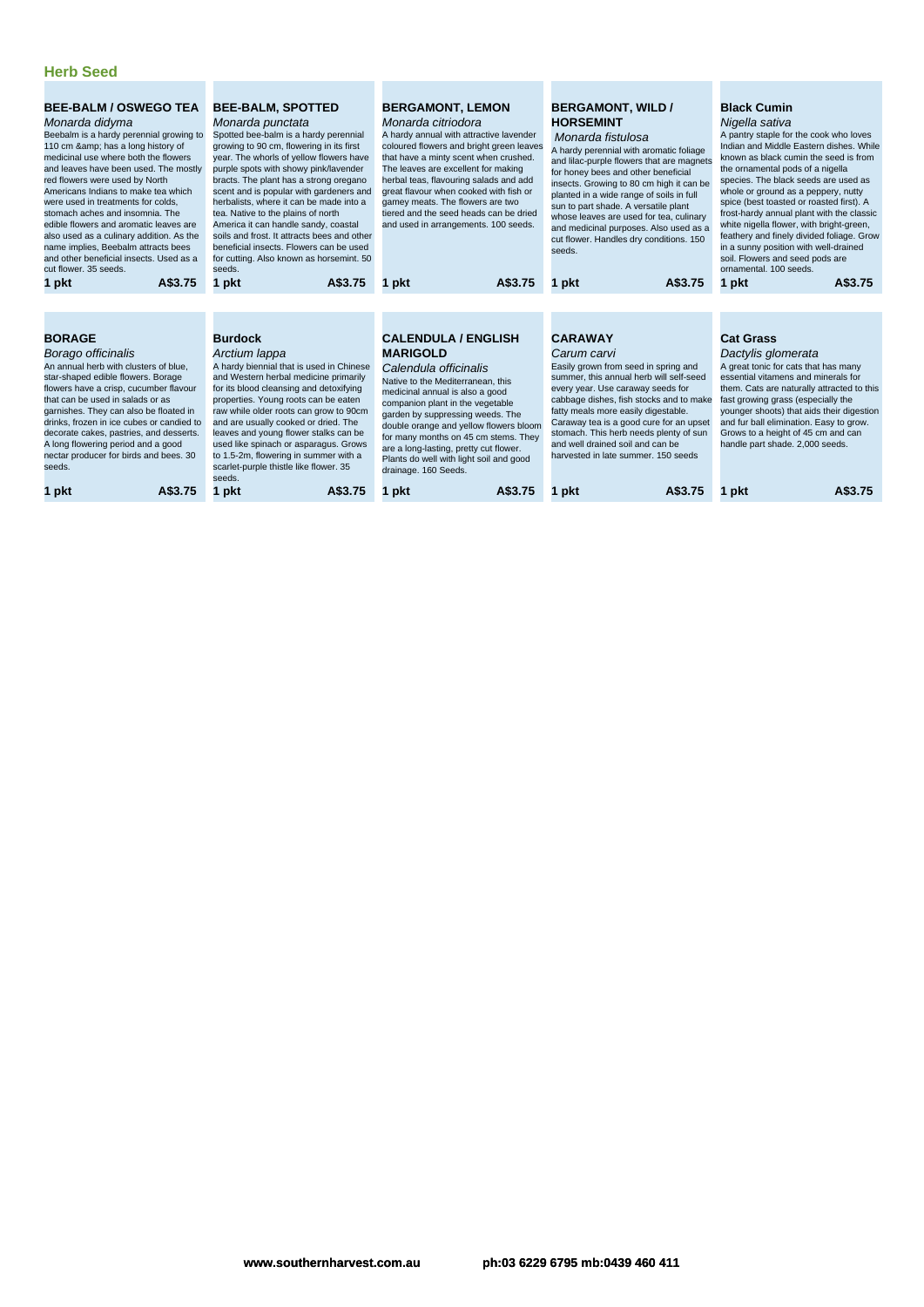| Catmint<br>Nepeta mussini<br>This useful, evergreen, edging plant has<br>aromatic spikes of small lavender<br>coloured flower. The leaves are loved by<br>cats. A hardy perennial groundcover that<br>has a long flowering period over<br>summer, extended by deadheading old<br>flowers. It has cool grey-blue foliage and<br>likes well-drained soil. Young leaves<br>have a mint flavour and can be used in<br>salads or for herbal tea. Divide in spring<br>or autumn, 100 seeds.       | A\$3.75 | <b>CATNIP</b><br>Nepeta cataria<br>An easy to grow evergreen perennial<br>herb with aromatic, greyish-green<br>leaves. Great for garden and path edges<br>as it adds a soft touch to hard borders.<br>The whitish or light lavender flowers<br>bloom in summer. Cats love this hardy<br>plant. The leaves are used in herbal tea<br>and are said to be good for treating<br>cold/flu symptoms. Dried leaves keep<br>their scent & can be used in pot-<br>pourri or as an insect repellent. Grows to<br>50cm, 100 seeds. | herb)<br>period. 300 seeds.                                                                                                                                                                                                                                                                                                                                                                                                                                                         | Celery 'Par-Cel' (cutting<br>Apium graveolens<br>A leaf celery that looks like Italian<br>parsley but retains that distinctive celery<br>flavour. Much easier to grow than<br>traditional bunching celery as it is much<br>more forgiving. Use as a cut and come<br>again herb. We use it in soups, stock,<br>stir fries, juices and fresh in salads. A<br>versatile 'herb' with a long harvest<br>A\$3.75 | <b>CHAMOMILE German</b><br>Chamomilla recutita<br>This herb is mainly grown for its<br>medicinal purposes. The dried flowers<br>are made into a tea, which has a<br>calming effect and aids digestion. In the<br>garden chamomile tea is a mild<br>fungicide when sprayed on affected<br>plants. Pick the flowers in summer on a<br>sunny day and dry them upsidedown in<br>a shady warm area. 300 seeds. Not to<br>WA.<br>A\$3.75                                                     |         | <b>CHAMOMILE Roman</b><br>Chamaemelum nobile<br>Perfect for making chamomile lawns,<br>this wonderfully aromatic, 'apple-<br>scented' groundcover is also great for<br>filling gaps between pavers and<br>stonewalls. Its pretty, daisy-like flowers<br>have white petals and yellow centres<br>and bloom in summer. They can be<br>dried to make a soothing tea or used<br>fresh as a garnish. Also called English<br>Chamomile. A hardy perennial. 300<br>seeds.<br>A\$3.75<br>1 pkt            |                                           |
|---------------------------------------------------------------------------------------------------------------------------------------------------------------------------------------------------------------------------------------------------------------------------------------------------------------------------------------------------------------------------------------------------------------------------------------------------------------------------------------------|---------|-------------------------------------------------------------------------------------------------------------------------------------------------------------------------------------------------------------------------------------------------------------------------------------------------------------------------------------------------------------------------------------------------------------------------------------------------------------------------------------------------------------------------|-------------------------------------------------------------------------------------------------------------------------------------------------------------------------------------------------------------------------------------------------------------------------------------------------------------------------------------------------------------------------------------------------------------------------------------------------------------------------------------|------------------------------------------------------------------------------------------------------------------------------------------------------------------------------------------------------------------------------------------------------------------------------------------------------------------------------------------------------------------------------------------------------------|----------------------------------------------------------------------------------------------------------------------------------------------------------------------------------------------------------------------------------------------------------------------------------------------------------------------------------------------------------------------------------------------------------------------------------------------------------------------------------------|---------|---------------------------------------------------------------------------------------------------------------------------------------------------------------------------------------------------------------------------------------------------------------------------------------------------------------------------------------------------------------------------------------------------------------------------------------------------------------------------------------------------|-------------------------------------------|
| 1 pkt                                                                                                                                                                                                                                                                                                                                                                                                                                                                                       |         | 1 pkt                                                                                                                                                                                                                                                                                                                                                                                                                                                                                                                   | A\$3.75<br>1 pkt                                                                                                                                                                                                                                                                                                                                                                                                                                                                    |                                                                                                                                                                                                                                                                                                                                                                                                            | 1 pkt                                                                                                                                                                                                                                                                                                                                                                                                                                                                                  |         |                                                                                                                                                                                                                                                                                                                                                                                                                                                                                                   |                                           |
|                                                                                                                                                                                                                                                                                                                                                                                                                                                                                             |         |                                                                                                                                                                                                                                                                                                                                                                                                                                                                                                                         |                                                                                                                                                                                                                                                                                                                                                                                                                                                                                     |                                                                                                                                                                                                                                                                                                                                                                                                            |                                                                                                                                                                                                                                                                                                                                                                                                                                                                                        |         |                                                                                                                                                                                                                                                                                                                                                                                                                                                                                                   |                                           |
| <b>CHERVIL</b><br>Anthriscus cerefolium<br>With a delicate aniseed flavour, this herb<br>is delicious in salad mixes or with<br>chicken, eggs and fish and an essential<br>ingredient in the classic French<br>seasoning fines herbes. A hardy annual,<br>it grows about 60cm in height and<br>spread. Can be grown in pots. Grows<br>rapidly in spring and autumn, but does<br>not like extreme heat or cold. It prefers a<br>cool, moist, shaded spot in well-drained<br>soil. 250 seeds. |         | <b>CHIVES</b><br>Allium schoenoprasum<br>Belonging to the onion family these<br>perennial chives can be cut regularly<br>from early spring until mid-summer<br>when the mauve flowers will appear. It<br>dies down completely in winter and<br>should be planted in a sunny position<br>with friable, limed soil and extra watering<br>over summer, 500 seeds                                                                                                                                                           | <b>Chives, Chinese/Garlic</b><br>Allium tuberosum<br>A culinary and ornamental perennial<br>herb of the onion family. The thin, flat<br>leaves have a characteristic garlic taste<br>and are great in Asian dishes (where it<br>is known as Gow Choy), omelettes, dips<br>or salads. In summer beautiful white,<br>edible flower umbels are produced. The<br>flower buds and stalks are used in many<br>Asian dishes. Known as either Garlic<br>Chives or Chinese Chives, 200 seeds |                                                                                                                                                                                                                                                                                                                                                                                                            | <b>COMFREY</b><br>Symphytum officinale<br>A perennial valued for its herbal<br>properties and as an activator in<br>compost, helping other plant material<br>decompose more quickly. The leaves<br>and roots contain allantoin (a hormone-<br>like substance that stimulates cell<br>division) and have been used as an<br>external poultice for bruises sprains and<br>broken bones over centuries, hence the<br>other common names of bruisewort,<br>knitbone and boneset. 15 seeds. |         | <b>CORIANDER</b><br>Coriandrum sativum 'Slow<br><b>Bolt'</b><br>An annual herb also known as Chinese<br>Parsley, it is essential for any Thai dish<br>and frequently used in curries.<br>Coriander grows well in light soils with<br>plenty of moisture. Best sowing times<br>are during the cooler months of spring<br>and autumn, running to seed in hot<br>summers. Cut young leaves regularly to<br>promote regrowth. For constant supply,<br>sow in 3 to 4 week intervals, 400<br>seeds/pkt. |                                           |
| 1 pkt                                                                                                                                                                                                                                                                                                                                                                                                                                                                                       | A\$3.75 | 1 pkt                                                                                                                                                                                                                                                                                                                                                                                                                                                                                                                   | A\$3.75<br>1 pkt                                                                                                                                                                                                                                                                                                                                                                                                                                                                    | A\$3.75                                                                                                                                                                                                                                                                                                                                                                                                    | 1 pkt                                                                                                                                                                                                                                                                                                                                                                                                                                                                                  | A\$3.75 | 1 pkt<br>20q<br>50q<br>100q                                                                                                                                                                                                                                                                                                                                                                                                                                                                       | A\$3.75<br>A\$6.00<br>A\$9.40<br>A\$19.10 |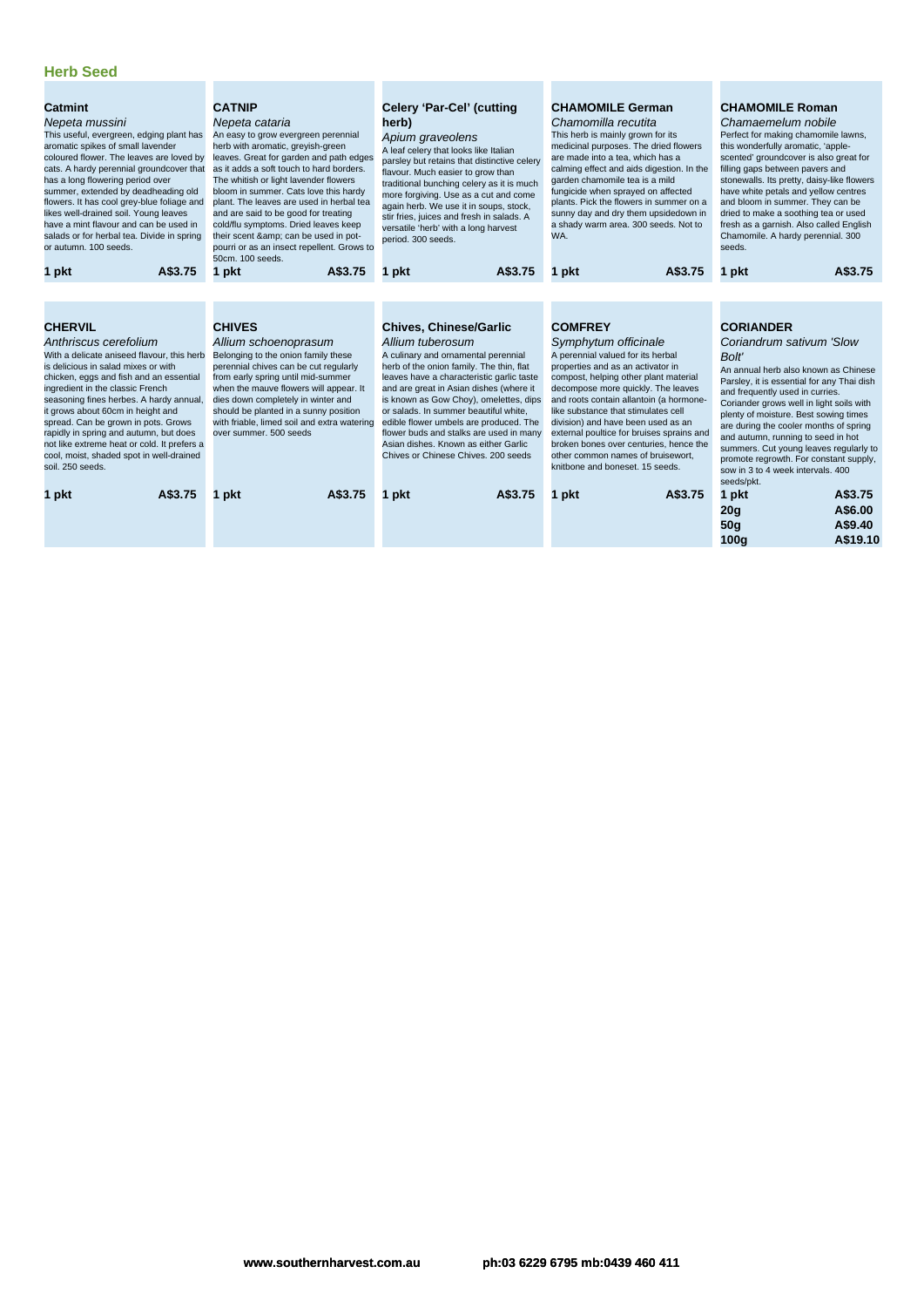| Coriander 'Fiesta'<br>Coriandrum sativum<br>A newer variety of coriander that has a<br>slower bolting rate than normal varieties.<br>'Fiesta' also grows well through winter<br>and has reduced levels of red stems and<br>foliage in cool weather. An annual herb,<br>also known as Chinese Parsley,<br>essential for any Thai dish and is<br>frequently used in curries and stir fries.<br>Seed and leaf can be used in cooking.<br>200 seeds.         | <b>Culantro/Mexican</b><br><b>Corriander</b><br>Eryngium foetidum<br>A short lived perennial herb with a<br>flavour similar to coriander. Also known<br>as Ngò Gai or Sawleaf herb in Vietnam.<br>In cooler areas it is grown as an annual<br>or moved inside in once autumn arrives.<br>Grows best in part shade as will not run<br>to flower as quickly and has a better<br>flavour. Used for flavouring vegetable<br>& meat dishes or sauces/chutneys.<br>Also used as a medicinal herb. Frost<br>tender. 100 seeds. | <b>CUMIN</b><br>Cuminum cyminum<br>This annual has long, fragrant foliage<br>that grows to 30cm. Young leaves make<br>a nice addition to salad dishes. The<br>summer flowers are small and white and<br>are followed by fruit which produce<br>cumin seeds. A key spice in Indian and<br>Mexican cooking. Cumin seed is reputed<br>to aid digestion. Needs 3 months of<br>warm weather for good seed production.<br>Cumin seed is reputed to aid<br>digestion. 120 seeds. | <b>DILL 'Bouguet'</b><br>Anthemum graveolens<br>A popular variety of dill, with dark blue-<br>green aromatic leaves. Grows to 60-80<br>cm tall and is earlier to harvest than the<br>larger varieties. Use with new potatoes,<br>fish, salads, tomatoes, cucumbers.<br>Harvest seed to use in cooking or<br>pickling. Flowers are a beautiful spray of<br>vellow. 500 seeds.                                                                                        | <b>DILL 'Mammoth'</b><br>Anthemum graveolens<br>An annual herb grown for its delicately<br>flavoured leaves and its seed heads<br>which are used in pickling vegetables.<br>The variety of dill is large!! It produces a<br>high yield, so dig out all your favourite<br>recipes that include dill. It prefers light<br>soil and needs regular watering and a<br>sunny spot. Start picking leaves when<br>20 cm tall, they will resprout at least<br>once. This is a good companion plant for<br>cabbages. 500 seeds                                  |
|----------------------------------------------------------------------------------------------------------------------------------------------------------------------------------------------------------------------------------------------------------------------------------------------------------------------------------------------------------------------------------------------------------------------------------------------------------|-------------------------------------------------------------------------------------------------------------------------------------------------------------------------------------------------------------------------------------------------------------------------------------------------------------------------------------------------------------------------------------------------------------------------------------------------------------------------------------------------------------------------|---------------------------------------------------------------------------------------------------------------------------------------------------------------------------------------------------------------------------------------------------------------------------------------------------------------------------------------------------------------------------------------------------------------------------------------------------------------------------|---------------------------------------------------------------------------------------------------------------------------------------------------------------------------------------------------------------------------------------------------------------------------------------------------------------------------------------------------------------------------------------------------------------------------------------------------------------------|-------------------------------------------------------------------------------------------------------------------------------------------------------------------------------------------------------------------------------------------------------------------------------------------------------------------------------------------------------------------------------------------------------------------------------------------------------------------------------------------------------------------------------------------------------|
| A\$3.75<br>1 pkt                                                                                                                                                                                                                                                                                                                                                                                                                                         | A\$3.75<br>1 pkt                                                                                                                                                                                                                                                                                                                                                                                                                                                                                                        | A\$3.75<br>1 pkt                                                                                                                                                                                                                                                                                                                                                                                                                                                          | A\$3.75<br>1 pkt                                                                                                                                                                                                                                                                                                                                                                                                                                                    | A\$3.75<br>1 pkt                                                                                                                                                                                                                                                                                                                                                                                                                                                                                                                                      |
|                                                                                                                                                                                                                                                                                                                                                                                                                                                          |                                                                                                                                                                                                                                                                                                                                                                                                                                                                                                                         |                                                                                                                                                                                                                                                                                                                                                                                                                                                                           |                                                                                                                                                                                                                                                                                                                                                                                                                                                                     |                                                                                                                                                                                                                                                                                                                                                                                                                                                                                                                                                       |
| <b>ECHINACEA 'Purple Cone</b><br><b>Flower'</b><br>Echinacea purpurea<br>This perennial produces stunning purple-<br>pink flowers with wide, horizontal petals<br>and large cone-shaped, copper-coloured<br>centres flower for many weeks in<br>summer and autumn. A perennial with a<br>long blooming period and good drought<br>and heat tolerance. One of the<br>Echinacea's to be used medicinally to<br>helps boost the immune system. 50<br>seeds. | <b>Epazote</b><br>Chenopodium ambrosioides<br>EPAZOTE Chenopodium ambrosioides<br>A traditional herb used in chilli sauces<br>and bean dishes in Mexico. A strong<br>flavour with a mix of citrus, camphor and<br>minty flavours. Said to aid digestion,<br>prevent flatulence (hence its use with<br>beans) and numerous other gastro-<br>intestinal disorders. Annual, 250 seeds.<br>Not to WA.                                                                                                                       | <b>FEVERFEW</b><br>Chrysanthemum parthenium<br>A strongly aromatic annual to perennial<br>herb with daisy like, pretty white flower<br>petals and yellow centres. Produces<br>over a long period in summer and<br>autumn. A frost hardy plant for a sunny<br>border with average soil. 200<br>seeds/No.1/. Not to WA.                                                                                                                                                     | <b>Herb Bennet</b><br>Geum urbanum<br>A perennial medicinal & culinary<br>herb. The leaves are used in as a spice<br>in soups, stews & flavouring beer.<br>Used as a substitute for cloves with a<br>hint of cinnamon. Reportedly herb<br>Bennet has been used in UK &<br>Europe since Roman times to treat<br>inflammation, fever, as an antiseptic<br>& to treat stomach & skin<br>problems. Handles frost & a range<br>of soils from alkaline to acid. 40 seeds. | <b>Herb Robert</b><br>Geranium robertianum<br>An annual/biennial herb that grows to 40<br>cm high and has pretty purple-rose<br>flowers with white streaks. An ancient<br>herb that allegedly helps heal wounds,<br>stops bleeding and aids skin irritations<br>and bruises. Modern folklore alleges it's<br>a natural source of geranium, which can<br>help cells absorb oxygen. Some<br>research has also shown it can aid<br>diabetes as the leaves have been<br>shown to help lower blood sugar levels.<br>A bee attractor. Self seeds, 25 seeds. |
| A\$3.75<br>1 pkt                                                                                                                                                                                                                                                                                                                                                                                                                                         | A\$3.75<br>pkt                                                                                                                                                                                                                                                                                                                                                                                                                                                                                                          | pkt<br>A\$3.75                                                                                                                                                                                                                                                                                                                                                                                                                                                            | A\$3.75<br>1 pkt                                                                                                                                                                                                                                                                                                                                                                                                                                                    | A\$3.75<br>1 pkt                                                                                                                                                                                                                                                                                                                                                                                                                                                                                                                                      |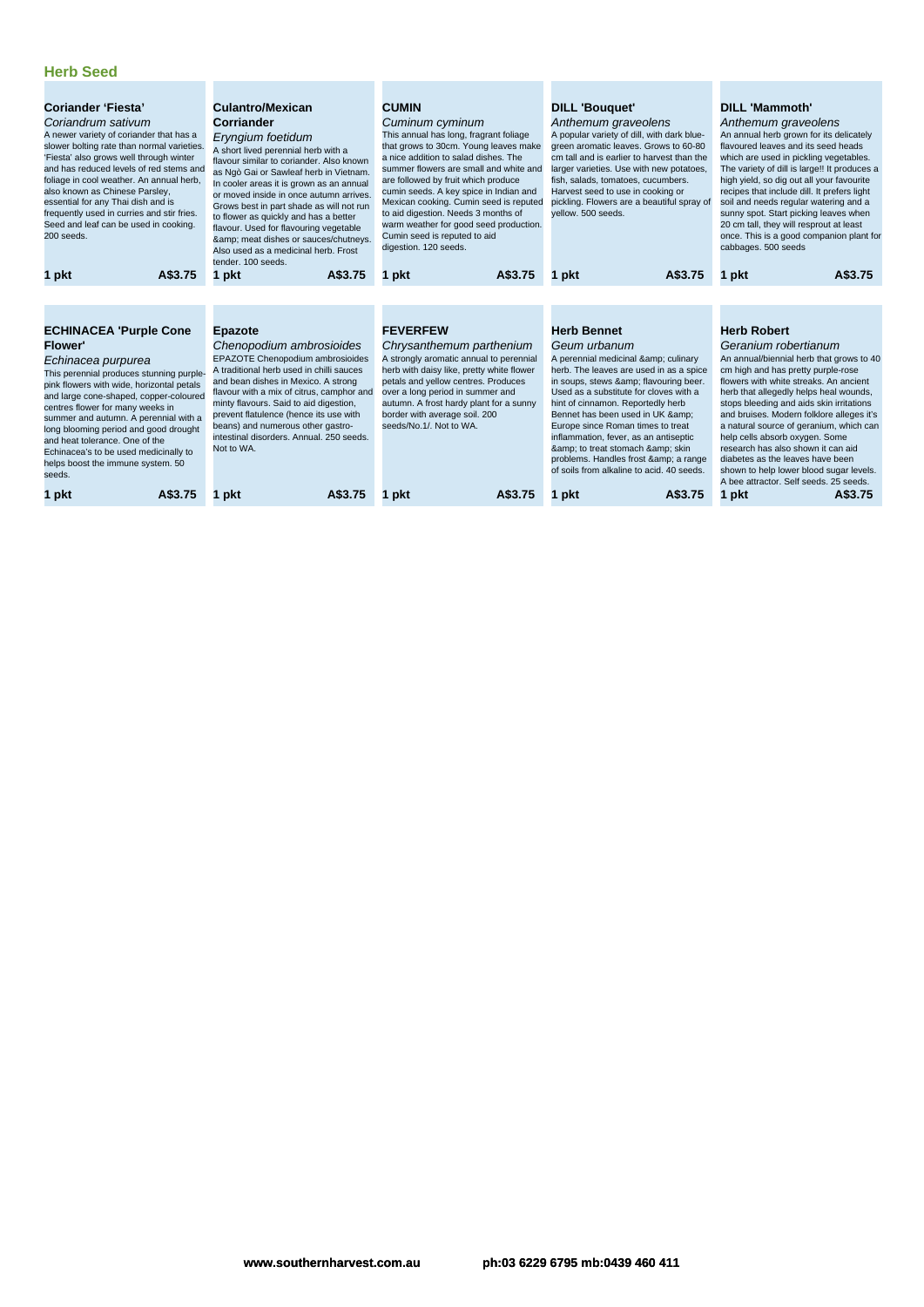| Hyssopus officinalis<br>A versatile evergreen perennial that can<br>be used in the ornamental garden while<br>used as a culinary and medicinal herb.<br>Leaves are aromatic and have a flavour<br>like a sage-mint cross. Leaves can be<br>eaten raw, used in salads and soups or<br>to make a pleasant flavoured tea.<br>Flowers can also be used in salads.<br>Grows to 50cm, prefers well drained<br>soil. A strong bee/insect attractor with<br>blue flowers in summer, 100 seeds.<br>A\$3.75<br>1 pkt | Agastache rugosa<br>A perennial herb with strongly aromatic<br>mint and licorice leaves that is a culinary<br>and tea herb and also used in traditional<br>Chinese medicine. The lavender-purple-<br>rose flowers appear on spikes from mid-<br>summer to autumn and are great bee<br>attractants. They are a long lasting cut<br>flower. Handles a wide range of<br>conditions. Flowers in first year. 250<br>seeds.<br>A\$3.75<br>1 pkt                                                                                                             | Galium verum<br>A hardy herbaceous perennial that<br>produces many golden starlike flower<br>panicles in summer. Handles poor soils<br>and seaside gardens. Grows to 30-60<br>cm. Obtained it name from the dried<br>aromatic stems were used for stuffing<br>pillows and mattresses to keep out bed<br>bugs and fleas! The root makes a red<br>dye and the flowering tops a yellow dye.<br>Was also used to coagulate milk in<br>cheese making. 150 seeds.<br>A\$3.75<br>1 pkt               | Barbarea verna<br>Often used in salad mixes this delicious<br>and healthy cress is nice and spicy. The<br>basal leaves are dark green, shiny and<br>deeply lobed with a tall yellow flower<br>spike in spring. Easily grown in ordinary<br>soil with plenty of light or part shade, this<br>salad plant will self seed and supply you<br>with lots of greens over winter and early<br>spring. A great alternative to watercress.<br>450 seeds.<br>A\$3.75<br>1 pkt      | Lavandula officinalis<br>Native to the Mediterranean area this<br>type of lavender is grown commercially<br>for essential oils on huge fields in<br>Tasmania. A very hardy, drought<br>tolerant plant for sunny, hot positions<br>and well drained soil. Excellent<br>container plant. Cut back after flowering.<br>150 seeds<br>A\$3.75<br>1 pkt                                                                                                                   |
|------------------------------------------------------------------------------------------------------------------------------------------------------------------------------------------------------------------------------------------------------------------------------------------------------------------------------------------------------------------------------------------------------------------------------------------------------------------------------------------------------------|-------------------------------------------------------------------------------------------------------------------------------------------------------------------------------------------------------------------------------------------------------------------------------------------------------------------------------------------------------------------------------------------------------------------------------------------------------------------------------------------------------------------------------------------------------|-----------------------------------------------------------------------------------------------------------------------------------------------------------------------------------------------------------------------------------------------------------------------------------------------------------------------------------------------------------------------------------------------------------------------------------------------------------------------------------------------|-------------------------------------------------------------------------------------------------------------------------------------------------------------------------------------------------------------------------------------------------------------------------------------------------------------------------------------------------------------------------------------------------------------------------------------------------------------------------|---------------------------------------------------------------------------------------------------------------------------------------------------------------------------------------------------------------------------------------------------------------------------------------------------------------------------------------------------------------------------------------------------------------------------------------------------------------------|
|                                                                                                                                                                                                                                                                                                                                                                                                                                                                                                            |                                                                                                                                                                                                                                                                                                                                                                                                                                                                                                                                                       |                                                                                                                                                                                                                                                                                                                                                                                                                                                                                               |                                                                                                                                                                                                                                                                                                                                                                                                                                                                         |                                                                                                                                                                                                                                                                                                                                                                                                                                                                     |
| <b>LEMON BALM</b><br>Melissa officinialis<br>A frost hardy, perennial herb with a<br>fragrant lemon taste and odour. Used in<br>cooking with chicken and fish, fresh<br>leaves can be tossed into salads. A<br>great refreshing herbal tea, simply steep<br>leaves in hot water (said to aid cold, flu,<br>depression, headache and indigestion).<br>Grows to 60 cm and small flowers<br>spikes throughout summer. Easy to<br>grow in well drained soil. 100 seeds.<br>A\$3.75<br>1 pkt                    | <b>LEMON GRASS</b><br>Cymbopogon flexuosus<br>Reaching a height of 1-1.5 m the East<br>Indian variety is a hard and tough<br>perennial. Use the stem in cooking and<br>the leaf as a tea to treat inflammation.<br>fever & digestion problems. Do not<br>cut back until frost has passed to protect<br>the centre of the plant or grow in a pot<br>& move indoors mid-autumn to<br>early spring. While it can handle dry<br>periods it grows bigger with regular<br>watering. Prefers full sun & well-<br>drained soil.100 seeds.<br>A\$3.75<br>1 pkt | <b>LOVAGE</b><br>Levisticum officinale<br>A good digestive tonic for spring in<br>salads. A vigorous perennial with that<br>grows to 1.6m. Leaves taste similar to<br>celery and can be used in salads, soups<br>and stews. Easily grown in the<br>vegetable garden or as an ornamental<br>foliage plant, it is a delicious leaf<br>vegetable, especially when leaves are<br>picked young and tender. Harvest when<br>needed, frosts tend to improve flavour.<br>50 seeds<br>A\$3.75<br>1 pkt | <b>MARJORAM 'Sweet</b><br>Garden'<br>Oraganum majorana<br>A culinary herb that is versatile and<br>elegant in flavour. The intensely<br>flavoured leaves are sweeter than<br>oregano and used fresh or dried in many<br>Mediterranean dishes. A semi-woody<br>herb, small, grey-green, oval leaves and<br>small white or purple flower spikes. A<br>hardy plant for a sunny position with well<br>drained soil, such as rock gardens. 400<br>seeds.<br>A\$3.75<br>1 pkt | <b>Mexican Hyssop</b><br>Agastache mexicana 'Sangria'<br>A bold and fun plant with brilliant spikes<br>of red-purple whorled flowers. The<br>leaves add a nice twist as they are<br>lemon scented and can be brewed as a<br>herbal tea (or to flavour your sangria!).<br>The flowers can be used as long-lasting<br>cut flowers, with the leaves providing a<br>refreshing addition. Drought tolerant<br>once established. Not to WA, 40 seeds.<br>A\$3.75<br>1 pkt |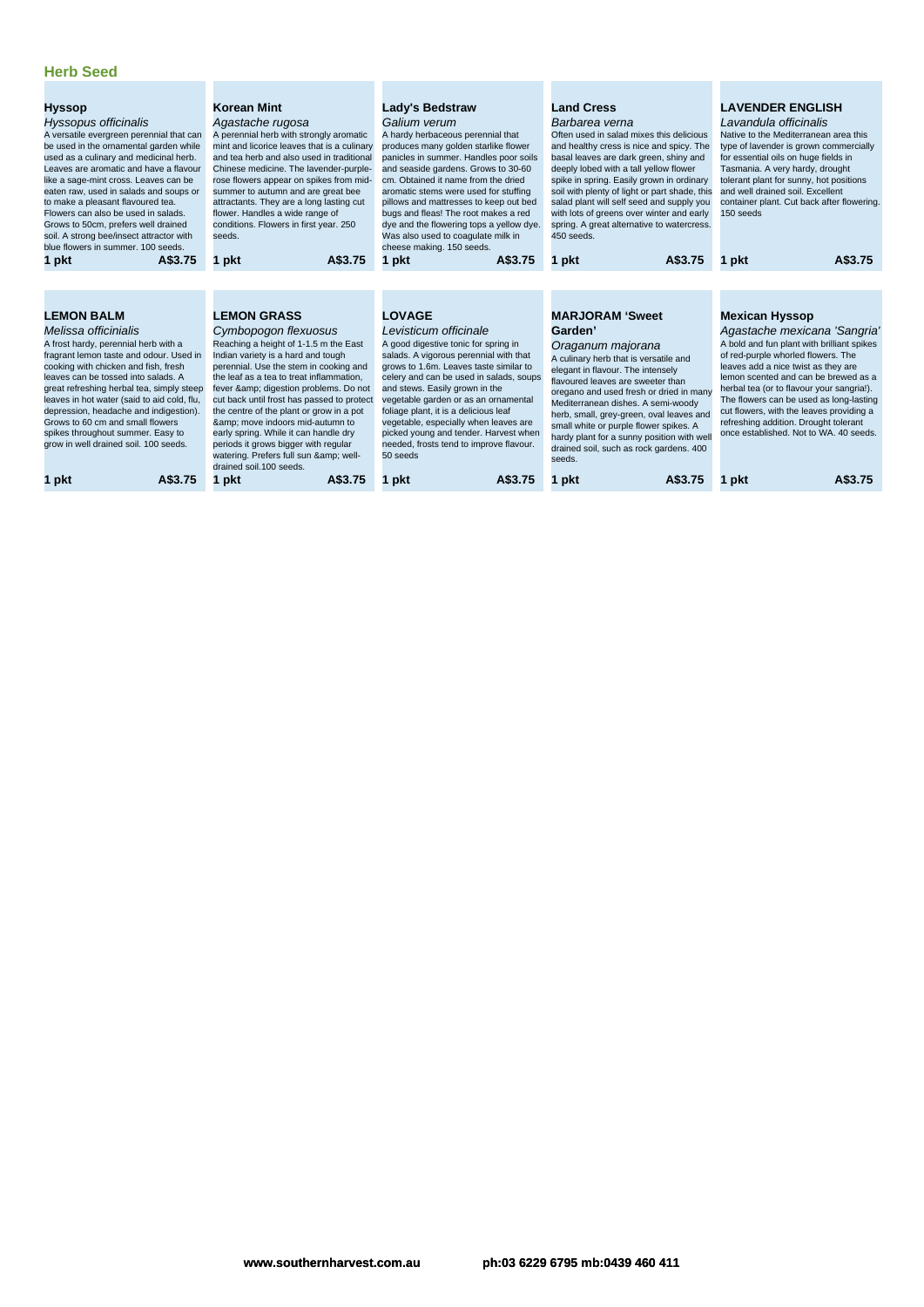| Mitsuba / Japanese Parsley<br>Chryptotaenia japonica<br>A native Japanese hardy, perennial herb<br>in which the leaf, stem, seed and root<br>can be used raw or cooked. Leaves are<br>used raw or put in cooked dishes at the<br>end as cooking for longer than a couple<br>of dishes diminishes the flavour. Young<br>leaves are added to salads. The flavour<br>is clean and crisp with a parsley/celery<br>tone. 100 seeds. | <b>MOUNTAIN MINT</b><br>Calamintha nepeta<br>Mountain mint is a clumping/bushy plant<br>to 50 cm that has very aromatic, spicy<br>leaves and flowers. Originally used as a<br>medicinal, tea and culinary herb it is now<br>also valued for its ornamental attributes<br>as it is attractive and long flowering. It<br>produces many small lilac to white airy<br>flowers all summer until late autumn. A<br>hardy perennial that flowers in its first<br>year. The flowers attract bees,<br>butterflies and other beneficial insects. A<br>tough plant that prefers well drained soil.<br>200 seeds. | <b>OREGANO, Greek</b><br>Origanum vulgare subsp.<br>hirtum<br>Not your average oregano, this Greek<br>variety gives the fullest flavour and<br>aroma to pizzas, pastas and other<br>Mediterranean dishes. The flavour is so<br>intense fresh leaves will numb the<br>mouth. Characteristic dark green leaves<br>and pretty white flowers make this<br>perennial herb great for pots. Drought<br>and frost hardy once established. 300<br>seeds.                                                     | <b>OREGANO, Green</b><br>Origanum vulgare<br>Spicier than sweet marjoram, this lime<br>loving plant likes dry, well drained soil in<br>full sun. This is a culinary herb with<br>80cm long erect stems, and dark green<br>aromatic leaves and pale pink flowers<br>over summer. It is traditionally used in<br>pizza and pastas. A hardy plant for a<br>sunny position eq. in rock gardens. 300<br>seeds | <b>PARSLEY ITALIAN</b><br>Petroselinum crispum<br>A biennial, frost hardy herb which needs<br>good, fertile soil and plenty of water. The<br>flat leafed Italian parsley is easily grown<br>and has stronger flowers than its curly<br>cousins. For continuous supply, sow in<br>early spring and late summer. It is also<br>good as an attractive edging plant or an<br>ideal herb for pot culture. 500 seeds |
|--------------------------------------------------------------------------------------------------------------------------------------------------------------------------------------------------------------------------------------------------------------------------------------------------------------------------------------------------------------------------------------------------------------------------------|-------------------------------------------------------------------------------------------------------------------------------------------------------------------------------------------------------------------------------------------------------------------------------------------------------------------------------------------------------------------------------------------------------------------------------------------------------------------------------------------------------------------------------------------------------------------------------------------------------|-----------------------------------------------------------------------------------------------------------------------------------------------------------------------------------------------------------------------------------------------------------------------------------------------------------------------------------------------------------------------------------------------------------------------------------------------------------------------------------------------------|----------------------------------------------------------------------------------------------------------------------------------------------------------------------------------------------------------------------------------------------------------------------------------------------------------------------------------------------------------------------------------------------------------|----------------------------------------------------------------------------------------------------------------------------------------------------------------------------------------------------------------------------------------------------------------------------------------------------------------------------------------------------------------------------------------------------------------|
| A\$3.75<br>1 pkt                                                                                                                                                                                                                                                                                                                                                                                                               | A\$3.75<br>1 pkt                                                                                                                                                                                                                                                                                                                                                                                                                                                                                                                                                                                      | A\$3.75<br>1 pkt                                                                                                                                                                                                                                                                                                                                                                                                                                                                                    | A\$3.75<br>1 pkt                                                                                                                                                                                                                                                                                                                                                                                         | A\$3.75<br>1 pkt                                                                                                                                                                                                                                                                                                                                                                                               |
|                                                                                                                                                                                                                                                                                                                                                                                                                                |                                                                                                                                                                                                                                                                                                                                                                                                                                                                                                                                                                                                       |                                                                                                                                                                                                                                                                                                                                                                                                                                                                                                     |                                                                                                                                                                                                                                                                                                                                                                                                          |                                                                                                                                                                                                                                                                                                                                                                                                                |
| <b>PARSLEY CURLY</b><br>Petroselinum crispum<br>'Smaragd'<br>A biennial, frost hardy herb which needs<br>good, fertile soil and plenty of water. The<br>curly leafed parsley is easily grown. For<br>continuous supply, sow in early spring<br>and late summer. It is also good as an<br>attractive edging plant or an ideal herb<br>for pot culture. 500 seeds                                                                | <b>Parsley 'Swiss Winter'</b><br>Petroselinum crispum<br>A highly productive curly leafed parsley<br>that can handle very cold winters and<br>stay healthy. Outstanding flavour and<br>yield that is relatively immune to leaf<br>diseases that can occur through winter.<br>Grows well year round. Space plants<br>well so that they receive good airflow in<br>moist climates. It is also good as an<br>attractive edging plant and an ideal herb<br>for pots. Seed grown by Steve<br>Solomon, 300 seeds.                                                                                           | <b>PARSLEY, Flat &amp; Curly Mix</b><br>Petroselinum crispum<br>You like flat leaf, your partner prefers<br>curly. Our mix pleases everyone? We<br>plant a forest of parsley to use by the<br>handful in soups, stews, salads and<br>pasta. An easy herb to grow but<br>expensive to buy, so grow your own and<br>save money. Curly and flat (also known<br>as Italian parsley) have a strong flavour<br>and can be used fresh or dried. An ideal<br>edible edging plant or pot herb. 500<br>seeds. |                                                                                                                                                                                                                                                                                                                                                                                                          | <b>ROSEMARY</b><br>Rosmarinus officinalis<br>This evergreen, aromatic shrub from the<br>Mediterranean belongs in every herb<br>garden and is a hardy plant with blue<br>spring flowers. It will grow well in light,<br>sandy soil with plenty of sun and should<br>be pruned after flowering. Salt tolerant.<br>30 seeds                                                                                       |
| 1 pkt<br>A\$3.75                                                                                                                                                                                                                                                                                                                                                                                                               | 1 pkt<br>A\$3.75                                                                                                                                                                                                                                                                                                                                                                                                                                                                                                                                                                                      | A\$3.75<br>1 pkt                                                                                                                                                                                                                                                                                                                                                                                                                                                                                    | A\$3.75<br>pkt                                                                                                                                                                                                                                                                                                                                                                                           | A\$3.75<br>pkt                                                                                                                                                                                                                                                                                                                                                                                                 |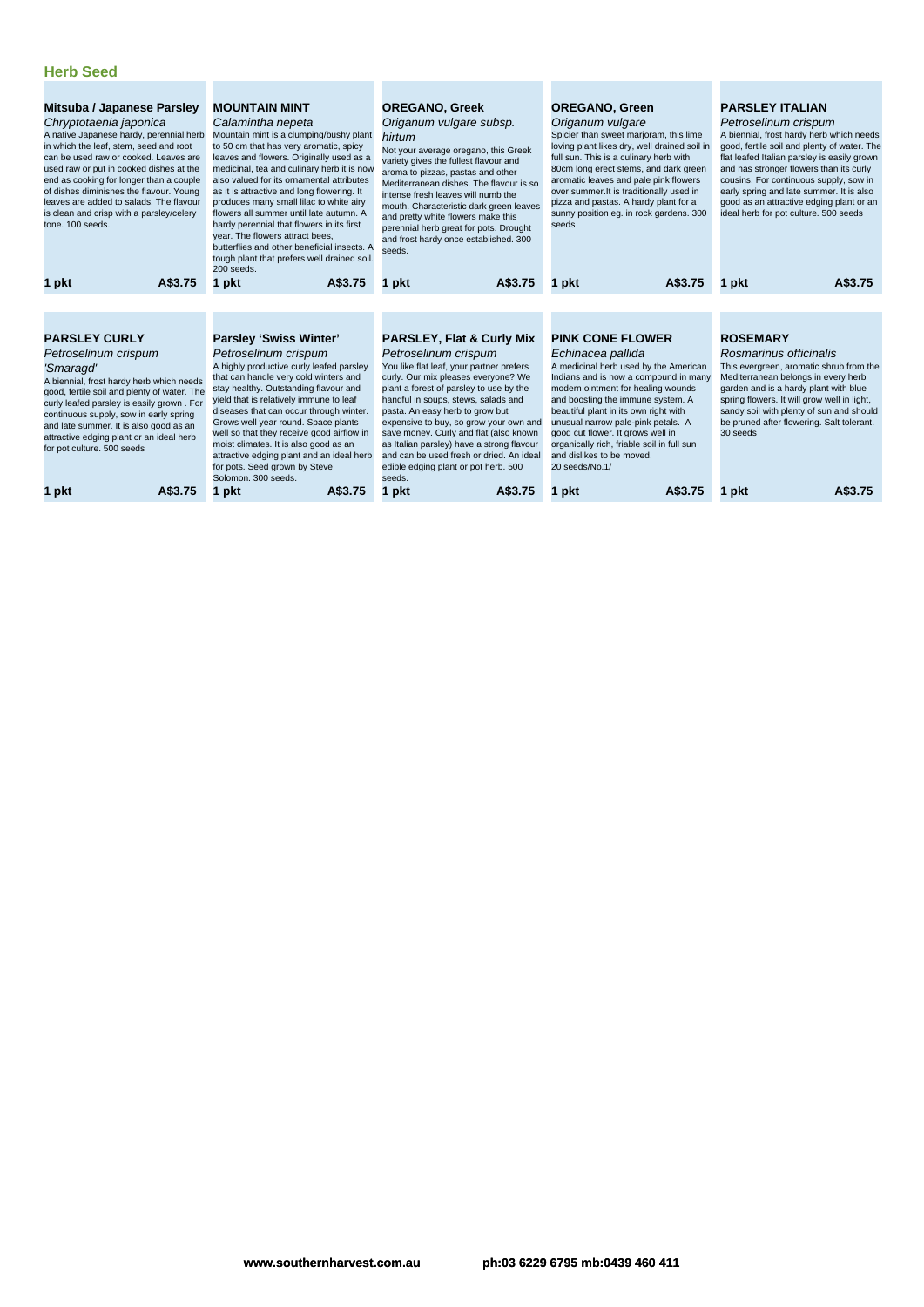| <b>SAGE</b><br>Salvia officinalis<br>An aromatic, culinary herb (Sage butter),<br>native to the Mediterranean area. It has<br>long, grey green, rough, evergreen<br>leaves with white or pale purple flower<br>spikes over summer. It grows well in full<br>sun and well drained soil, is bee<br>attracting and used in teas to treat<br>coughs. 50 seeds | <b>SAGE CLARY</b><br>Salvia sclarea<br>A biennial or perennial sage with long<br>loose terminal spikes of tubular white-<br>pink flowers and thick square stems with<br>large heart shaped, hairy leaves. This<br>one metre tall, bushy, medicinal herb is<br>strongly scented and needs plenty of<br>sun and will bloom all summer even in<br>poorer soils, 25 seeds                                                                                                                                                                                                                                                                                                                                                                                                                                                                                                                                                | <b>Salad Burnet</b><br>Sanguisorba minor<br>A perennial herb used as an ingredient<br>in salads, dressings, soups, tea or<br>cooling drinks. The leaves have a mild<br>cucumber flavour. Young leaves are the<br>tastiest as they can become bitter with<br>age. Grows to 60 cm it has a long tap<br>root so it can handle dry periods and<br>grows year round (so the leaves can be<br>used in winter). Flowers in November<br>with greenish heads. 150 seeds. | <b>SAVORY Winter</b><br>Satureja montana<br>This perennial herb has a great peppery<br>taste, adding spice to bean, pea,<br>cabbage and heavy meat dishes. A low<br>growing shrub to around 50 cm, the<br>leaves are narrow, aromatic and<br>peppery enough to use as a pepper<br>substitute. It makes an attractive border<br>plant with small white flowers that are<br>attractive to bees. It is frost hardy,<br>prefering full sun and a range of soils.<br>Use as a peppery tea. Medicinally it has<br>been used in the past for indigestion,<br>diarrhea and as an aphrodisiac!! 75<br>seeds. | <b>Savory, Summer</b><br>Satureja hortensis<br>A popular annual herb used for<br>seasoning or as a fresh herb. It has an<br>aromatic, peppery flavour used in meat,<br>cabbage and bean dishes (where it is<br>reputed to reduce flatulence). A sweeter,<br>less bitter flavour than the perennial<br>winter savory. Cut stems & dry for<br>winter use. Leaves are used as a<br>medicinal tea to aid digestion and<br>reduce fevers, 150 seeds. |
|-----------------------------------------------------------------------------------------------------------------------------------------------------------------------------------------------------------------------------------------------------------------------------------------------------------------------------------------------------------|----------------------------------------------------------------------------------------------------------------------------------------------------------------------------------------------------------------------------------------------------------------------------------------------------------------------------------------------------------------------------------------------------------------------------------------------------------------------------------------------------------------------------------------------------------------------------------------------------------------------------------------------------------------------------------------------------------------------------------------------------------------------------------------------------------------------------------------------------------------------------------------------------------------------|-----------------------------------------------------------------------------------------------------------------------------------------------------------------------------------------------------------------------------------------------------------------------------------------------------------------------------------------------------------------------------------------------------------------------------------------------------------------|-----------------------------------------------------------------------------------------------------------------------------------------------------------------------------------------------------------------------------------------------------------------------------------------------------------------------------------------------------------------------------------------------------------------------------------------------------------------------------------------------------------------------------------------------------------------------------------------------------|-------------------------------------------------------------------------------------------------------------------------------------------------------------------------------------------------------------------------------------------------------------------------------------------------------------------------------------------------------------------------------------------------------------------------------------------------|
| A\$3.75<br>1 pkt                                                                                                                                                                                                                                                                                                                                          | A\$3.75<br>1 pkt                                                                                                                                                                                                                                                                                                                                                                                                                                                                                                                                                                                                                                                                                                                                                                                                                                                                                                     | A\$3.75<br>1 pkt                                                                                                                                                                                                                                                                                                                                                                                                                                                | A\$3.75<br>1 pkt                                                                                                                                                                                                                                                                                                                                                                                                                                                                                                                                                                                    | A\$3.75<br>1 pkt                                                                                                                                                                                                                                                                                                                                                                                                                                |
|                                                                                                                                                                                                                                                                                                                                                           |                                                                                                                                                                                                                                                                                                                                                                                                                                                                                                                                                                                                                                                                                                                                                                                                                                                                                                                      |                                                                                                                                                                                                                                                                                                                                                                                                                                                                 |                                                                                                                                                                                                                                                                                                                                                                                                                                                                                                                                                                                                     |                                                                                                                                                                                                                                                                                                                                                                                                                                                 |
|                                                                                                                                                                                                                                                                                                                                                           |                                                                                                                                                                                                                                                                                                                                                                                                                                                                                                                                                                                                                                                                                                                                                                                                                                                                                                                      |                                                                                                                                                                                                                                                                                                                                                                                                                                                                 |                                                                                                                                                                                                                                                                                                                                                                                                                                                                                                                                                                                                     |                                                                                                                                                                                                                                                                                                                                                                                                                                                 |
| <b>SHISO 'Green'</b>                                                                                                                                                                                                                                                                                                                                      | <b>SHISO - 'Britton'</b>                                                                                                                                                                                                                                                                                                                                                                                                                                                                                                                                                                                                                                                                                                                                                                                                                                                                                             | Shiso/Perilla 'Red'                                                                                                                                                                                                                                                                                                                                                                                                                                             | <b>Tarragon, Mexican</b>                                                                                                                                                                                                                                                                                                                                                                                                                                                                                                                                                                            | Tarragon, Russian                                                                                                                                                                                                                                                                                                                                                                                                                               |
| Perilla frutescens<br>Amazing Asian Potherb. A great Asian<br>herb with an interesting cinnamon, clove<br>and cumin flavour and aroma. The large<br>leaves can be used as wraps for<br>fingerfood and in sushi and salads.<br>Remove flower buds to extend plant life.<br>Harvest by cutting sprigs above a leaf<br>joint. 100 seeds.                     | Perilla frutescens<br>Perilla frutescens<br>An amazing Asian Potherb. An eye-<br>Amazing Asian Potherb. A great Asian<br>catching salad green with red<br>herb with an interesting cinnamon, clove<br>undersides & a mild mint/basil<br>and cumin flavour and aroma. The large<br>aroma. The large leaves can be used as<br>leaves can be used as wraps for<br>wraps for fingerfood or sushi. They turn<br>fingerfood and in sushi and salads. They<br>pickling vinegar a vivid magenta colour<br>turn pickling vinegar a vivid magenta<br>(used for pickled ginger). Remove flower<br>colour (used for pickled ginger). Remove<br>flower buds to extend plant life. Harvest<br>buds to extend plant life. Harvest by<br>cutting sprigs above a leaf joint, not<br>by cutting sprigs above a leaf joint.<br>cutting more than one-third of plant at a<br>75 seeds.<br>time. 70 seeds.<br>A\$3.75<br>A\$3.75<br>1 pkt |                                                                                                                                                                                                                                                                                                                                                                                                                                                                 | Tagetes lucida<br>A perennial from Central & South<br>America where it's used as a medicinal<br>& culinary herb. Flowers summer to<br>early autumn with bright yellow/golden<br>blooms (the petals are edible). The<br>leaves have an anise like flavour &<br>are used fresh or dried as a tarragon<br>substitute in soups, sauces, eggs etc.<br>Steep the leaves to make a tea that is<br>popular in the region. An aromatic,<br>ornamental plant that is fairly drought<br>resistant when established. Also known<br>as Yauhtli, 50 seeds.                                                        | Artemisia drucunculoides<br>A perennial herb whose leaves are used<br>for seasoning in soups, stews, salads,<br>sauces and meat dishes. Harvest the<br>leaves as needed. Not to be confused<br>with French tarragon that has a stronger<br>flavour; Russian tarragon is more<br>vigorous, hardier (handling poor soils<br>and drought) and can be grown from<br>seed. Cut back in winter, 300 seeds.                                            |
| 1 pkt                                                                                                                                                                                                                                                                                                                                                     |                                                                                                                                                                                                                                                                                                                                                                                                                                                                                                                                                                                                                                                                                                                                                                                                                                                                                                                      | A\$3.75<br>1 pkt                                                                                                                                                                                                                                                                                                                                                                                                                                                | 1 pkt<br>A\$3.75                                                                                                                                                                                                                                                                                                                                                                                                                                                                                                                                                                                    | A\$3.75<br>1 pkt                                                                                                                                                                                                                                                                                                                                                                                                                                |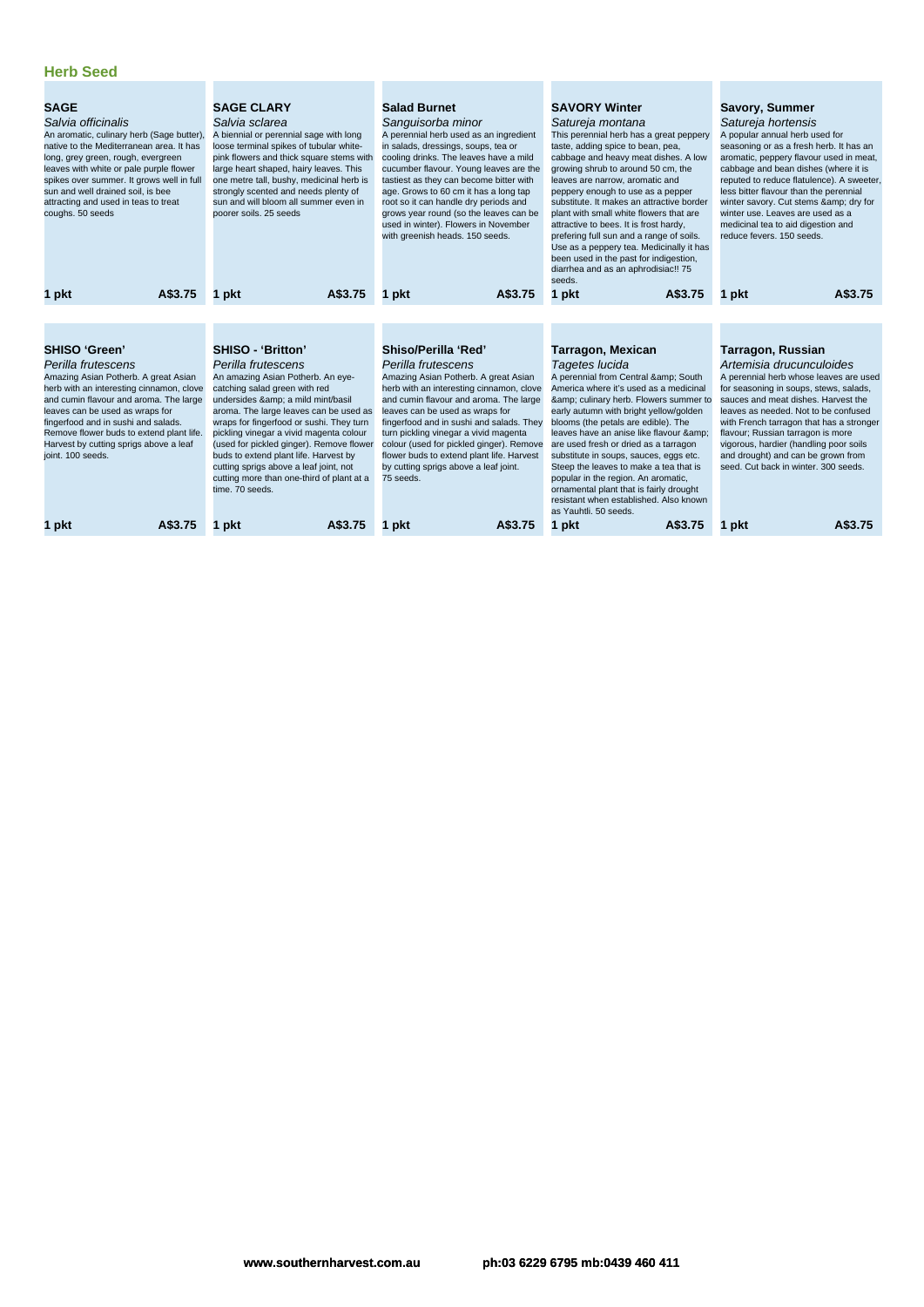### **THYME – 'German Winter'** Thymus vulgaris

A classic, easy-to-grow perennial herb for rockeries or containers, this winter-hardy variety has good yield and flavour. It does not need much watering or feeding once established. Harvest leaves before fragrant blossoms open mid-summer to flavour just about anything, especially meat, fish and poultry, vinegar and beans. 300 seeds. a wide range of situations. 100 seeds. **1 pkt A\$3.75 1 pkt A\$3.75**

### **Valerian**

Valeriana officinalis A hardy perennial plant to 1 m high with sweetly scented pink to white flowers. A well known herb that has been used for centuries as it is reputed to help with numerous complaints including instruction in the first and seconded in<br>centuries as it is reputed to help with<br>numerous complaints including<br>insomnia, stress, anxiety and irritable bowel syndrome. Prefers well drained soils in full sun to part shade, adapts to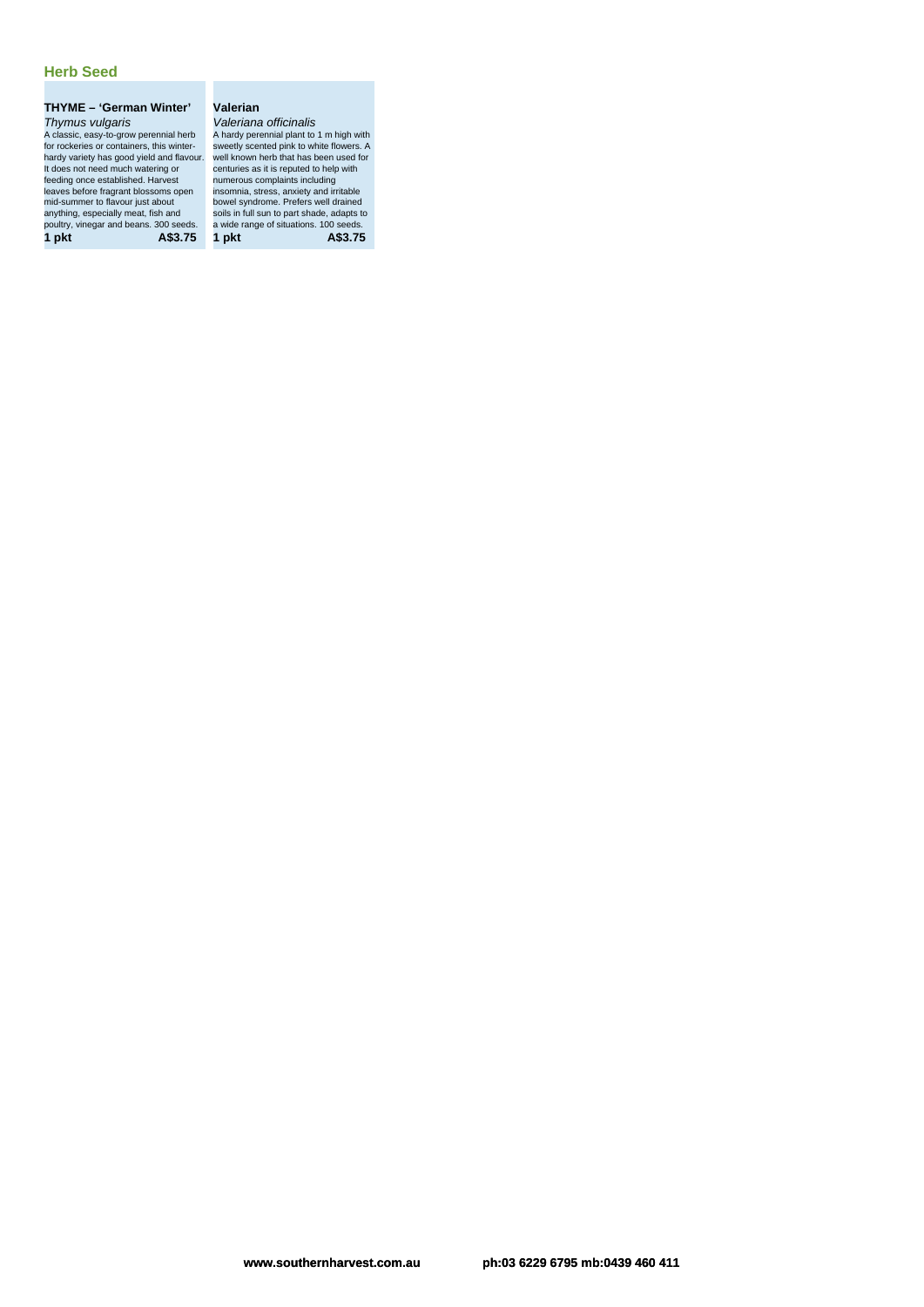A splendour of fragrance and colour outside your door, a hand-picked gift for your friend, or a simple posy to brighten a room. Everyone loves flowers and other ornamental plants. Here you will find many cottage garden classics, as well as unusual additions that will be hard to find elsewhere. The right-hand column lists our selection using their botanical name. To search using their common nameuse the search button on the left hand side of the page. If you're in the mood to browse, click on the 'garden tour' button on the right for a virtual wander down our garden path.

| <b>AFRICAN POPPY</b><br>Papaver atlanticum<br>This perennial Poppy is native to<br>Morocco and produces plenty of soft<br>apricot coloured, single flowers on 50<br>cm long stems over summer. A very<br>hardy species with delicate blue grey<br>foliage and tiny elongated seed pods.<br>Grow this plant in full sun with well<br>drained soil. 200 seeds/No.1/ | <b>AMERICAN DAISY</b><br>Coreopsis grandiflora<br>'Mayfield Giants'<br>It blooms for months in summer until<br>autumn on 80 cm tall stems with<br>beautiful golden yellow daisy like flower<br>heads. A great cut flower and healthy<br>perennial for a sunny garden bed with<br>ordinary soil. 80 seeds/No.1/ | <b>ANISE HYSSOP</b><br>Agastache foeniculum<br>A long flowering hardy perennial that<br>bares dense spikes of blue flowers with<br>violet bracts. The leaves and seeds<br>have an aniseed flavour and can be<br>used raw in salads, cooked (in cakes or<br>muffins) or steeped for a tea. The seed<br>heads can be dried and used in flower<br>arrangements. A native of North<br>America, 100 seeds. | <b>ANNUAL CORNFLOWER</b><br>'Double Ball Mix'<br>Centaurea cyanus<br>These spring and summer bloomers<br>have large, double flowers in shades of<br>blue, pink and white on 60-100 cm tall<br>stems. These annuals grow well in full<br>sun and good, limy, well-drained soil in a<br>sheltered position. Cut back spent<br>flowers to promote regrowth. Flower<br>petals are edible, adding colour to<br>salads. Plant en masse for a striking<br>display or amongst your vegies for a bit<br>of colour. Makes a great cut or dried<br>flower. Self seeds, 200 seeds. | <b>AVENS 'Mrs Bradshaw'</b><br>Geum coccineum x quellyon<br>An old-fashioned, evergreen perennial<br>that has a long bloom period. It has<br>hairy, pinnate leaves and tall stems<br>topped with panicles of brilliant orange-<br>red flowers. In warm climates it may be<br>annual. 'Mrs. Bradshaw' is one plant<br>that you can say is frost-hardy, good<br>looking, long flowering and trouble free.<br>An excellent cut flower. For the<br>herbaceous border with organic soil, in<br>full sun with good drainage. 30 seeds. |
|-------------------------------------------------------------------------------------------------------------------------------------------------------------------------------------------------------------------------------------------------------------------------------------------------------------------------------------------------------------------|----------------------------------------------------------------------------------------------------------------------------------------------------------------------------------------------------------------------------------------------------------------------------------------------------------------|-------------------------------------------------------------------------------------------------------------------------------------------------------------------------------------------------------------------------------------------------------------------------------------------------------------------------------------------------------------------------------------------------------|------------------------------------------------------------------------------------------------------------------------------------------------------------------------------------------------------------------------------------------------------------------------------------------------------------------------------------------------------------------------------------------------------------------------------------------------------------------------------------------------------------------------------------------------------------------------|----------------------------------------------------------------------------------------------------------------------------------------------------------------------------------------------------------------------------------------------------------------------------------------------------------------------------------------------------------------------------------------------------------------------------------------------------------------------------------------------------------------------------------|
| 1 pkt                                                                                                                                                                                                                                                                                                                                                             | A\$3.75                                                                                                                                                                                                                                                                                                        | A\$3.75                                                                                                                                                                                                                                                                                                                                                                                               | A\$3.75                                                                                                                                                                                                                                                                                                                                                                                                                                                                                                                                                                | A\$3.75                                                                                                                                                                                                                                                                                                                                                                                                                                                                                                                          |
| A\$3.75                                                                                                                                                                                                                                                                                                                                                           | pkt                                                                                                                                                                                                                                                                                                            | l pkt                                                                                                                                                                                                                                                                                                                                                                                                 | ∣pkt                                                                                                                                                                                                                                                                                                                                                                                                                                                                                                                                                                   | 1 pkt                                                                                                                                                                                                                                                                                                                                                                                                                                                                                                                            |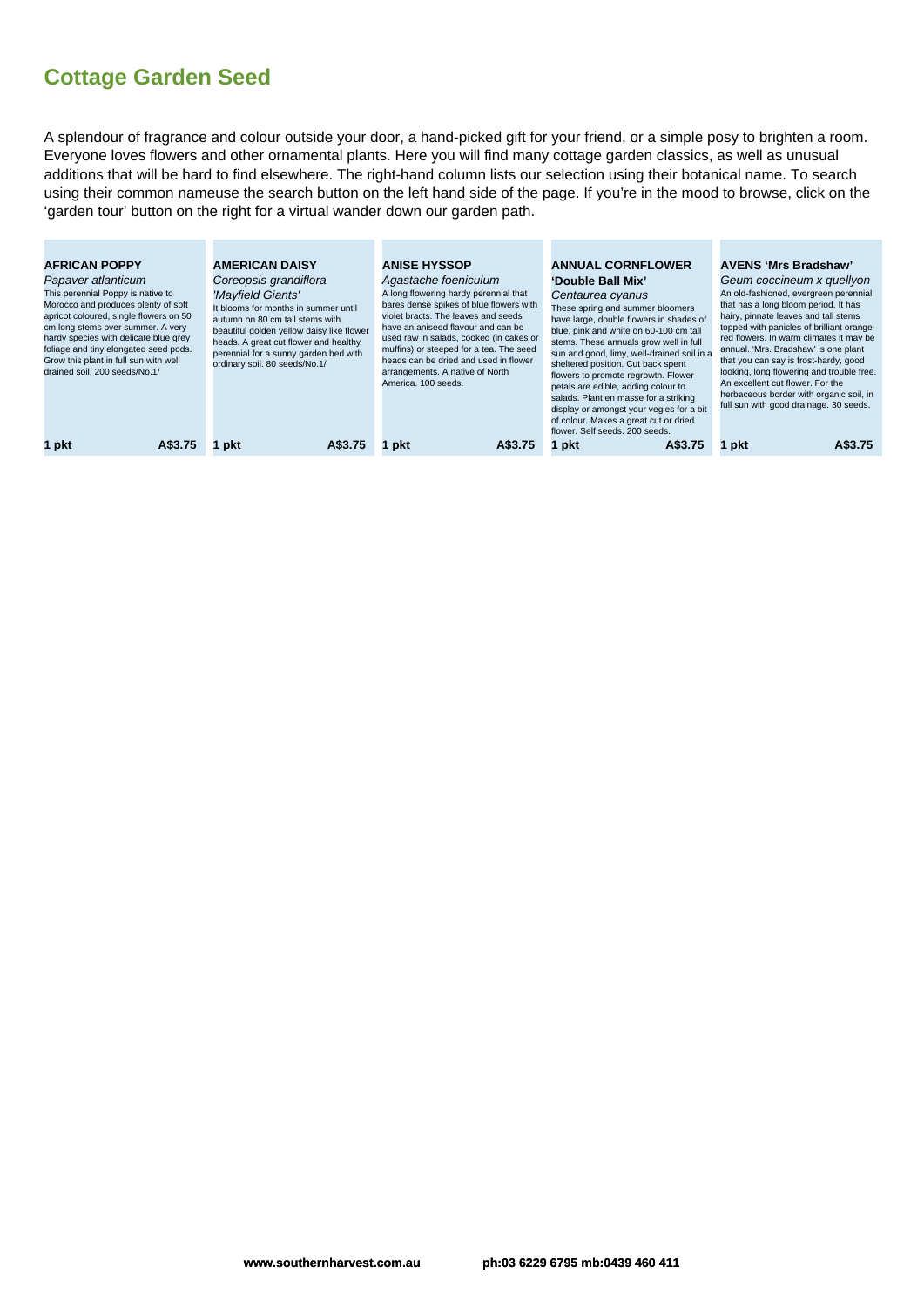| <b>BABY'S BREATH</b><br>Gypsophila paniculata<br>A frost-hardy and wide-spreading<br>perennialwith hundreds of tiny star-like.<br>white flowers through summer. An easy-<br>to-grow cottage plant that can be used<br>amongst other plants where it elegantly<br>fills space or covers the dying foliage of<br>spring bulbs. It has a long-lasting cut<br>flower, which can also be dried. It is<br>widely used in the cut flower industry.<br>Grows to one metre, prefers limey soils<br>with good drainage and lots of sun. 150<br>seeds. | <b>Balloon Flower</b><br>Platycodon grandiflorus<br>`Mariesii'<br>An adaptable perennial that produces<br>flower buds like small, inflated balloons<br>that expands, which look like they will<br>burst, finally opening to graceful blue<br>flowers. Flowers and seed heads can be<br>used for cutting. Prefers well drained soil<br>in full sun or part shade. 75 seeds.                                                                                                                           | <b>BASIL 'Aromatto'</b><br>Ocimum basilicum???????<br>A spicy yet sweet tasting basil that is<br>also used for its flowers. Not only do the<br>leaves and flowers have a culinary use<br>this variety has been bred with long<br>sturdy purple stems for use as a cut<br>flower. The dark purple flower bracts, bi-<br>colour purple & green foliage and<br>cinnamon scent provide an interesting<br>contribution to a bouquet. 200 seeds.                                                                                                                                        | <b>BEEBALM / BERAGMONT</b><br><b>LEMON</b><br>Monarda citriodora<br>A hardy annual with attractive lavender<br>coloured flowers and bright green leaves<br>that have a minty lemon scent when<br>crushed. The leaves are excellent for<br>making herbal tea, flavouring salads and<br>add a great flavour when cooked with<br>fish or gamey meats. The flowers are<br>two tiered and the seed heads can be<br>dried and used in arrangements.<br>Approx. 250 seeds. |                                                                                                                                                                                                                                                                                                                                                                                                            |
|---------------------------------------------------------------------------------------------------------------------------------------------------------------------------------------------------------------------------------------------------------------------------------------------------------------------------------------------------------------------------------------------------------------------------------------------------------------------------------------------------------------------------------------------|------------------------------------------------------------------------------------------------------------------------------------------------------------------------------------------------------------------------------------------------------------------------------------------------------------------------------------------------------------------------------------------------------------------------------------------------------------------------------------------------------|-----------------------------------------------------------------------------------------------------------------------------------------------------------------------------------------------------------------------------------------------------------------------------------------------------------------------------------------------------------------------------------------------------------------------------------------------------------------------------------------------------------------------------------------------------------------------------------|---------------------------------------------------------------------------------------------------------------------------------------------------------------------------------------------------------------------------------------------------------------------------------------------------------------------------------------------------------------------------------------------------------------------------------------------------------------------|------------------------------------------------------------------------------------------------------------------------------------------------------------------------------------------------------------------------------------------------------------------------------------------------------------------------------------------------------------------------------------------------------------|
| A\$3.75<br>1 pkt                                                                                                                                                                                                                                                                                                                                                                                                                                                                                                                            | A\$3.75<br>1 pkt                                                                                                                                                                                                                                                                                                                                                                                                                                                                                     | A\$3.75<br>1 pkt                                                                                                                                                                                                                                                                                                                                                                                                                                                                                                                                                                  | A\$3.75<br>1 pkt                                                                                                                                                                                                                                                                                                                                                                                                                                                    | A\$3.75<br>1 pkt                                                                                                                                                                                                                                                                                                                                                                                           |
| <b>BELLS OF IRELAND</b><br>Molucella laevis<br>A half-hardy annual with spectacular, 1<br>metre flower spikes, covered in green,<br>bell-shaped calyces with a tiny white<br>flower in the centre. A beautiful cut<br>flower or background garden plant.<br>Molucellas prefer a sunny to half shady<br>position with well-drained rich soil and<br>need extra watering in hot weather. 40<br>seeds.<br>A\$3.75<br>1 pkt                                                                                                                     | <b>BERGAMONT, WILD /</b><br><b>HORSEMINT</b><br>Monarda fistulosa<br>A hardy perennial with aromatic foliage<br>and lilac-purple flowers that are magnets<br>for honey bees and other beneficial<br>insects. Growing to 80 cm high it can be<br>planted in a wide range of soils in full<br>sun to part shade. A versatile plant<br>whose leaves are used for tea, culinary<br>and medicinal purposes. Also used as a<br>cut flower. Handles dry conditions. No.<br>1.150 seeds.<br>A\$3.75<br>1 pkt | <b>BILLY BUTTONS /</b><br><b>DRUMSTICKS</b><br>Pycnosorus globosus<br>A popular Australian native perennial<br>with long-stemmed, golden globe<br>flowers rising above narrow woolly grey-<br>green leaves. It is long flowering through<br>spring and summer and attracts a range<br>of beneficial insects. It prefers a moist,<br>well-drained soil but is also pretty tough,<br>handling some dry periods, coastal area<br>and frost. A low maintenance plant for<br>gardens, rockeries, pots and courtyards.<br>Great as a cut or dried flower, 40 seeds.<br>A\$3.75<br>1 pkt | <b>BLACK EYED SUSAN</b><br>'Goldsturm'<br>Rudbeckia fulgida var.<br>sullivantii<br>This perennial plant is covered in<br>masses of perfectly shaped golden-<br>yellow flowers with a black central cone.<br>Growing to 70cm and flowering in<br>summer and autumn, it looks best in<br>bold groups. Full sun and fertile soil,<br>quickly forms large clumps when<br>established. 30 seeds.<br>A\$3.75<br>1 pkt                                                     | <b>BLACK SWEET WILLIAM</b><br>Dianthus barbatus 'Sooty'<br>This stunning Black Sweet William is<br>covered in deep, red-black maroon<br>flowers over many weeks in late spring<br>-summer. Ideal for mass planting, this<br>beautiful biennial likes limy, fertile soil in<br>sun or partial shade and readily self-<br>seeds. A beautiful and deeply scented<br>cut flower, 40 seeds.<br>A\$3.75<br>1 pkt |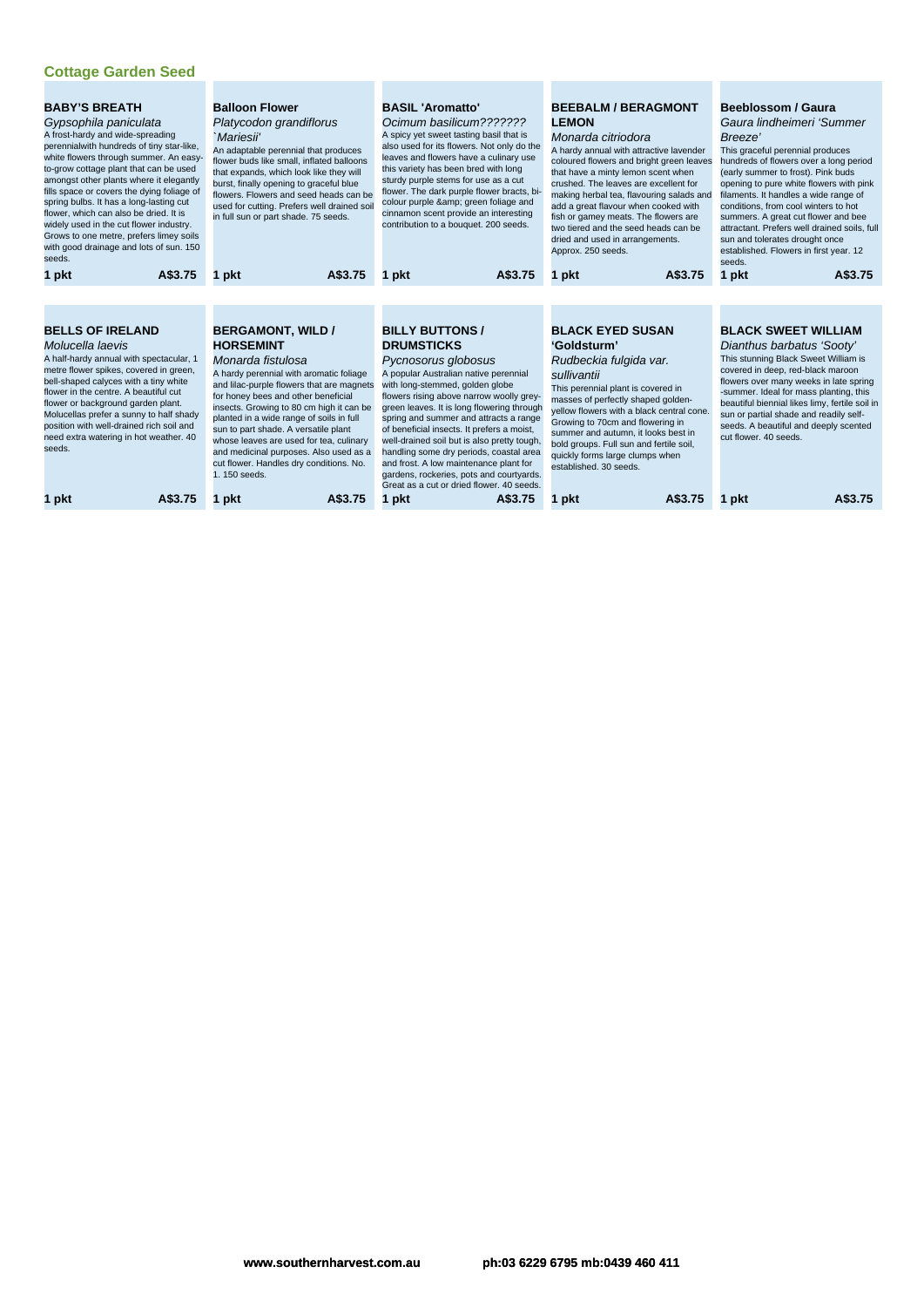| <b>Black-Eyed Susan</b><br>'Marmelade'<br>Rudbeckia hirta 'Marmelade'<br>A shorter, 40cm tall type of the<br>Rudbeckia with large, single, golden-<br>yellow, horizontal petals and black,<br>shiny centres. This brilliant cut flower is<br>also a long blooming border plant over<br>summer and early autumn. Has<br>traditionally been used to dye wool and<br>fabric. It grows well in good, fertile<br>garden soil in full sun. A short-lived<br>perennial with good drought tolerance.<br>30 seeds.<br>1 pkt | A\$3.75 | <b>Blanket Flower 'Torchlight'</b><br>Gaillardia aristata<br>'Fackelschein'<br>A beautiful flowering gaillarda that has<br>dark red flowers with wide yellow tips,<br>blooms from early summer to autumn.<br>An easy to grow and maintain perennial,<br>reaching a height of 75 cm. Flowers are<br>excellent for cutting and last well in a<br>vase. Dead head to prolong flowering.<br>Cut back to lower buds in early winter to<br>encourage fresh growth in spring. An<br>excellent plant for attracting bees. 20<br>seeds.<br>A\$3.75<br>1 pkt |         | <b>Blue Woodruff</b><br>Asperula orientalis<br>Loved by bees, butterflies and<br>gardeners alike. A sweetly scented<br>annual (to 40 cm) with lavender blue<br>flowers that blooms throughout summer.<br>It's versatile and easy to grow. The<br>plant mounds neatly with green whorled<br>leaves. Use on borders, as a filler<br>around larger plants or in a pot. Handles<br>full sun & some shade. Prefers well<br>drained soil, 300 seeds.<br>1 pkt                                                                 | A\$3.75 | <b>BRIDAL WREATH</b><br>Francoa sonchifolia<br>A very attractive, evergreen perennial<br>with rosettes of spoon shaped leaves<br>and 60cm tall stems, covered in tiny pink-<br>white flowers over months in summer.<br>An excellent cut flower and very hardy<br>rock garden plant for a well drained<br>position in full sun, over 150 seeds<br>/No.1/<br>1 pkt                                                                                                             | A\$3.75 | 1 pkt                           | <b>CALIFORNIAN POPPY</b><br>Eschscholtzia californica<br>We love this short-lived perennial with<br>cup-shaped, open flowers in orange,<br>cream and pink. It is hardy, tolerates all<br>soils and survives the hungry of<br>browsers. This pretty, trouble-free plant<br>for rock gardens and containers flowers<br>from spring through to autumn and<br>makes a simple cut flower. Dead head<br>to prolong flowering. Easily self<br>seeds, 200 seeds /No.1/ | A\$3.75 |
|--------------------------------------------------------------------------------------------------------------------------------------------------------------------------------------------------------------------------------------------------------------------------------------------------------------------------------------------------------------------------------------------------------------------------------------------------------------------------------------------------------------------|---------|----------------------------------------------------------------------------------------------------------------------------------------------------------------------------------------------------------------------------------------------------------------------------------------------------------------------------------------------------------------------------------------------------------------------------------------------------------------------------------------------------------------------------------------------------|---------|-------------------------------------------------------------------------------------------------------------------------------------------------------------------------------------------------------------------------------------------------------------------------------------------------------------------------------------------------------------------------------------------------------------------------------------------------------------------------------------------------------------------------|---------|------------------------------------------------------------------------------------------------------------------------------------------------------------------------------------------------------------------------------------------------------------------------------------------------------------------------------------------------------------------------------------------------------------------------------------------------------------------------------|---------|---------------------------------|----------------------------------------------------------------------------------------------------------------------------------------------------------------------------------------------------------------------------------------------------------------------------------------------------------------------------------------------------------------------------------------------------------------------------------------------------------------|---------|
|                                                                                                                                                                                                                                                                                                                                                                                                                                                                                                                    |         |                                                                                                                                                                                                                                                                                                                                                                                                                                                                                                                                                    |         |                                                                                                                                                                                                                                                                                                                                                                                                                                                                                                                         |         |                                                                                                                                                                                                                                                                                                                                                                                                                                                                              |         |                                 |                                                                                                                                                                                                                                                                                                                                                                                                                                                                |         |
|                                                                                                                                                                                                                                                                                                                                                                                                                                                                                                                    |         |                                                                                                                                                                                                                                                                                                                                                                                                                                                                                                                                                    |         |                                                                                                                                                                                                                                                                                                                                                                                                                                                                                                                         |         |                                                                                                                                                                                                                                                                                                                                                                                                                                                                              |         |                                 |                                                                                                                                                                                                                                                                                                                                                                                                                                                                |         |
| <b>CANTERBURY BELLS</b><br>'Mixed Single'<br>Campanula medium<br>These hardy, fast-growing biennials<br>have branched, 80 cm stems with large<br>bell-shaped, blue, pink or white flowers<br>over the summer months. A great and<br>long lasting cut flower (seed capsules<br>can also be used). A tall border plant for<br>any position in full sun/part shade and<br>limy, fertile soil. 200 seeds.                                                                                                              |         | Catmint<br>Nepeta mussini<br>This useful, evergreen, edging plant has<br>aromatic spikes of small lavender<br>coloured flowers. The leaves are loved<br>by cats. A hardy perennial groundcover<br>that has a long flowering period over<br>summer, extended by deadheading old<br>flowers. It has cool grey-blue foliage and<br>likes well-drained soil. Young leaves<br>have a mint flavour and can be used in<br>salads or for herbal tea. Divide in spring<br>or autumn. 100 seeds.                                                             |         | <b>CATNIP</b><br>Nepeta cataria<br>An easy to grow evergreen perennial<br>herb with aromatic, greyish-green<br>leaves. Great for garden and path edges<br>as it adds a soft touch to hard borders.<br>The whitish or light lavender flowers<br>bloom in summer. Cats love this hardy<br>plant. The leaves are used in herbal tea<br>and are said to be good for treating<br>cold/flu symptoms. Dried leaves keep<br>their scent & can be used in pot-<br>pourri or as an insect repellent. Grows to<br>50cm, 100 seeds. |         | <b>Cerise Yarrow</b><br>Achillea millefolium 'Cerise<br>Queen'<br>With attractive fern-like leaves and<br>purple-red-rose umbellifer flowers this<br>mat-forming perennial adds colour and<br>texture to gardens. Very attractive silver-<br>green, scented foliage. Moderately wind<br>and salt tolerant. A great long lasting cut<br>flower that can also dried. To prolong<br>flowering cut flowers for indoors or<br>deadhead. Some variability in colour.<br>100 seeds. |         | <b>Giant Mix'</b><br>100 seeds. | China Aster double 'Crego<br>Callistephus chinensis<br>These annual 70cm tall cut flowers have<br>curled, slightly twisted petals and come<br>in a range of stunning colours from deep<br>purple, pink, red, to white. They will<br>bloom all summer into autumn. They are<br>easily grown in good garden soil and a<br>warm position. Makes a great cut flower.                                                                                               |         |
| 1 pkt                                                                                                                                                                                                                                                                                                                                                                                                                                                                                                              | A\$3.75 | pkt                                                                                                                                                                                                                                                                                                                                                                                                                                                                                                                                                | A\$3.75 | <b>pkt</b>                                                                                                                                                                                                                                                                                                                                                                                                                                                                                                              | A\$3.75 | pkt<br>1                                                                                                                                                                                                                                                                                                                                                                                                                                                                     | A\$3.75 | 1 pkt                           |                                                                                                                                                                                                                                                                                                                                                                                                                                                                | A\$3.75 |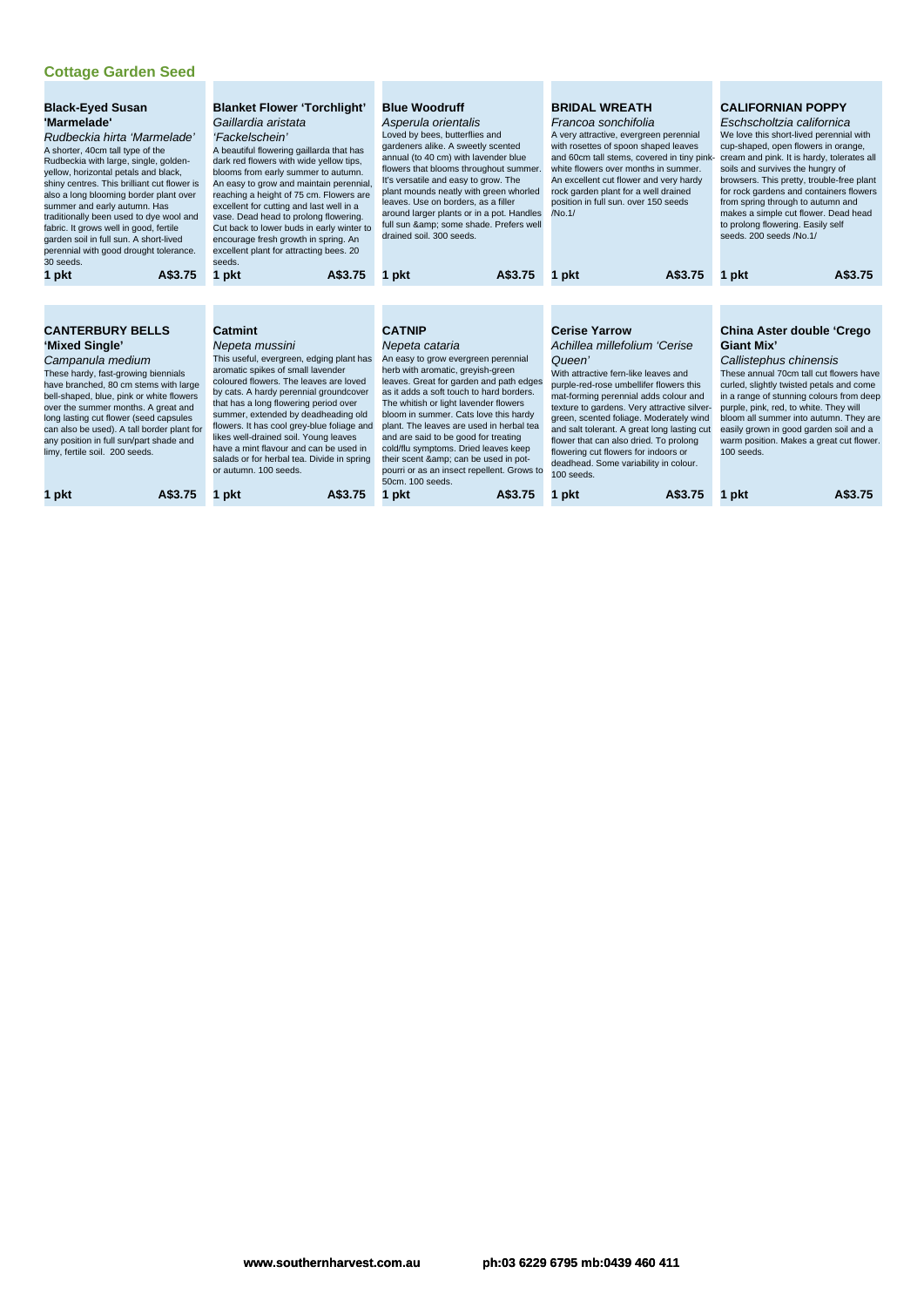| <b>CHINESE LANTERN</b><br>Physalis alkekengi<br>These cheerful, orange-red 'lanterns'<br>are easy to grow. The seed pods, with<br>their papery husks, make unusual cut or<br>dried flowers. An herbaceous perennial<br>with pretty white flowers, it grows to<br>60cm and can spread so large tubs or<br>pots are a good option. 70 seeds.                                                                                                                                                  | <b>CLARY SAGE</b><br><b>Clustered Bellflower</b><br>Salvia sclarea<br>Campanula glomerata var.<br>A biennial or perennial sage with long,<br>dahurica<br>Barlow'<br>loose terminal spikes of tubular white-<br>This early blooming campanula<br>pink flowers and thick square stems with<br>produces large, funnel-shaped, purple<br>large heart shaped, hairy leaves. This<br>flowers in dense clusters in spring and<br>one metre tall, bushy, medicinal herb is<br>early summer. The hardiest of all tall bell<br>strongly scented and needs plenty of<br>flowers, it forms big clumps in a sunny<br>sun and will bloom all summer even in<br>position with limy garden soil. Hardy<br>poorer soils. Salt tolerant Zone 2, 25<br>perennial for full sun/part shade. 300<br>seeds/No.2/<br>seeds. |                                                                                                                                                                                                                                                                                                                                                                                   | <b>Columbine 'Black Barlow'</b><br>Aquilegia vulgaris plena 'Bl.<br>A captivating double Columbine with<br>flowers on long stems that are such<br>dark/deep purple they look black. This<br>perennial allures you into the garden<br>and bewitches the resident gnomes.<br>Makes a great cut flower and also has<br>attractive multi-lobed green leaves.<br>Handles a range of soils in full sun or<br>part shade, 30 seeds.                        | <b>COLUMBINE</b><br>'Grandmother's Garden'<br>Aquilegia vulgaris<br>'Grandmother's Garden'<br>An old fashioned variety in purple, old<br>pink and burgundy, flowering in spring<br>and summer on stems 80-100 cm tall.<br>This perennial plant grows well in<br>normal well drained soil in full sun or half<br>shade. Poisonous plant. 40 seeds/No.<br>2/. Not to WA.                                               |
|---------------------------------------------------------------------------------------------------------------------------------------------------------------------------------------------------------------------------------------------------------------------------------------------------------------------------------------------------------------------------------------------------------------------------------------------------------------------------------------------|-----------------------------------------------------------------------------------------------------------------------------------------------------------------------------------------------------------------------------------------------------------------------------------------------------------------------------------------------------------------------------------------------------------------------------------------------------------------------------------------------------------------------------------------------------------------------------------------------------------------------------------------------------------------------------------------------------------------------------------------------------------------------------------------------------|-----------------------------------------------------------------------------------------------------------------------------------------------------------------------------------------------------------------------------------------------------------------------------------------------------------------------------------------------------------------------------------|-----------------------------------------------------------------------------------------------------------------------------------------------------------------------------------------------------------------------------------------------------------------------------------------------------------------------------------------------------------------------------------------------------------------------------------------------------|----------------------------------------------------------------------------------------------------------------------------------------------------------------------------------------------------------------------------------------------------------------------------------------------------------------------------------------------------------------------------------------------------------------------|
| A\$3.75                                                                                                                                                                                                                                                                                                                                                                                                                                                                                     | A\$3.75                                                                                                                                                                                                                                                                                                                                                                                                                                                                                                                                                                                                                                                                                                                                                                                             | A\$3.75                                                                                                                                                                                                                                                                                                                                                                           | A\$3.75                                                                                                                                                                                                                                                                                                                                                                                                                                             | A\$3.75                                                                                                                                                                                                                                                                                                                                                                                                              |
| 1 pkt                                                                                                                                                                                                                                                                                                                                                                                                                                                                                       | 1 pkt                                                                                                                                                                                                                                                                                                                                                                                                                                                                                                                                                                                                                                                                                                                                                                                               | 1 pkt                                                                                                                                                                                                                                                                                                                                                                             | 1 pkt                                                                                                                                                                                                                                                                                                                                                                                                                                               | 1 pkt                                                                                                                                                                                                                                                                                                                                                                                                                |
| <b>Columbine 'Long Spurred'</b><br><b>McKana</b><br>Aquilegia caerulea Hybr.<br>'Special'<br>Another perennial type of Columbine<br>with very large, long spurred, bell<br>shaped flowers in a bright colour range<br>from deep blue to red and white. In late<br>spring and early summer the 60cm tall<br>flower stems stand above the blue<br>green, basal foliage. This plant grows<br>well in normal well-drained soil in full<br>sun or half shade. Poisonous plant. 50<br>seeds/No.1/ | <b>COLUMBINE White Barlow</b><br>Aquilegia vulgaris plena 'Alba'<br>This old fashioned Columbine produces<br>masses of beautiful, double, white flower<br>spikes with green tips on 40cm tall<br>stems. Easily raised from seed this<br>perennial cottage garden plant will be in<br>bloom over a long period from spring<br>until summer. Grows well in normal, well-<br>drained soil in full sun or also in the light<br>shade of deciduous trees. Is a great<br>cutflower and addition to bouquets. Self<br>seeds. 43 seeds/No.1/                                                                                                                                                                                                                                                                | Columbine 'Nora Barlow'<br>Aquilegia vulgaris 'Nora<br>Barlow'<br>A much loved Columbine due to the<br>enchanting double flowers. The flowers<br>petals are deep pink with green-white<br>edges rising to 80 cm. Makes a great cut<br>flower. This perennial also has attractive<br>multi-lobed green leaves. Handles a<br>range of soils in full sun or part shade.<br>30 seeds. | <b>COLUMBINE 'Red Wine</b><br>Columbine'<br>Aguilegia oxysepala<br>An unusual variety of columbine from<br>China and Korea, perennial. The flowers<br>are wine-red with a yellow corolla,<br>standing tall and proud to 60 cm off the<br>ground. Flowering late spring and<br>summer. Both the flowers and seed<br>heads can be cut for bouquets. A<br>challenging plant to germinate but well<br>worth the effort. 20 seeds. No. 3. Not to<br>W.A. | <b>Coreopsis 'Roulette Mix'</b><br>Coreopsis tinctoria<br>A dazzling mix of contrasting golden and<br>mahogany double and semi-double<br>flowers, some in stripes others with<br>contrasting centres. An easy to grow<br>annual to 80 cm high. Great for borders<br>and cut flowers. Flowers all summer and<br>handles heat, humidity and dry weather.<br>Attracts butterflies and bees to the<br>garden. 250 seeds. |
| 1 pkt                                                                                                                                                                                                                                                                                                                                                                                                                                                                                       | A\$3.75                                                                                                                                                                                                                                                                                                                                                                                                                                                                                                                                                                                                                                                                                                                                                                                             | A\$3.75                                                                                                                                                                                                                                                                                                                                                                           | A\$3.75                                                                                                                                                                                                                                                                                                                                                                                                                                             | A\$3.75                                                                                                                                                                                                                                                                                                                                                                                                              |
| A\$3.75                                                                                                                                                                                                                                                                                                                                                                                                                                                                                     | 1 pkt                                                                                                                                                                                                                                                                                                                                                                                                                                                                                                                                                                                                                                                                                                                                                                                               | nkt                                                                                                                                                                                                                                                                                                                                                                               | pkt                                                                                                                                                                                                                                                                                                                                                                                                                                                 | 1 pkt                                                                                                                                                                                                                                                                                                                                                                                                                |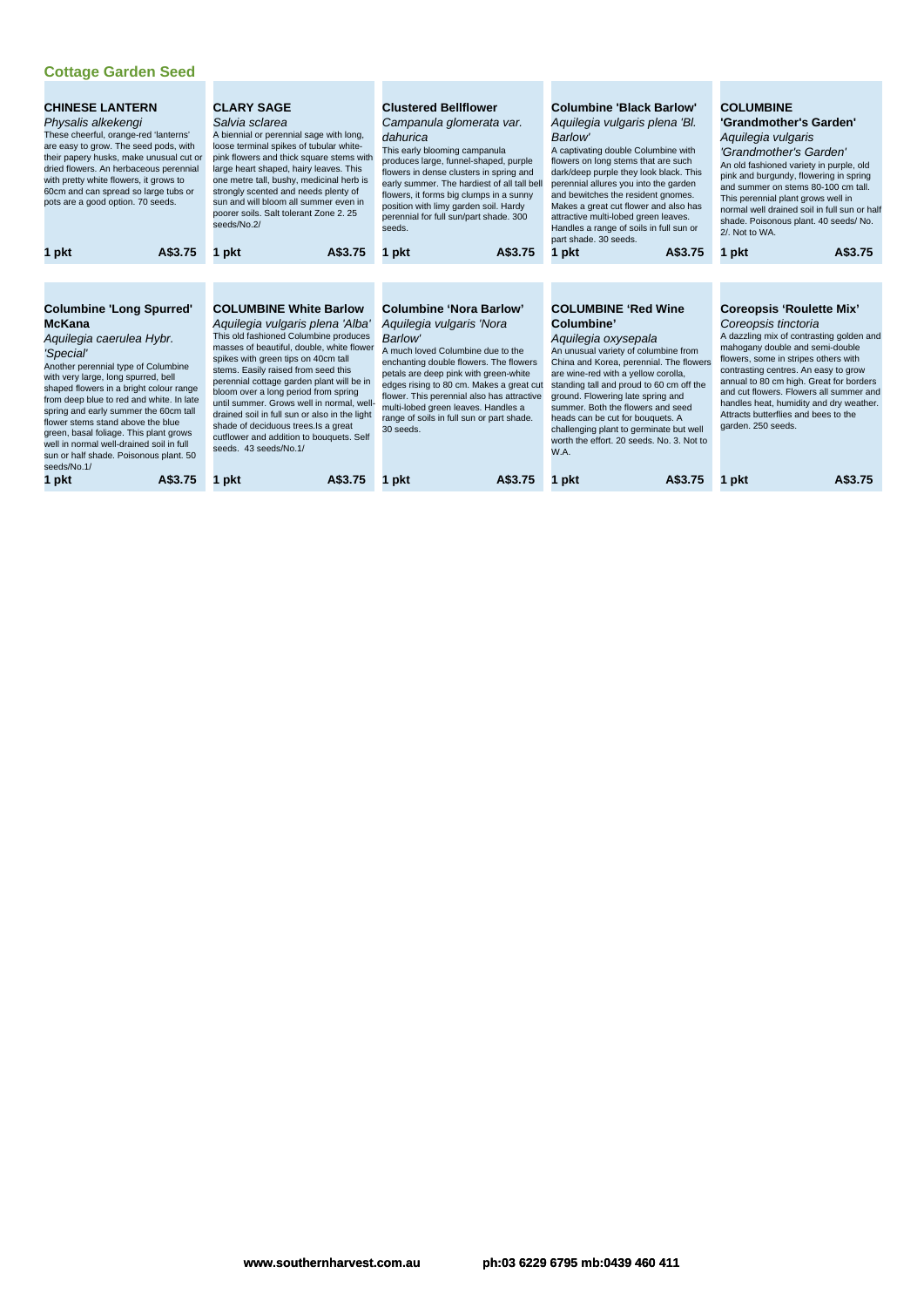| <b>Cornflower Annual 'Artistic</b><br>Mix'<br>Centaurea cyanus Artistic Mix<br>An impressive annual mix of classic<br>blue, rose, plum and white flowers, with<br>hints of 'frosting' and colour shades.<br>These annuals grow well in full sun and<br>good, limy, well-drained soil in a<br>sheltered position. Cut back spent<br>flowers to promote regrowth. Flower<br>petals are edible, adding colour to<br>salads. Plant en masse for a striking<br>display or amongst your vegies for a bit<br>of colour. Makes a great cut or dried<br>flower. Self-seeds, 200 seeds.<br>A\$3.75<br>1 pkt | <b>Cornflower, Annual 'Blue</b><br>Boy'<br>Centaurea cyanus 'Blue Boy'<br>These spring and summer bloomers<br>have large, double flowers in a beautiful<br>blue on 80cm tall stems. The classic<br>cornflower colur. These annuals grow<br>well in full sun and good, limy, well-<br>drained soil in a sheltered position. Cut<br>back spent flowers to promote regrowth.<br>Flower petals are edible, adding colour<br>to salads. Plant en masse for a striking<br>display or amongst your vegies for a bit<br>of colour. Makes a great cut or dried<br>flower. Self seeds, 150 seeds.<br>A\$3.75<br>1 pkt | <b>COSMOS 'Picotee'</b><br>Cosmos bipinnatus 'Picotee'<br>A gorgeous cosmos with white flowers<br>that are delicately edged with shades of<br>magenta-pink. On slender 120cm stalks<br>and delicate, bright green foliage these<br>flowers attract attention in any garden.<br>Marginally frost-hardy this annual<br>favours a sunny, protected spot with free<br>draining, light soil. To prolong flowering<br>dead head and provide a weekly dose of<br>liquid fertilizer. 50 seeds.<br>A\$3.75<br>1 pkt | <b>COSMOS 'Sensation Mix'</b><br>Cosmos bipinnatus<br>'Sensation'<br>This tall Mexican Aster has white, pink<br>and red daisy-like flowers on slender<br>120cm stalks and delicate, bright green<br>foliage. Marginally frost-hardy (frost<br>tender seedlings) this annual favours a<br>sunny, protected spot with free draining,<br>light soil. To prolong flowering dead<br>head and provide a weekly dose of<br>liquid fertilizer. 50 seeds.<br>A\$3.75<br>1 pkt | <b>Cosmos 'Velouette'</b><br>Cosmos bipinnatus<br>'Velouette'<br>A new and stunning annual cosmos!<br>The dark red petals are contrasted with<br>clear white stripes. Some plants have<br>just the dark red flower, so when planted<br>as a group they provide an eye catching<br>combination. Marginally frost-hardy this<br>annual favours a sunny, protected spot<br>with free draining, light soil. To prolong<br>flowering dead head and provide a<br>weekly dose of liquid fertilizer. Grows to<br>60-80 cm. 50 seeds.<br>A\$3.75<br>1 pkt |
|---------------------------------------------------------------------------------------------------------------------------------------------------------------------------------------------------------------------------------------------------------------------------------------------------------------------------------------------------------------------------------------------------------------------------------------------------------------------------------------------------------------------------------------------------------------------------------------------------|-------------------------------------------------------------------------------------------------------------------------------------------------------------------------------------------------------------------------------------------------------------------------------------------------------------------------------------------------------------------------------------------------------------------------------------------------------------------------------------------------------------------------------------------------------------------------------------------------------------|------------------------------------------------------------------------------------------------------------------------------------------------------------------------------------------------------------------------------------------------------------------------------------------------------------------------------------------------------------------------------------------------------------------------------------------------------------------------------------------------------------|----------------------------------------------------------------------------------------------------------------------------------------------------------------------------------------------------------------------------------------------------------------------------------------------------------------------------------------------------------------------------------------------------------------------------------------------------------------------|--------------------------------------------------------------------------------------------------------------------------------------------------------------------------------------------------------------------------------------------------------------------------------------------------------------------------------------------------------------------------------------------------------------------------------------------------------------------------------------------------------------------------------------------------|
| <b>CRAZY DAISY ~ Shasta</b><br>variety<br>Chrysanthemum maximum<br>A fun daisy with long lasting double and<br>semi-double white flowers. A hardy<br>perennial that grows to 80 cm. Makes a<br>great border plant with healthy growth of<br>toothed oblong leaves and a mass of<br>flowers. Makes an outstanding cut<br>flower due to good vase life and medium<br>stems. Handles most soils in full sun or<br>part shade. About 30 seeds.<br>A\$3.75<br>1 pkt                                                                                                                                    | <b>Crosswort</b><br>Phuopsis stylosa<br>An unusual creeping groundcover with<br>purple-rose flowers in rounded heads.<br>An easy to grow perennial with narrow,<br>pale green musk scented leaves in<br>whorls that give a star-like appearance<br>down the stems. Prefers well drained<br>soil. Tolerates drought periods when<br>established. Not to W.A. 50 seeds.<br>A\$3.75<br>1 pkt                                                                                                                                                                                                                   | <b>Cuckoo Flower</b><br>Lychnis flos-cuculi 'White<br>Robin'<br>With pure white star-shaped flowers and<br>red stems this sturdy, upright perennial<br>demurely lures your attention. Flowers in<br>its first year, remove old flowers to<br>prolong flowering period. Self seeds.<br>Prefers soils that do not dry out and<br>handles full sun to part shade. 75 seeds.<br>A\$3.75<br>1 pkt                                                                                                               | <b>Cup and Saucer Vine</b><br>Cobaea scandens<br>A vigorous, 'plant and stand back' vine<br>with stunning, dark-purple, cup-shaped<br>flowers year round. A great 'quick fix'<br>for pergolas, ugly walls etc. Native to<br>Mexico, it thrives in warm conditions, but<br>tolerates cool climates, too. Can handle<br>very light frosts. Prefers full sun. 10<br>seeds. Not to WA.<br>A\$3.75<br>pkt                                                                 | <b>Cup and Saucer Vine</b><br>'White'<br>Cobaea scandens 'Alba'<br>A fast-growing vine that happily covers<br>any unsightly structures with the benefit<br>of blooming year round with white cup-<br>shaped flowers. A great 'quick fix' for<br>pergolas, ugly walls etc. Native to<br>Mexico, it thrives in warm conditions, but<br>also tolerates cool climates. Can handle<br>very light frosts. The more sun the more<br>it flowers. Not to WA, 10 seeds.<br>1 pkt<br>A\$3.75                                                                |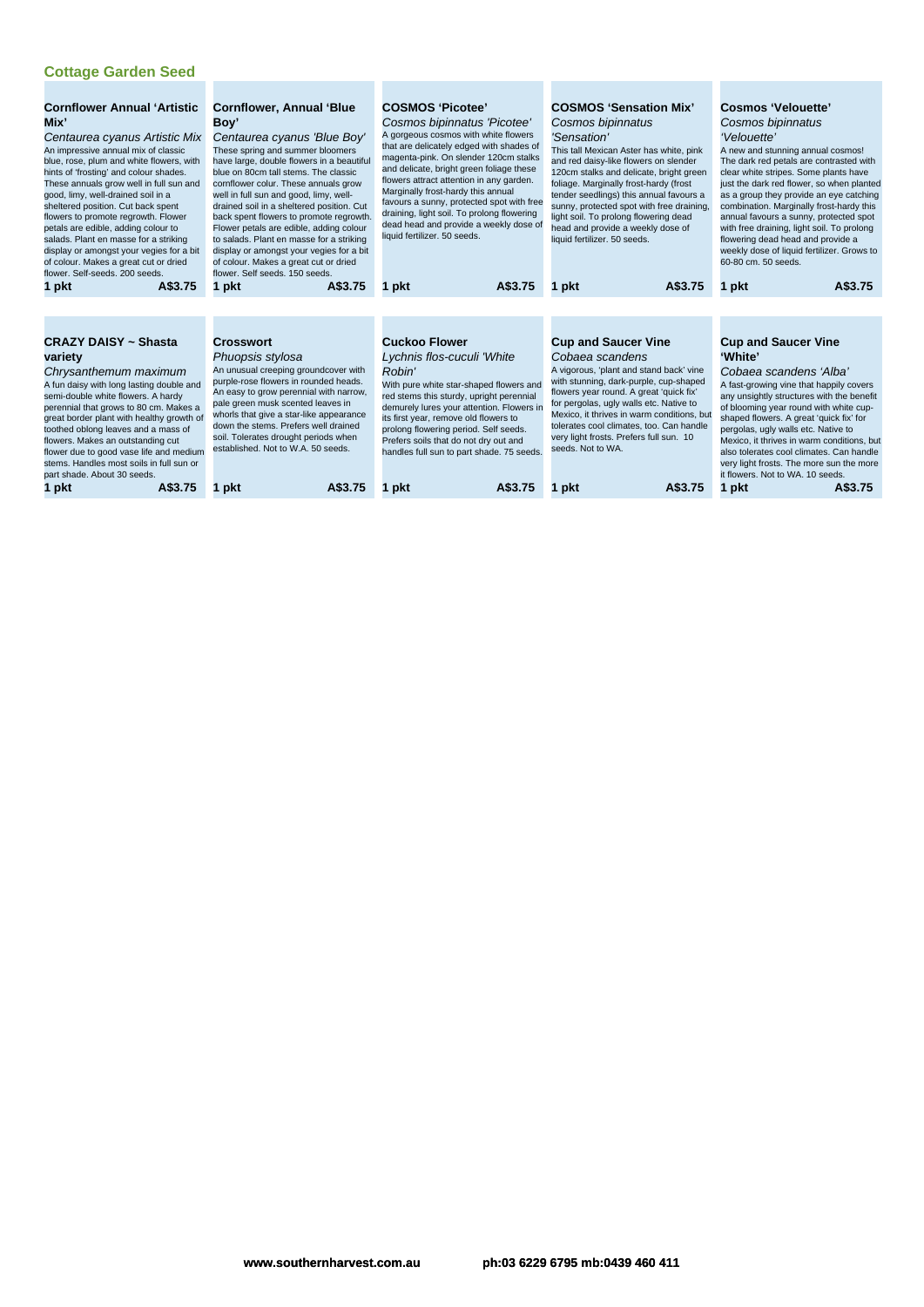| <b>CUPHEA BAT FACED</b><br>Cuphea lanceolata<br>These unusual dark purple 'bat faced'<br>flowers will keep all batman fans happy<br>as they bloom in abundance. A multi-<br>stemmed plant that loves to grow<br>amongst other plants of a similar height<br>(60-80 cm), weaving its way through for<br>support but not overwhelming its<br>neighbours with the unusual flowers<br>peep through like a good garden fairy. A<br>long flowering half-hardy annual that<br>blooms in summer and early autumn.<br>100 seeds.<br>A\$3.75<br>1 pkt | <b>Curry Plant</b><br>Helichrysum italicum<br>This small perennial has plenty going for<br>it. The leaves are very attractive with<br>silver grey-green foliage and are used in<br>salads and cooked food as they have a<br>slight curry flavour. The yellow flowers<br>& seed heads are both attractive in<br>the garden or vase. Prefers well-drained<br>soils in full sun. It can also tolerate dry,<br>poor soils. Flowers Dec.-Feb. 75 seeds.<br>A\$3.75<br>1 pkt | <b>CUT-LEAFED</b><br><b>CONEFLOWER</b><br>Rudbeckia laciniata<br>A beautiful, bright-yellow coneflower<br>with a greenish centre that grows on<br>deeply-lobed leaves. When in full flower<br>this plant is a beautiful site. A perennial<br>herb native to the floodplains of North<br>America, it is an easy-to-grow cut flower<br>that does well in any moist soil in full<br>sun. 30 seeds.<br>A\$3.75<br>1 pkt | <b>Dame's White Rocket</b><br>Hesperis matronalis var.<br>Albiflora<br>Pure white, sweetly fragrant flowers will<br>perfume the summer night's air. This<br>short-lived perennial, is easily grown,<br>hardy, tolerates shade and self-seeds<br>readily. Like all sweet rockets, bees and<br>other beneficial insects love it. Self<br>seeds, 50 seeds.<br>A\$3.75<br>1 pkt | <b>DOUBLE HOLLYHOCK</b><br>Alcea rosea plena 'Chaters<br>Mix'<br>Wonderful tall spires of wide, circular<br>peony shaped, double flowers in purple,<br>pink, red, white or yellow make this 2<br>metre tall perennial a must in every<br>cottage garden. For organically rich soil<br>in full sun with protection from strong<br>winds. Flowers can be crystallised for<br>decorating or use petals in salads. 30<br>seeds/No. 1/<br>A\$3.75<br>1 pkt                                                 |
|---------------------------------------------------------------------------------------------------------------------------------------------------------------------------------------------------------------------------------------------------------------------------------------------------------------------------------------------------------------------------------------------------------------------------------------------------------------------------------------------------------------------------------------------|------------------------------------------------------------------------------------------------------------------------------------------------------------------------------------------------------------------------------------------------------------------------------------------------------------------------------------------------------------------------------------------------------------------------------------------------------------------------|---------------------------------------------------------------------------------------------------------------------------------------------------------------------------------------------------------------------------------------------------------------------------------------------------------------------------------------------------------------------------------------------------------------------|-----------------------------------------------------------------------------------------------------------------------------------------------------------------------------------------------------------------------------------------------------------------------------------------------------------------------------------------------------------------------------|-------------------------------------------------------------------------------------------------------------------------------------------------------------------------------------------------------------------------------------------------------------------------------------------------------------------------------------------------------------------------------------------------------------------------------------------------------------------------------------------------------|
| <b>DYERS WOAD</b><br>Isatis tinctoria<br>Dyers woad is an ancient plant from<br>Europe and Asia that has had many<br>uses over the centuries. As the name<br>suggests, it is a natural source of blue<br>dye, famously used as body paint by the<br>Celts and Scots (remember Braveheart).<br>The leaves are a source of indigotin.<br>While also used for dyes and paint it has<br>a history of use in traditional medicine. A<br>biennial, yellow flowering plant from the<br>Brassicaceae family. 25 seeds.<br>A\$3.75<br>1 pkt          | <b>ENGLISH LAVENDER</b><br>Lavendula angustifolia<br>Native to the Mediterranean area this<br>type of lavender is grown commercially<br>for essential oils on huge fields in<br>Tasmania. A very hardy, tough plant for<br>sunny, hot positions and well drained,<br>fertile soil. 150 seeds/No.3/<br>A\$3.75<br>1 pkt                                                                                                                                                 | <b>ENGLISH MARIGOLD</b><br>Calendula officinalis<br>Native to the Mediterranean, this<br>medicinal annual is also a good<br>companion plant in the vegetable<br>garden by suppressing weeds. The<br>double orange and yellow flowers bloom<br>for many months on 45 cm stems. They<br>are a long-lasting, pretty cut flower.<br>Plants do well with light soil and good<br>drainage. 160 seeds.<br>A\$3.75<br>pkt   | <b>EVERLASTING PEA</b><br>Lathyrus latifolius 'Mix'<br>A perennial with attractive sprays of<br>sweet pea flowers (red, pink &<br>white) blooming over summer. Climbs to<br>2m or can be used as a ground cover.<br>An easy, fast growing species that<br>requires full sun or half shade, provide<br>regular watering when in bloom. 10<br>seeds/No.8/<br>A\$3.75<br>pkt   | <b>Feathered Pink Dianthus</b><br>Dianthus plumaris<br>A sweet perfumed dianthus with fine,<br>simple, linear grey-green leaves. A<br>hardy perennial growing to 50 cm high.<br>The flowers come in a range of pinks<br>and have clove like tasting petals that<br>can be added for flavour or decoration to<br>cakes, salads and drinks. Flowers from<br>late spring into late summer. Prefers<br>well drained sites. Suitable for rock<br>gardens and cutting. No. 1. 50 seeds.<br>A\$3.75<br>1 pkt |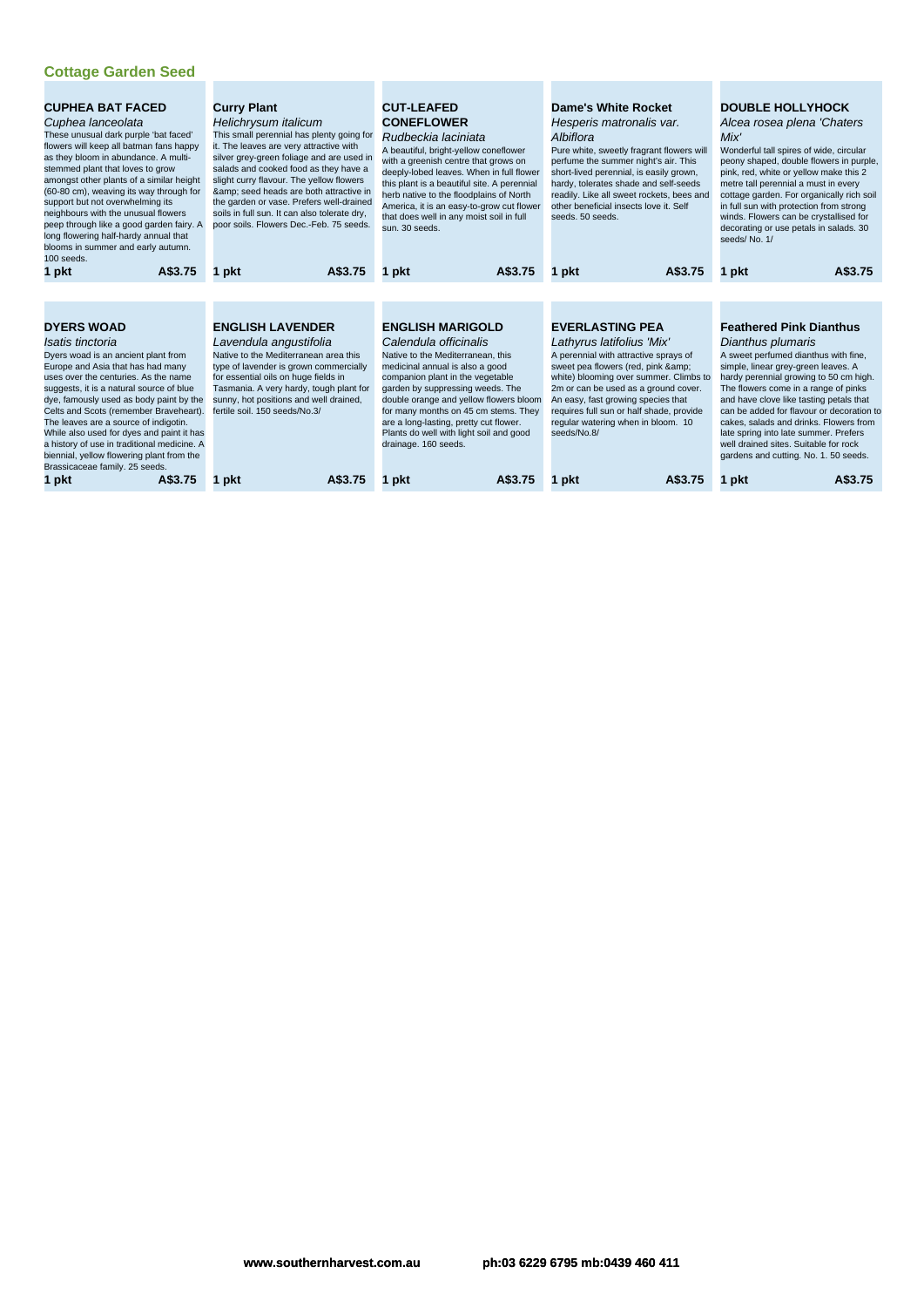| Fiddleneck / Lacy Phacelia<br>Phacelia tanacetifolia<br>A hardy annual that bees, hoverflies and<br>parasitic wasps love, making it is a great<br>companion plant in the garden. A prolific<br>bloomer with dense, curved, bell shaped<br>blue-lilac flowers. It grows to 80 cm and<br>makes a useful border plant that will<br>supply you with cut flowers. Also used<br>as a green manure to suppress weeds<br>and to add organic matter to the soil.<br>Sow in spring for summer flowering or in<br>autumn to protect the soil through winter<br>and early spring blooms. 100 seeds.<br>No.1. | Forget – Me - Not (Blue)<br>Myosotis sylvatica<br>With its quaint bright blue flowers the<br>Forget Me Not is a favourite in many<br>cottage gardens. A biennial or short<br>lived perennial that flowers in early<br>spring, once established in the correct<br>spot it will happily reappear for you.<br>Handles sun and shade. Use in rock<br>gardens, pots, edging, woodland<br>gardens, wildflower meadows and rocky<br>slopes. 200 seeds.               | Forget - Me - Not 'White'<br>Myosotis sylvatica (White)<br>A Forget Me Not with white flowers<br>rather than the quaint bright blue flowers<br>of the classic Forget Me Not. A biennial<br>or short lived perennial that flowers in<br>early spring, once established in the<br>correct spot it will happily reappear for<br>you. Handles sun and shade. Use in<br>rock gardens, pots, edging, woodland<br>gardens, wildflower meadows and rocky<br>slopes. 100 seeds. | <b>French Lavender</b><br>Lavendula dentata<br>French Lavender carries soft spikes of<br>mauve-blue, scented flowers in winter<br>and spring. A compact, evergreen shrub<br>with grey-green, toothed, aromatic<br>foliage, it makes an excellent hedge<br>specimen and does best when kept to<br>one metre high. Fast growing and salt-<br>tolerant, even in poor soils, it needs full<br>sun. Cut flowers dry beautifully. 30<br>seeds.                                                                                                                     | <b>French Marigold</b><br>Tagetes patula<br>A happy and hardy annual that is easy<br>and fast to grow, bringing colour and<br>beneficial insects to the garden. The<br>petals of the bright yellow and oranges<br>flowers are edible, having a citrus taste.<br>Plant amongst vegies as the leaf helps<br>to repel whitefly while the flowers attract<br>bees, butterflies. Secretions from the<br>root also have an insecticidal effect on<br>nematodes in the soil and is effective as<br>a green manure for this purpose. 70<br>seeds. |
|--------------------------------------------------------------------------------------------------------------------------------------------------------------------------------------------------------------------------------------------------------------------------------------------------------------------------------------------------------------------------------------------------------------------------------------------------------------------------------------------------------------------------------------------------------------------------------------------------|---------------------------------------------------------------------------------------------------------------------------------------------------------------------------------------------------------------------------------------------------------------------------------------------------------------------------------------------------------------------------------------------------------------------------------------------------------------|------------------------------------------------------------------------------------------------------------------------------------------------------------------------------------------------------------------------------------------------------------------------------------------------------------------------------------------------------------------------------------------------------------------------------------------------------------------------|--------------------------------------------------------------------------------------------------------------------------------------------------------------------------------------------------------------------------------------------------------------------------------------------------------------------------------------------------------------------------------------------------------------------------------------------------------------------------------------------------------------------------------------------------------------|-------------------------------------------------------------------------------------------------------------------------------------------------------------------------------------------------------------------------------------------------------------------------------------------------------------------------------------------------------------------------------------------------------------------------------------------------------------------------------------------------------------------------------------------|
| A\$3.75<br>1 pkt                                                                                                                                                                                                                                                                                                                                                                                                                                                                                                                                                                                 | A\$3.75<br>1 pkt                                                                                                                                                                                                                                                                                                                                                                                                                                              | A\$3.75<br>1 pkt                                                                                                                                                                                                                                                                                                                                                                                                                                                       | A\$3.75<br>1 pkt                                                                                                                                                                                                                                                                                                                                                                                                                                                                                                                                             | A\$3.75<br>1 pkt                                                                                                                                                                                                                                                                                                                                                                                                                                                                                                                          |
|                                                                                                                                                                                                                                                                                                                                                                                                                                                                                                                                                                                                  |                                                                                                                                                                                                                                                                                                                                                                                                                                                               |                                                                                                                                                                                                                                                                                                                                                                                                                                                                        |                                                                                                                                                                                                                                                                                                                                                                                                                                                                                                                                                              |                                                                                                                                                                                                                                                                                                                                                                                                                                                                                                                                           |
| <b>FRINGE CUPS</b><br>Tellima grandiflora<br>This evergreen, groundcovering<br>perennial is native to the West Coast of<br>North America and grows well in a<br>woodland garden in the light shade of<br>deciduous trees. In spring-summer they<br>produce dozens of small, bell shaped<br>creamy white to pale pink flowers on<br>50cm tall stems. The basal bright green,<br>heart shaped leaves are covered in fine<br>hairs. 200 seeds/No.9/                                                                                                                                                 | Gayfeather<br>Liatris spicata<br>A tough, drought tolerant perennial that<br>produces long lasting lilac-rose feathery<br>flower heads (like the native<br>bottlebrush). An erect habit with grass-<br>like foliage that provides a bold showing<br>with the feathery flowers. Growing to 1m<br>tall, the flowers provide long lasting<br>interest into from mid-summer into<br>autumn. Seed pods and flowers are both<br>used in flower arranging. 30 seeds. | <b>GERMAN CHAMOMILE</b><br>Chamomilla recutita<br>A perennial herb mainly grown for<br>medicinal purposes. The dried flowers<br>are made into a tea, which has a<br>calming effect and aids digestion. In the<br>garden, chamomile tea is a mild<br>fungicide when sprayed on affected<br>plants. Pick the flowers in summer on a<br>sunny day, dry them upside-down in a<br>shady warm area. For full sun with<br>average soil. 300 seeds.                            | Geum 'Lady Stratheden'<br>Geum chiloense<br>A semi-double, bright golden flowered<br>perennial that is sure to brighten any<br>gardeners' day. Lady Stratheden starts<br>flowering in late spring and continues<br>well into summer. Dead head to<br>encourage a second burst of flowers.<br>Great for bringing bees to the garden.<br>For the herbaceous border with free<br>draining, handles full sun to part shade.<br>A popular cottage garden plant that was<br>introduced in the 1920s from Chile. An<br>award winning variety from RHS. 30<br>seeds. | <b>GIANT CLOVER</b><br>Trifolium rubens<br>One of the showiest clovers with<br>numerous, upright stems from the<br>rhizomes to 60 cm high cylindrical<br>shaped, 8 cm long red/pink flower<br>spikes in summer and autumn. Easily<br>grown in a sunny, rather dry position. 25<br>seeds/No.1/                                                                                                                                                                                                                                             |
| A\$3.75<br>1 pkt                                                                                                                                                                                                                                                                                                                                                                                                                                                                                                                                                                                 | A\$3.75<br>1 pkt                                                                                                                                                                                                                                                                                                                                                                                                                                              | A\$3.75<br>1 pkt                                                                                                                                                                                                                                                                                                                                                                                                                                                       | 1 pkt<br>A\$3.75                                                                                                                                                                                                                                                                                                                                                                                                                                                                                                                                             | A\$3.75<br>1 pkt                                                                                                                                                                                                                                                                                                                                                                                                                                                                                                                          |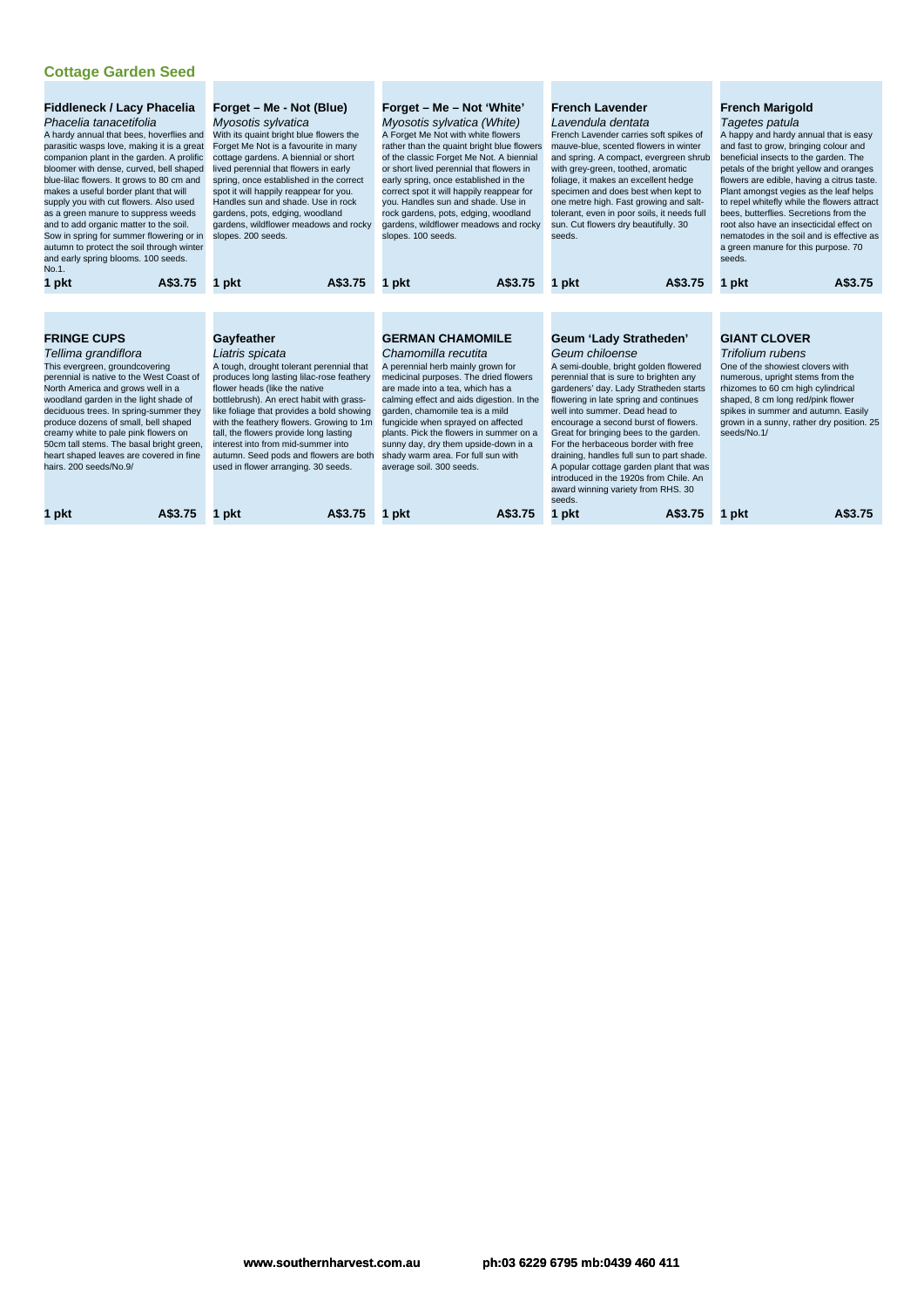| <b>GLADDON IRIS</b><br>Iris foetidissima<br>A brilliant and unusually frost hardy Iris.<br>In late summer-autumn it displays large<br>green pods filled with striking deep<br>orange seeds. The flowers are a pale,<br>yellow-purple colour. A tough evergreen<br>plant for dry, shady areas where it will<br>form big clumps 40-60cm high. 10<br>seeds.<br>A\$3.75<br>1 pkt               | <b>Globe Artichoke 'Green'</b><br>Cynara scolymus 'Green'<br>A french type of perennial artichoke with<br>many edible large green, plump buds in<br>spring and huge scented, purple/pink<br>flowerheads in late summer. A hardy<br>plant for rich, fertile soil in a warm and<br>sunny position. A good, culinary variety<br>and phantastic cut flower. 10<br>seeds/No.4/<br>A\$3.75<br>1 pkt                                                                                                                                                  | <b>GLOBE CORNFLOWER</b><br>Centaurea macrocephala<br>A spectacular plant of the cornflower<br>family with artichoke like, huge brown<br>buds opening to large golden yellow<br>flowers in summer on one metre tall<br>stems. A mature plant can grow up to<br>thirty flowers. For organically rich soils in<br>full sun. 20 seeds/No.1/<br>A\$3.75<br>1 pkt                                                                                       | <b>GLOBE THISTLE</b><br>Echinops ritro<br>Stunning, globular, purple flower heads<br>adorn thornless, finely-cut, grey-green<br>foliage. Beautiful as a fresh or dry flower<br>and popular with bees, this drought-<br>hardy perennial prefers full sun or part-<br>shade. Can handle poor soil with good<br>drainage. Flower colour is more intense<br>in areas with cool nights. The flower<br>heads also provide a nice colour long<br>before the actual flowers open,<br>prolonging the 'flowering' season. 20<br>seeds.<br>A\$3.75<br>1 pkt | <b>GOLDEN ALYSSUM</b><br>Alyssum saxatile<br>A popular garden plant that has been<br>used ornamentally since the 16th<br>Century. A hardy perennial with a<br>compact habit, growing to 15 cm,<br>covered in golden-yellow flowers.<br>Attracts beneficial insect, especially<br>bees. Also known as 'madwort', as it<br>was once thought to cure madness!<br>Native to Central and South-eastern<br>Europe. Prefers full sun in well drained<br>soils. Can be used in rock gardens. 50<br>seeds.<br>A\$3.75<br>1 pkt |
|--------------------------------------------------------------------------------------------------------------------------------------------------------------------------------------------------------------------------------------------------------------------------------------------------------------------------------------------------------------------------------------------|------------------------------------------------------------------------------------------------------------------------------------------------------------------------------------------------------------------------------------------------------------------------------------------------------------------------------------------------------------------------------------------------------------------------------------------------------------------------------------------------------------------------------------------------|---------------------------------------------------------------------------------------------------------------------------------------------------------------------------------------------------------------------------------------------------------------------------------------------------------------------------------------------------------------------------------------------------------------------------------------------------|--------------------------------------------------------------------------------------------------------------------------------------------------------------------------------------------------------------------------------------------------------------------------------------------------------------------------------------------------------------------------------------------------------------------------------------------------------------------------------------------------------------------------------------------------|-----------------------------------------------------------------------------------------------------------------------------------------------------------------------------------------------------------------------------------------------------------------------------------------------------------------------------------------------------------------------------------------------------------------------------------------------------------------------------------------------------------------------|
| <b>GOLDEN COLUMBINE</b><br>Aquilegia chrysantha 'Yellow<br>Queen'<br>A 1m tall, clump forming perennial with<br>large long spurred, bell shaped golden<br>vellow flowers. This North American<br>fragrant species blooms from late spring<br>until mid summer and likes sunny<br>conditions with well drained, good<br>garden soil. Poisonous plant. 40<br>seeds/No.9/<br>A\$3.75<br>1 pkt | <b>Great Burnet</b><br>Sanguisorba officinalis<br>This clump-forming perennial has<br>oblong leaves and dense, maroon flower<br>spikes in summer and autumn. Its mildly<br>flavoured leaves add a cucumber taste<br>to salads. Native to northern hemisphere<br>grasslands and grassy banks, it's ideal<br>for erosion-prone areas. Used for years<br>in Chinese medicine to treat burns and<br>skin ailments. Grow in sun or partial<br>shade in moderately fertile soil that is<br>reliably moist. 40 seeds. Not to W.A.<br>1 pkt<br>A\$3.75 | <b>Green Flowering Tobacco</b><br>Nicotiana langsdorfii<br>A beautiful annual or short-lived<br>perennial covered in lime green,<br>hanging, tubular flower bells for most of<br>the year. Belonging to the Tobacco<br>family this tough, self-seeding, border<br>plant, prefers a sunny, part shady<br>position with well-drained soil. Native to<br>Brazil. All parts are poisonous if eaten.<br>70 seeds, No.1, Not to WA.<br>1 pkt<br>A\$3.75 | <b>Green Wizard</b><br>Rudbeckia occidentalis<br>This unusual coneflower is easy to grow<br>and makes a long-lived cutflower and<br>striking dried flower or seedhead. Its<br>stunning green sepals and large, black<br>cones are striking and appear in<br>summer and early autumn. The flowers<br>provide lots of food for bees. Foliage is<br>grey-green. This mountain meadow<br>plant prefers full sun to light shade in<br>moist soil, 25 seeds.<br>A\$3.75<br>1 pkt                                                                       | <b>HELIOTROPE 'Marine</b><br>Dwarf'<br>Heliotropium arborescens<br>This perennial has large, purple-red<br>flower umbels, which have a strong<br>vanilla scent and will bloom from<br>summer until autumn. Being frost tende<br>it requires a warm, protected position in<br>full sun with moist, well drained soil. In<br>southern Europe this plant is cultivated<br>for perfume. Ideal for pots. Grown as an<br>annual in cooler areas. 100 seeds.<br>A\$3.75<br>1 pkt                                             |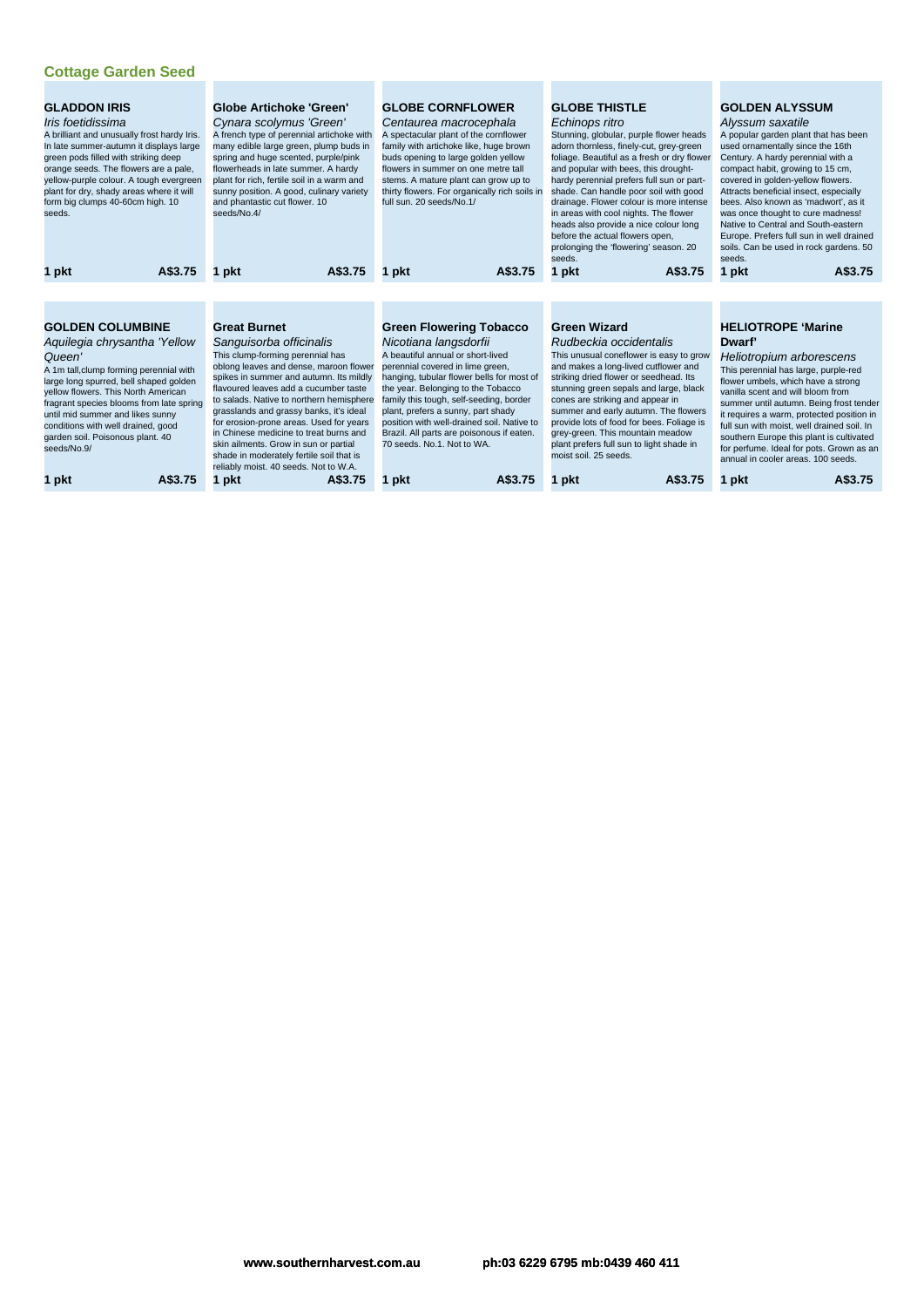| <b>HERITAGE SWEET PEA</b><br>'Busbee'<br>Lathyrus odoratus 'Busbee'<br>Heavily-scented, beautiful, bicoloured<br>dark-crimson and purple-pink flowers<br>appear for many months over summer.<br>Grows well in friable, limy, moist soil in a<br>sunny, warm position protected from<br>strong winds and will need some<br>support from a trellis or wire fence. A<br>stunning cut flower. 10 seeds. | <b>HOLLYHOCK - Single Mix</b><br>Alcea rosea 'Mixture'<br>Over spring and summer this old<br>fashioned, perennial cottage garden<br>plant bears many 2m tall spikes,<br>covered in finely segmented, single<br>flowers in shades of white, yellow,<br>copper, pink or red. These large plants<br>need good soil, plenty of sun and a<br>protected position. Great along fences<br>or in bold groups in large beds. Flowers<br>can be crystallised for decorating or use<br>petals in salads. 30 seeds/No.1/ | <b>HONESTY</b><br>Lunaria biennis<br>A biennial plant with fragrant purple/pink<br>flowers on strong tall stems with greyish,<br>heart-shaped leaves. The attractive<br>green, oval seed pods turn into dry,<br>papery seed vessels in summer and<br>make great long lasting dried material<br>for arrangements. Also known as the<br>money or dollar plant for the round<br>papery seed capsules. Handles full sun<br>to half shade in ordinary soil. Self seeds.<br>50 seeds. | <b>HONEYWORT</b><br>Cerinthe major<br>'Purpurascens'<br>A beautifully unusual plant with smooth,<br>rounded, blue-green, succulent-like<br>foliage with whitish spots. Verv<br>attractive, drooping, purple and yellow<br>flowers appear in spring and summer<br>and are a valuable source for honey<br>production. This hardy annual is a<br>handsome and usually tough plant for a<br>sunny to lightly shaded position. Best<br>suited for well drained soil, in rock<br>gardens or pots. 15 seeds. | <b>Hyssop</b><br>Hyssopus officinalis<br>A versatile evergreen perennial that can<br>be used in the ornamental garden while<br>used as a culinary and medicinal herb.<br>Leaves are aromatic and have a flavour<br>like a sage-mint cross. Leaves can be<br>eaten raw, used in salads and soups or<br>to make a pleasant flavoured tea.<br>Flowers can also be used in salads.<br>Grows to 50cm, prefers well drained<br>soil. A strong bee/insect attractor with<br>blue flowers in summer, 100 seeds. |
|-----------------------------------------------------------------------------------------------------------------------------------------------------------------------------------------------------------------------------------------------------------------------------------------------------------------------------------------------------------------------------------------------------|-------------------------------------------------------------------------------------------------------------------------------------------------------------------------------------------------------------------------------------------------------------------------------------------------------------------------------------------------------------------------------------------------------------------------------------------------------------------------------------------------------------|---------------------------------------------------------------------------------------------------------------------------------------------------------------------------------------------------------------------------------------------------------------------------------------------------------------------------------------------------------------------------------------------------------------------------------------------------------------------------------|-------------------------------------------------------------------------------------------------------------------------------------------------------------------------------------------------------------------------------------------------------------------------------------------------------------------------------------------------------------------------------------------------------------------------------------------------------------------------------------------------------|---------------------------------------------------------------------------------------------------------------------------------------------------------------------------------------------------------------------------------------------------------------------------------------------------------------------------------------------------------------------------------------------------------------------------------------------------------------------------------------------------------|
| A\$3.75<br>1 pkt                                                                                                                                                                                                                                                                                                                                                                                    | A\$3.75<br>1 pkt                                                                                                                                                                                                                                                                                                                                                                                                                                                                                            | A\$3.75<br>1 pkt                                                                                                                                                                                                                                                                                                                                                                                                                                                                | A\$3.75<br>1 pkt                                                                                                                                                                                                                                                                                                                                                                                                                                                                                      | A\$3.75<br>1 pkt                                                                                                                                                                                                                                                                                                                                                                                                                                                                                        |
|                                                                                                                                                                                                                                                                                                                                                                                                     |                                                                                                                                                                                                                                                                                                                                                                                                                                                                                                             |                                                                                                                                                                                                                                                                                                                                                                                                                                                                                 |                                                                                                                                                                                                                                                                                                                                                                                                                                                                                                       |                                                                                                                                                                                                                                                                                                                                                                                                                                                                                                         |
|                                                                                                                                                                                                                                                                                                                                                                                                     |                                                                                                                                                                                                                                                                                                                                                                                                                                                                                                             |                                                                                                                                                                                                                                                                                                                                                                                                                                                                                 |                                                                                                                                                                                                                                                                                                                                                                                                                                                                                                       |                                                                                                                                                                                                                                                                                                                                                                                                                                                                                                         |
| <b>ICELAND POPPY</b><br>Papaver nudicaule 'Mixed'<br>A beautiful colour mixture of very large,<br>fragrant flowers on 50 cm long, hairy<br>stems, blooming from early spring until<br>summer. This annual poppy has very<br>thin, papery crushed flower petals and is<br>also an attractive cut flower, 300<br>seeds/No.2/                                                                          | <b>INULA 'Spider Flower'</b><br>Inula magnifica<br>A hardy herbaceous perennial that<br>grows over 150 cm and is topped with<br>masses of amazing bright yellow flowers<br>with fine petals, providing the 'spidery'<br>legs. The flowers are up 15 cm across.<br>The leaves are broad, coarse and<br>aromatic. Flowers mid-summer to late<br>summer. Flowers are suitable for<br>cutting. Plant as a perennial alternative<br>to sunflowers. Handles full sun-partial<br>shade, 40 seeds.                  | <b>ITALIAN LAVENDER</b><br>Lavendula stoechas<br>The Italian Lavender is a frost hardy<br>evergreen and compact little shrub up to<br>60 cm tall. It is covered in purple pink<br>flower spikes from summer until late<br>autumn. Also grown for essential oils,<br>this type of lavender needs a sunny<br>position with well drained garden soil. 25<br>seeds/No.9/                                                                                                            | <b>JAPANESE SPEEDWELL</b><br>Veronicastrum sibiricum<br>This perennial grows wild in grassy<br>plains and mountain areas, producing<br>an abundance of mauve flowerspikes on<br>1.8 metre stems in summer. An<br>excellent cut flower and ideal<br>background plant for any good or even<br>boggy soil in full sun to partial shade.<br>300 seeds.                                                                                                                                                    | <b>King's Spear</b><br>Asphodeline lutea<br>Bright gold starlike flowers on long<br>spikes (60-90 cm) above attractive blue<br>tinted arching foliage. A hardy, clump<br>forming, evergreen perennial. The<br>fragrant flower and seed spikes are<br>used in flower arrangements, flowers<br>can also be dried. Maintains interest in<br>the garden after flowering with globular<br>seed pods. Handles light, dry to heavy<br>soils. Takes 2-3 years to flower. 10<br>seeds. No. 1.                    |
| A\$3.75<br>1 pkt                                                                                                                                                                                                                                                                                                                                                                                    | A\$3.75<br>1 pkt                                                                                                                                                                                                                                                                                                                                                                                                                                                                                            | A\$3.75<br>1 pkt                                                                                                                                                                                                                                                                                                                                                                                                                                                                | A\$3.75<br>1 pkt                                                                                                                                                                                                                                                                                                                                                                                                                                                                                      | A\$3.90<br>1 pkt                                                                                                                                                                                                                                                                                                                                                                                                                                                                                        |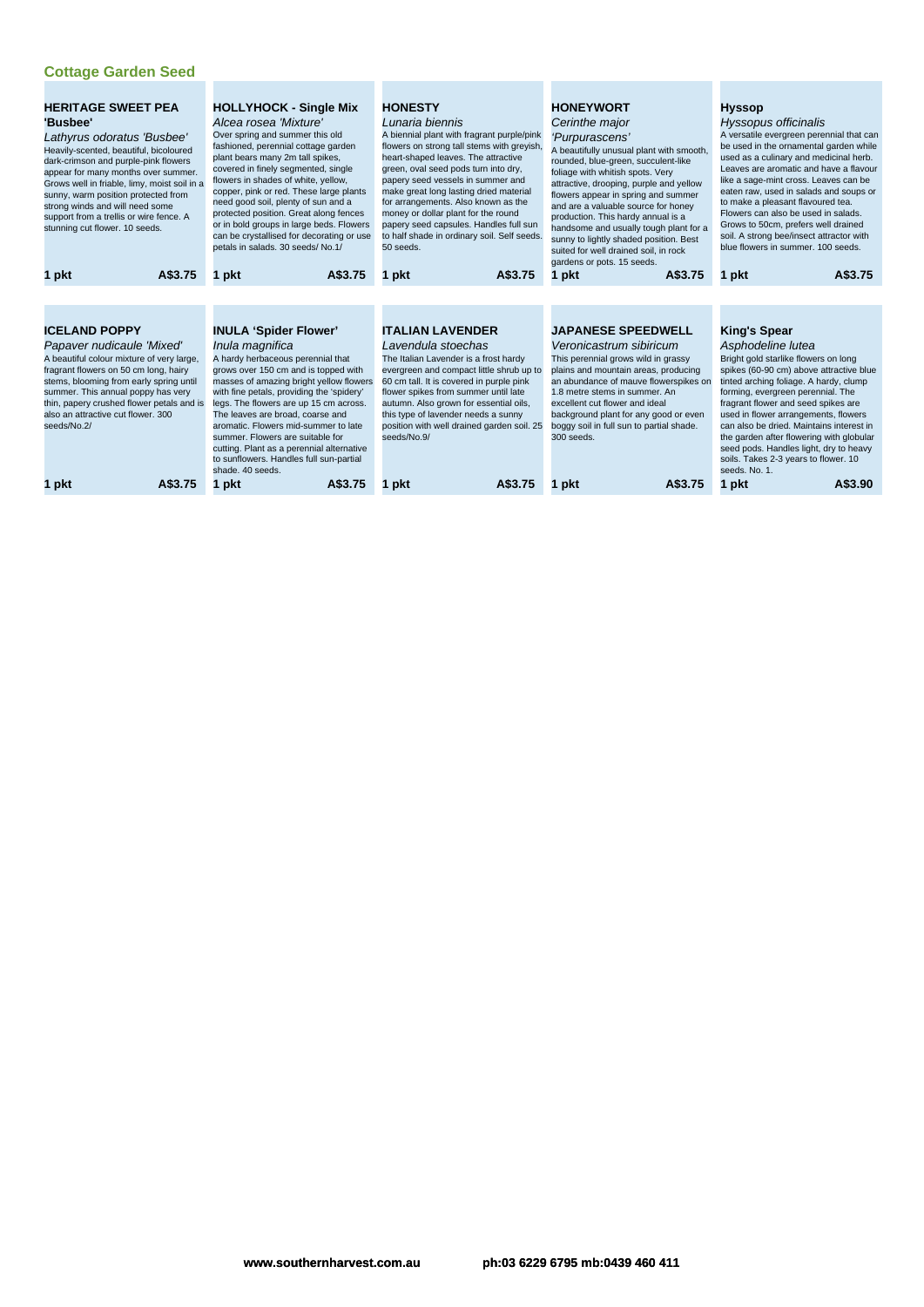| <b>Kiss Me Over the Garden</b><br><b>Gate Dwarf</b><br>Persicaria orientalis 'Cerise<br>Pearls'<br>A smaller variety of the old-fashioned<br>romantic named favourite, 'Kiss-me-<br>over-the-garden-gate'. This hardy<br>annual grows to 150 cm and provides<br>plenty of interest due to the arching<br>branches fabulously loaded with rosy-<br>red flower spikes. The large heart<br>shaped leaves also provide an exotic<br>and impressive appeal. Flowers well into<br>autumn and a great beneficial insect<br>attractor, 25 seeds. | <b>Korean Mint</b><br>Agastache rugosa<br>A perennial herb with strongly aromatic<br>mint and licorice leaves that is a culinary<br>and tea herb and also used in traditional<br>Chinese medicine. The lavender-purple-<br>rose flowers appear on spikes from mid-<br>summer to autumn and are great bee<br>attractants. They are a long lasting cut<br>flower. Handles a wide range of<br>conditions. Flowers in first year. 250<br>seeds. | Lady's Bedstraw<br>Galium verum<br>A hardy herbaceous perennial that<br>produces many golden starlike flower<br>panicles in summer. Handles poor soils<br>and seaside gardens. Grows to 30-60<br>cm. Obtained it name from the dried<br>aromatic stems were used for stuffing<br>pillows and mattresses to keep out bed<br>bugs and fleas! The root makes a red<br>dye and the flowering tops a yellow dye.<br>Was also used to coagulate milk in<br>cheese making. 150 seeds. | <b>LITTLE MAIDEN DIANTHUS</b><br>Dianthus arenarius f. nanus<br>'Little Maiden'<br>Sweetly fragrant, frilly pure white flowers<br>on short stems adorn this compact<br>perennial. Flowers in summer. Low<br>growing with grass-like leaves that have<br>a bluish hue. Ideal for the rock garden or<br>drier, well drained areas. A hardy plant<br>that prefers full sun. Suitable for<br>container/pot growing. 30 seeds. No. 1.                                                                                  | <b>LIVINGSTON DAISY</b><br>Dorotheanthus bellidiformis<br>These ground-covering plants form<br>large, evergreen carpets with a<br>spectacular flowering display in summer.<br>Vibrant colours range from white, pink,<br>red, lemon to apricot with petals only<br>opening on a sunny day. A heat and<br>drought tolerant, succulent annual for<br>full sun with good drainage. Excellent for<br>mass displays or smaller pots. 200<br>seeds, No. 1.                                                                              |
|------------------------------------------------------------------------------------------------------------------------------------------------------------------------------------------------------------------------------------------------------------------------------------------------------------------------------------------------------------------------------------------------------------------------------------------------------------------------------------------------------------------------------------------|---------------------------------------------------------------------------------------------------------------------------------------------------------------------------------------------------------------------------------------------------------------------------------------------------------------------------------------------------------------------------------------------------------------------------------------------|--------------------------------------------------------------------------------------------------------------------------------------------------------------------------------------------------------------------------------------------------------------------------------------------------------------------------------------------------------------------------------------------------------------------------------------------------------------------------------|-------------------------------------------------------------------------------------------------------------------------------------------------------------------------------------------------------------------------------------------------------------------------------------------------------------------------------------------------------------------------------------------------------------------------------------------------------------------------------------------------------------------|-----------------------------------------------------------------------------------------------------------------------------------------------------------------------------------------------------------------------------------------------------------------------------------------------------------------------------------------------------------------------------------------------------------------------------------------------------------------------------------------------------------------------------------|
| A\$3.75<br>1 pkt                                                                                                                                                                                                                                                                                                                                                                                                                                                                                                                         | A\$3.75<br>1 pkt                                                                                                                                                                                                                                                                                                                                                                                                                            | A\$3.75<br>1 pkt                                                                                                                                                                                                                                                                                                                                                                                                                                                               | A\$3.75<br>1 pkt                                                                                                                                                                                                                                                                                                                                                                                                                                                                                                  | A\$3.75<br>1 pkt                                                                                                                                                                                                                                                                                                                                                                                                                                                                                                                  |
|                                                                                                                                                                                                                                                                                                                                                                                                                                                                                                                                          |                                                                                                                                                                                                                                                                                                                                                                                                                                             |                                                                                                                                                                                                                                                                                                                                                                                                                                                                                |                                                                                                                                                                                                                                                                                                                                                                                                                                                                                                                   |                                                                                                                                                                                                                                                                                                                                                                                                                                                                                                                                   |
| <b>LOBELIA</b><br>Lobelia erinus 'String of<br>Pearls'<br>A 10-15cm tall, low growing spreading<br>annual or short lived perennial with oval<br>shaped leaves, continuously in bloom<br>from spring until autumn with masses of<br>blue, violet pink and white flowers. An<br>excellent ground cover and a beautiful<br>plant in hanging baskets or other<br>containers. Grows well in fertile, moist<br>soil with good drainage in full sun or part<br>shade. 500 seeds/No.1/<br>A\$3.75<br>1 pkt                                       | Love Lies Bleeding (Green)<br>Amaranthus caudatus<br>'Viridus'<br>This old-fashioned plant has very<br>unusual, drooping, 80cm long, light<br>green flower tassels in summer and<br>autumn. An annual that provides<br>dramatic structure to a bed, the foliage<br>can also be eaten steamed. Easily<br>grown in a sunny, even hot and dry,<br>position with average soil. Self seeds.<br>400 seeds.<br>A\$3.75<br>pkt                      | Love Lies Bleeding (Red)<br>Amaranthus caudatus 'Red'<br>This old fashioned plant has very<br>unusual drooping, 80cm long, deep red<br>flower tassels over summer and autumn.<br>An annual that provides dramatic<br>structure to a bed. Easily grown in a<br>sunny, even hot and dry position with<br>average soil. Self seeds. 400<br>seeds/No.1/<br>A\$3.75<br>1 pkt                                                                                                        | Love-in-a-Mist 'Miss Jekyll<br><b>White</b><br>Nigella damascena<br>This popular, frost-hardy annual<br>produces very beautiful, spurred, pure-<br>white flowers over spring and summer.<br>The bright-green feathery foliage is<br>followed by an attractive large seed pod<br>which turns red-brown in autumn. Both<br>seed pods and flowers keep well in a<br>vase. It is easily grown in average<br>garden soil in a sunny to part shady<br>position where it will self-seed, 200<br>seeds.<br>A\$3.75<br>pkt | LOVE-IN-A-MIST 'Persian<br>Jewels'<br>Nigella damascena 'Persian'<br>An old-fashioned annual bearing<br>unusually spurred, blue, pink and white<br>flowers in late spring and summer. Its<br>attractive light-green seed pod will turn<br>red-brown in autumn. Frost-hardy, with<br>bright-green, feathery and finely divided<br>foliage, this cottage plant makes a<br>beautiful cut flower. It is easily grown in<br>average garden soil in a sunny to part<br>shady position and self-seeds. 400<br>seeds.<br>A\$3.75<br>1 pkt |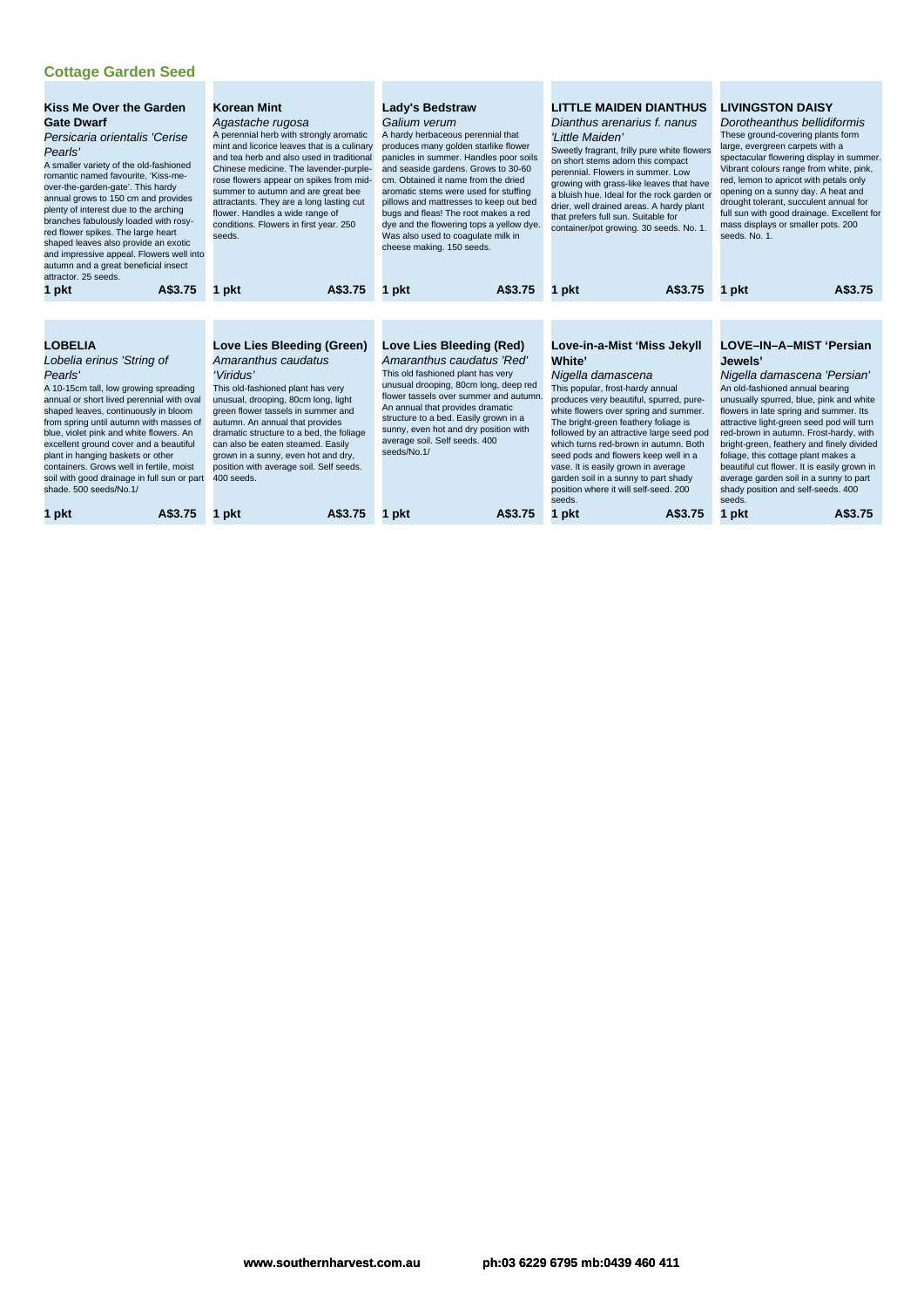| <b>MALLOW 'Pink&amp;White'</b><br>Lavatera trimestris<br>This hardy annual bears flowers with<br>large, trumpet-shaped pink or white<br>petals and blooms over a long period<br>(from early summer until autumn). They<br>are beautiful cut flowers and an<br>excellent border plant with attractive<br>heart-shaped, bright-green foliage.<br>Grows well in light, even poor, soil with<br>perfect drainage and plenty of sun. 80<br>seeds.<br>A\$3.75<br>1 pkt | <b>MALTESE CROSS</b><br>Lychnis chalcedonica<br>A fast growing perennial with many<br>heads of scarlet red, cross-like flowers<br>in mid summer on one metre tall stiff<br>stems. The hairy leaves are arranged in<br>opposite pairs and the plant will thrive in<br>full sun and well composted soil. 100<br>seeds/No.1/<br>A\$3.75<br>1 pkt                                                                                                                         | <b>Masterwort</b><br>Astrantia major<br>A long flowering attractive plant that<br>provides a touch of elegance to the<br>cottage garden with a mass of white<br>starry flowers with pink veins in summer.<br>Used in flower arrangements. Prefers<br>cool-temperate areas, in warmer<br>climates provide midday shade. Can be<br>used as a ground cover when planted as<br>a group. Deadhead to prolong flowering<br>and self seeding. 20 seeds. No. 3.<br>1 pkt<br>A\$3.75                              | <b>MEADOW RUE</b><br>Thalictrum aquilegifolium<br>A beautiful old-fashioned cottage garden<br>plant with fluffy mauve-pink or<br>sometimes white, 120 cm tall<br>flowerheads in early summer. It has very<br>attractive blue-green foliage, like<br>Columbines and thrives in moist soil<br>near water or in good garden soil in sun<br>or part shade. 50 seeds/No.3/<br>A\$3.75<br>1 pkt                                                                                                     | <b>Meadow Sage</b><br>Salvia pratensis<br>An aromatic perennial wildflower from<br>Europe, western Asia and northern<br>Africa. Beautiful blue-dark purple flower<br>spikes to 60+ cm that attracts beneficial<br>insects to the garden. A hardy woody<br>stemmed plant that can be included in a<br>meadow mixture. A honey-bee food<br>plant and culinary herb where it has<br>been used in flavouring beer and wine.<br>Flowers in its first year. 30 seeds. No. 1<br>A\$3.75<br>1 pkt |
|------------------------------------------------------------------------------------------------------------------------------------------------------------------------------------------------------------------------------------------------------------------------------------------------------------------------------------------------------------------------------------------------------------------------------------------------------------------|-----------------------------------------------------------------------------------------------------------------------------------------------------------------------------------------------------------------------------------------------------------------------------------------------------------------------------------------------------------------------------------------------------------------------------------------------------------------------|----------------------------------------------------------------------------------------------------------------------------------------------------------------------------------------------------------------------------------------------------------------------------------------------------------------------------------------------------------------------------------------------------------------------------------------------------------------------------------------------------------|-----------------------------------------------------------------------------------------------------------------------------------------------------------------------------------------------------------------------------------------------------------------------------------------------------------------------------------------------------------------------------------------------------------------------------------------------------------------------------------------------|-------------------------------------------------------------------------------------------------------------------------------------------------------------------------------------------------------------------------------------------------------------------------------------------------------------------------------------------------------------------------------------------------------------------------------------------------------------------------------------------|
|                                                                                                                                                                                                                                                                                                                                                                                                                                                                  |                                                                                                                                                                                                                                                                                                                                                                                                                                                                       |                                                                                                                                                                                                                                                                                                                                                                                                                                                                                                          |                                                                                                                                                                                                                                                                                                                                                                                                                                                                                               |                                                                                                                                                                                                                                                                                                                                                                                                                                                                                           |
| <b>MEXICAN DAISY</b><br>Erigeron karavinskianus<br>A ground covering daisy with hundreds<br>of white to pink red flowers, blooming all<br>year round in protected areas. This frost<br>hardy perennial prefers a sunny position<br>and does well even in poor soil. It is fast<br>growing and will self seed. Cut back<br>regularly to promote fresh regrowth. 100<br>seeds/No.1/                                                                                | <b>MEXICAN HAT PLANT</b><br>Ratibida columnifera f.<br>pulcherrima 'Red Midget'<br>Native to the American prairies this<br>unusual plant is both drought resistant<br>and hardy. The plant name comes from<br>the remarkable drooping brick-red<br>flowers, edged with yellow, that<br>surround a tall prominent cone.<br>Attractive, finely cut foliage. Fun and<br>easy to grow. Great for sunny borders<br>and meadows. Flowers in first year. 50<br>seeds, No. 1. | <b>Mexican Hyssop</b><br>Agastache mexicana 'Sangria'<br>A bold and fun plant with brilliant spikes<br>of red, purple, blue and white flowers.<br>The plant has culinary uses as the<br>flowers are edible and the lemon-<br>scented leaves being used as a herb,<br>brewed as a herbal tea or to provide a<br>refreshing addition to your sangria. The<br>blooms can be used as long-lasting cut<br>flowers. Known in Mexico as<br>Toronjil. Drought tolerant once<br>established. Not to WA, 40 seeds. | <b>MEXICAN MARIGOLD</b><br>Tagetes lemonii<br>One of the happiest bushy perennials<br>you will come across. It is covered in<br>golden-orange marigold flowers most of<br>the year and the light-green leaves<br>release a sweet, passionfruit scent when<br>brushed up against or the breeze<br>catches the bush. It grows to 1.5 metres,<br>is ideal for cottage gardens and<br>rockeries, needs a warm, sheltered<br>position with plenty of sun. Handles a<br>very light frost. 50 seeds. | <b>MICHAELMAS DAISY</b><br>Aster novi-belgii<br>A lovely mixture of old-fashioned<br>Michaelmas Daisies which will bloom in<br>late summer and autumn. Grows to 140<br>cm tall and covered in flowers. These<br>beautiful cut flowers will range in purple,<br>blue and white. Asters like full sun and<br>fertile, limy soil. 40 seeds/No.1/. Not to<br>WA.                                                                                                                              |
| A\$3.75<br>1 pkt                                                                                                                                                                                                                                                                                                                                                                                                                                                 | A\$3.75<br>1 pkt                                                                                                                                                                                                                                                                                                                                                                                                                                                      | A\$3.75<br>1 pkt                                                                                                                                                                                                                                                                                                                                                                                                                                                                                         | A\$3.75<br>1 pkt                                                                                                                                                                                                                                                                                                                                                                                                                                                                              | A\$3.75<br>1 pkt                                                                                                                                                                                                                                                                                                                                                                                                                                                                          |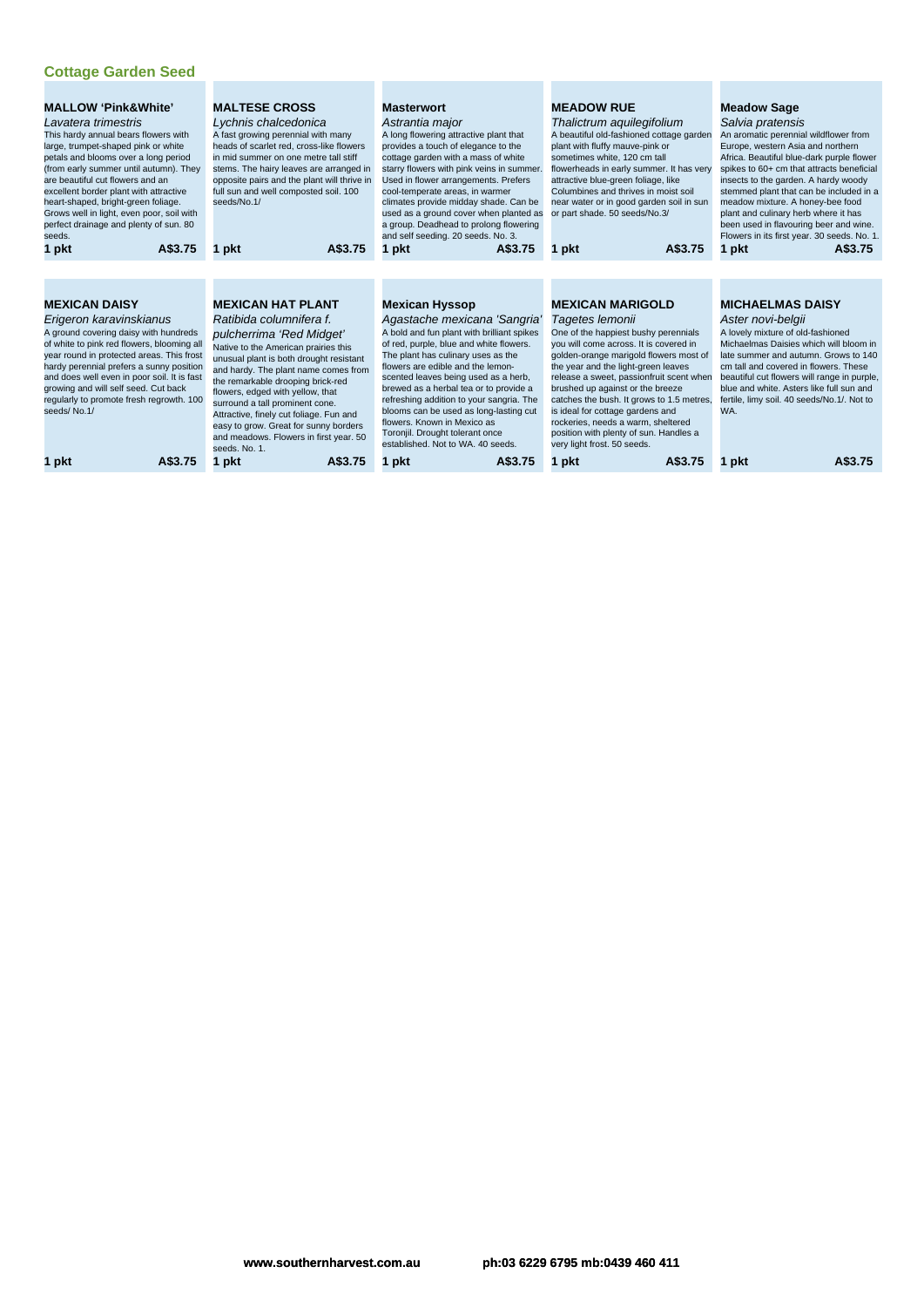| <b>MIGNONETTE 'Machet'</b><br>Reseda odorata<br>The strong fragrance of Mignonette is<br>old favourite that is a fast growing<br>annual, producing greenish, conical,<br>30-40cm tall flower heads with orange<br>stamens from early summer until<br>to well drained, limy soil, in full sun to<br>part shade. 200 seeds. | used for perfumes and attracts bees. An<br>autumn. A fragrant cutflower. It favours<br>regular deadheading and is best suited                                                                                                                                     | <b>MISS WILLMOTT'S GHOST</b><br>Eryngium giganteum<br>A very attractive short-lived perennial<br>with large blue or pale-green central<br>flower cones surrounded by spiky,<br>silvery bracts in summer & autumn.<br>A wonderful cut flower with heart-<br>shaped, basal leaves. Miss Willmott<br>scattered seed in a friends' garden, who<br>were surprised to find a great flower<br>growing. Frost hardy, for full sun. 30<br>seeds. | <b>Moroccan Toadflax</b><br>Linaria maroccana 'Rhythm &<br>Blues'<br>A fast-growing annual, also known as<br>Baby Snapdragons, will flower within 8<br>weeks when sown in early spring. A mix<br>of deep-red and violet flowers on long<br>stems will quickly help fill a space with<br>summer colour. Easy to grow in full sun<br>or part shade. Slender plants to 60 cm<br>tall. The long stems and long vase life<br>make it a great cut flower. 250 seeds. | <b>MOUNTAIN MINT</b><br>Calamintha nepeta<br>Mountain mint is a clumping/bushy plant<br>to 50 cm that has very aromatic, spicy<br>leaves and flowers. Originally used as a<br>medicinal, tea and culinary herb it is now<br>also valued for its ornamental attributes<br>as it is attractive and long flowering. It<br>produces many small lilac to white airy<br>flowers all summer until late autumn. A<br>hardy perennial that flowers in its first<br>year. The flowers attract bees,<br>butterflies and other beneficial insects. A<br>tough plant that prefers well drained soil.<br>200 seeds. | <b>MULLEIN</b><br>Celsia roripifolia<br>An old fashioned cottage garden plant<br>closely related to the Verbascum family<br>with strong one metre tall flower spikes<br>in summer. The dainty white/pink,<br>5-lobed petals open first from the base<br>of the flower stalk and turn into attractive<br>reddish round seed pods over mid<br>summer. A rare and unusual biennial or<br>short lived perennial for a sunny position<br>with ordinary garden soil. 300<br>seeds/No.1/. Not to WA. |
|---------------------------------------------------------------------------------------------------------------------------------------------------------------------------------------------------------------------------------------------------------------------------------------------------------------------------|-------------------------------------------------------------------------------------------------------------------------------------------------------------------------------------------------------------------------------------------------------------------|-----------------------------------------------------------------------------------------------------------------------------------------------------------------------------------------------------------------------------------------------------------------------------------------------------------------------------------------------------------------------------------------------------------------------------------------|----------------------------------------------------------------------------------------------------------------------------------------------------------------------------------------------------------------------------------------------------------------------------------------------------------------------------------------------------------------------------------------------------------------------------------------------------------------|-------------------------------------------------------------------------------------------------------------------------------------------------------------------------------------------------------------------------------------------------------------------------------------------------------------------------------------------------------------------------------------------------------------------------------------------------------------------------------------------------------------------------------------------------------------------------------------------------------|-----------------------------------------------------------------------------------------------------------------------------------------------------------------------------------------------------------------------------------------------------------------------------------------------------------------------------------------------------------------------------------------------------------------------------------------------------------------------------------------------|
| 1 pkt                                                                                                                                                                                                                                                                                                                     | A\$3.75                                                                                                                                                                                                                                                           | A\$3.75<br>1 pkt                                                                                                                                                                                                                                                                                                                                                                                                                        | A\$3.75<br>1 pkt                                                                                                                                                                                                                                                                                                                                                                                                                                               | A\$3.75<br>1 pkt                                                                                                                                                                                                                                                                                                                                                                                                                                                                                                                                                                                      | A\$3.75<br>1 pkt                                                                                                                                                                                                                                                                                                                                                                                                                                                                              |
|                                                                                                                                                                                                                                                                                                                           |                                                                                                                                                                                                                                                                   |                                                                                                                                                                                                                                                                                                                                                                                                                                         |                                                                                                                                                                                                                                                                                                                                                                                                                                                                |                                                                                                                                                                                                                                                                                                                                                                                                                                                                                                                                                                                                       |                                                                                                                                                                                                                                                                                                                                                                                                                                                                                               |
|                                                                                                                                                                                                                                                                                                                           |                                                                                                                                                                                                                                                                   |                                                                                                                                                                                                                                                                                                                                                                                                                                         |                                                                                                                                                                                                                                                                                                                                                                                                                                                                |                                                                                                                                                                                                                                                                                                                                                                                                                                                                                                                                                                                                       |                                                                                                                                                                                                                                                                                                                                                                                                                                                                                               |
| <b>Nasturtium 'Jewel Peach</b>                                                                                                                                                                                                                                                                                            |                                                                                                                                                                                                                                                                   | <b>NASTURTIUM 'Tom Thumb</b>                                                                                                                                                                                                                                                                                                                                                                                                            | <b>NASTURTIUM 'Wild &amp; Crazy</b>                                                                                                                                                                                                                                                                                                                                                                                                                            | <b>NASTURTIUM 'Double</b>                                                                                                                                                                                                                                                                                                                                                                                                                                                                                                                                                                             | <b>ORANGE ORIENTAL POPPY</b>                                                                                                                                                                                                                                                                                                                                                                                                                                                                  |
| Melba'                                                                                                                                                                                                                                                                                                                    |                                                                                                                                                                                                                                                                   | <b>Black Velvet'</b>                                                                                                                                                                                                                                                                                                                                                                                                                    | Mix'                                                                                                                                                                                                                                                                                                                                                                                                                                                           | <b>Jewel Mix'</b>                                                                                                                                                                                                                                                                                                                                                                                                                                                                                                                                                                                     | Papaver orientale 'Brilliant'<br>One metre tall, stiff stems carry huge                                                                                                                                                                                                                                                                                                                                                                                                                       |
| Tropaeolum nanum<br>autumn. Flowers, leaves and young<br>self seeds, 14 seeds.                                                                                                                                                                                                                                            | Jewel Peach Melba is gorgeous variety<br>with semi-double, creamy yellow flowers<br>(to 5 cm) with red centres. It is a dwarf,<br>bushy annual that flowers from summer-<br>seed pods are a spicy addition to fresh<br>salads. A frost tender annual that readily | Tropaeolum minus 'Tom<br>Thumb Black Velvet'<br>A great non-trailing nasturtium with dark<br>chocolate to mahogany coloured<br>flowers. With a dwarf habit it makes an<br>ideal border or container plant. Plant in a<br>warm position over summer. Flowers,<br>leaves and young seed pods are a spicy<br>addition to fresh salads. A frost tender<br>annual, that easily self-seeds. 12 seeds.                                         | Tropaeolum majus<br>A wild, trailing plant that just keeps on<br>running! With a mix of colours including<br>scarlet, yellow, orange and cream this<br>plant provides lots of colour and plenty<br>of ground cover. Plant in a warm<br>position over summer. Flowers, leaves<br>and young seed pods are a spicy<br>addition to fresh salads. A frost tender<br>annual, easily self-seeds. 15 seeds.                                                            | Tropaeolum nanum<br>A compact variety that grows 30 cm high<br>and is non-trailing. This bushy annual<br>has a mix of bright red, yellow, cream<br>and orange flowers, blooms through<br>summer-autumn. The showy semi-<br>double flowers sit well above the green<br>foliage. Flowers, leaves and young seed<br>pods are a spicy addition to fresh<br>salads. A frost-tender annual that self-<br>seeds, 15 seeds.                                                                                                                                                                                   | orange red flowerheads up to 25 cm<br>wide over a long period from spring to<br>late summer. This perennial poppy with<br>its green, hairy foliage thrives in well<br>drained, rich soils and a sunny position<br>with extra liquid fertiliser when blooming.<br>200 seeds/No.1/                                                                                                                                                                                                              |
| 1 pkt                                                                                                                                                                                                                                                                                                                     | A\$3.75                                                                                                                                                                                                                                                           | A\$3.75<br>1 pkt                                                                                                                                                                                                                                                                                                                                                                                                                        | A\$3.75<br>pkt<br>1                                                                                                                                                                                                                                                                                                                                                                                                                                            | A\$3.75<br>1 pkt                                                                                                                                                                                                                                                                                                                                                                                                                                                                                                                                                                                      | A\$3.75<br>1 pkt                                                                                                                                                                                                                                                                                                                                                                                                                                                                              |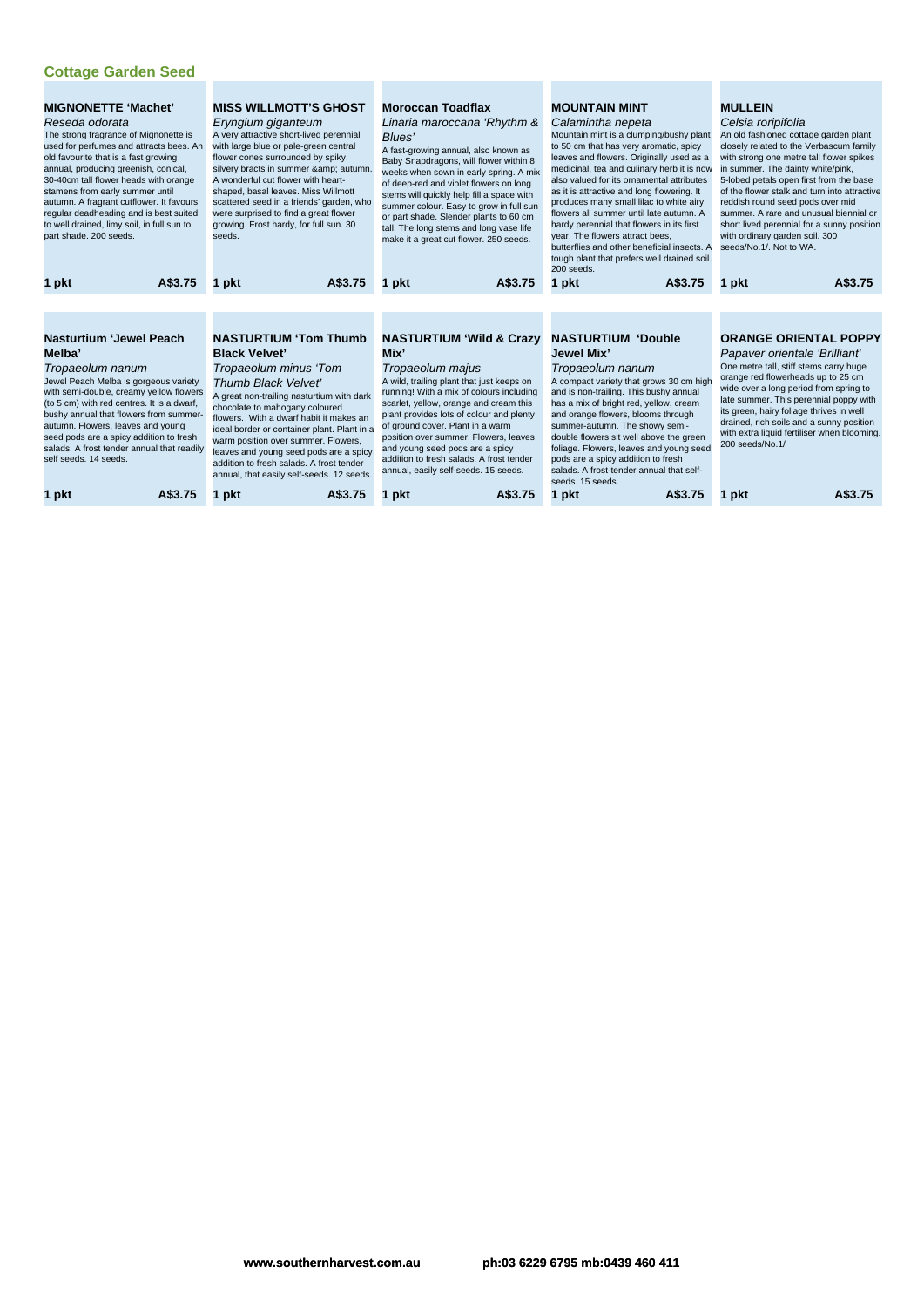| <b>ORNAMENTAL GRASS</b><br>'Chinese Silver Grass'<br>Miscanthus sinensis<br>A large clump forming perennial grass<br>with arching blue-green leaves and silky,<br>hairy panicles that gracefully stand<br>above the plant (to 2.5m). This plant<br>shows great movement in strong and<br>gentle breezes. For the best effect plant<br>in groups of 3-7 or more. Prefers well<br>drained soil in full sun or part shade. Not<br>to WA, 20 seeds. | <b>Ornamental Grass 'Giant</b><br><b>Feather Grass'</b><br>Stipa gigantea<br>An impressive evergreen grass that<br>flowers in summer with golden arching<br>oat like flower heads to 1.8m. The plants<br>retain the seed heads into the autumn<br>where they provide a good architectural<br>feature in the garden. The flower and<br>seed heads can be used in flower<br>arrangements or dried. 20 seeds.                                        | <b>Ornamental Kale 'Sunrise'</b><br>Brassica oleracea 'Sunrise'<br>Ornamental kale provides something<br>unique and unusual for the garden or<br>bouquets. Florists love these attractive<br>small headed leaf cabbages. Best grown<br>in places where the temperature drops<br>below 10?C, so ideal for autumn and<br>winter. 'Sunrise' has creamy white<br>leaves with a light pink centre. 20 seeds.                                                                                              | <b>ORNAMENTAL KALE</b><br><b>'Sunset'</b><br>Brassica oleracea 'Sunset'<br>Ornamental kale provides something<br>unique and unusual for the garden or<br>bouquets. Florists love these attractive<br>small headed leaf cabbages. Best grown<br>in places where the temperature drops<br>below 10?C, so ideal for autumn and<br>winter. 'Sunset' has red centre with<br>dark outer leaves, 20 seeds. | Oswego Tea / Bee-Balm<br>Monarda didyma<br>Beebalm is a hardy perennial growing to<br>110 cm & has a long history of<br>medicinal use where both the flowers<br>and leaves have been used. The mostly<br>red flowers were used by North<br>Americans Indians to make tea which<br>were used in treatments for colds.<br>stomach aches and insomnia. The<br>edible flowers and aromatic leaves are<br>also used as a culinary addition. As the<br>name implies, Beebalm attracts bees<br>and other beneficial insects. Used as a<br>cut flower, 35 seeds. |
|-------------------------------------------------------------------------------------------------------------------------------------------------------------------------------------------------------------------------------------------------------------------------------------------------------------------------------------------------------------------------------------------------------------------------------------------------|---------------------------------------------------------------------------------------------------------------------------------------------------------------------------------------------------------------------------------------------------------------------------------------------------------------------------------------------------------------------------------------------------------------------------------------------------|------------------------------------------------------------------------------------------------------------------------------------------------------------------------------------------------------------------------------------------------------------------------------------------------------------------------------------------------------------------------------------------------------------------------------------------------------------------------------------------------------|-----------------------------------------------------------------------------------------------------------------------------------------------------------------------------------------------------------------------------------------------------------------------------------------------------------------------------------------------------------------------------------------------------|----------------------------------------------------------------------------------------------------------------------------------------------------------------------------------------------------------------------------------------------------------------------------------------------------------------------------------------------------------------------------------------------------------------------------------------------------------------------------------------------------------------------------------------------------------|
| A\$3.75<br>1 pkt                                                                                                                                                                                                                                                                                                                                                                                                                                | A\$3.75<br>1 pkt                                                                                                                                                                                                                                                                                                                                                                                                                                  | A\$3.75<br>pkt                                                                                                                                                                                                                                                                                                                                                                                                                                                                                       | A\$3.75<br>pkt                                                                                                                                                                                                                                                                                                                                                                                      | A\$3.75<br>1 pkt                                                                                                                                                                                                                                                                                                                                                                                                                                                                                                                                         |
| <b>PARROT BEAK</b><br>Clianthus puniceus<br>This unusual species from New Zealand<br>is related to the Sturt Desert Pea. An<br>evergreen shrub or scrambling climber<br>with attractive deep pink/red, clustered<br>pea flowers in spring. A moderately frost<br>hardy evergreen plant best grown in full<br>sun to semi shade in average garden<br>soil. Prune back regularly.<br>12 seeds/No.8/<br>A\$3.75<br>1 pkt                           | <b>PASQUE FLOWER</b><br>Pulsatilla vulgaris<br>This early spring flowering perennial has<br>beautiful, 20cm tall, nodding purple blue<br>flower bells with yellow centers and<br>finely divided leaves, covered in silvery<br>gray hairs. It forms small clumps and is<br>a great rock garden plant for a sunny or<br>part shade position with cool, well<br>drained soil. A very frost hardy alpine<br>species. 20 seeds/No.3/<br>A\$3.75<br>pkt | <b>Peach Leaved Bellflower</b><br>(Blue)<br>Campanula persicifolia 'blue'<br>This perennial border-plant produces<br>beautiful blue, bell-shaped summer<br>flowers on tall stems with evergreen<br>narrow lance-shaped leaves. Prefers<br>moist limy soils in full sun or half shade.<br>Tolerates heavy soils. Cut back after<br>flowering to encourage a second bloom.<br>Leaves can be used raw or cooked and<br>flowers are a sweet edible addition to<br>salads, 500 seeds.<br>A\$3.75<br>1 pkt | <b>PERENNIAL CORNFLOWER</b><br>Centaurea montana<br>An old fashioned cottage garden plant<br>with large dark blue, feathery flowers<br>from spring until autumn on 50 cm tall<br>stems and healthy blue-green leaves<br>covered in silver hairs. A beautiful cut<br>flower which grows well in fertile soil in<br>full sun or part shade. 20 seeds/No.1/<br>A\$3.75<br>pkt                          | <b>PINCUSHION PLANT Mix</b><br>Scabiosa atropurpurea<br>'Mixed'<br>This tall (90cm) annual produces<br>fragrant, cone-shaped purple, pink, blue<br>or white flowers in summer and autumn.<br>A beautiful and long-lasting cut flower<br>named for the grey pin-like stamens that<br>protrude from the dense "cushion" of<br>petals. Needs full sun and well-drained,<br>limy soil in a protected position. 30<br>seeds.<br>A\$3.75<br>1 pkt                                                                                                              |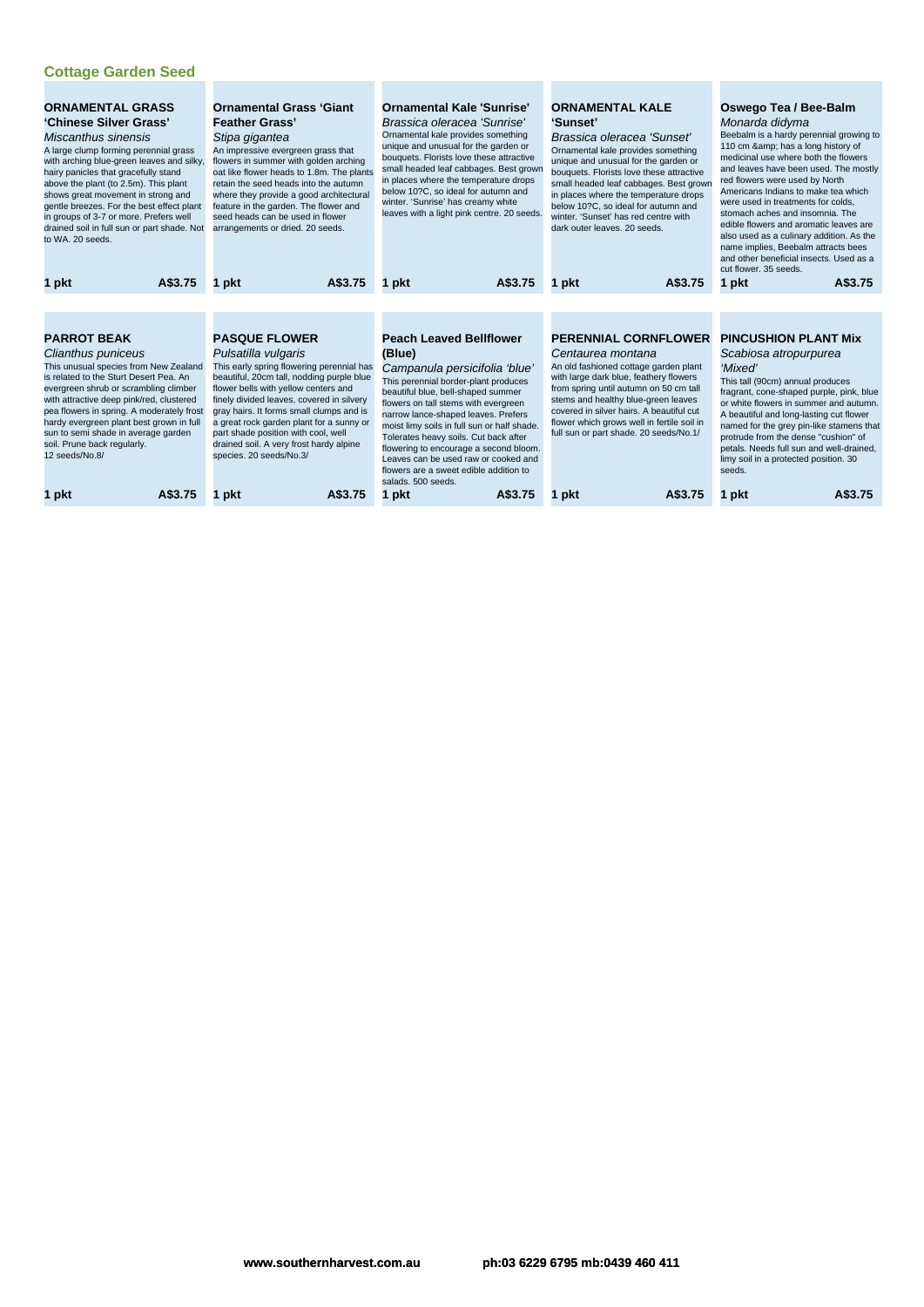| <b>PINCUSHION 'Black</b><br>Knight'<br>Scabiosa atropurpurea 'black'<br>on long elegant stems make this a<br>striking annual. The compact, uniform<br>flowers on tall stems make great long<br>lasting cut flowers or an eye catcher in<br>the garden. Needs full sun and well-<br>Sow in spring for a summer flowering<br>and mid to late summer for a winter<br>flowering. 20 seeds.                                                                                  | Deep dark maroon, almost black flowers<br>drained, limy soil in a protected position. | <b>Pineapple Lily</b><br>Eucomis comosa<br>The pineapple lily is a hardy perennial<br>that is easy to grow and deserve a spot<br>in any garden. Beautiful purple striped<br>racemes of white flowers with prominent<br>purple tepal margins and ovaries appear<br>in late summer. The leaves are light<br>green with attractive wavy margins to 70<br>cm long. Can be grown easily in pots.<br>Flowers need support in exposed<br>areas. 15 seeds.                                                                                                                         | <b>PINK CONE FLOWER</b><br>Echinacea pallida<br>modern ointment for healing wounds<br>and boosting the immune system. A<br>beautiful plant in its own right with<br>unusual narrow pale-pink petals. A<br>good cut flower. It grows well in<br>organically rich, friable soil in full sun<br>and dislikes to be<br>moved. 20 seeds/No.1/ | A medicinal herb used by the American<br>Indians and is now a compound in many                                                                                                                                      | <b>PINK CORNFLOWER</b><br>Centaurea dealbata<br>This 60cm perennial cottage plant<br>produces very unusual pink-coloured,<br>feathery flowers over summer and<br>autumn. A hardy plant that grows well in<br>most soil types and climates. Grow in<br>full sun or part shade. A beautiful cut<br>flower and hardy border plant. Regular<br>deadheading will keep a neater<br>appearance and promote a longer flower<br>period. Prune back hard in late-summer<br>to maintain a compact habit. 20<br>seeds/No.1/ |         | Victoria Louise'<br>when in bloom, 200 seeds/No.1/ | <b>PINK ORIENTAL POPPY</b><br>Papaver orientale 'Princess<br>A very beautiful perennial poppy with<br>large, salmon pink flowerheads up to<br>80cm tall, stiff stems in flower from early<br>spring to late summer. It forms big<br>clumps in well drained, rich soils and a<br>sunny position with extra liquid fertiliser                                                                                             |
|-------------------------------------------------------------------------------------------------------------------------------------------------------------------------------------------------------------------------------------------------------------------------------------------------------------------------------------------------------------------------------------------------------------------------------------------------------------------------|---------------------------------------------------------------------------------------|----------------------------------------------------------------------------------------------------------------------------------------------------------------------------------------------------------------------------------------------------------------------------------------------------------------------------------------------------------------------------------------------------------------------------------------------------------------------------------------------------------------------------------------------------------------------------|------------------------------------------------------------------------------------------------------------------------------------------------------------------------------------------------------------------------------------------------------------------------------------------------------------------------------------------|---------------------------------------------------------------------------------------------------------------------------------------------------------------------------------------------------------------------|-----------------------------------------------------------------------------------------------------------------------------------------------------------------------------------------------------------------------------------------------------------------------------------------------------------------------------------------------------------------------------------------------------------------------------------------------------------------------------------------------------------------|---------|----------------------------------------------------|-------------------------------------------------------------------------------------------------------------------------------------------------------------------------------------------------------------------------------------------------------------------------------------------------------------------------------------------------------------------------------------------------------------------------|
| 1 pkt                                                                                                                                                                                                                                                                                                                                                                                                                                                                   | A\$3.75                                                                               | A\$3.75<br>1 pkt                                                                                                                                                                                                                                                                                                                                                                                                                                                                                                                                                           | 1 pkt                                                                                                                                                                                                                                                                                                                                    | A\$3.75                                                                                                                                                                                                             | 1 pkt                                                                                                                                                                                                                                                                                                                                                                                                                                                                                                           | A\$3.75 | 1 pkt                                              | A\$3.75                                                                                                                                                                                                                                                                                                                                                                                                                 |
| <b>PINK TOWER OF JEWELS</b><br>Echium wildpretii<br>This rare, unusual biennial plant, native<br>to Tenerife, grows large rosettes of<br>narrow silvery blue leaves in the first<br>year. During the following spring it<br>produces stunning, up to 2 metres long,<br>deep pink flower spikes, which often<br>bend down from the weight, cascading<br>over the ground. A heat and frost hardy<br>plant for a well drained, dry, position<br>15 seeds/No.4/<br>pkt<br>1 | with poor soil and plenty of summer sun.<br>A\$3.75                                   | Poppy ~ Hungarian Blue<br><b>Breadseed</b><br>Papaver lanciniatum<br>A gorgeous annual poppy with multiple<br>uses; fabulous flowers, large structural<br>seed pods and edible seeds. Easy to<br>grow, blooms in spring with large<br>stunning purple petals on long stems.<br>The flowers are followed by attractive<br>seed pods that can be used in dried<br>arrangements. Best known for the edible<br>blue seed with a nutty flavour that is<br>used in traditional Hungarian cooking.<br>Only the seed is edible. Not to WA.<br>About 300 seeds.<br>A\$3.75<br>1 pkt | POPPY ~ Peony 'Black'<br>A dark and stunning double for the<br>get the gnomes talking. A deep, deep<br>red/burgundy that is almost black.<br>can be dried and used in flower<br>other varieties, throwing interesting<br>hybrids. Grows to 90 cm. 300 seeds.<br>Not to WA.<br>1 pkt                                                      | Papaver paeoniflorum 'Black'<br>garden that when in full bloom will even<br>Popular and easy to grow. Seed heads<br>arrangements. Prefers full sun and well<br>drained soil. Self seeds but crosses with<br>A\$3.75 | POPPY ~ Peony 'Lilac<br>Pompom'<br>Papaver paeoniflorum Lilac<br>Get some froufrou into your garden with<br>this fabulous tall double poppy. The<br>numerous, large delicate lilac flowers<br>appear above the blue-grey foliage.<br>Popular and easy to grow. Seed heads<br>can be dried and used in flower<br>arrangements. Prefers full sun and well-<br>drained soil. Self-seeds but crosses with<br>other varieties, throwing interesting<br>hybrids. 1,000 seeds.<br>pkt                                  | A\$3.75 | POPPY ~ Peony 'Oase'<br>seeds.<br>1 pkt            | Papaver paeoniflorum 'Oase'<br>A large (to 10cm) feathery, bright scarlet<br>flower with a contrasting white blotch<br>showcase this easy to grow poppy.<br>Grows to 1m with strong stems. Flowers<br>and dried seed heads can be used in<br>flower arrangements. Prefers full sun<br>and well drained soil. Self seeds but<br>crosses with other varieties, throwing<br>interesting hybrids. Not to WA. 250<br>A\$3.75 |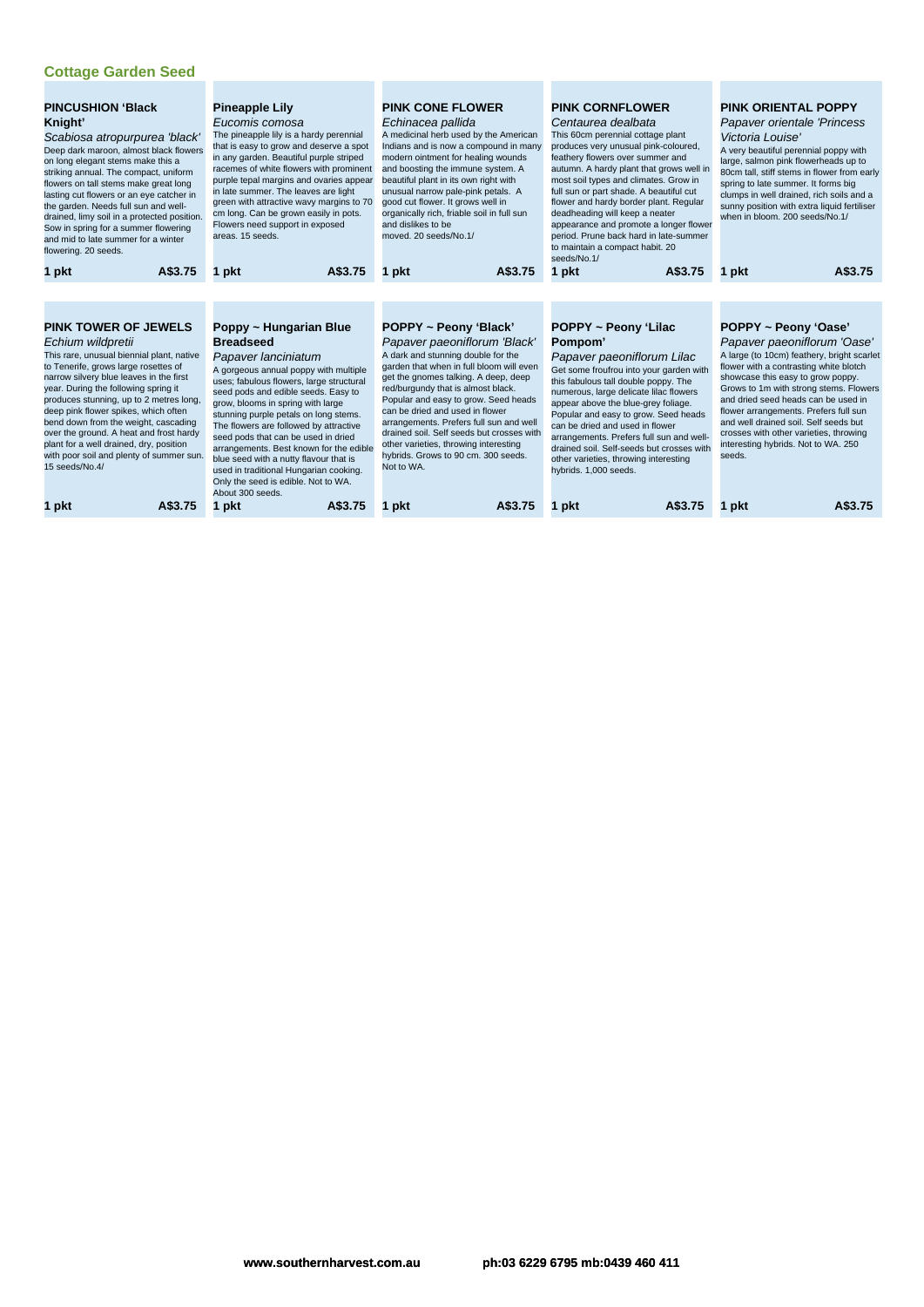| <b>POPPY ~ Peony 'White</b><br>Cloud'<br>Papaver paeoniflorum 'white'<br>Gorgeous white frills adorn this peony<br>poppy. 'White Cloud' is a hardy annual<br>producing stunning white double flowers<br>with crinkled petals. Popular and easy to<br>grow. Seeds heads can be dried and<br>used in flower arrangements. Prefers full<br>sun, well drained soil and grows to<br>75cm. Self seeds but crosses with other<br>varieties, throwing interesting hybrids.<br>250 seeds. Not to WA. | <b>Poppy 'Mother of Pearl'</b><br>Papaver rhoeas 'Mother of<br>Pearl<br>This selection of annual poppies was<br>breed from a strain selected by Sir<br>Cedric Morris (artist and gardener) who<br>used to wander the fields and<br>hedgerows looking for softer colours.<br>The result is a beautiful and gentle mix<br>of pale and smoky colours in grey, lilac,<br>mauve, pink, soft orange and white.<br>Easily grown in a sunny position, it looks<br>beautiful if mass planted. They make<br>good cut flowers if gathered early in the<br>morning just as the green sheath is<br>falling from the petals, but the blooms<br>don't last long. Self seeds. 700 seeds. | <b>POPPY 'Pandora'</b><br>Papaver rhoeas 'Pandora'<br>A gorgeous annual poppy with a<br>delightful combination of shades,<br>ranging from deepest burgundy-red to<br>pinkish-red, the lower petals are artfully<br>striped with silver-grey. Flowers are a<br>mix of doubles and singles. Easily grown<br>in a sunny position, it looks beautiful if<br>mass planted. For cut flowers gather<br>early in the morning just as the green<br>sheath is falling from the petals, but the<br>blooms don't last long. Self-seeds. 700<br>seeds. | Poppy 'Peace Mix'<br>Papaver rhoeas 'Peace Mix'<br>A cheery & hopeful mix of bright<br>red & white poppies. The red, or<br>'Flanders', poppy has long been<br>associated with remembering those who<br>have fallen at war. The white poppy was<br>introduced in 1933 when a British<br>women's quild, concerned that the red<br>poppy was being used to promote<br>military power, offered the white to<br>symbolise the belief that conflict could<br>be resolved in ways other than war.<br>Easily grown in a sunny position, it looks<br>beautiful if mass planted. Self seeds.<br>700 seeds. | <b>PRIDE OF MADEIRA</b><br>Echium candicans (syn.<br>fastuosum)<br>A fast growing, coastal perennial shrub<br>with spectacular 60cm long, violet blue<br>flower spires, blooming in winter and<br>spring. This frost hardy, evergreen<br>species needs a sunny position with well<br>drained, ordinary soil and a<br>Mediterranean climate. Drought and salt<br>tolerant. Good for embankments. Not to<br>W.A. 25 seeds.                                                         |
|---------------------------------------------------------------------------------------------------------------------------------------------------------------------------------------------------------------------------------------------------------------------------------------------------------------------------------------------------------------------------------------------------------------------------------------------------------------------------------------------|--------------------------------------------------------------------------------------------------------------------------------------------------------------------------------------------------------------------------------------------------------------------------------------------------------------------------------------------------------------------------------------------------------------------------------------------------------------------------------------------------------------------------------------------------------------------------------------------------------------------------------------------------------------------------|-------------------------------------------------------------------------------------------------------------------------------------------------------------------------------------------------------------------------------------------------------------------------------------------------------------------------------------------------------------------------------------------------------------------------------------------------------------------------------------------------------------------------------------------|--------------------------------------------------------------------------------------------------------------------------------------------------------------------------------------------------------------------------------------------------------------------------------------------------------------------------------------------------------------------------------------------------------------------------------------------------------------------------------------------------------------------------------------------------------------------------------------------------|----------------------------------------------------------------------------------------------------------------------------------------------------------------------------------------------------------------------------------------------------------------------------------------------------------------------------------------------------------------------------------------------------------------------------------------------------------------------------------|
| A\$3.75<br>1 pkt                                                                                                                                                                                                                                                                                                                                                                                                                                                                            | 1 pkt<br>A\$3.75                                                                                                                                                                                                                                                                                                                                                                                                                                                                                                                                                                                                                                                         | A\$3.75<br>1 pkt                                                                                                                                                                                                                                                                                                                                                                                                                                                                                                                          | A\$3.75<br>1 pkt                                                                                                                                                                                                                                                                                                                                                                                                                                                                                                                                                                                 | A\$3.75<br>1 pkt                                                                                                                                                                                                                                                                                                                                                                                                                                                                 |
|                                                                                                                                                                                                                                                                                                                                                                                                                                                                                             |                                                                                                                                                                                                                                                                                                                                                                                                                                                                                                                                                                                                                                                                          |                                                                                                                                                                                                                                                                                                                                                                                                                                                                                                                                           |                                                                                                                                                                                                                                                                                                                                                                                                                                                                                                                                                                                                  |                                                                                                                                                                                                                                                                                                                                                                                                                                                                                  |
| <b>PURPLE CONE FLOWER</b><br>Echinacea purpurea<br>Stunning purple pink flowers with wide,<br>horizontal petals and large cone shaped<br>copper coloured centres, flowering in<br>summer until autumn on one meter tall<br>stems with dark green leaves. For rich<br>soil and full sun. Does not like to be<br>moved. 50 seeds/No.1/<br>A\$3.75<br>1 pkt                                                                                                                                    | <b>Quaking Grass</b><br>Briza media<br>An easily grown perennial grass with<br>decorative nodding, heart-shaped seed-<br>heads on upright stems. Initially the<br>seed heads are green, turning<br>red/purple then golden as summer<br>progresses, gently dancing in the lighest<br>of summer breezes. Best planted in<br>small groupings. Leaves are blue-green.<br>Flowers and seed capsules for cutting.<br>50 seeds, No. 1.<br>A\$3.75<br>1 pkt                                                                                                                                                                                                                      | <b>QUEEN ANNE'S LACE</b><br>Ammi majus<br>A beautiful annual cut flower with 1m tall<br>umbels covered in numerous small<br>white flowers and basal, ferny leaves. It<br>needs a sheltered, but sunny position<br>with average, but quite moist soil. Cut<br>flowers regularly to promote regrowth.<br>Often self seeds, 300 seeds/No.2/<br>A\$3.75<br>1 pkt                                                                                                                                                                              | <b>RASPBERRY FOXGLOVE</b><br>Digitalis x mertonensis<br>A beautiful, perennial, frost hardy hybrid<br>with large raspberry-rose coloured<br>flowers on 80cm long, sturdy stems.<br>Blooming in summer this foxglove has<br>very attractive basal rosettes of soft,<br>hairy leaves and will grow well in normal<br>garden soil in a shady position. Not to<br>W.A. 150 seeds/No.1/<br>A\$3.75<br>1 pkt                                                                                                                                                                                           | <b>Red Eye Dianthus</b><br>Dianthus spiculifolius<br>Forming dense cushions this dianthus<br>has white, fringed flowers with a red-<br>eye. The flowers are fragrant, the foliage<br>is linear and blue-green. Ideal for the<br>rock garden or drier, well drained areas.<br>Flowers in late spring and summer.<br>Endemic to Europe's Carpathian<br>mountains. A hardy perennial that<br>prefers full sun. Suitable for<br>container/pot growing. 20 seeds.<br>1 pkt<br>A\$3.75 |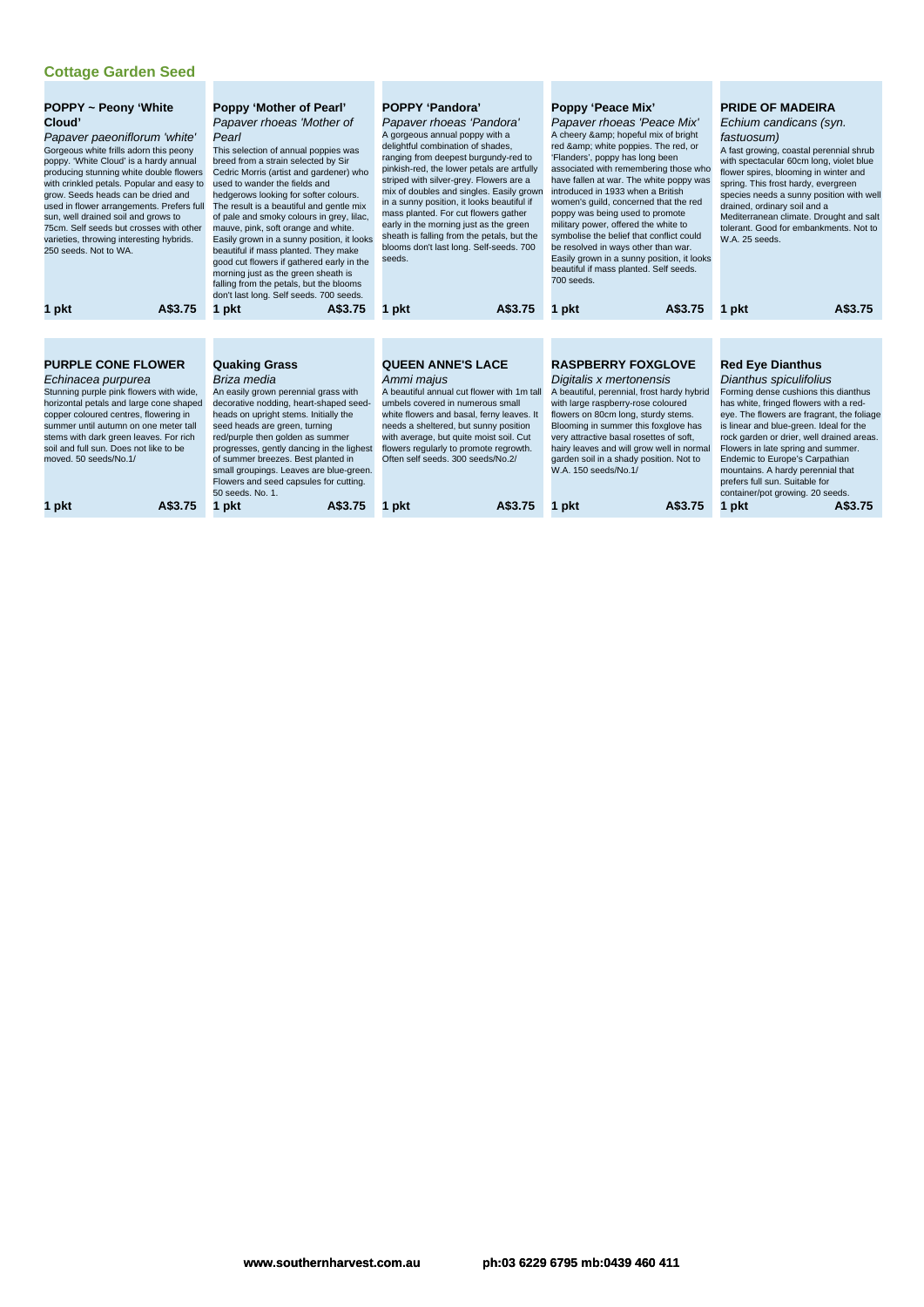| <b>RED FLANDERS POPPY</b><br>Papaver rhoeas 'Flanders'<br>This annual, 60cm tall Poppy with<br>scarlet red, silky flower petals is a<br>familiar sight in European wheat fields in<br>late spring and summer. Easily grown in<br>a sunny position with light soil, it looks<br>beautiful if mass planted. Cut back after<br>blooming if self seeding is not wanted.<br>over 400 seeds/No.1/ | <b>RED HOT POKER</b><br>Kniphofia uvaria 'Grandiflora<br>Mix'<br>This mixture of red, orange and yellow<br>'Pokers' carry very large, 70cm tall<br>flower spikes over mid-summer until late<br>autumn. They tolerate coastal conditions<br>and grow well in average soil, but need<br>plenty of sun. The grass like leaves stay<br>green in winter and the plant is perennial<br>and frost hardy. 30 seeds/No.9/                                                   | <b>RED NASTURTIUM</b><br>'Empress of India'<br>Tropaeolum minus<br>This non-trailing, 20-30cm high, old<br>variety is covered in scarlet-red, single<br>flowers with attractive dark blue-green<br>foliage. A good container plant in a<br>warm position over summer. Flowers,<br>leaves and young seed pods are a spicy<br>addition to fresh salads. A frost tender<br>annual that readily self seeds. 20 seeds.                           | <b>RED ORIENTAL POPPY</b><br>Papaver orientale 'Beauty of<br>Livermere'<br>One metre tall, stiff stems carry large<br>dark red flower heads up to 25 cm wide<br>over a long period from spring to late<br>summer. This perennial poppy with its<br>green, hairy foliage thrives in well<br>drained, rich soils and a sunny position<br>with extra liquid fertiliser when in bloom.<br>150 seeds/No.1/                                                                               | <b>Red Valerian</b><br>Centranthus ruber 'Rosenrot'<br>A charming old fashioned perennial with<br>clusters of light red flowers in late spring<br>and summer, with soft grey green<br>foliage. Flowers in its first year (if started<br>early enough) and makes a great<br>fragrant cut flower. Deadhead to<br>promote more flowering and to prevent<br>self seeding. Self seeds easily. Not for<br>very hot & humid climates. 25<br>seeds, No. 1.   |
|---------------------------------------------------------------------------------------------------------------------------------------------------------------------------------------------------------------------------------------------------------------------------------------------------------------------------------------------------------------------------------------------|--------------------------------------------------------------------------------------------------------------------------------------------------------------------------------------------------------------------------------------------------------------------------------------------------------------------------------------------------------------------------------------------------------------------------------------------------------------------|---------------------------------------------------------------------------------------------------------------------------------------------------------------------------------------------------------------------------------------------------------------------------------------------------------------------------------------------------------------------------------------------------------------------------------------------|-------------------------------------------------------------------------------------------------------------------------------------------------------------------------------------------------------------------------------------------------------------------------------------------------------------------------------------------------------------------------------------------------------------------------------------------------------------------------------------|------------------------------------------------------------------------------------------------------------------------------------------------------------------------------------------------------------------------------------------------------------------------------------------------------------------------------------------------------------------------------------------------------------------------------------------------------|
| A\$3.75<br>1 pkt                                                                                                                                                                                                                                                                                                                                                                            | A\$3.75<br>1 pkt                                                                                                                                                                                                                                                                                                                                                                                                                                                   | A\$3.75<br>1 pkt                                                                                                                                                                                                                                                                                                                                                                                                                            | A\$3.75<br>pkt                                                                                                                                                                                                                                                                                                                                                                                                                                                                      | A\$3.75<br>1 pkt                                                                                                                                                                                                                                                                                                                                                                                                                                     |
|                                                                                                                                                                                                                                                                                                                                                                                             |                                                                                                                                                                                                                                                                                                                                                                                                                                                                    |                                                                                                                                                                                                                                                                                                                                                                                                                                             |                                                                                                                                                                                                                                                                                                                                                                                                                                                                                     |                                                                                                                                                                                                                                                                                                                                                                                                                                                      |
| <b>RENGA RENGA LILY</b><br>Arthropodium cirrahatum<br>An unusual and beautiful lily from New<br>Zealand with sprays of tiny white spring<br>flowers on 60cm tall stems. The bright<br>green, arching leaves grow well in a<br>protected, part shaded spot with well<br>drained, friable garden soil. 40<br>seeds/No.9/                                                                      | <b>ROMAN CHAMOMILE</b><br>Chamaemelum nobile<br>Perfect for making chamomile lawns,<br>this wonderfully aromatic, 'apple-<br>scented' groundcover is also great for<br>filling gaps between pavers and<br>stonewalls. Its pretty, daisy-like flowers<br>have white petals and yellow centres<br>and bloom in summer. They can be<br>dried to make a soothing tea or used<br>fresh as a garnish. Also called English<br>Chamomile. A hardy perennial. 300<br>seeds. | <b>ROSE CAMPION</b><br>Lychnis coronaria<br>A clump-forming perennial with<br>attractive silver-grey, velvety foliage and<br>vibrant deep-pink to scarlet-red, four-<br>petalled, flowers on 80cm tall stems.<br>Rose Campion is frost hardy, quick to<br>selfseed and has a long flowering<br>period. A tough cottage plant for full sun<br>and average, well-drained soil. Short-<br>lived perennial that self sows easily. 150<br>seeds. | <b>RUSSELL LUPINS</b><br>Lupinus 'Carnival Mixture'<br>A colourful lupin mixture of large<br>flowering spikes during the first year in<br>pure creamy white, burgundy, yellow,<br>blue and multi-colored combinations.<br>These striking perennials 100 - 120 cm<br>tall do well in poor, light soils and will<br>bloom from spring to mid-summer<br>requiring extra watering during dry<br>periods. For full sun to semi-shade with<br>no extra fertiliser or lime. 25 seeds/No.8/ | <b>Russian Sage</b><br>Perovskia atriplicifolia<br>Russian sage has blue flower spires to<br>1.2 m and silvery grey-green, fern like<br>foliage; both provide a focus in the<br>garden. While not a true sage the leaves<br>have a strong sagelike scent. The<br>flowers have a sweet flavour and can be<br>eaten in salads or used as a garnish.<br>Will grow in most well drained sites but<br>prefers dry, hot sites with poor soil. 30<br>seeds. |
| 1 pkt<br>A\$3.75                                                                                                                                                                                                                                                                                                                                                                            | A\$3.75<br>1 pkt                                                                                                                                                                                                                                                                                                                                                                                                                                                   | 1 pkt<br>A\$3.75                                                                                                                                                                                                                                                                                                                                                                                                                            | pkt<br>A\$3.75                                                                                                                                                                                                                                                                                                                                                                                                                                                                      | A\$3.75<br>1 pkt                                                                                                                                                                                                                                                                                                                                                                                                                                     |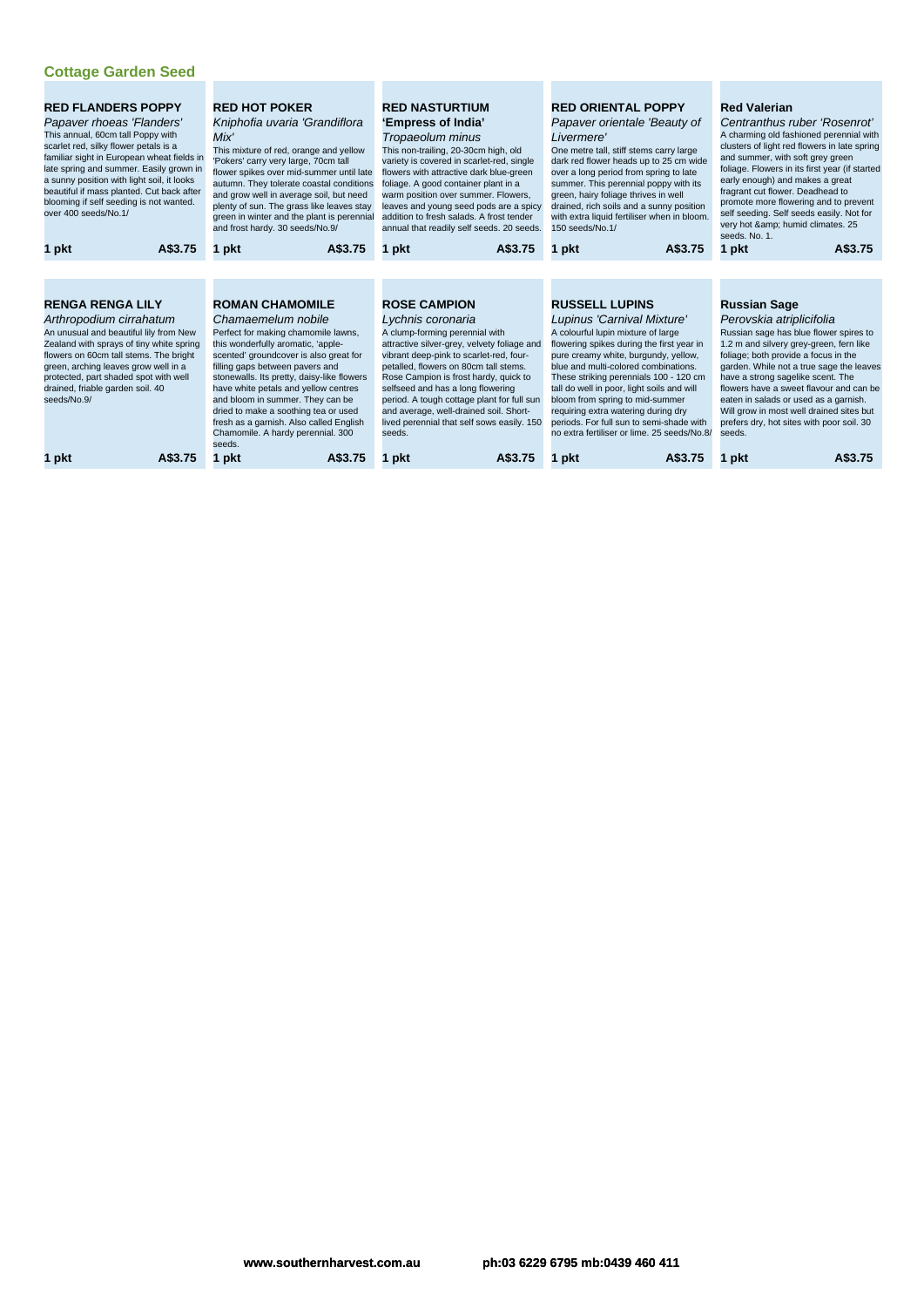| Sea Holly 'Blaukappe'<br>Eryngium planum<br>'Blaukappe'<br>This multi-stemmed cottage plant is<br>covered in dozens of small, spiny, steel-<br>blue flowers in summer and autumn.<br>Over the cooler months, the flower<br>bracts have a green, silvery sheen. An<br>evergreen, salt-tolerant perennial that<br>grows easily in well-drained, soil with<br>extra lime and full sun. Beautiful, long<br>lasting cut flower, fresh or dried. 30<br>seeds.<br>A\$3.75<br>1 pkt                                                                                                                                                                                                                                                                                                                                                                                                                                                                                                                                                       | <b>SEA HOLLY 'Superbüm'</b><br><b>SHASTA DAISY</b><br>Eryngium alpinum<br>Chrysanthemum maximum<br>'Alaska'<br>'Superbum'<br>A beautiful perennial that has a<br>An old fashioned perennial with big<br>profusion of soft, steely-blue flower<br>white flowers and yellow centres,<br>heads on 80cm stems, the blue<br>blooming all summer on 80 cm tall<br>stems. Plant in large groups and divide<br>intensifies into autumn. A robust, long<br>from time to time. For full sun and good<br>lived native of the alpine meadows in<br>soil. Salt tolerant. 120 seeds/No.1. Not<br>Europe. One of the most impressive sea<br>hollies it holds interest in the garden<br>to WA.<br>over a long period. The foliage and<br>flowers are great for cutting or drying.<br>Frost hardy for full sun-part shade in<br>well-drained soils, 20 seeds.<br>A\$3.75<br>A\$3.75<br>1 pkt<br>pkt<br>1 pkt<br>1 |                                                                                                                                                                                                                                                                                                                                                                                                                                                                            | <b>SHIRLEY POPPIES</b><br>Papaver rhoeas 'Shirley'<br>These large, cup shaped annual Shirley<br>poppies come in a variety of colours<br>(red, pink, white and bi-colours) and will<br>flower over spring and summer on 60<br>cm tall stems with lobed grey green<br>foliage. This beautiful mixture of double<br>and single Poppies will also grow well in<br>deep containers in full sun or in well<br>drained ordinary garden soil. 700<br>seeds/No.2/. Not to WA.<br>A\$3.75 | <b>SHIRLEY POPPIES - Single</b><br><b>Mix</b><br>Papaver rhoeas<br>Easy to grow, these hardy, annual field<br>poppies are a great addition to any<br>garden, perfect for filling holes. Growing<br>to 70 cm the delicate-looking single<br>flowers look mesmerising in the breeze.<br>Flowers through spring and summer in<br>range of colours - red, pink, white, rose<br>and crimson. The lobed foliage is grey-<br>green. They prefer full sun and are ideal<br>for deep containers or in well-drained,<br>garden soil. Self-seeds. 500 seeds.<br>1 pkt<br>A\$3.75 |
|-----------------------------------------------------------------------------------------------------------------------------------------------------------------------------------------------------------------------------------------------------------------------------------------------------------------------------------------------------------------------------------------------------------------------------------------------------------------------------------------------------------------------------------------------------------------------------------------------------------------------------------------------------------------------------------------------------------------------------------------------------------------------------------------------------------------------------------------------------------------------------------------------------------------------------------------------------------------------------------------------------------------------------------|--------------------------------------------------------------------------------------------------------------------------------------------------------------------------------------------------------------------------------------------------------------------------------------------------------------------------------------------------------------------------------------------------------------------------------------------------------------------------------------------------------------------------------------------------------------------------------------------------------------------------------------------------------------------------------------------------------------------------------------------------------------------------------------------------------------------------------------------------------------------------------------------------|----------------------------------------------------------------------------------------------------------------------------------------------------------------------------------------------------------------------------------------------------------------------------------------------------------------------------------------------------------------------------------------------------------------------------------------------------------------------------|---------------------------------------------------------------------------------------------------------------------------------------------------------------------------------------------------------------------------------------------------------------------------------------------------------------------------------------------------------------------------------------------------------------------------------------------------------------------------------|-----------------------------------------------------------------------------------------------------------------------------------------------------------------------------------------------------------------------------------------------------------------------------------------------------------------------------------------------------------------------------------------------------------------------------------------------------------------------------------------------------------------------------------------------------------------------|
| <b>Snap Dragons 'Lucky Lips'</b><br><b>Snow in Summer</b><br><b>Snap Dragons</b><br>Antirrhinum majus 'Lucky<br>Antirrhinum majus 'Panorama<br>Mixed'<br>Lips'<br>columnae<br>Simply gorgeous! This darling has a<br>A favourite for cool-summer gardeners,<br>white flowers with purple-red lippie. The<br>snapdragons give great colour to any<br>garden. Perennial, or a cold-season<br>contrasting purple-red and white flowers<br>annual, this selection offers a bright<br>on long flower spikes are stunning in the<br>colour mix with bigger than usual, ruffled<br>garden or as a cut flower. Perennial, or<br>florets. One of the best cut flowers<br>a cold-season annual, this selection<br>around, snapdragons keep blooming<br>offers a bright colour mix with bigger<br>until frost. Take care not to overwater.<br>than usual, ruffled florets. Snapdragons<br>400 seeds.<br>keep blooming until frost. Take care not<br>to overwater, 400 seeds.<br>year. 50 seeds. nO. 1.<br>A\$3.75<br>A\$3.75<br>1 pkt<br>pkt |                                                                                                                                                                                                                                                                                                                                                                                                                                                                                                                                                                                                                                                                                                                                                                                                                                                                                                  | Cerastium tomentosum var.<br>This great ground cover is loved for the<br>profusion of white flowers in late spring -<br>summer & the woolly silver-grey<br>foliage that maintains interest when<br>flowering has stopped. Growing to 15<br>cm this 'carpeting' ground cover is<br>perfect in dry & poor soils, rock<br>gardens or edging for paths/lawns. Has<br>a cascading effect when planted in rock<br>walls or hanging baskets. Flowers in first<br>1 pkt<br>A\$3.75 | <b>SNOW-ON-THE-MOUNTAIN</b><br>Euphorbia marginata<br>This rare, bushy annual grows to<br>1-metre and has very attractive, oval-<br>shaped green and white variegated<br>leaves and small, white flowers in<br>summer. A fast-growing plant for full sun<br>and well-drained soil. Its beautiful foliage<br>also makes an unusual addition to<br>flower arrangements. 25 seeds.<br>A\$3.75<br>pkt                                                                               | <b>SNOWBALL</b><br>Achillea ptarmica 'The Pearl'<br>A strong growing, medicinal perennial<br>covered in masses of white pom-pom<br>shaped flower balls from early summer<br>until late autumn. Beautiful cut flower<br>and excellent for drying. Very hardy<br>plant for full sun and average soil. Salt<br>tolerant. Zone 3. A medicinal herb also<br>used for dyeing. 100 seeds/No.1/ Full<br>sun - Part Shade.<br>A\$3.75<br>1 pkt                                                                                                                                 |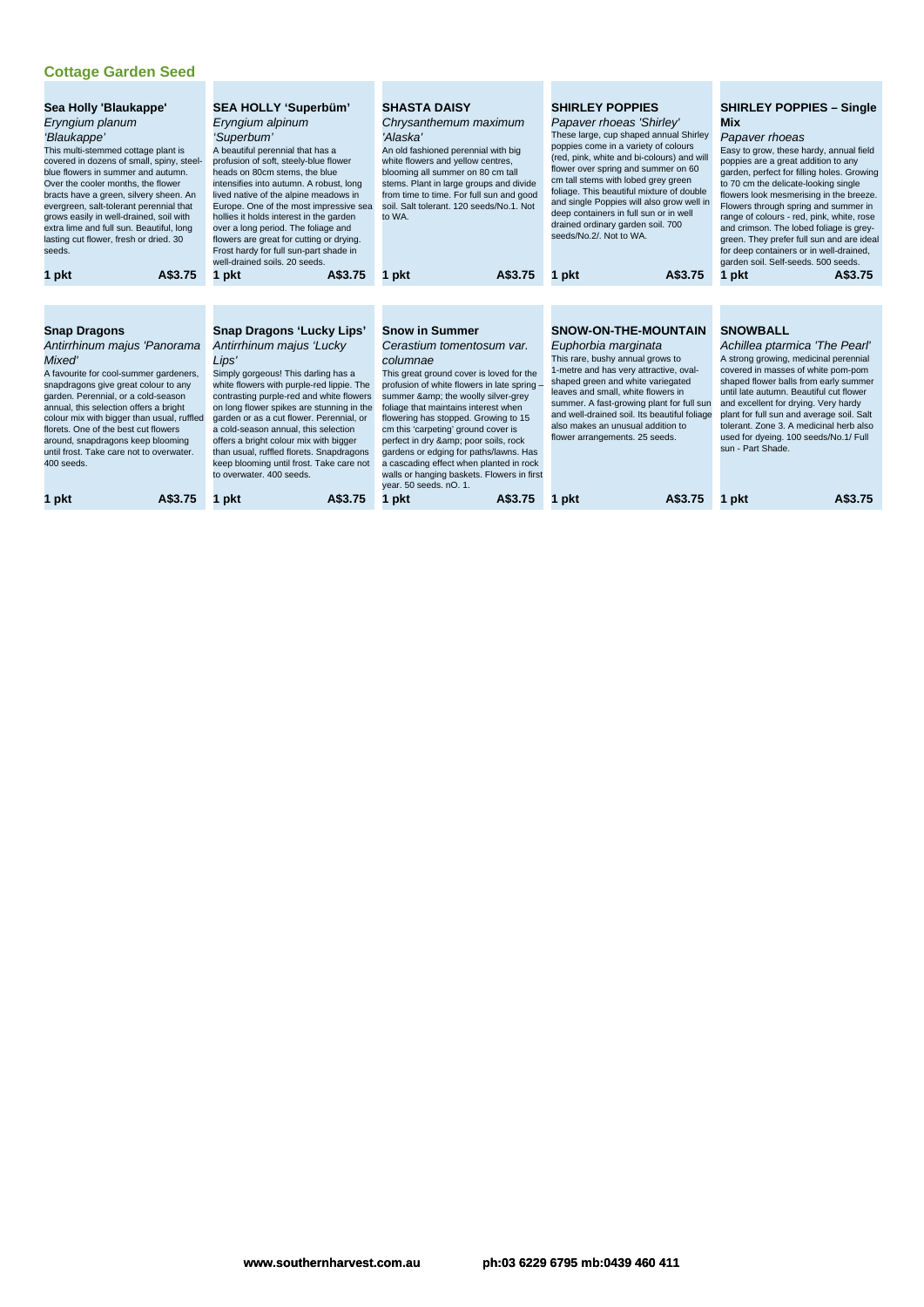| <b>SPIDER FLOWER 'Fountain</b><br>Mix'<br>Cleome spinosa (syn.<br>Hasslerianna)<br>An unusual bedding plant with spidery<br>flower petals in red, pink or white and<br>attractive palmate leaves. This fast-<br>growing and long-flowering annual<br>makes a beautiful cut flower. Prefers a<br>full sun to part shade, with well-drained<br>soil. Deadhead flowers to prolong<br>flowering to frost. Requires light and<br>warmth to germinate, surface sow and<br>press onto soil surface to ensure good<br>contact. Keep moist and warm (20?C+).<br>Germinates in 14-18 days (will not<br>germinate if too cold, seed will rot). 200<br>seeds.<br>A\$3.75<br>1 pkt | <b>Spring Pea</b><br>Lathyrus vernus<br>A highly rewarding perennial from the<br>sweet pea genus. Forming neat clumps<br>(to 40 cm) that do not run, with hundreds<br>of flowers in deep crimson, red or violet.<br>Prefers well-drained moist soil but once<br>established it can handle dry periods<br>and rock gardens. Each year the clumps<br>get bushier and flowers even more<br>profusely. 10 seeds. No. 10.<br>A\$3.75<br>1 pkt                                             | <b>Statice, German</b><br>Goniolimon tataricum<br>From mid-summer to mid-autumn wide<br>spreading panicles of tubular white-pink<br>'everlasting' flowers provide a great<br>garden display. The flowers are<br>attractive in arrangements as freshly cut<br>or dried. A butterfly attractant. The<br>leaves are basal, with the flower stems<br>growing up from the rosette. Prefers well<br>drained soil in full sun, in hotter northern<br>climates provide with part shade. Good<br>salt tolerance, 30 seeds, No. 1.<br>A\$3.75<br>1 pkt | <b>STOCK 'Giant Column Mix'</b><br>Matthiolia incana<br>An annual, bushy plant up to 70cm tall<br>with grey-green, lance-shaped foliage<br>and lots of fragrant, mainly double,<br>flower spikes of pink, white and mauve.<br>They make a beautiful border plant for<br>mass plantings. A magnificent and a<br>long time favourite cut flower for their<br>form, colour and sweet, spicey perfume.<br>It favours well-drained, fertile, limy soil<br>and a sunny, warm position. 50 seeds.<br>A\$3.75<br>1 pkt                             | <b>STRAW FLOWER 'Colourful</b><br>Mix'<br>Helichrysum monstrosum mix<br>Native to Australia, these beautiful<br>perennials have papery, golden-yellow,<br>blood-red, pink or white double flowers<br>on 80cm stems. A very hardy plant for a<br>sunny spot in a container or rock garden<br>with good soil and excellent drainage.<br>Great cut flower, fresh or dried. 300<br>seeds<br>A\$3.75<br>1 pkt                                                                                                                     |
|-----------------------------------------------------------------------------------------------------------------------------------------------------------------------------------------------------------------------------------------------------------------------------------------------------------------------------------------------------------------------------------------------------------------------------------------------------------------------------------------------------------------------------------------------------------------------------------------------------------------------------------------------------------------------|--------------------------------------------------------------------------------------------------------------------------------------------------------------------------------------------------------------------------------------------------------------------------------------------------------------------------------------------------------------------------------------------------------------------------------------------------------------------------------------|----------------------------------------------------------------------------------------------------------------------------------------------------------------------------------------------------------------------------------------------------------------------------------------------------------------------------------------------------------------------------------------------------------------------------------------------------------------------------------------------------------------------------------------------|--------------------------------------------------------------------------------------------------------------------------------------------------------------------------------------------------------------------------------------------------------------------------------------------------------------------------------------------------------------------------------------------------------------------------------------------------------------------------------------------------------------------------------------------|------------------------------------------------------------------------------------------------------------------------------------------------------------------------------------------------------------------------------------------------------------------------------------------------------------------------------------------------------------------------------------------------------------------------------------------------------------------------------------------------------------------------------|
|                                                                                                                                                                                                                                                                                                                                                                                                                                                                                                                                                                                                                                                                       |                                                                                                                                                                                                                                                                                                                                                                                                                                                                                      |                                                                                                                                                                                                                                                                                                                                                                                                                                                                                                                                              |                                                                                                                                                                                                                                                                                                                                                                                                                                                                                                                                            |                                                                                                                                                                                                                                                                                                                                                                                                                                                                                                                              |
| <b>Sunflower 'Bronze Dawn'</b><br>Helianthus annus 'Bronze<br>Dawn'<br>One of our favourite sunflowers as it has<br>stunning bronze, reddish flowers tinged<br>with yellow and it flowers over a long<br>period. This sunflower has multiple<br>heads and grows to 2m tall. Quick to<br>germinate and reasonably hardy, it is a<br>treat for children to grow. These<br>spectacular plants need fertile, warm<br>soil, all day sun & plenty of water.<br>15 seeds.<br>A\$3.75<br>1 pkt                                                                                                                                                                                | <b>SUNFLOWER - DWARF</b><br>Helianthus annus 'Dwarf'<br>The cheeriest of the flowers! This<br>shorter, annual sunflower grows to<br>about 1.2m and produces golden-yellow<br>flowers with yellow centres. It is ideally<br>suited for cutting and to exposed garden<br>beds. Quick to germinate and<br>reasonably hardy, it is a treat for<br>children to grow. These spectacular<br>plants need fertile, warm soil, all day sun<br>& plenty of water. 40 seeds.<br>A\$3.75<br>1 pkt | <b>SUNFLOWER - Giant Single</b><br><b>Helianthus annus 'Giant</b><br>Single'<br>This cheerful, sunflower is a good one<br>for cut flowers & is easily grown in<br>a warm, sheltered spot. A popular<br>sunflower that grows to about 1.6 m (not<br>as tall as the Giant Russian) with a large<br>flower head for it size. Both petals<br>& flower centre are yellow. Stake<br>when planting in a windy position. An<br>ideal flower for young gardeners. 40<br>seeds.<br>A\$3.75<br>1 pkt                                                    | <b>Sunflower 'Double Dazzler'</b><br>Helianthus annuus Dazzler<br>This cheerful yellow, fuzzy faced<br>sunflower is a favourite. The double<br>flower is packed with full, long petals<br>and provides a striking sight. Loves full<br>sun. Keep it happy with water and<br>compost to reach its full fuzziness. Can<br>also be used as a cut flower. Quick to<br>germinate, fast to grow, hardy and fun to<br>look at make these an ideal plant for<br>kids to grow. The seeds and petals are<br>edible. 12 seeds.<br>A\$3.75<br>pkt<br>1 | <b>SUNFLOWER 'Giant</b><br>Russian'<br><b>Helianthus annus 'Giant</b><br>Russian'<br>This towering sun worshipper is a grand<br>site in any garden. Grown for more than<br>two centuries, this Russian heirloom has<br>30cm flowerheads and grows to 3m tall.<br>The flower heads provide a huge<br>number of seeds that are highly<br>nutritious. Dry the seed, remove the<br>husk and eat them yourself or feed them<br>whole to your chooks. The seeds and<br>petals are edible. Not to WA. 10 seeds.<br>A\$3.75<br>1 pkt |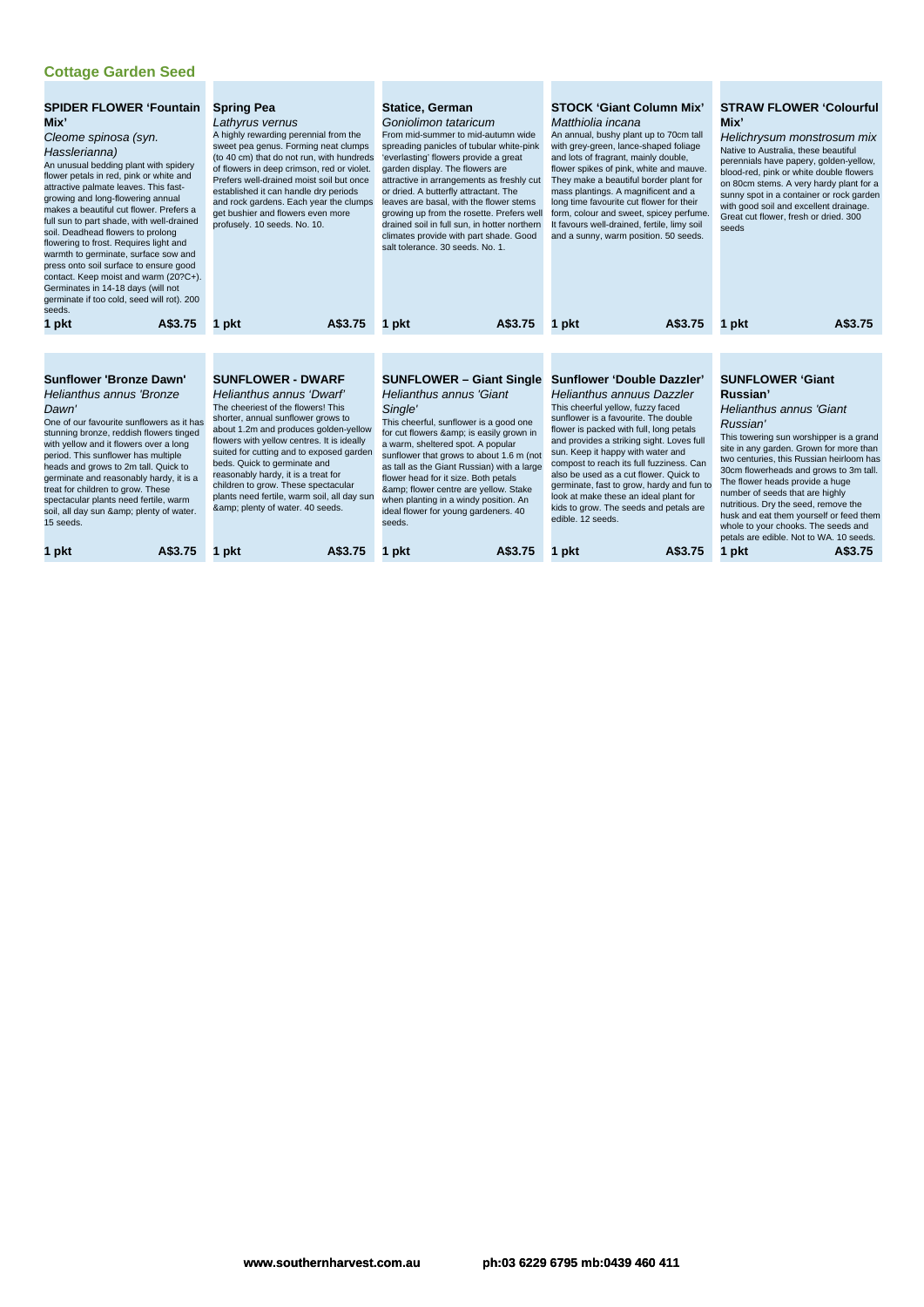| <b>SUNFLOWER 'Happy</b><br>Hobbit'<br>Helianthus annuus<br>Short in stature with a big head and<br>cheerful disposition. This Halfling variety<br>grows to about 1.2 m and has a central<br>flower head a tad smaller than the Giant<br>Russian and some side shoots with<br>smaller flowering heads. Strong and<br>sturdy they are a great option for windy<br>positions and much earlier flowering<br>than the taller varieties. The seeds and<br>petals are edible. Produces a large<br>amount of seed to feed middle earth folk<br>or chooks. 15 seeds. | <b>Sunflower 'Oil Drop'</b><br>Helianthus annuus Oil Drop<br>A classic single stem yellow sunflower.<br>The difference with this variety is that it<br>produces medium sized seed with a<br>higher than normal oil content. High oil<br>sunflowers are pressed and used for<br>vegetable oil. They are mostly a mix of<br>oleic acid (omega-9)-linoleic acid<br>(omega-6) oils. Save the seed to eat or<br>press yourself or feed your chooks a<br>healthy snack. 20 seeds. | <b>SUNFLOWER 'Pot O</b><br><b>Bronze</b> '<br>Helianthus annuus<br>A medium-sized single stem sunflower.<br>Growing to 80 cm this bronze, a super<br>happy bloom with bright yellow bronze<br>bicoloured petals with a dark centre. A<br>pollenless variety so it doesn't set lots<br>of seed. Handles windy gardens better<br>than taller cousins. Heat and drought<br>tolerant. An ideal flower for junior<br>gardeners. 10 seeds. | <b>Swan Plant (Hairy Balls)</b><br>Gomphocarpus physocarpa<br>This deciduous perennial produces<br>unusual translucent green fruitballs that<br>can be floated in water like swans or<br>added to flower arrangements. Creamy<br>and greenish white 5cm flowers in<br>summer. A native to South Africa, but a<br>long time favourite for cottage<br>gardeners, it tolerates sandy soils and<br>hot weather, is drought resistant and<br>famous for attracting butterflies. 10<br>seeds. | <b>Sweet Annie</b><br>Artemisia annua<br>A popular large, pyramid shaped plant<br>that is sweetly scented. This annual is<br>used for it dark green fern-like foliage<br>that is used in flower arrangement or for<br>drying (where the scent is retained).<br>Small yellow flowers are produced in<br>late summer. Plants can be cut anytime<br>for foliage displays or drying. 75 seeds. |
|-------------------------------------------------------------------------------------------------------------------------------------------------------------------------------------------------------------------------------------------------------------------------------------------------------------------------------------------------------------------------------------------------------------------------------------------------------------------------------------------------------------------------------------------------------------|-----------------------------------------------------------------------------------------------------------------------------------------------------------------------------------------------------------------------------------------------------------------------------------------------------------------------------------------------------------------------------------------------------------------------------------------------------------------------------|--------------------------------------------------------------------------------------------------------------------------------------------------------------------------------------------------------------------------------------------------------------------------------------------------------------------------------------------------------------------------------------------------------------------------------------|-----------------------------------------------------------------------------------------------------------------------------------------------------------------------------------------------------------------------------------------------------------------------------------------------------------------------------------------------------------------------------------------------------------------------------------------------------------------------------------------|--------------------------------------------------------------------------------------------------------------------------------------------------------------------------------------------------------------------------------------------------------------------------------------------------------------------------------------------------------------------------------------------|
| A\$3.75<br>1 pkt                                                                                                                                                                                                                                                                                                                                                                                                                                                                                                                                            | A\$3.75<br>1 pkt                                                                                                                                                                                                                                                                                                                                                                                                                                                            | A\$3.75<br>1 pkt                                                                                                                                                                                                                                                                                                                                                                                                                     | A\$3.75<br>1 pkt                                                                                                                                                                                                                                                                                                                                                                                                                                                                        | A\$3.75<br>1 pkt                                                                                                                                                                                                                                                                                                                                                                           |
|                                                                                                                                                                                                                                                                                                                                                                                                                                                                                                                                                             |                                                                                                                                                                                                                                                                                                                                                                                                                                                                             |                                                                                                                                                                                                                                                                                                                                                                                                                                      |                                                                                                                                                                                                                                                                                                                                                                                                                                                                                         |                                                                                                                                                                                                                                                                                                                                                                                            |
| <b>SWEET PEA - Mammoth</b><br><b>Choice Mix</b><br>Lathyrus odoratus 'Mammoth<br>Choice Mix'<br>An old-fashioned, 200 cm tall, climbing<br>sweet pea, abundant with scented pink,<br>white, red and purple-blue flowers in<br>summer. It will grow well in fertile, moist<br>soil in a warm position protected from<br>strong winds. Gorgeous trellised against<br>a wall or fence or can be used as a<br>ground cover. A beautiful and fragrant<br>cut flower, 20 seeds.                                                                                   | <b>SWEET PEA DWARF 'Little</b><br>Sweetheart'<br>Lathyrus odoratus 'Dwarf'<br>A dwarf bush sweet pea grows to<br>20-30cm and requires no support. Ideal<br>for borders, window boxes and<br>containers. Sweetly scented and early<br>blooming with a range of bright colours<br>in red, white, rose, lilac, purple and blue.<br>15 seeds.                                                                                                                                   | <b>SWEET PEA 'Sweet Velvet'</b><br>Lathyrus odoratus 'Sweet<br>Velvet'<br>Collected from an old cottage garden in<br>Hobart, this old-fashioned, hardy annual<br>has amazing deep maroon fragrant<br>flowers in summer to early autumn.<br>Prefers fertile, moist soil in a warm spot<br>protected from strong winds. Gorgeous<br>trellised against a wall or fence or used<br>as a ground cover. 15 seeds.                          | <b>Sweet Violet - Deep Purple</b><br>Viola odorata 'Queen<br>Charlotte'<br>In winter & early spring, the pretty<br>slender stems carry sweetly-scented<br>apricot deep purple flowers among<br>broadly-ovate foliage. This evergreen<br>groundcover grows well in semi-shade<br>with free draining, fertile soil. 25<br>seeds/No.3.                                                                                                                                                     | <b>Sweet Violet - White</b><br>Viola odorata 'Reine de<br>Neiges'<br>In winter & early spring, the pretty<br>slender stems carry sweetly-scented<br>white flowers among broadly-ovate<br>foliage. This evergreen groundcover<br>grows well in semi-shade with free<br>draining, fertile soil. 25 seeds/No.3.                                                                               |
| A\$3.75<br>1 pkt                                                                                                                                                                                                                                                                                                                                                                                                                                                                                                                                            | A\$3.75<br>1 pkt                                                                                                                                                                                                                                                                                                                                                                                                                                                            | A\$3.75<br>1 pkt                                                                                                                                                                                                                                                                                                                                                                                                                     | A\$3.75<br>1 pkt                                                                                                                                                                                                                                                                                                                                                                                                                                                                        | A\$3.75<br>1 pkt                                                                                                                                                                                                                                                                                                                                                                           |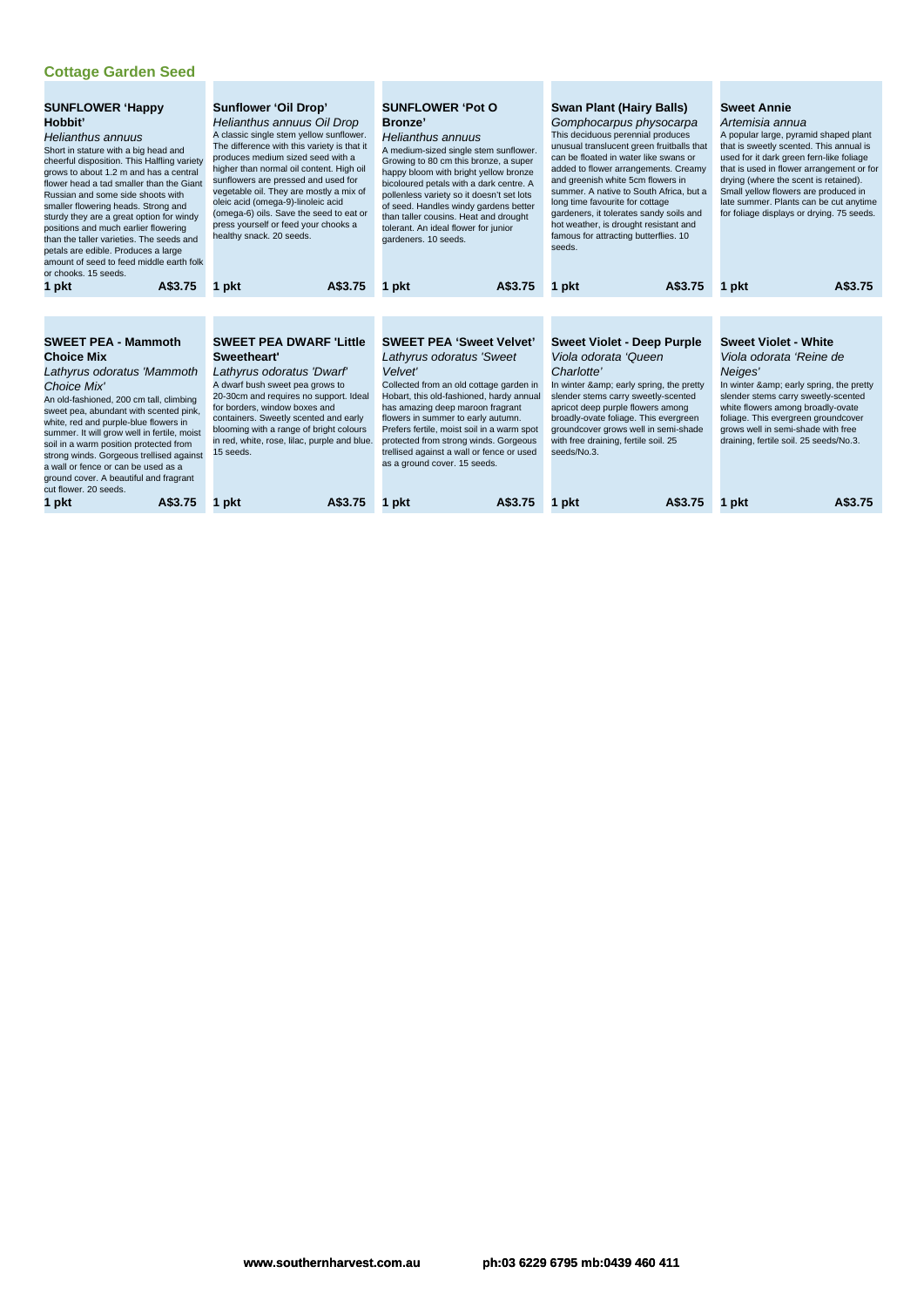| <b>SWEET VIOLET - Yellow</b><br>Viola odorata 'Sulphurea'<br>In winter & early spring, the pretty<br>slender stems carry sweetly-scented<br>apricot yellow flowers among broadly-<br>ovate foliage. This evergreen<br>groundcover grows well in semi-shade<br>with free draining, fertile soil. 25<br>seeds/No.3.                                                                                                                 | <b>SWEETPEA - 'High Scent'</b><br>Lathyrus odoratus 'High<br>Scent'<br>A simple sprig of this pretty sweetpea is<br>enough to fill the air with a sweet,<br>intoxicating scent. An abundance of<br>attractive flowers, creamy pink in colour<br>with a deeper lavender blue petal<br>margin, grow on 180cm vines, stems<br>ideal for cutting. 15 seeds.                                                                                                                              | Sweetpea 'Hammett<br>Streamer'<br>Lathyrus odoratus 'Streamer'<br>A mix of colours (blue, lilac, pink and<br>chocolate maroon) all with striped and<br>flushed 2-tone flowers. A strong climber<br>or ground cover. This annual grows well<br>in fertile moist soil in a warm spot<br>protected from the wind. A heavily<br>scented, beautiful cut flower. 12 seeds.                                                                                                                                                                               | <b>Tall Speedwell 'Blue and</b><br><b>White'</b><br>Veronica longifolia<br>A beautiful cottage garden plant with<br>clear blue and white flower spikes on<br>tall, one metre stems with slightly<br>toothed, dark green leaves. It has a long<br>flowering period over summer. Cut old<br>stems back to ground level to encourage<br>reblooming. This perennial needs<br>organically rich soil and plenty of sun.<br>100 seeds/No.1/                                     | <b>Tangier Pea</b><br>Lathyrus tingitanus 'Roseus'<br>A gorgeous climbing annual pea that is<br>as easy to grow as it cousin, the<br>traditional sweet pea. A rarer plant than<br>its cousin, this pea has graceful coral<br>pink flowers with a deep rose centre<br>(without a scent). A long lasting cut<br>flower. Grow on a trellis, against a<br>wall/fence or used as a ground cover.<br>Native to southern Europe and north<br>Africa, 20 seeds.                                                    |
|-----------------------------------------------------------------------------------------------------------------------------------------------------------------------------------------------------------------------------------------------------------------------------------------------------------------------------------------------------------------------------------------------------------------------------------|--------------------------------------------------------------------------------------------------------------------------------------------------------------------------------------------------------------------------------------------------------------------------------------------------------------------------------------------------------------------------------------------------------------------------------------------------------------------------------------|----------------------------------------------------------------------------------------------------------------------------------------------------------------------------------------------------------------------------------------------------------------------------------------------------------------------------------------------------------------------------------------------------------------------------------------------------------------------------------------------------------------------------------------------------|--------------------------------------------------------------------------------------------------------------------------------------------------------------------------------------------------------------------------------------------------------------------------------------------------------------------------------------------------------------------------------------------------------------------------------------------------------------------------|------------------------------------------------------------------------------------------------------------------------------------------------------------------------------------------------------------------------------------------------------------------------------------------------------------------------------------------------------------------------------------------------------------------------------------------------------------------------------------------------------------|
| A\$3.75<br>1 pkt                                                                                                                                                                                                                                                                                                                                                                                                                  | A\$3.75<br>1 pkt                                                                                                                                                                                                                                                                                                                                                                                                                                                                     | A\$3.75<br>1 pkt                                                                                                                                                                                                                                                                                                                                                                                                                                                                                                                                   | 1 pkt<br>A\$3.75                                                                                                                                                                                                                                                                                                                                                                                                                                                         | A\$3.75<br>1 pkt                                                                                                                                                                                                                                                                                                                                                                                                                                                                                           |
|                                                                                                                                                                                                                                                                                                                                                                                                                                   |                                                                                                                                                                                                                                                                                                                                                                                                                                                                                      |                                                                                                                                                                                                                                                                                                                                                                                                                                                                                                                                                    |                                                                                                                                                                                                                                                                                                                                                                                                                                                                          |                                                                                                                                                                                                                                                                                                                                                                                                                                                                                                            |
| <b>Tibetan Blue Poppy</b><br>Meconopsis betonicifolia<br>This stunning Himalayan perennial<br>produces large, sky-blue, papery flowers<br>with prominent yellow stamens. The<br>oblong, matt-green, basal foliage is<br>deciduous and requires partial shade.<br>Needs constantly moist, fertile soil, free<br>of lime and protection from hot weather.<br>Recommended for cool/cold areas only.<br>35 seeds.<br>A\$3.75<br>1 pkt | <b>Toad Lily</b><br>Tricyrtis hirta<br>Native to Japan's mountains and<br>woodlands, this unusual orchid like<br>flower is ideal for cool-climates. Its soft<br>lilac/white, star-like blossoms with rich<br>purple spots bloom in late summer to<br>mid-autumn. Grow this clump forming<br>perennial in moist, well-drained soil with<br>plenty of organic matter, in part to full<br>shade. An interesting cut flower. Cut<br>back growth in winter. 40 seeds.<br>A\$3.75<br>1 pkt | <b>TOWER OF JEWELS</b><br>Echium pininana<br>A stunning echium that grows has<br>2.5m tall giant green spires covered in<br>hundreds of small purple blue flowers<br>over spring and summer. The attractive<br>sword shaped leaves are hairy, dark<br>blue green in colour and are mainly<br>clustered around the base of the plants.<br>Originally from the Spanish Islands<br>these magnificent, structural plants are<br>easily grown from seed in normal<br>garden soil with good drainage and full<br>sun. 20 seeds/No.4/<br>A\$3.75<br>1 pkt | <b>TUTSAN</b><br>Hypericum androsaemum<br>Native to the Mediterranean this<br>deciduous, one meter tall shrub has very<br>delicate, small yellow flowers with<br>beautiful round, red fruit turning black<br>over summer. The ovate 10cm long lush<br>green leaves sit right underneath each<br>flower, collecting rain drops. A very<br>hardy plant for any soil in full sun or half<br>shade. Decorative cut flower, 200 seeds<br>/No.1/. Not to WA.<br>A\$3.75<br>pkt | <b>WALLFLOWER 'Cloth of</b><br>Gold'<br>Cheiranthus cheirii<br>A beautiful scent to go with this bright,<br>golden yellow flowers. Will bloom over<br>late winter and spring from a late sowing<br>or in autumn from an early sowing. The<br>flowers are sweet scented, about 2.5 cm<br>across in showy clumps on short<br>racemes. Belonging to the cabbage<br>family, this short-lived evergreen<br>perennial prefers slightly alkaline (limy)<br>soil and good drainage. 200 seeds.<br>A\$3.75<br>1 pkt |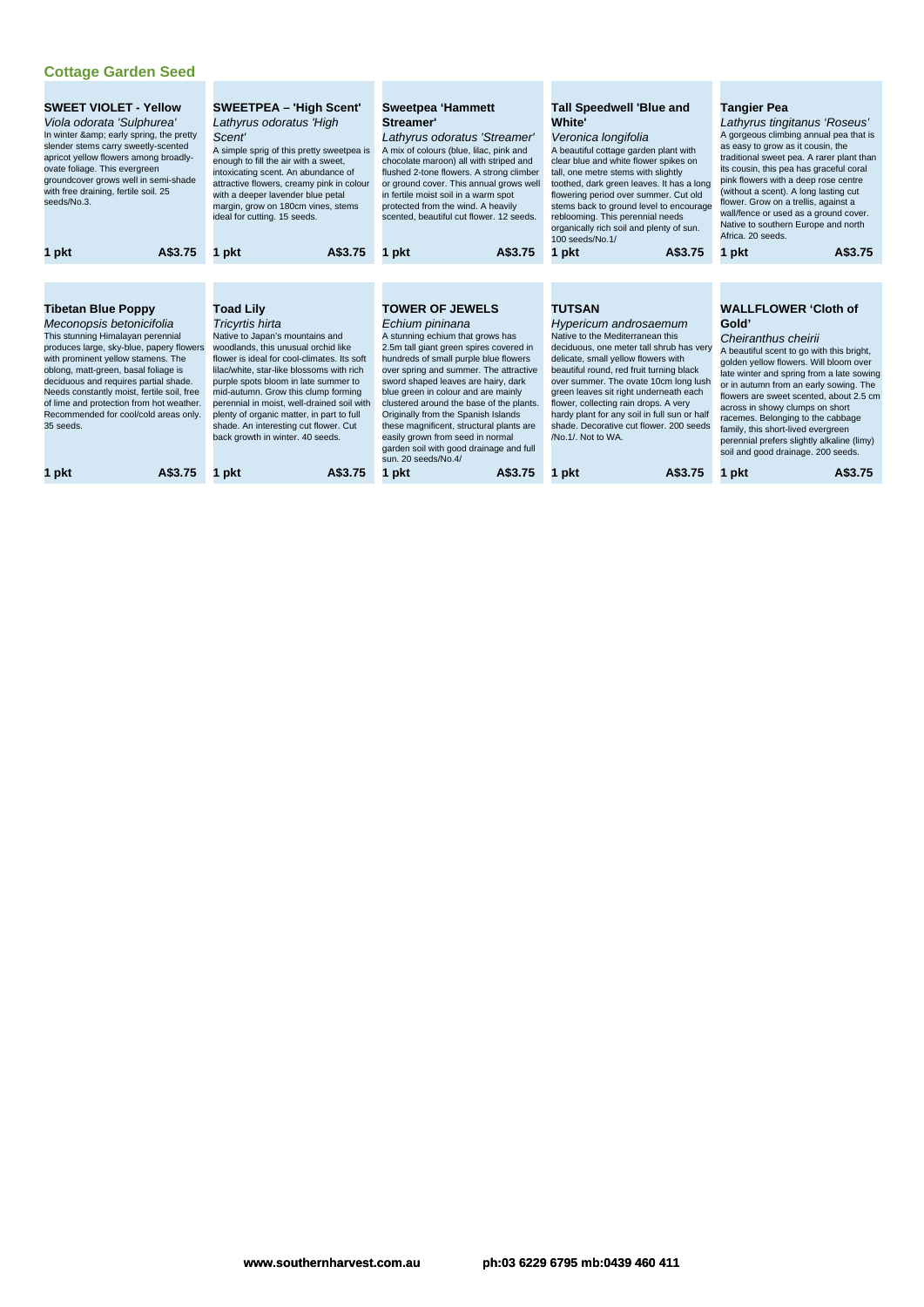| <b>WAND FLOWER</b><br>Dierama pulcherium 'Mixed'<br>An unusual South African perennial with<br>strap like foliage and 1.5m tall arching<br>stems with long tassels of bell shaped,<br>papery, pink, clear white and deep red<br>flowers in the early summer months.<br>These marginally frost hardy plants<br>need well drained, fertile soil and a |                                                                                                                                                                                                                                                                                                                                                                                 | <b>Wedding Candles (Mullien)</b><br>Verbascum chaixii f, album<br>A bold, vertical perennial baring a mass<br>of white flowers with purple stamens and<br>centres in summer. A good cut flower<br>and RHS award winner. Prefers well<br>drained soil, dislikes wet heavy soils.<br>Tolerates frost and drought once<br>established. Provides a good supply of                                                            | <b>WELSH POPPY</b><br>Meconopsis cambrica<br>This cool climate poppy produces large,<br>yellow-to-orange papery flowers from<br>spring to autumn on 40cm stems with<br>deeply divided leaves. A short-lived<br>perennial that readily self seeds, it<br>prefers moist, well-drained garden soil<br>and a cool position in the garden or rock                                                                                                                                                                                    | <b>White Burnet</b><br>Sanguisorba tenuifolia `Alba`<br>A textural joy with fluffy white drooping<br>cylindrical flowers and feathered foliage.<br>The unusual flowers are elegant on long<br>stems, making them great cut flowers. A<br>clump-forming perennial flowering in<br>summer and autumn. Dead head to                                                                                    | <b>WHITE CONE FLOWER</b><br>Echinacea purpurea 'Alba'<br>This coneflower produces beautiful,<br>white-green flowers with slightly hanging<br>petals and big cone-shaped, green-<br>copper coloured centres on strong one<br>metre stems. A perennial with a long<br>blooming period and good drought and<br>heat tolerance, 25 seeds/No.1/                                                                                                                                            |
|-----------------------------------------------------------------------------------------------------------------------------------------------------------------------------------------------------------------------------------------------------------------------------------------------------------------------------------------------------|---------------------------------------------------------------------------------------------------------------------------------------------------------------------------------------------------------------------------------------------------------------------------------------------------------------------------------------------------------------------------------|--------------------------------------------------------------------------------------------------------------------------------------------------------------------------------------------------------------------------------------------------------------------------------------------------------------------------------------------------------------------------------------------------------------------------|---------------------------------------------------------------------------------------------------------------------------------------------------------------------------------------------------------------------------------------------------------------------------------------------------------------------------------------------------------------------------------------------------------------------------------------------------------------------------------------------------------------------------------|-----------------------------------------------------------------------------------------------------------------------------------------------------------------------------------------------------------------------------------------------------------------------------------------------------------------------------------------------------------------------------------------------------|---------------------------------------------------------------------------------------------------------------------------------------------------------------------------------------------------------------------------------------------------------------------------------------------------------------------------------------------------------------------------------------------------------------------------------------------------------------------------------------|
|                                                                                                                                                                                                                                                                                                                                                     | sunny position. 15 seeds/No.3/<br>A\$3.75<br>1 pkt                                                                                                                                                                                                                                                                                                                              | food to honey-bees. About 100 seeds.<br>No. 1.<br>A\$3.75<br>1 pkt                                                                                                                                                                                                                                                                                                                                                       | garden with part shade. 200 seeds.<br>A\$3.75<br>1 pkt                                                                                                                                                                                                                                                                                                                                                                                                                                                                          | prolong flowering. Grow in sun or partial<br>shade. Grows to 120 cm and can self<br>seed. 20 seeds.<br>A\$3.75<br>1 pkt                                                                                                                                                                                                                                                                             | A\$3.75<br>1 pkt                                                                                                                                                                                                                                                                                                                                                                                                                                                                      |
|                                                                                                                                                                                                                                                                                                                                                     |                                                                                                                                                                                                                                                                                                                                                                                 |                                                                                                                                                                                                                                                                                                                                                                                                                          |                                                                                                                                                                                                                                                                                                                                                                                                                                                                                                                                 |                                                                                                                                                                                                                                                                                                                                                                                                     |                                                                                                                                                                                                                                                                                                                                                                                                                                                                                       |
|                                                                                                                                                                                                                                                                                                                                                     | <b>WHITE ORIENTAL POPPY</b><br>'Royal Wedding'<br>Papaver orientale 'white'<br>An exquisite perennial poppy. Large,<br>pure white flowers with black centres on<br>80 cm tall, stiff single stems. Flowers<br>from early spring to late summer. This<br>poppy has green, hairy foliage is a<br>stunning addition to every garden. Dead<br>head to prolong flowering. 100 seeds. | <b>WHITE PEACH LEAFED</b><br><b>BELLFLOWER</b><br>Campanula persicifolia 'White'<br>This perennial border-plant produces<br>beautiful white, bell-shaped summer<br>flowers on tall stems with evergreen<br>narrow lance-shaped, bright green<br>leaves. It likes moist limy soils in full sun<br>or half shade. Will tolerate heavy soils.<br>Cut back after flowering to encourage a<br>second bloom, 300 seeds, No. 1. | <b>Woodland Tobacco</b><br>Nicotiana sylvestris<br>The woodland tobacco is a classy plant<br>that has sweetly scented, long, white<br>tubular flowers that droop from dense<br>panicles. A short lived perennial,<br>growing to 1.5m. When in full flower the<br>heads are eye catching (like a graceful<br>explosion). Flowers over a long period,<br>in cool areas it will flower until frost.<br>Perfect in mixed borders or semi-wild<br>gardens. Leaves are sticky. Self seeds.<br>Grown as an annual in frosty areas. 150 | <b>YARROW</b><br>Achillea filipendula 'Parker's<br>Variety'<br>An old variety with large yellow plate<br>shaped flowerheads from early summer<br>until autumn on one metre tall stems.<br>Very attractive silver green foliage. This<br>plant prefers a sunny, well drained<br>position and is moderately wind and salt<br>tolerant. A medicinal plant and also used<br>for dyeing. 400 seeds/No.1/ | YARROW, HOP<br>Achillea millefolium 'Proa'<br>An elegant weed suppressor, with<br>attractive soft green, fern-like leaves<br>form a thick mat to out competing<br>weeds. Dense, flat, pure white flower<br>heads rise to 40 cm in summer. They<br>attract pollinators to the garden. This<br>variety has a high oil content and is the<br>preferred cultivar for medicinal and<br>herbal tea purposes (it has even been<br>used as a hop substitute). Drought<br>tolerant, 100 seeds. |

seeds. **1 pkt A\$3.75 1 pkt A\$3.75 1 pkt A\$3.75 1 pkt A\$3.75 1 pkt A\$3.75**

**www.southernharvest.com.au ph:03 6229 6795 mb:0439 460 411**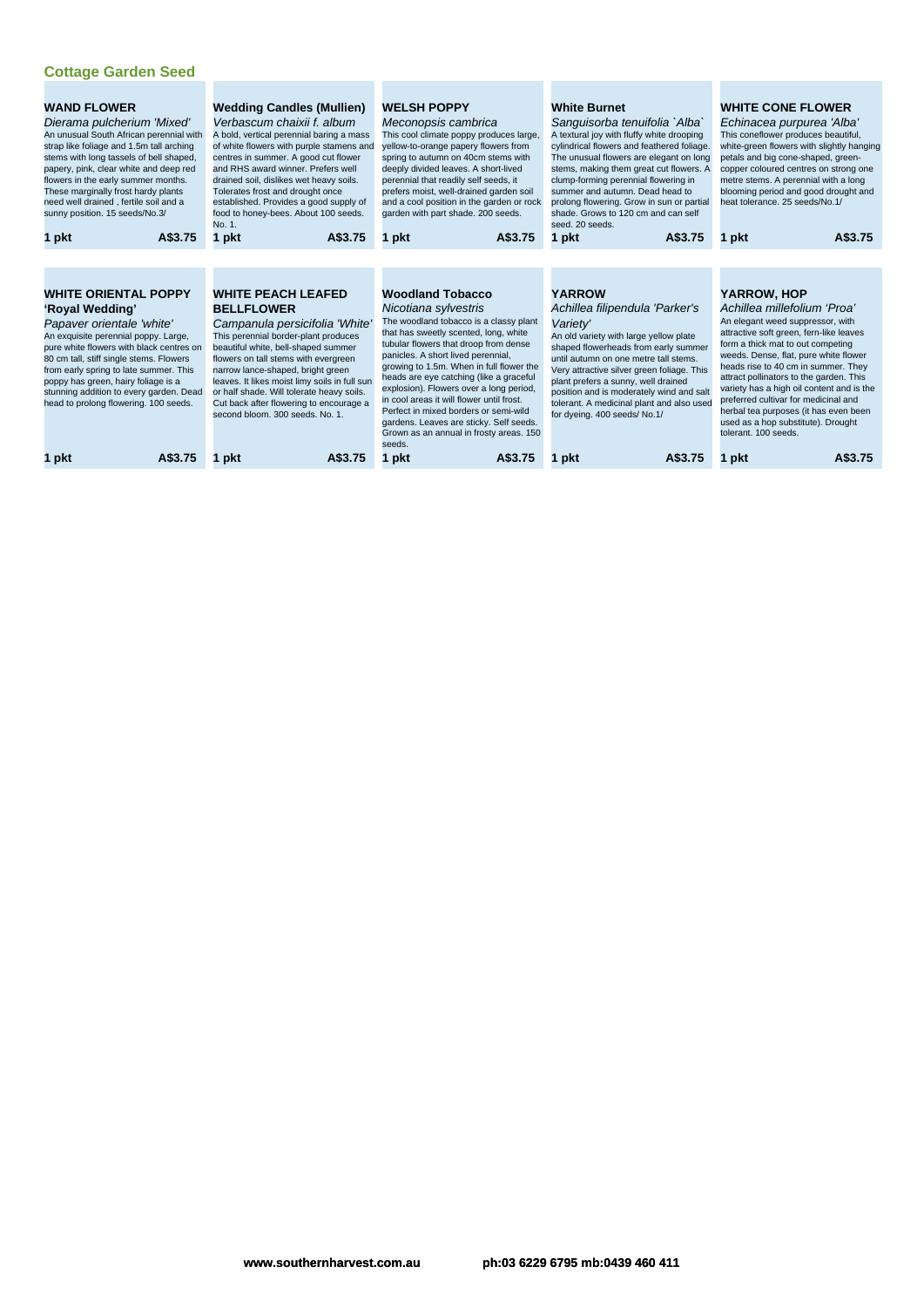| full sun or part shade. Either the flower<br>or seed capsule makes a beautiful<br>addition to any cut arrangement. Frost<br>hardy and drought tolerant, regular<br>deadheading will keep it neater and<br>summer to maintain a compact habit. 15<br>seeds. | well in most soil types and climates in<br>prolong flower period. Prune back in late- | sun or part shade. A fast growing<br>late summer. 15 seeds/No.3/ | very attractive sword shaped leaves.<br>Thrives in water or boggy ground in full<br>aquatic plant with beautiful seed pods in | beneficial insects. No. 9, 30 seeds. | A hardy perennial that flowers in its first<br>year, striking white cup shaped flowers<br>with dark violet stripes running to the<br>centre. Also know as French Hollyhock,<br>the flowers, leaves and seed are edible.<br>A prolific bloomer that is used to attract | drained soil in a sunny position. | growing, producing double, Dahlia-like<br>flowers in white, red, pink orange or<br>yellow. A great cut flower. Marginally<br>frost hardy, zinnias need fertile, well-<br>Frequent dead-heading in summer will<br>prolong the flowering period. 100 seeds. | 80 seeds. | catching addition to gardens and floral<br>arrangements. Fast growing, though<br>frost tender, this 70cm-tall. Mexican<br>annual needs a protected, sunny<br>position with friable soil and extra<br>watering over the hot summer months. |
|------------------------------------------------------------------------------------------------------------------------------------------------------------------------------------------------------------------------------------------------------------|---------------------------------------------------------------------------------------|------------------------------------------------------------------|-------------------------------------------------------------------------------------------------------------------------------|--------------------------------------|-----------------------------------------------------------------------------------------------------------------------------------------------------------------------------------------------------------------------------------------------------------------------|-----------------------------------|-----------------------------------------------------------------------------------------------------------------------------------------------------------------------------------------------------------------------------------------------------------|-----------|-------------------------------------------------------------------------------------------------------------------------------------------------------------------------------------------------------------------------------------------|
| 1 pkt                                                                                                                                                                                                                                                      | A\$3.75                                                                               | 1 pkt                                                            | A\$3.75                                                                                                                       | 1 pkt                                | A\$3.75                                                                                                                                                                                                                                                               | 1 pkt                             | A\$3.75                                                                                                                                                                                                                                                   | 1 pkt     | A\$3.75                                                                                                                                                                                                                                   |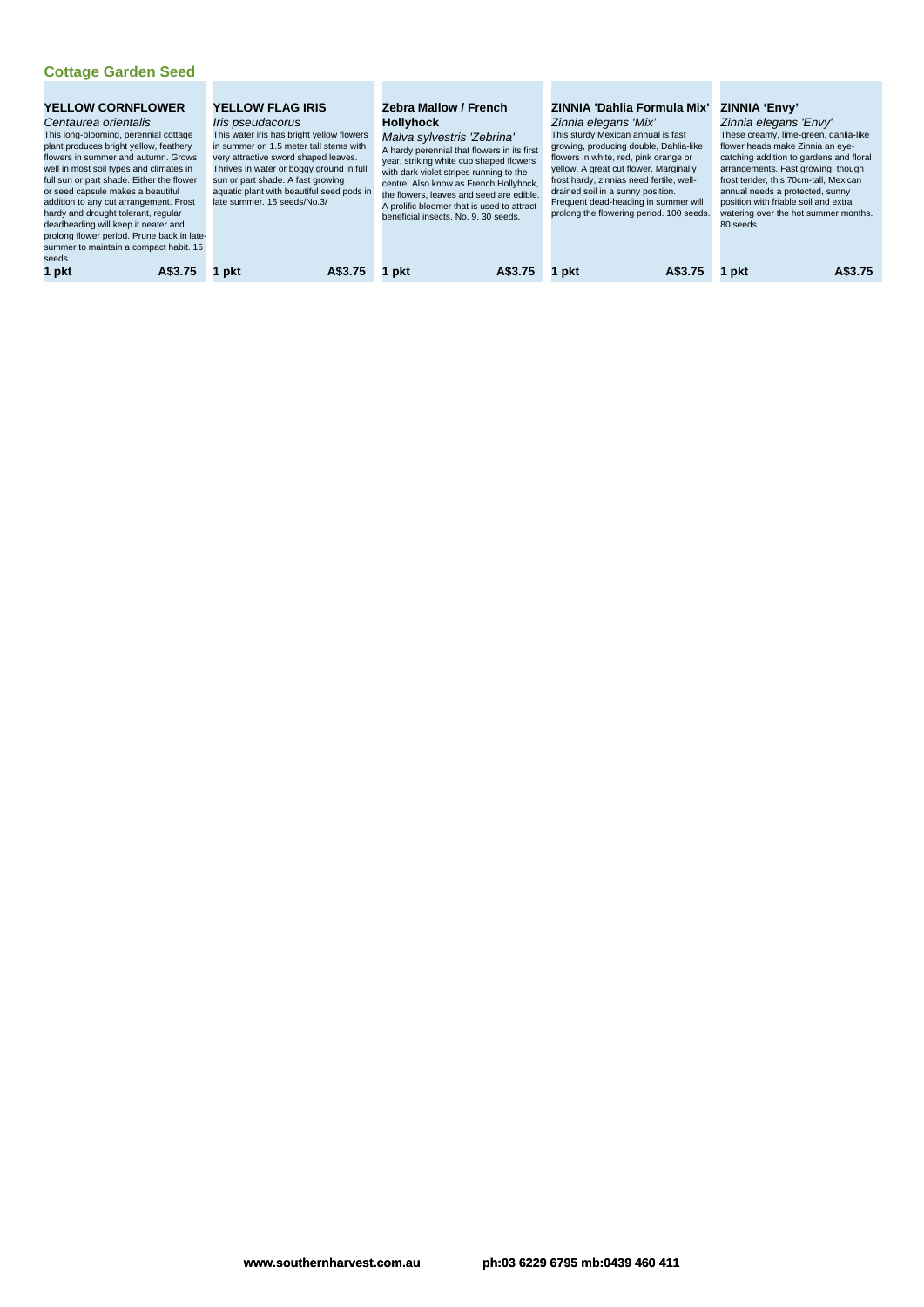# **Native Seed**

#### Native Seed intro text

| <b>AUSTRALIAN INDIGO</b><br>Indigofera australis<br>A 1-2 metre tall, fast growing shrub with<br>attractive feathery, blue/green foliage<br>and sprays of mauve/pink, fragrant pea<br>flowers in late winter/spring. Suitable for<br>full sun to semi shade, it grows well in<br>moist well drained soils or under tall<br>trees in the bush garden. Salt tolerant.<br>Not to WA, 30 seeds/No.5/ | <b>BILLY BUTTONS /</b><br><b>DRUMSTICKS</b><br>Pycnosorus globosus<br>A popular Australian native perennial<br>with long stemmed, golden globe<br>flowers rising above narrow woolly grey-<br>green leaves. It is long flowering through<br>spring and summer and attracts a range<br>of beneficial insects. It prefers a moist,<br>well-drained soil but is also pretty tough,<br>handling some dry periods, coastal area<br>and frost. A low maintenance plant for<br>gardens, rockeries, pots and courtyards.<br>Great as a cut or dried flower, 40 seeds. | <b>BLACK CORAL PEA</b><br>Kennedia nigricans<br>This slightly frost-tender evergreen<br>climber has very attractive, unusual<br>black and yellow pea flowers in spring<br>and summer. A bird attracting, fast<br>growing species, which can cover large<br>areas in a short time, ideal for<br>embankments. Cut back after flowering<br>to promote dense habit. For a sunny<br>position in well drained soil. Salt<br>tolerant. Not to WA, 30 seeds/No.5/ | <b>BLACKWOOD</b><br>Acacia melanoxylon<br>A handsome Tasmanian tree up to 30<br>metres tall, prized for its valuable timber,<br>it will carry masses of creamy flower<br>balls in late winter. Unlike most acacias<br>it is long-lived, relatively slow growing<br>but will withstand frost and needs moist<br>soils. Moderately salt tolerant. Not to<br>WA, 40 seeds/No.5/ | <b>BLUE FLAX LILY</b><br>Dianella tasmanica<br>A widespread Tasmanian blue lily<br>forming thick clumps with hard grass-like<br>leaves and very pretty blue flowers with<br>prolonged yellow stamens in spring-<br>summer, followed by attractive oval<br>shaped purple fruit. For damp, half<br>shady or sunny areas. Salt tolerant. Not<br>to WA. 20 seeds/No.8/ |
|--------------------------------------------------------------------------------------------------------------------------------------------------------------------------------------------------------------------------------------------------------------------------------------------------------------------------------------------------------------------------------------------------|---------------------------------------------------------------------------------------------------------------------------------------------------------------------------------------------------------------------------------------------------------------------------------------------------------------------------------------------------------------------------------------------------------------------------------------------------------------------------------------------------------------------------------------------------------------|-----------------------------------------------------------------------------------------------------------------------------------------------------------------------------------------------------------------------------------------------------------------------------------------------------------------------------------------------------------------------------------------------------------------------------------------------------------|------------------------------------------------------------------------------------------------------------------------------------------------------------------------------------------------------------------------------------------------------------------------------------------------------------------------------------------------------------------------------|--------------------------------------------------------------------------------------------------------------------------------------------------------------------------------------------------------------------------------------------------------------------------------------------------------------------------------------------------------------------|
| 1 pkt                                                                                                                                                                                                                                                                                                                                                                                            | pkt                                                                                                                                                                                                                                                                                                                                                                                                                                                                                                                                                           | A\$3.75                                                                                                                                                                                                                                                                                                                                                                                                                                                   | A\$3.75                                                                                                                                                                                                                                                                                                                                                                      | A\$3.75                                                                                                                                                                                                                                                                                                                                                            |
| A\$3.75                                                                                                                                                                                                                                                                                                                                                                                          | A\$3.75                                                                                                                                                                                                                                                                                                                                                                                                                                                                                                                                                       | 1 pkt                                                                                                                                                                                                                                                                                                                                                                                                                                                     | pkt                                                                                                                                                                                                                                                                                                                                                                          | 1 pkt                                                                                                                                                                                                                                                                                                                                                              |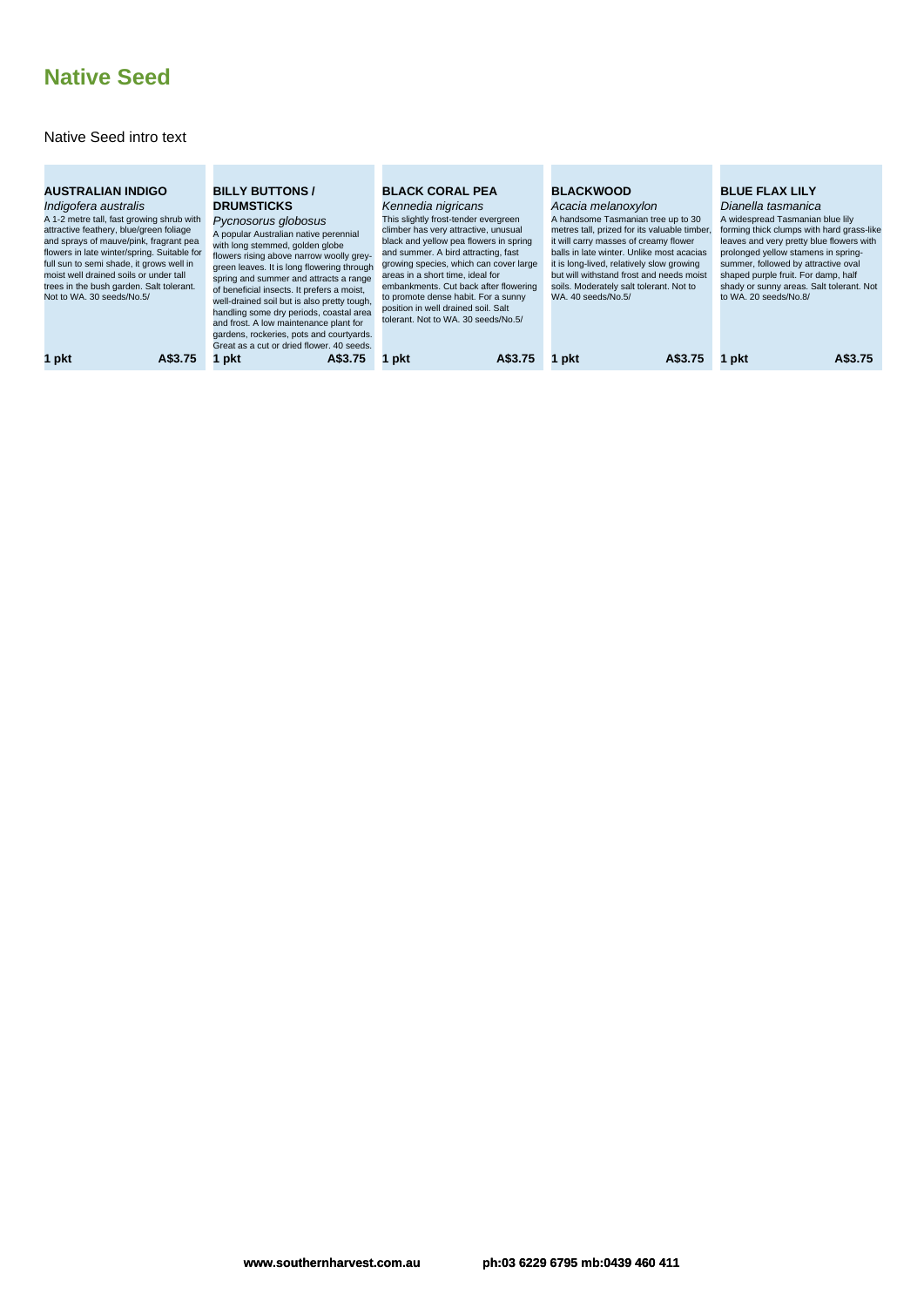| <b>BLUE LOVE CREEPER</b><br>Comesperma volubile<br>A small, up to 2m tall, delicate vine,<br>which twines its way through shrubs and<br>bushes. In early spring this almost<br>leafless climber is covered in many<br>delightful, deep purple buds, slowly<br>opening into lighter blue flowers with a<br>whitish center. Found in heathland in<br>South Eastern Australia, it grows best<br>under partly shaded conditions. A lovely<br>pot plant for a shady position with some<br>support or trellis. Not to WA. 15<br>seeds/No.1/           | <b>BOWER VINE</b><br>Pandorea jasminoides<br>An excellent, fast growing climber with<br>deep green, glossy foliage and sprays of<br>large, pale pink trumpet flowers with a<br>dark red throat. It will be in bloom from<br>spring to autumn and likes fertile, moist<br>soil in half shade. When mature it is frost<br>hardy and it can also be grown in large<br>containers. Not to WA, 20 seeds/No.4/                        | <b>Bushy Yate</b><br>Eucalyptus conferruminata<br>(lehmannii)<br>This very decorative, up to 5metre tall,<br>mallee tree has quite unusual, red-<br>brown finger-shaped flowerbuds, which<br>open into clusters of green-yellow<br>flowers in late winter until summer. The<br>following large, star-shaped, spiky seeds<br>pods are perfect for floral arrangements.<br>Drought, salt and frost tolerant. An ideal,<br>bird-attracting feature plant for a well-<br>drained, sunny position. 40 seeds.                                           | <b>CHRISTMAS BELLS</b><br>Blandfordia punicea<br>A stunning one metre tall lily with brilliant<br>red-orange flower bells over summer<br>and stiff grassy foliage. A beautiful<br>perennial cut flower and easily grown in<br>a moist spot in full sun or half shade.<br>Endemic to Tasmania, this frost<br>resistant specimen looks best in the<br>garden when mass planted, but also<br>does well in a large container. Not to<br>WA. 70 seeds/No.1/ | <b>COASTAL WATTLE</b><br>Acacia sophorae<br>A salt tolerant species is ideally suited<br>for revegetation purposes as it is great<br>at stabilising soils, especially in coastal<br>habitats with windy conditions and dry,<br>sandy soils. Also known as 'Boobyalla'.<br>A dense low branching 3-4 meter tall<br>shrub which can also be used as a<br>hedging/screening plant. Yellow flowers<br>in winter-early spring. Not to WA. 50<br>seeds No.5 |
|-------------------------------------------------------------------------------------------------------------------------------------------------------------------------------------------------------------------------------------------------------------------------------------------------------------------------------------------------------------------------------------------------------------------------------------------------------------------------------------------------------------------------------------------------|---------------------------------------------------------------------------------------------------------------------------------------------------------------------------------------------------------------------------------------------------------------------------------------------------------------------------------------------------------------------------------------------------------------------------------|---------------------------------------------------------------------------------------------------------------------------------------------------------------------------------------------------------------------------------------------------------------------------------------------------------------------------------------------------------------------------------------------------------------------------------------------------------------------------------------------------------------------------------------------------|--------------------------------------------------------------------------------------------------------------------------------------------------------------------------------------------------------------------------------------------------------------------------------------------------------------------------------------------------------------------------------------------------------------------------------------------------------|-------------------------------------------------------------------------------------------------------------------------------------------------------------------------------------------------------------------------------------------------------------------------------------------------------------------------------------------------------------------------------------------------------------------------------------------------------|
| A\$3.75<br>1 pkt                                                                                                                                                                                                                                                                                                                                                                                                                                                                                                                                | A\$3.75<br>1 pkt                                                                                                                                                                                                                                                                                                                                                                                                                | A\$3.75<br>1 pkt                                                                                                                                                                                                                                                                                                                                                                                                                                                                                                                                  | A\$3.75<br>1 pkt                                                                                                                                                                                                                                                                                                                                                                                                                                       | A\$3.75<br>1 pkt                                                                                                                                                                                                                                                                                                                                                                                                                                      |
| <b>DERWENT SPEEDWELL</b><br>Derwentia perfoliata<br>This woody and frost hardy perennial<br>forms one meter tall, drooping flower<br>spikes which are covered in small,<br>purple blue flowers from spring until<br>autumn. The basal, opposite leaves are<br>often heart shaped, blue green in colour,<br>similar to juvenile Eucalypt foliage.<br>Native to open forests it will grow well in<br>any garden soil with good drainage and<br>some midday shade. Attractive<br>container plant. Not to WA. 50<br>seeds/No.1/<br>A\$3.75<br>1 pkt | <b>DROOPING SHE OAK</b><br>Allocasurina verticillata<br>A fast growing small tree up to 7 meters<br>with needle-like foliage. Suitable for<br>revegetation in coastal, sandy areas,<br>where it is extremely wind, salt and<br>drought tolerant. She Oaks are excellent<br>shade and windbreak specimens. Self<br>mulching. Can be sown direct.<br>Provenance: Sorell, Not to WA, 30<br>seeds/No.1and No.2/<br>A\$3.75<br>1 pkt | <b>DUSKY CORAL PEA</b><br>Kennedia rubicunda<br>An Australian evergreen climber or<br>strong growing trailing plant with dark<br>red pea flowers in winter and spring.<br>Marginally frost hardy this bird attracting<br>species will thrive in well drained soil<br>and full sun to half shade. Ideal for<br>covering embankments and steep<br>slopes or for overgrowing large fences, it<br>can be cut back hard after flowering to<br>keep it under control and in good shape.<br>Salt tolerant. Not to WA, 20 seeds/No.5/<br>A\$3.75<br>1 pkt | <b>FLANNEL FLOWER</b><br>Actinotus helanthi<br>These short lived perennial; up to 1m tall<br>shrubs; with deeply divided foliage<br>develop very attractive furry stems with<br>starlike creamy white, flannel-textured<br>flowers over spring and summer.<br>Flannel flowers grow well in free<br>draining soil in full sun. Excellent plant<br>for coastal and arid zones. Not to WA.<br>60 seeds/No.1/<br>A\$3.75<br>1 pkt                          | <b>GOLDEN PEA</b><br>???????Aotus ericoides<br>A prolific spring flowering, bushy shrub<br>to 1.3 m. The bright golden pea flowers<br>with a red central margin attract native<br>birds and insects. As an ornamental, it<br>makes a robust, low maintenance<br>evergreen shrub. Handles a range of<br>well-drained soils, including dry and acid<br>soil. Frost, drought and wind hardy. Full<br>sun to part shade. 40 seeds.<br>A\$3.75<br>1 pkt    |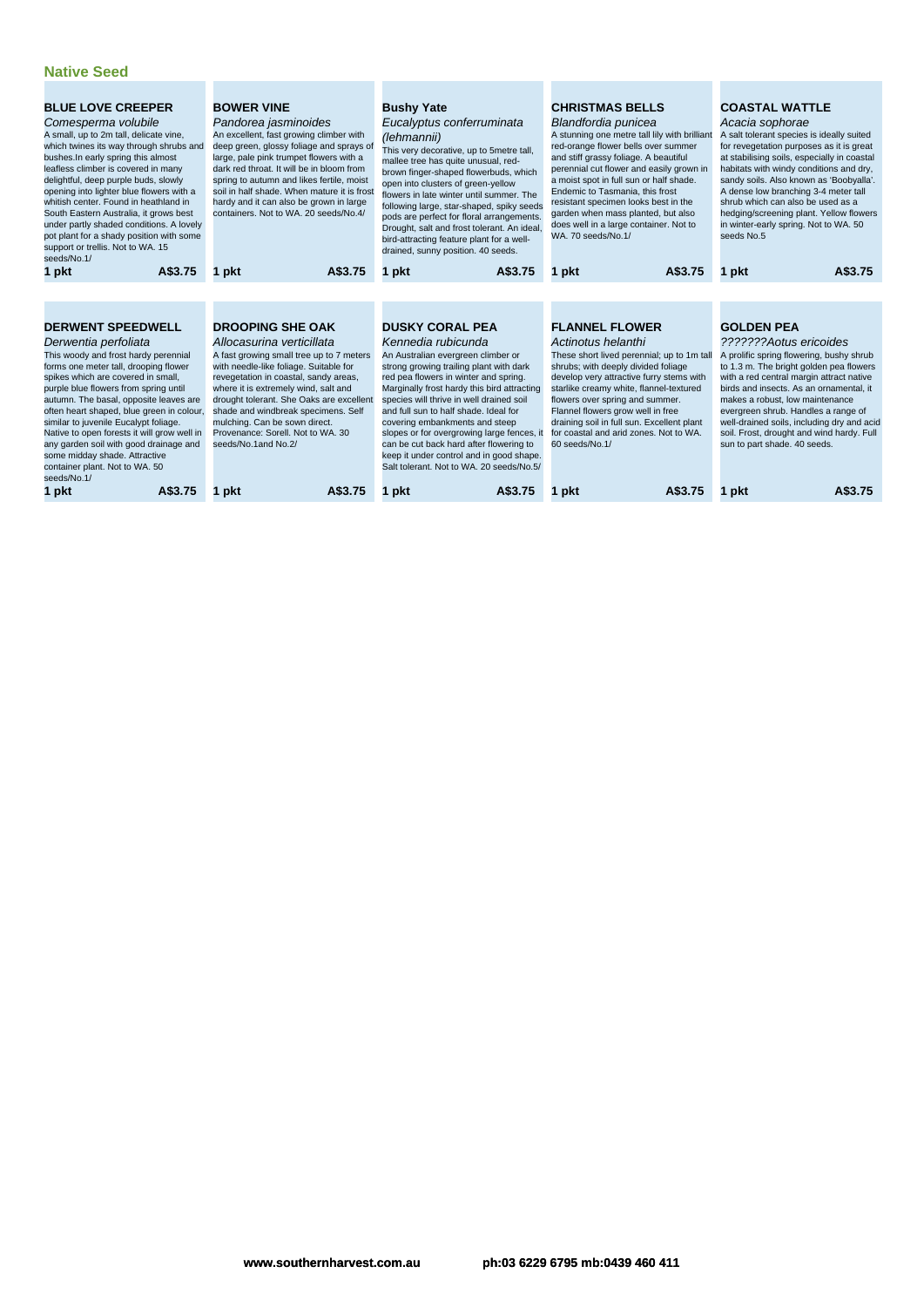| <b>Golden Tip / Clover Bush</b><br>Goodia lotifolia<br>A hardy S.E Australian shrub that is a<br>quick and easy plant to grow. An<br>attractive plant that grows to 4 m, yellow<br>pea flowers with a red centre appear<br>from mid-spring into summer. The<br>trifoliate leaves and branches are also<br>attractive, especially the young growth.<br>A great hedge plant that can handle wet<br>periods and times of drought. 30 seeds.<br>No. 5.<br>A\$3.75<br>1 pkt | <b>HOP BITTER PEA</b><br>Daviesia latifolia<br>An attractive shrub (2 m x 1.5 m) that<br>produces loose heads of bright yellow<br>and brownish-orange pea flowers that<br>are an excellent nectar source for native<br>birds, bees, insects and butterfly. A<br>great screening plant that can be pruned<br>to shape. Handles a range of well-<br>drained soils. Frost, drought and wind<br>hardy. Handles full sun and part shade.<br>40 seeds.<br>A\$3.75<br>1 pkt | <b>Kangaroo Apple</b><br>Solanum laciniatum<br>This fast-growing Australian native<br>shrub grows to 2-metres. In summer and<br>autumn brilliant purple-blue flowers with<br>prominent yellow stamens provide<br>colour amongst the deeply lobed, green<br>leaves. The decorative egg-shaped fruit<br>turn from green to yellow to orange as<br>they ripen. The fruit can be eaten only<br>when ripe. An easily grown plant for a<br>warm, protected position in full sun to<br>half shade and moist, well-drained soil.<br>Not to WA, 30 seeds.<br>A\$3.75<br>1 pkt | <b>KANGAROO PAW</b><br>Anigozanthos manglesii<br>These perennial West Australian natives<br>have stunning 60cm tall, red, paw<br>shaped flowers with green tips and strap<br>like leaves. A striking container or<br>rockery plant, attracting honey eating<br>birds when flowering in spring and<br>summer. Grows well in any soil with<br>good drainage, plenty of water over<br>summer and adequate sun. In humid<br>areas grow in a pot or in well drained<br>spot. Not to WA. 30 seeds/No.4/<br>A\$3.75<br>1 pkt                                                 | <b>MANUKA</b><br>Leptospermum scoparium<br>Tea Tree or Manuka is used for<br>medicinal purposes and for essential<br>oils, and is especially known as a source<br>of medicinal honey. This Tasmanian<br>type is very frost hardy and has pretty<br>white/rose pink flowers in summer. A<br>good container plant which needs<br>regular, light pruning. Extremely variable<br>in size depending upon soil and climate<br>(ideal conditions to 7m). Handles a wide<br>range of soils and climatic conditions.<br>Not to WA, 200 seeds/No.1/<br>A\$3.75<br>1 pkt |
|------------------------------------------------------------------------------------------------------------------------------------------------------------------------------------------------------------------------------------------------------------------------------------------------------------------------------------------------------------------------------------------------------------------------------------------------------------------------|----------------------------------------------------------------------------------------------------------------------------------------------------------------------------------------------------------------------------------------------------------------------------------------------------------------------------------------------------------------------------------------------------------------------------------------------------------------------|----------------------------------------------------------------------------------------------------------------------------------------------------------------------------------------------------------------------------------------------------------------------------------------------------------------------------------------------------------------------------------------------------------------------------------------------------------------------------------------------------------------------------------------------------------------------|-----------------------------------------------------------------------------------------------------------------------------------------------------------------------------------------------------------------------------------------------------------------------------------------------------------------------------------------------------------------------------------------------------------------------------------------------------------------------------------------------------------------------------------------------------------------------|---------------------------------------------------------------------------------------------------------------------------------------------------------------------------------------------------------------------------------------------------------------------------------------------------------------------------------------------------------------------------------------------------------------------------------------------------------------------------------------------------------------------------------------------------------------|
| <b>NATIVE HOP BUSH</b><br>Dodonea viscosa<br>The Hop Bush is a fast growing shrub<br>up to 3m tall with shiny green leaves<br>and very attractive clusters of papery<br>purple bronze fruit capsules in spring<br>and summer. A drought resistant and<br>frost hardy plant for a sunny, well<br>drained position. Salt tolerant. Not to<br>WA. 50 seeds/No.4/<br>A\$3.75<br>pkt<br>1                                                                                   | <b>NATIVE WISTERIA</b><br>Hardenbergia comptoniana<br>This fast growing, evergreen climber (up<br>to 5 metres) with dark, shiny leaves will<br>produce masses of long sprays of deep<br>purple flowers in spring. A hardy, frost<br>resistant plant which grows in any soil<br>with good drainage in a sunny to half<br>shady position. Beautiful container<br>specimen or for covering pergolas and<br>fences. Not to WA, 30 seeds/No.5/<br>A\$3.75<br>1 pkt        | <b>POA GRASS</b><br>Poa labillardieri<br>A Tasmanian tussock forming grass with<br>gray green, 30cm long leaves and 1m<br>tall flower heads growing well in dry<br>areas with good drainage and full sun. A<br>frost hardy grass ideally suited for direct<br>sowing to revegetate native flora.<br>Pioneer species. Provenance: Buckland.<br>Salt tolerant. Not to WA, Over 300<br>seeds/No.2/<br>A\$3.75<br>1 pkt                                                                                                                                                  | <b>PRICKLY BOX / SWEET</b><br><b>BURSARIA</b><br>Bursaria spinosa<br>A hardy native tree or shrub (3-8m) of<br>eastern and southern Australia<br>(including Tas.). A prolific flowerer with<br>sweetly scented creamy-white flowers<br>borne in dense panicles, flowering<br>around Christmas, hence another<br>common name of Christmas bush. The<br>fragrant flowers attract many insects and<br>make a unique sweet honey. A hardy<br>tree that can handle frost and drought. It<br>also provides valuable habitat to native<br>birds, 40 seeds.<br>A\$3.75<br>pkt | <b>RISDON PEPPERMINT</b><br>Eucalyptus risdonii<br>Endemic to south-eastern Tasmania this<br>medium sized, branched tree (12m)<br>produces masses of short stalked,<br>cream coloured flowers in each leaf axil<br>over late spring. A bird attracting<br>species that will grow well in full sun with<br>good drainage. Cold resistant and a<br>good windbreak. Drought tolerant. The<br>blue silver juvenile foliage is often used<br>in floristry. Not to WA. 50 seeds/No.1/<br>A\$3.75<br>1 pkt                                                           |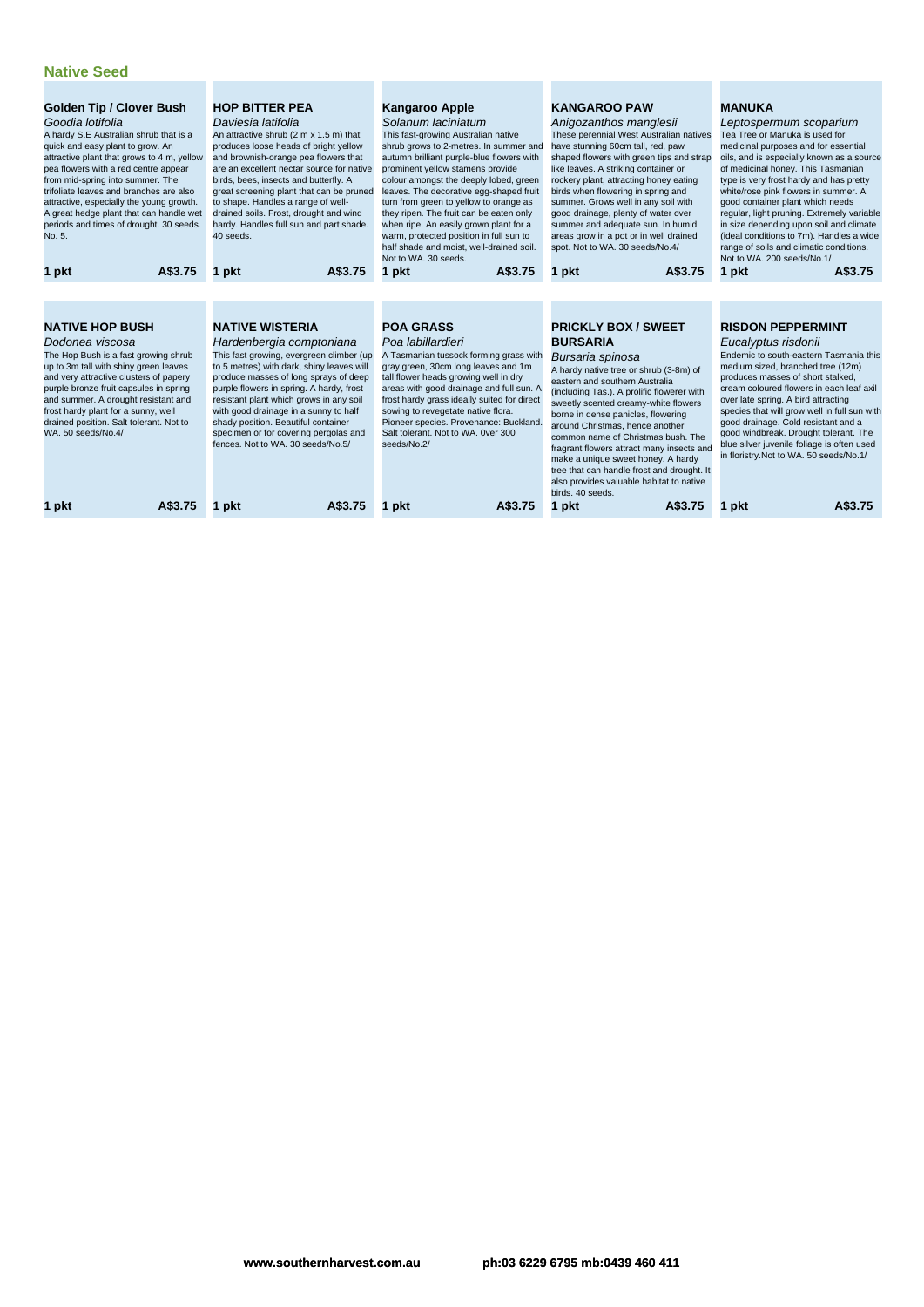| <b>SALTBUSH, GREY</b><br>Atriplex cinerea<br>A tough native perennial, handling<br>drought, wind and a range of conditions<br>including poor, salty soils. A great<br>stabiliser in erosion zones, grows to 1.5<br>m x 1 m with an attractive silvery foliage.<br>Saltbush leaves are used in cooking and<br>have a unique salty flavour as the plant<br>draws salts from the ground. Use the<br>leaf in a stir fry, for a meat stuffing or<br>roast for a crunchy salty garnish. 50<br>seed. Bushfood. |         | <b>SCARLET FLOWERING</b><br><b>GUM</b><br>Eucalyptus ficifolia<br>This most spectacular Eucalypt tree<br>bears large clusters of scarlet, orange or<br>seldom white flowers in summer and<br>autumn, followed by enormous urn-<br>shaped seed capsules. It grows to 10m<br>tall with large dense, dark green foliage<br>in any well-drained soil in a sunny,<br>protected position. Very attractive as a<br>cut flower or use the seed pods for dried<br>arrangements. 10 seeds/No.1/. Not to<br>WA. | <b>SCENTED PAPER BARK</b><br>Melaleuca squarrosa<br>This frost resistant, fast growing Paper<br>Bark is covered in creamy yellow flower<br>spikes during early summer. The bushy,<br>3m tall shrub prefers a moist position in<br>full sun and it attracts many birds with its<br>fragrant flowers. Good windbreak. Salt<br>tolerant. Not to WA, 300 seeds/No.1/                                                   | <b>SILVER WATTLE</b><br>Acacia dealbata<br>This Tasmanian wattle grows into a<br>medium sized tree of 6-9 metres with<br>masses of yellow, sweet scented,<br>globular flowerheads in winter. The<br>evergreen blue-grey leaves are finely<br>divided and coated in white hairs. A very<br>hardy, frost tolerant (to ?8C), fast<br>growing plant for any soil in full sun.<br>Excellent container plant and pioneer<br>species. Prune back after flowering. Not<br>to WA, 30 seeds/No.5/ | <b>SNOW GUM</b><br>Eucalyptus coccifera<br>A small tree native to Tasmania (seen<br>on Mt. Wellington) which withstands<br>very cold and windy conditions. Beautiful<br>stripey bark markings make this<br>Eucalypt species a special feature in the<br>cool climate garden. Not to WA. 25<br>seeds/No.1 or No.2/                                                                                                                                                                    |  |
|---------------------------------------------------------------------------------------------------------------------------------------------------------------------------------------------------------------------------------------------------------------------------------------------------------------------------------------------------------------------------------------------------------------------------------------------------------------------------------------------------------|---------|------------------------------------------------------------------------------------------------------------------------------------------------------------------------------------------------------------------------------------------------------------------------------------------------------------------------------------------------------------------------------------------------------------------------------------------------------------------------------------------------------|--------------------------------------------------------------------------------------------------------------------------------------------------------------------------------------------------------------------------------------------------------------------------------------------------------------------------------------------------------------------------------------------------------------------|-----------------------------------------------------------------------------------------------------------------------------------------------------------------------------------------------------------------------------------------------------------------------------------------------------------------------------------------------------------------------------------------------------------------------------------------------------------------------------------------|--------------------------------------------------------------------------------------------------------------------------------------------------------------------------------------------------------------------------------------------------------------------------------------------------------------------------------------------------------------------------------------------------------------------------------------------------------------------------------------|--|
| 1 pkt                                                                                                                                                                                                                                                                                                                                                                                                                                                                                                   | A\$3.75 | A\$3.75<br>1 pkt                                                                                                                                                                                                                                                                                                                                                                                                                                                                                     | A\$3.75<br>1 pkt                                                                                                                                                                                                                                                                                                                                                                                                   | A\$3.75<br>1 pkt                                                                                                                                                                                                                                                                                                                                                                                                                                                                        | A\$3.75<br>1 pkt                                                                                                                                                                                                                                                                                                                                                                                                                                                                     |  |
|                                                                                                                                                                                                                                                                                                                                                                                                                                                                                                         |         |                                                                                                                                                                                                                                                                                                                                                                                                                                                                                                      |                                                                                                                                                                                                                                                                                                                                                                                                                    |                                                                                                                                                                                                                                                                                                                                                                                                                                                                                         |                                                                                                                                                                                                                                                                                                                                                                                                                                                                                      |  |
| <b>STIFF BOTTLEBRUSH</b><br>Callistemon rigidus<br>This marginally frost hardy Australian<br>native produces long stamened, bright<br>red flowers in dense cylindrical spikes<br>over summer. An evergreen, 2m tall<br>Bottlebrush, rich with nectar that will<br>attract birds and will grow well in full sun<br>with moist soil and even poor drainage.<br>Prune back after flowering to keep a<br>bushy shrub. Extremely salt tolerant. Not<br>to WA, 500 seeds/No.1/                                |         | <b>Straw Flower 'Golden</b><br>Yellow'<br>Helichrysum monstrosum<br>Native to Australia, these beautiful<br>perennials have papery golden-yellow<br>double flowers on 80cm stems. A very<br>hardy plant for a sunny spot in a<br>container or rock garden with good soil<br>and excellent drainage. Great cut flower,<br>fresh or dried. This has a long vase life.<br>200 seeds. Not to WA.                                                                                                         | <b>SUNSHINE WATTLE</b><br>Acacia terminalis<br>A small shrub, around two metres tall<br>with green bipinnate foliage and very<br>attractive bronze/red new growth.<br>Covered in cream coloured flower balls<br>from early autumn to winter/spring. This<br>is a frost hardy shrub that will grow well<br>in poor soils and is very suited to coastal<br>environments. Salt tolerant. Not to WA.<br>20 seeds/No.5/ | <b>SWAN RIVER DAISY</b><br>Brachycome iberifolia 'Mix'<br>Native to Australia these attractive<br>annual ground covering plants bear a<br>profusion of daisy like flowerheads in<br>shades of blue, mauve and pink over<br>spring and summer. Easily grown in a<br>sunny position with well drained soil this<br>ideal rock garden plant has finely<br>divided, soft foliage. Not to WA. 700<br>seeds/No.1 and No.2/                                                                    | <b>TALL GREEN KANGAROO</b><br><b>PAW</b><br>Anigozanthos flavidus 'Green'<br>This long lived, strong growing plant<br>has up to 2 metres tall flowering stems<br>with furry tubular flower spikes in green<br>yellow with strap-like leaves. A striking<br>container or rockery plant attracting<br>honey eating birds when blooming in<br>spring and summer. Grows well in any<br>soil with good drainage and adequate<br>sun. Frost hardy down to 5C. Not to WA.<br>50 seeds/No.2/ |  |
| 1 pkt                                                                                                                                                                                                                                                                                                                                                                                                                                                                                                   | A\$3.75 | A\$3.75<br>1 pkt                                                                                                                                                                                                                                                                                                                                                                                                                                                                                     | A\$3.75<br>pkt                                                                                                                                                                                                                                                                                                                                                                                                     | A\$3.75<br>pkt                                                                                                                                                                                                                                                                                                                                                                                                                                                                          | 1 pkt<br>A\$3.75                                                                                                                                                                                                                                                                                                                                                                                                                                                                     |  |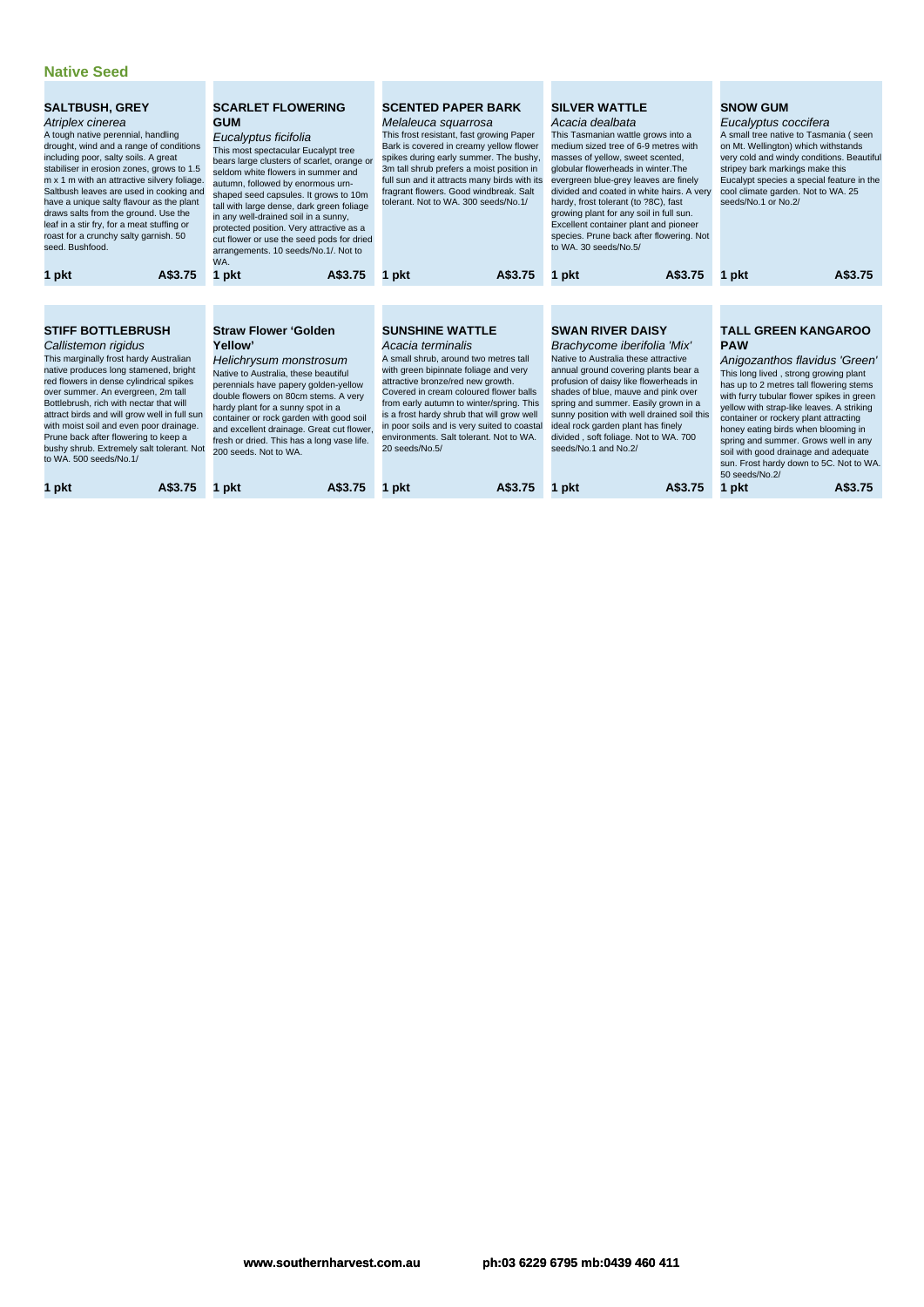#### **Native Seed**

| <b>TALL RED KANGAROO</b><br><b>PAW</b><br>Anigozanthos flavidus 'Red'<br>This hardy perennial Australian native<br>has stunning firey-red paw shaped<br>flowers up to 2 metres tall with strap-like<br>leaves. A striking container or rockery<br>plant attracting honey eating birds when<br>blooming in spring and summer. Grows<br>well in any soil with good drainage and<br>adequate sun. Not to WA. 60<br>seeds/No.2/                                            | <b>TASMANIAN BLUE GUM</b><br>Eucalyptus globulus<br>A big tree, growing to 60 metres tall<br>under good conditions, with decorative,<br>very blue juvenile leaves on square<br>stems. The large creamy flowers appear<br>in early spring. A frost resistant species<br>for open conditions and well drained<br>soil. Not to WA, 30 seeds/No.1/                                                                                                                                                                                         | <b>TRIGGER PLANT</b><br>Stylidium graminifolium<br>A Tasmanian perennial with grass-like<br>basal leaves and 30cm long, pink flower<br>spikes over summer. Its' name comes<br>from the triggering movement of the<br>flower to deposit pollen on an insect's<br>back. It grows well in moist or well<br>drained soil with plenty of sun. Salt<br>tolerant. Not to WA, over 100<br>seeds/No.2/                                                                   | <b>WHITE FLAG IRIS</b><br>Diplarrena moraea<br>A Tasmanian Iris with attractive white.<br>fragrant flowers with purple and yellow<br>centres on slender 40 cm tall stems<br>during spring and early summer. Grow<br>this evergreen perennial in a well<br>drained position in full sun to part shade.<br>Salt tolerant. Not to WA, 40 seeds/No.1/ | <b>WILLOW MYRTLE</b><br>Agonis reflexuosa<br>This up to 7m tall tree has weeping<br>branches with aromatic, narrow leaves<br>bearing many small white flowers in late<br>spring. A very tough native plant for any<br>well drained soil in full sun, protected<br>from frost when young, it will tolerate<br>droughts and salty winds once<br>established. Not to WA, About 100<br>seeds/No.4/ |
|------------------------------------------------------------------------------------------------------------------------------------------------------------------------------------------------------------------------------------------------------------------------------------------------------------------------------------------------------------------------------------------------------------------------------------------------------------------------|----------------------------------------------------------------------------------------------------------------------------------------------------------------------------------------------------------------------------------------------------------------------------------------------------------------------------------------------------------------------------------------------------------------------------------------------------------------------------------------------------------------------------------------|-----------------------------------------------------------------------------------------------------------------------------------------------------------------------------------------------------------------------------------------------------------------------------------------------------------------------------------------------------------------------------------------------------------------------------------------------------------------|---------------------------------------------------------------------------------------------------------------------------------------------------------------------------------------------------------------------------------------------------------------------------------------------------------------------------------------------------|------------------------------------------------------------------------------------------------------------------------------------------------------------------------------------------------------------------------------------------------------------------------------------------------------------------------------------------------------------------------------------------------|
| A\$3.75<br>1 pkt                                                                                                                                                                                                                                                                                                                                                                                                                                                       | A\$3.75<br>1 pkt                                                                                                                                                                                                                                                                                                                                                                                                                                                                                                                       | A\$3.75<br>1 pkt                                                                                                                                                                                                                                                                                                                                                                                                                                                | A\$3.75<br>pkt<br>1.                                                                                                                                                                                                                                                                                                                              | A\$3.75<br>1 pkt                                                                                                                                                                                                                                                                                                                                                                               |
| <b>WIRALDA MIMOSA</b><br>Acacia provincialis<br>A beautiful Australian Acacia that in<br>flowers late winter-summer in cool<br>climate conditions. This handsome bush<br>grows up to 3 metres high and is<br>covered in small round flowerheads with<br>long, narrow leaves. Heavily scented.<br>Very good container plant for full<br>sun. Prune back after flowering. This<br>variety has the blue-green leaf form. Not<br>to WA. 30 seeds/No.5/<br>A\$3.75<br>1 pkt | <b>Yellow Bottlebrush</b><br>Callistemon pallidus<br>This Australian shrub produces lots of<br>pale yellow, up to 8cm long, flower<br>spikes in the early summer months. A<br>fast growing, bird attracting evergreen<br>plant with strongly scented foliage.<br>Ideally grown in moist, damp places in<br>full sun to half shade., however, once<br>established has good tolerance to dry<br>conditions. Prune back after flowering.<br>Great habitat and food source for native<br>birds, 100+ seeds. Not to WA.<br>1 pkt<br>A\$3.75 | <b>Yellow Paper Daisy</b><br>Bracteantha bracteata<br>A bright yellow/golden everlasting flower<br>that lightens any garden from late spring<br>to autumn. A native Australian plant with<br>widespread distribution. A hardy, short-<br>lived perennial that can handle a range<br>of soils and shows some drought and<br>salt tolerance. The greyish-green leaves<br>are attractive and evergreen through<br>winter, 50 seeds. Not to WA.<br>A\$3.75<br>1 pkt |                                                                                                                                                                                                                                                                                                                                                   |                                                                                                                                                                                                                                                                                                                                                                                                |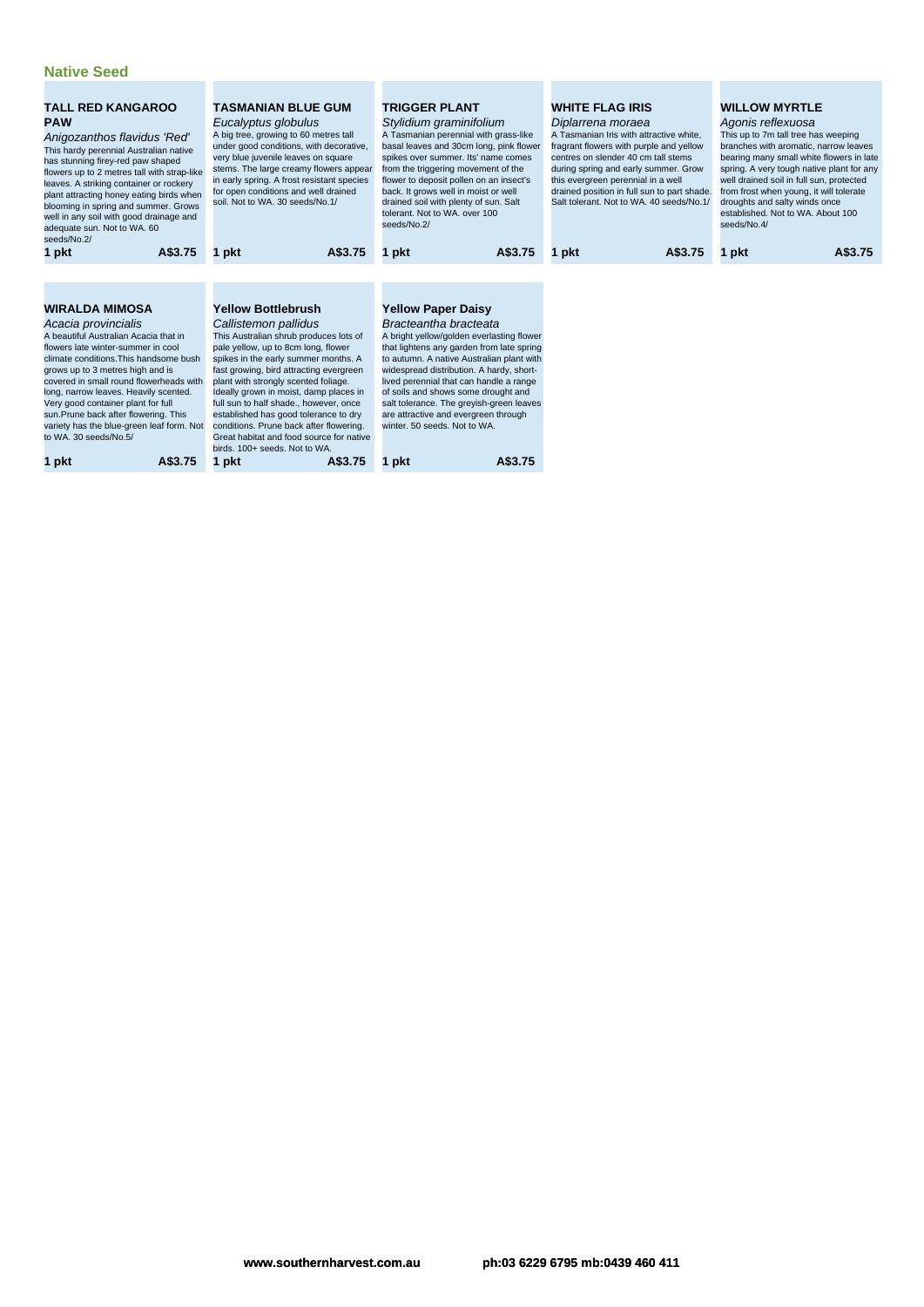

# QUALITY SEED FOR KITCHEN, COTTAGE & NATIVE GARDENERS

| <b>Order Form:</b><br><b>Item Name</b>                                                                                                                                                                                                                                                                                                                                                                                                                                                 | Qty.                                    | <b>Price</b> | Total \$         |  |  |
|----------------------------------------------------------------------------------------------------------------------------------------------------------------------------------------------------------------------------------------------------------------------------------------------------------------------------------------------------------------------------------------------------------------------------------------------------------------------------------------|-----------------------------------------|--------------|------------------|--|--|
| 1.                                                                                                                                                                                                                                                                                                                                                                                                                                                                                     |                                         |              |                  |  |  |
| 2.                                                                                                                                                                                                                                                                                                                                                                                                                                                                                     |                                         |              |                  |  |  |
| 3.<br>4.                                                                                                                                                                                                                                                                                                                                                                                                                                                                               |                                         |              |                  |  |  |
| 5.                                                                                                                                                                                                                                                                                                                                                                                                                                                                                     |                                         |              |                  |  |  |
| 6.                                                                                                                                                                                                                                                                                                                                                                                                                                                                                     |                                         |              |                  |  |  |
| 7.                                                                                                                                                                                                                                                                                                                                                                                                                                                                                     |                                         |              |                  |  |  |
| 8.                                                                                                                                                                                                                                                                                                                                                                                                                                                                                     |                                         |              |                  |  |  |
| 9.                                                                                                                                                                                                                                                                                                                                                                                                                                                                                     |                                         |              |                  |  |  |
| 10.                                                                                                                                                                                                                                                                                                                                                                                                                                                                                    |                                         |              |                  |  |  |
| 11.                                                                                                                                                                                                                                                                                                                                                                                                                                                                                    |                                         |              |                  |  |  |
| 12.                                                                                                                                                                                                                                                                                                                                                                                                                                                                                    |                                         |              |                  |  |  |
| 13.<br>14.                                                                                                                                                                                                                                                                                                                                                                                                                                                                             |                                         |              |                  |  |  |
| 15.                                                                                                                                                                                                                                                                                                                                                                                                                                                                                    |                                         |              |                  |  |  |
| 16.                                                                                                                                                                                                                                                                                                                                                                                                                                                                                    |                                         |              |                  |  |  |
| 17.                                                                                                                                                                                                                                                                                                                                                                                                                                                                                    |                                         |              |                  |  |  |
| 18.                                                                                                                                                                                                                                                                                                                                                                                                                                                                                    |                                         |              |                  |  |  |
| 19.                                                                                                                                                                                                                                                                                                                                                                                                                                                                                    |                                         |              |                  |  |  |
| 20.                                                                                                                                                                                                                                                                                                                                                                                                                                                                                    |                                         |              |                  |  |  |
| 21<br><b>Name and Address:</b>                                                                                                                                                                                                                                                                                                                                                                                                                                                         |                                         |              |                  |  |  |
|                                                                                                                                                                                                                                                                                                                                                                                                                                                                                        | <b>Column Total</b>                     |              |                  |  |  |
|                                                                                                                                                                                                                                                                                                                                                                                                                                                                                        |                                         | Page 2 Total |                  |  |  |
|                                                                                                                                                                                                                                                                                                                                                                                                                                                                                        | Postage & Handling<br>(refer below LHS) |              |                  |  |  |
|                                                                                                                                                                                                                                                                                                                                                                                                                                                                                        |                                         | <b>TOTAL</b> |                  |  |  |
| Phone:<br>email:                                                                                                                                                                                                                                                                                                                                                                                                                                                                       |                                         |              |                  |  |  |
| Cheque or money order enclosed.<br>Payment:<br>П                                                                                                                                                                                                                                                                                                                                                                                                                                       |                                         |              |                  |  |  |
| Internet Payment Options: n PayPal<br>$\Box$ Direct Debit<br>- We'll email you payment details upon receipt of order. Use a clear reference when paying online.                                                                                                                                                                                                                                                                                                                        |                                         |              |                  |  |  |
| CR Card (CR Card payments are done through our website ordering system only).                                                                                                                                                                                                                                                                                                                                                                                                          |                                         |              |                  |  |  |
| <b>PRICES:</b><br>Seed packets are \$3.30 Australian Dollars, unless otherwise specified.                                                                                                                                                                                                                                                                                                                                                                                              |                                         |              |                  |  |  |
| Postage and Handling Within Australia:<br>1. if order total less than \$18 AND order weight less than 250g = P&H \$3.50<br>2. if order total less than \$100 AND order weight less than 500g and greater than 250g = P&H \$7.00<br>3. if order total less than \$100 AND order weight greater than 500g and less than 3kg = P&H \$11.50<br>4. if order total less than \$100 AND order weight greater than $3kg = P&H$ \$15.00<br>5. if order total greater than \$100 = Postage free. |                                         |              |                  |  |  |
| If any seed packets ordered are unavailable please (tick appropriate box):<br>Replace with a similar variety<br>Refund the amount                                                                                                                                                                                                                                                                                                                                                      |                                         |              |                  |  |  |
| www.southernharvest.com.au<br>PO Box 805, Kingston, Tasmania, Australia 7051<br>email: seeds@southernharvest.com.au<br>abn: 57 729 476 566                                                                                                                                                                                                                                                                                                                                             | mb: 0439 460 411                        |              | ph: 03 6229 6795 |  |  |